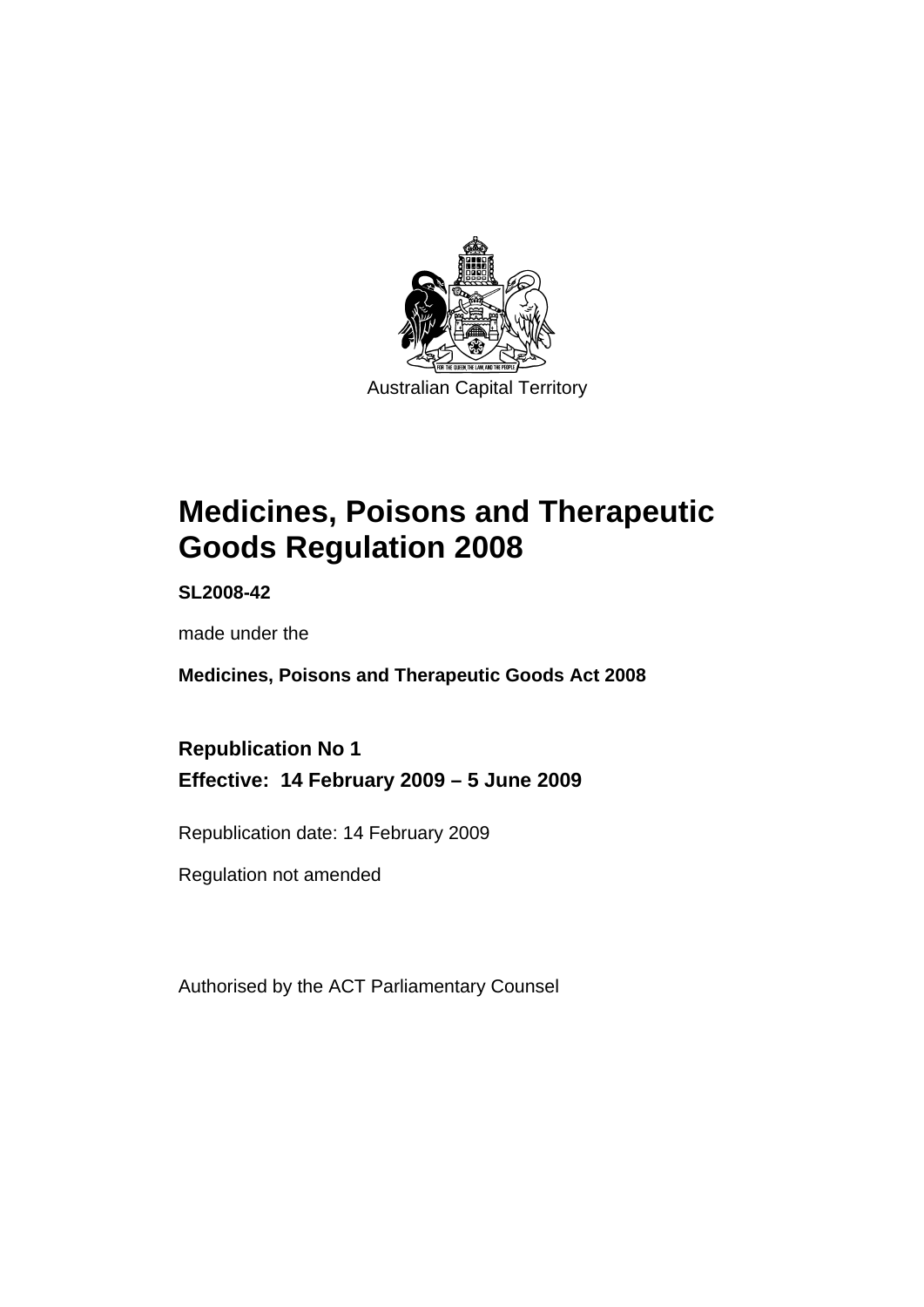#### **About this republication**

#### **The republished law**

This is a republication of the *Medicines, Poisons and Therapeutic Goods Regulation 2008*, made under the *[Medicines, Poisons and Therapeutic Goods Act 2008](#page-24-0)* (including any amendment made under the *Legislation Act 2001*, part 11.3 (Editorial changes)) as in force on 14 February 2009*.* It also includes any commencement, repeal or expiry affecting the republished law.

The legislation history and amendment history of the republished law are set out in endnotes 3 and 4.

#### **Kinds of republications**

The Parliamentary Counsel's Office prepares 2 kinds of republications of ACT laws (see the ACT legislation register at www.legislation.act.gov.au):

- authorised republications to which the *Legislation Act 2001* applies
- unauthorised republications.

The status of this republication appears on the bottom of each page.

#### **Editorial amendments**

The *Legislation Act 2001*, part 11.3 authorises the Parliamentary Counsel to make editorial amendments and other changes of a formal nature when preparing a law for republication. Editorial changes do not change the effect of the law, but have effect as if they had been made by an Act commencing on the republication date (see *Legislation Act 2001*, s 115 and s 117). The changes are made if the Parliamentary Counsel considers they are desirable to bring the law into line, or more closely into line, with current legislative drafting practice.

This republication does not include amendments made under part 11.3 (see endnote 1).

#### **Uncommenced provisions and amendments**

If a provision of the republished law has not commenced or is affected by an uncommenced amendment, the symbol  $\mathbf{U}$  appears immediately before the provision heading. The text of the uncommenced provision or amendment appears only in the last endnote.

#### **Modifications**

If a provision of the republished law is affected by a current modification, the symbol  $\vert \mathbf{M} \vert$ appears immediately before the provision heading. The text of the modifying provision appears in the endnotes. For the legal status of modifications, see *Legislation Act 2001*, section 95.

#### **Penalties**

The value of a penalty unit for an offence against this republished law at the republication date  $i<sub>s</sub>$ 

- (a) if the person charged is an individual—\$100; or
- (b) if the person charged is a corporation—\$500.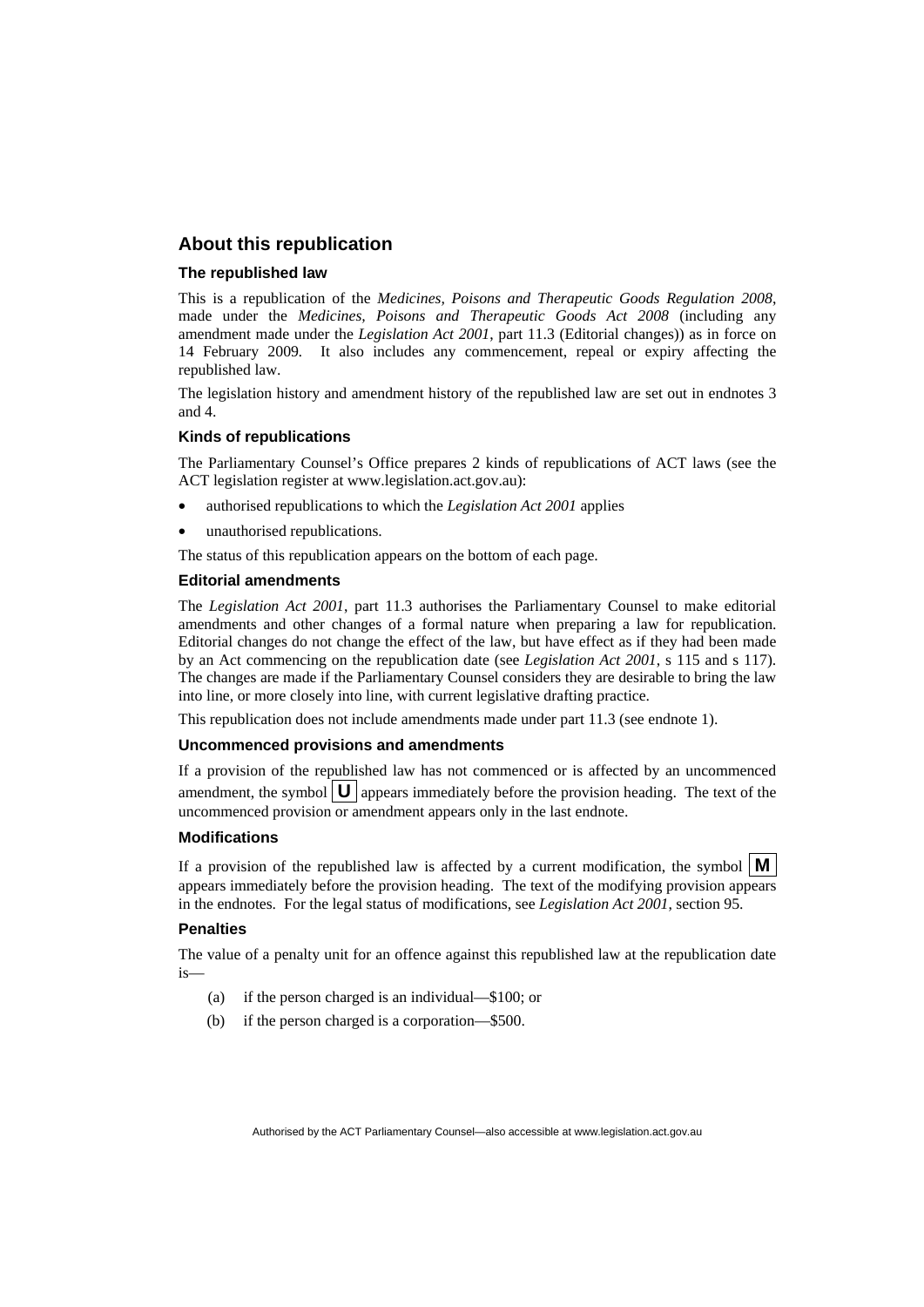

# **[Medicines, Poisons and Therapeutic](#page-24-0)  [Goods Regulation 2008](#page-24-0)**

made under the

**[Medicines, Poisons and Therapeutic Goods Act 2008](#page-24-0)** 

# **Contents**

Page

# **Chapter 1 Preliminary**

|   | Name of regulation                                                           |               |
|---|------------------------------------------------------------------------------|---------------|
| 3 | Dictionary                                                                   | $\mathcal{P}$ |
| 4 | <b>Notes</b>                                                                 | $\mathcal{P}$ |
| 5 | Offences against regulation—application of Criminal Code etc                 | 3             |
| 6 | Overview of things to which medicines and poisons standard does not<br>apply | 3             |

R1 14/02/09 Medicines, Poisons and Therapeutic Goods Regulation 2008 Effective: 14/02/09-05/06/09 contents 1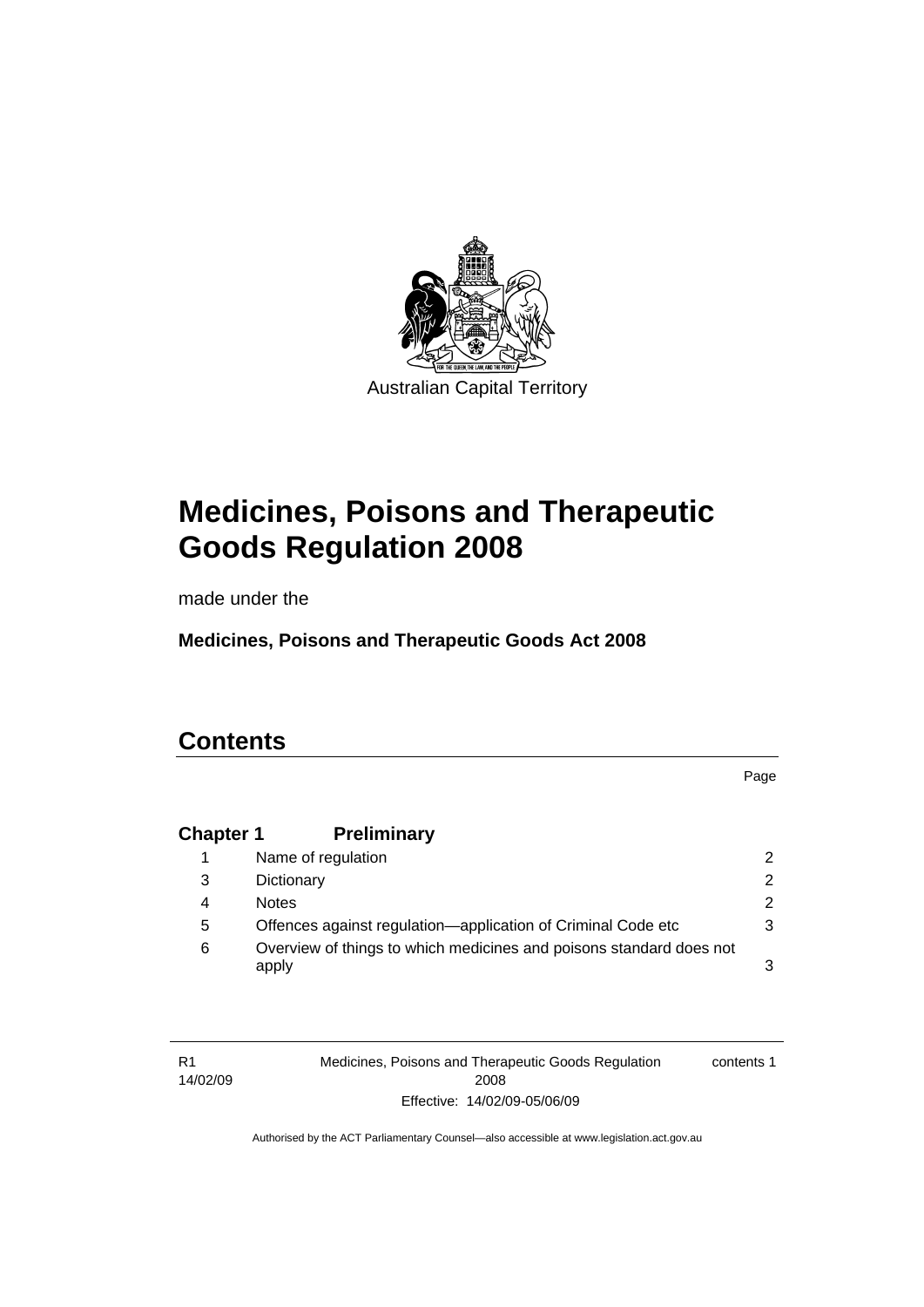#### **Contents**

| <b>Chapter 2</b> | <b>Medicines-authorisations generally</b>                                                        | Page |
|------------------|--------------------------------------------------------------------------------------------------|------|
| <b>Part 2.1</b>  | <b>Overview of medicines authorisations</b>                                                      |      |
| 10               | General overview of authorisations for medicines                                                 | 5    |
| 11               | Overview of medicines authorisations under this regulation                                       | 6    |
| 12               | General overview of authorisation conditions for medicines                                       | 8    |
| <b>Part 2.2</b>  | <b>Relationship with Health Professionals Act</b>                                                |      |
| 20               | Medicines authorisations subject to Health Professionals Act<br>restrictions                     | 10   |
| <b>Chapter 3</b> | <b>Medicines-supply authorities</b>                                                              |      |
| <b>Part 3.1</b>  | <b>Prescribing medicines</b>                                                                     |      |
| Division 3.1.1   | Authorisation to prescribe medicines                                                             |      |
| 30               | Authorisation under sch 1 to prescribe medicines—Act, s 40 (1) (b), (2)<br>$(b)$ and $(3)$ $(b)$ | 11   |
| 31               | Authorisation conditions for prescribing medicines—Act, s 44 (1) (b)<br>and $(2)$ $(b)$          | 12   |
| 32               | Additional requirements for prescribing controlled medicines for human<br>use                    | 13   |
| 33               | Additional requirements for designated appendix D medicines<br>prescriptions for human use       | 15   |
| Division 3.1.2   | <b>Prescriptions</b>                                                                             |      |
| 40               | General requirements for written prescriptions                                                   | 15   |
| 41               | Particulars for prescriptions                                                                    | 16   |
| <b>Part 3.2</b>  | <b>Requisitioning medicines</b>                                                                  |      |
| Division 3.2.1   | <b>Authorisation to issue requisitions</b>                                                       |      |
| 50               | Authorisation under sch 1 to issue requisitions for medicines-Act, s<br>41(b)                    | 19   |
| 51               | Authorisation conditions for issuing requisitions for medicines-Act,<br>s 44 (1) (b) and (2) (b) | 19   |
|                  |                                                                                                  |      |

| contents 2 | Medicines, Poisons and Therapeutic Goods Regulation |          |
|------------|-----------------------------------------------------|----------|
|            | 2008                                                | 14/02/09 |
|            | Effective: 14/02/09-05/06/09                        |          |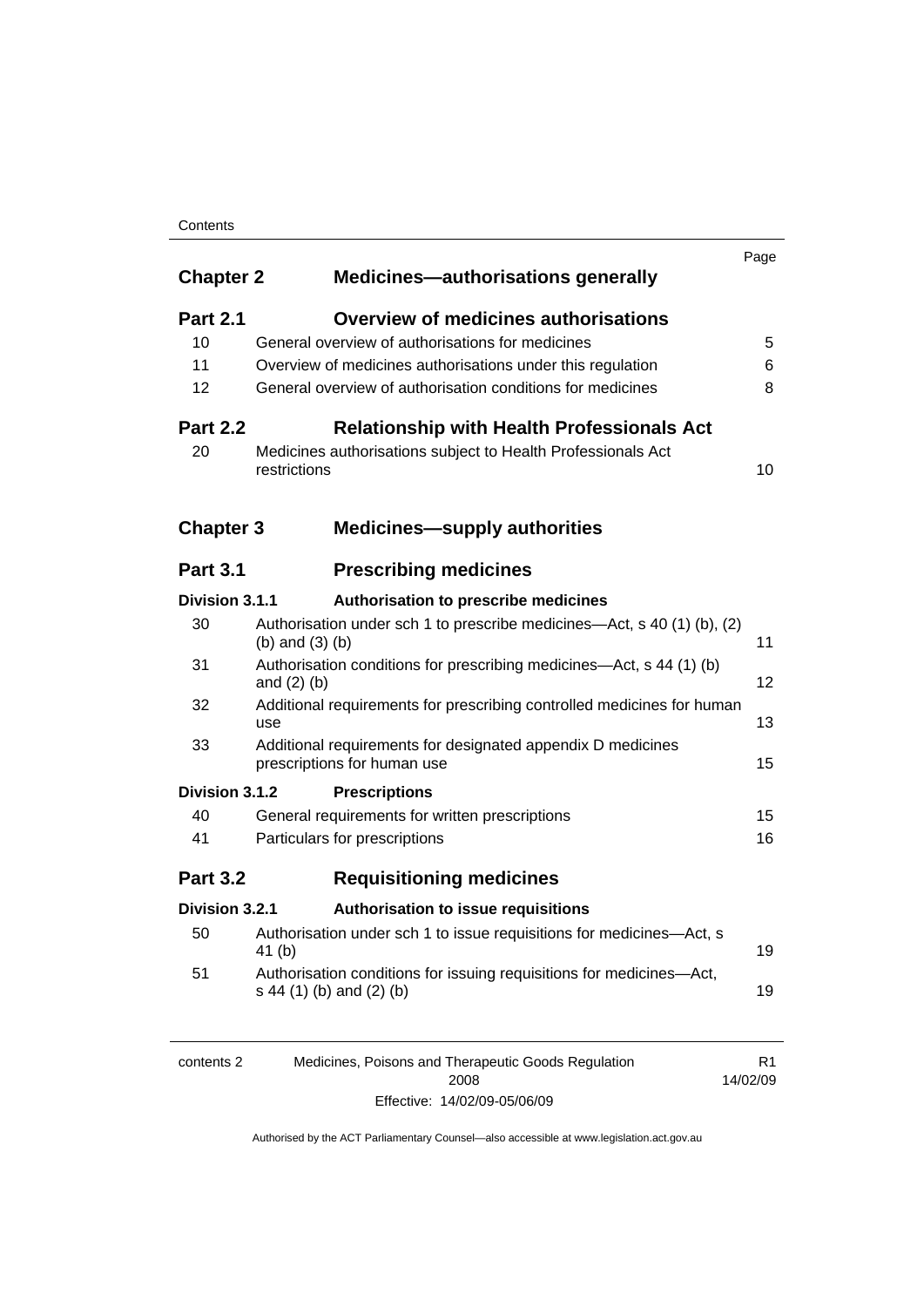|                 | Contents                                                                                                                             |      |
|-----------------|--------------------------------------------------------------------------------------------------------------------------------------|------|
|                 |                                                                                                                                      | Page |
| Division 3.2.2  | <b>Requisitions</b>                                                                                                                  |      |
| 55              | General requirements for written requisitions                                                                                        | 20   |
| 56              | Particulars for requisitions                                                                                                         | 20   |
| <b>Part 3.3</b> | <b>Medicines purchase orders</b>                                                                                                     |      |
| Division 3.3.1  | Authorisation to issue purchase orders                                                                                               |      |
| 60              | Authorisation under sch 1 to issue purchase orders for medicines-<br>Act, $s$ 38 (1) (b) and (2) (a)                                 | 21   |
| 61              | Authorisation conditions for issuing purchase orders for medicines-<br>Act, $s$ 44 (1) (b) and (2) (b)                               | 21   |
| Division 3.3.2  | <b>Purchase orders</b>                                                                                                               |      |
| 62              | General requirements for medicines purchase orders—Act, s 38 (2) (c)                                                                 | 22   |
| <b>Part 3.4</b> | <b>Standing orders for medicines</b>                                                                                                 |      |
| Division 3.4.1  | <b>CHO standing orders</b>                                                                                                           |      |
| 70              | Authorisation of CHO to issue standing orders for supply of medicines<br>in public health emergencies-Act, s 42 (b)                  | 23   |
| 71              | Authorisation of CHO to issue standing orders for administration of<br>medicines for public health matters—Act, s 42 (b)             | 23   |
| 72              | Particulars for CHO standing orders for administration of medicines for<br>public health matters                                     | 23   |
| Division 3.4.2  | <b>Standing orders for institutions</b>                                                                                              |      |
| 75              | Authorisation of doctors to issue standing orders for administration of<br>medicines at institutions-Act, s 42 (b)                   | 24   |
| 76              | Particulars for standing orders for administration of medicines at<br>institutions                                                   | 25   |
| <b>Part 3.5</b> | <b>Medicines supply authorities generally</b>                                                                                        |      |
| 80              | Cancellation of invalid supply authorities—Act, s 30 (2) (d)                                                                         | 27   |
| 81              | Information for CHO about controlled medicines supplied on supply<br>authorities-Act, s 31 (1) (b) and (4), def required information | 27   |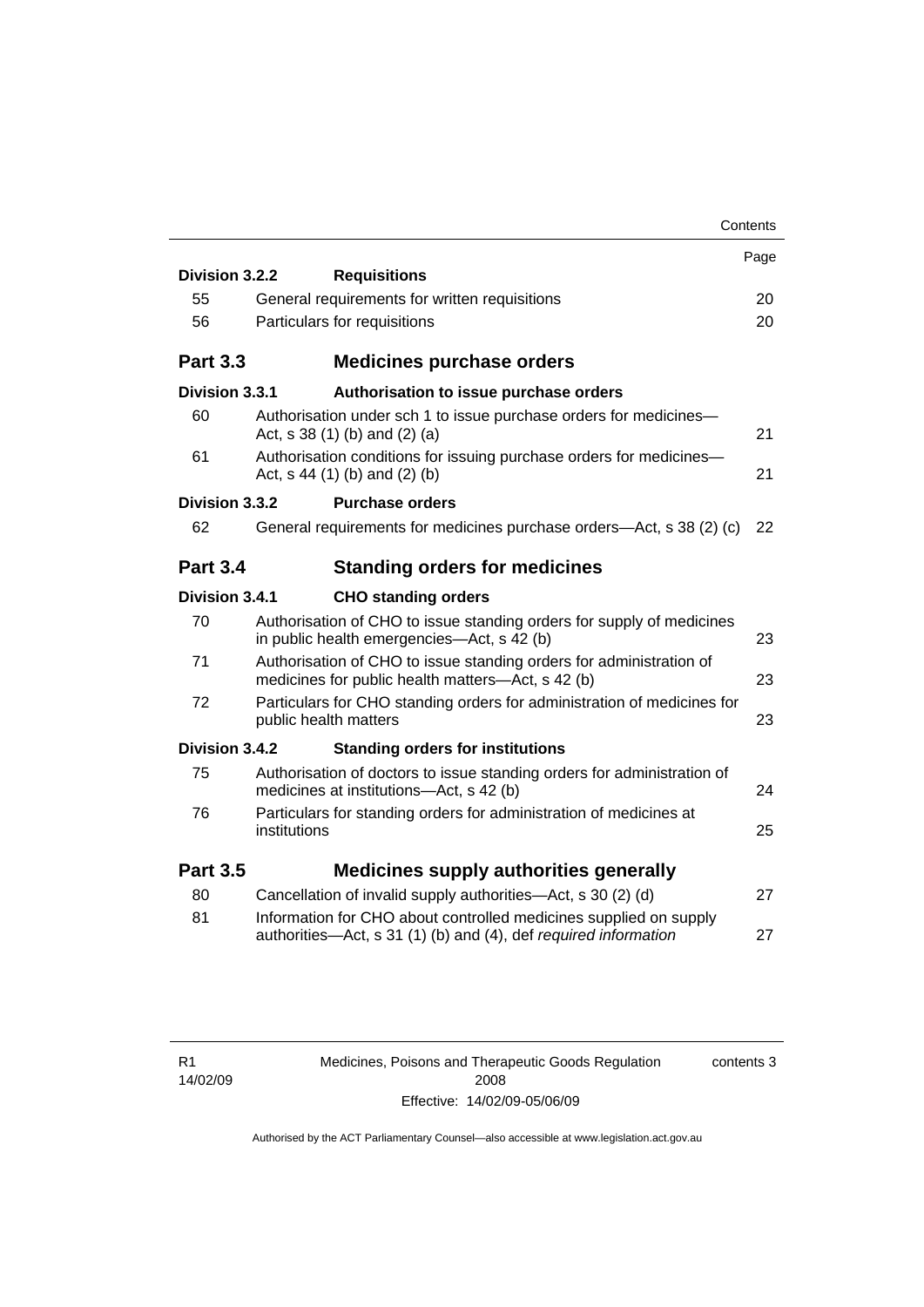| <b>Chapter 4</b> |                  | <b>Supplying medicines</b>                                                                            | Page |
|------------------|------------------|-------------------------------------------------------------------------------------------------------|------|
|                  |                  |                                                                                                       |      |
| <b>Part 4.1</b>  |                  | <b>Preliminary</b>                                                                                    |      |
| 100              |                  | Overview of supply authorisations for medicines                                                       | 29   |
| <b>Part 4.2</b>  |                  | <b>Medicines—supply authorisations under</b><br>sch 1                                                 |      |
| Division 4.2.1   |                  | Sch 1 medicines supply authorisations                                                                 |      |
| 110              |                  | Authorisation under sch 1 to supply medicines-<br>Act, s 26 (1) (b) and (2) (b)                       | 30   |
| Division 4.2.2   |                  | <b>Dispensing medicines</b>                                                                           |      |
| 120              |                  | Authorisation conditions for dispensing medicines—Act, s 44 (1) (b)                                   |      |
|                  | and $(2)$ $(b)$  |                                                                                                       | 30   |
| 121              |                  | How medicines are dispensed                                                                           | 32   |
| 122              | $27(2)$ (b) (ii) | Noting changes to prescriptions on oral direction of prescriber—Act, s                                | 34   |
| 123              |                  | Labelling dispensed medicines—Act, $s$ 60 (1) (c) (i) and (2) (c) (i)                                 | 35   |
| 124              |                  | Marking dispensed prescriptions                                                                       | 36   |
| 125              |                  | Recording dispensing of medicines                                                                     | 37   |
| Division 4.2.3   |                  | <b>Supplying medicines on requisitions</b>                                                            |      |
| 130              |                  | Authorisation conditions for supplying medicines on requisitions-<br>Act, s 44 (1) (b) and (2) (b)    | 38   |
| 131              |                  | Supplying medicines on requisitions                                                                   | 39   |
| 132              | $(2)$ (c) (i)    | Labelling medicines supplied on requisition-Act, s 60 (1) (c) (i) and                                 | 40   |
| 133              |                  | Marking filled requisitions                                                                           | 40   |
| 134              |                  | Recording supply of medicines on requisitions                                                         | 41   |
| Division 4.2.4   |                  | Supplying medicines on purchase orders                                                                |      |
| 140              |                  | Authorisation conditions for supplying medicines on purchase orders-<br>Act, s 44 (1) (b) and (2) (b) | 42   |
| 141              |                  | Supplying medicines on purchase orders                                                                | 43   |
| 142              |                  | Recording supply of medicines on purchase orders                                                      | 44   |
|                  |                  |                                                                                                       |      |

| contents 4 | Medicines, Poisons and Therapeutic Goods Regulation | R1.      |
|------------|-----------------------------------------------------|----------|
|            | 2008                                                | 14/02/09 |
|            | Effective: 14/02/09-05/06/09                        |          |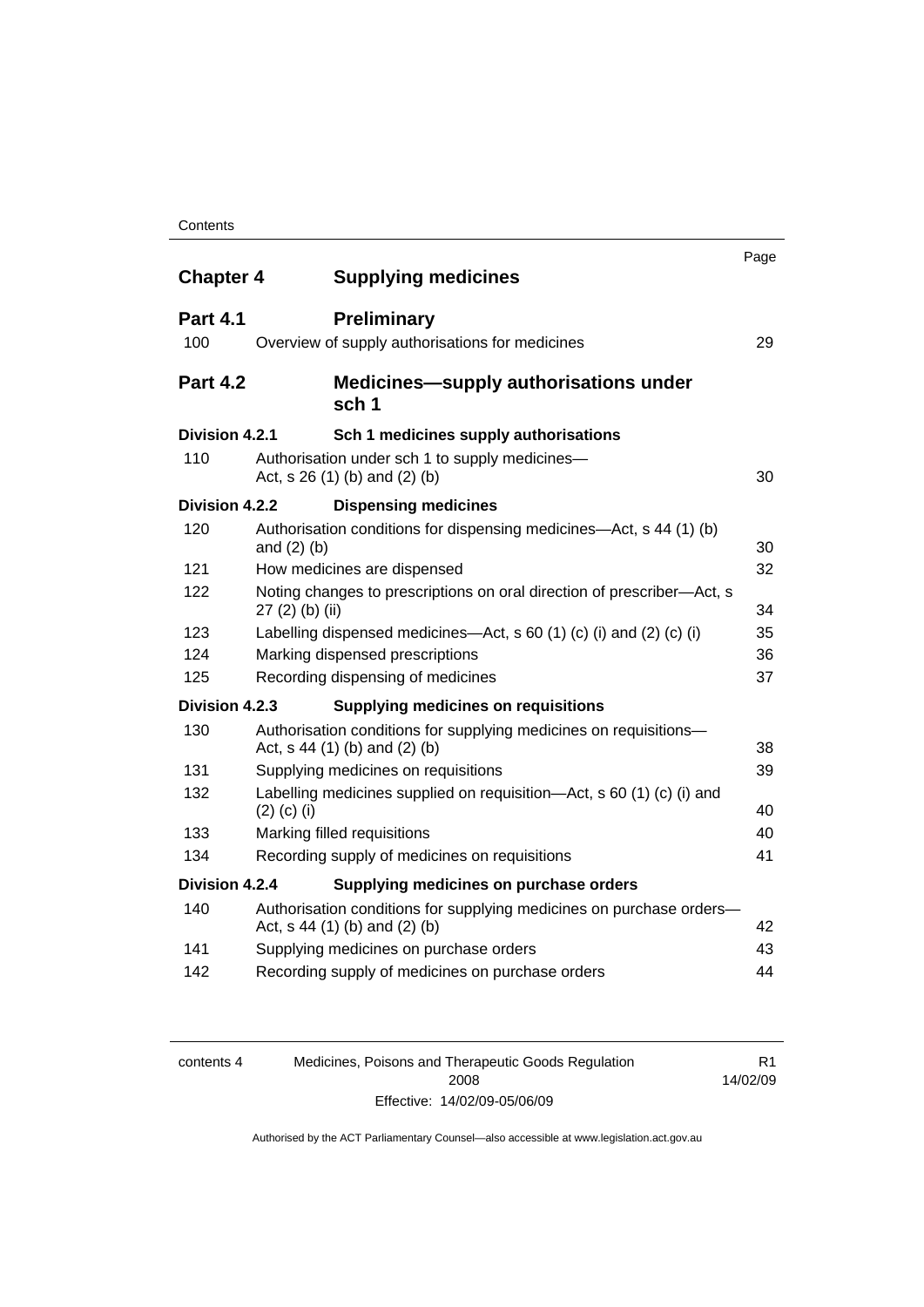|                 |                                                                                                                                     | Page |
|-----------------|-------------------------------------------------------------------------------------------------------------------------------------|------|
| Division 4.2.5  | Supplying medicines on standing orders                                                                                              |      |
| 150             | Authorisation conditions for supplying medicines on standing orders-<br>Act, s 44 (1) (b) and (2) (b)                               | 45   |
| 151             | Supplying medicines on standing orders                                                                                              | 46   |
| 152             | Labelling medicines supplied on standing order-Act, s 60 (1) (c) (i)<br>and $(2)$ $(c)$ $(i)$                                       | 46   |
| 153             | Recording supply of medicines on standing orders                                                                                    | 47   |
| Division 4.2.6  | Supplying medicines during consultations                                                                                            |      |
| 160             | Authorisation conditions for supplying medicines during<br>consultations- $-\text{Act}$ , s 44 (1) (b) and (2) (b)                  | 48   |
| 161             | Labelling medicines supplied during consultations                                                                                   | 49   |
| 162             | Recording medicines supplied during consultations                                                                                   | 51   |
| 163             | Additional requirements for supplying controlled medicines for human<br>use during consultations                                    | 51   |
| 164             | Information for CHO about controlled medicines supplied during<br>consultations-Act, s 31 (2) (b) and (4), def required information | 52   |
| Division 4.2.7  | Selling pseudoephedrine by retail                                                                                                   |      |
| 170             | Meaning of retail sale-div 4.2.7                                                                                                    | 53   |
| 171             | Authorisation conditions for retail sale of pseudoephedrine-Act, s 44<br>$(1)$ (b) and $(2)$ (b)                                    | 53   |
| 172             | Requirement to tell buyer about pseudoephedrine sales record                                                                        | 54   |
| 173             | Required information for pseudoephedrine sales records                                                                              | 55   |
| 174             | Failure to amend pseudoephedrine sales record                                                                                       | 57   |
| 175             | Pseudoephedrine sales record-decision by CHO                                                                                        | 58   |
| Division 4.2.8  | Supplying pharmacist only medicines                                                                                                 |      |
| 180             | Authorisation conditions for supply of pharmacist only medicines-Act,<br>s 44 (1) (b) and (2) (b)                                   | 58   |
| <b>Part 4.3</b> | Authorisation to supply without prescription<br>in emergencies                                                                      |      |
| 250             | Meaning of designated prescription only medicine-pt 4.3                                                                             | 60   |
| 251             | Authorisation to supply certain medicines without prescription in<br>emergencies-Act, s 26 (1) (b)                                  | 60   |
|                 |                                                                                                                                     |      |

| R1       |  |
|----------|--|
| 14/02/09 |  |

Medicines, Poisons and Therapeutic Goods Regulation 2008 Effective: 14/02/09-05/06/09 contents 5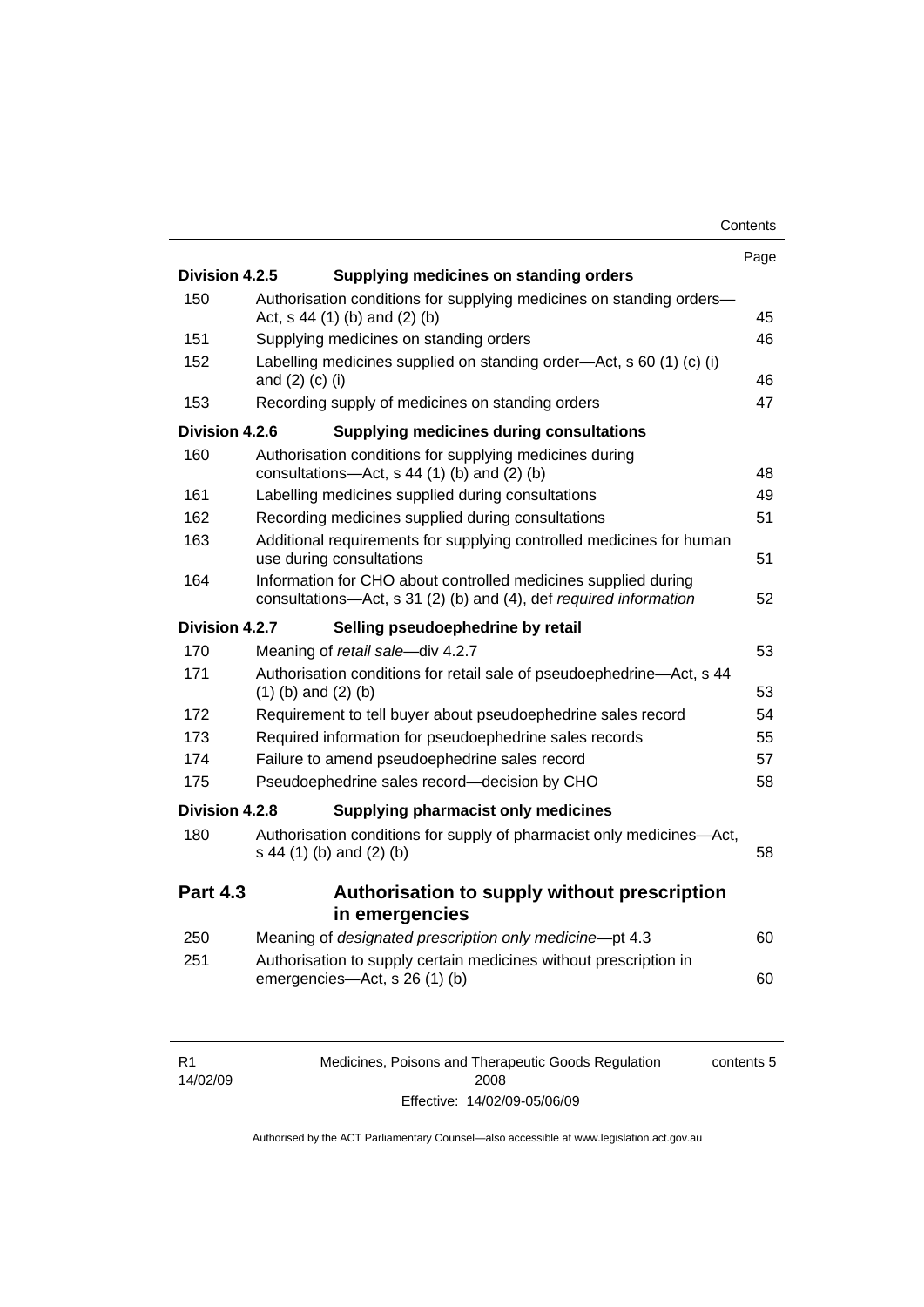|                  |                                                                                                                                                   | Page                       |
|------------------|---------------------------------------------------------------------------------------------------------------------------------------------------|----------------------------|
| 252              | Authorisation conditions for supplying of certain medicines without<br>prescription in emergencies—Act, s 44 (1) (b) and (2) (b)                  | 61                         |
| 253              | Labelling medicines supplied without prescription in emergencies-<br>Act, s 60 (1) (c) (i) and (2) (c) (i)                                        | 62                         |
| 254              | Recording medicines supplied without prescription in emergencies                                                                                  | 63                         |
| <b>Part 4.4</b>  | Authorisation to supply medicines for<br>disposal                                                                                                 |                            |
| 260              | Authorisation to supply medicines to pharmacists for disposal-Act, s<br>26(1)(b)                                                                  | 64                         |
| 261              | Authorisation to supply medicines to commercial disposal operators for<br>disposal- $-\text{Act}$ , s 26 (1) (b)                                  | 64                         |
| <b>Part 4.5</b>  | Wholesale supply of medicines under                                                                                                               |                            |
|                  | corresponding laws                                                                                                                                |                            |
| 270              | Conditions for wholesalers supplying medicines under corresponding<br>laws-Act, s $20(4)(c)$                                                      | 65                         |
| <b>Chapter 5</b> | <b>Administering medicines</b>                                                                                                                    |                            |
| <b>Part 5.1</b>  | Authorisations for health-related occupations                                                                                                     |                            |
| 350              | Authorisation under sch 1 for people in health-related occupations to<br>administer medicines—Act, s 37 (1) (b) and (3) (b)                       | 67                         |
| 351              | Authorisation conditions for administration of medicines at institutions<br>by people in health-related occupations-Act, s 44 (1) (b) and (2) (b) | 67                         |
| <b>Part 5.2</b>  | Other administration authorisations                                                                                                               |                            |
| 360              | Authorisation for self-administration etc of medicines-Act, s 37 (2) (b)<br>and $(3)$ $(b)$                                                       | 69                         |
| 361              | Authorisation for administration of medicines by assistants-Act,<br>$s 37(1)$ (b)                                                                 | 70                         |
| <b>Chapter 6</b> | <b>Obtaining and possessing medicines</b>                                                                                                         |                            |
| 370              | Authorisation under sch 1 to obtain and possess medicines—Act, s 35<br>$(1)$ (b), (2) (b) and s 36 (b)                                            | 71                         |
| contents 6       | Medicines, Poisons and Therapeutic Goods Regulation<br>2008                                                                                       | R <sub>1</sub><br>14/02/09 |

Effective: 14/02/09-05/06/09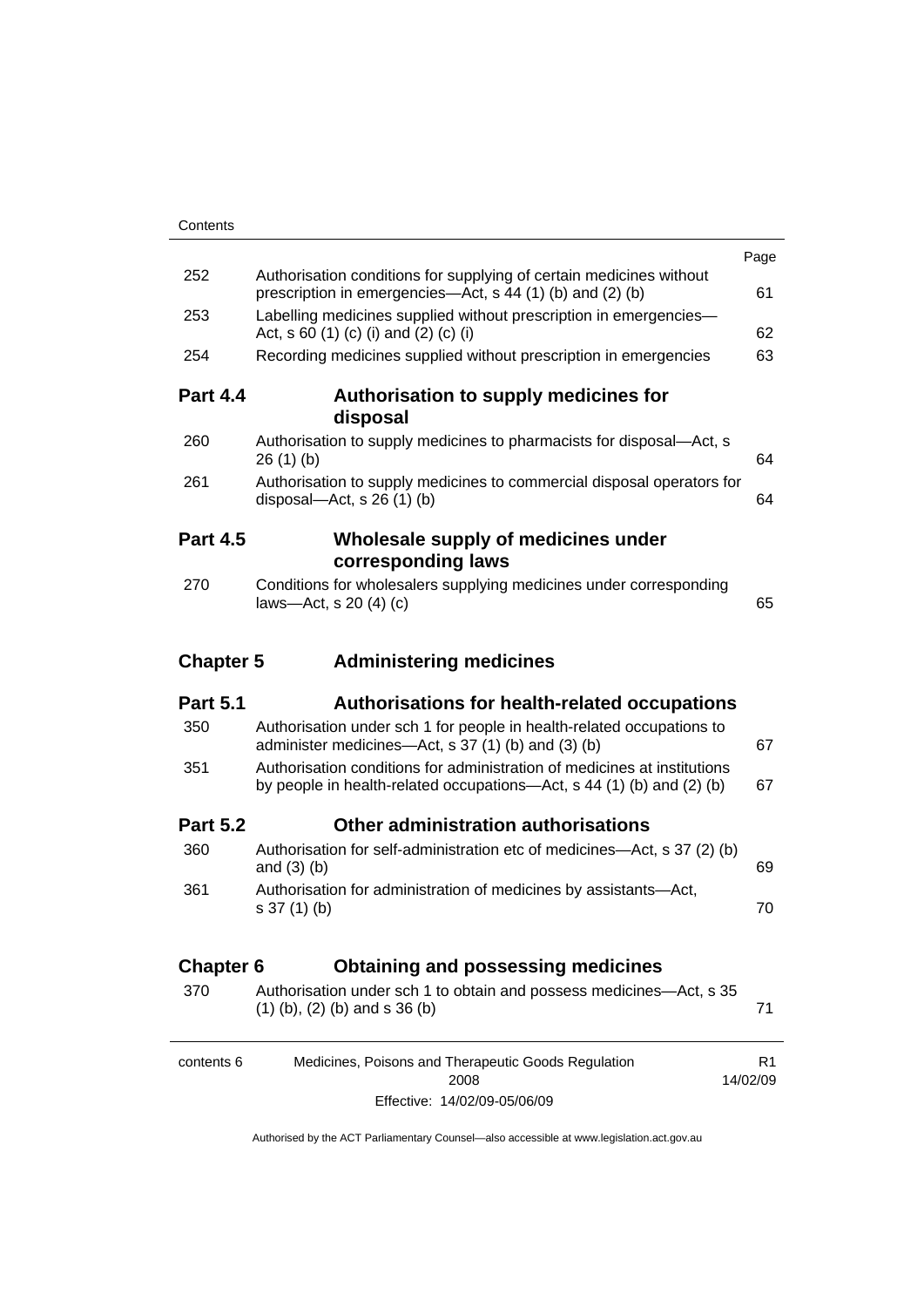|                                                                                                                                           | Contents |
|-------------------------------------------------------------------------------------------------------------------------------------------|----------|
|                                                                                                                                           | Page     |
| 371<br>Authorisation to obtain and possess medicines for certain personal<br>use-related dealings—Act, s 35 (1) (b), (2) (b) and s 36 (b) | 71       |
| <b>Chapter 7</b><br><b>Manufacturing medicines</b>                                                                                        |          |
| 380<br>Authorisation under sch 1 to manufacture medicines-Act, s 33 (b)                                                                   | 72       |
| <b>Discarding medicines</b><br><b>Chapter 8</b>                                                                                           |          |
| Discarding controlled medicines—Act, s 34 (1) (a)<br>390                                                                                  | 73       |
| Other medicines authorisations<br><b>Chapter 9</b>                                                                                        |          |
| <b>Part 9.1</b><br>Authorisations for delivery people and<br>commercial disposal operators                                                |          |
| 400<br>Authorisations to deliver medicines under supply authorities-Act,<br>s 26 (1) (b), (2) (b), s 35 (1) (b), (2) (b) and s 36 (b)     | 74       |
| Authorisations for commercial disposal operators-Act, s 26 (1) (b)<br>401<br>and (2) (b), s 35 (1) (b) and (2) (b) and s 36 (b)           | 75       |
| <b>Part 9.2</b><br><b>Emergency supply and administration of</b><br>adrenaline and salbutamol                                             |          |
| 410<br>Authorisations to supply and administer adrenaline and salbutamol-<br>Act, s 26 (1) (b) and s 37 (1) (b)                           | 76       |
| <b>Medicines authorisations for corrections</b><br><b>Part 9.3</b><br>functions                                                           |          |
| 420<br>Authorisations for CYP authorised people-Act, s 26 (1) (b),<br>s 35 (1) (b), (2) (b), s 36 (b) and s 37 (1) (b)                    | 77       |
| 421<br>Authorisations for corrections officers—Act, s 26 (1) (b), s 35 (1) (b),<br>$(2)$ (b), s 36 (b) and s 37 (1) (b)                   | 78       |
| 422<br>Authorisations for court and police cell custodians—Act, s 26 (1) (b),<br>s 35 (1) (b), (2) (b), s 36 (b) and s 37 (1) (b)         | 78       |

Medicines, Poisons and Therapeutic Goods Regulation 2008 Effective: 14/02/09-05/06/09 contents 7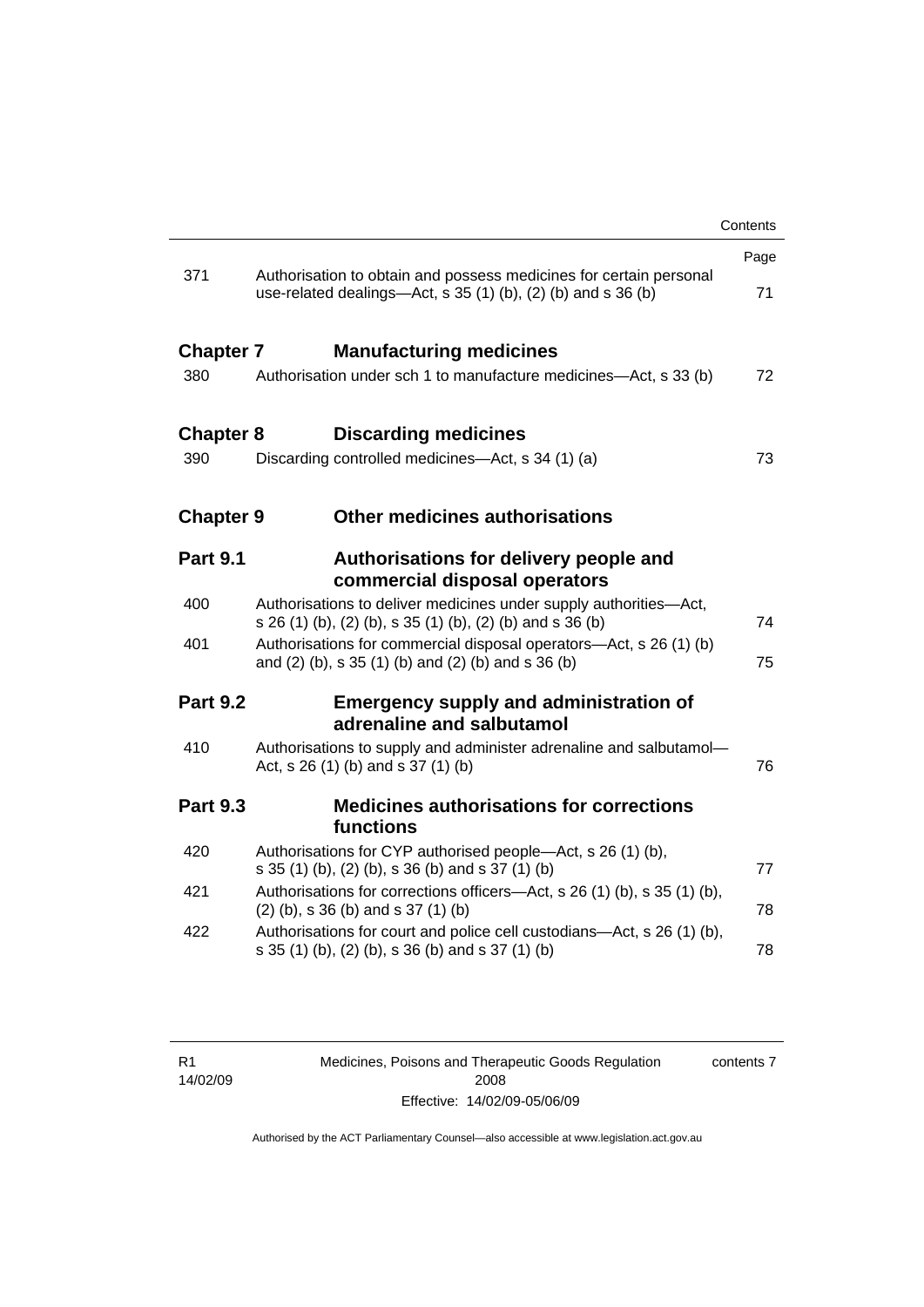| <b>Part 9.4</b> | Authorisations for medicines research and<br>education program purposes other than<br>controlled medicines                | Page |
|-----------------|---------------------------------------------------------------------------------------------------------------------------|------|
| 430             | Authorisations for non-controlled medicines research and education-<br>Act, s 26 (1) and (2) (b)                          | 80   |
| 431             | Authorisation conditions for non-controlled medicines research and<br>education- $Act$ , s 44 (1) (b) and (2) (b)         | 81   |
| <b>Part 9.5</b> | <b>Authorisations under medicines licences</b>                                                                            |      |
| Division 9.5.1  | Controlled medicines research and education program<br>licence authorisations                                             |      |
| 440             | Authorisations under controlled medicines research and education<br>program licences-Act, s 20 (1) (a)                    | 83   |
| 441             | Authorisation condition for controlled medicines research and<br>education program licences—Act, s 44 (1) (b) and (2) (b) | 84   |
| Division 9.5.2  | <b>First-aid kit licence authorisations</b>                                                                               |      |
| 450             | Authorisations under first-aid kit licences—Act, s 20 (1) (a)                                                             | 85   |
| 451             | Authorisation condition for first-aid kit licences-Act, s 44 (1) (b) and<br>$(2)$ (b)                                     | 86   |
| Division 9.5.3  | Wholesalers licence authorisations                                                                                        |      |
| 460             | Authorisations under medicines wholesalers licences—Act, s 20 (1) (a)                                                     | 86   |
| 461             | Authorisation conditions for medicines wholesalers licences-Act,<br>s 44 (1) (b) and (2) (b)                              | 87   |
| Division 9.5.4  | Opioid dependency treatment licence authorisations                                                                        |      |
| 470             | Authorisations under opioid dependency treatment licences-Act,<br>s 20(1)(a)                                              | 88   |
| 471             | Authorisation condition for opioid dependency treatment licences-<br>Act, $s$ 44 (1) (b) and (2) (b)                      | 89   |
| Division 9.5.5  | Pharmacy medicines rural communities licences                                                                             |      |
| 480             | Authorisations under pharmacy medicines rural communities<br>licences- $-\text{Act}$ , s 20 (1) (a)                       | 90   |
| 481             | Authorisation conditions for pharmacy medicines rural communities<br>licences—Act, $s$ 44 (1) (b) and (2) (b)             | 91   |
|                 |                                                                                                                           |      |

| contents 8 | Medicines, Poisons and Therapeutic Goods Regulation |          |
|------------|-----------------------------------------------------|----------|
|            | 2008                                                | 14/02/09 |
|            | Effective: 14/02/09-05/06/09                        |          |

R1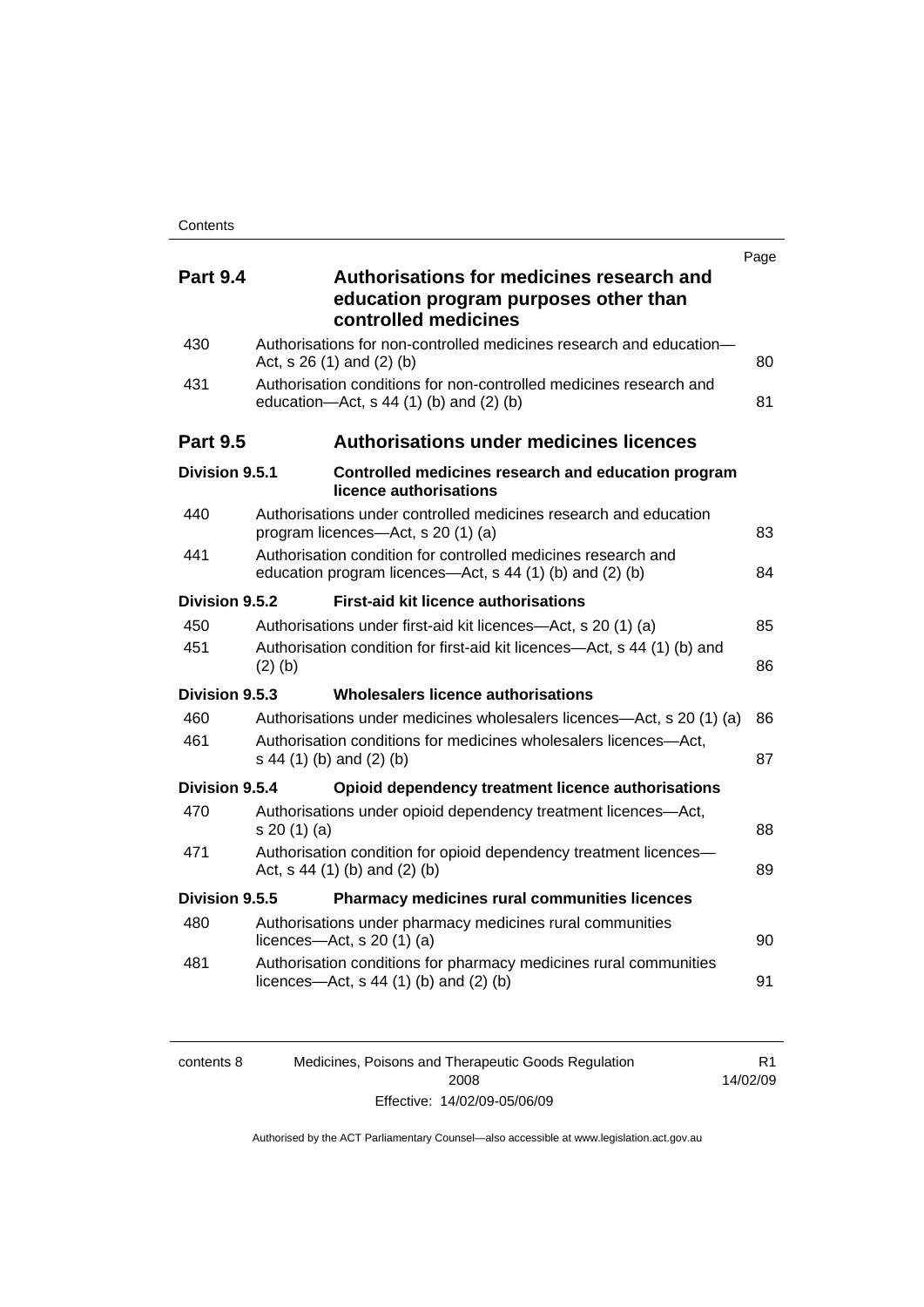| <b>Chapter 10</b> | Packaging and labelling of medicines<br>generally                                                                                     | Page |
|-------------------|---------------------------------------------------------------------------------------------------------------------------------------|------|
| 500               | When pharmacy medicines and pharmacist only medicines to be<br>supplied in manufacturer's packs-Act, s 59 (1) (c) (i) and (2) (c) (i) |      |
| 501               | Packaging of supplied manufacturer's packs of medicines-Act, s 59<br>$(1)$ (c) (i) and (2) (c) (i)                                    | 93   |
| 502               | Labelling of supplied manufacturer's packs of medicines-Act,<br>s 60 (1) (c) (i) and (2) (c) (i)                                      | 94   |
| <b>Chapter 11</b> | <b>Storage of medicines</b>                                                                                                           |      |
| <b>Part 11.1</b>  | <b>Preliminary</b>                                                                                                                    |      |
| 510               | Meaning of prescribed person-ch 11                                                                                                    | 95   |
| 511               | Meaning of key-ch 11                                                                                                                  | 96   |
| <b>Part 11.2</b>  | Storage requirements for medicines generally                                                                                          |      |
| 515               | Storage of medicines generally-Act, s 61 (b) and (c)                                                                                  | 97   |
| <b>Part 11.3</b>  | Additional storage requirements for<br>medicines other than controlled medicines                                                      |      |
| 520               | Storage of medicines other than controlled medicines in community<br>pharmacies-Act, s 61 (b) and (c)                                 | 98   |
| 521               | Storage of medicines other than controlled medicines by other<br>people—Act, s 61 (b) and (c)                                         | 99   |
| 522               | Storage of pharmacy medicines by pharmacy medicines rural<br>communities licence-holders-Act, s 61 (b) and (c)                        | 99   |
| <b>Part 11.4</b>  | Additional storage requirements for<br>controlled medicines                                                                           |      |
| 530               | Meaning of personal custody-pt 11.4                                                                                                   | 100  |
| 531               | Storage of controlled medicines by wholesalers licence-holders-<br>Act, $s 61$ (b) and (c)                                            | 100  |
| 532               | Storage of controlled medicines for certain health-related<br>occupations-Act, s 61 (b) and (c)                                       | 101  |

| R <sub>1</sub> | Medicines, Poisons and Therapeutic Goods Regulation | contents 9 |
|----------------|-----------------------------------------------------|------------|
| 14/02/09       | 2008                                                |            |
|                | Effective: 14/02/09-05/06/09                        |            |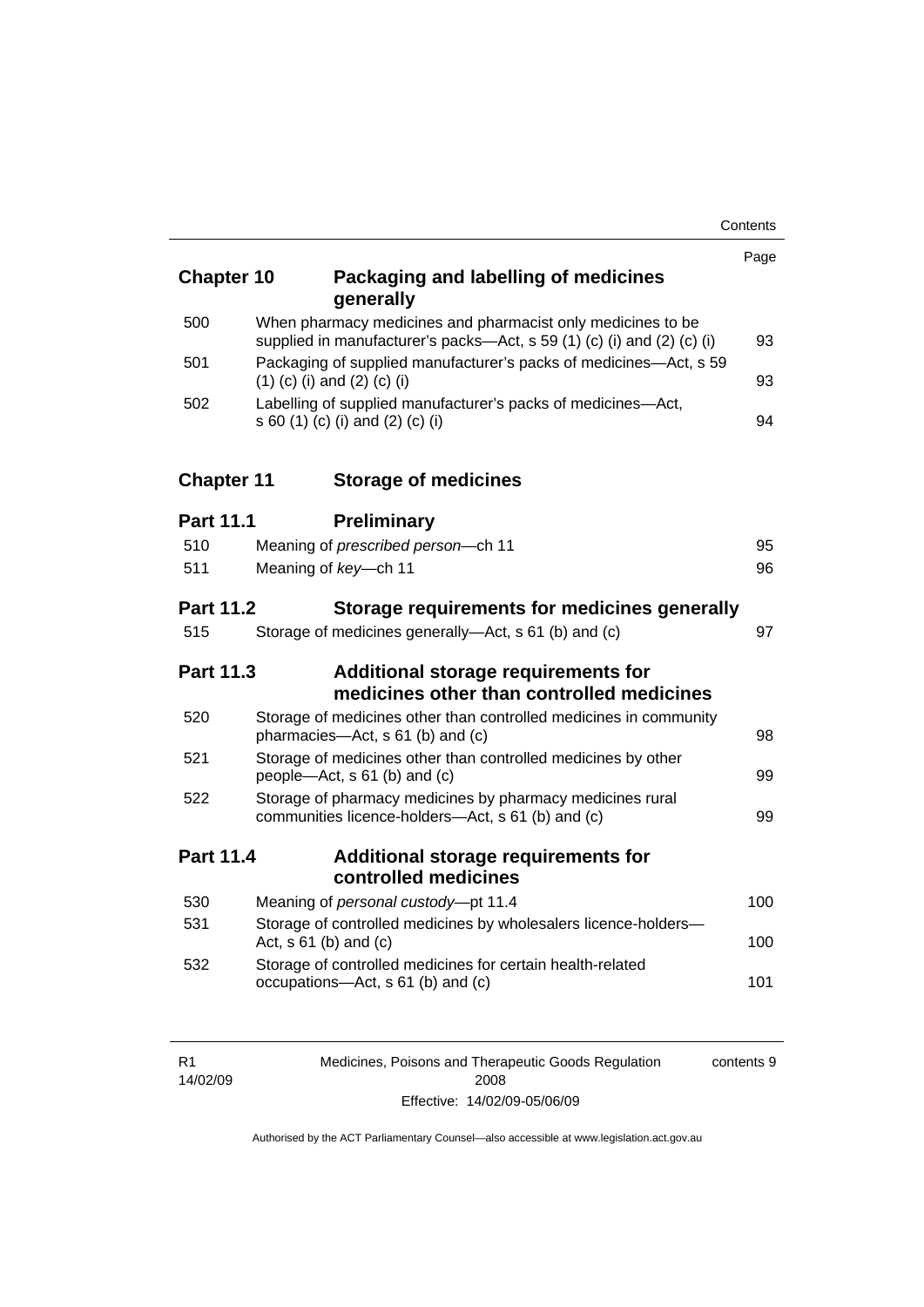| 533               |                                                                                                                  | Page |
|-------------------|------------------------------------------------------------------------------------------------------------------|------|
|                   | Storage of controlled medicines by certain other prescribed people-<br>Act, $s \, 61$ (b) and (c)                | 102. |
| <b>Chapter 12</b> | <b>Controlled medicines registers</b>                                                                            |      |
| 540               | Keeping of controlled medicines registers by certain people—Act, s 48<br>(a) and $s$ 50 (1) (b) and (2) (b)      | 105  |
| 541               | Keeping of controlled medicines registers by first-aid kit holders—Act,<br>s 48 (a) and s 50 (1) (b) and (2) (b) | 107  |
| 542               | Form of controlled medicines registers—Act, s 49 (1) (b) and (2) (b)                                             | 108  |
| 543               | Making entries in controlled medicines registers—Act, s 51 (1) (b)                                               | 108  |
| 544               | Prescribed witnesses for administration of controlled medicines—Act,<br>s 53 (a) and (b)                         | 110  |
| 545               | Prescribed witnesses for discarding of controlled medicines—Act, s 54<br>$(a)$ and $(b)$                         | 110  |
| 546               | Changes etc to entries in controlled medicines registers—Act, s 55 (2)<br>(b)                                    | 111  |

### **Chapter 13 Controlled medicines and appendix D medicines approvals for human use**

### **Part 13.1 Controlled medicines approvals**

# **Division 13.1.1 Preliminary** 550 Meaning of *controlled medicines approval* [113](#page-136-0) 551 Meaning of *designated prescriber*—pt 13.1 [113](#page-136-0) **Division 13.1.2 Standing controlled medicines approvals** 555 Standing approval to prescribe controlled medicines for hospital in-patients [114](#page-137-0) 556 Standing approval to prescribe controlled medicines for short-term treatment [114](#page-137-0) 557 Standing approval to prescribe buprenorphine and methadone for patients of certain institutions [114](#page-137-0) **Division 13.1.3 Chief health officer controlled medicines approvals** 560 Applications for CHO controlled medicines approvals [116](#page-139-0)

| contents 10 | Medicines, Poisons and Therapeutic Goods Regulation | R1       |
|-------------|-----------------------------------------------------|----------|
|             | 2008                                                | 14/02/09 |
|             | Effective: 14/02/09-05/06/09                        |          |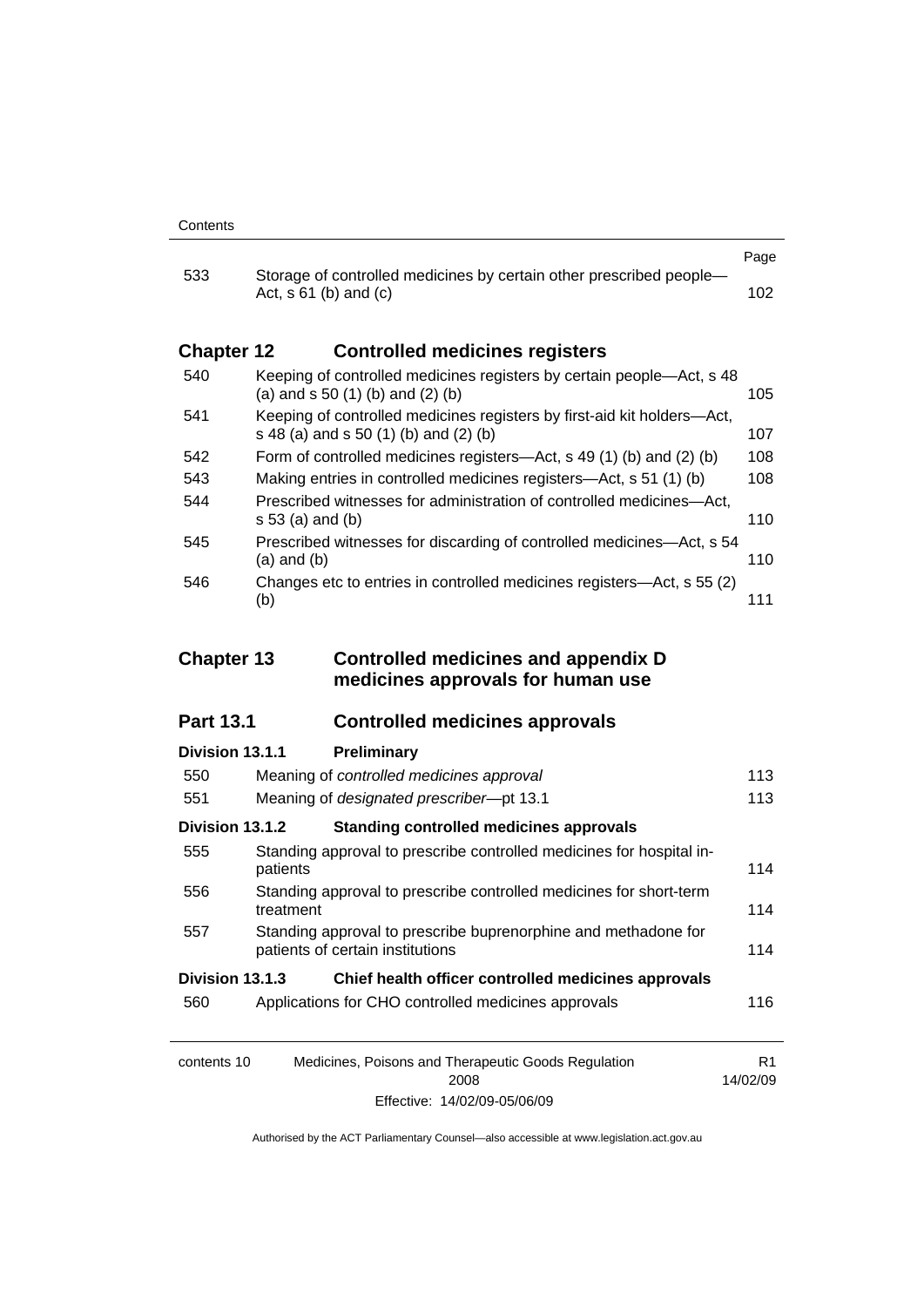| Contents |  |
|----------|--|
|----------|--|

|                  |                                                                                                                                                 | Page |
|------------------|-------------------------------------------------------------------------------------------------------------------------------------------------|------|
| 561              | Requirements for CHO controlled medicines approval applications                                                                                 | 117  |
| 562              | CHO decision on applications to prescribe controlled medicines                                                                                  | 118  |
| 563              | Restrictions on CHO power to approve applications for approvals                                                                                 | 119  |
| 564              | Term of CHO controlled medicines approvals                                                                                                      | 120  |
| 565              | Applications for review of unfavourable CHO decisions for approvals                                                                             | 120  |
| 566              | Medicines advisory committee-referred applications and review of<br>unfavourable CHO decisions                                                  | 121  |
| 567              | Amendment and revocation of controlled medicines approvals                                                                                      | 122  |
| 568              | Application for review of amendment and revocation on CHO initiative                                                                            | 123  |
| 569              | Medicines advisory committee-review of amendment or revocation<br>on CHO initiative                                                             | 124  |
| 570              | Conditional controlled medicines approvals                                                                                                      | 124  |
| 571              | Form of CHO controlled medicines approvals                                                                                                      | 125  |
| 572              | When controlled medicines approvals etc take effect                                                                                             | 126  |
| 573              | Medicines advisory committee-directions to CHO                                                                                                  | 126  |
| 574              | Medicines advisory committee-guidelines for CHO decisions on<br>applications                                                                    | 127  |
|                  |                                                                                                                                                 |      |
| Division 13.1.4  | <b>Endorsements to treat drug-dependency</b>                                                                                                    |      |
| 580              | Meaning of endorsement-div 13.1.4                                                                                                               | 127  |
| 581              | Applications for CHO endorsement to treat drug-dependency                                                                                       | 127  |
| 582              | CHO decisions on applications for endorsement to treat<br>drug-dependency                                                                       | 128  |
| 583              | Form of CHO endorsements to treat drug-dependency                                                                                               | 128  |
| 584              | Medicines advisory committee-review of CHO decisions to refuse<br>endorsements to treat drug-dependency                                         | 129  |
| <b>Part 13.2</b> | Appendix D medicines approvals                                                                                                                  |      |
| 590              | Meaning of appendix D medicines approval                                                                                                        | 130  |
| 591              |                                                                                                                                                 | 130  |
| 592              | Standing approval to prescribe designated appendix D medicines<br>Applications for CHO approval to prescribe designated appendix D<br>medicines | 131  |
| 593              | CHO decisions on applications to prescribe designated appendix D<br>medicines                                                                   | 131  |

| R <sub>1</sub> | Medicines, Poisons and Therapeutic Goods Regulation | contents 11 |
|----------------|-----------------------------------------------------|-------------|
| 14/02/09       | 2008                                                |             |
|                | Effective: 14/02/09-05/06/09                        |             |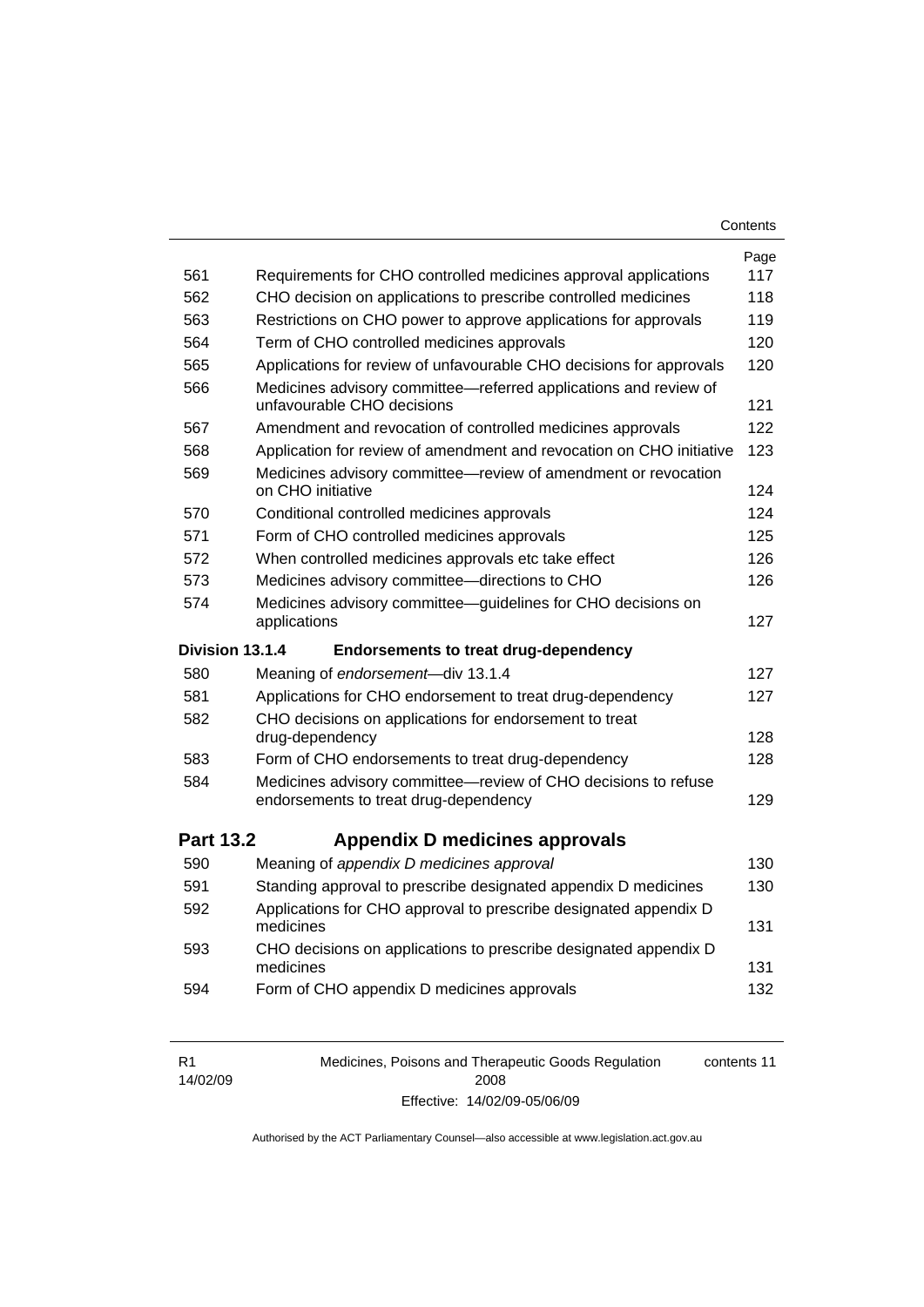| <b>Chapter 14</b> |           | <b>Medicines licences</b>                                                                                    | Page     |
|-------------------|-----------|--------------------------------------------------------------------------------------------------------------|----------|
| <b>Part 14.1</b>  |           | <b>Medicines licences generally</b>                                                                          |          |
| 600               |           | Medicines licences that may be issued—Act, s 78 (2)                                                          |          |
| <b>Part 14.2</b>  |           | Controlled medicines research and education<br>program licences                                              |          |
| 605               | licences  | Applications for controlled medicines research and education program                                         |          |
| 606               |           | Restrictions on issuing of controlled medicines research and education<br>program licences-Act, s 85 (1) (a) |          |
| 607               |           | Additional information for controlled medicines research and education<br>program licences—Act, s 88 (1) (k) |          |
| <b>Part 14.3</b>  |           | <b>First-aid kit licences</b>                                                                                |          |
| 610               |           | Applications for first-aid kit licences                                                                      |          |
| 611               |           | Restrictions on issuing of first-aid kit licences—Act, s 85 (1) (a)                                          |          |
| 612               |           | Additional information for first-aid kit licences—Act, s 88 (1) (k)                                          |          |
| <b>Part 14.4</b>  |           | <b>Medicines wholesalers licences</b>                                                                        |          |
| 615               |           | Applications for medicines wholesalers licences                                                              |          |
| 616               | $(1)$ (a) | Restrictions on issuing of medicines wholesalers licences—Act, s 85                                          |          |
| 617               | $(1)$ (k) | Additional information for medicines wholesalers licences-Act, s 88                                          |          |
| <b>Part 14.5</b>  |           | <b>Opioid dependency treatment licences</b>                                                                  |          |
| 620               |           | Applications for opioid dependency treatment licences                                                        |          |
| 621               | 85(1)(a)  | Restriction on issuing of opioid dependency treatment licences-Act, s                                        |          |
| 622               |           | Witnessing not required for administration under opioid dependency<br>treatment licence-Act, s 190 (1) (a)   |          |
| <b>Part 14.6</b>  |           | <b>Pharmacy medicines rural communities</b><br>licences                                                      |          |
| 625               |           | Applications for pharmacy medicines rural communities licences                                               |          |
| contents 12       |           | Medicines, Poisons and Therapeutic Goods Regulation<br>2008                                                  | 14/02/09 |
|                   |           | Effective: 14/02/09-05/06/09                                                                                 |          |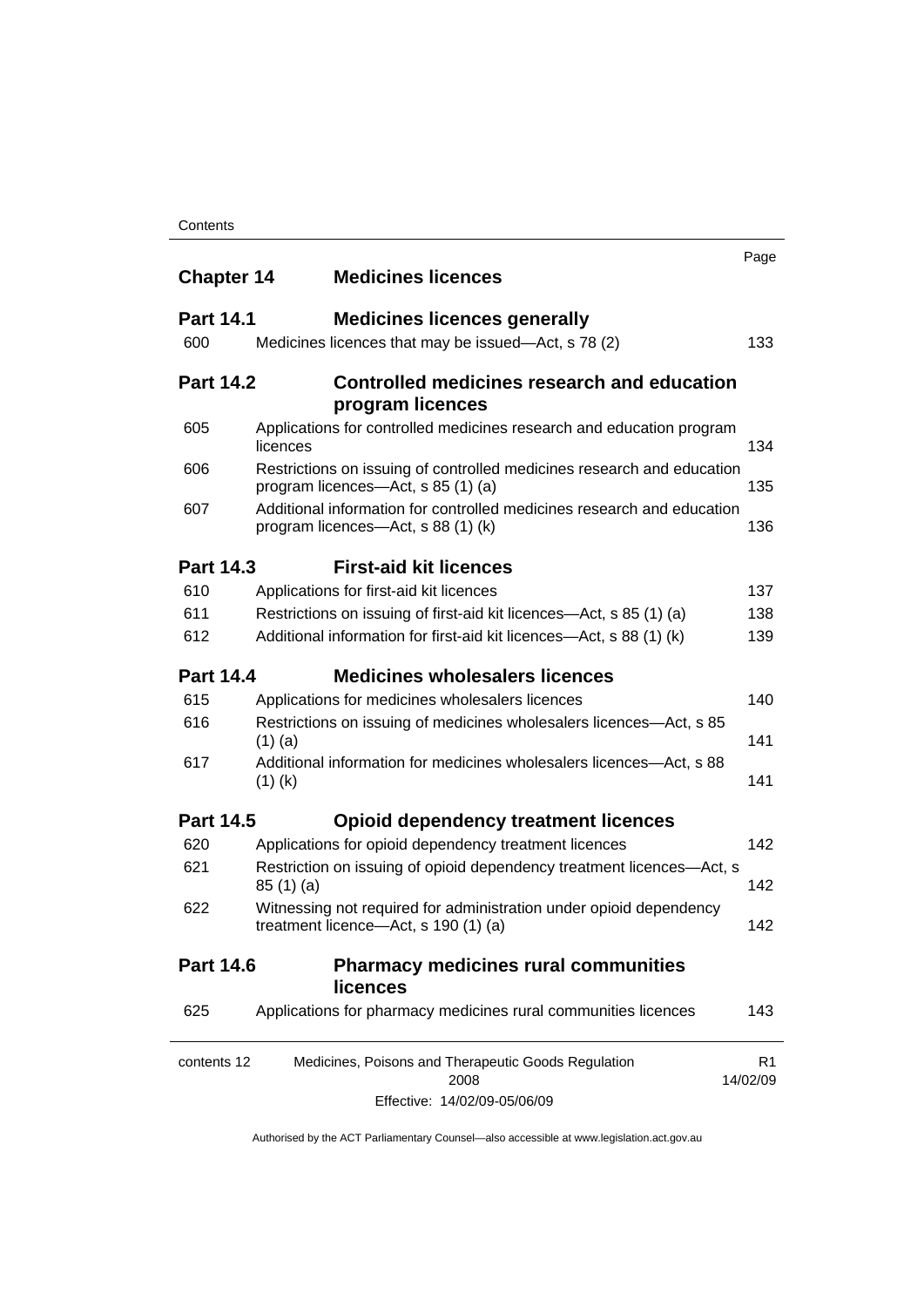|                   |                                                                                                 | Contents |
|-------------------|-------------------------------------------------------------------------------------------------|----------|
|                   |                                                                                                 | Page     |
| 626               | Restrictions on issuing of pharmacy medicines rural communities<br>licences—Act, $s$ 85 (1) (a) | 143      |
| <b>Chapter 15</b> | <b>Medicines-other provisions</b>                                                               |          |
| <b>Part 15.1</b>  | Opioid dependency treatment guidelines                                                          |          |
| 630               | Guidelines for treatment of opioid dependency                                                   | 144      |
| <b>Part 15.2</b>  | <b>Medicines advisory committee</b>                                                             |          |
| 635               | Medicines advisory committee-membership                                                         | 145      |
| 636               | Medicines advisory committee—term of appointments                                               | 146      |
| 637               | Medicines advisory committee-conditions of appointments                                         | 146      |
| 638               | Medicines advisory committee—time and place of meetings                                         | 146      |
| 639               | Medicines advisory committee-presiding member                                                   | 146      |
| 640               | Medicines advisory committee-quorum                                                             | 147      |
| 641               | Medicines advisory committee-voting                                                             | 147      |
| 642               | Medicines advisory committee-conduct of meetings                                                | 147      |
| 643               | Medicines advisory committee-disclosure of interests by members                                 | 148      |
| 644               | Medicines advisory committee—ending appointments                                                | 150      |
| <b>Part 15.3</b>  | <b>Other medicines provisions</b>                                                               |          |
| 650               | Advertising controlled medicines-Act, s 66 (3) (b)                                              | 152      |
| 651               | Advertising other medicines                                                                     | 152      |
| 652               | Prescribed institutions—Act, dict, def <i>institution</i> , par (b)                             | 153      |
| <b>Chapter 16</b> | Low and moderate harm poisons                                                                   |          |
|                   |                                                                                                 |          |
| Part 16.1         | Preliminary                                                                                     |          |

### **Part 16.1 Preliminary**

| 154 |
|-----|
|     |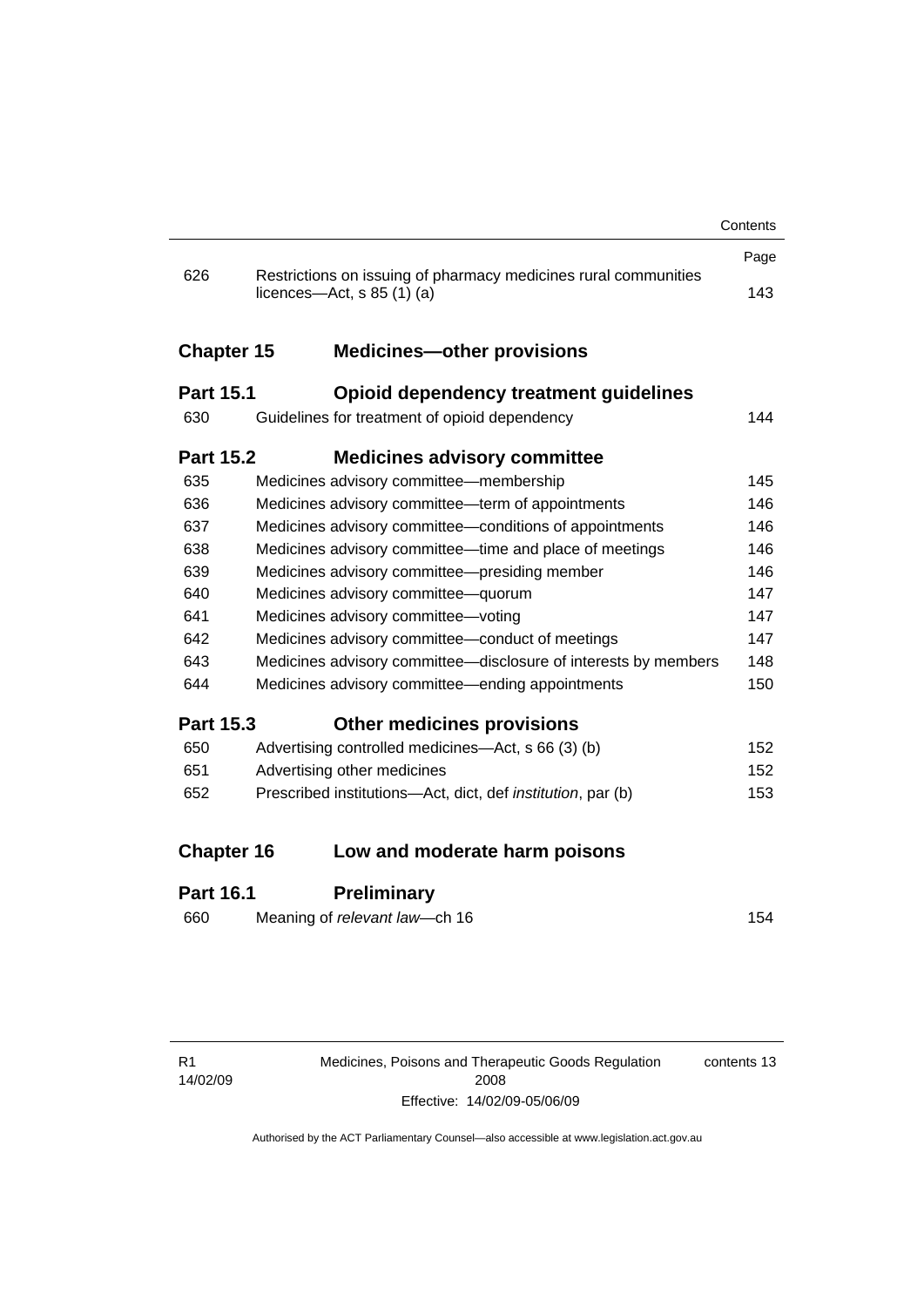|                   |                   |                                                                                                                                  | Page           |
|-------------------|-------------------|----------------------------------------------------------------------------------------------------------------------------------|----------------|
| <b>Part 16.2</b>  |                   | Authorisation to supply low and moderate<br>harm poisons                                                                         |                |
| 661               | (b) and $(2)$ (b) | Authorisation to supply low and moderate harm poisons—Act, s 26 (1)                                                              | 155            |
| 662               |                   | Authorisation condition for supplying low and moderate harm<br>poisons-Act, $s$ 44 (1) (b) and (2) (b)                           | 155            |
| <b>Part 16.3</b>  |                   | Authorisation to manufacture low and<br>moderate harm poisons                                                                    |                |
| 663               | 33(b)             | Authorisation to manufacture low and moderate harm poisons-Act, s                                                                | 156            |
| 664               |                   | Authorisation condition for manufacturing low and moderate harm<br>poisons-Act, $s$ 44 (1) (b) and (2) (b)                       | 156            |
| <b>Part 16.4</b>  |                   | Packaging and labelling of low and moderate<br>harm poisons                                                                      |                |
| 665               |                   | Packaging of supplied manufacturer's packs of low and moderate<br>harm poisons—Act, s 59 (1) (c) (i) and (2) (c) (i)             | 157            |
| 666               |                   | Labelling of supplied manufacturer's packs of low and moderate harm<br>poisons—Act, s 60 $(1)$ $(c)$ $(i)$ and $(2)$ $(c)$ $(i)$ | 158            |
| <b>Chapter 17</b> |                   | Dangerous poisons authorisations                                                                                                 |                |
| <b>Part 17.1</b>  |                   | <b>Overview of dangerous poisons</b><br>authorisations                                                                           |                |
| 670               |                   | General overview of authorisations for dangerous poisons                                                                         | 159            |
| 671               |                   | Overview of dangerous poisons authorisations under this regulation                                                               | 160            |
| 672               |                   | General overview of authorisation conditions for dangerous poisons                                                               | 161            |
| <b>Part 17.2</b>  |                   | Authorisations under dangerous poisons<br>licences                                                                               |                |
| Division 17.2.1   |                   | Dangerous poisons manufacturers licence<br>authorisations                                                                        |                |
| 675               | s 20 (1) (a)      | Authorisations under dangerous poisons manufacturers licences-Act,                                                               | 162            |
| contents 14       |                   | Medicines, Poisons and Therapeutic Goods Regulation<br>2008                                                                      | R1<br>14/02/09 |
|                   |                   | Effective: 14/02/09-05/06/09                                                                                                     |                |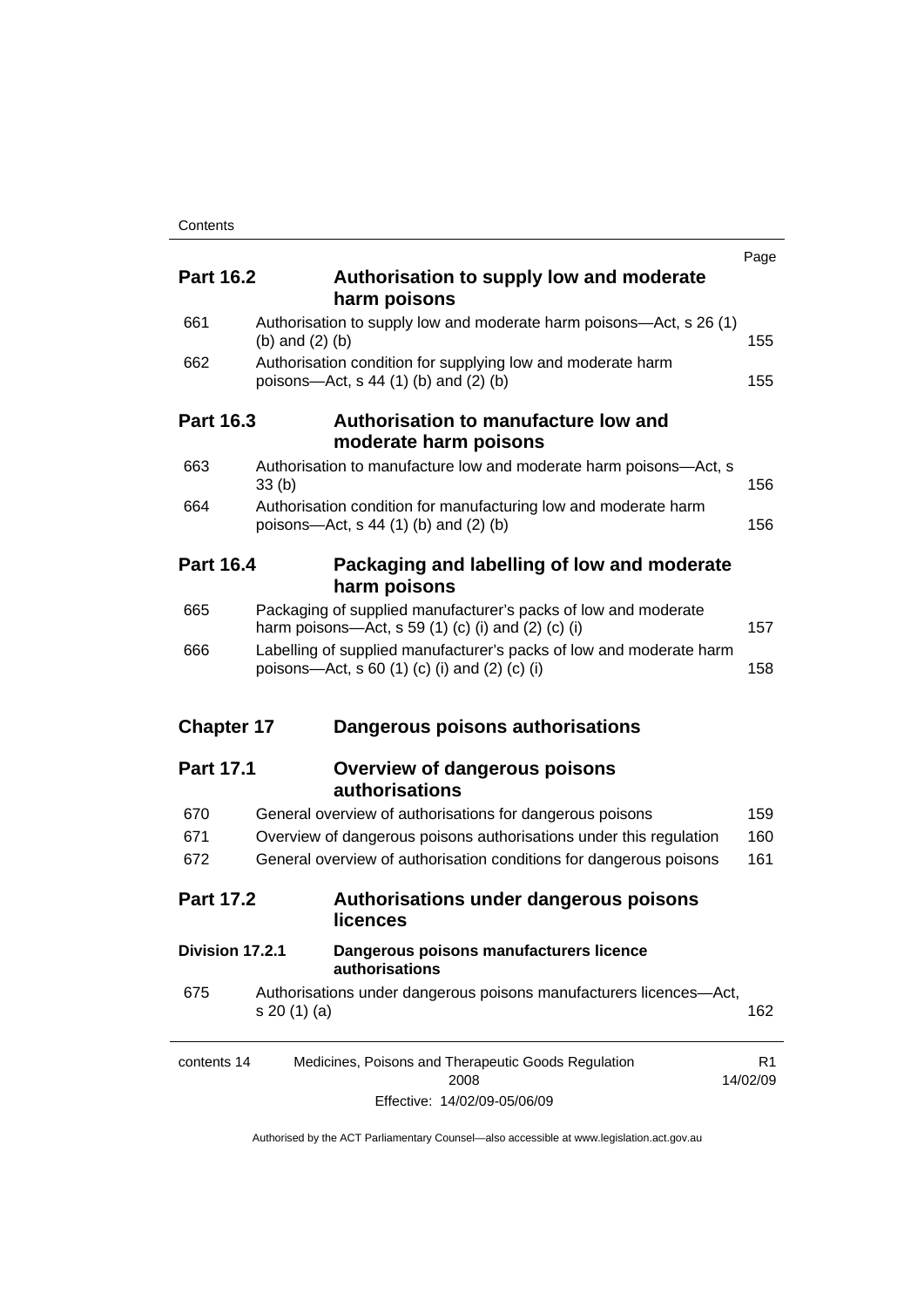|                  |                                                                                                                                         | Contents |
|------------------|-----------------------------------------------------------------------------------------------------------------------------------------|----------|
|                  |                                                                                                                                         | Page     |
| 676              | Authorisation conditions for dangerous poisons manufacturers<br>licences- $-\text{Act}$ , s 44 (1) (b) and (2) (b)                      | 163      |
| Division 17.2.2  | Dangerous poisons-research and education program<br>licence authorisations                                                              |          |
| 680              | Authorisations under dangerous poisons research and education<br>program licences—Act, s 20 (1) (a)                                     | 165      |
| 681              | Authorisation condition for dangerous poisons research and education<br>program licences—Act, s 44 (1) (b) and (2) (b)                  | 166      |
| Division 17.2.3  | Dangerous poisons suppliers licence authorisations                                                                                      |          |
| 685              | Authorisations under dangerous poisons suppliers licences—Act,<br>s 20 (1) (b)                                                          | 167      |
| 686              | Authorisation conditions for dangerous poisons suppliers licences-<br>Act, $s$ 44 (1) (b) and (2) (b)                                   | 168      |
| <b>Part 17.3</b> | Other dangerous poisons authorisations                                                                                                  |          |
| Division 17.3.1  | Authorisations for manufacturing etc purposes                                                                                           |          |
| 690              | Manufacturing etc authorisations for dangerous poisons—Act, s 20 (2)<br>(a)                                                             | 170      |
| Division 17.3.2  | Authorisations for delivery people and commercial<br>disposal operators                                                                 |          |
| 692              | Authorisations to deliver dangerous poisons under purchase orders-<br>Act, s 26 (1) (b) and (2) (b), s 35 (1) (b), (2) (b) and s 36 (b) | 171      |
| 693              | Authorisation to supply dangerous poisons to commercial disposal<br>operator for disposal—Act, s 26 (1) (b)                             | 172      |
| 694              | Authorisations for commercial disposal operators-Act, s 26 (1) (b)<br>and (2) (b), s 35 (1) (b) and (2) (b) and s 36 (b)                | 172      |
| Division 17.3.3  | Authorisations for dangerous poisons research and<br>education programs by scientifically qualified people                              |          |
| 695              | Authorisations for dangerous poisons research and education-Act, s<br>26 (1) and (2) (b)                                                | 173      |
| 696              | Authorisation conditions for dangerous poisons research and<br>education-Act, s 44 (1) (b) and (2) (b)                                  | 174      |
|                  |                                                                                                                                         |          |

Medicines, Poisons and Therapeutic Goods Regulation 2008 Effective: 14/02/09-05/06/09 contents 15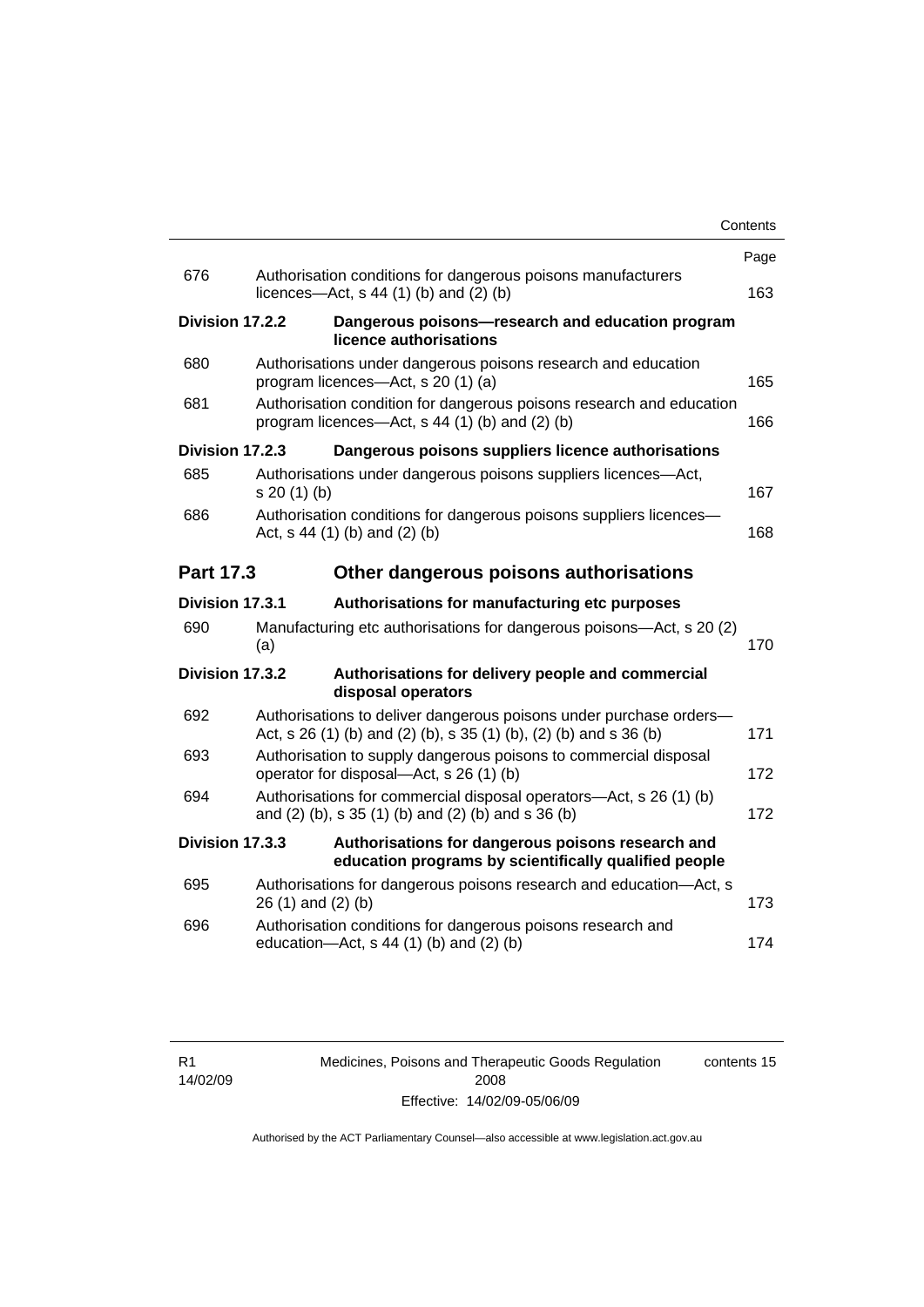| <b>Chapter 18</b> |              | Dangerous poisons licences                                                                                | Page                       |
|-------------------|--------------|-----------------------------------------------------------------------------------------------------------|----------------------------|
| <b>Part 18.1</b>  |              | Dangerous poisons licences generally                                                                      |                            |
| 700               |              | Dangerous poisons licences that may be issued—Act, s 78 (2)                                               | 175                        |
| <b>Part 18.2</b>  |              | Dangerous poisons manufacturers licences                                                                  |                            |
| 705               |              | Applications for dangerous poisons manufacturers licences                                                 | 176                        |
| 706               |              | Restrictions on issuing of dangerous poisons manufacturers<br>licences- $-\text{Act}$ , s 85 (1) (a)      | 177                        |
| 707               |              | Additional information for dangerous poisons manufacturers<br>licences—Act, $s$ 88 (1) (k)                | 177                        |
| <b>Part 18.3</b>  |              | Dangerous poisons research and education<br>program licences                                              |                            |
| 710               | licences     | Applications for dangerous poisons research and education program                                         | 178                        |
| 711               |              | Restrictions on issuing of dangerous poisons research and education<br>program licences—Act, s 85 (1) (a) | 179                        |
| 712               |              | Additional information for dangerous poisons research and education<br>licences—Act, $s$ 88 (1) (k)       | 180                        |
| <b>Part 18.4</b>  |              | Dangerous poisons suppliers licences                                                                      |                            |
| 715               |              | Applications for dangerous poisons suppliers licences                                                     | 181                        |
| 716               | s 85(1)(a)   | Restrictions on issuing of dangerous poisons suppliers licences-Act,                                      | 182                        |
| 717               | s 88 (1) (k) | Additional information for dangerous poisons suppliers licences-Act,                                      | 182                        |
| <b>Chapter 19</b> |              | Dangerous poisons-other provisions                                                                        |                            |
| <b>Part 19.1</b>  |              | Dangerous poisons purchase orders                                                                         |                            |
|                   |              | 720 Supplying dangerous poisons on purchase orders                                                        | 183                        |
| 721               | 38(2)(c)     | General requirements for dangerous poisons purchase orders-Act, s                                         | 184                        |
| 722               |              | Recording supply of dangerous poisons on purchase orders                                                  | 184                        |
| contents 16       |              | Medicines, Poisons and Therapeutic Goods Regulation<br>2008                                               | R <sub>1</sub><br>14/02/09 |

Effective: 14/02/09-05/06/09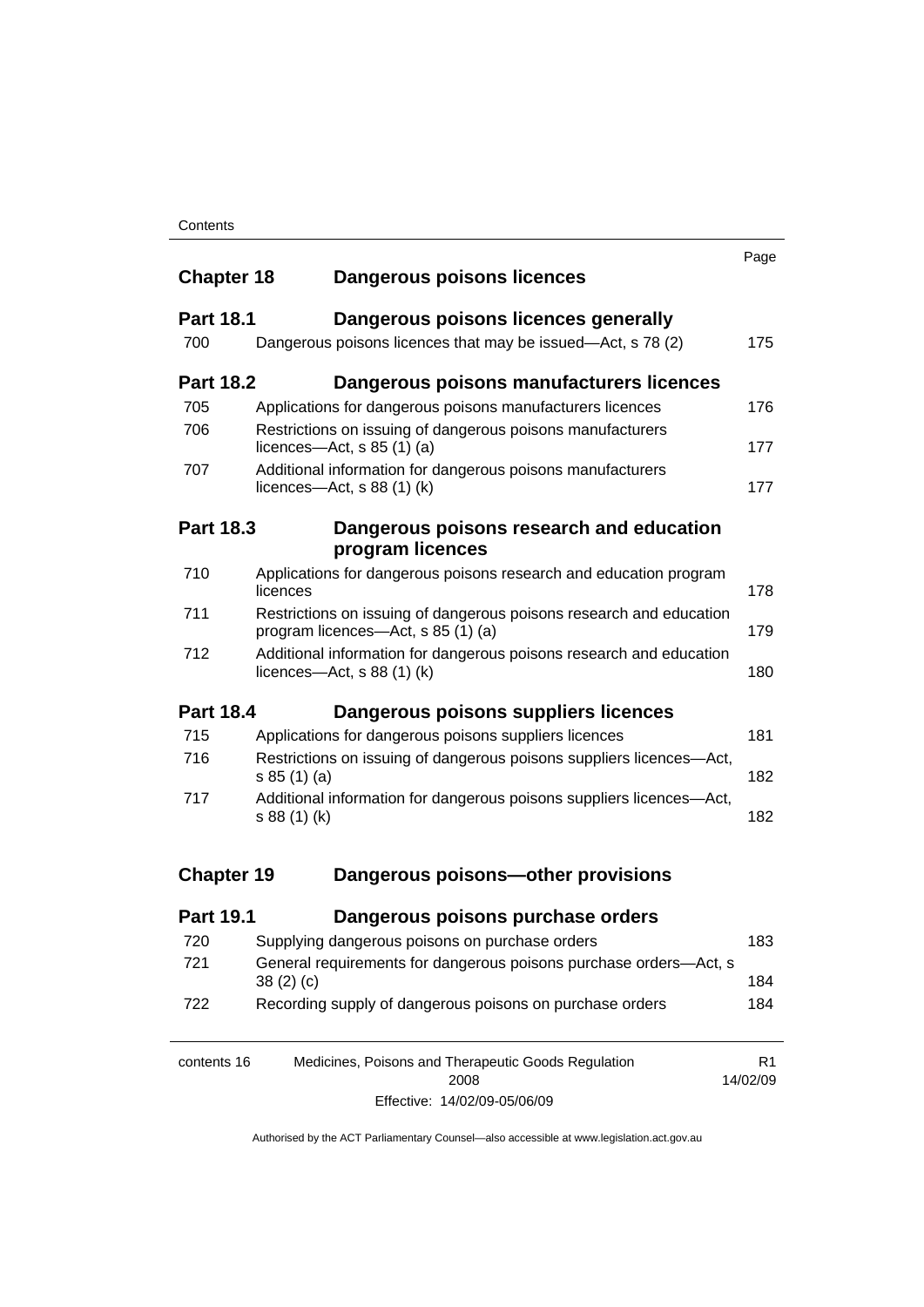|                   |                                                                                                           | Contents |
|-------------------|-----------------------------------------------------------------------------------------------------------|----------|
|                   |                                                                                                           | Page     |
| <b>Part 19.2</b>  | Wholesale supply of dangerous poisons<br>under corresponding laws                                         |          |
| 725               | Conditions for wholesalers supplying dangerous poisons under<br>corresponding laws-Act, s 20 (4) (c)      | 186      |
| <b>Part 19.3</b>  | Packaging and labelling of dangerous<br>poisons                                                           |          |
| 730               | Meaning of relevant law-pt 19.3                                                                           | 187      |
| 731               | Packaging of supplied manufacturer's packs of dangerous poisons-<br>Act, s 59 (1) (c) (i) and (2) (c) (i) | 187      |
| 732               | Labelling of supplied manufacturer's packs of dangerous poisons-<br>Act, s 60 (1) (c) (i) and (2) (c) (i) | 188      |
| <b>Part 19.4</b>  | Storage of dangerous poisons                                                                              |          |
| 735               | Storage of dangerous poisons-Act, s 61 (b) and (c)                                                        | 189      |
| <b>Part 19.5</b>  | Dangerous poisons registers                                                                               |          |
| 740               | Keeping of dangerous poisons registers by certain people-Act, s 48<br>and s 50 (1) (b) and (2) (b)        | 190      |
| 741               | Form of dangerous poisons registers-Act, s 49 (1) (b)                                                     | 191      |
| 742               | Making entries in dangerous poisons registers—Act, s 51 (1) (b)                                           | 191      |
| 743               | Prescribed witnesses for discarding of dangerous poisons-Act, s 54<br>$(a)$ and $(b)$                     | 192      |
| 744               | Changes to entries in dangerous poisons registers—Act, s 55 (2) (b)                                       | 192      |
| <b>Chapter 20</b> | <b>Paints</b>                                                                                             |          |
| 750               | Manufacture, supply and use of paints containing white lead-Act, s<br>70 (1) (b), (2) (b) and (3) (b)     | 194      |
| 751               | Manufacture, supply and use of paints for certain purposes-Act, s 71<br>$(1)$ and $(3)$                   | 194      |
| 752               | Manufacture, supply and use of paints for toys—Act, s 72 (b)                                              | 195      |
| 753               | Manufacture, supply and use of paints containing pesticides-Act, s<br>73(b)                               | 196      |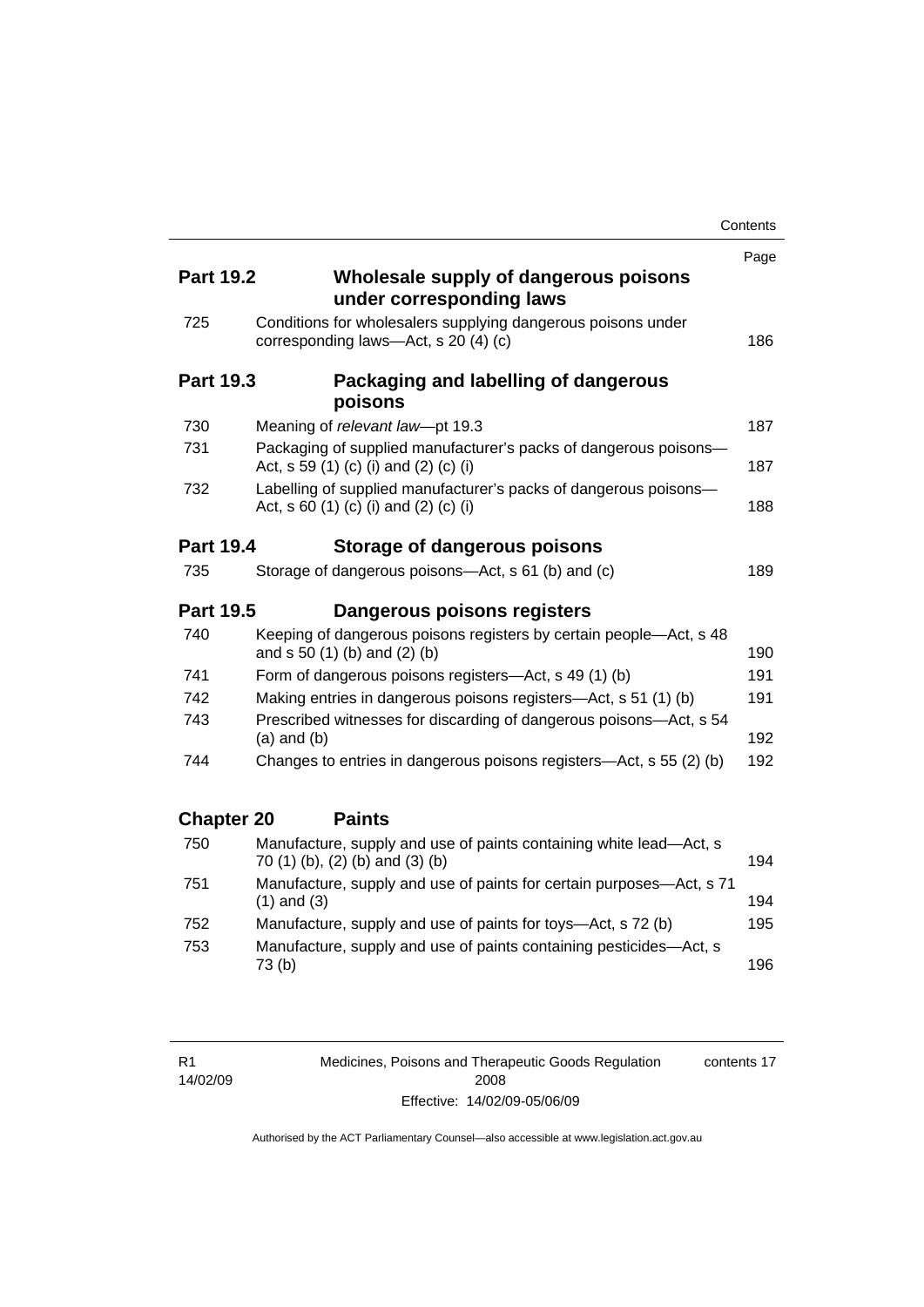### **Contents**

|                   |                                              |                                                                                                                                                | Page |
|-------------------|----------------------------------------------|------------------------------------------------------------------------------------------------------------------------------------------------|------|
| <b>Chapter 21</b> |                                              | <b>Prohibited and appendix C substances</b>                                                                                                    |      |
| <b>Part 21.1</b>  | <b>Preliminary</b>                           |                                                                                                                                                |      |
| 760               | Meaning of prohibited substance-ch 21        |                                                                                                                                                | 197  |
| 761               | Prohibited substances licences—Act, s 78 (2) |                                                                                                                                                | 197  |
| <b>Part 21.2</b>  |                                              | <b>Prohibited substances research and</b><br>education program licences                                                                        |      |
| Division 21.2.1   | program licences                             | Issue of prohibited substances research and education                                                                                          |      |
| 765               | program licences                             | Applications for prohibited substances research and education                                                                                  | 198  |
| 766               | education program licences-Act, s 85 (1) (a) | Restrictions on issuing of prohibited substances research and                                                                                  | 199  |
| 767               | education licences-Act, s 88 (1) (k)         | Additional information for prohibited substances research program and                                                                          | 200  |
| Division 21.2.2   | program authorisations                       | Prohibited substances research and education                                                                                                   |      |
| 768               | program licences-Act, s 20 (1) (a)           | Authorisations under prohibited substances research and education                                                                              | 200  |
| 769               |                                              | Authorisation condition for prohibited substances research and<br>education program licences—Act, s 44 (1) (b) and (2) (b)                     | 201  |
| Division 21.2.3   | education program licences                   | Other provisions-prohibited substances research and                                                                                            |      |
| 770               | education program licences—Act, s 20 (1) (c) | Approvals of dealings for prohibited substances research and                                                                                   | 202  |
| 771               | (b)                                          | Authorisation condition for approval-holders—Act, s 44 (1) (b) and (2)                                                                         | 203  |
| 772               | Act, s 38 (2) (c)                            | General requirements for prohibited substances purchase orders-                                                                                | 203  |
| 773               |                                              | Recording supply of prohibited substances on purchase orders                                                                                   | 204  |
| 774               | (ii), $(2)$ (b) and $(4)$                    | Information for CHO about supplied prohibited substances research<br>and education program licences—Act, s $31$ (1) (a) (ii), (1) (b), (2) (a) | 204  |

| contents 18 | Medicines, Poisons and Therapeutic Goods Regulation | R1       |
|-------------|-----------------------------------------------------|----------|
|             | 2008                                                | 14/02/09 |
|             | Effective: 14/02/09-05/06/09                        |          |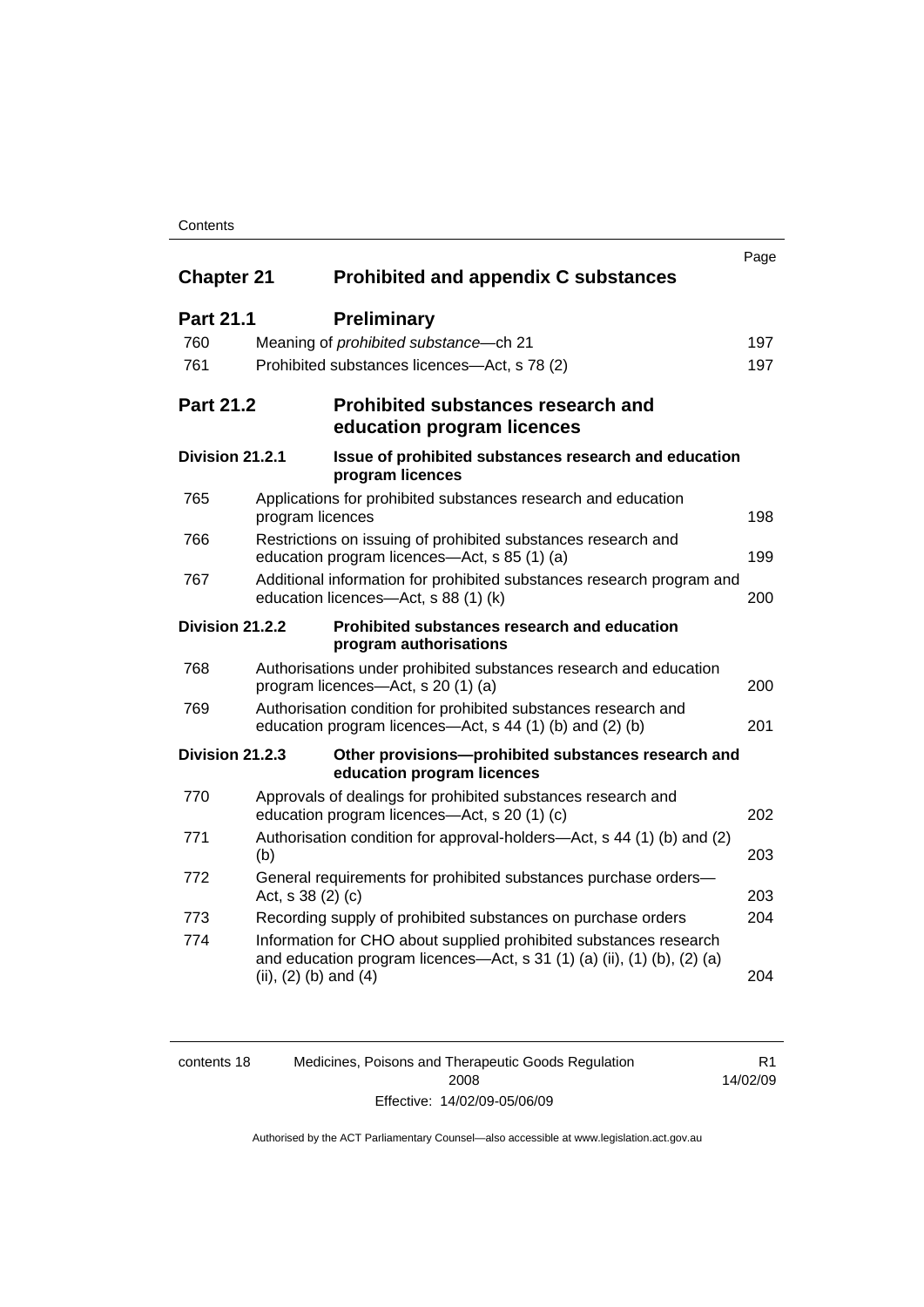|                   |                                                                                                                  | Page |
|-------------------|------------------------------------------------------------------------------------------------------------------|------|
| Part 21.3         | <b>Prohibited substances registers</b>                                                                           |      |
| 775               | Keeping of prohibited substances registers by certain people-Act,<br>s 48 and s 50 (1) (b) and (2) (b)           | 206  |
| 776               | Form of prohibited substances registers-Act, s 49 (1) (b)                                                        | 206  |
| 777               | Making entries in prohibited substances registers—Act, s 51 (1) (b)                                              | 207  |
| 778               | Prescribed witnesses for discarding of prohibited substances-Act, s<br>54 (a) and (b)                            | 207  |
| 779               | Changes to entries in prohibited substances registers—Act, s 55 (2)<br>(b)                                       | 208  |
| <b>Chapter 22</b> | <b>Therapeutic goods</b>                                                                                         |      |
| 800               | Definitions-ch 22                                                                                                | 209  |
| 801               | Prescribed regulated therapeutic goods-Act, s 14, def regulated<br>therapeutic good, par (b)                     | 209  |
| 802               | Authorisation to supply optical devices—Act, s 74 (1) (b) and (2) (b)                                            | 209  |
| 803               | Authorisation conditions for supplying optical devices—Act, s 75 (1) (b) 210                                     |      |
| <b>Chapter 23</b> | Notification and review of decisions                                                                             |      |
| 850               | Meaning of reviewable decision--- ch 23                                                                          | 211  |
| 851               | Notice of reviewable decisions                                                                                   | 212  |
| 852               | Applications for review                                                                                          | 213  |
| <b>Chapter 24</b> | <b>Miscellaneous</b>                                                                                             |      |
| 860               | Authorisations for public employees—Act, s 26 (1) (b), (2) (b), s 35 (1)<br>$(b)$ , $(2)$ $(b)$ and s $36$ $(b)$ | 214  |
| 861               | Other authorisations for public employees-Act, s 20 (1) (a), (2) (a)<br>and s 74 (1) (b)                         | 215  |
| 862               | Certain containers not to be used for human-use substances-Act, s<br>63 $(1)$ $(b)$                              | 216  |
| 863               | Displacement of Legislation Act, s 47 (6)                                                                        | 216  |

R1 14/02/09 Medicines, Poisons and Therapeutic Goods Regulation 2008 Effective: 14/02/09-05/06/09 contents 19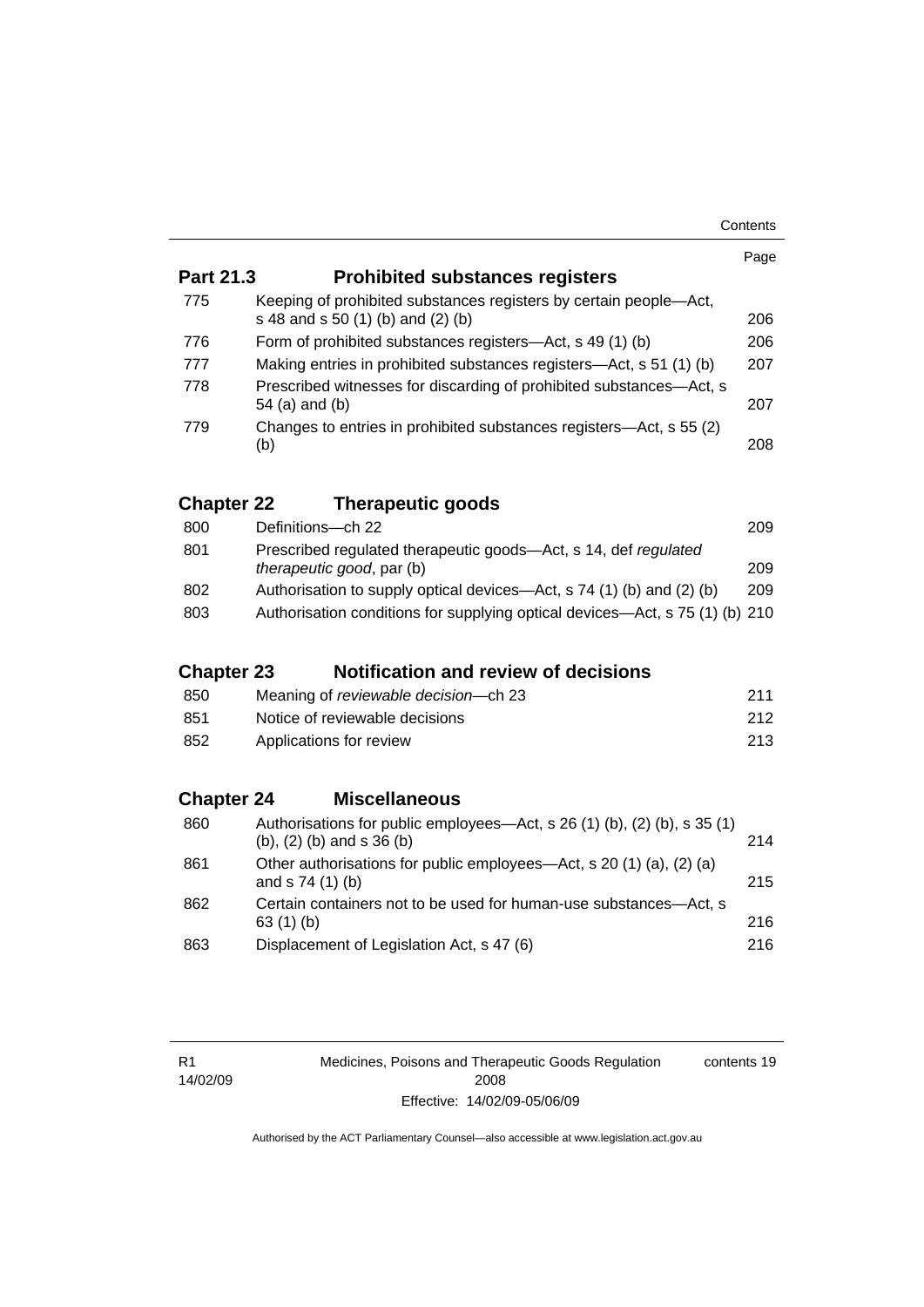#### **Contents**

|                   |                                                                    |                                                                      | Page |
|-------------------|--------------------------------------------------------------------|----------------------------------------------------------------------|------|
| <b>Chapter 30</b> |                                                                    | <b>Transitional</b>                                                  |      |
| 1000              | Definitions-ch 30                                                  |                                                                      | 217  |
| 1001              |                                                                    | DODA wholesaler's licences-Act, s 520 (2)                            | 217  |
| 1002              |                                                                    | Poisons Act licences—Act, s 520 (2)                                  | 217  |
| 1003              |                                                                    | PADA licences-Act, s 520 (2)                                         | 217  |
| 1004              | DODA authorisations-Act, s 522 (2)                                 |                                                                      |      |
| 1005              | PADA authorisations-Act, s 522 (2)                                 |                                                                      |      |
| 1006              | Public Health (Prohibited Drugs) Act authorisations—Act, s 522 (2) |                                                                      |      |
| 1007              | DODA approvals to prescribe drugs of dependence—Act, s 531 (2)     |                                                                      | 218  |
| 1008              | Expiry-ch 30                                                       |                                                                      | 219  |
|                   |                                                                    |                                                                      |      |
| <b>Schedule 1</b> |                                                                    | <b>Medicines—health-related occupations</b>                          |      |
|                   |                                                                    | <b>authorisations</b>                                                | 220  |
| <b>Part 1.1</b>   |                                                                    | <b>Ambulance services and officers</b>                               | 220  |
| <b>Part 1.2</b>   |                                                                    | Dentists, dental hygienists and dental therapists                    | 221  |
| <b>Part 1.3</b>   |                                                                    | <b>Doctors</b>                                                       | 224  |
| <b>Part 1.4</b>   |                                                                    | <b>Health professionals at institutions</b>                          | 226  |
| <b>Part 1.5</b>   |                                                                    | <b>Midwives</b>                                                      | 227  |
| <b>Part 1.6</b>   |                                                                    | <b>Nurses</b>                                                        | 228  |
| <b>Part 1.7</b>   |                                                                    | Opioid dependency treatment centres operated by                      | 231  |
|                   |                                                                    | <b>Territory</b>                                                     |      |
| <b>Part 1.8</b>   |                                                                    | <b>Optometrists</b>                                                  | 232  |
| <b>Part 1.9</b>   |                                                                    | <b>Pharmacists and employees</b>                                     | 233  |
| Part 1.10         |                                                                    | <b>Podiatrists</b>                                                   | 236  |
| Part 1.11         |                                                                    | <b>Residential care facilities</b>                                   | 237  |
| <b>Part 1.12</b>  |                                                                    | Sales representatives for medicines manufacturers<br>and wholesalers | 239  |
| Part 1.13         |                                                                    | Veterinary surgeons and employees                                    | 240  |

contents 20 Medicines, Poisons and Therapeutic Goods Regulation 2008 Effective: 14/02/09-05/06/09

R1 14/02/09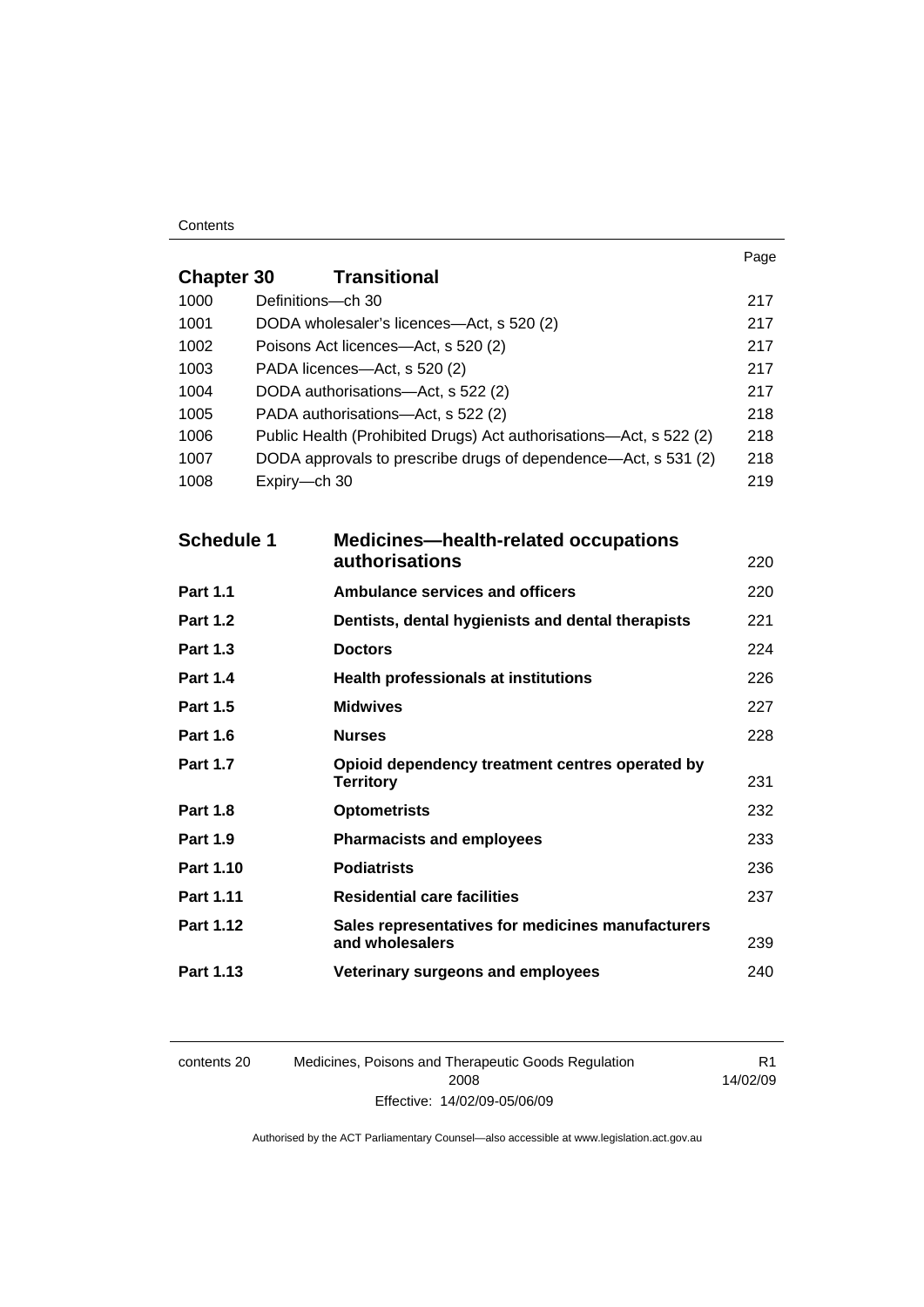|                   |                    |                                                       | Contents |
|-------------------|--------------------|-------------------------------------------------------|----------|
|                   |                    |                                                       | Page     |
| <b>Schedule 2</b> |                    | <b>Optometry medicines</b>                            | 243      |
|                   |                    |                                                       |          |
| <b>Schedule 3</b> |                    | Designated appendix D medicines—standing              |          |
|                   |                    | approvals                                             | 245      |
| <b>Part 3.1</b>   |                    | <b>Approval conditions</b>                            | 245      |
| 3.1               | Definitions-sch 3  |                                                       | 245      |
| <b>Part 3.2</b>   |                    | Standing approvals for designated appendix D          |          |
|                   |                    | medicines                                             | 246      |
|                   |                    |                                                       |          |
| <b>Schedule 4</b> |                    | Dangerous poisons—manufacturing etc<br>authorisations |          |
|                   |                    |                                                       | 248      |
| <b>Schedule 5</b> |                    | Requirements for storage receptacles                  | 251      |
| <b>Part 5.1</b>   |                    | <b>Medicines cabinets</b>                             | 251      |
| 5.1               |                    | Medicines cabinets-general requirements               | 251      |
| 5.2               |                    | Medicines cabinets-body requirements                  | 251      |
| 5.3               |                    | Medicines cabinets-door requirements                  | 252      |
| 5.4               |                    | Medicines cabinets-lock requirements                  | 252      |
| 5.5               |                    | Medicines cabinets-mounting requirements              | 253      |
| <b>Part 5.2</b>   |                    | Safes, strong rooms and vaults                        | 254      |
| 5.6               |                    | Requirements for safes                                | 254      |
| 5.7               |                    | Requirements for strong rooms                         | 254      |
| 5.8               |                    | Requirements for vaults                               | 254      |
|                   |                    |                                                       |          |
| <b>Dictionary</b> |                    |                                                       | 255      |
| <b>Endnotes</b>   |                    |                                                       |          |
| 1                 | About the endnotes |                                                       | 264      |
| 2                 | Abbreviation key   |                                                       | 264      |
|                   |                    |                                                       |          |

R1 14/02/09 Medicines, Poisons and Therapeutic Goods Regulation 2008 Effective: 14/02/09-05/06/09 contents 21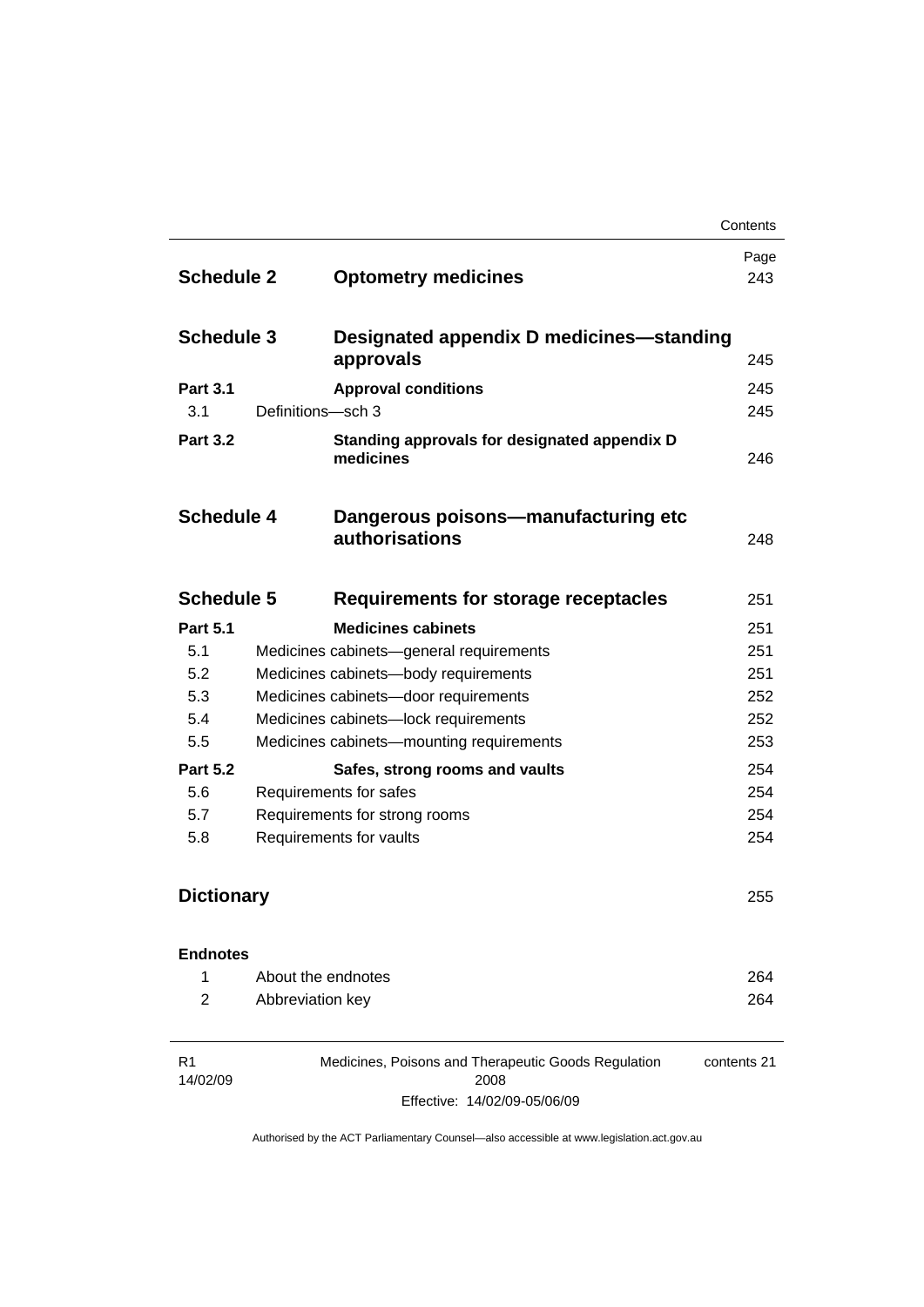|   |                     | Page |
|---|---------------------|------|
|   | Legislation history | 265  |
| 4 | Amendment history   | 265  |

contents 22 Medicines, Poisons and Therapeutic Goods Regulation 2008 Effective: 14/02/09-05/06/09

R1 14/02/09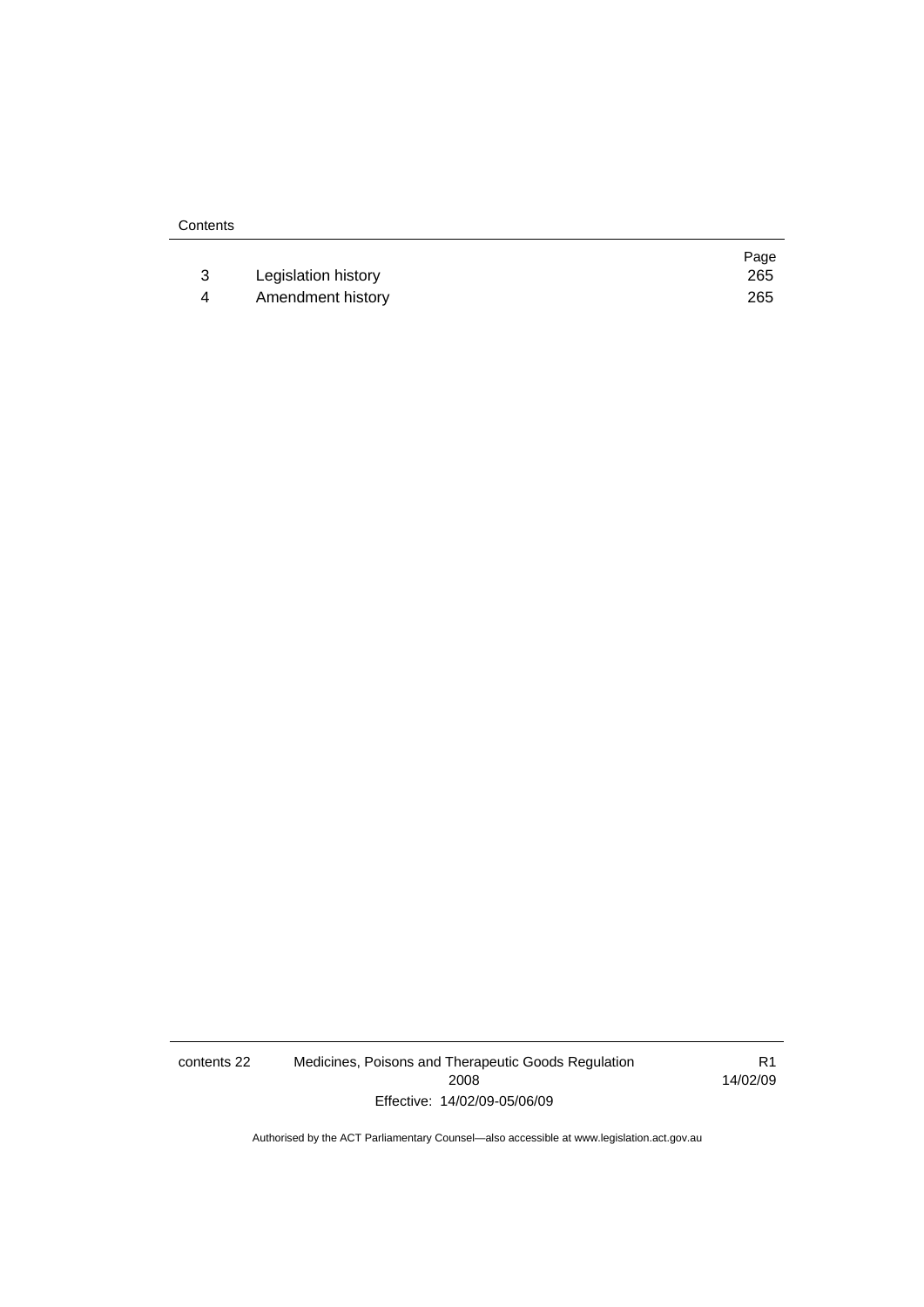<span id="page-24-0"></span>

# **Medicines, Poisons and Therapeutic Goods Regulation 2008**

made under the

**Medicines, Poisons and Therapeutic Goods Act 2008** 

R1 14/02/09

l

Medicines, Poisons and Therapeutic Goods Regulation 2008 Effective: 14/02/09-05/06/09

page 1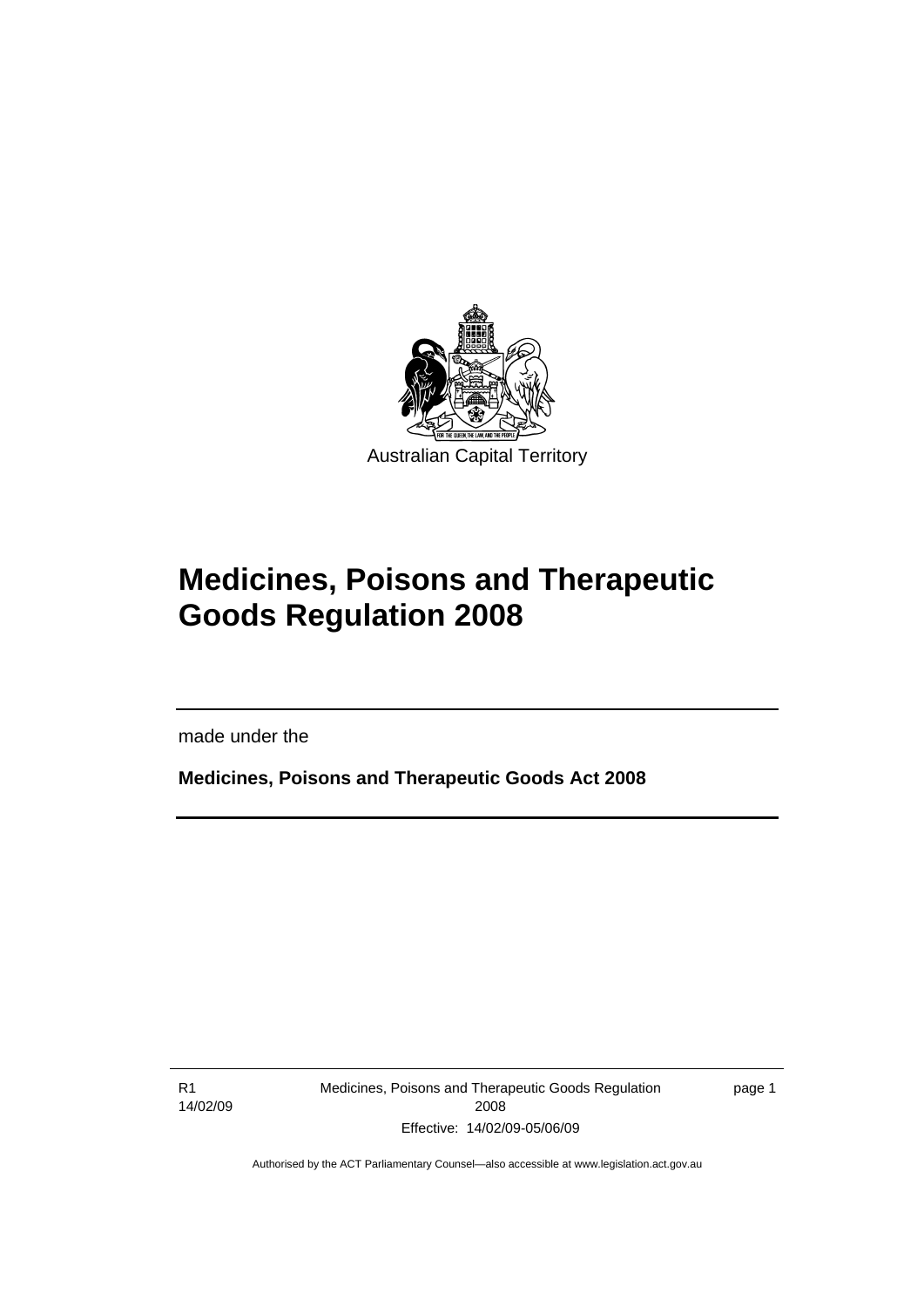<span id="page-25-0"></span>Section 1

# **Chapter 1 Preliminary**

### **1 Name of regulation**

This regulation is the *Medicines, Poisons and Therapeutic Goods Regulation 2008*.

### **3 Dictionary**

The dictionary at the end of this regulation is part of this regulation.

*Note 1* The dictionary at the end of this regulation defines certain terms used in this regulation, and includes references (*signpost definitions*) to other terms defined elsewhere.

> For example, the signpost definition '*health profession*—see the *Health Professionals Act 2004*, dictionary.' means that the term 'health profession' is defined in that dictionary and the definition applies to this regulation.

*Note 2* A definition in the dictionary (including a signpost definition) applies to the entire regulation unless the definition, or another provision of the regulation, provides otherwise or the contrary intention otherwise appears (see Legislation Act, s 155 and s 156 (1)).

### **4 Notes**

A note included in this regulation is explanatory and is not part of this regulation.

*Note* See the Legislation Act, s 127 (1), (4) and (5) for the legal status of notes.

R1 14/02/09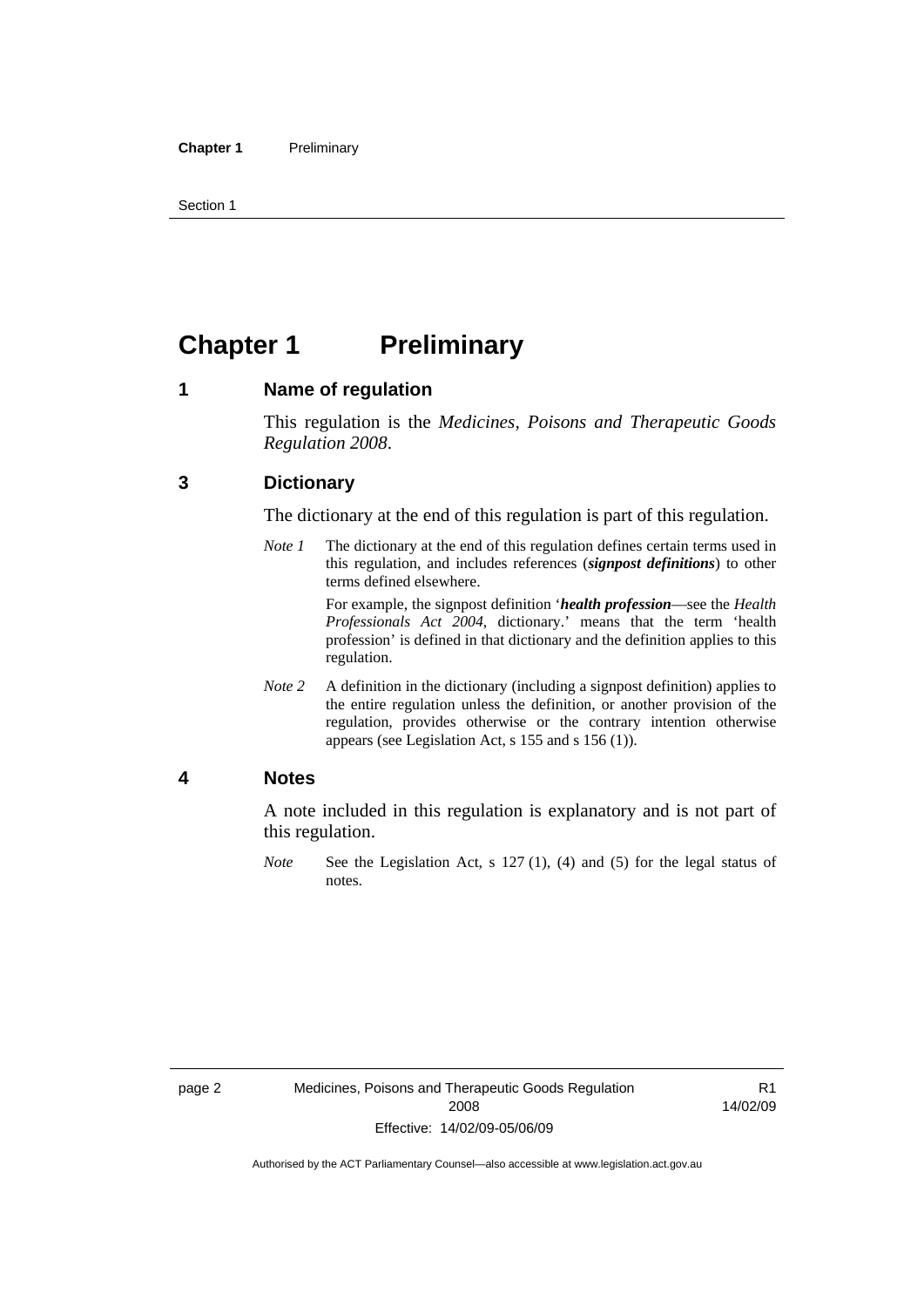## <span id="page-26-0"></span>**5 Offences against regulation—application of Criminal Code etc**

Other legislation applies in relation to offences against this regulation.

*Note 1 Criminal Code*

The Criminal Code, ch 2 applies to all offences against this regulation (see Code, pt 2.1).

The chapter sets out the general principles of criminal responsibility (including burdens of proof and general defences), and defines terms used for offences to which the Code applies (eg *conduct*, *intention*, *recklessness* and *strict liability*).

*Note 2 Penalty units* 

The Legislation Act, s 133 deals with the meaning of offence penalties that are expressed in penalty units.

### **6 Overview of things to which medicines and poisons standard does not apply**

- (1) The medicines and poisons standard applies to regulated substances (see the Act, pt 3.1 and s 17).
- (2) However, the medicines and poisons standard sets out the following things to which it does not apply (unless there is a contrary intention in the standard):
	- (a) a substance in a preparation or product included in the standard, appendix A (General Exemptions) (see the standard, par 1 (2) (h));
	- (b) a substance and the reason for its entry in the standard, appendix B (Substances considered not to require control by scheduling) (see the standard, par 1 (2) (h));
	- (c) a substance to which the standard, appendix G (Dilute Preparations) applies (see the standard, par  $1(2)(i)$ );

R1 14/02/09 page 3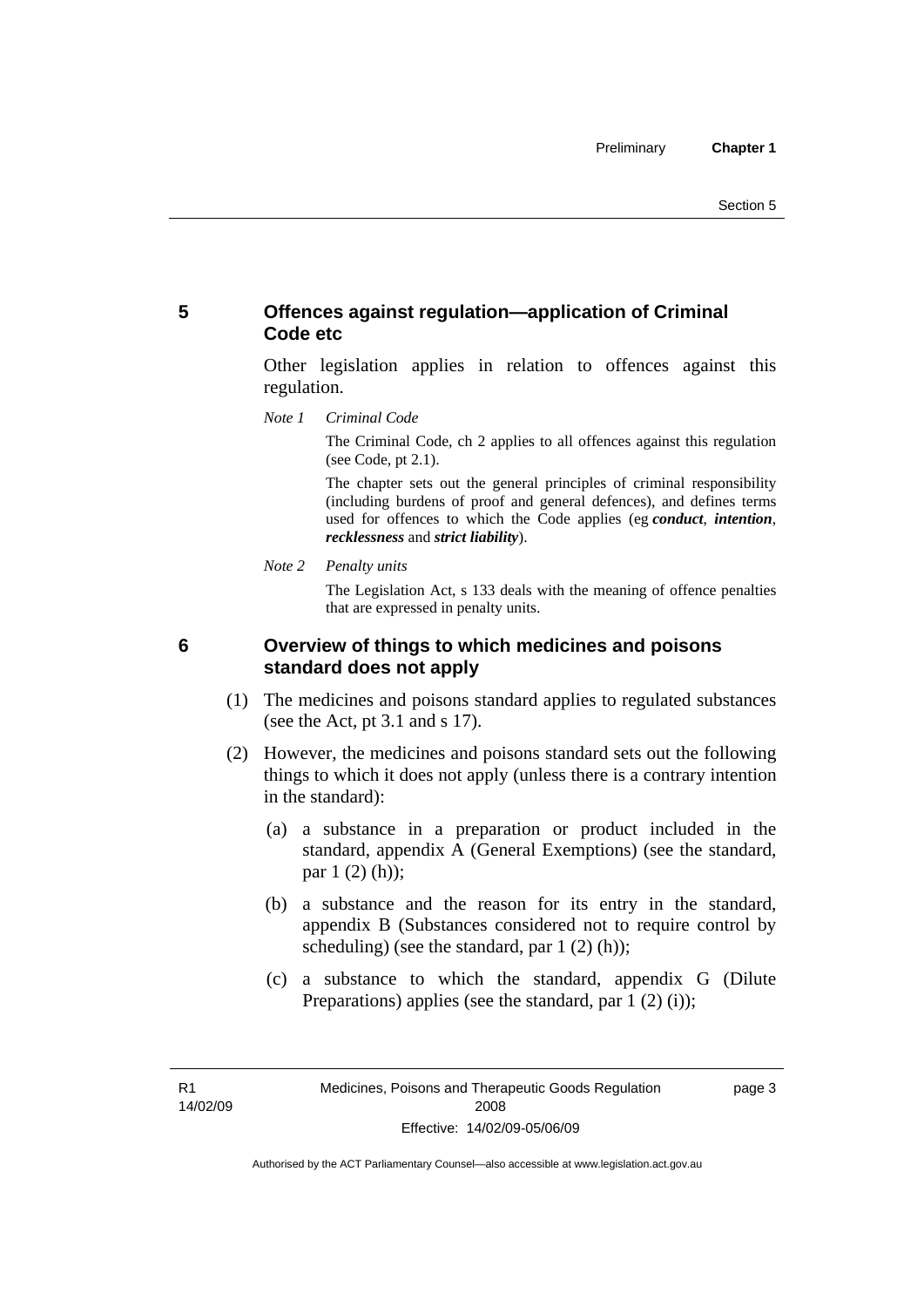#### **Chapter 1** Preliminary

Section 6

- (d) certain low concentrations of substances included in the standard, schedules 1 to 6 if the substance is not also included in schedule 7 or 8 (see the standard, par 1 (2) (j));
- (e) certain impurities in pesticides (see the standard, par 1 (2) (k)).

page 4 Medicines, Poisons and Therapeutic Goods Regulation 2008 Effective: 14/02/09-05/06/09

R1 14/02/09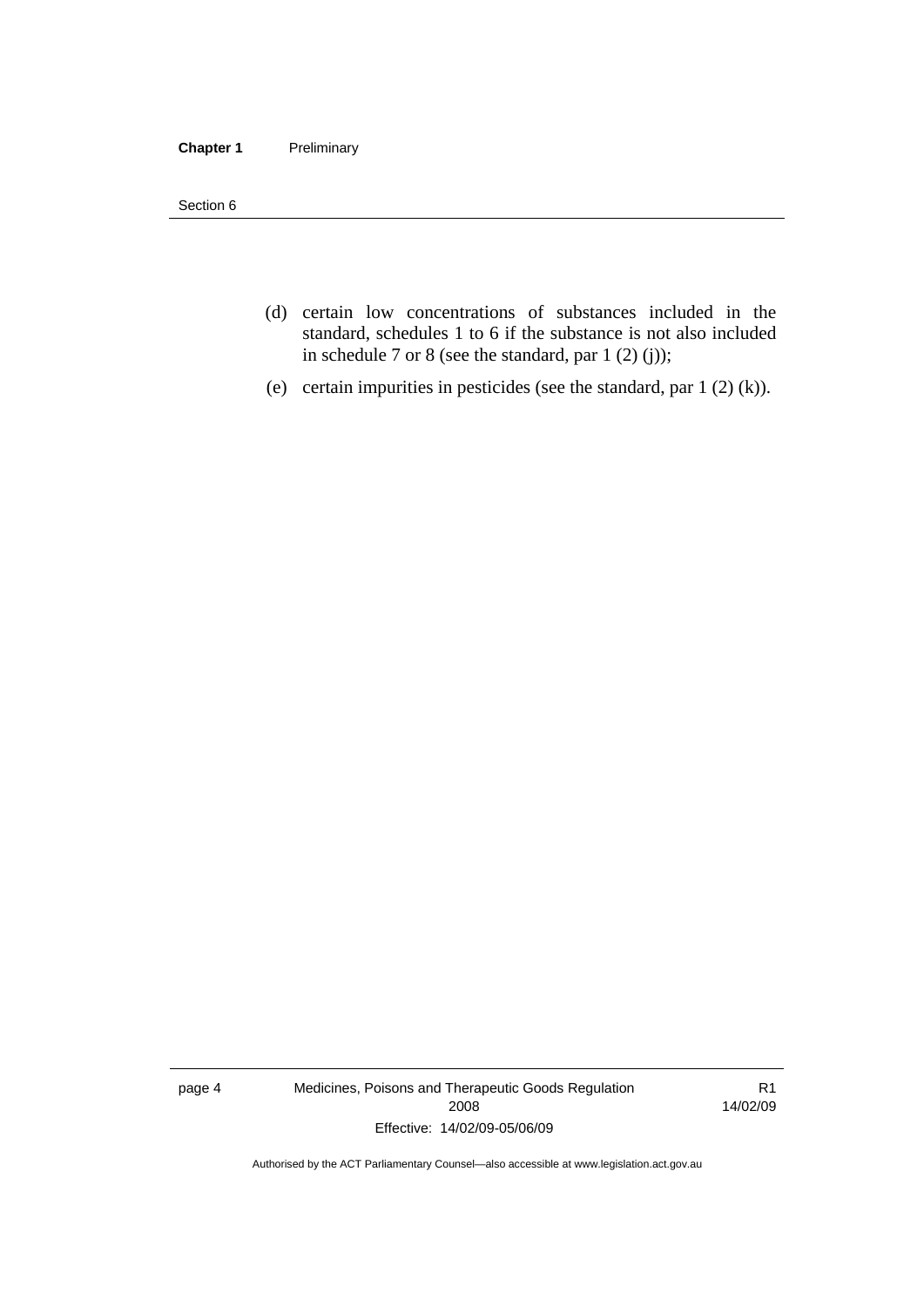# <span id="page-28-0"></span>**Chapter 2 Medicines—authorisations generally**

# **Part 2.1 Overview of medicines authorisations**

#### **10 General overview of authorisations for medicines**

 (1) The Act requires that a person must not deal with a medicine in a particular way unless the person is authorised to deal with the medicine.

#### **Example**

the Act, s 35 is about obtaining certain substances (which include medicines)

- *Note 1* The Act, s 19 sets out when a person *deals* with a medicine.
- *Note 2* An example is part of the regulation, is not exhaustive and may extend, but does not limit, the meaning of the provision in which it appears (see Legislation Act, s 126 and s 132).
- (2) The Act, section 20 sets out when a person is authorised to deal with a medicine.
- (3) This regulation authorises certain dealings with medicines.

*Note* An authorisation is not required to deal with the following:

- a substance excluded from the medicines and poisons standard by the standard, par  $1(2)$  (see s 6);
- a substance mentioned in the medicines and poisons standard, sch 2, 3, 4 or 8 if none of the schedules apply to the substance because of an exception in the standard (eg Aspirin in packets available from supermarkets).

R1 14/02/09 page 5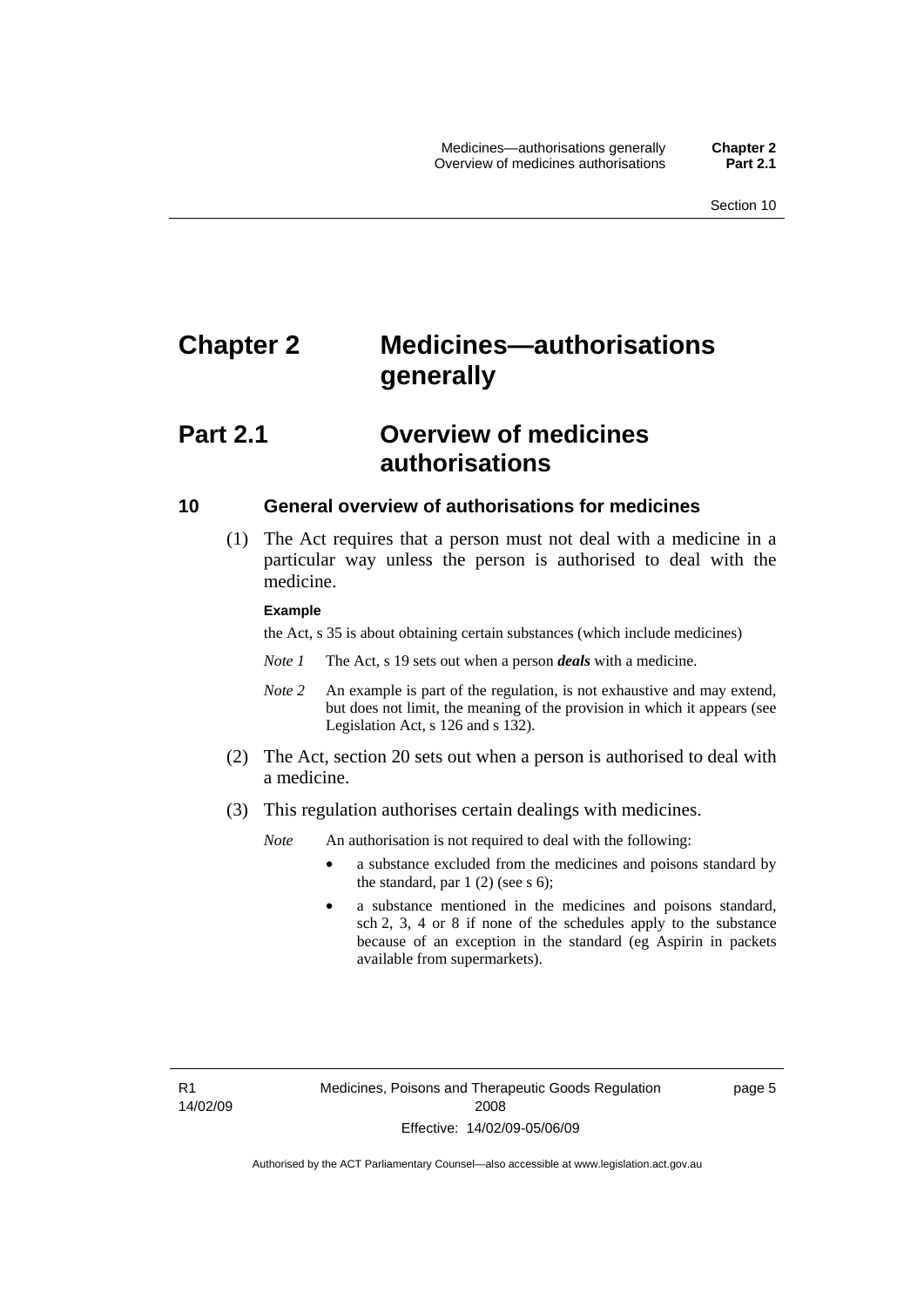<span id="page-29-0"></span>Section 11

(4) An authorisation under this regulation may be subject to limitations.

#### **Examples—s (4)**

- 1 a health professional's authorisation is subject to any condition or restriction to which the health professional is subject to under the *Health Professionals Act 2004* (see s 20)
- 2 the authorisation of a person to prescribe a medicine is subject to any restriction included in sch 1 in relation to the person (see s 30 (1) (b))

*Note* For the power to impose other restrictions, see the Act, ch 8.

## **11 Overview of medicines authorisations under this regulation**

- (1) Medicines authorisations under this regulation that are specific to health-related occupations are given by the following provisions (and are set out in schedule 1):
	- (a) section 30 (which is about authorisations under schedule 1 to prescribe medicines);
	- (b) section 50 (which is about authorisations under schedule 1 to issue requisitions for medicines);
	- (c) section 60 (which is about authorisations under schedule 1 to issue purchase orders for medicines);
	- (d) section 110 (which is about authorisations under schedule 1 to supply medicines);

*Note Supply* includes dispense on prescription (see Act, s 24).

- (e) section 350 (which is about authorisations under schedule 1 for people in health-related occupations to administer medicines);
- (f) section 370 (which is about authorisations under schedule 1 to obtain and possess medicines);
- (g) section 380 (which is about authorisations under schedule 1 to manufacture medicines).

R1 14/02/09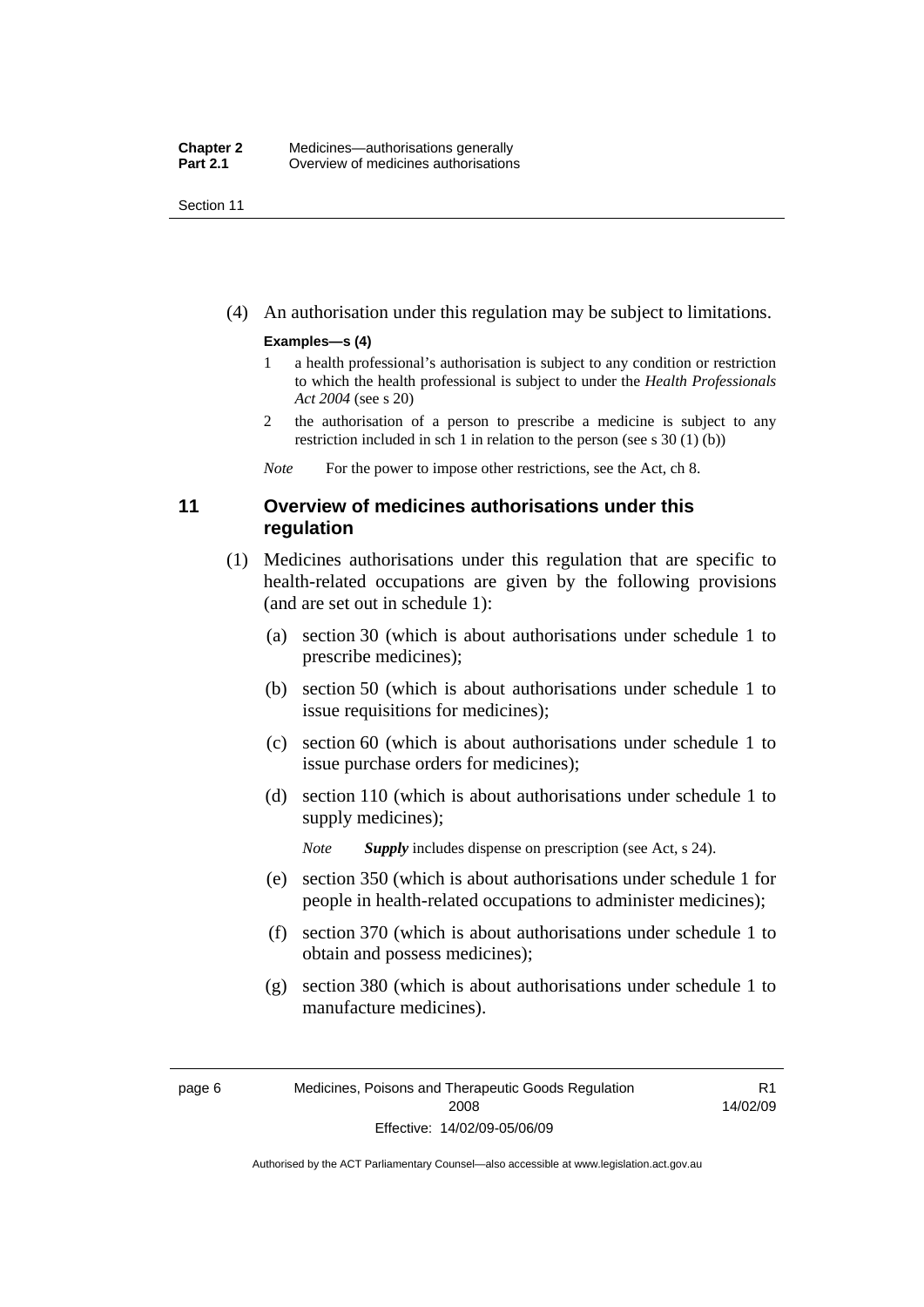- (2) For other authorisations, see the following provisions:
	- (a) section 70 (which is about authorisation of CHO to issue standing orders for supply of medicines in public health emergencies);
	- (b) section 71 (which is about authorisation of CHO to issue standing orders for administration of medicines for public health matters);
	- (c) section 75 (which is about authorisation of doctors to issue standing orders for administration of medicines at institutions);
	- (d) section 251 (which is about authorisation to supply certain medicines without prescription in emergencies);
	- (e) section 260 (which is about authorisation to supply medicines to pharmacists for disposal);
	- (f) section 261 (which is about authorisation to supply medicines to commercial disposal operators for disposal);
	- (g) section 360 (which is about authorisation for self-administration of medicines);
	- (h) section 361 (which is about authorisation for the administration of medicines by assistants);
	- (i) section 371 (which is about authorisation to obtain and possess medicines for certain personal use-related dealings);
	- (j) section 400 (which is about authorisation to deliver medicines under supply authorities);
	- (k) section 401 (which is about authorisation for commercial disposal operators for disposal of medicines);
	- (l) section 410 (which is about authorisation to supply and administer adrenaline and salbutamol);

R1 14/02/09 page 7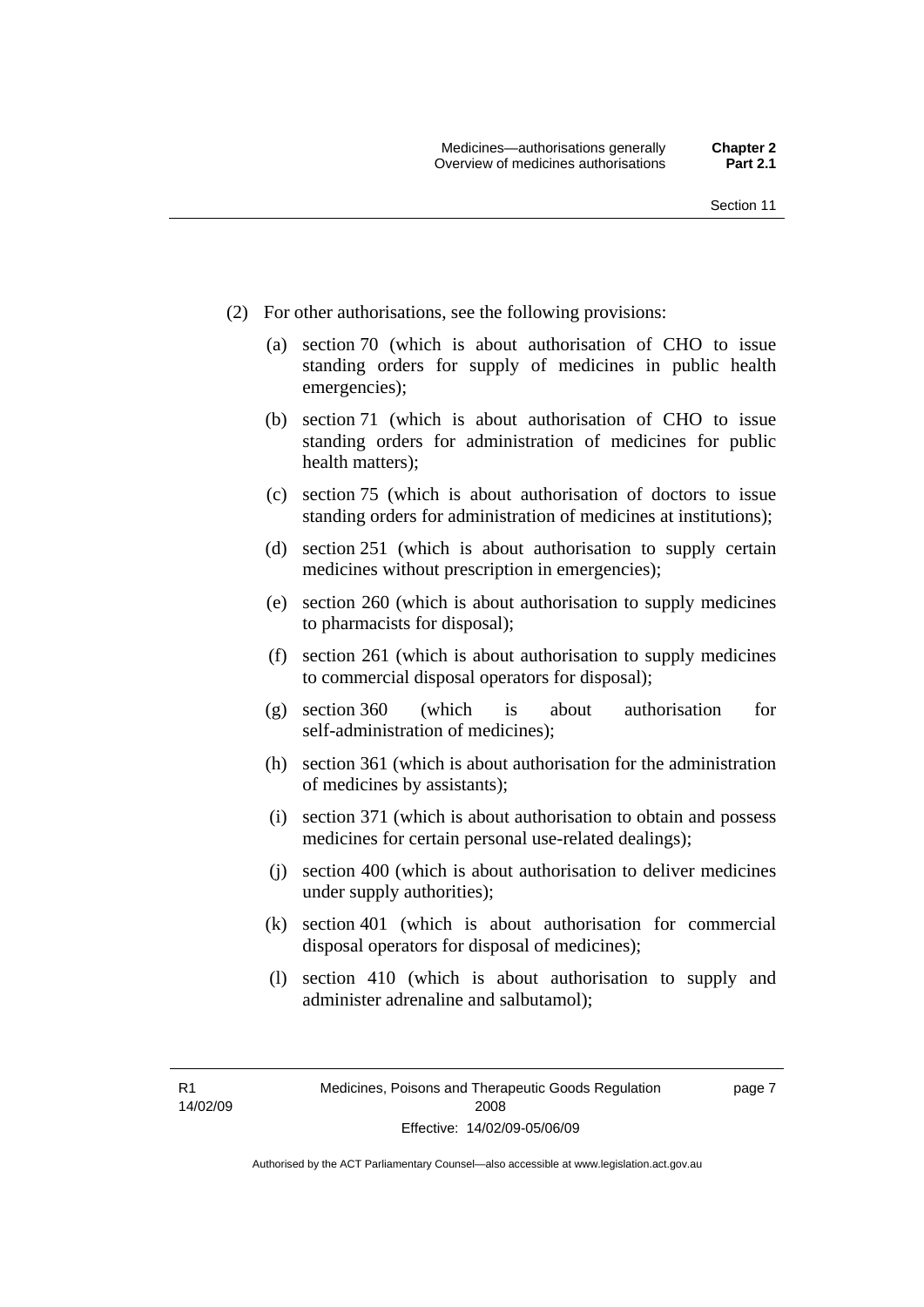<span id="page-31-0"></span>Section 12

- (m) section 420 (which is about authorisations for CYP authorised people);
- (n) section 421 (which is about authorisations for corrections officers);
- (o) section 430 (which is about authorisations for non-controlled medicines research and education);
- (p) section 440 (which is about authorisations under controlled medicines research and education program licences);
- (q) section 450 (which is about authorisations under first-aid kit licences);
- (r) section 460 (which is about authorisations under medicines wholesalers licences);
- (s) section 470 (which is about authorisations under opioid dependency treatment licences);
- (t) section 480 (which is about authorisations under pharmacy medicines rural communities licences).

### **12 General overview of authorisation conditions for medicines**

 (1) The Act, section 44 requires a person who is authorised to deal with a medicine to comply with any condition to which the authorisation is subject.

#### **Example**

Section 31 sets out the authorisation conditions for an authorised person to prescribe a medicine.

*Note* An example is part of the regulation, is not exhaustive and may extend, but does not limit, the meaning of the provision in which it appears (see Legislation Act, s 126 and s 132).

R1 14/02/09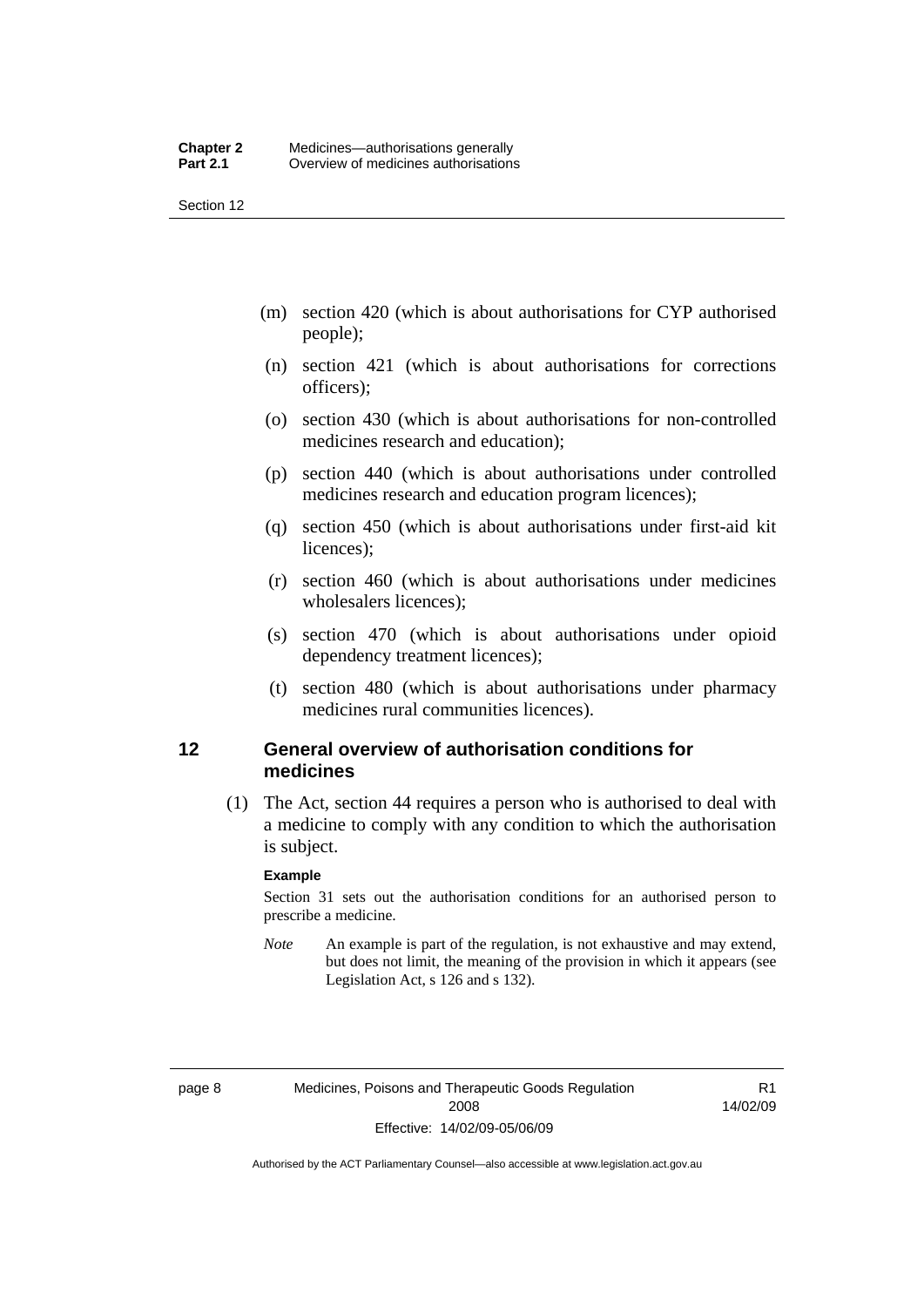(2) The conditions are additional to other restrictions on an authorised person's authority to deal with a medicine.

#### **Example—s (2)**

Schedule 1 limits the use of restricted optometry medicines (see sch 2, table 2.2) to an optometrist who holds a particular authority.

*Note* Conditions may also be imposed under other provisions of the Act including, for example, s 89 which sets out conditions on licences.

R1 14/02/09 Medicines, Poisons and Therapeutic Goods Regulation 2008 Effective: 14/02/09-05/06/09

page 9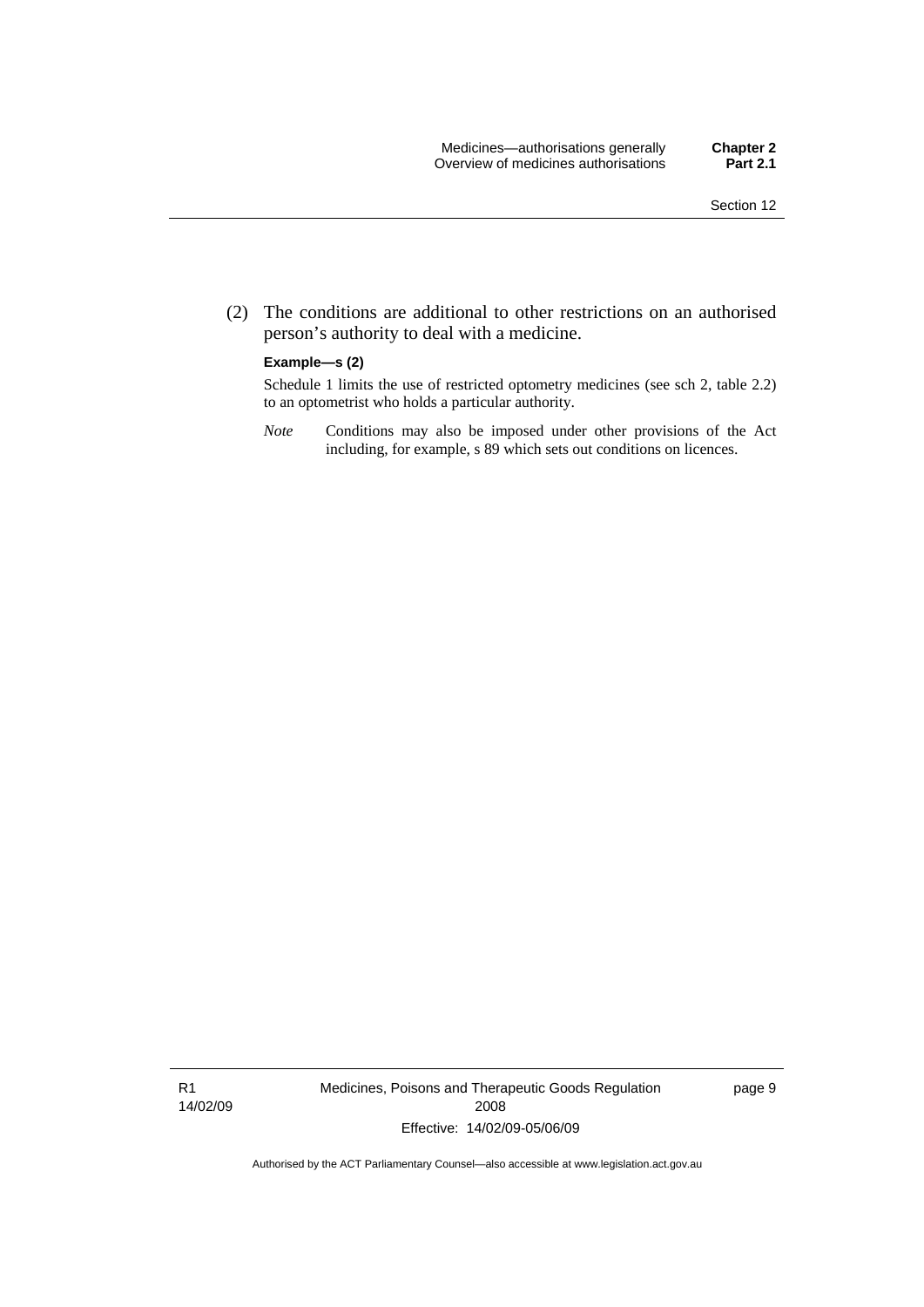<span id="page-33-0"></span>Section 20

# **Part 2.2 Relationship with Health Professionals Act**

## **20 Medicines authorisations subject to Health Professionals Act restrictions**

A health professional's authorisation under the Act to deal with a medicine is subject to any condition or other restriction to which the health professional is subject under the *Health Professionals Act 2004*.

#### **Example**

Section 31 places conditions on the prescribing of medicines by a health professional authorised to prescribe the medicines. If a particular health professional's registration under the *Health Professionals Act 2004* is subject to the condition or restriction that the person may not prescribe certain medicines, the health professional's authorisation under the *Medicines, Poisons and Therapeutic Goods Act 2008* to prescribe medicines is also subject to that condition or restriction.

- *Note 1* A reference to an Act includes a reference to the statutory instruments made or in force under the Act, including any regulation (see Legislation Act, s 104).
- *Note 2* An example is part of the regulation, is not exhaustive and may extend, but does not limit, the meaning of the provision in which it appears (see Legislation Act, s 126 and s 132).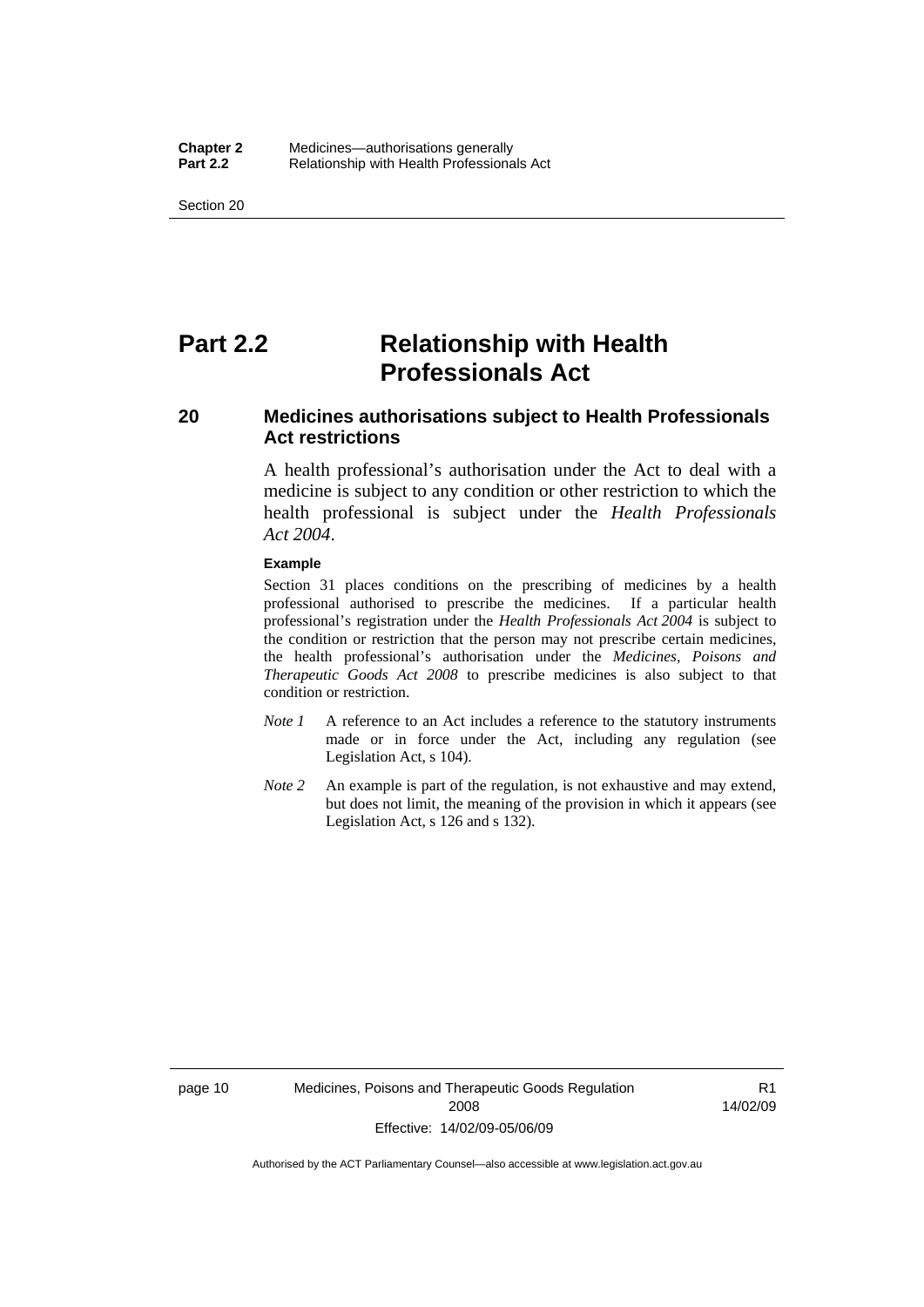# <span id="page-34-0"></span>**Chapter 3 Medicines—supply authorities**

# **Part 3.1** Prescribing medicines

# **Division 3.1.1 Authorisation to prescribe medicines**

# **30 Authorisation under sch 1 to prescribe medicines— Act, s 40 (1) (b), (2) (b) and (3) (b)**

- (1) A person mentioned in schedule 1, column 2 is authorised to prescribe a medicine if—
	- (a) prescribing the medicine is included in the schedule, column 3 in relation to the person; and
	- (b) the prescribing is consistent with any restriction for the prescribing mentioned in the schedule, column 3; and
	- (c) if the prescription is a self-prescription of the medicine—
		- (i) the person is not a trainee dentist or intern doctor; or
		- (ii) the medicine is not a restricted medicine.
- (2) In this section:

## *restricted medicine* means—

- (a) an anabolic steroid; or
- (b) a designated appendix D medicine; or
- (c) a benzodiazepine; or
- (d) a controlled medicine.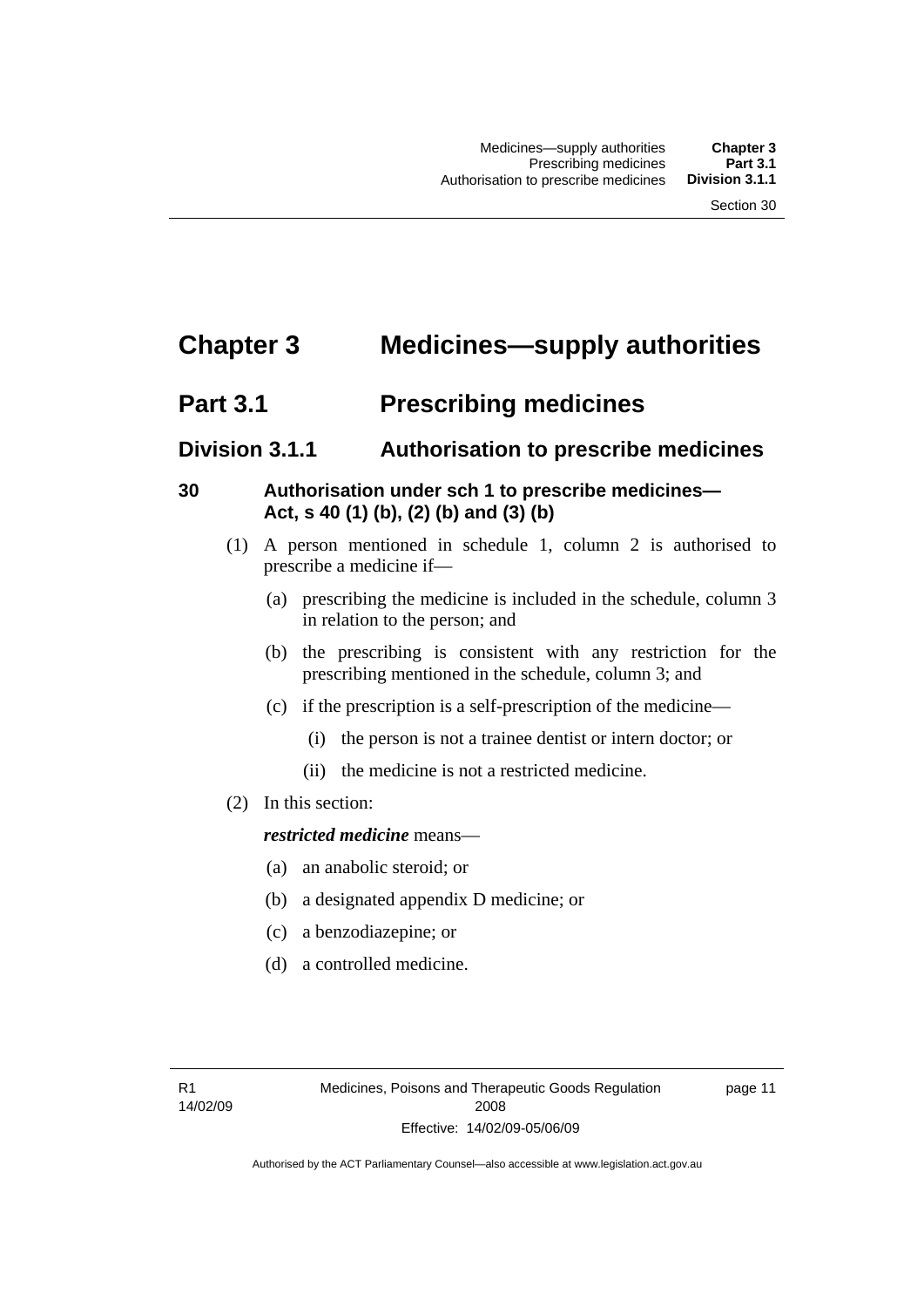<span id="page-35-0"></span>**31 Authorisation conditions for prescribing medicines—Act, s 44 (1) (b) and (2) (b)** 

> A prescriber's authorisation under section 30 to prescribe a medicine is subject to the following conditions:

- (a) the medicine is prescribed in accordance with the Act, section 7 (Appropriate prescription and supply of medicines);
- (b) if the prescription is a written prescription—
	- (i) the prescription complies with section 40 (General requirements for written prescriptions); and
	- (ii) the prescription includes the particulars mentioned in section 41 on the front of the prescription; and
	- (iii) if the prescription is faxed by a prescriber to a pharmacist—the prescriber sends the original prescription to the pharmacist not later than 24 hours after the prescriber faxes the prescription to the pharmacist;
		- *Note 1* For the endorsement of faxed prescriptions, see s 41 (1) (1).
		- *Note 2 Pharmacist* does not include an intern pharmacist (see dict).
- (c) if the prescription is an oral prescription—
	- (i) the prescriber believes on reasonable grounds that giving an oral prescription for the medicine is reasonably necessary for the patient's treatment; and
	- (ii) if the prescription is for an unusual or dangerous dose of a medicine—the prescription includes a statement telling the person who is to dispense or administer the medicine that the prescription is for an unusual or dangerous dose; and
	- (iii) the prescription includes the particulars mentioned in section 41; and

R1 14/02/09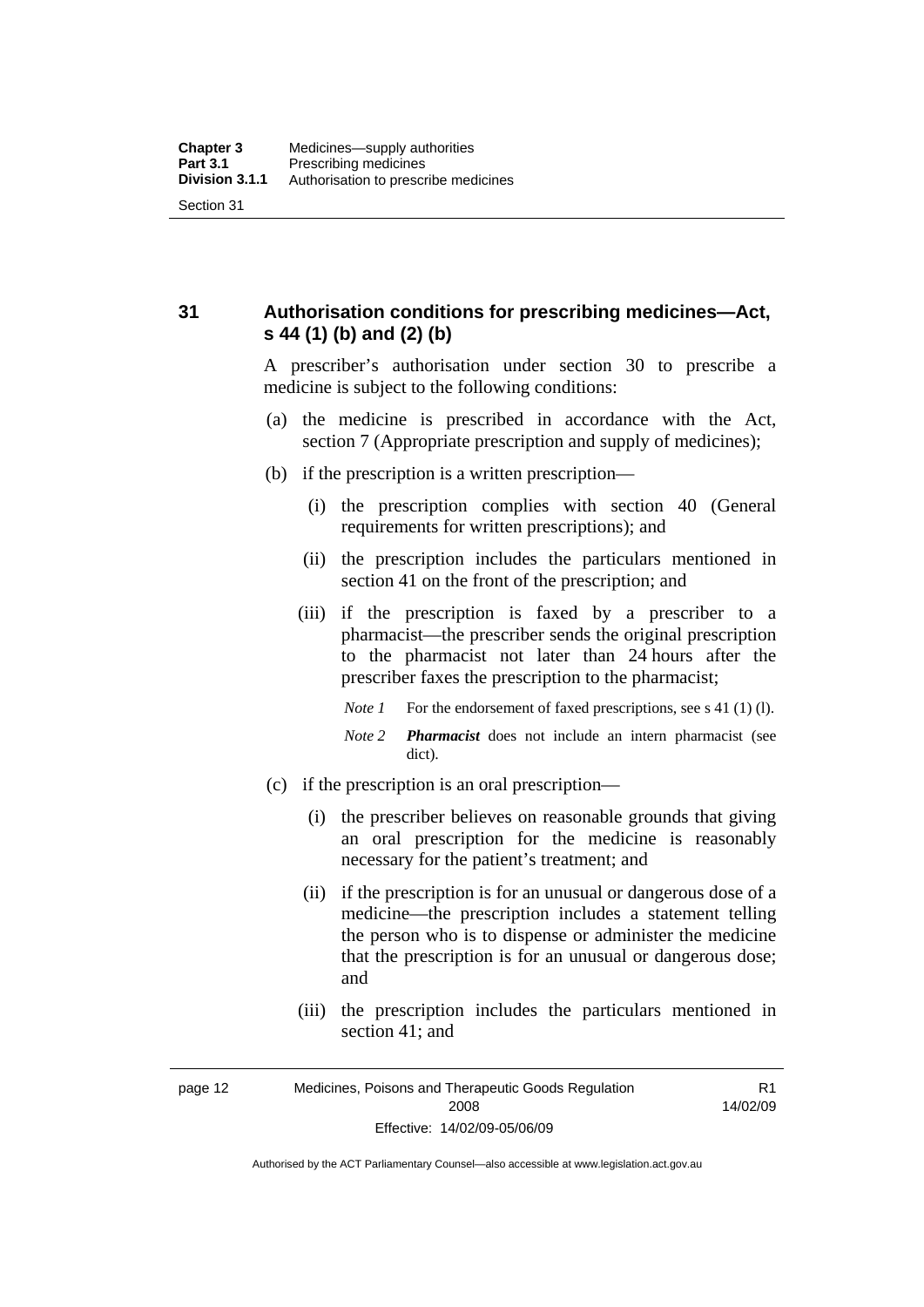- (iv) the prescriber sends a written prescription for the medicine to the pharmacist not later than 24 hours after the prescriber gives the oral prescription to the pharmacist;
	- *Note* For the endorsement of written prescriptions confirming oral prescriptions, see s 41 (1) (m).
- (d) if the medicine is a controlled medicine for human use—
	- (i) the prescriber complies with the additional requirements under section 32 for prescribing a controlled medicine; and
	- (ii) if the controlled medicines approval is an oral approval the prescriber sends the chief health officer a written application for the approval in accordance with section 561 (Requirements for CHO controlled medicines approval applications) not later than 7 days after the day the oral approval is given;
- (e) if the medicine is a designated appendix D medicine prescribed for a purpose mentioned in schedule 3 (Designated appendix D medicines—standing approvals), part 3.2, column 3 in relation to the medicine—the prescriber complies with the additional requirements under section 33 in relation to the prescription.

### **32 Additional requirements for prescribing controlled medicines for human use**

The following are the additional requirements for prescribing a controlled medicine for human use:

 (a) the prescriber has a controlled medicines approval to prescribe the medicine;

*Note* For controlled medicines approvals, see pt 13.1.

R1 14/02/09 page 13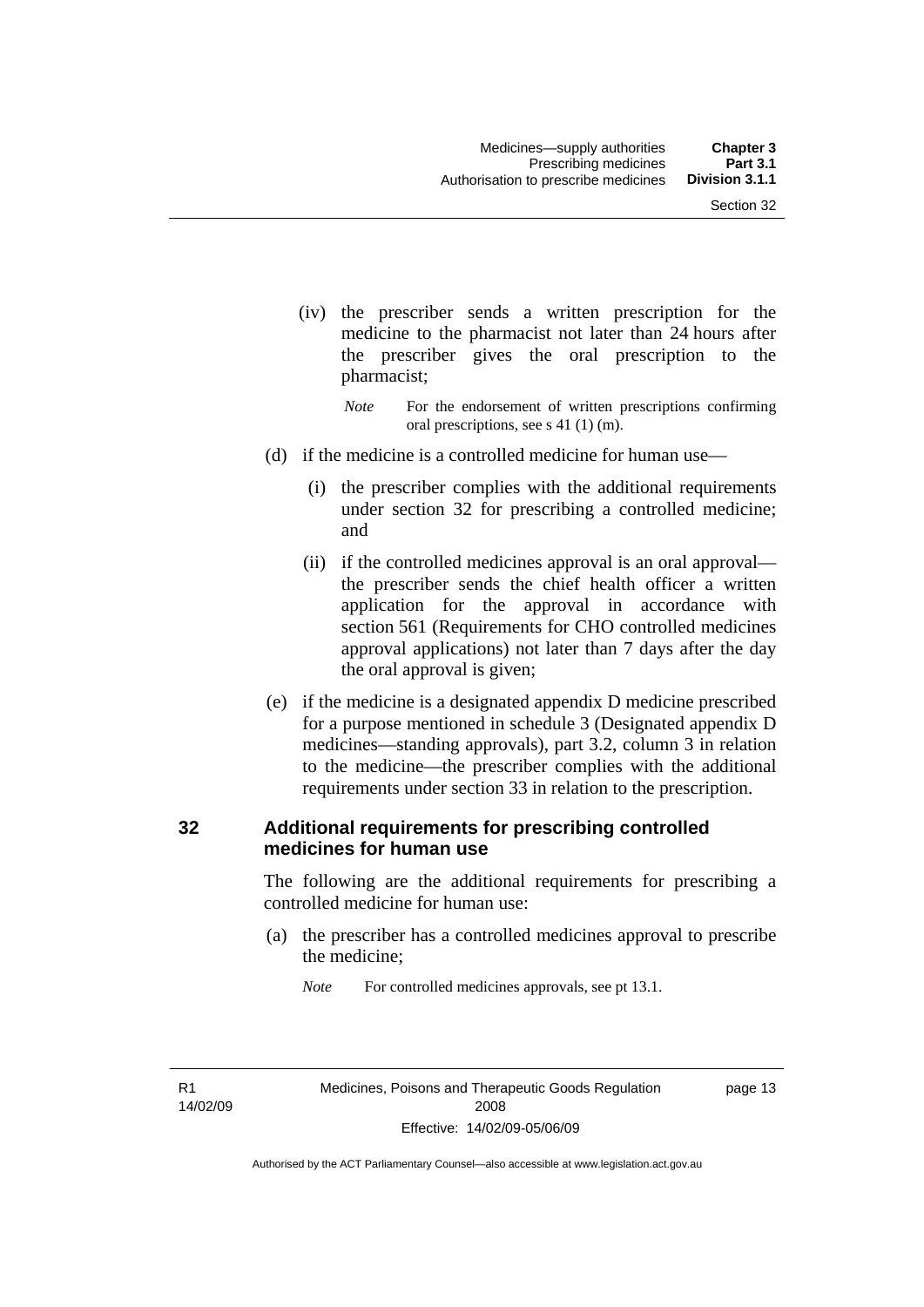(b) if the approval is for a particular form of the medicine—the prescription is for the form of the medicine approved or a bioequivalent form;

*Note Bioequivalent*—see the dictionary.

- (c) if the approval is for a particular strength of the medicine—the prescription is for the strength approved or a weaker strength;
- (d) if the approval is for a particular quantity of the medicine—the prescription is for not more than the quantity approved;
- (e) the prescriber complies with each condition (if any) of the approval;
- (f) if the controlled medicine is dronabinol for human use—
	- (i) the prescriber also has an authorisation under the *Therapeutic Goods Act 1989* (Cwlth), section 19 to supply the medicine; and
	- (ii) the prescriber complies with each condition (if any) of the authorisation.

#### **Example—par (b)**

If a slow release form of a medicine is approved, the prescriber is not authorised to prescribe an immediate release form of the medicine.

#### **Example—par (c) and par (d)**

If a doctor is given an approval to prescribe 25 morphine 20mg capsules, the doctor may prescribe 5 20mg capsules and 10 15mg capsules. Later, if the approval is still in force, the doctor may prescribe not more than 10 morphine capsules of any strength up to and including 20mg.

*Note* An example is part of the regulation, is not exhaustive and may extend, but does not limit, the meaning of the provision in which it appears (see Legislation Act, s 126 and s 132).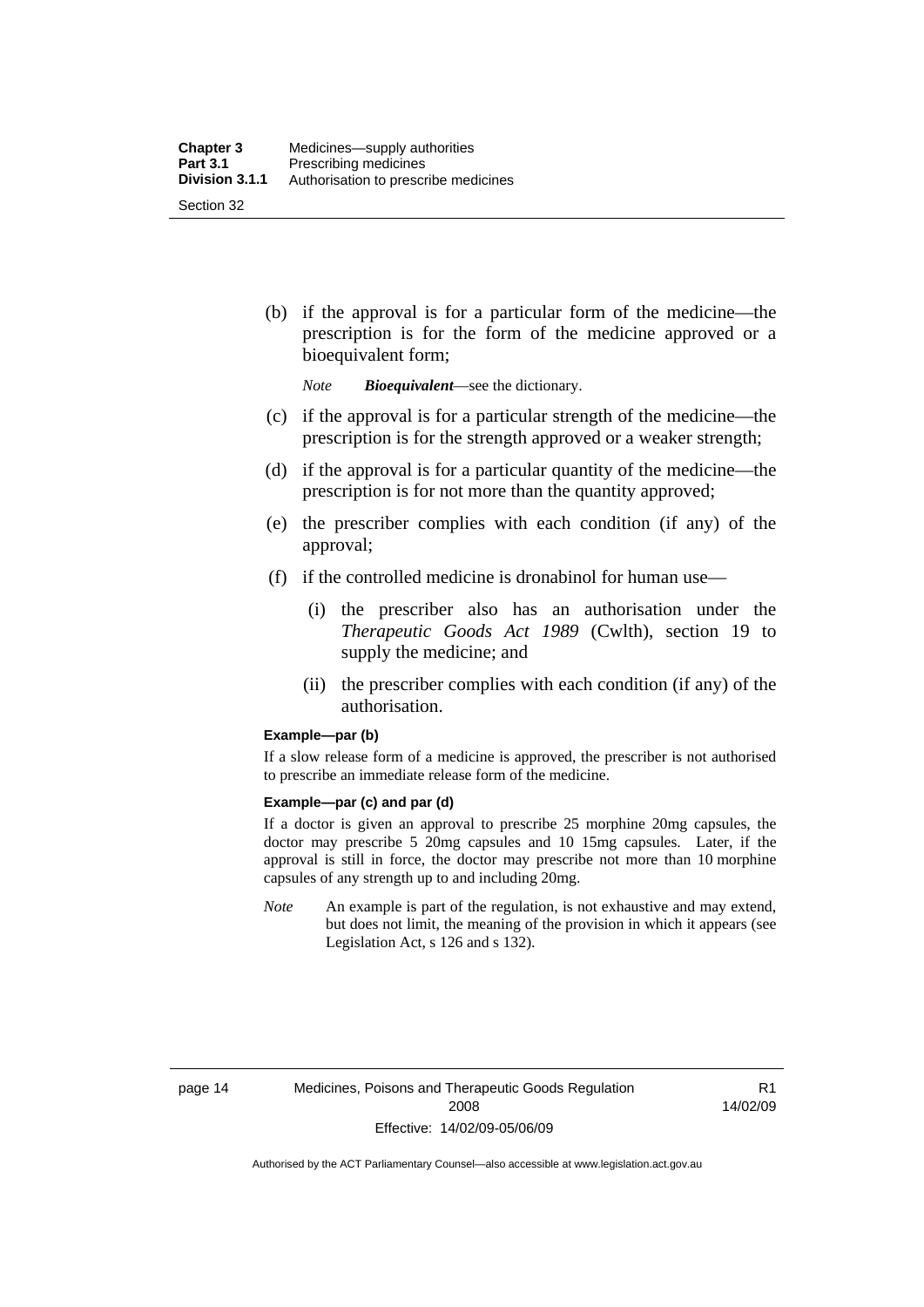### **33 Additional requirements for designated appendix D medicines prescriptions for human use**

The following are the additional requirements for prescribing a designated appendix D medicine for a purpose mentioned in schedule 3 (Designated appendix D medicines—standing approvals), part 3.2, column 3 in relation to the medicine:

- (a) the prescriber has an appendix D medicines approval to prescribe the medicine;
- (b) the prescriber complies with each condition (if any) of the approval (including any condition in schedule 3, part 3.2, column 4 in relation to the medicine).

### **Division 3.1.2 Prescriptions**

*Note* A prescription may provide for a medicine to be dispensed or administered (see Act, dict, def *prescription*).

### **40 General requirements for written prescriptions**

A written prescription for a medicine must—

- (a) be signed by the prescriber; and
	- *Note* The prescription must be signed with the prescriber's usual signature (see Act, dict, def *signs*).
- (b) if the prescriber amends the prescription—be initialled and dated beside the amendment by the prescriber; and
- (c) be written in terms and symbols used in ordinary professional practice; and
- (d) if the prescription is for an unusual or dangerous dose include the prescriber's initials beside an underlined reference to the dose.
- *Note Written* includes in electronic form (see Act, dict).

R1 14/02/09 page 15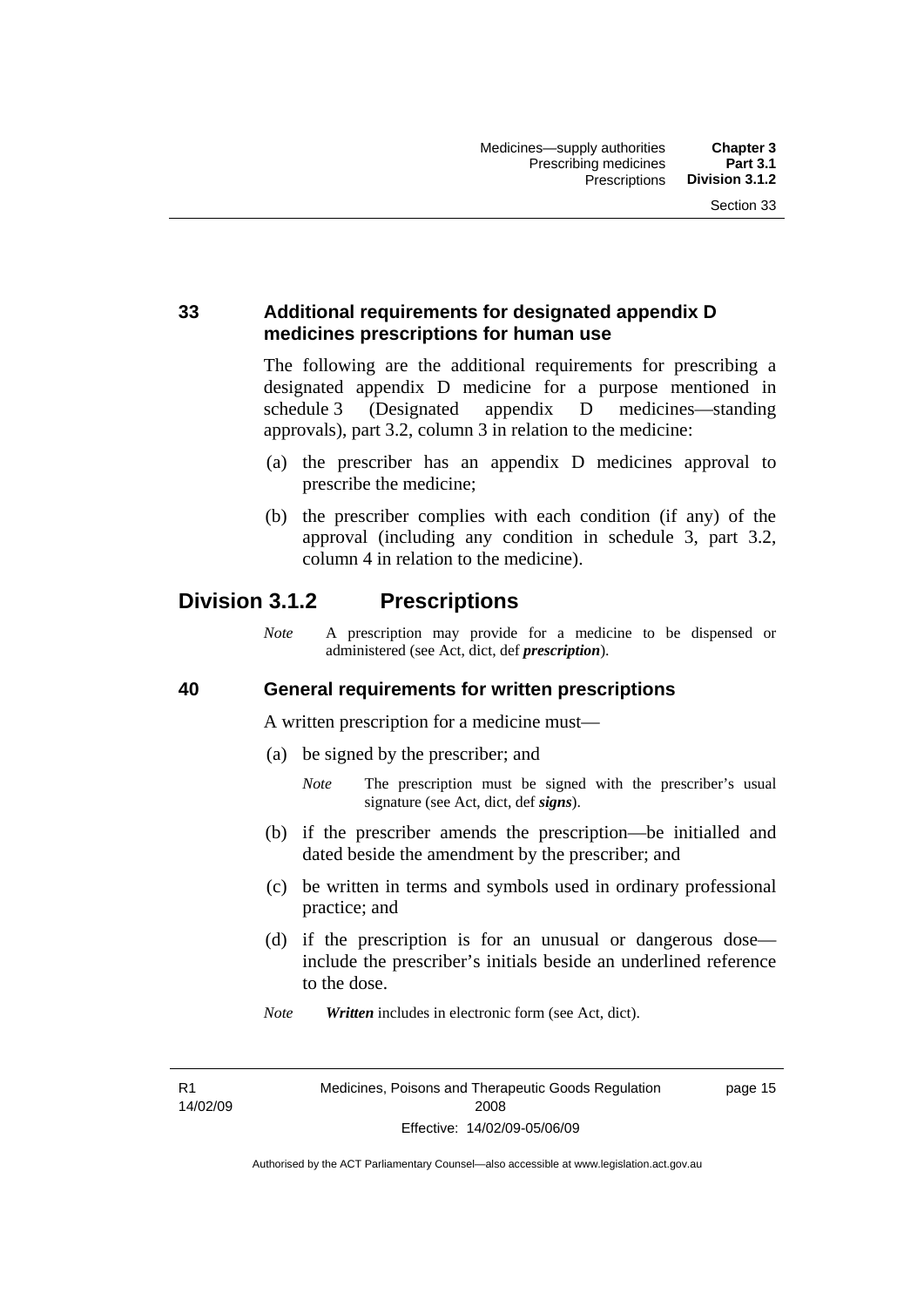### **41 Particulars for prescriptions**

- (1) A prescription must include the following particulars:
	- (a) the prescriber's name, professional qualifications and business address and telephone number;
	- (b) the date the prescription is given;
	- (c) the medicine, and the form, strength and quantity of the medicine, to be dispensed or administered under the prescription;
	- (d) the name and address of the person for whom the medicine is prescribed;
	- (e) directions about the use of the medicine, including the dose and regimen of the medicine, that are adequate to allow the medicine to be taken or administered safely;
	- (f) the number of times the medicine may be dispensed or administered under the prescription;
	- (g) if the prescription is for a controlled medicine for human use—
		- (i) the relevant approval particulars; and
		- (ii) if the medicine is dronabinol—the relevant TGA authorisation particulars; and
		- (iii) if the prescription is a repeat prescription—the period that must elapse between each dispensing or administration of the medicine;
	- (h) if the prescription is for a designated appendix D medicine for a purpose mentioned in schedule 3 (Designated appendix D medicines—standing approvals), part 3.2, column 3 in relation to the medicine—the relevant approval particulars;
	- (i) if the prescriber is a dentist—the words 'for dental treatment only';

R1 14/02/09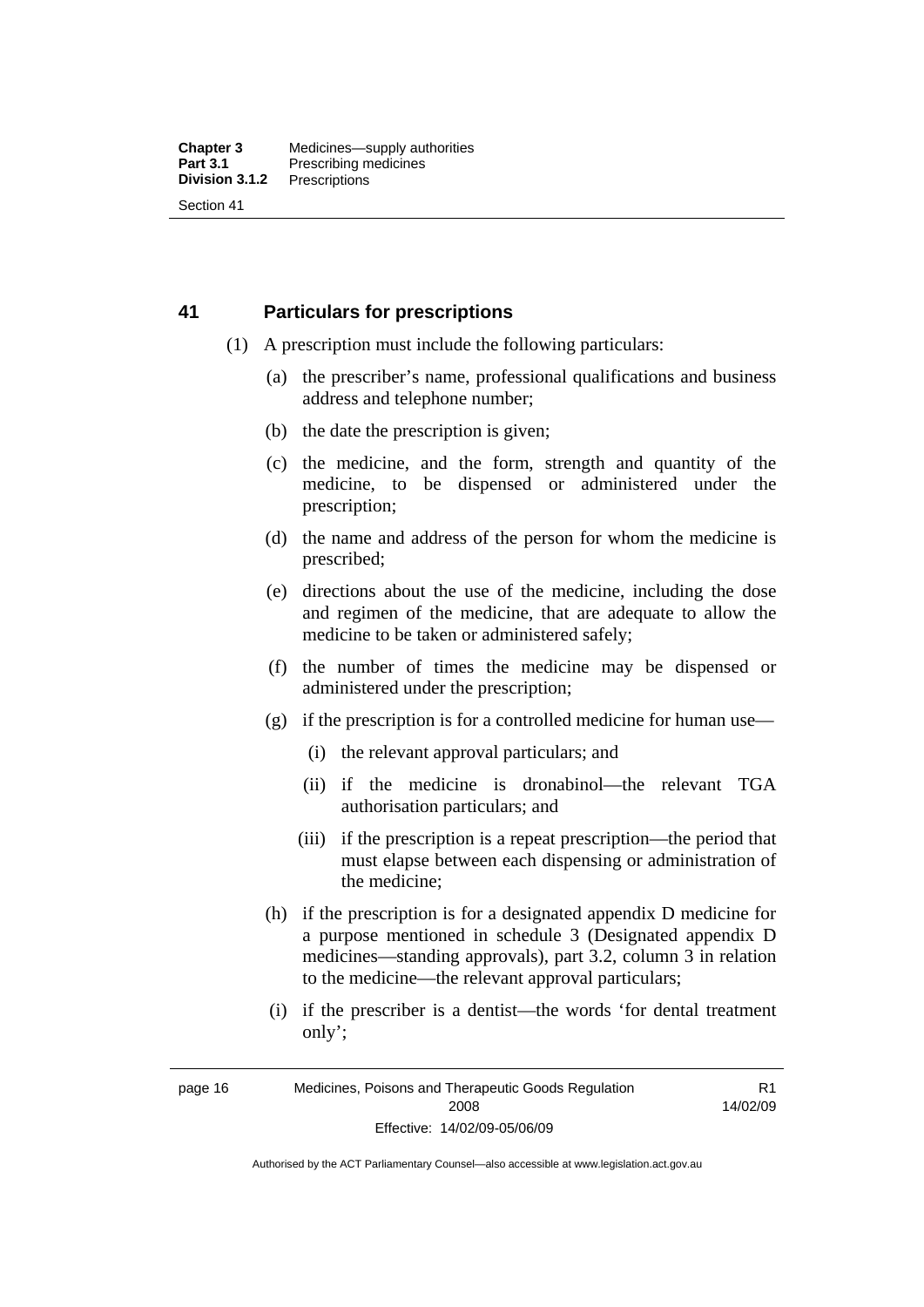- (j) if the prescriber is an optometrist—the words 'for optometry use only';
- (k) if the prescriber is a veterinary surgeon—
	- (i) the words 'for animal treatment only'; and
	- (ii) the species of the animal for which the medicine is to be dispensed; and
	- (iii) if possible, a way of identifying the animal;
- (l) if the prescription is an original of a prescription that was faxed by a prescriber to a pharmacist—the prescription is endorsed with words to the effect that the prescription was faxed to a named pharmacy on a stated date;
- (m) if the prescription is a written prescription under section 31 (c) (iv) (which is about oral prescriptions)—the prescription is endorsed with words to the effect that the prescription is a confirmation copy of an oral prescription issued to a named pharmacist on a stated date.
- (2) However, if the prescription is written for an in-patient at a hospital in the patient's medical records, the prescription need not include any of the following:
	- (a) the prescriber's professional qualifications and business address and telephone number;
	- (b) if the medicine prescribed is a controlled medicine or designated appendix D medicine—the relevant approval particulars.
	- *Note 1 Hospital* means a public hospital, private hospital or day hospital and includes a body prescribed by regulation as a hospital (see Act, dict).
	- *Note 2* A *hospice* is a hospital (see *The Macquarie Dictionary*, 4th ed).

R1 14/02/09 page 17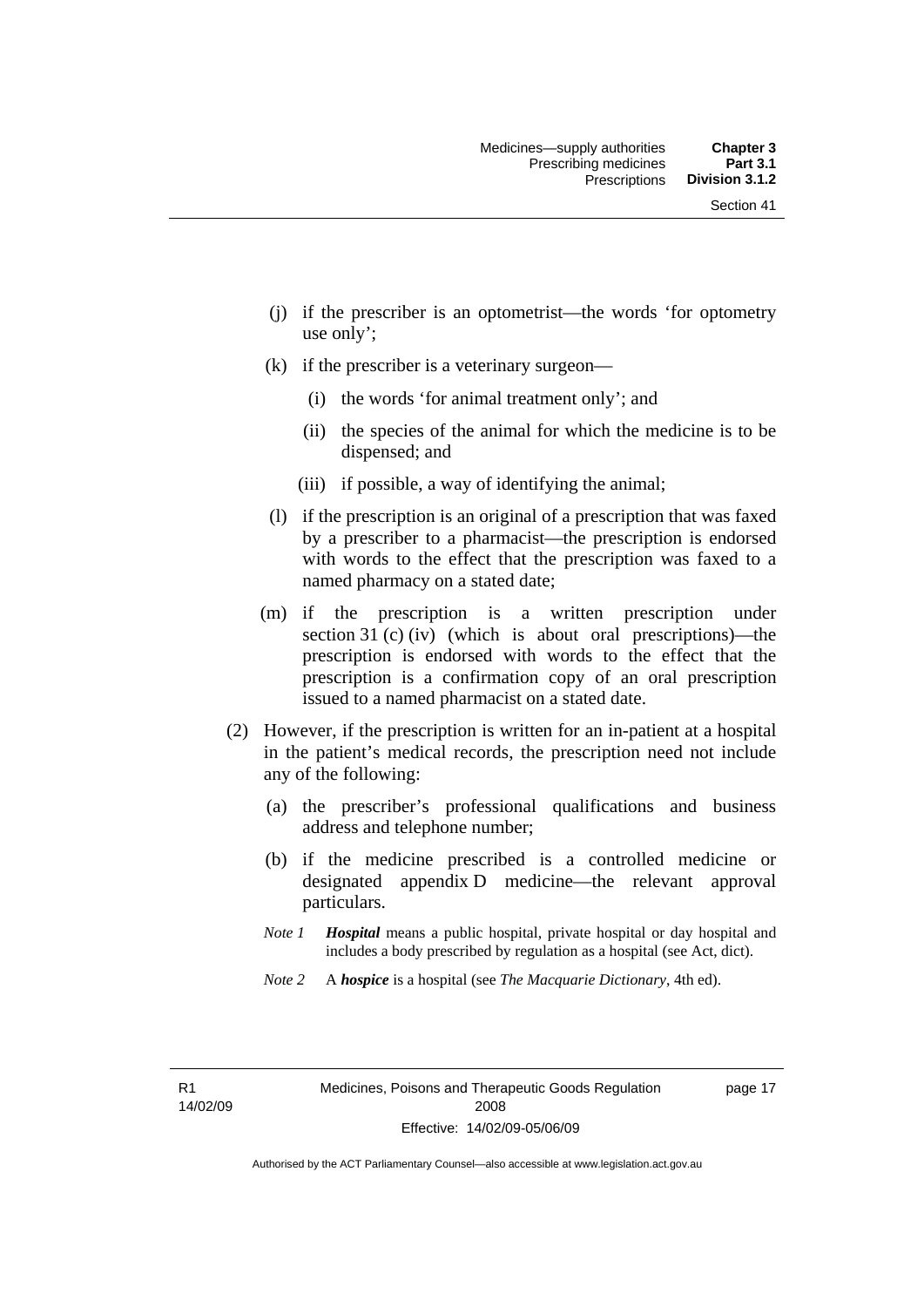(3) In this section:

#### *relevant approval particulars* means—

- (a) for a controlled medicine—
	- (i) for an approval under section 556 (Standing approval to prescribe controlled medicines for short-term treatment)—the words 'standing short-term approval'; or
	- (ii) for an approval under section 557 (Standing approval to prescribe buprenorphine and methadone for patients of certain institutions)—the words 'standing opioid dependency treatment approval'; or
	- (iii) for an approval under division 13.1.3 (Chief health officer controlled medicines approvals)—the words 'CHO approval number' followed by the identifying number for the approval; or
- (b) for a designated appendix D medicine—
	- (i) for an approval under section 591 (Standing approval to prescribe designated appendix D medicines)—the words 'standing approval' and the specialist area, or the area, in which the prescriber practises; or
	- (ii) for an approval under section 593 (CHO decisions on applications to prescribe designated appendix D medicines)—the words 'CHO approval number' followed by the identifying number for the approval.

*relevant TGA authorisation particulars* means the words 'TGA authorisation' followed by—

- (a) the identifying number for the authorisation; or
- (b) if no identifying number is given for the authorisation—the date of the approval.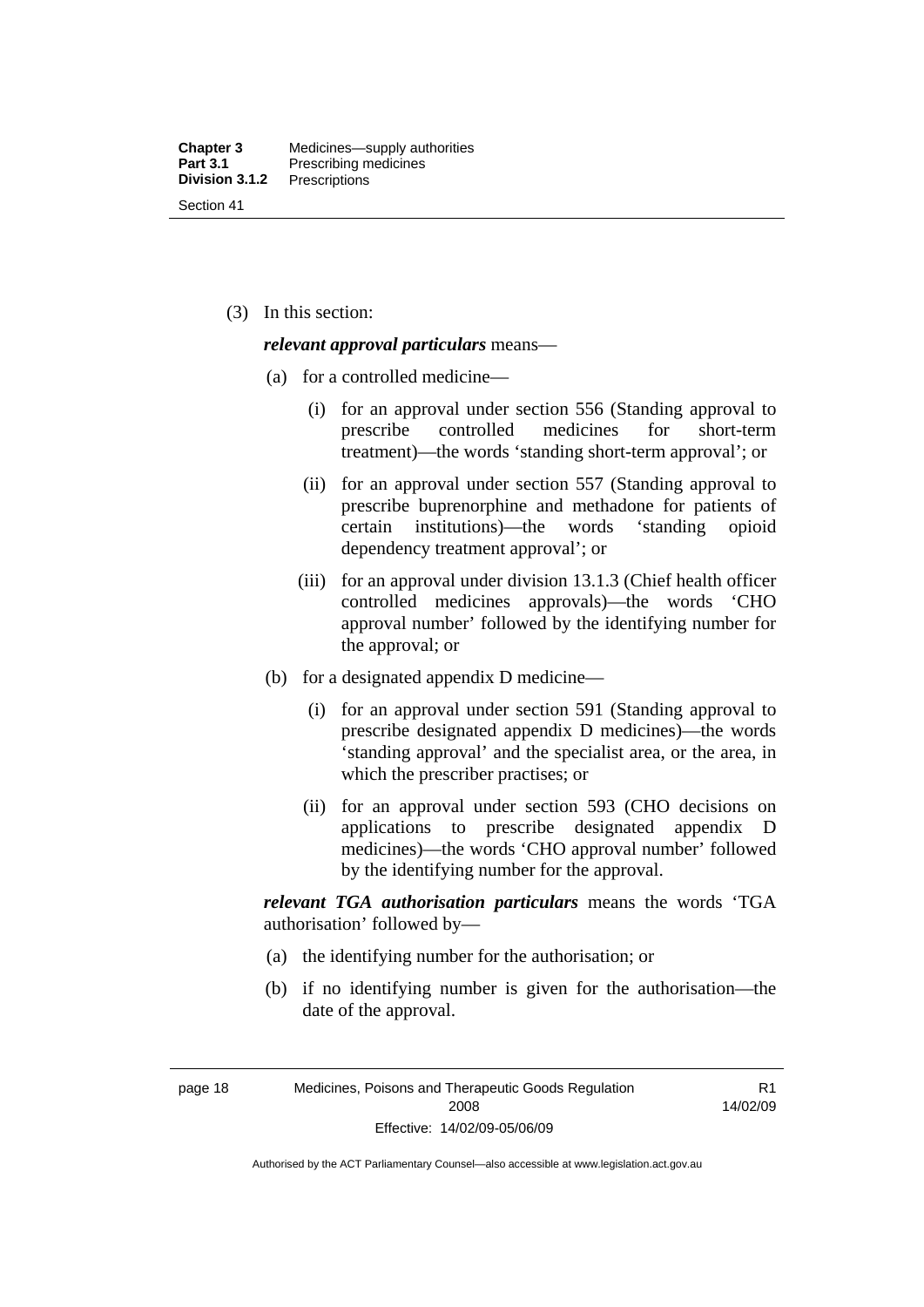# **Part 3.2 Requisitioning medicines**

### **Division 3.2.1 Authorisation to issue requisitions**

### **50 Authorisation under sch 1 to issue requisitions for medicines—Act, s 41 (b)**

A person mentioned in schedule 1, column 2 is authorised to issue a requisition for a medicine if—

- (a) issuing the requisition is included in the schedule, column 3 in relation to the person; and
- (b) the issue of the requisition is consistent with any restriction for the issue of the requisition mentioned in the schedule, column 3.

### **51 Authorisation conditions for issuing requisitions for medicines—Act, s 44 (1) (b) and (2) (b)**

A person's authorisation under section 50 to issue a requisition for a medicine is subject to the following conditions:

- (a) if the requisition is a written requisition—the requisition complies with section 55 (General requirements for written requisitions) and section 56 (Particulars for requisitions);
- (b) if the requisition is an oral requisition—
	- (i) the person believes on reasonable grounds that issuing the requisition is reasonably necessary for the treatment of a person; and
	- (ii) the quantity of the medicine requisitioned is not more than the amount reasonably necessary for the person's treatment; and
	- (iii) the requisition complies with section 56.

R1 14/02/09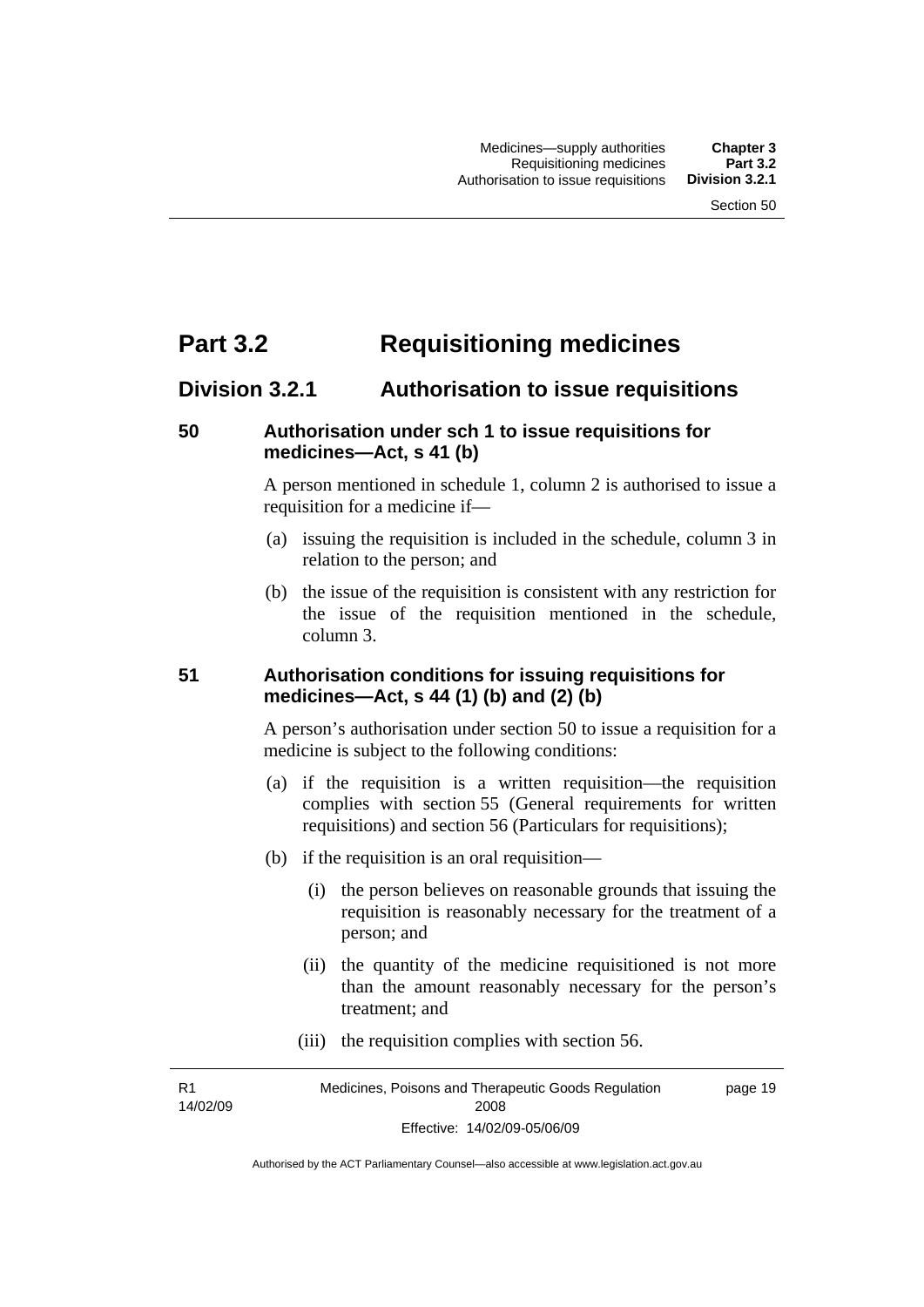**Chapter 3** Medicines—supply authorities<br>**Part 3.2** Requisitioning medicines **Requisitioning medicines**<br>Requisitions **Division 3.2.2** Section 55

# **Division 3.2.2 Requisitions**

#### **55 General requirements for written requisitions**

A written requisition for a medicine must be—

(a) signed by the person (the *issuer*) issuing the requisition; and

 (b) if the issuer amends the requisition—initialled and dated by the issuer beside the amendment.

*Note Written* includes in electronic form (see Act, dict).

#### **56 Particulars for requisitions**

A requisition must include the following particulars:

- (a) the name of the person issuing the requisition;
- (b) the capacity in which the person is issuing the requisition;
- (c) the date the requisition is issued;
- (d) the medicine, and the form, strength and quantity of the medicine, to be supplied on the requisition;
- (e) the pharmacy or ward to which the medicine is to be supplied.

*Note Ward*—see the Act, dictionary.

page 20 Medicines, Poisons and Therapeutic Goods Regulation 2008 Effective: 14/02/09-05/06/09

R1 14/02/09

*Note* The requisition must be signed with the issuer's usual signature (see Act, dict, def *signs*).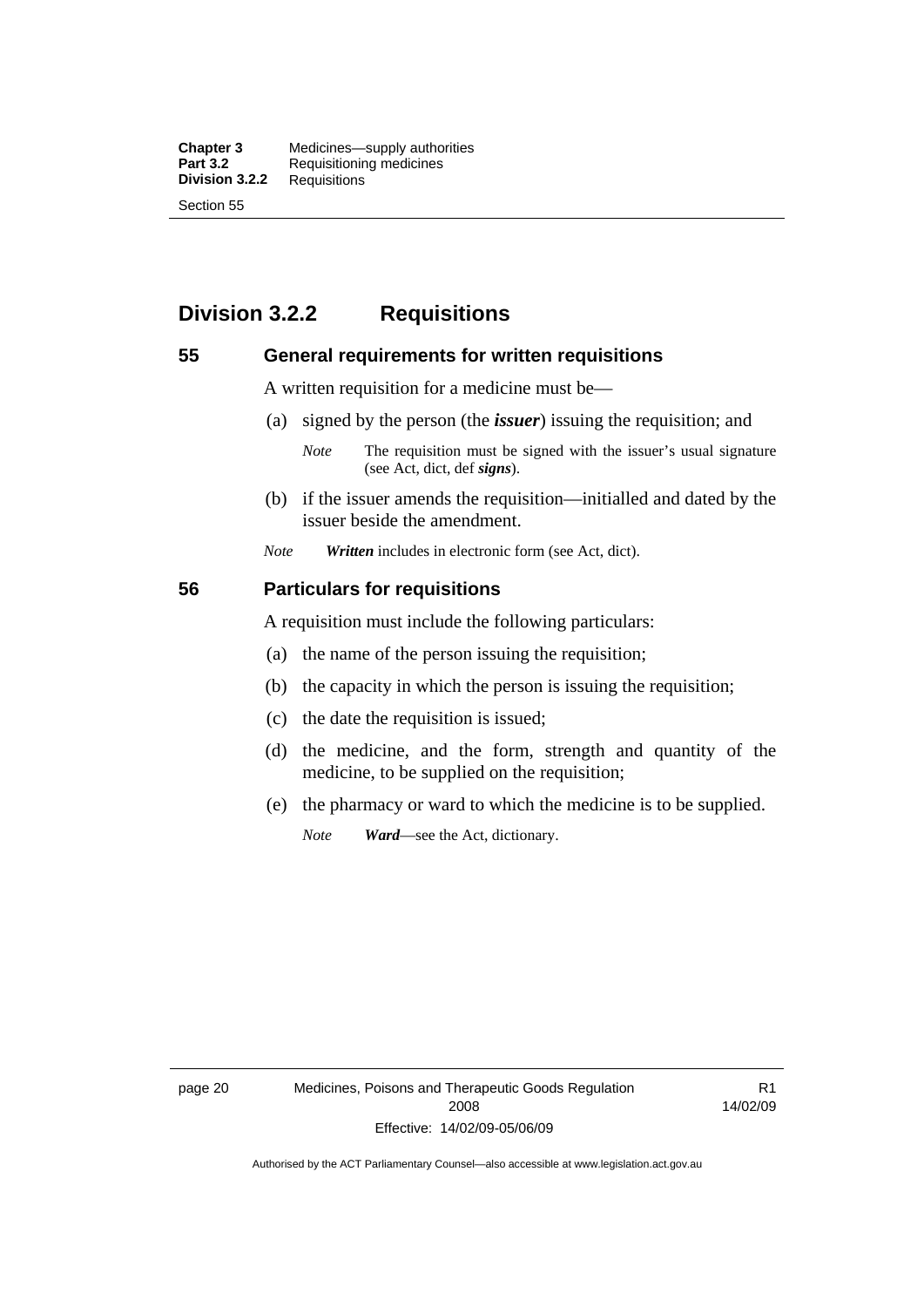# **Part 3.3 Medicines purchase orders**

# **Division 3.3.1 Authorisation to issue purchase orders**

### **60 Authorisation under sch 1 to issue purchase orders for medicines—Act, s 38 (1) (b) and (2) (a)**

A person mentioned in schedule 1, column 2 is authorised to issue a purchase order for a medicine if—

- (a) issuing the purchase order is included in the schedule, column 3 in relation to the person; and
- (b) the issue of the purchase order is consistent with any restriction for the issue of the purchase order mentioned in the schedule, column 3.

### **61 Authorisation conditions for issuing purchase orders for medicines—Act, s 44 (1) (b) and (2) (b)**

A person's authorisation under section 60 to issue a purchase order for a medicine is subject to the following conditions:

- (a) the purchase order complies with section 62 (General requirements for medicines purchase orders—Act, s 38 (2) (c));
	- *Note* A purchase order must be in writing (see Act, dict, def *purchase order*).

R1 14/02/09 page 21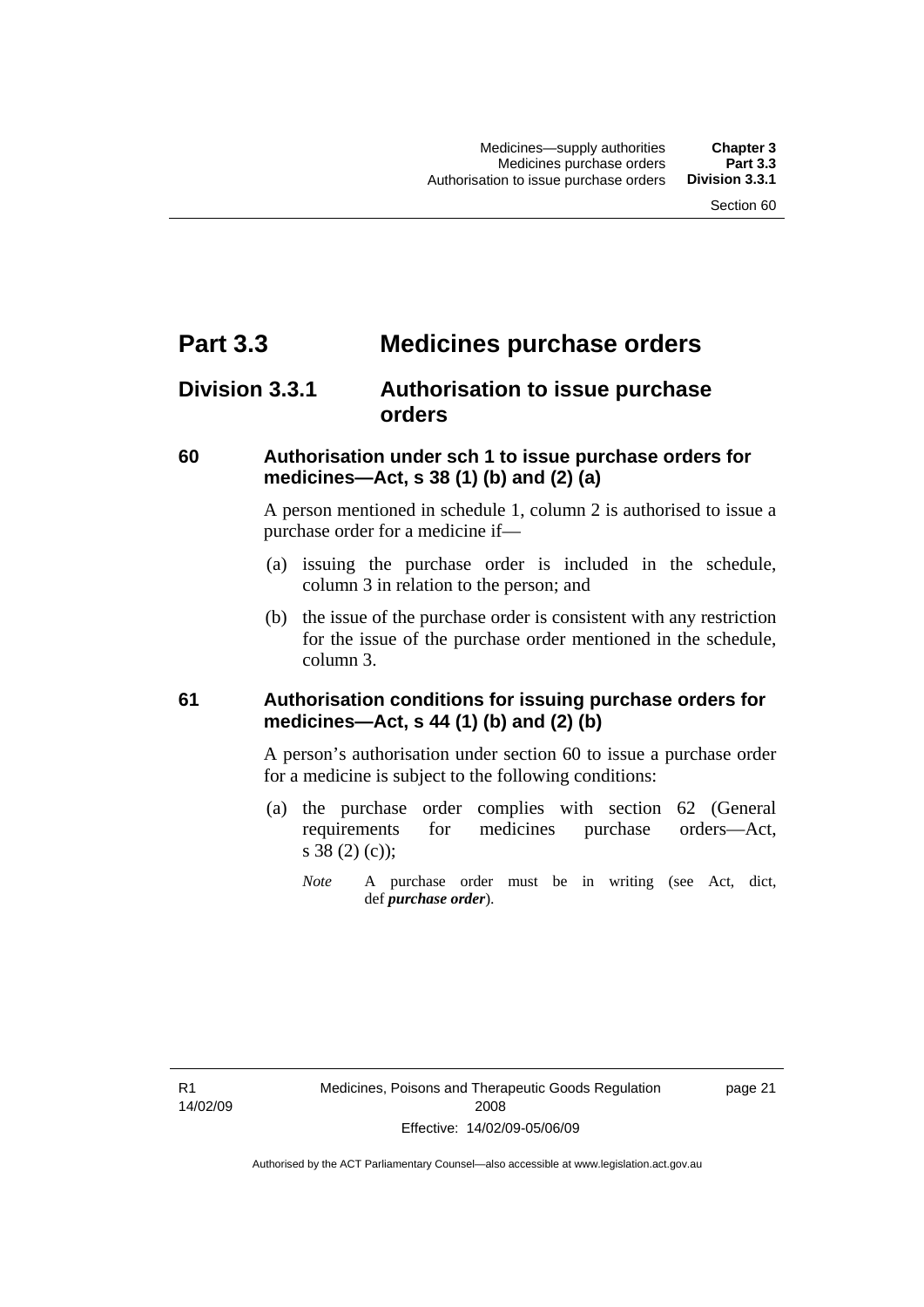| <b>Chapter 3</b><br><b>Part 3.3</b> | Medicines—supply authorities<br>Medicines purchase orders |
|-------------------------------------|-----------------------------------------------------------|
| Division 3.3.2                      | Purchase orders                                           |
| Section 62                          |                                                           |

 (b) the person must, not later than 24 hours after the person receives the medicine, send the supplier a document signed by the person acknowledging receipt of the medicine.

#### **Example—document**

a copy of the supplier's delivery docket signed by the buyer

*Note* An example is part of the regulation, is not exhaustive and may extend, but does not limit, the meaning of the provision in which it appears (see Legislation Act, s 126 and s 132).

### **Division 3.3.2 Purchase orders**

### **62 General requirements for medicines purchase orders— Act, s 38 (2) (c)**

- (1) A purchase order for a medicine must be—
	- (a) signed by the person (the *issuer*) issuing the order; and
		- *Note* The purchase order must be signed with the issuer's usual signature (see Act, dict, def *signs*).
	- (b) if the issuer amends the order—initialled and dated by the issuer beside the amendment.
- (2) A purchase order for a medicine must include the following:
	- (a) the issuer's name and business address and telephone number;
	- (b) the issuer's authority to issue the order;
	- (c) the medicine, and the form, strength and quantity of the medicine, to be supplied on the order.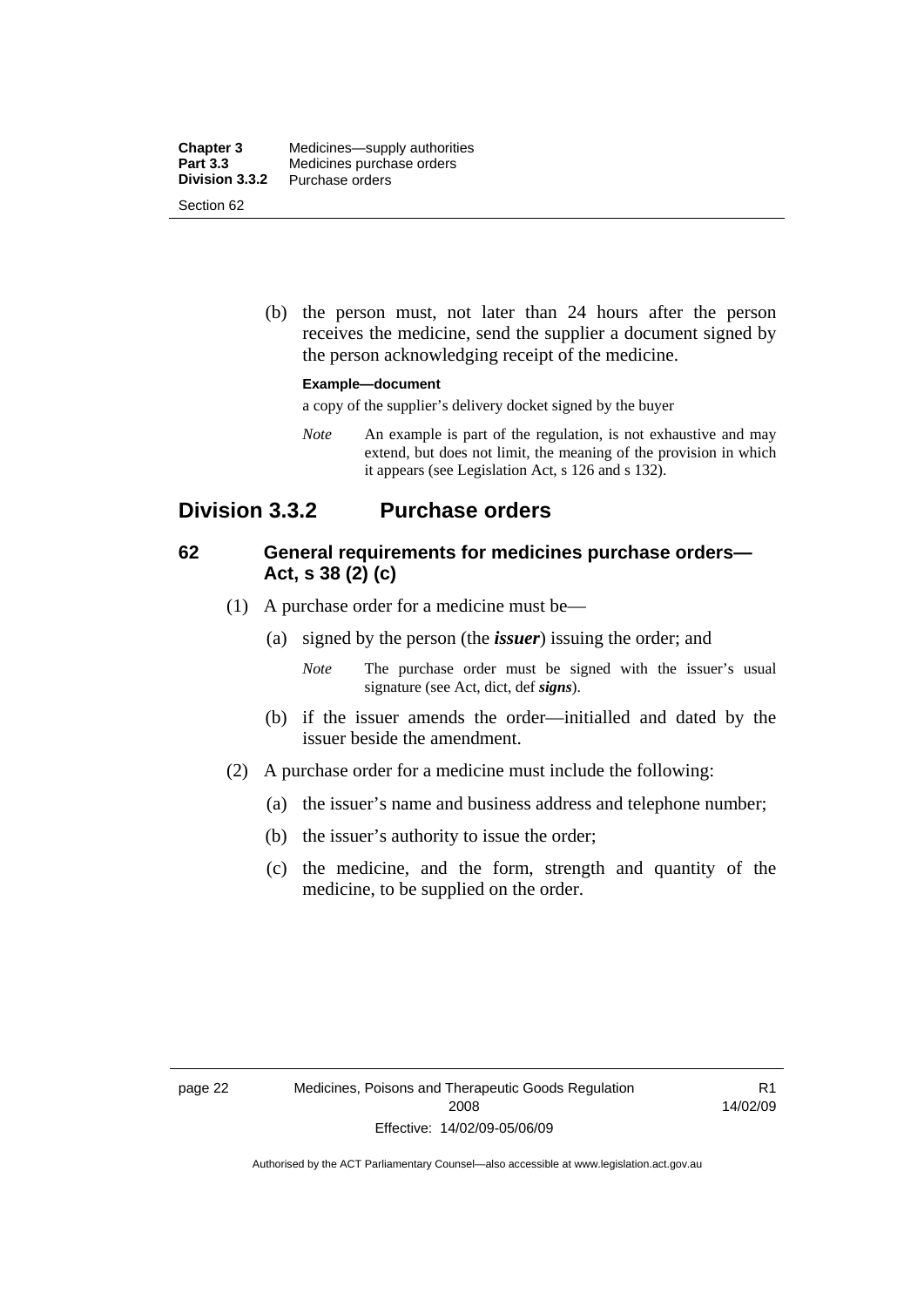# **Part 3.4 Standing orders for medicines**

### **Division 3.4.1 CHO standing orders**

### **70 Authorisation of CHO to issue standing orders for supply of medicines in public health emergencies—Act, s 42 (b)**

 (1) The chief health officer is authorised to issue a standing order for the supply of a medicine in an emergency relating to public health.

*Note 1 Supply* does not include administer (see Act, s 24).

*Note 2* A standing order must be in writing (see Act, dict, def *standing order*).

 (2) To remove any doubt, a standing order may be issued under subsection (1) even if no emergency declaration under the *Public Health Act 1997* is in force.

### **71 Authorisation of CHO to issue standing orders for administration of medicines for public health matters— Act, s 42 (b)**

The chief health officer is authorised to issue a standing order for the administration of a medicine in relation to a public health matter.

*Note* A standing order must be in writing (see Act, dict, def *standing order*).

### **72 Particulars for CHO standing orders for administration of medicines for public health matters**

A standing order under section 71 must include the following particulars:

- (a) a description of the public health matter to which the order relates;
- (b) the date of effect of the order and the date (not longer than 2 years after the date of effect) when the order ends;

R1 14/02/09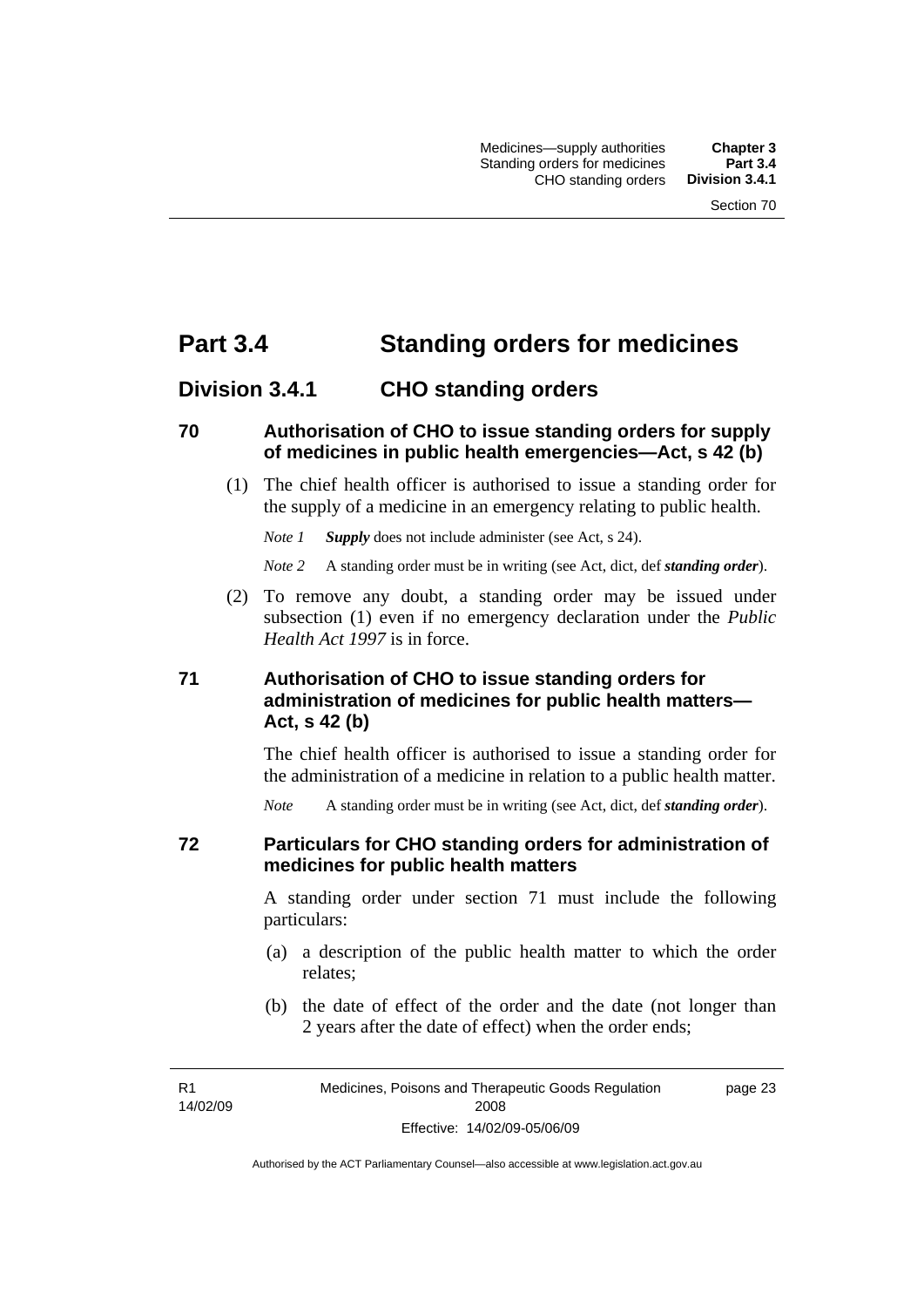- (c) the clinical circumstances in which the medicine may be administered;
- (d) a description of the people to whom the medicine may be administered;
- (e) the medicine's approved name and, if applicable, brand name;

- (f) if applicable, the form and strength of the medicine;
- (g) the dose and route of administration;
- (h) if applicable, the frequency of administration.

#### **Example—par (e) and par (f)**

Adrenaline (EpiPen) 300 micrograms in 0.3mL pre-filled syringe

*Note* An example is part of the regulation, is not exhaustive and may extend, but does not limit, the meaning of the provision in which it appears (see Legislation Act, s 126 and s 132).

### **Division 3.4.2 Standing orders for institutions**

*Note Institution* includes a correctional centre and a CYP detention place (see s 652).

### **75 Authorisation of doctors to issue standing orders for administration of medicines at institutions—Act, s 42 (b)**

- (1) A doctor is authorised to issue a standing order for the administration of a medicine to patients at an institution if—
	- (a) a medicines and therapeutics committee for the institution has approved the order; and
	- (b) the order is signed by the chair of the committee.
	- *Note Doctor* does not include an intern doctor (see dict).

page 24 Medicines, Poisons and Therapeutic Goods Regulation 2008 Effective: 14/02/09-05/06/09

R1 14/02/09

*Note Approved name*—see the medicines and poisons standard, par 1 (1).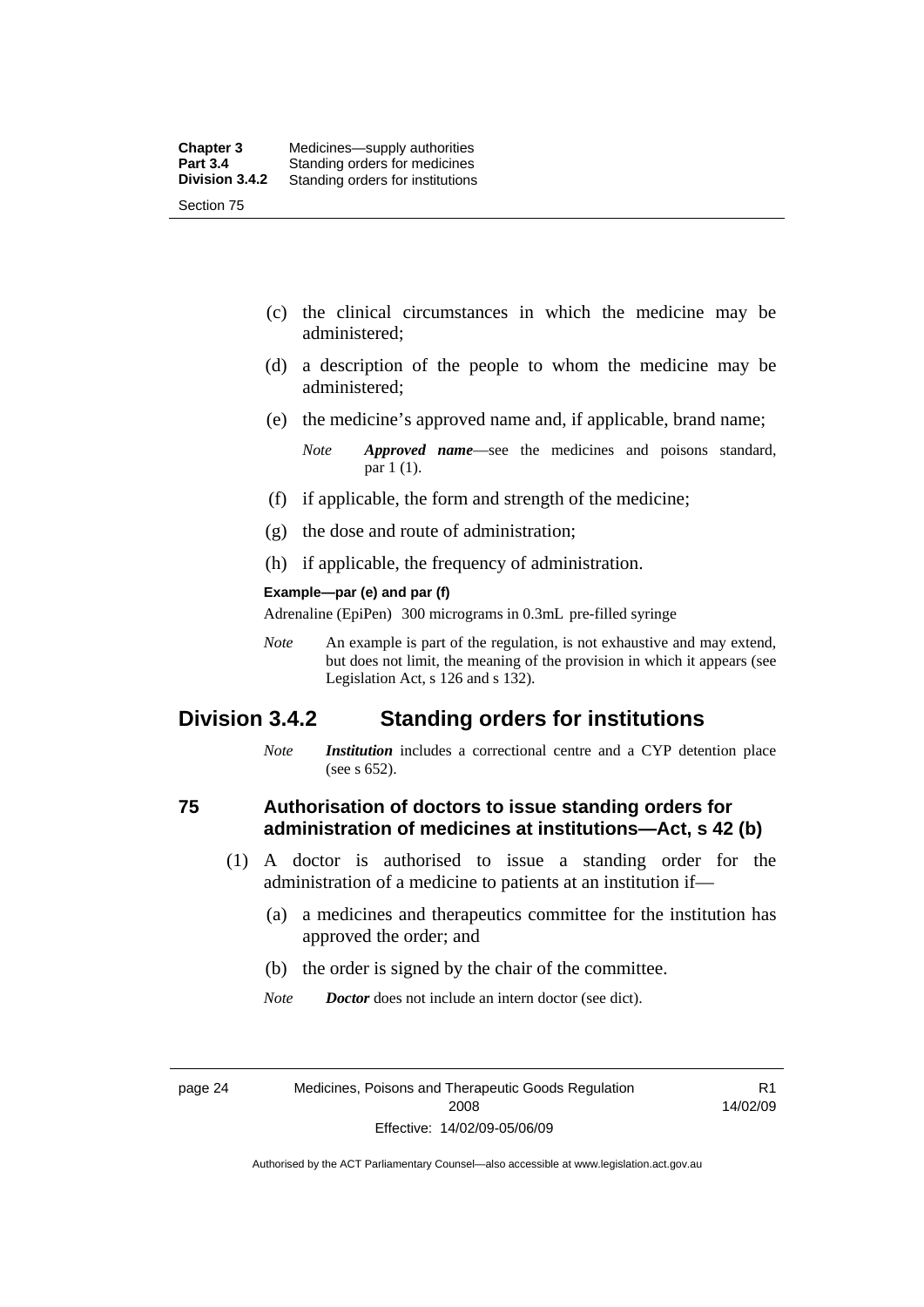(2) In this section:

*medicines and therapeutics committee*, for an institution, means a body—

- (a) established by the institution to approve standing orders for the administration of medicines to patients at the institution; and
- (b) that includes (but is not limited to) a doctor, nurse and pharmacist.
	- *Note 1 Doctor* and *pharmacist* do not include an intern (see dict).
	- *Note 2 Nurse* does not include an enrolled nurse (see Legislation Act, dict, pt 1).

### **76 Particulars for standing orders for administration of medicines at institutions**

A standing order under section 75 must include the following particulars:

- (a) an approval number for the order that is different from the number given to each other standing order approved for the institution;
- (b) the date of effect of the order and the date (not longer than 2 years after the date of effect) when the order ends;
- (c) each ward to which the order applies;
- (d) the clinical circumstances in which the medicine may be administered;
- (e) a description of the people to whom the medicine may be administered;
- (f) the medicine's approved name and, if applicable, brand name;
	- *Note Approved name*—see the medicines and poisons standard, par 1 (1).

R1 14/02/09 page 25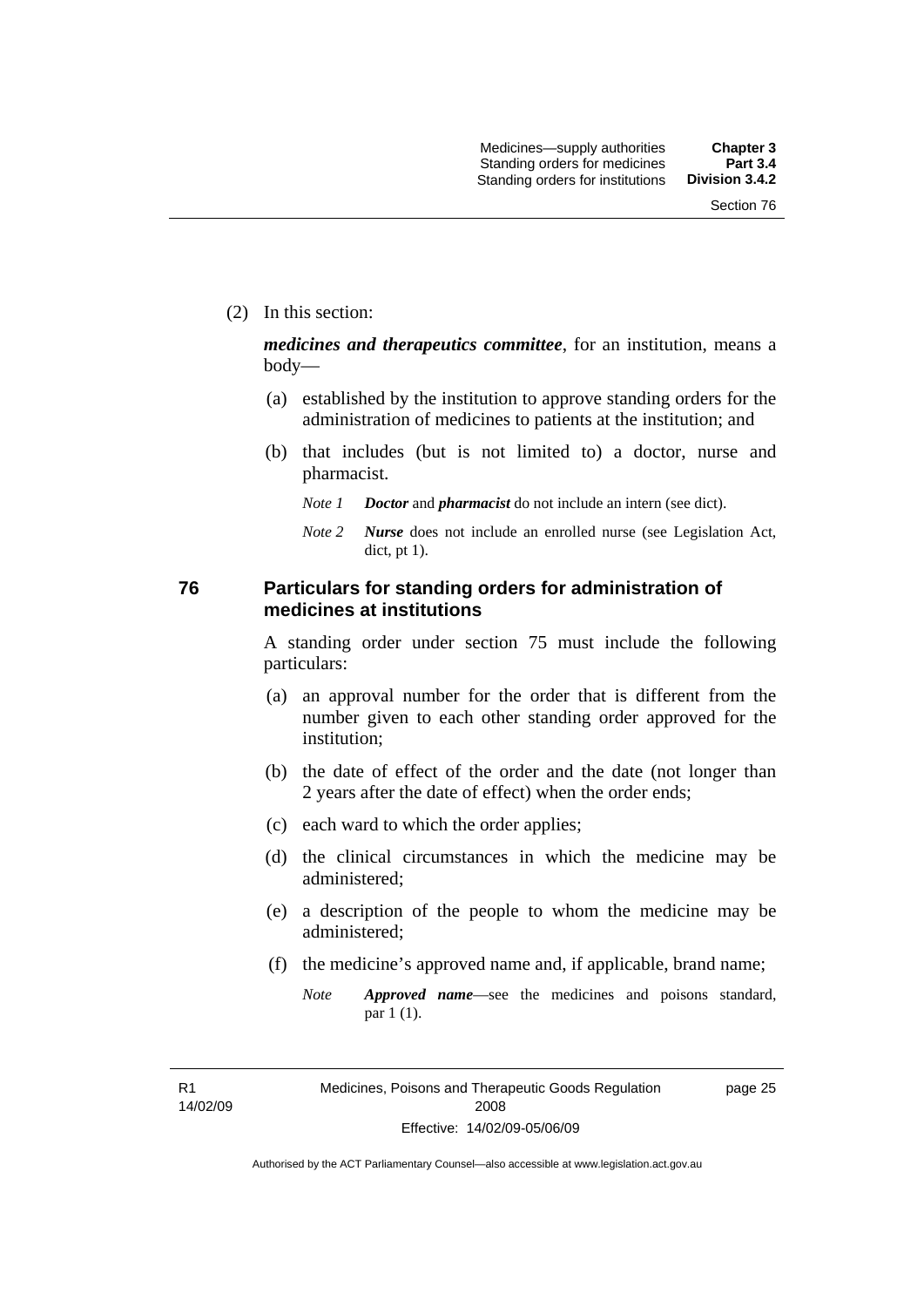- (g) if applicable, the form and strength of the medicine;
- (h) the dose and route of administration;
- (i) if applicable, the frequency of administration.

#### **Example—par (f) and par (g)**

Adrenaline (EpiPen) 300 micrograms in 0.3mL pre-filled syringe

*Note* An example is part of the regulation, is not exhaustive and may extend, but does not limit, the meaning of the provision in which it appears (see Legislation Act, s 126 and s 132).

page 26 Medicines, Poisons and Therapeutic Goods Regulation 2008 Effective: 14/02/09-05/06/09

R1 14/02/09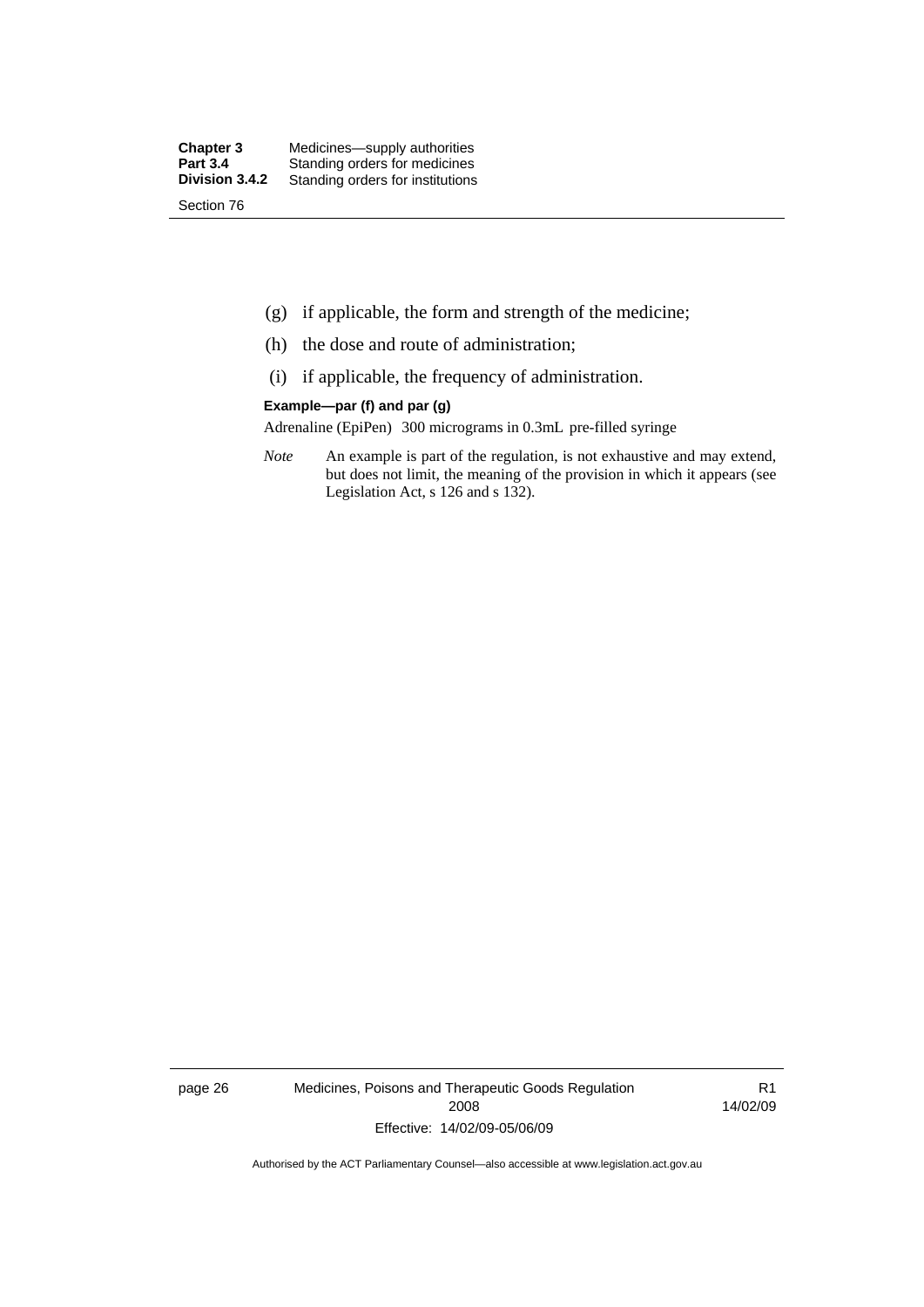# **Part 3.5 Medicines supply authorities generally**

### **80 Cancellation of invalid supply authorities— Act, s 30 (2) (d)**

- (1) A paper-based supply authority is cancelled by a person if the person—
	- (a) marks the word 'cancelled', and the person's name and business address, on the front of the supply authority; and
	- (b) signs and dates the cancellation of the supply authority.
- (2) An electronic supply authority is cancelled by a person if the person—
	- (a) marks the word 'cancelled' on the supply authority; and
	- (b) links an electronic document to the supply authority that includes the person's name and business address and signature.

### **81 Information for CHO about controlled medicines supplied on supply authorities—Act, s 31 (1) (b) and (4), def**  *required information*

- (1) A person (the *supplier*) who supplies a controlled medicine on a supply authority must, not later than 7 days after the end of the month when the medicine is supplied, give the chief health officer the following information in writing:
	- (a) the supplier's name, business address and telephone number;
	- (b) the name of the person who issued the supply authority;
	- (c) the date of the supply authority;

R1 14/02/09 page 27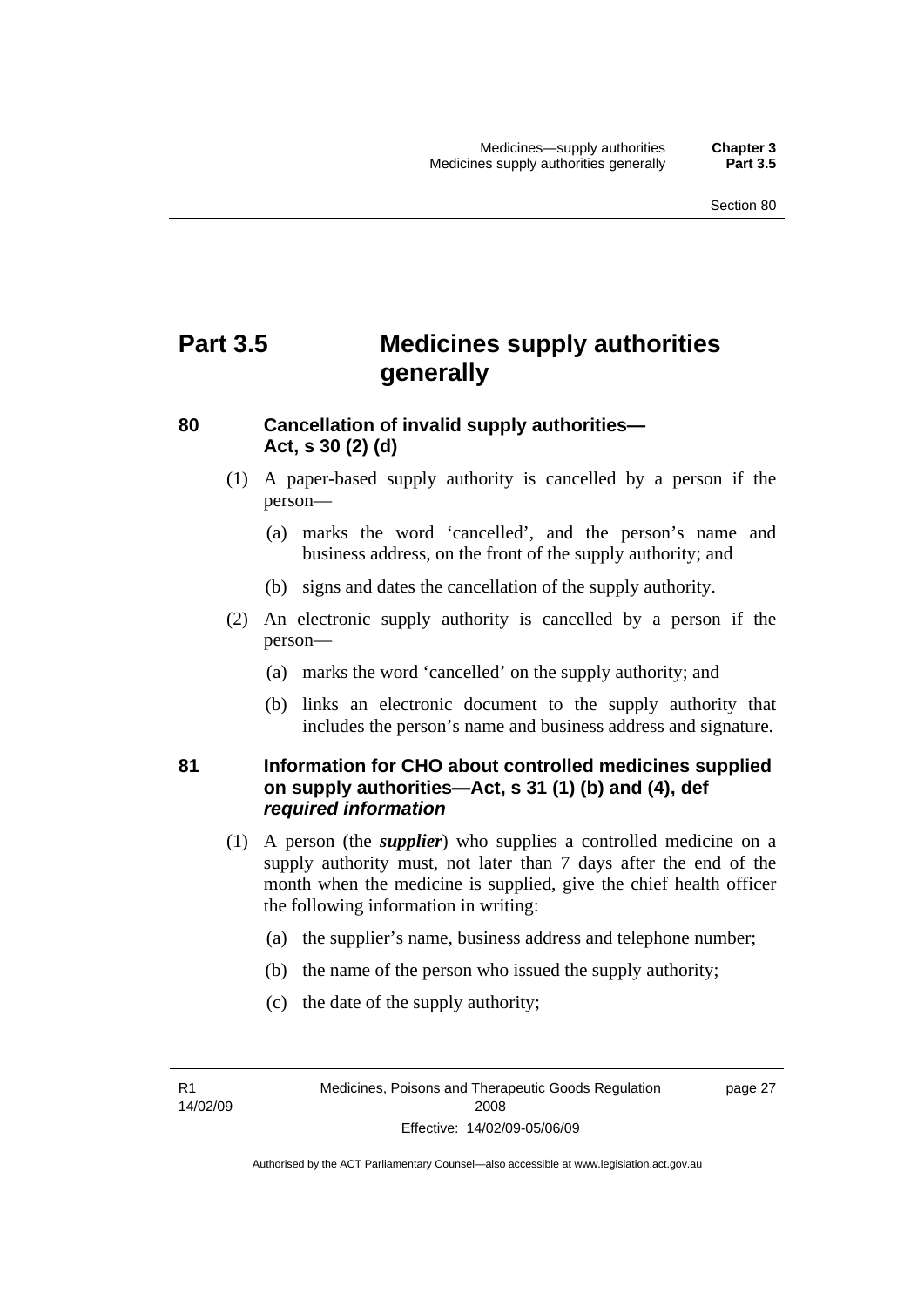Section 81

- (d) the name and address of the person to whom the medicine is supplied;
- (e) the date of supply;
- (f) the controlled medicine, and the form, strength and quantity of the medicine, supplied.
- (2) However, this section does not apply to any of the following who report the supply of a controlled medicine on a supply authority to the Therapeutic Goods Administration:
	- (a) a medicines wholesalers licence-holder;
	- (b) a person who is authorised (however described) under a Commonwealth or State law to manufacture controlled medicines or supply controlled medicines by wholesale.

page 28 Medicines, Poisons and Therapeutic Goods Regulation 2008 Effective: 14/02/09-05/06/09

R1 14/02/09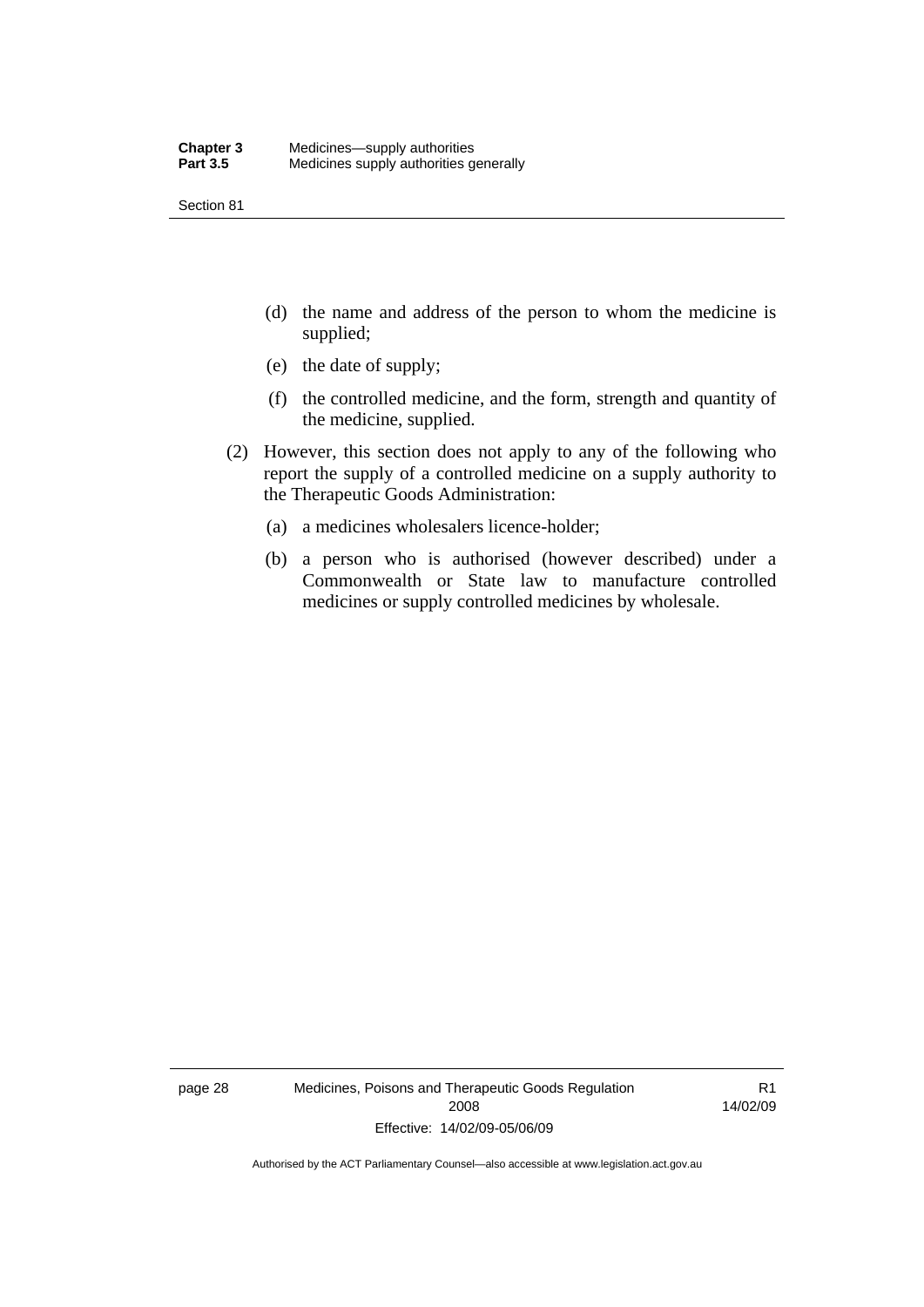# **Chapter 4 Supplying medicines**

# **Part 4.1** Preliminary

### **100 Overview of supply authorisations for medicines**

The following provisions of this chapter authorise a person to supply a medicine:

- (a) section 110 (which is about supply authorisations set out in schedule 1, including dispensing on prescription, supply on requisition, purchase order and standing order and supply during consultations);
- (b) section 251 (which is about authorisation of pharmacists to supply certain prescription only medicines without a prescription in emergencies);
- (c) section 260 (which is about authorisation to supply medicines to pharmacists for disposal).
- *Note* A person may also be authorised to supply a medicine in a way mentioned in s 11 (2) (Overview of medicines authorisations under this regulation) (including under a licence, see pt 9.5).

R1 14/02/09 Medicines, Poisons and Therapeutic Goods Regulation 2008 Effective: 14/02/09-05/06/09

page 29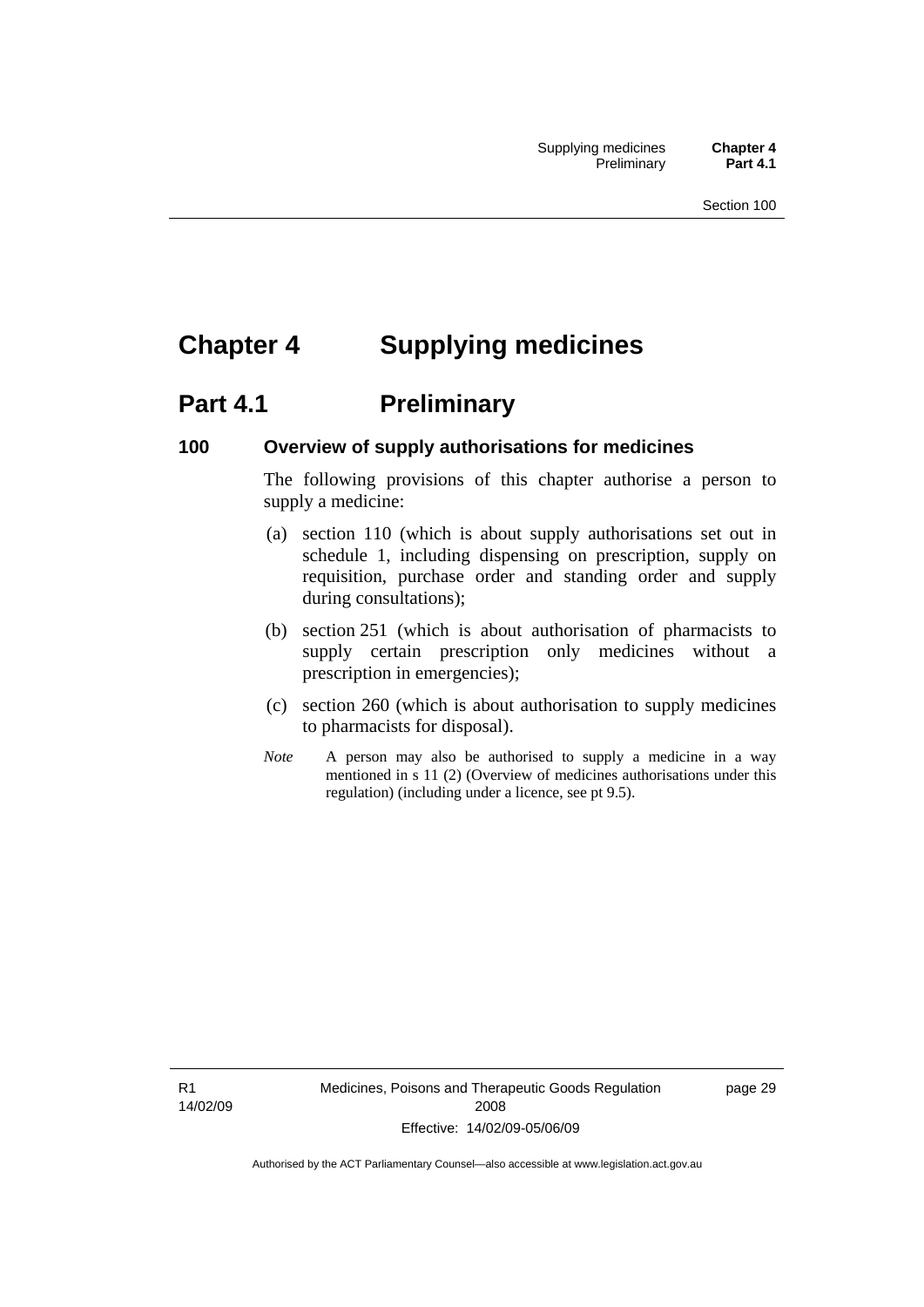# **Part 4.2 Medicines—supply authorisations under sch 1**

### **Division 4.2.1 Sch 1 medicines supply authorisations**

### **110 Authorisation under sch 1 to supply medicines— Act, s 26 (1) (b) and (2) (b)**

A person mentioned in schedule 1, column 2 is authorised to supply a medicine if—

- (a) supplying the medicine is included in the schedule, column 3 in relation to the person; and
- (b) the supply is consistent with any restriction for the supply mentioned in the schedule, column 3.
- *Note Supply* includes dispense (see Act, s 24).

### **Division 4.2.2 Dispensing medicines**

### **120 Authorisation conditions for dispensing medicines— Act, s 44 (1) (b) and (2) (b)**

- (1) A person's authorisation under section 110 to dispense a medicine is subject to the following conditions:
	- (a) the medicine is dispensed in accordance with the requirements of section 121;

*Note* Only a pharmacist may dispense a medicine (see sch 1).

 (b) if the prescription is dispensed under section 121 (2), the pharmacist notes on the prescription the reasons that the pharmacist was satisfied that it was not practicable for a complying prescription to be issued for the medicine;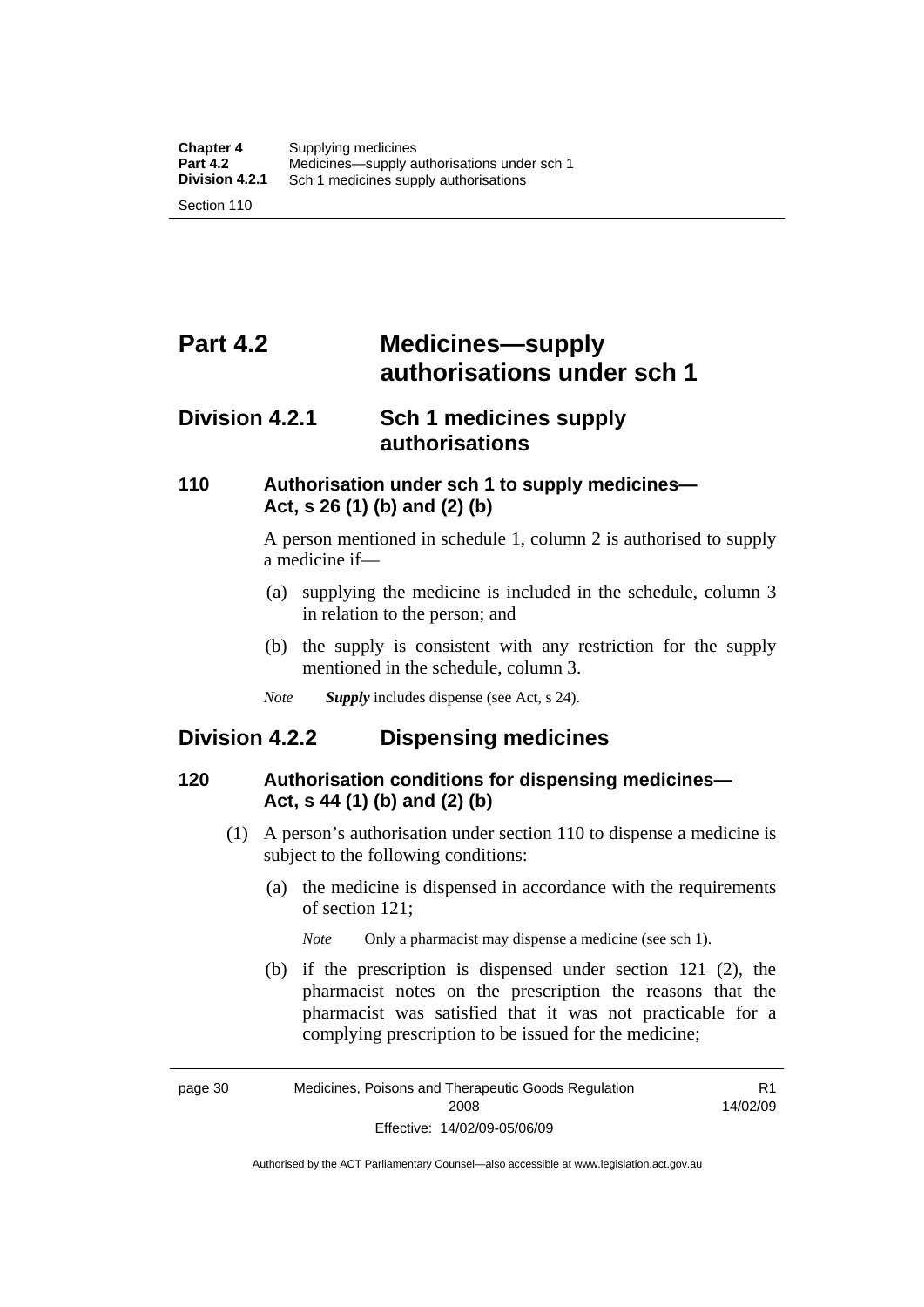- (c) if the prescription is changed by a pharmacist at the oral direction of the prescriber—the note of the change complies with section 122;
- (d) the medicine is labelled in accordance with section 123;
- (e) the dispensed prescription is marked in accordance with section 124;
- (f) the dispensing of the prescription is recorded in accordance with section 125:
- (g) if the prescription is an oral prescription for the dispensing of the medicine, or is faxed by a prescriber to a pharmacist, and the pharmacist does not receive an original of the prescription within 7 days after the day the prescription is given—the pharmacist must, within 24 hours after the end of the 7-day period, tell the chief health officer, in writing, of the failure to receive the original prescription;
- (h) the prescription, if completed, and the record for paragraph (f), are kept at the pharmacy or, if the chief health officer approves in writing another place, the place approved by the chief health officer, for at least 2 years after the day the prescription becomes a completed prescription.
- (2) However, subsection (1) (d), (e), (f) and (h) do not apply if the prescription is written for an in-patient at a hospital in the patient's medical records.
- (3) In this section:

*completed*—a prescription is *completed* when—

- (a) for a single prescription—the prescription is dispensed; or
- (b) for a repeat prescription—the last repeat of the prescription is dispensed.

page 31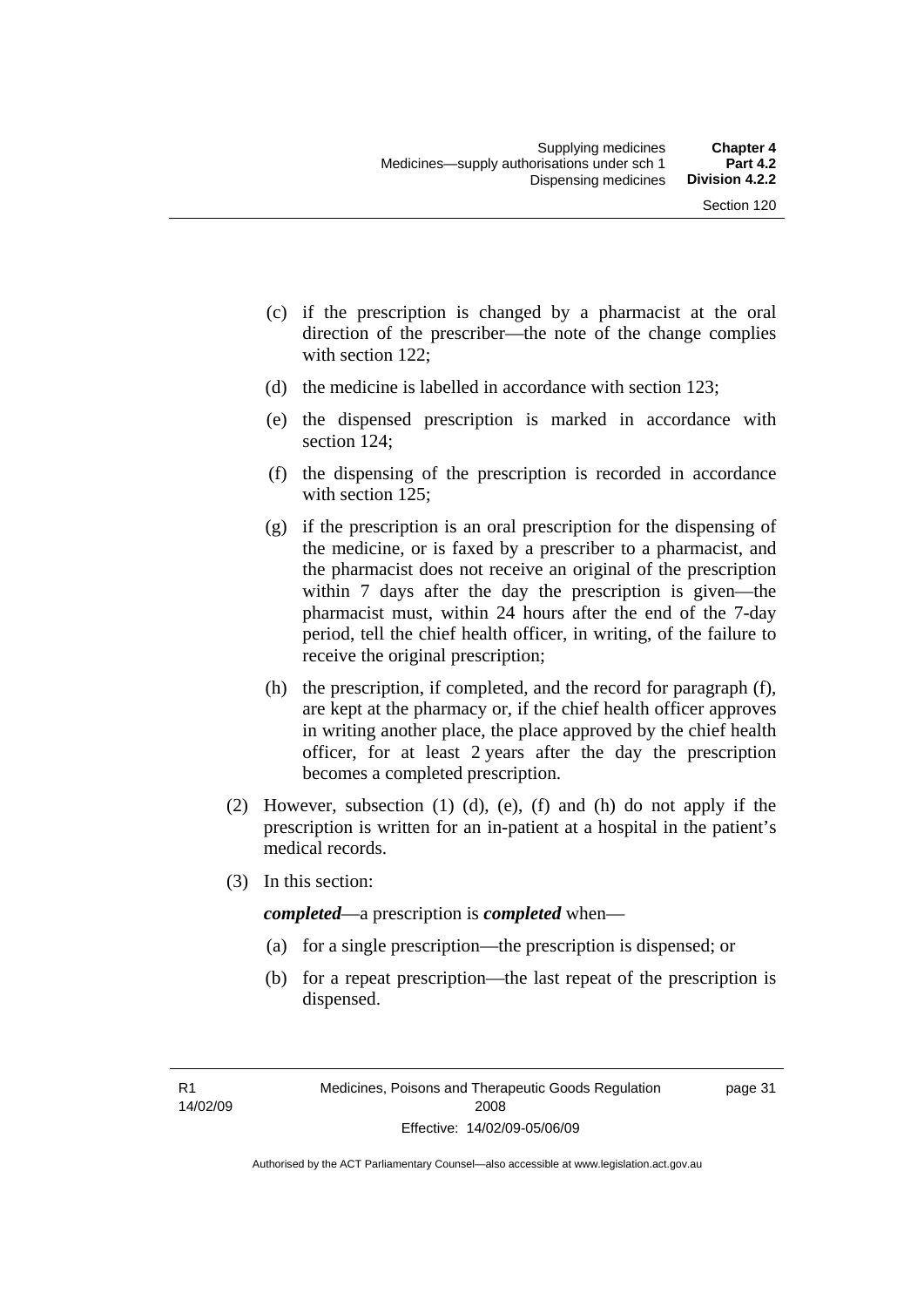### **121 How medicines are dispensed**

- (1) The following are the requirements for dispensing a medicine:
	- (a) the prescription is issued by an authorised prescriber;

*Note Authorised prescriber*—see s (3).

- (b) the prescription complies with the applicable provisions of division 3.1.2 (Prescriptions);
- (c) the medicine is dispensed in accordance with the prescription (including the prescription as changed by a pharmacist at the oral direction of the prescriber).
	- *Note 1 Dispensed in accordance with the prescription*—see s (3).
	- *Note* 2 For changes to a prescription by the dispenser, see the Act, s 29 (3).
	- *Note 3 Pharmacist* does not include an intern pharmacist (see dict).
- (2) However, a pharmacist may dispense a prescription that does not include all of the applicable provisions for subsection (1) (b) if—
	- (a) the prescription is issued by an authorised prescriber; and
	- (b) the medicine is—
		- (i) dispensed in accordance with the prescription; and
		- (ii) if the prescription is changed by a pharmacist at the oral direction of the prescriber—the prescription complies with section 122; and
			- *Note Pharmacist* does not include an intern pharmacist (see dict).
	- (c) the medicine is supplied in a package that is labelled in accordance with section 123; and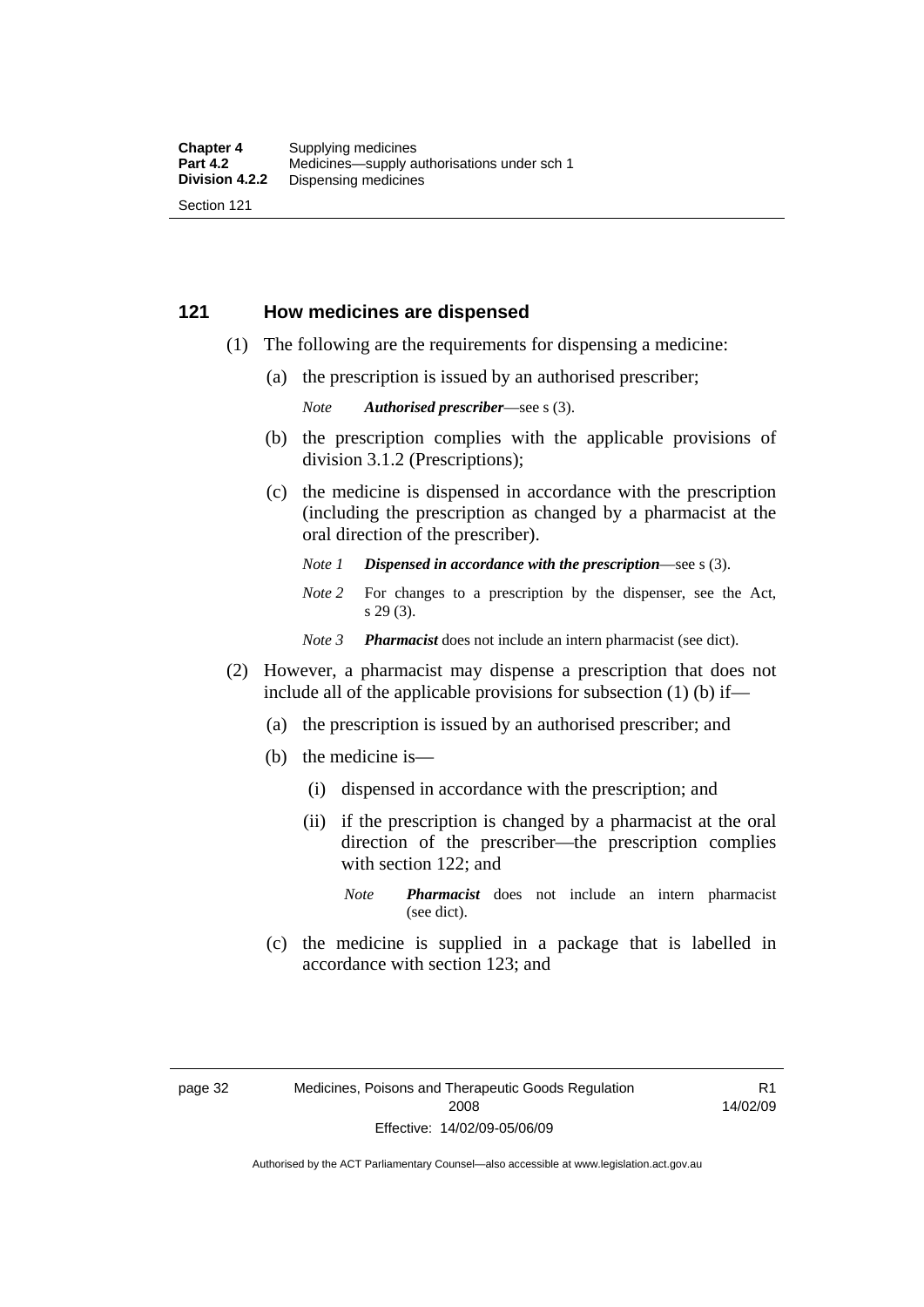- (d) the pharmacist is satisfied that, because of a circumstance affecting the prescriber or the person for whom the medicine is to be dispensed, it is not practicable for a complying prescription to be issued for the medicine.
- (3) In this section:

*authorised prescriber*, in relation to a prescription, means—

- (a) a person who is authorised to issue the prescription under the Act or another territory law; or
- (b) for a medicine other than a controlled medicine—a person who is—
	- (i) registered (however described) as a dentist, doctor, optometrist or veterinary surgeon (however described), other than a trainee dentist, intern doctor, trainee optometrist or trainee veterinary surgeon (however described), under a law of a State; and
		- *Note State* includes the Northern Territory (see Legislation Act, dict, pt 1).
	- (ii) authorised (however described) under a law of the State to prescribe the medicine.

#### **Examples—authorised prescribers**

- 1 A NSW registered doctor practising in Queanbeyan is authorised under a NSW law to prescribe medicines. The doctor gives a patient a prescription for a controlled medicine and another prescription for a prescription only medicine. The prescription only medicine can be dispensed in the ACT because the prescription is issued by a person who is authorised under a State law to prescribe the medicine. The prescription for the controlled medicine cannot be dispensed in the ACT because the doctor is not registered in the ACT.
- 2 If the doctor in example 1 is registered in both the ACT and NSW, the prescription for the controlled medicine can be dispensed in the ACT.

page 33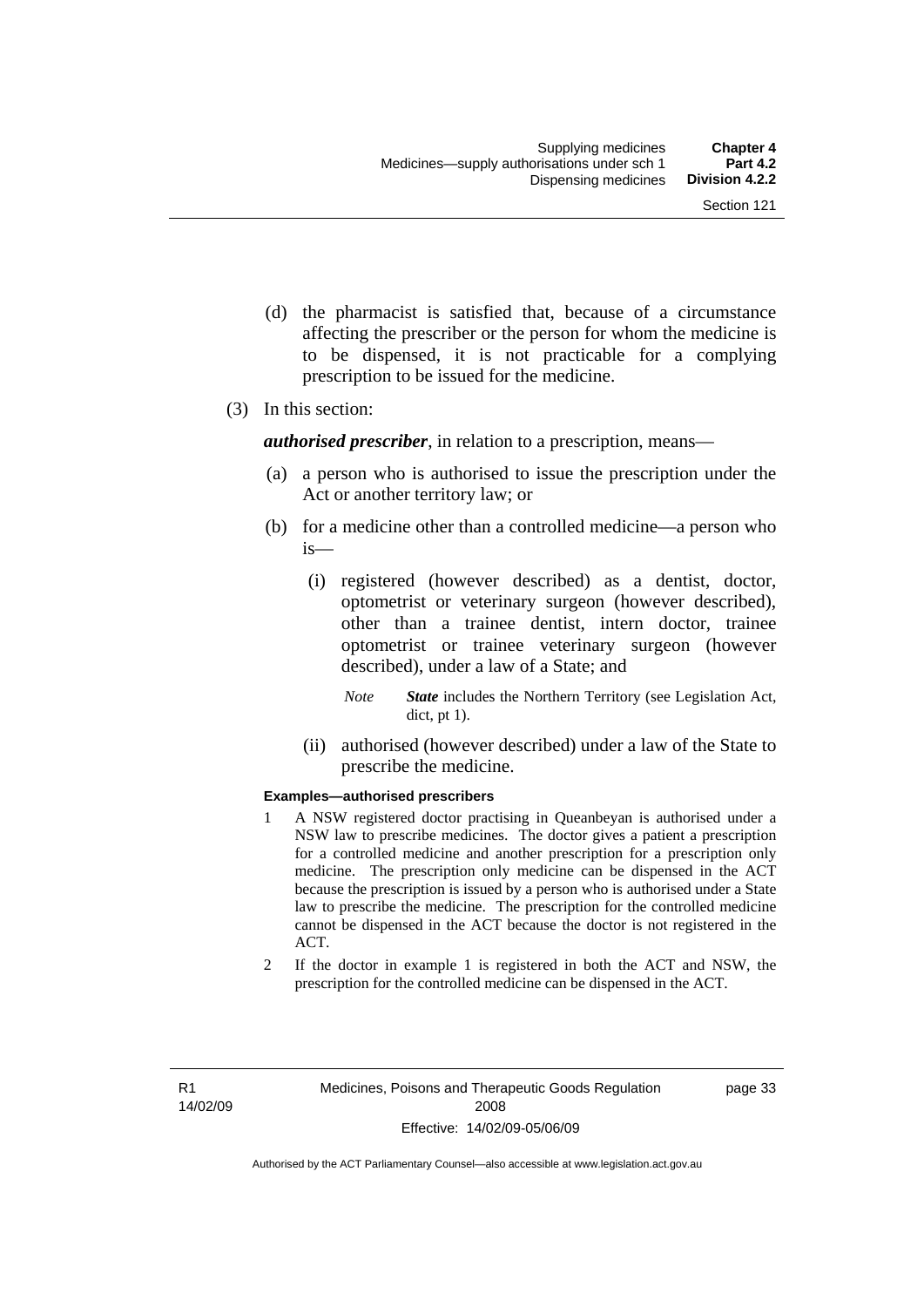| <b>Chapter 4</b> | Supplying medicines                         |
|------------------|---------------------------------------------|
| <b>Part 4.2</b>  | Medicines—supply authorisations under sch 1 |
| Division 4.2.2   | Dispensing medicines                        |
| Section 122      |                                             |

- 3 A special event exemption under the *Health Professionals (Special Events Exemptions) Act 2000* authorises a visiting health professional to prescribe a medicine, including a controlled medicine. A Victorian registered doctor who is a visiting health professional within the meaning of that Act prescribes a controlled medicine. The prescription can be dispensed in the ACT.
- *Note 1* A reference to a health professional in sch 1 is a reference to a health professional who is registered under the *Health Professionals Act 2004*. See, for example, the Legislation Act, dictionary, pt 1, def *dentist*.
- *Note 2* An example is part of the regulation, is not exhaustive and may extend, but does not limit, the meaning of the provision in which it appears (see Legislation Act, s 126 and s 132).

*dispensed in accordance with the prescription*, for a prescribed medicine, includes dispensing another brand of the medicine that is a bioequivalent form of the prescribed medicine.

*Note Bioequivalent*—see the dictionary.

### **122 Noting changes to prescriptions on oral direction of prescriber—Act, s 27 (2) (b) (ii)**

The following must be noted, in writing, on the prescription:

- (a) the name of the prescriber giving the oral direction to change the prescription;
- (b) the change to the prescription;
- (c) the date the oral direction is given;
- (d) the pharmacist's signature.
- *Note* The notation must be made as soon as possible (see Legislation Act, s 151B).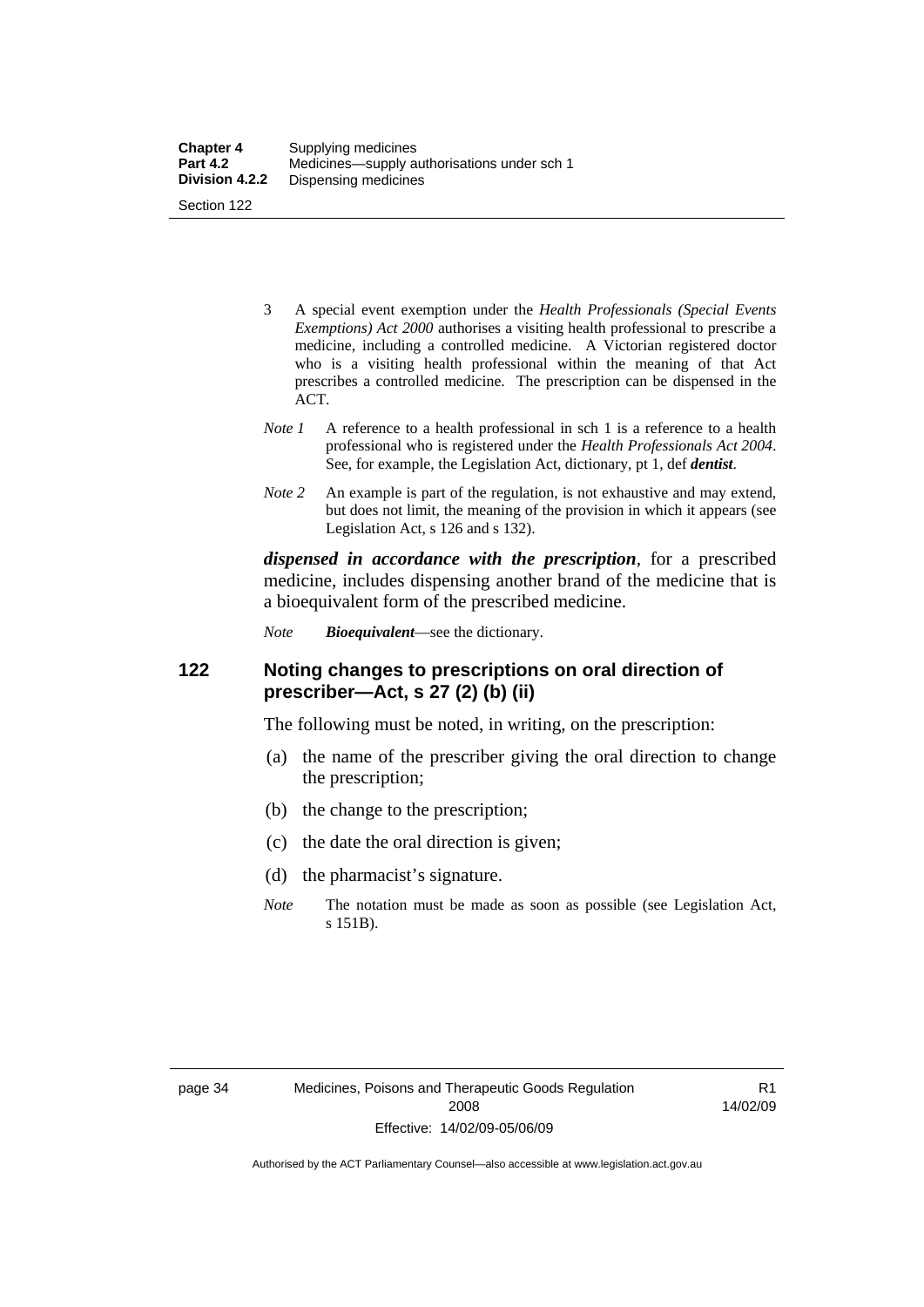### **123 Labelling dispensed medicines—Act, s 60 (1) (c) (i) and (2) (c) (i)**

The dispensed medicine must have a label that includes the following:

- (a) the name of the person for whom the medicine is dispensed;
- (b) if the prescriber is a dentist—the words 'for dental treatment only';
- (c) if the prescriber is an optometrist—the words 'for optometry use only';
- (d) if the prescriber is a veterinary surgeon—
	- (i) words to the effect of 'for animal treatment only'; and
	- (ii) the species of the animal for which the medicine is dispensed; and
	- (iii) if a way of identifying the animal is stated on the prescription—the way of identifying the animal;
- (e) the medicine's approved name and brand name;
	- *Note Approved name*—see the medicines and poisons standard, par 1 (1).
- (f) the form, strength and quantity of the medicine dispensed;
- (g) if the package of the dispensed medicine is not a manufacturer's pack—the relevant expiry date for the medicine;
- (h) the date the medicine is dispensed;
- (i) the name and the business address and telephone number of the pharmacy from which the medicine is dispensed;
- (j) the initials or other identification of the dispensing pharmacist;

R1 14/02/09 page 35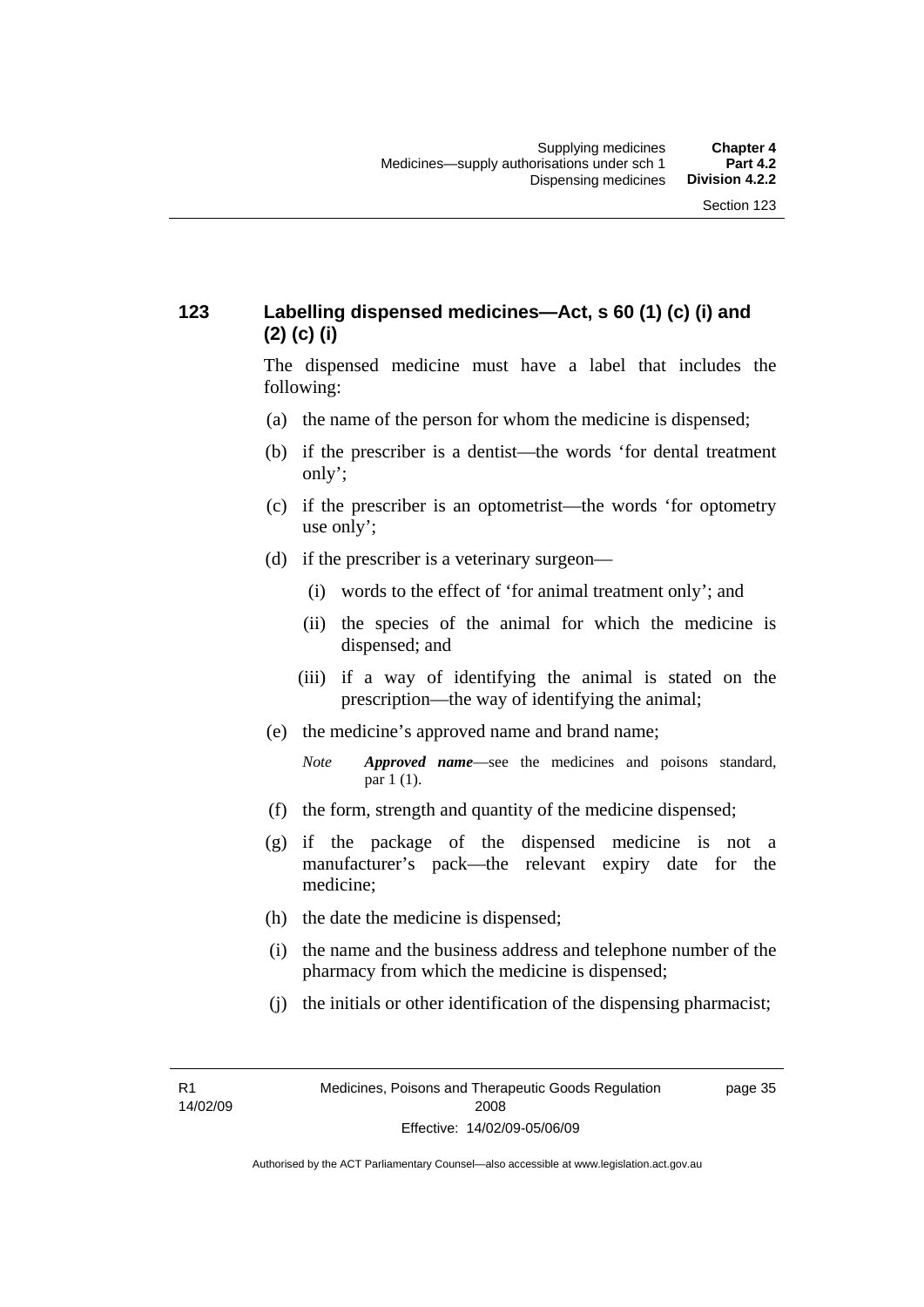- (k) a number that is different from the number given to each other prescription dispensed at the pharmacy;
- (l) directions about the use of the medicine that are adequate to allow the medicine to be taken or administered safely, including any warning statement in the medicines and poisons standard, appendix K (Drugs required to be labelled with a sedation warning) applying to the medicine;
- (m) words to the effect of 'keep out of reach of children'.

#### **Example—par (e) and par (f)**

Warfarin tablets (Coumadin) 5mg 50

*Note* An example is part of the regulation, is not exhaustive and may extend, but does not limit, the meaning of the provision in which it appears (see Legislation Act, s 126 and s 132).

### **124 Marking dispensed prescriptions**

- (1) This section does not apply to a prescription for an in-patient at a hospital written in the patient's medical records.
- (2) A dispensed paper-based prescription for a medicine must be marked with—
	- (a) if the prescription is a single prescription or the last repeat of a repeat prescription—the word 'cancelled' on the front of the prescription; and
	- (b) the prescribed particulars.
- (3) A dispensed electronic prescription for a medicine must be marked with—
	- (a) if the prescription is a single prescription or the last repeat of a repeat prescription—the word 'cancelled'; and
	- (b) a link to an electronic document containing the prescribed particulars.

page 36 Medicines, Poisons and Therapeutic Goods Regulation 2008 Effective: 14/02/09-05/06/09

R1 14/02/09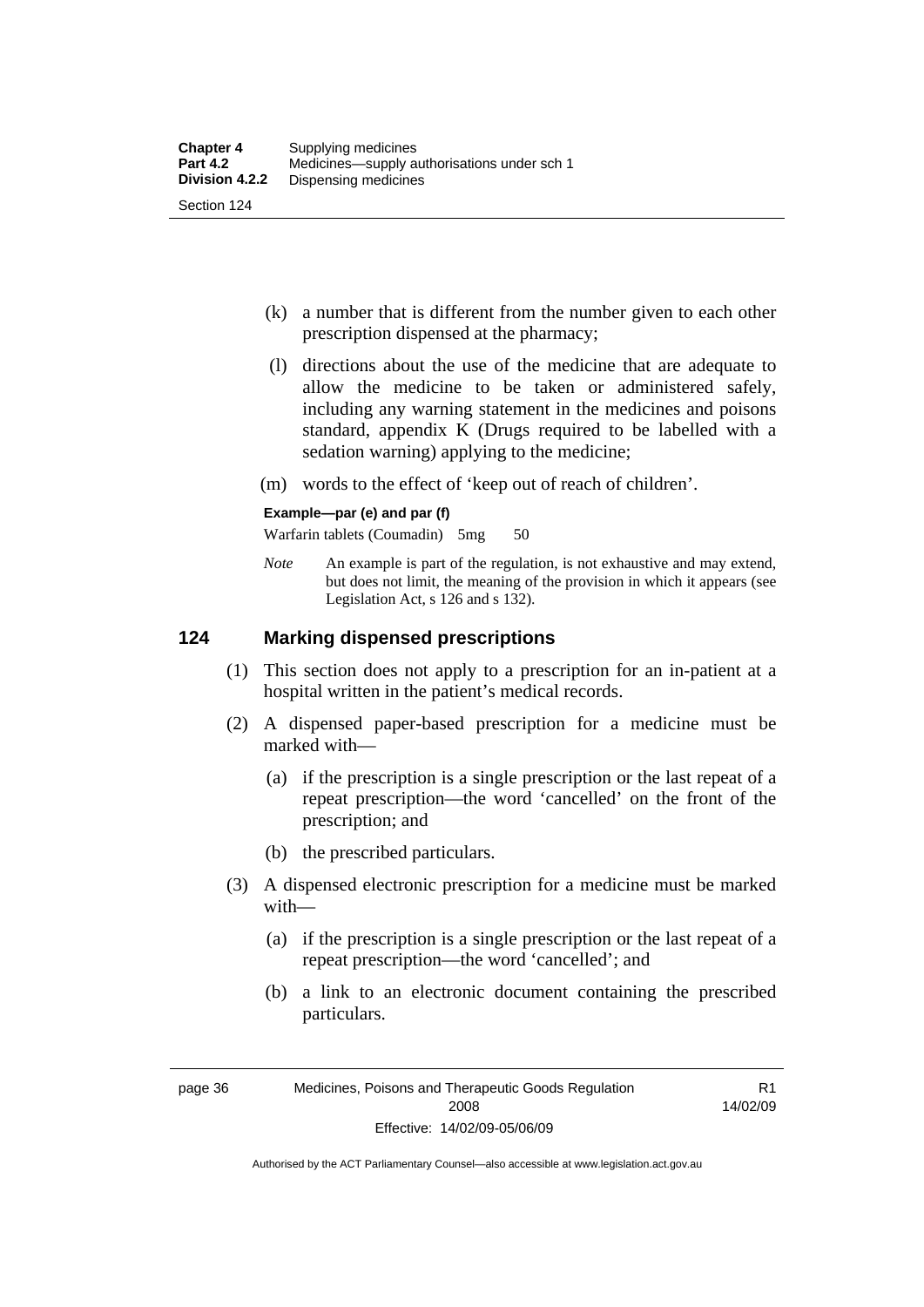(4) In this section:

*paper-based prescription* includes a faxed copy of a prescription.

*prescribed particulars*, for a dispensed prescription for a medicine, means—

- (a) the date the medicine is dispensed; and
- (b) the name and business address of the dispensing pharmacy; and
- (c) if another brand of the medicine is dispensed for the prescribed medicine—the brand name of the medicine dispensed; and
- (d) for a repeat prescription—the number of the repeat dispensed; and
- (e) the prescription's number under section 123 (k); and
- (f) the pharmacist's initials or signature.

*single prescription* means a prescription that is not a repeat prescription.

#### **125 Recording dispensing of medicines**

The dispensing pharmacist must ensure that a written record is made of the following information in relation to the dispensing of the medicine:

- (a) the pharmacist's name;
- (b) the date of the prescription;
- (c) the prescriber's name;
- (d) the date the prescription is dispensed;
- (e) for a repeat prescription—the number of the repeat dispensed;
- (f) the prescription's number under section 123 (k);

R1 14/02/09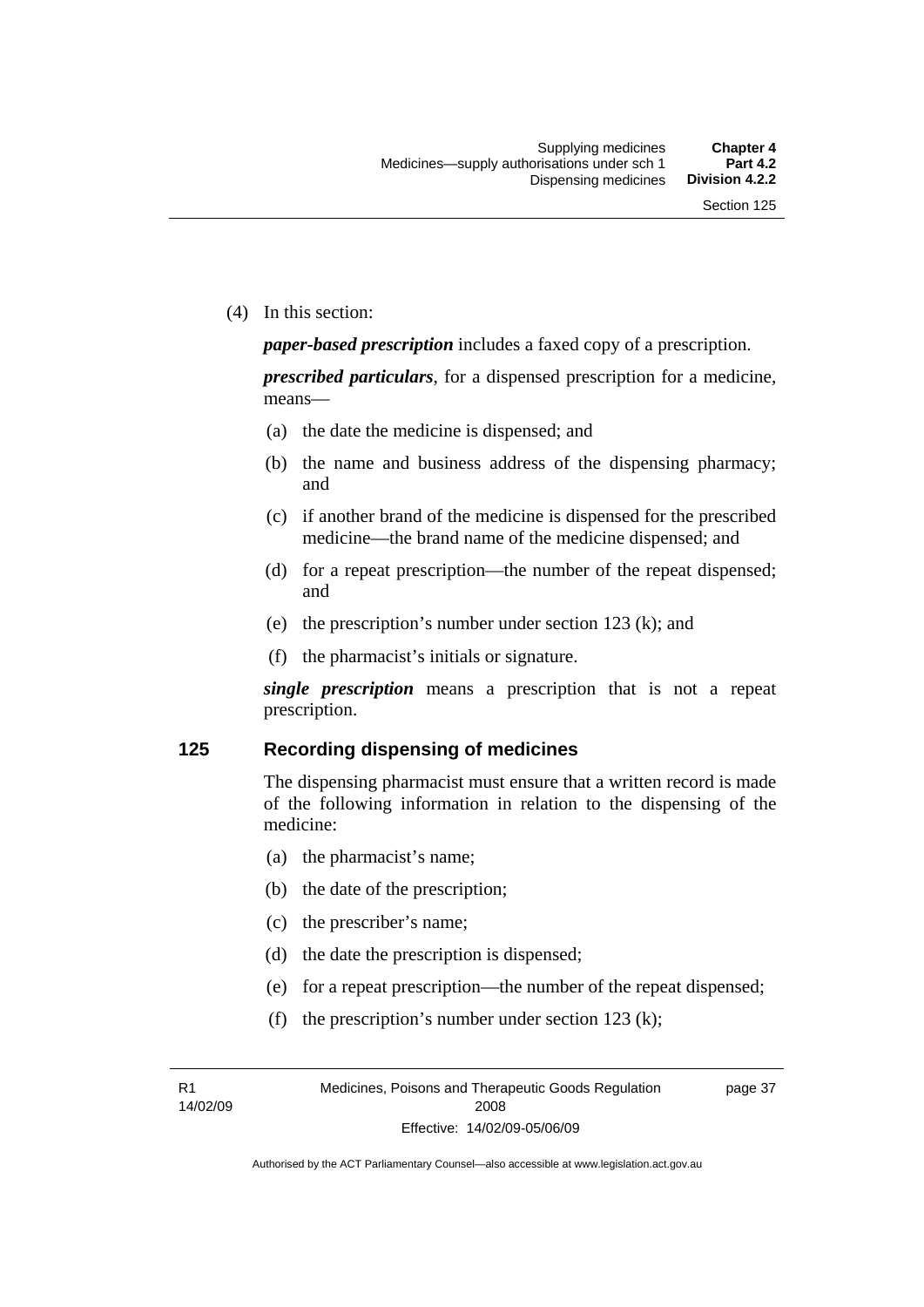- (g) the name and address of the person for whom the medicine is dispensed;
- (h) the medicine's approved name and brand name;
	- *Note Approved name*—see the medicines and poisons standard, par 1 (1).
- (i) the form, strength and quantity of the medicine dispensed.
- *Note Written* includes in electronic form (see Act, dict).

### **Division 4.2.3 Supplying medicines on requisitions**

*Note* For authorisation to issue a requisition, see s 50.

### **130 Authorisation conditions for supplying medicines on requisitions—Act, s 44 (1) (b) and (2) (b)**

A person's authorisation under section 110 to supply a medicine on a requisition is subject to the following conditions:

- (a) the medicine is supplied in accordance with the requirements under section 131;
- (b) the medicine is supplied in a package that is labelled in accordance with section 132;
- (c) the filled requisition is marked in accordance with section 133;
- (d) the supply is recorded in accordance with section 134;
- (e) the filled requisition and record under section 134 are kept at the institution where the medicine is supplied or, if the chief health officer approves in writing another place, the place approved by the chief health officer, for at least 2 years after the day the medicine is supplied.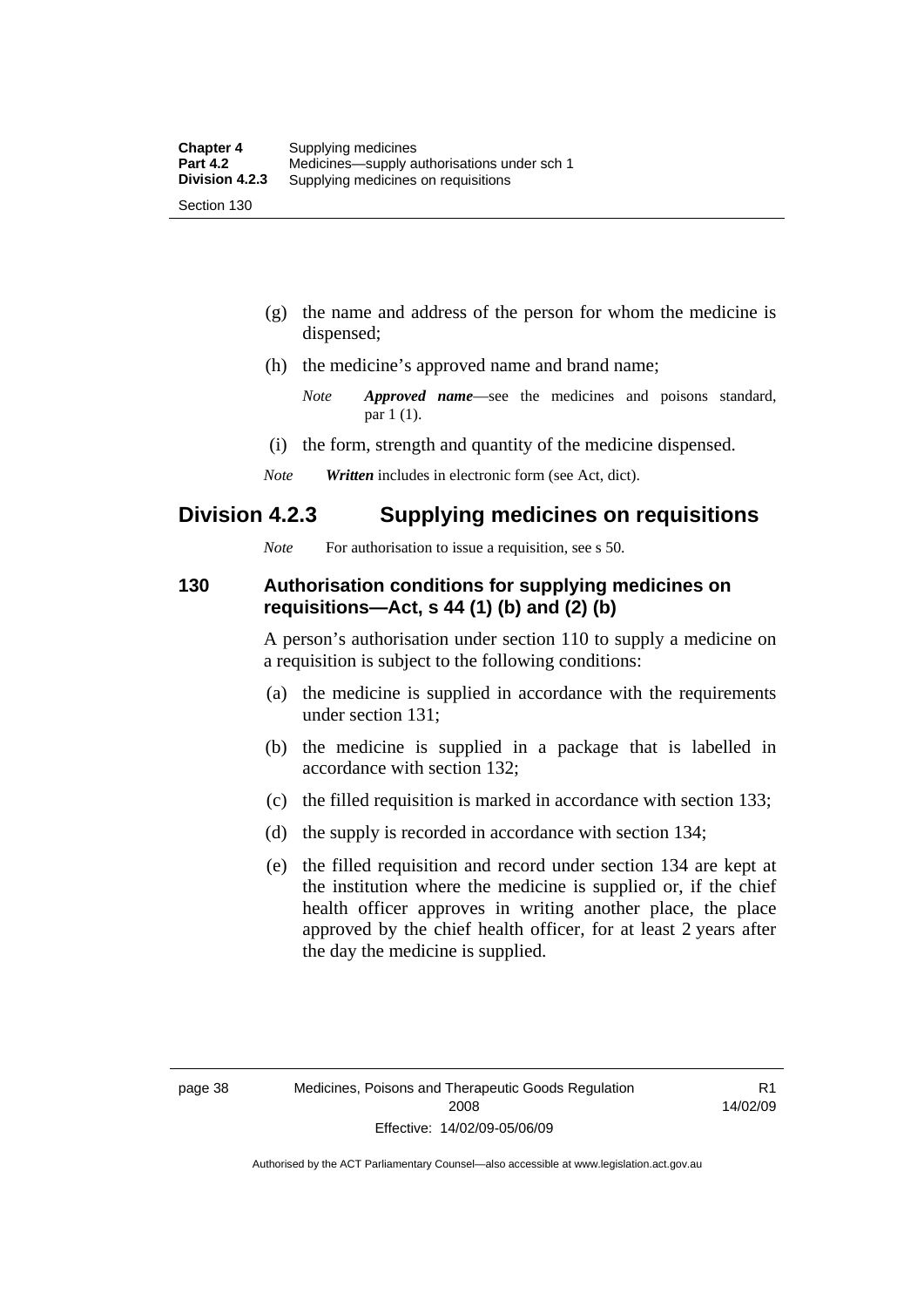### **131 Supplying medicines on requisitions**

- (1) The following are the requirements for the supply of a medicine on a requisition:
	- (a) the medicine is supplied in accordance with the requisition (including the requisition as changed by the person supplying the medicine at the oral direction of the person issuing the requisition);

- (b) if the requisition is a written requisition—the requisition complies with section 55 (General requirements for written requisitions) and section 56 (Particulars for requisitions);
- (c) if the requisition is an oral requisition—the requisition complies with section 56.
- (2) However, if the requisition does not comply with section 55 or section 56 (as appropriate), a pharmacist may supply the medicine on the requisition if satisfied that it is not practicable for a complying requisition to be issued for the medicine.

*Note Pharmacist* does not include an intern pharmacist (see dict).

(3) In this section:

*supplied in accordance with the requisition*, for a requisitioned medicine, includes supplying another brand of the medicine that is a bioequivalent form of the requisitioned medicine.

*Note Bioequivalent*—see the dictionary.

R1 14/02/09 page 39

*Note* For changes to a requisition by the person supplying a medicine on a requisition (see Act, s 29 (3)).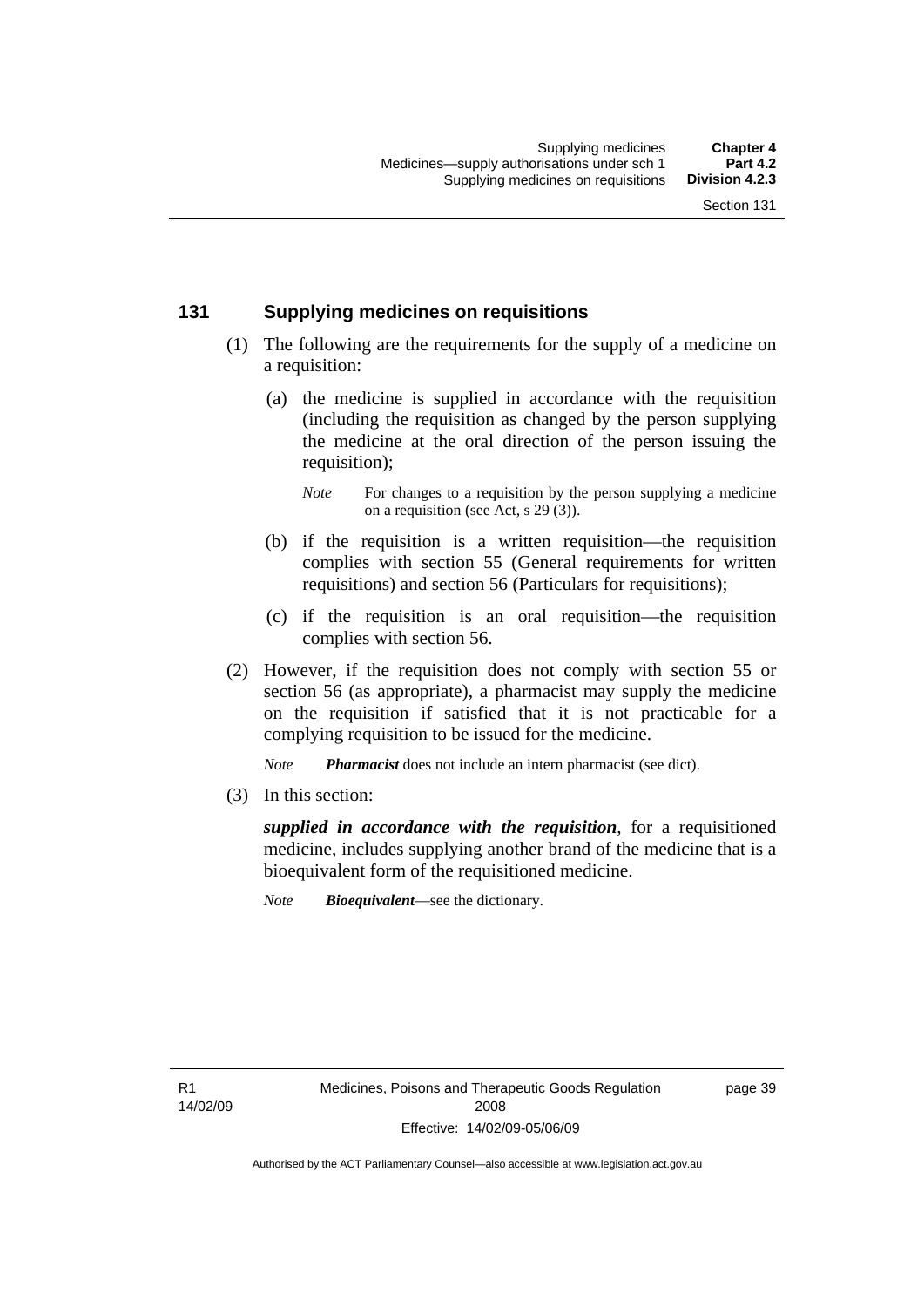### **132 Labelling medicines supplied on requisition—Act, s 60 (1) (c) (i) and (2) (c) (i)**

The package of a medicine supplied on requisition to a ward for the supply to a patient must have a label that includes the following:

(a) the medicine's approved name or brand name;

*Note Approved name*—see the medicines and poisons standard, par 1 (1).

- (b) the form, strength and quantity of the medicine;
- (c) if the package of the medicine is not a manufacturer's pack—
	- (i) the batch number or numbers of the medicine; and
	- (ii) the relevant expiry date for the medicine;
- (d) the name or other identifier of the pharmacy or ward from which the medicine is supplied;
- (e) if the medicine is a controlled medicine—a number that is different from the number given to each other requisition supplied from the pharmacy or ward.

#### **Examples—par (a) and par (b)**

- 1 Warfarin tablets 5mg 50
- 2 Coumadin tablets 5mg 50
- *Note* An example is part of the regulation, is not exhaustive and may extend, but does not limit, the meaning of the provision in which it appears (see Legislation Act, s 126 and s 132).

### **133 Marking filled requisitions**

- (1) A filled paper-based requisition for a medicine must be marked with—
	- (a) the name or other identifier of the pharmacy or ward from which the medicine is supplied; and

page 40 Medicines, Poisons and Therapeutic Goods Regulation 2008 Effective: 14/02/09-05/06/09

R1 14/02/09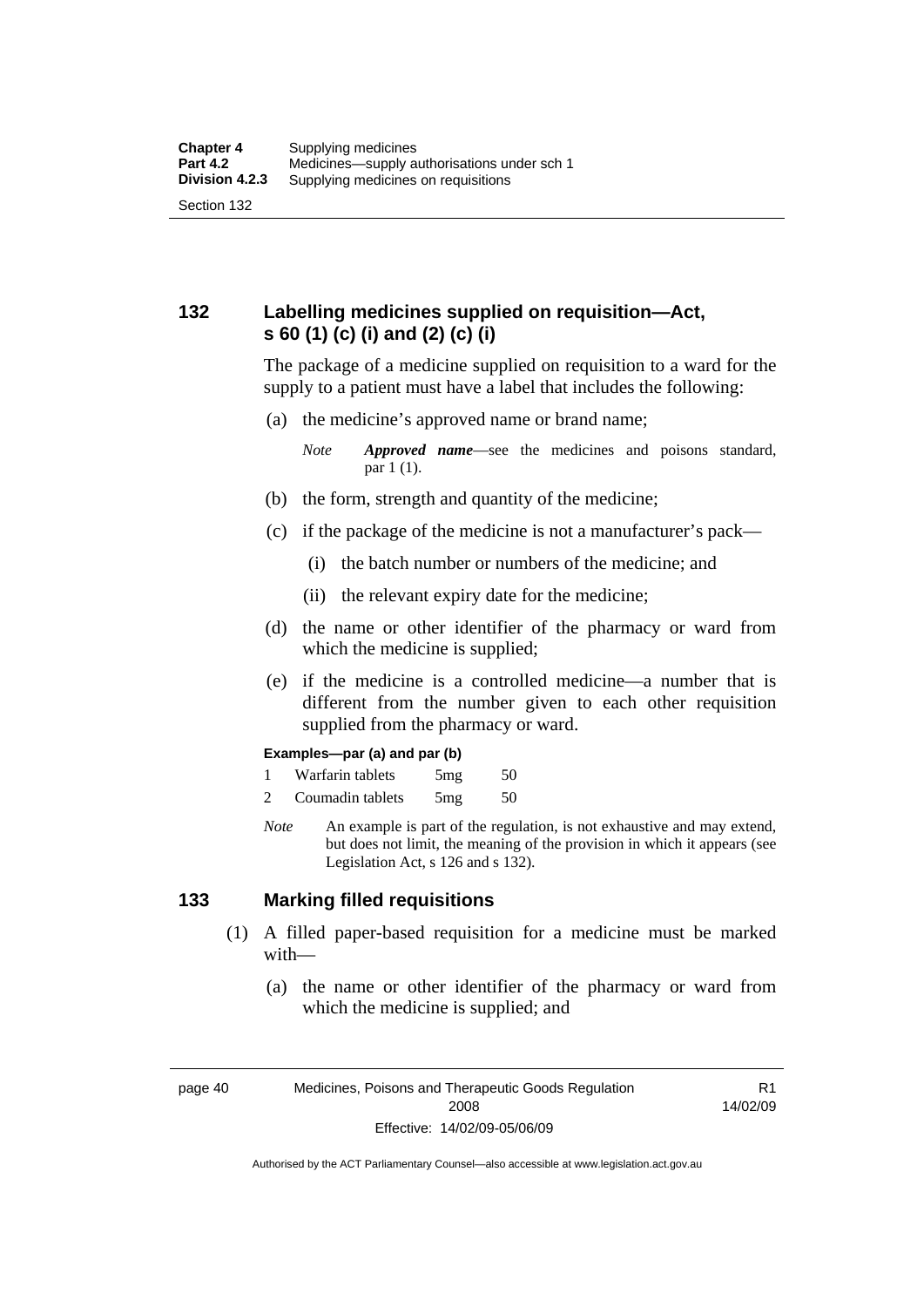- (b) if the medicine is a controlled medicine—the requisition's number under section 132 (e); and
- (c) the supplier's initials or signature.
- (2) A filled electronic requisition for a medicine must be marked with a link to an electronic document containing—
	- (a) the name or other identifier of the pharmacy or ward from which the medicine is supplied; and
	- (b) if the medicine is a controlled medicine—the requisition's number under section 132 (e); and
	- (c) the supplier's initials or signature.
- (3) However, subsection (1) (a) and (2) (a) do not apply to a requisition filled at a pharmacy at an institution.
- (4) In this section:

*paper-based requisition* includes a faxed copy of a requisition.

### **134 Recording supply of medicines on requisitions**

A person who supplies a medicine to someone else on requisition must make a written record of the following information:

- (a) the date of the requisition;
- (b) the name of the person who issued the requisition;
- (c) the date the requisition is filled;
- (d) the medicine, and the form, strength and quantity of the medicine, supplied;
- (e) the name or initials of the person supplying the medicine.
- *Note Written* includes in electronic form (see Act, dict).

R1 14/02/09 page 41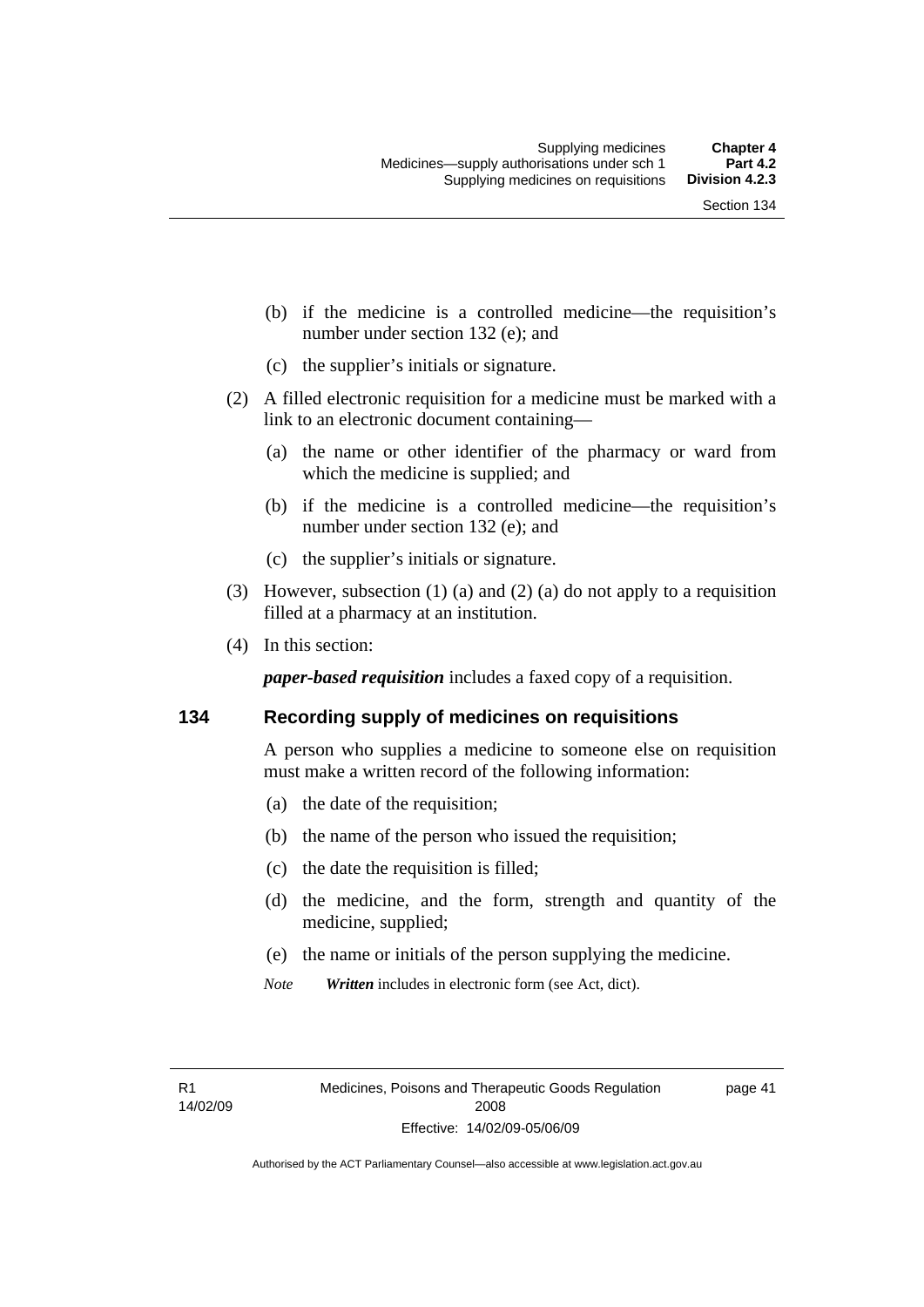Section 140

# **Division 4.2.4 Supplying medicines on purchase orders**

*Note* For authorisation to issue a purchase order, see s 60.

### **140 Authorisation conditions for supplying medicines on purchase orders—Act, s 44 (1) (b) and (2) (b)**

A person's authorisation under section 110 to supply a medicine on a purchase order is subject to the following conditions:

- (a) the purchase order is a complying purchase order;
- (b) the medicine is supplied in accordance with the requirements of section 141;
- (c) the supply is recorded in accordance with section 142;
- (d) if the supplier does not receive a document signed by the buyer acknowledging receipt of the medicine within 7 days after the day the medicine is delivered—the supplier must, within 24 hours after the end of the 7-day period, tell the chief health officer, in writing, of the failure to receive the document;
- (e) the following are kept at the supplier's business premises or, if the chief health officer approves in writing another place, the place approved by the chief health officer, for at least 2 years after the day the medicine is supplied:
	- (i) the filled purchase order;
	- (ii) the delivery acknowledgement under paragraph (d) or section 141 $(1)$  $(d)$  $(ii)$ ;
	- (iii) the record for section 142.

R1 14/02/09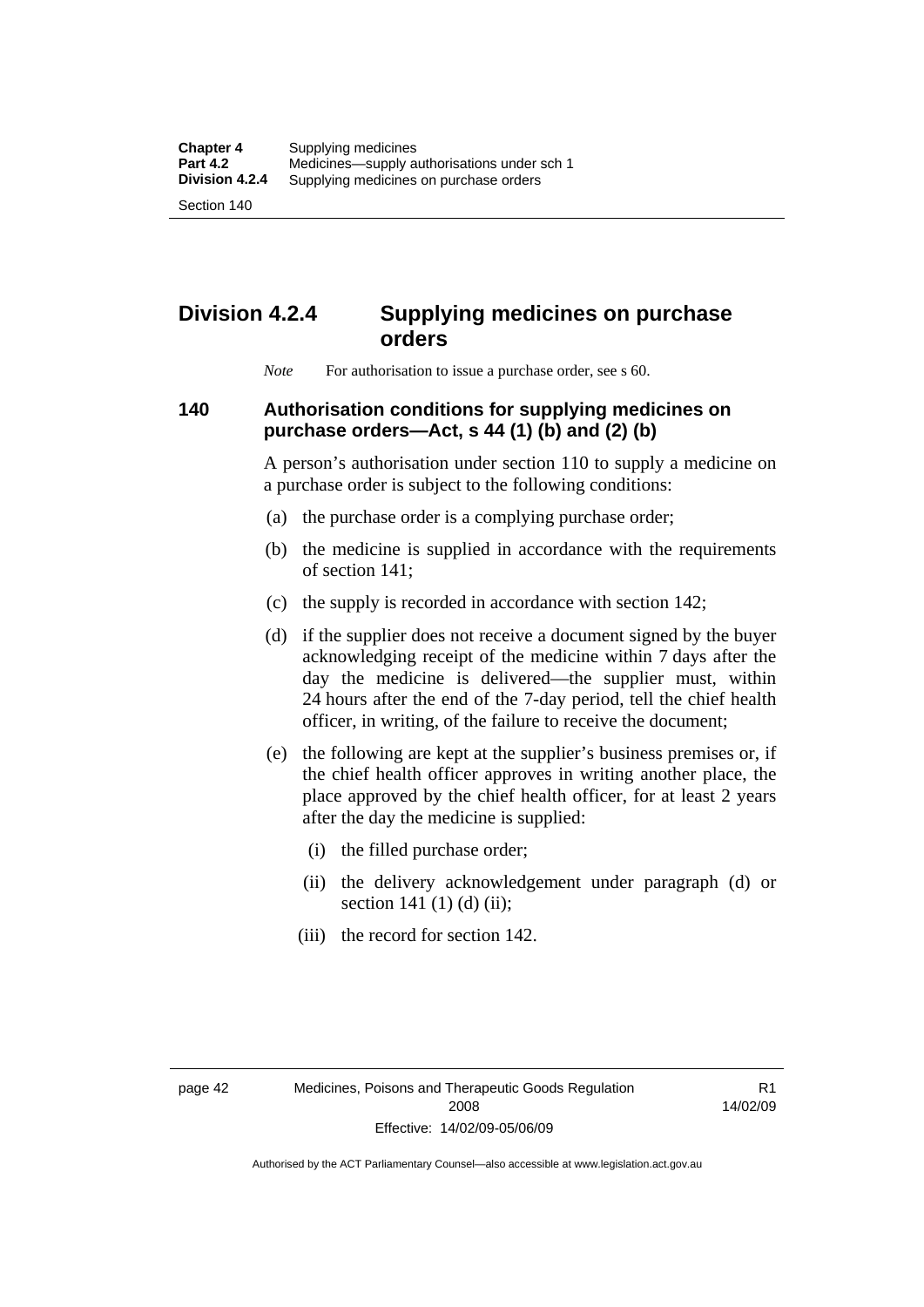### **141 Supplying medicines on purchase orders**

- (1) The following are the requirements for the supply of a medicine on a purchase order:
	- (a) the medicine is supplied in manufacturer's packs that comply with—
		- (i) section 501 (Packaging of supplied manufacturer's packs of medicines—Act, s 59 (1) (c) (i) and (2) (c) (i)); or
		- (ii) an approval under the Act, section 193 (Approval of non-standard packaging and labelling);
	- (b) the manufacturer's packs are labelled in accordance with—
		- (i) section 502 (Labelling of supplied manufacturer's packs of medicines—Act, s  $60$  (1) (c) (i) and (2) (c) (i)); or
		- (ii) an approval under the Act, section 193;
	- (c) the manufacturer's packs are securely wrapped and packed;
	- (d) if the medicine is delivered in person by the supplier to the buyer—
		- (i) the medicine is delivered to an adult; and
		- (ii) the delivery is acknowledged by the adult signing and dating a copy of the purchase order;
	- (e) if the medicine is not delivered in person by the supplier to the buyer—the medicine is delivered to the buyer by a person whose procedures require the delivery of the medicine to be signed for by the buyer or an adult employee of the buyer.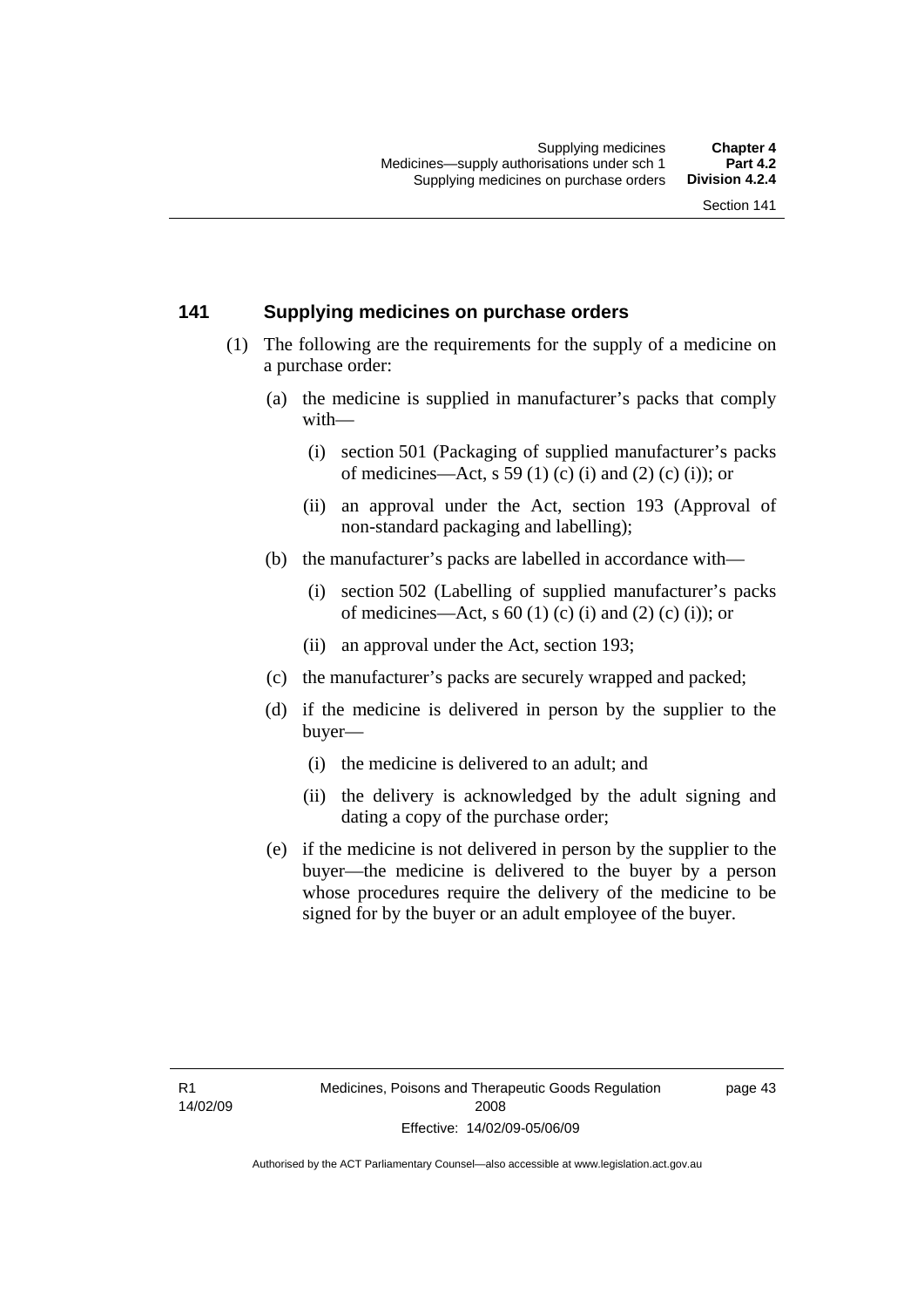- (2) However, subsection (1) (a), (b) and (c) do not apply in relation to a medicine supplied by a pharmacist to a prescriber who is authorised to supply the medicine during a consultation if the medicine is supplied in a package that is labelled with the following particulars:
	- (a) the approved name and brand name of the medicine;

*Note Approved name*—see the medicine and poisons standard, par 1 (1).

- (b) the form, strength and quantity of the medicine, supplied;
- (c) if the package of the medicine is not a manufacturer's pack the relevant expiry date for the medicine.

### **142 Recording supply of medicines on purchase orders**

A person who supplies a medicine to someone else on a purchase order must make a written record of the following information:

- (a) the date of the order;
- (b) the issuer's authority to issue the order;
- (c) the name, and the business address and telephone number, of the person to whom the medicine is supplied;
- (d) the date the order is supplied;
- (e) the medicine, and the form, strength and quantity of the medicine, supplied.
- *Note Written* includes in electronic form (see Act, dict).

R1 14/02/09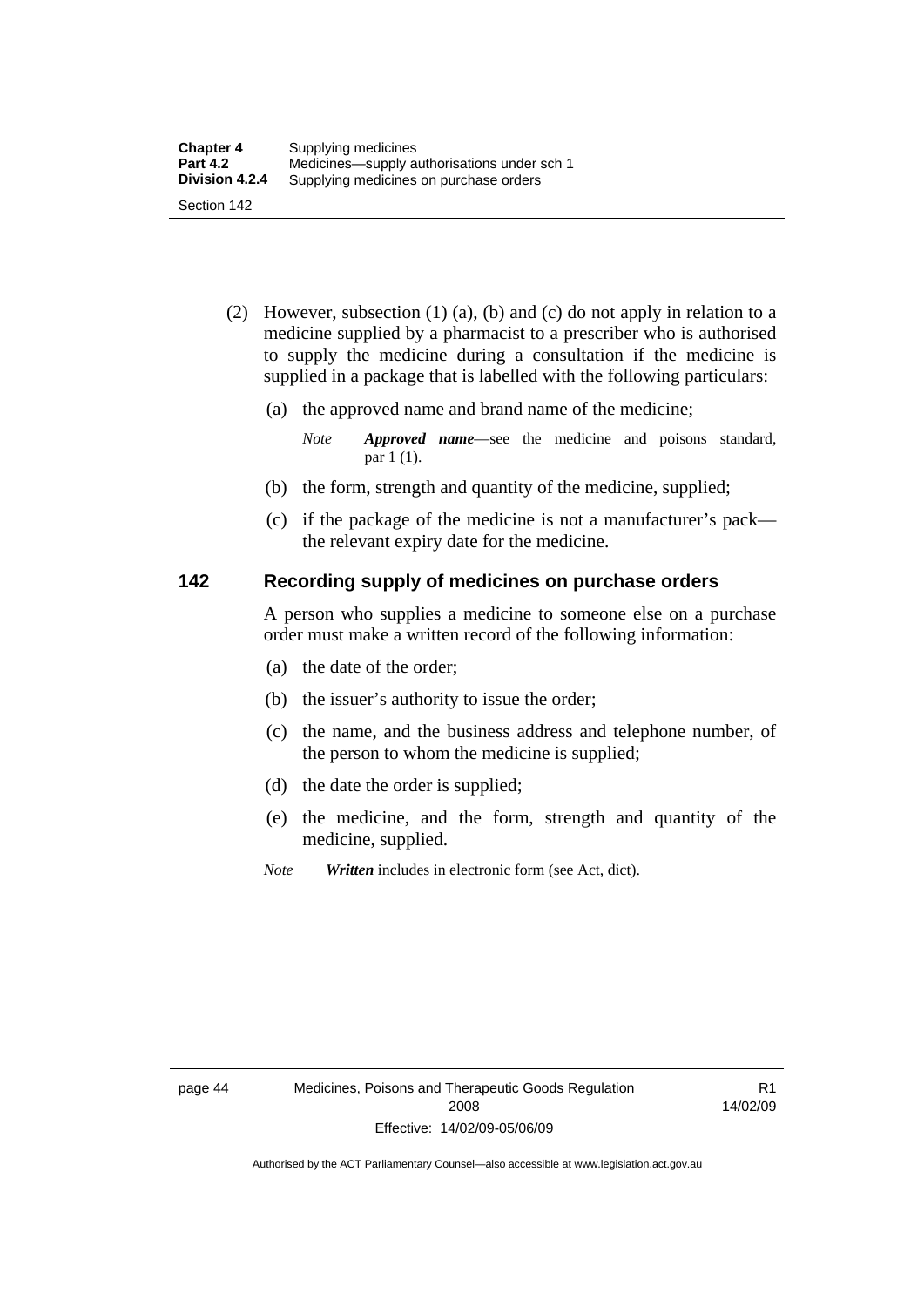# **Division 4.2.5 Supplying medicines on standing orders**

- *Note 1* For the issue of a standing order, see pt 3.4.
- *Note 2 Supply* does not include administer (see Act, s 24).

### **150 Authorisation conditions for supplying medicines on standing orders—Act, s 44 (1) (b) and (2) (b)**

- (1) A person's authorisation under section 110 to supply a medicine on a standing order is subject to the following conditions:
	- (a) the medicine is supplied in accordance with the requirements of section 151;
	- (b) the supply is recorded in accordance with section 153;
	- (c) the record for section 153 is kept at the person's business premises or, if the chief health officer approves in writing another place, the place approved by the chief health officer, for at least 2 years after the day the medicine is supplied;
	- (d) if the supplier is not the person who would ordinarily have prescribed the medicine for the recipient, the required information is given in writing to—
		- (i) the prescriber (the *usual prescriber*) who would ordinarily have prescribed the medicine for the recipient not later than 24 hours after supplying the medicine; or
		- (ii) if the recipient does not have a usual prescriber—the recipient.
- (2) However, subsection (1) (c) and (d) do not apply if the record is made in a patient's medical records.

page 45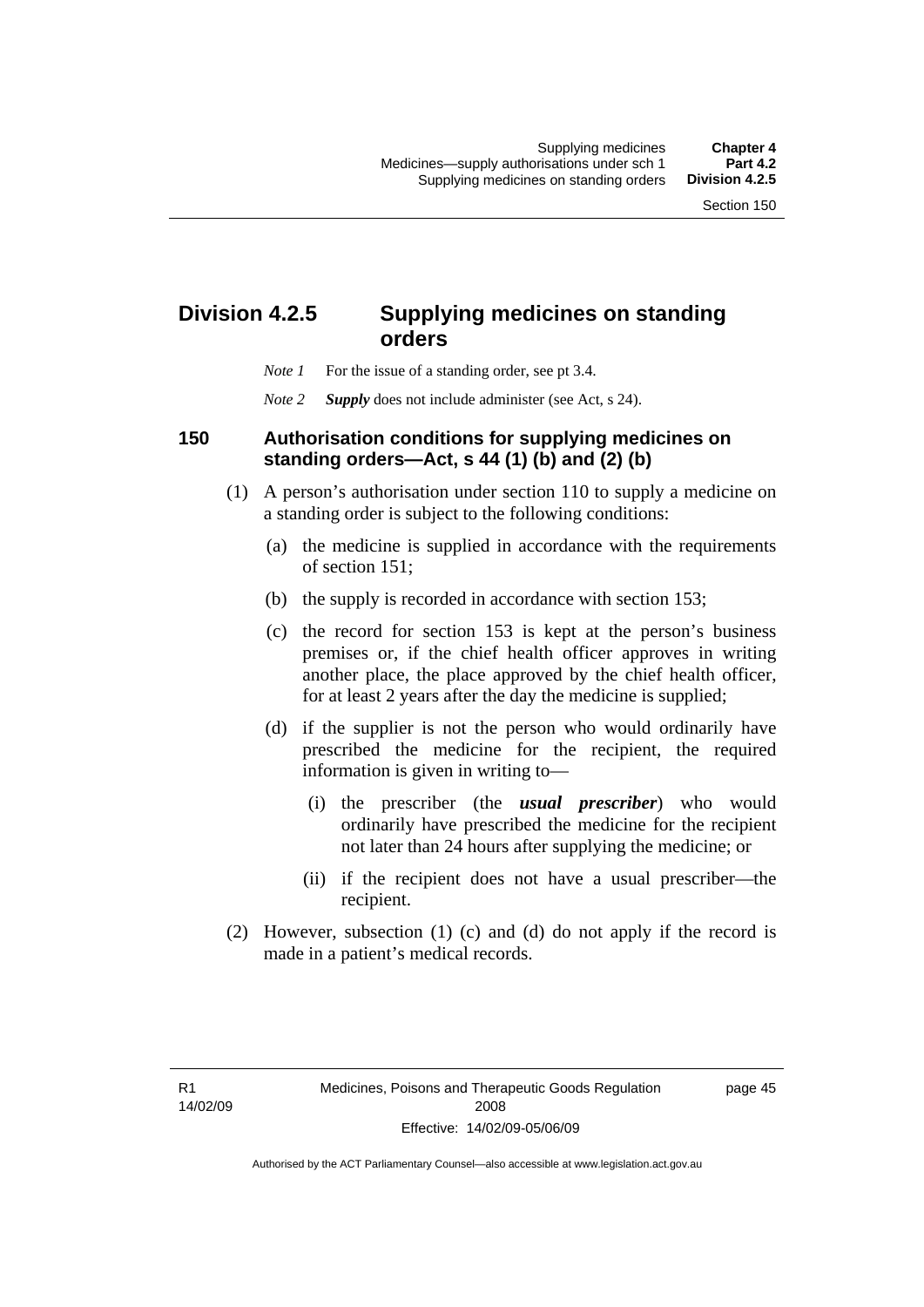(3) In this section:

*required information*, for the supply of a medicine on a standing order, means—

- (a) the supplier's name; and
- (b) the date the medicine is supplied; and
- (c) the name and address of the person to whom the medicine is supplied; and
- (d) the medicine's approved name and brand name; and
- (e) the form, strength and quantity of the medicine supplied.

### **151 Supplying medicines on standing orders**

The following are the requirements for the supply of a medicine on a standing order:

- (a) the medicine is supplied in accordance with the standing order;
- (b) the medicine is supplied in a package that is labelled in accordance with section 152.

### **152 Labelling medicines supplied on standing order— Act, s 60 (1) (c) (i) and (2) (c) (i)**

The package of a medicine supplied on a standing order must have a label that includes the following:

- (a) the name of the person to whom the medicine is to be supplied;
- (b) the date the medicine is supplied;
- (c) the medicine, and the form, strength and quantity of the medicine, supplied;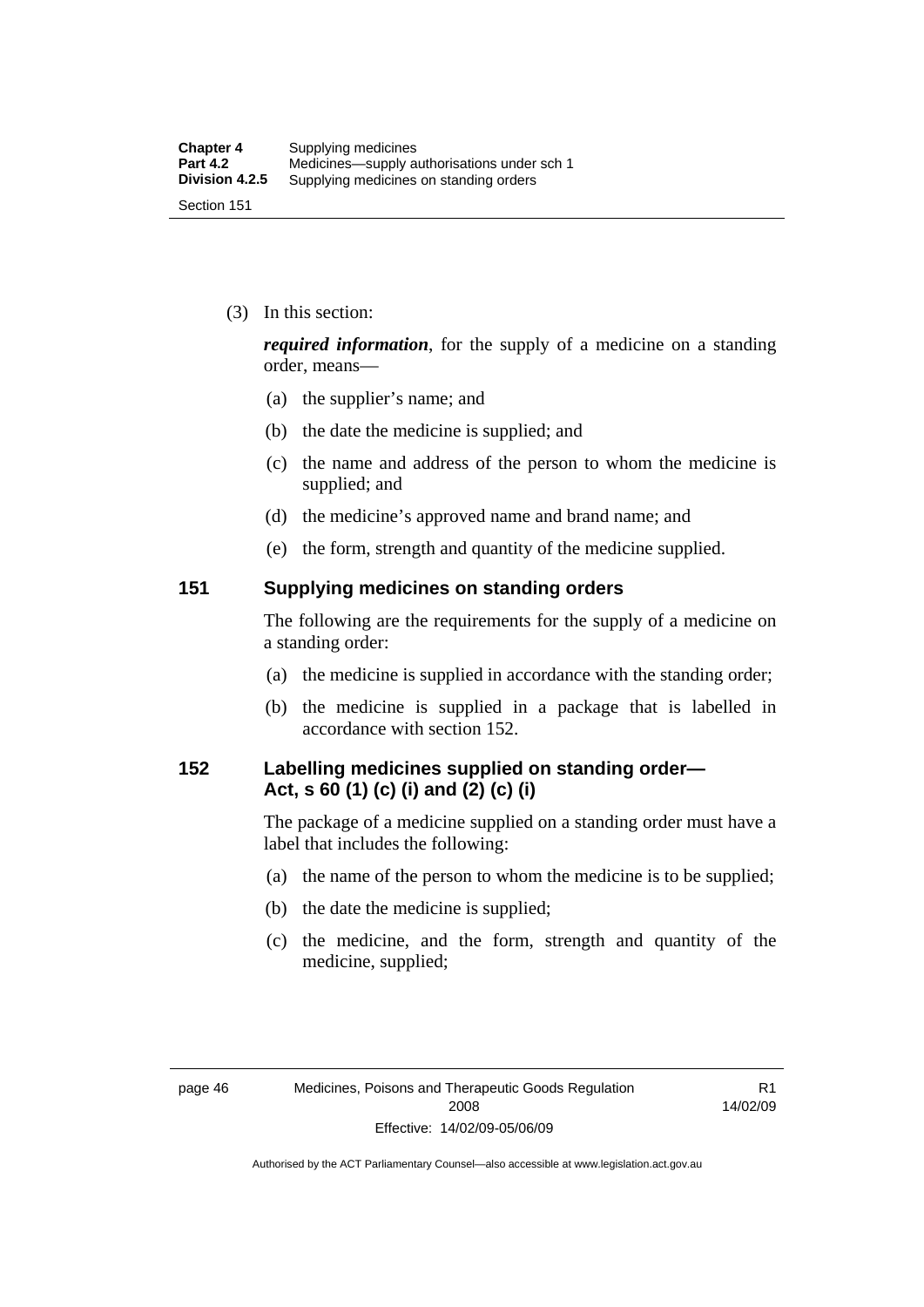- (d) if the package of the dispensed medicine is not a manufacturer's pack—
	- (i) the batch number or numbers of the medicine; and
	- (ii) the relevant expiry date for the medicine;
- (e) the supplier's name, business address and telephone number;
- (f) directions about the use of the medicine that are adequate to allow the medicine to be taken or administered safely, including any warning statement in the medicines and poisons standard, appendix K (Drugs required to be labelled with a sedation warning) applying to the medicine;
- (g) words to the effect of 'keep out of reach of children'.

### **153 Recording supply of medicines on standing orders**

- (1) A person (the *supplier*) who supplies a medicine to a person (the *patient*) on a standing order must make a written record of the following information:
	- (a) the supplier's name;
	- (b) the patient's name and address;
	- (c) the date the medicine is supplied;
	- (d) the medicine's approved name and brand name;
	- (e) the form, strength and quantity of the medicine;
	- (f) the date of the standing order.
	- *Note Written* includes in electronic form (see Act, dict).
- (2) However, subsection (1) (b) does not apply if the record is made in the patient's medical records.

page 47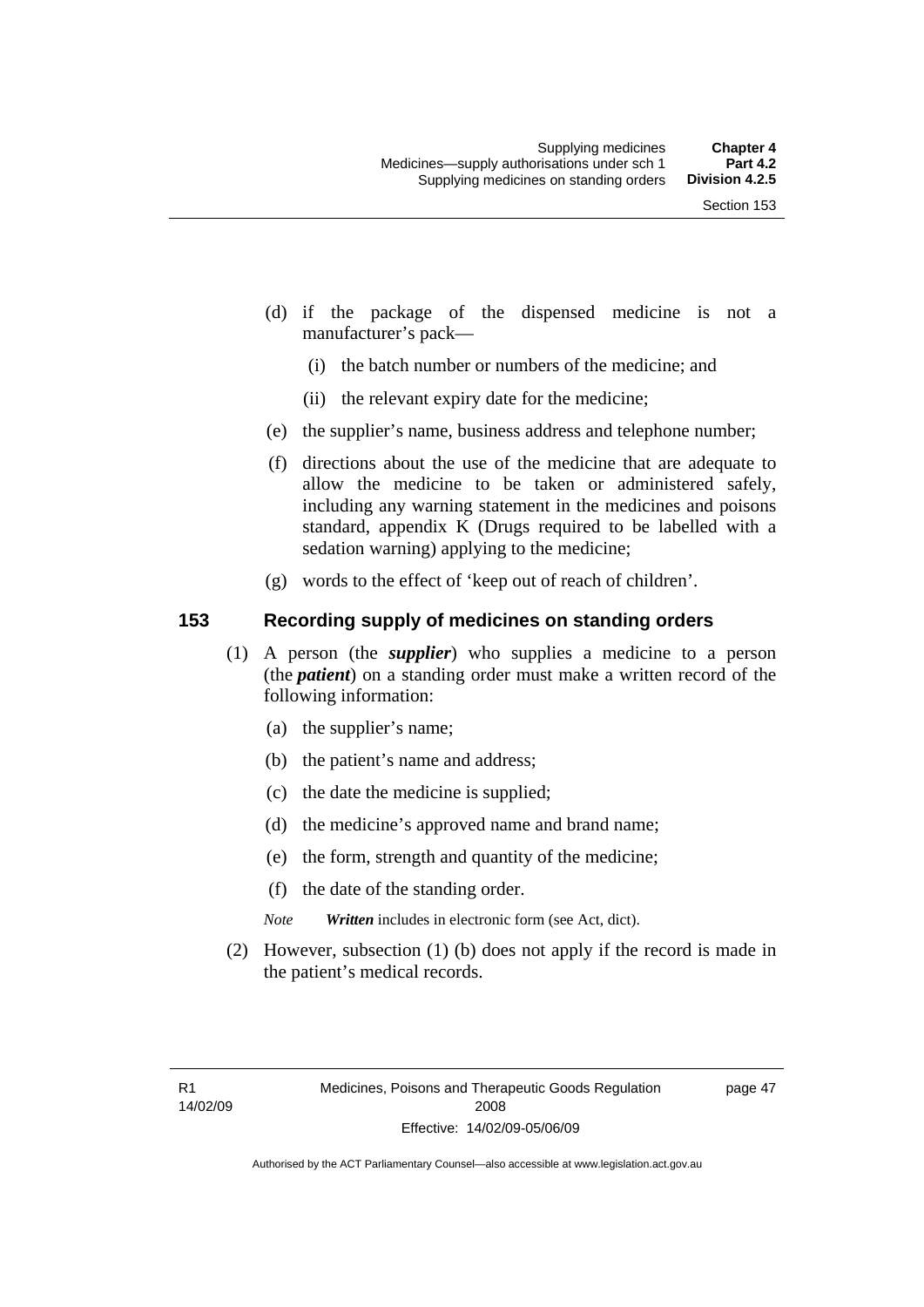Section 160

# **Division 4.2.6 Supplying medicines during consultations**

*Note Supply* does not include administer (see Act, s 24).

### **160 Authorisation conditions for supplying medicines during consultations—Act, s 44 (1) (b) and (2) (b)**

A prescriber's authorisation under section 110 to supply a medicine during a consultation is subject to the following conditions:

- (a) the medicine is supplied in accordance with the Act, section 7 (Appropriate prescription and supply of medicines);
- (b) if the medicine is a controlled medicine for human use—
	- (i) the prescriber complies with the additional requirements under section 163 (Additional requirements for supplying controlled medicines for human use during consultations) in relation to the supply; and
	- (ii) if the medicine is dronabinol—the prescriber has an authorisation under the *Therapeutic Goods Act 1989* (Cwlth), section 19 to supply the medicine; and
		- *Note* Dronabinol cannot be prescribed for veterinary use because it is a prohibited substance (see medicine and poisons standard, sch 9, entry for tetrahydrocannabinols).
	- (iii) the prescriber complies with section 164 (Information for CHO about controlled medicines supplied during consultations—Act, s 31 (2) (b) and (4), def *required information*);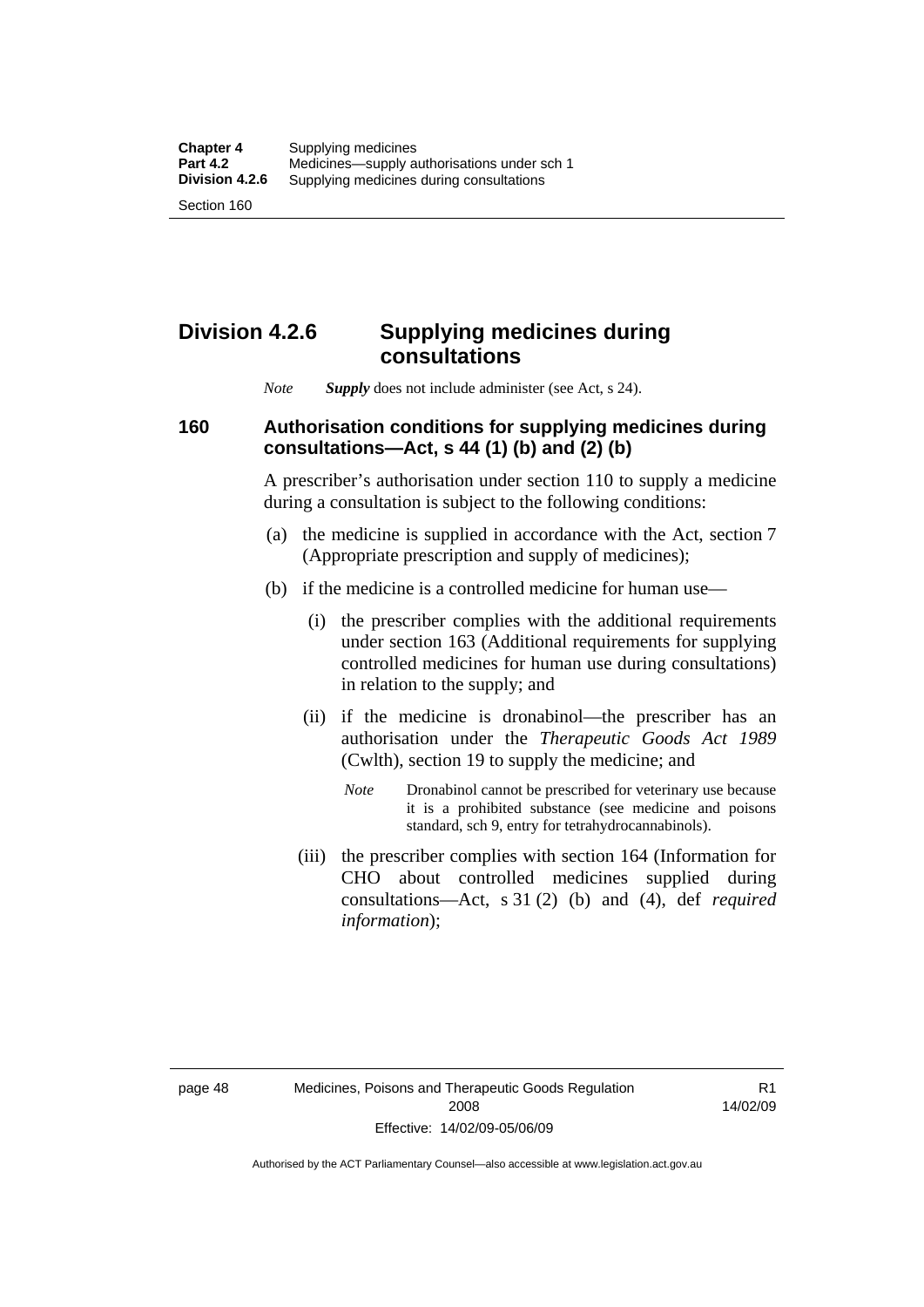- (c) if the medicine is a designated appendix D medicine prescribed for a purpose mentioned in schedule 3 (Designated appendix D medicines—standing approvals), part 3.2, column 3 in relation to the medicine—
	- (i) the prescriber has an appendix D medicines approval to prescribe the medicine; and
	- (ii) the prescriber complies with each condition (if any) of the approval (including any conditions in the schedule, part 3.2, column 4 in relation to the medicine);
- (d) the medicine is labelled in accordance with section 161;
- (e) the supply is recorded in accordance with section 162;
- (f) the record is kept at the prescriber's business premises or, if the chief health officer approves in writing another place, the place approved by the chief health officer, for at least 2 years after the day the medicine is supplied.

### **161 Labelling medicines supplied during consultations**

The supplied medicine must have a label that includes the following:

- (a) the name of the person to whom the medicine is supplied;
- (b) the date the medicine is supplied;
- (c) the prescriber's name, business address and telephone number;
- (d) the medicine's approved name or brand name;
	- *Note Approved name*—see the medicines and poisons standard, par 1 (1).
- (e) the form, strength and quantity of the medicine;

page 49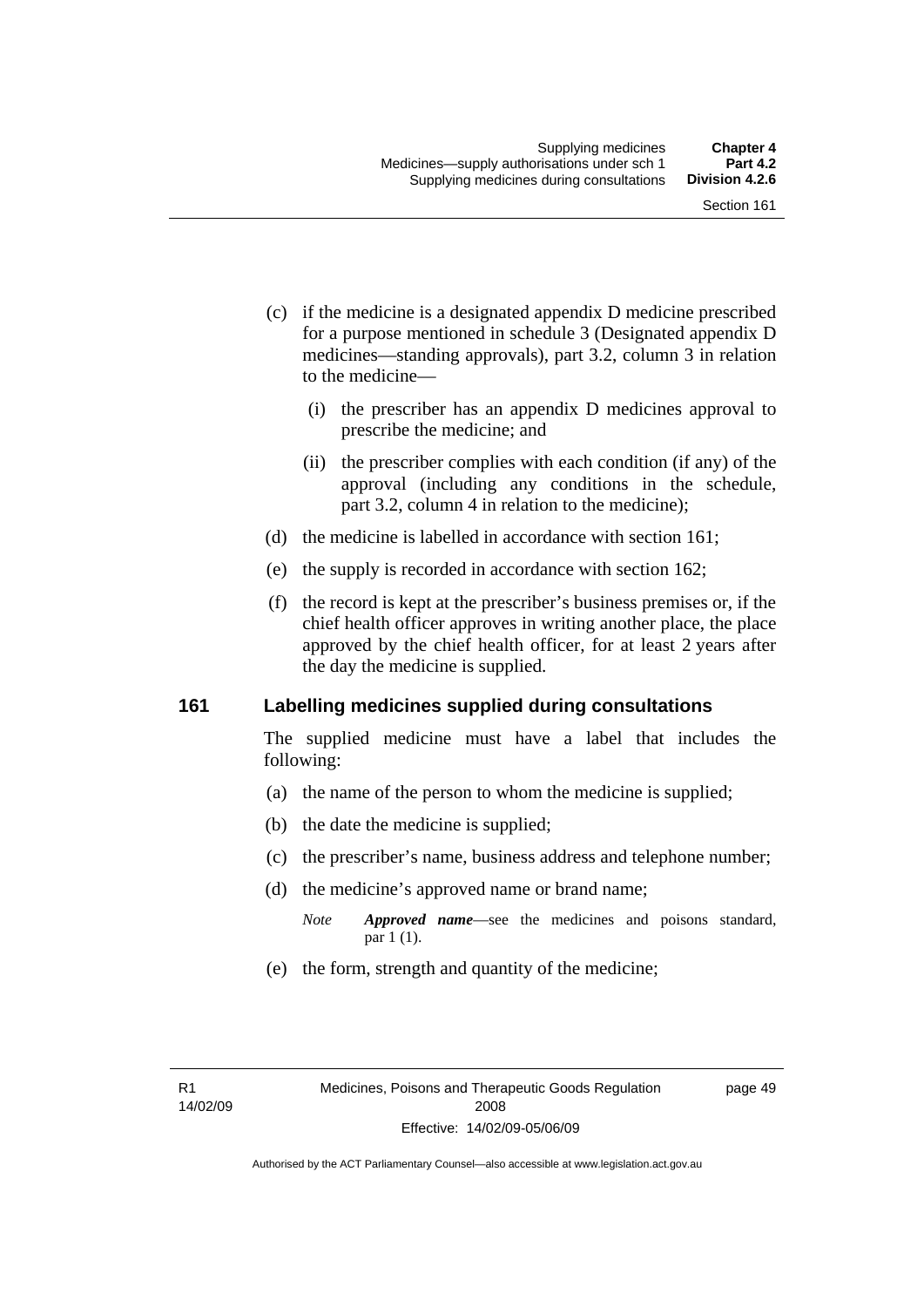- (f) if the package of the supplied medicine is not a manufacturer's pack—the relevant expiry date for the medicine;
- (g) directions about the use of the medicine that are adequate to allow the medicine to be taken or administered safely, including any warning statement in the medicines and poisons standard, appendix K (Drugs required to be labelled with a sedation warning) applying to the medicine;
- (h) words to the effect of 'keep out of reach of children';
- (i) if the prescriber is a dentist—the words 'for dental treatment only';
- (j) if the prescriber is an optometrist—the words 'for optometry use only';
- (k) if the prescriber is a veterinary surgeon—
	- (i) words to the effect of 'for animal treatment only'; and
	- (ii) the species of the animal for which the medicine is supplied; and
	- (iii) if possible, a way of identifying the animal.

#### **Examples—par (d) and par (e)**

| Warfarin tablets | 5mg | 50 |
|------------------|-----|----|
| Coumadin tablets | 5mg | 50 |

*Note* An example is part of the regulation, is not exhaustive and may extend, but does not limit, the meaning of the provision in which it appears (see Legislation Act, s 126 and s 132).

R1 14/02/09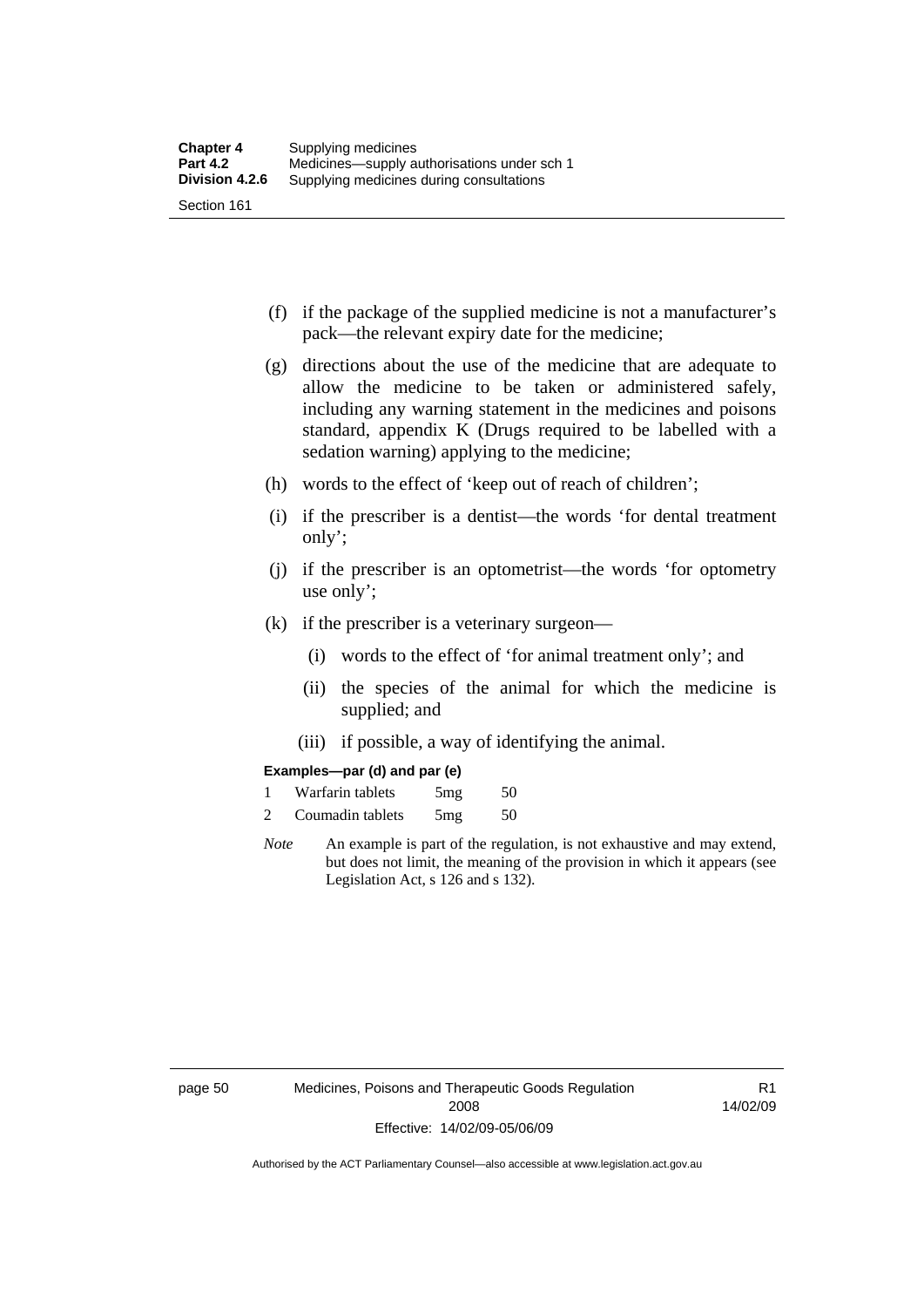## **162 Recording medicines supplied during consultations**

A prescriber who supplies a medicine during a consultation must make a written record of the following information in the medical records of the person to whom, or animal to which, the consultation related:

- (a) the date the medicine is supplied;
- (b) the medicine's approved name or brand name;

*Note Approved name*—see the medicines and poisons standard, par 1 (1).

- (c) the form, strength and quantity of the medicine;
- (d) the directions given to the person for the use of the medicine.

*Note Written* includes in electronic form (see Act, dict).

#### **163 Additional requirements for supplying controlled medicines for human use during consultations**

The following are the additional requirements for supplying a controlled medicine for human use during a consultation:

- (a) the prescriber has a controlled medicines approval to prescribe the medicine;
	- *Note* For controlled medicines approvals, see pt 13.1.
- (b) if the approval is for a particular form of the medicine—the supply is for the form of the medicine approved or a bioequivalent form;

*Note Bioequivalent*—see the dictionary.

- (c) if the approval is for a particular strength of the medicine—the supply is for the strength approved or a weaker strength;
- (d) if the approval is for a particular quantity of the medicine—the supply is for not more than the quantity approved;

R1 14/02/09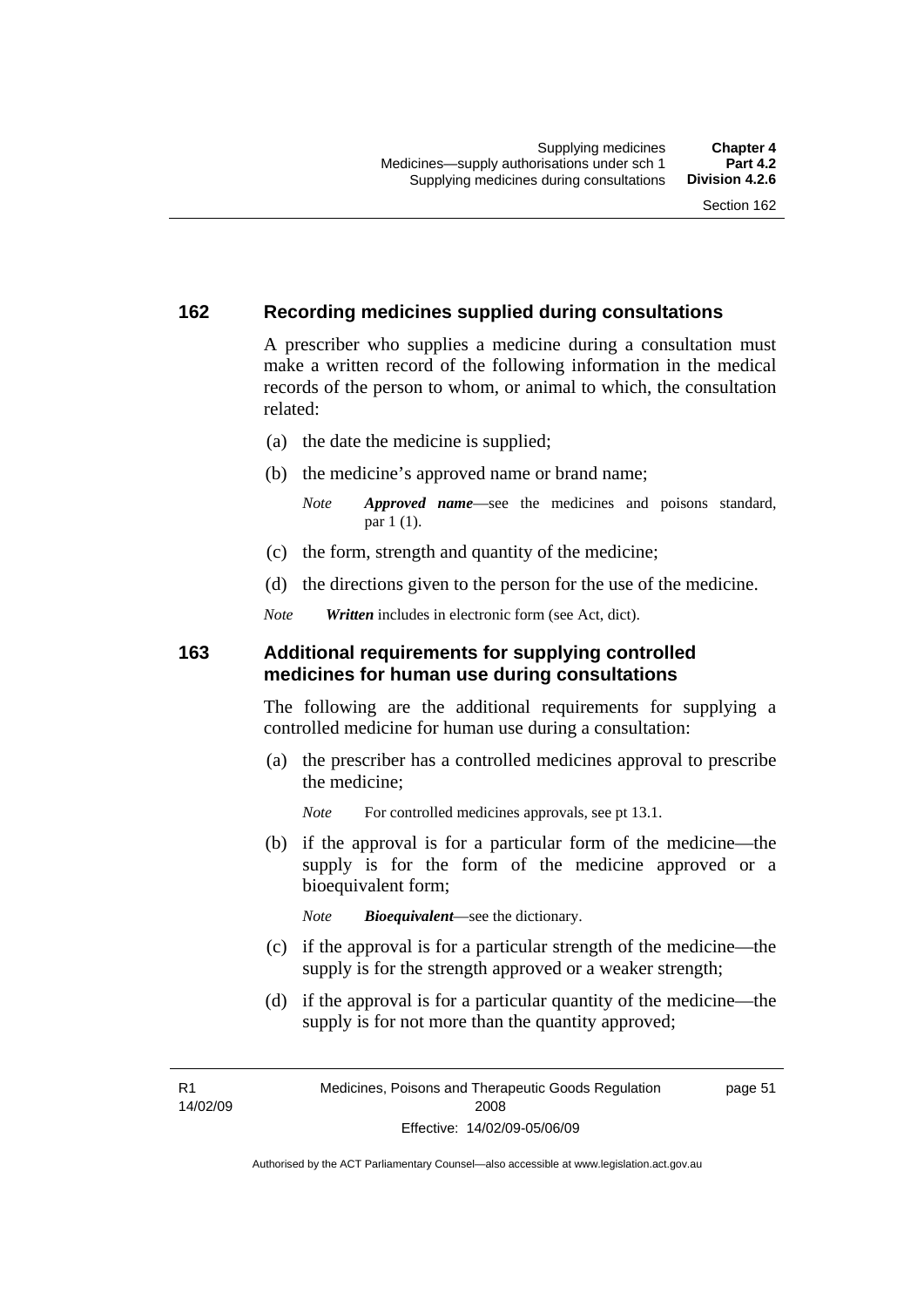(e) the prescriber complies with each condition (if any) of the approval.

#### **Example—par (b)**

If a slow release form of a medicine is approved, the prescriber is not authorised to prescribe an immediate release form of the medicine.

#### **Example—par (c) and par (d)**

If a doctor is given an approval to prescribe 25 morphine 20mg capsules, the doctor may prescribe 5 20mg capsules and 10 15mg capsules. Later, if the approval is still in force, the doctor may prescribe not more than 10 morphine capsules of any strength up to and including 20mg.

*Note* An example is part of the regulation, is not exhaustive and may extend, but does not limit, the meaning of the provision in which it appears (see Legislation Act, s 126 and s 132).

## **164 Information for CHO about controlled medicines supplied during consultations—Act, s 31 (2) (b) and (4), def** *required information*

 (1) This section applies if a prescriber supplies a controlled medicine for human use during a consultation.

*Note Supply* does not include administer (see Act, s 24).

- (2) The prescriber must, not later than 7 days after the end of the month when the controlled medicine is supplied, give the chief health officer the following information in writing:
	- (a) the prescriber's name, business address and telephone number;
	- (b) the name and address of the person to whom the medicine is supplied;
	- (c) the date of supply;
	- (d) the medicine, and the form, strength and quantity of the medicine, supplied.

R1 14/02/09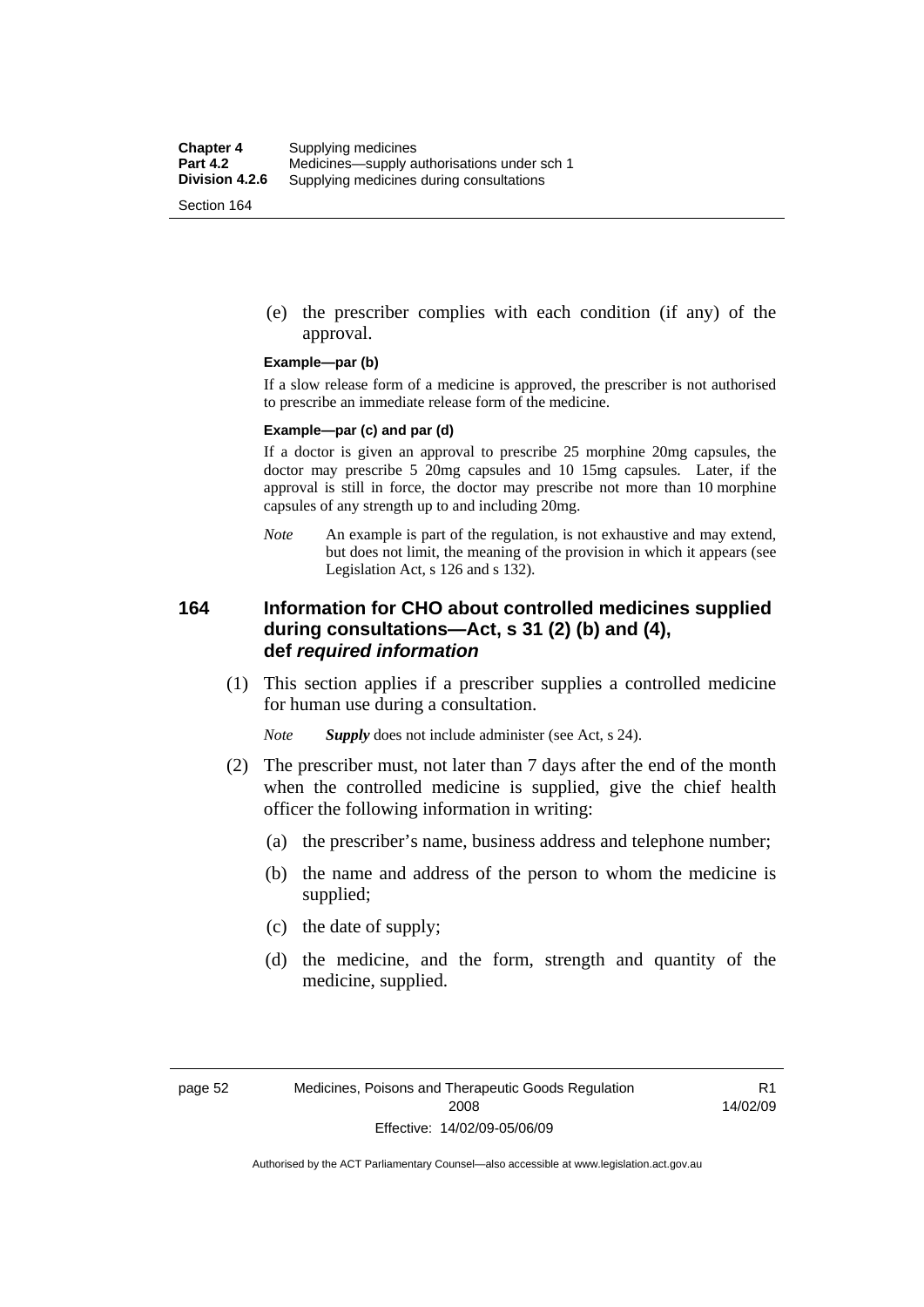## **Division 4.2.7 Selling pseudoephedrine by retail**

## **170 Meaning of** *retail sale***—div 4.2.7**

In this division:

*retail sale* does not include supply on prescription.

## **171 Authorisation conditions for retail sale of pseudoephedrine—Act, s 44 (1) (b) and (2) (b)**

A person's authorisation under section 110 to supply pseudoephedrine is subject to the following conditions if the pseudoephedrine is sold by retail sale:

- (a) the pseudoephedrine is supplied in accordance with the Act, section 7 (Appropriate prescription and supply of medicines);
- (b) the seller complies with section 172;
- (c) the seller makes a record (the *pseudoephedrine record*) of the required information under section 173;

*Note* For how the record must be made, see the Act, s 46.

- (d) the record is kept at the seller's business premises or, if the chief health officer approves in writing another place, the place approved by the chief health officer, for at least 2 years after the day the sale is made;
- (e) if the buyer of the pseudoephedrine asks the seller to see the record during the period it is kept under paragraph (d), the seller—
	- (i) allows the buyer to see the record within a reasonable period of a request being made by the buyer; and
	- (ii) if satisfied that the record is incorrect, amends the record;

R1 14/02/09 page 53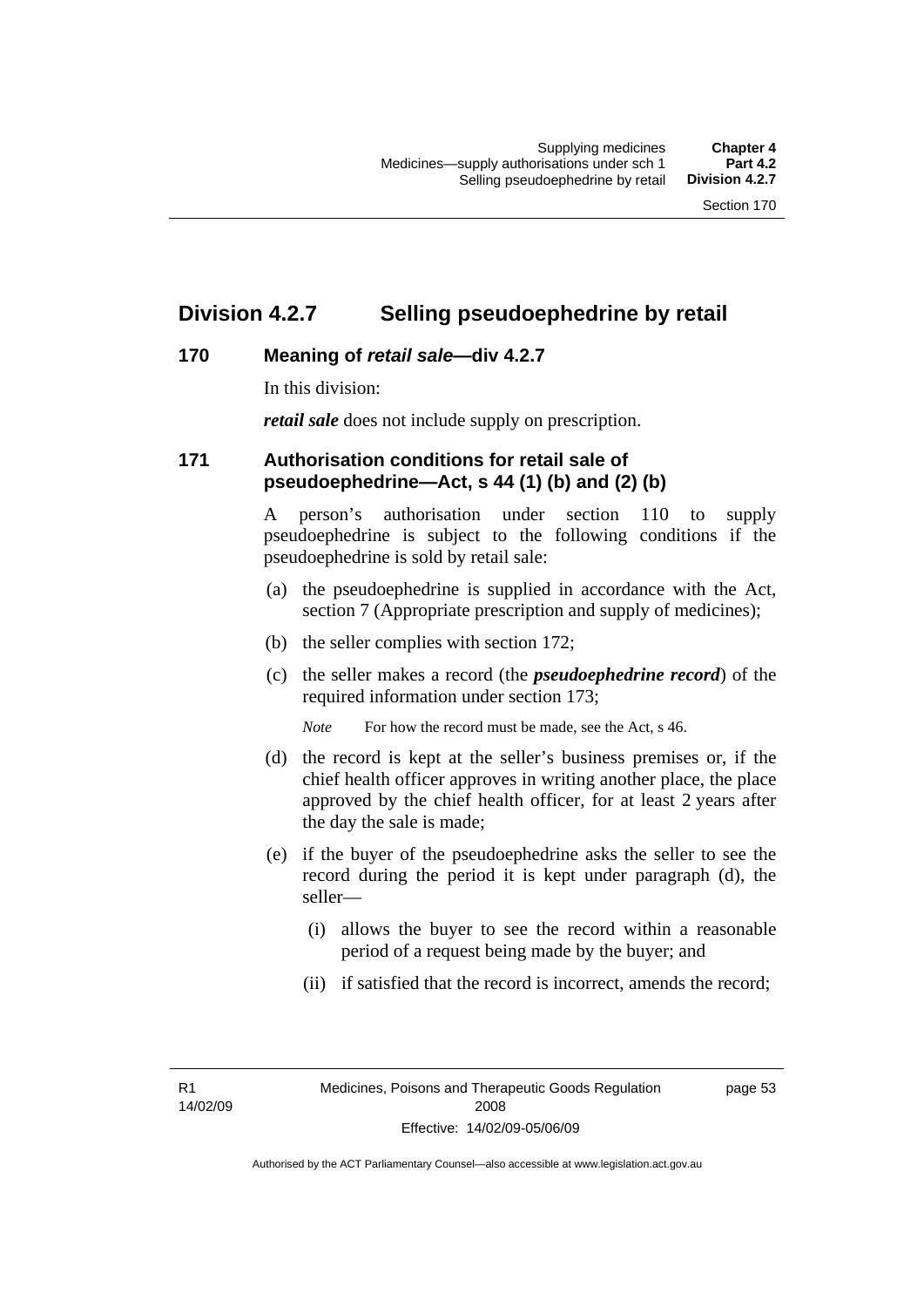(f) the seller complies with—

- (i) a request under section 174 (4) (b) (Failure to amend pseudoephedrine sales record); and
- (ii) a direction under section 175 (Pseudoephedrine sales record—decision by CHO) to amend the record.

### **172 Requirement to tell buyer about pseudoephedrine sales record**

- (1) The authorised person selling pseudoephedrine by retail sale, must tell the buyer the following:
	- (a) the seller is required to make a record of the sale;
	- (b) the buyer may refuse to provide information for the record but, if the buyer refuses, the seller must not sell pseudoephedrine to the buyer;
	- (c) the record may be made available to the following people:
		- (i) a police officer;
		- (ii) a public servant who is a member of the administrative unit to which the chief health officer belongs;
		- (iii) a Commonwealth or State public servant (however described) who is a member of an administrative unit (however described) that administers legislation about medicines;
			- *Note State* includes the Northern Territory (see Legislation Act, dict, pt 1).
		- (iv) anyone other than the seller who supplies pseudoephedrine to the public in Australia;
		- (v) the Pharmacy Guild of Australia;

R1 14/02/09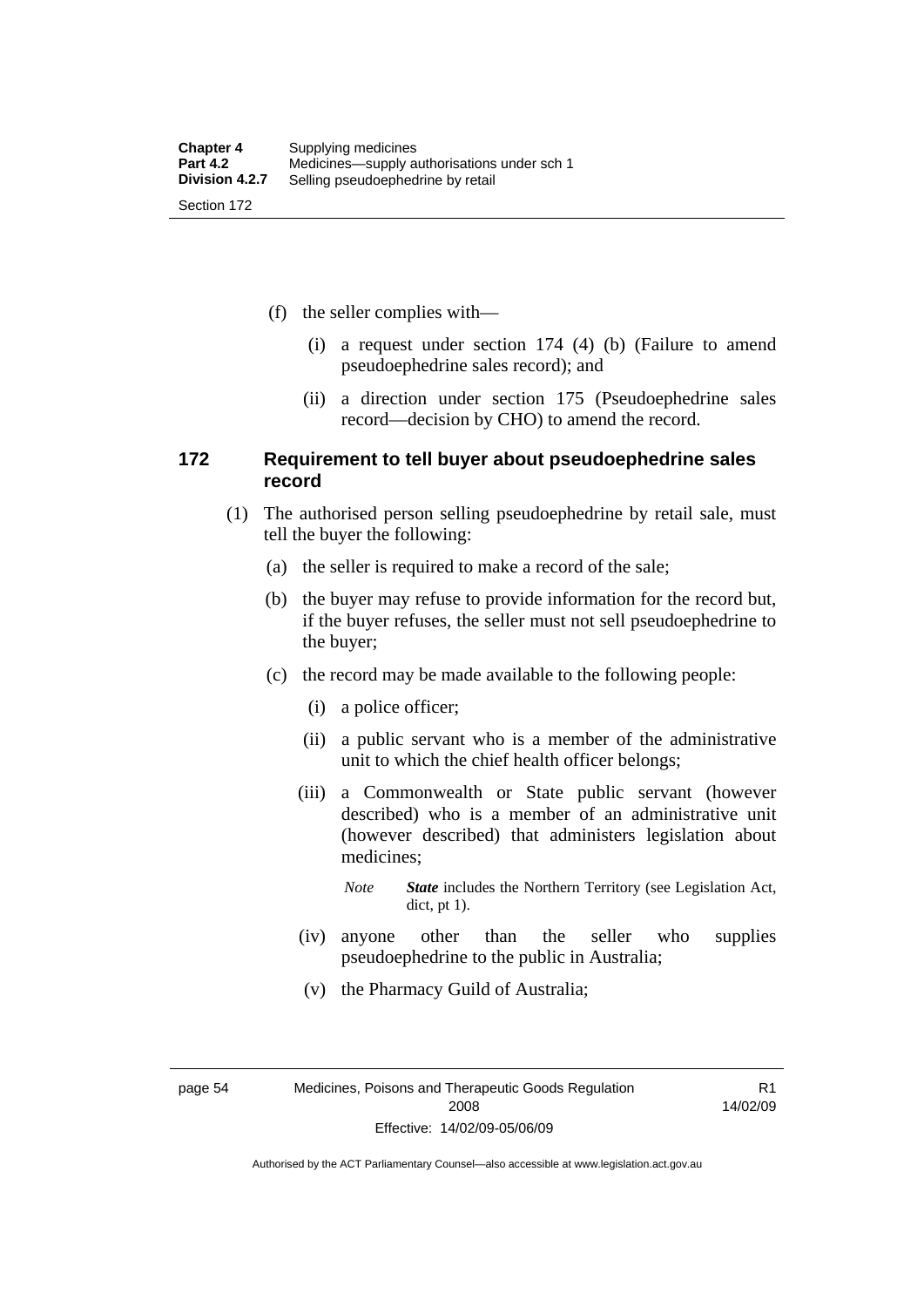- (d) the buyer has the right to see the record and have any mistake corrected.
- *Note* If a form is approved under the Act, s 198 for this provision, the form must be used.
- (2) In this section:

*police officer* includes a member of a police force (however described) of a State.

### **173 Required information for pseudoephedrine sales records**

- (1) The following is the required information for a pseudoephedrine record:
	- (a) the date of sale;
	- (b) the brand name, form, strength and quantity of pseudoephedrine sold;
	- (c) the buyer's name and address;
	- (d) a unique identification number for the buyer from—
		- (i) a photo identification document produced to the seller by the buyer; or
		- (ii) if the buyer does not produce a photo identification document—
			- (A) the buyer's birth certificate; or
			- (B) an Australian or New Zealand seniors card for the buyer;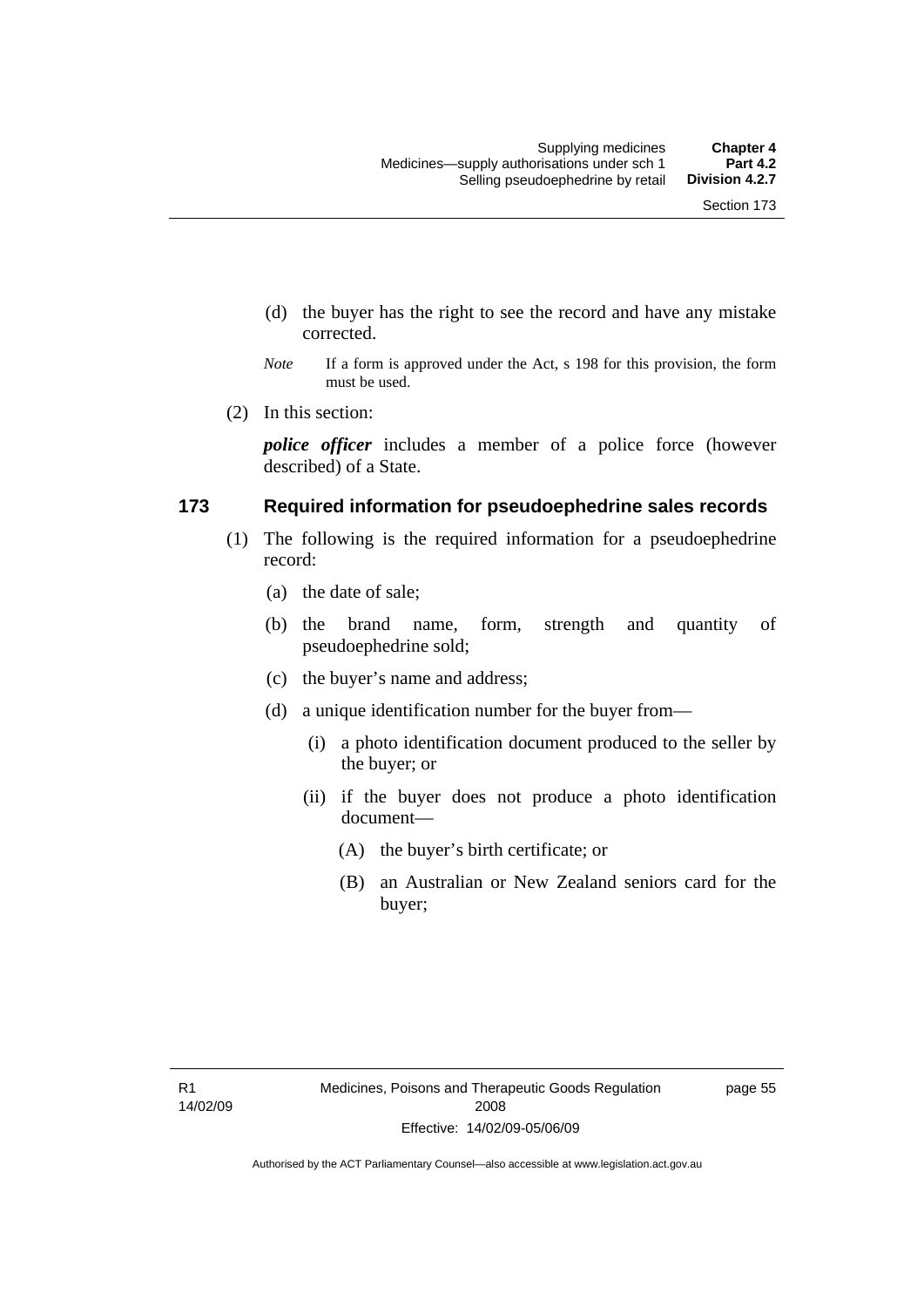(e) the kind of identification the buyer produces.

#### **Example—unique identification number**

a person's driver licence number

- *Note 1* If a form is approved under the Act, s 198 for this provision, the form must be used.
- *Note 2* An example is part of the regulation, is not exhaustive and may extend, but does not limit, the meaning of the provision in which it appears (see Legislation Act, s 126 and s 132).
- (2) In this section:

*Australian student identification card* means a card issued to a person who is a student at an Australian secondary or tertiary education institution to identify the person as a student at the institution.

*birth certificate*, for a person, means—

- (a) the person's birth certificate, or a certified extract from the register about the person's birth, under the *Births, Deaths and Marriages Registration Act 1997*; or
- (b) a document issued under a law of a State, an external Territory or New Zealand that corresponds to a birth certificate or extract mentioned in paragraph (a) if the document identifies the issuing jurisdiction and states its date of issue.

*photo identification document*, for a person, means any of the following documents for the person if it is current and contains the person's photograph:

- (a) an Australian driver licence or external driver licence within the meaning of the *Road Transport (Driver Licensing) Act 1999*;
- (b) a passport, other than an Australian passport;
- (c) a proof of age card;

page 56 Medicines, Poisons and Therapeutic Goods Regulation 2008 Effective: 14/02/09-05/06/09

R1 14/02/09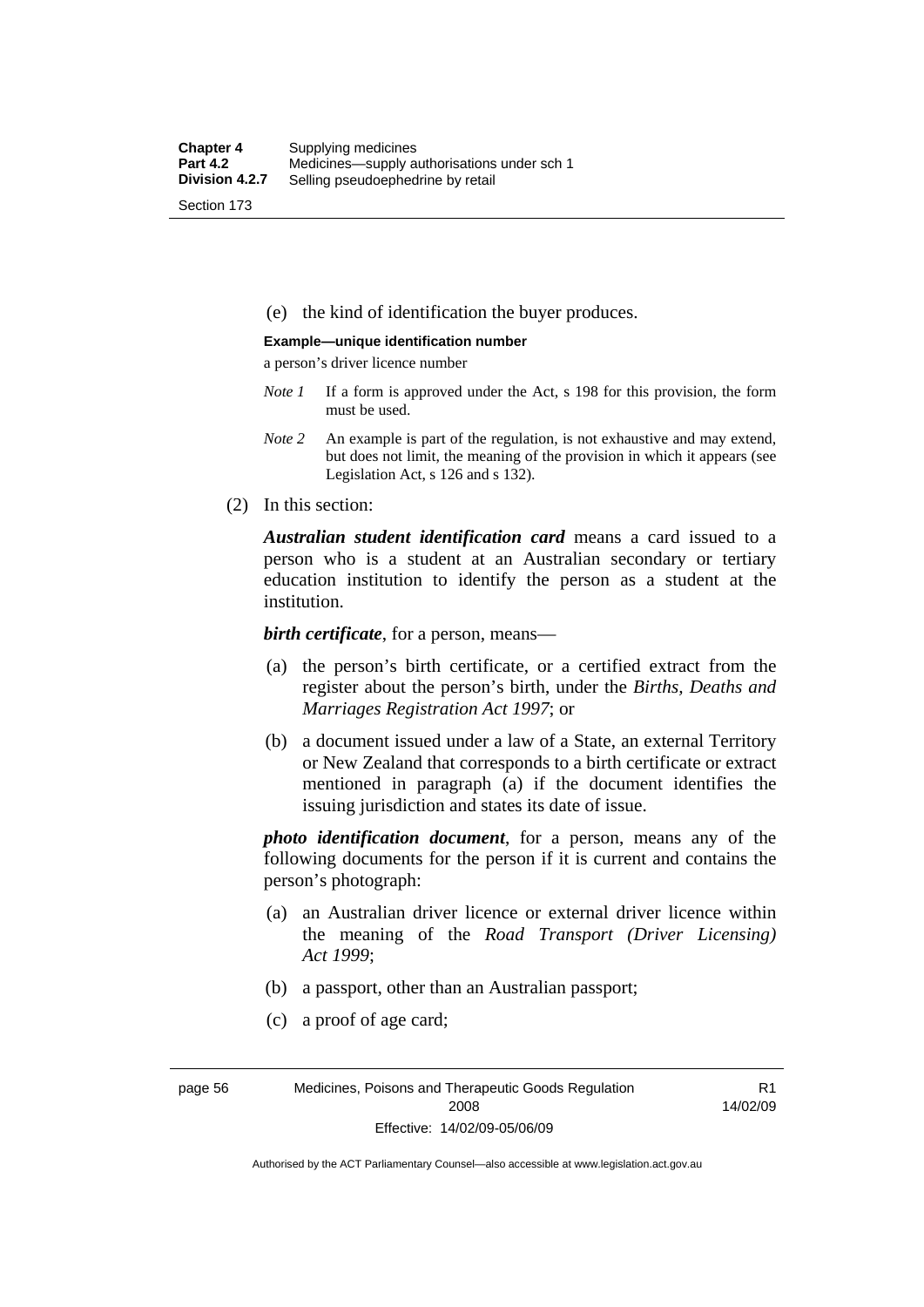(d) an Australian student identification card.

*proof of age card* means a proof of age card issued under the *Liquor Act 1975*, and includes a document corresponding to a proof of age card that has been issued under the law of a State, an external Territory or New Zealand.

### **174 Failure to amend pseudoephedrine sales record**

- (1) This section applies if the seller of pseudoephedrine does not amend a pseudoephedrine record in accordance with section 171 (e) (ii) (Authorisation conditions for retail sale of pseudoephedrine—Act, s 44 (1) (b) and (2) (b)).
- (2) The buyer may, in writing, apply to the chief health officer for a direction to the seller to make the amendment.
- (3) The application must give reasons why the buyer thinks the record is incorrect.
- (4) The chief health officer must—
	- (a) give a copy of the application to the seller; and
	- (b) ask the seller to—
		- (i) make the amendment and tell the chief health officer; or
		- (ii) if the seller is satisfied that the amendment should not be made—send written reasons to the chief health officer not later than 10 working days after the day the seller receives the application why the amendment should not be made.

page 57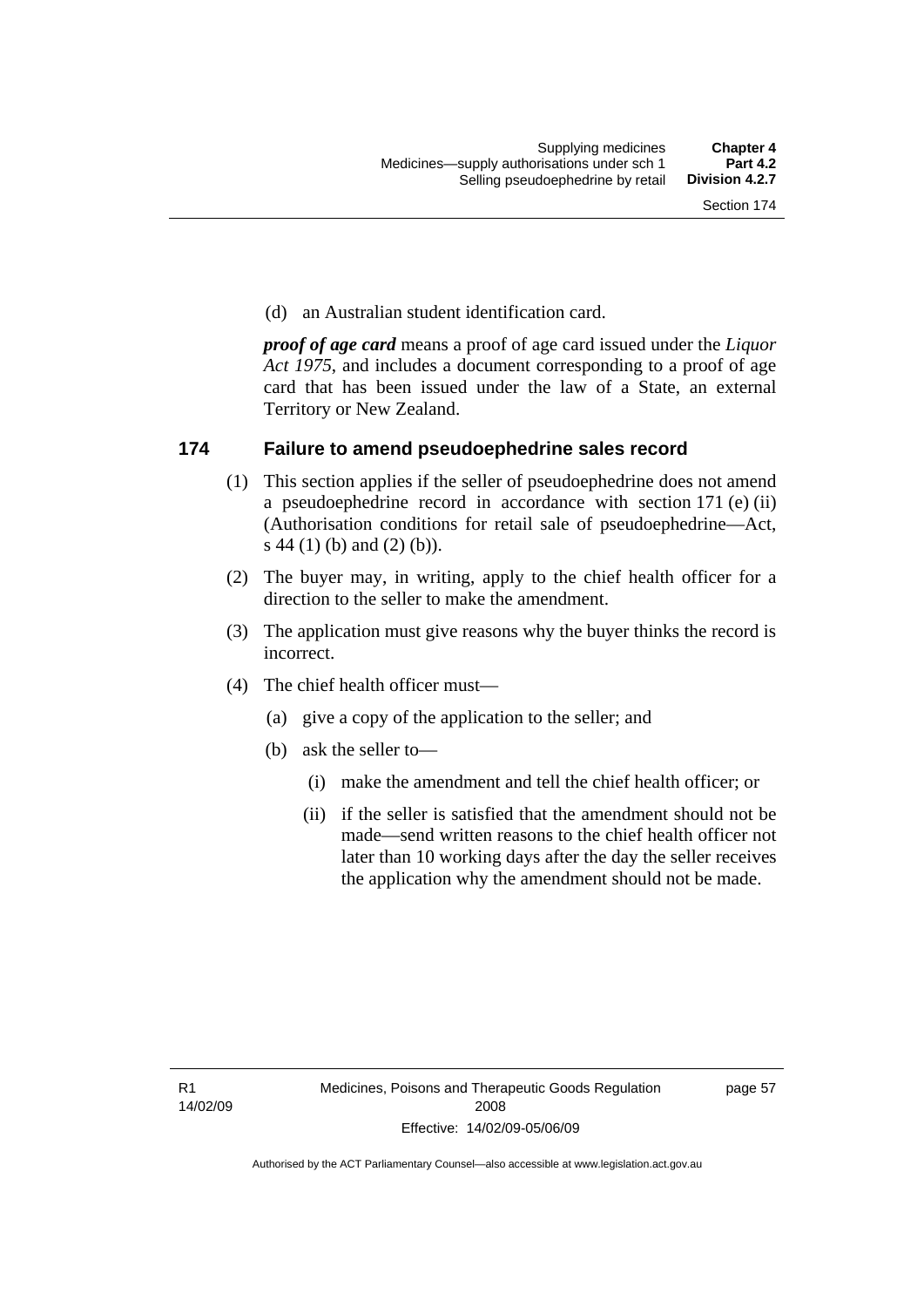### **175 Pseudoephedrine sales record—decision by CHO**

- (1) After considering an application under section 174 (2) and any reasons given in accordance with the request under section 174  $(4)$  (b)  $(ii)$ , the chief health officer must—
	- (a) direct the seller to amend the pseudoephedrine record—
		- (i) in accordance with the application; or
		- (ii) in a stated way other than in accordance with the application; or
	- (b) refuse the application.
- (2) The chief health officer must give the buyer and seller written notice of the decision.

## **Division 4.2.8 Supplying pharmacist only medicines**

### **180 Authorisation conditions for supply of pharmacist only medicines—Act, s 44 (1) (b) and (2) (b)**

- (1) This section does not apply to the supply of a pharmacist only medicine—
	- (a) at an institution; or
	- (b) on a supply authority.

*Note 1 Supply* does not include administer (see Act, s 24).

*Note 2 Supply authority* includes a written prescription or requisition or a purchase order or standing order (see Act, s 23).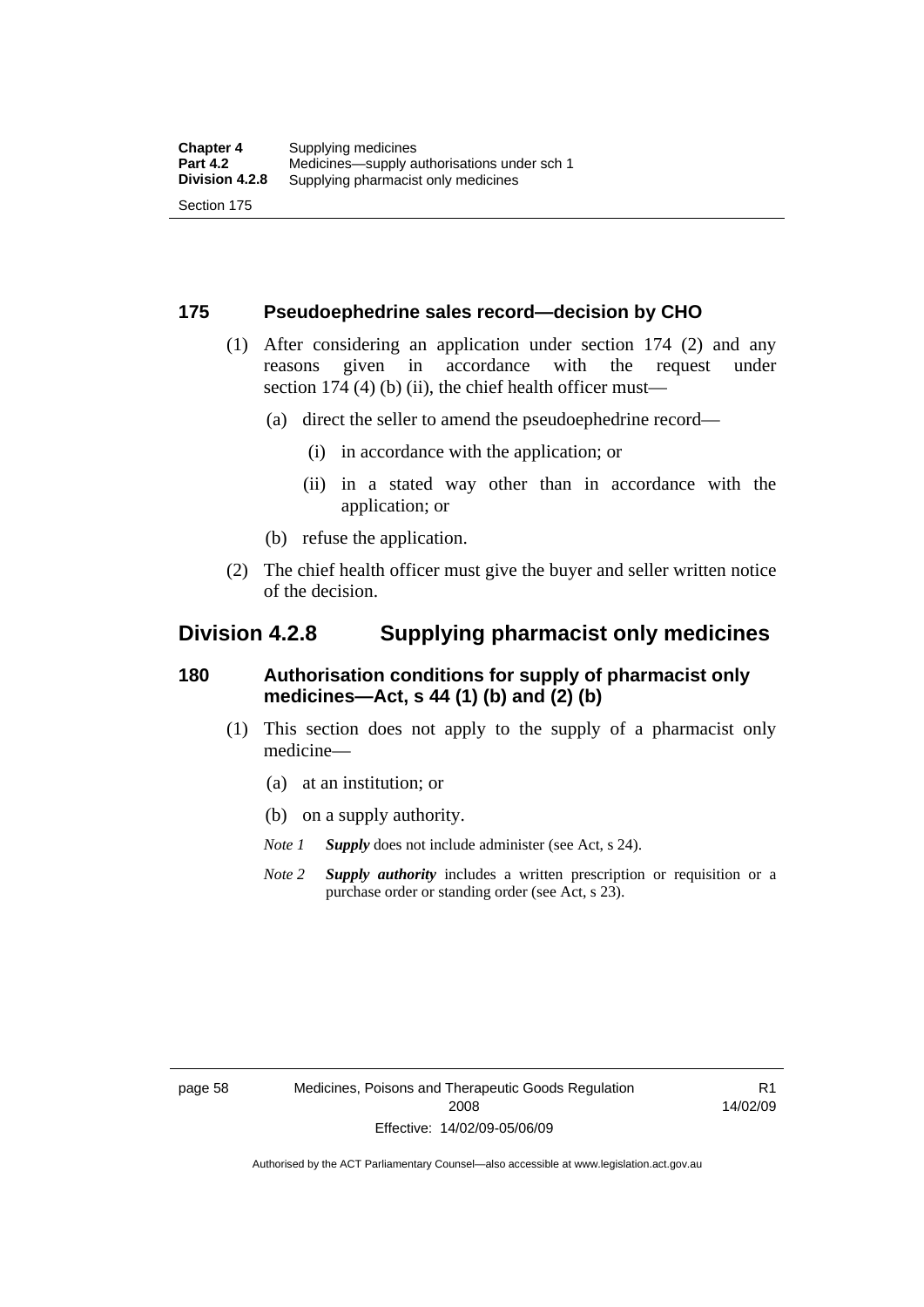- (2) A person's authorisation under section 110 to supply a pharmacist only medicine is subject to the following conditions:
	- (a) the person personally hands the medicine to a customer attending in person;
	- (b) the person gives the customer adequate instructions, either orally or in writing, for the medicine's use at the time of supply.

R1 14/02/09 Medicines, Poisons and Therapeutic Goods Regulation 2008 Effective: 14/02/09-05/06/09

page 59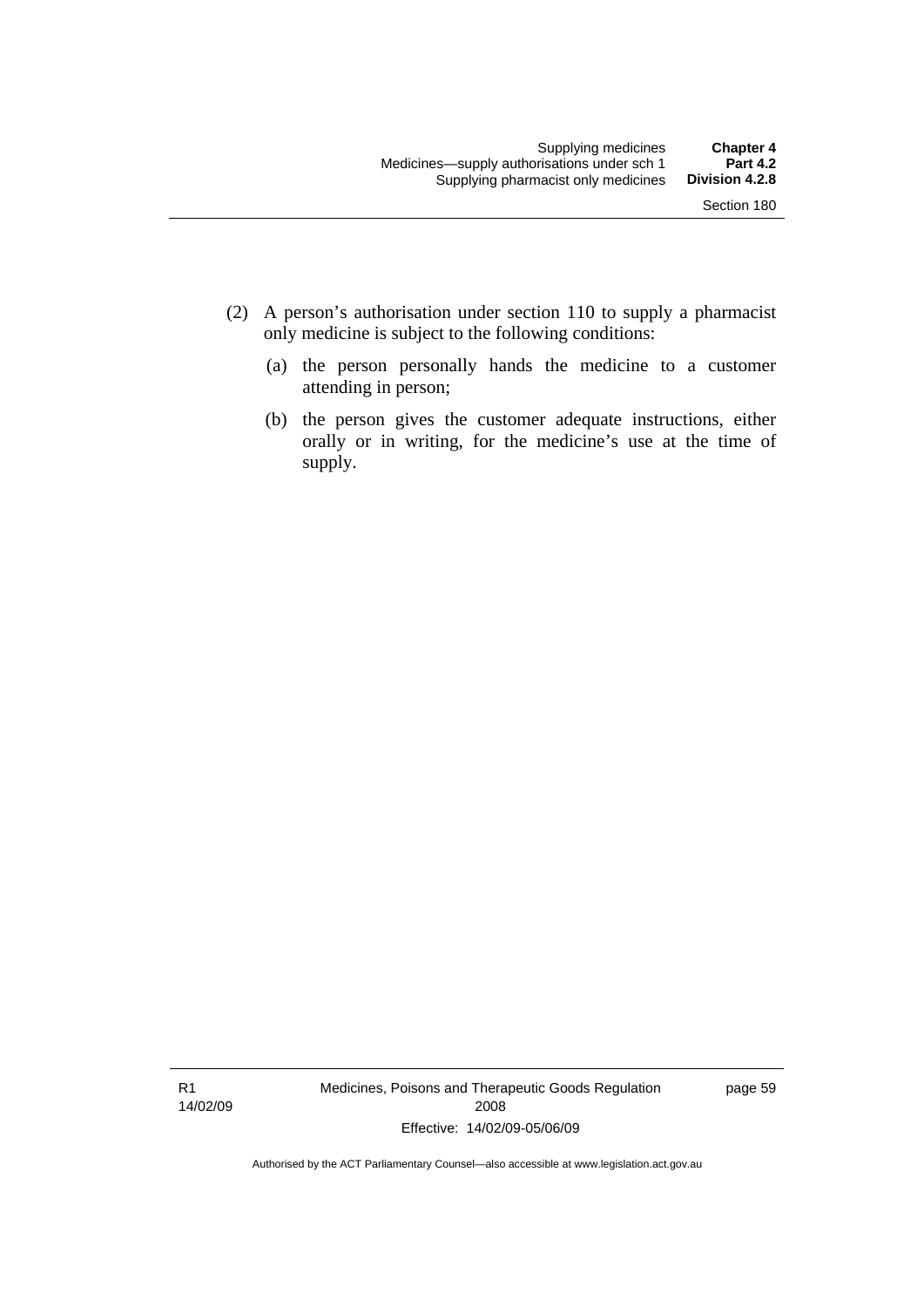## **Part 4.3 Authorisation to supply without prescription in emergencies**

# **250 Meaning of** *designated prescription only medicine***—pt 4.3**

In this part:

*designated prescription only medicine* means a prescription only medicine other than—

- (a) an anabolic steroid; and
- (b) a designated appendix D medicine; and
- (c) a benzodiazepine.
- *Note Prescription only medicine* does not include a controlled medicine (see Act, s 11)

## **251 Authorisation to supply certain medicines without prescription in emergencies—Act, s 26 (1) (b)**

A pharmacist is authorised to supply a designated prescription only medicine to someone else without a prescription if the pharmacist is satisfied that—

- (a) the person is undergoing treatment essential to the person's health or wellbeing; and
- (b) the designated prescription only medicine has previously been prescribed for the person's treatment by a prescriber; and
- (c) the person is in immediate need of the medicine to continue the treatment; and
- (d) because of an emergency, it is not practicable for the person to obtain a prescription for the medicine from a prescriber.

R1

*Note Pharmacist* does not include an intern pharmacist (see dict).

page 60 Medicines, Poisons and Therapeutic Goods Regulation 2008 Effective: 14/02/09-05/06/09 14/02/09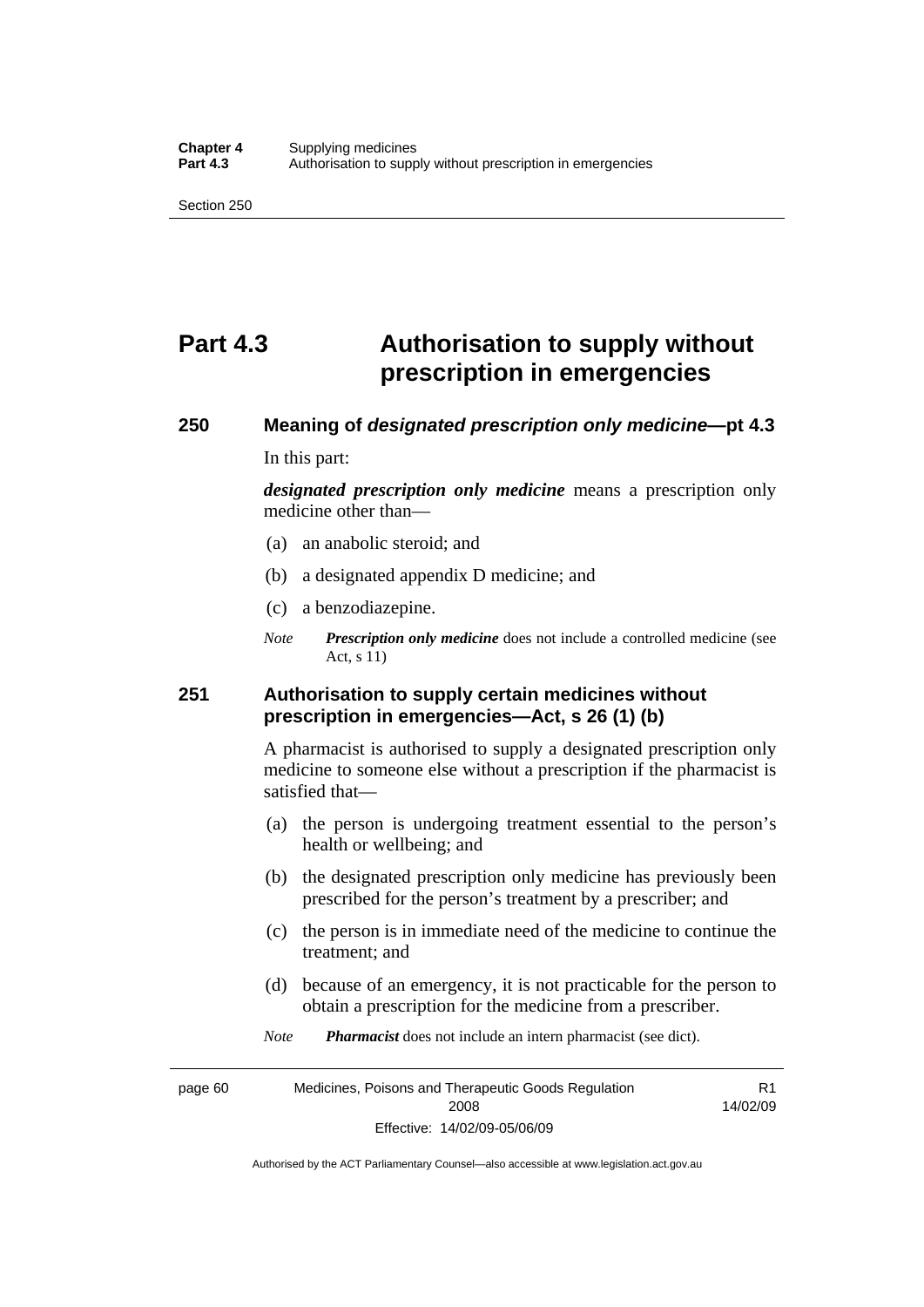## **252 Authorisation conditions for supplying of certain medicines without prescription in emergencies—Act, s 44 (1) (b) and (2) (b)**

- (1) A pharmacist's authorisation under section 251 to supply a designated prescription only medicine without a prescription is subject to the following conditions:
	- (a) the quantity supplied is—
		- (i) if the medicine is a liquid, aerosol, cream, ointment or anovulant tablet packaged in a manufacturer's pack—the smallest manufacturer's pack in which the medicine is generally available; or
		- (ii) in any other case—not more than the quantity required for 3 days treatment for the person;
	- (b) the medicine is supplied in a package that is labelled in accordance with section 253;
	- (c) the supply is recorded in accordance with section 254;
	- (d) the record of the supply is kept at the pharmacy or, if the chief health officer approves in writing another place, the place approved by the chief health officer, for at least 2 years after the day medicine is supplied;
	- (e) the pharmacist sends the prescriber who would have ordinarily prescribed the medicine for the recipient the required information for the supply in writing not later than 24 hours after supplying the medicine.
- (2) In this section:

*required information*, for the supply of a designated prescription only medicine, means—

(a) the pharmacist's name; and

R1 14/02/09 page 61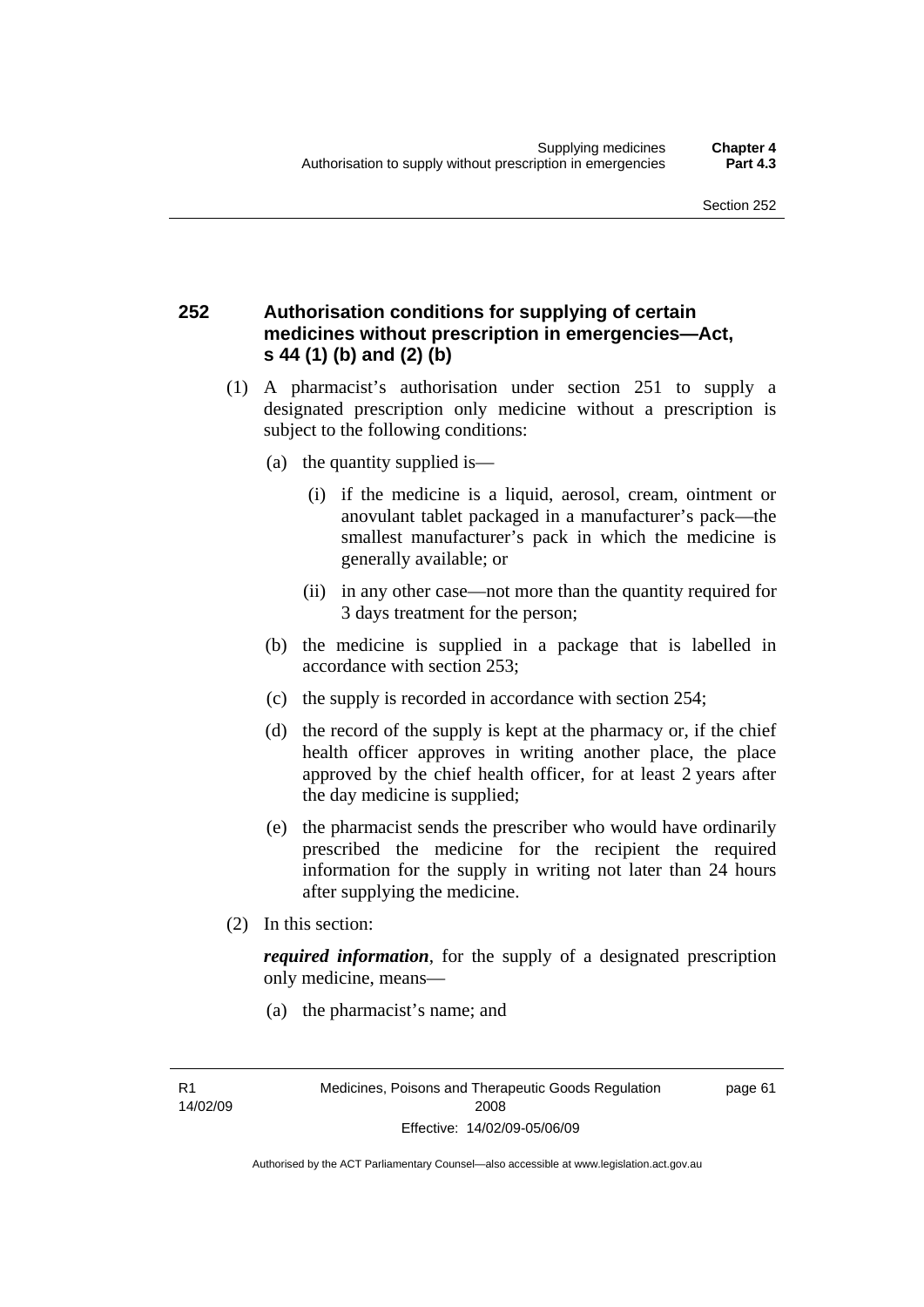- (b) the name, business address and telephone number of the pharmacy from which the medicine is supplied; and
- (c) the date the medicine is supplied; and
- (d) the name and address of the person to whom the medicine is supplied; and
- (e) the medicine's approved name or brand name; and
- (f) the form, strength and quantity of the medicine supplied.

## **253 Labelling medicines supplied without prescription in emergencies—Act, s 60 (1) (c) (i) and (2) (c) (i)**

The package of a designated prescription only medicine supplied to a person under section 251 must have a label that includes the following:

- (a) the name of the person to whom the medicine is supplied;
- (b) the date the medicine is supplied;
- (c) the name, business address and telephone number of the pharmacy from which the medicine is supplied;
- (d) the initials or other identification of the pharmacist supplying the medicine;
- (e) the medicine's approved name and brand name;

*Note Approved name*—see the medicines and poisons standard, par 1 (1).

- (f) the form, strength and quantity of the medicine;
- (g) if the package of the supplied medicine is not a manufacturer's pack—the relevant expiry date for the medicine;

R1 14/02/09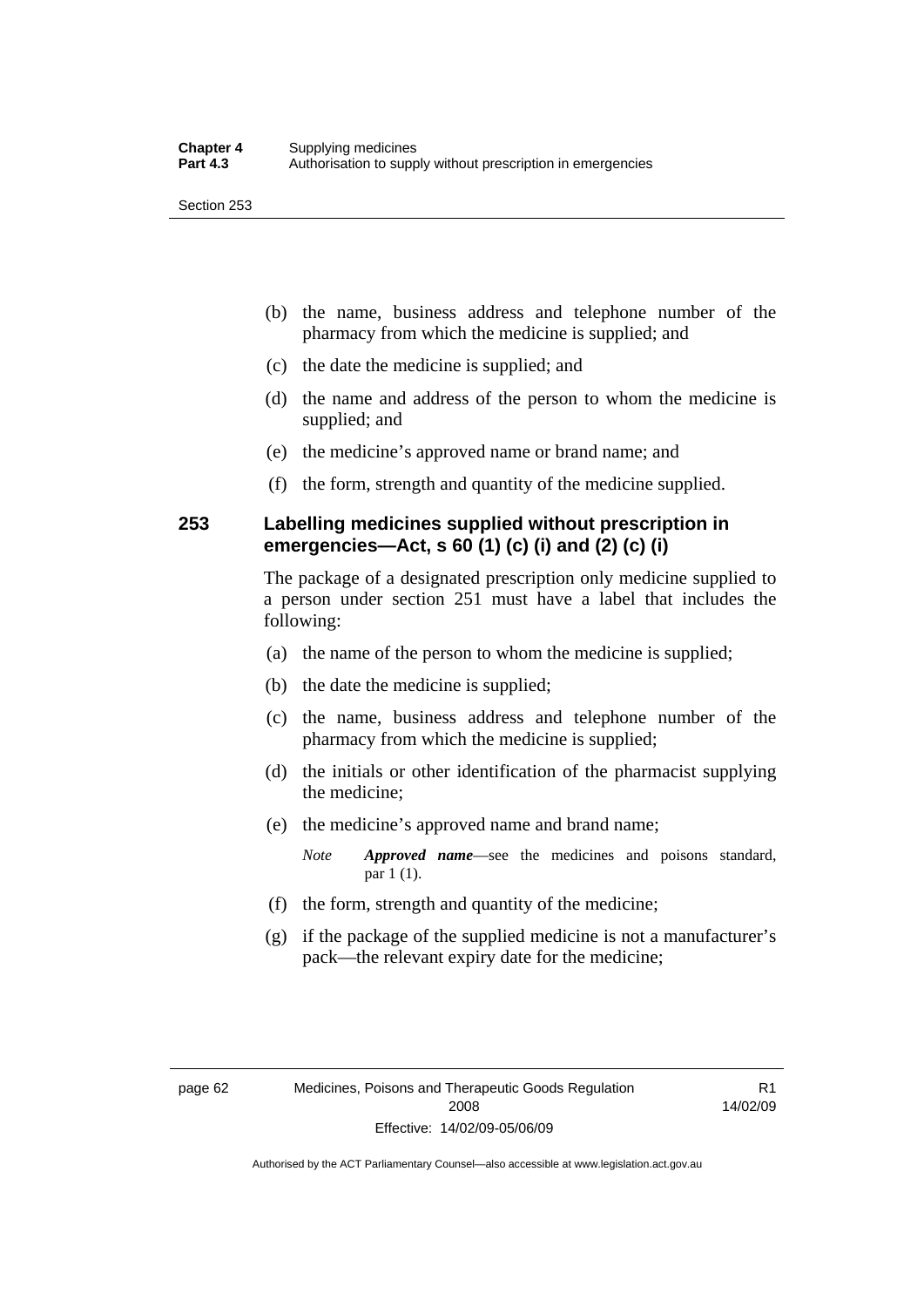- (h) directions about the use of the medicine that are adequate to allow the medicine to be taken or administered safely, including any warning statement in the medicines and poisons standard, appendix K (Drugs required to be labelled with a sedation warning) applying to the medicine;
- (i) words to the effect of 'keep out of reach of children'.

#### **Example—par (e) and par (f)**

Warfarin tablets (Coumadin) 5mg 3

*Note* An example is part of the regulation, is not exhaustive and may extend, but does not limit, the meaning of the provision in which it appears (see Legislation Act, s 126 and s 132).

## **254 Recording medicines supplied without prescription in emergencies**

A pharmacist who supplies a designated prescription only medicine to a person under section 251 must make a written record of the following information in relation to the supply of the medicine:

- (a) the pharmacist's name;
- (b) the name of the prescriber who would ordinarily have prescribed the medicine;
- (c) the date the medicine is supplied;
- (d) the name and address of the person to whom the medicine is supplied;
- (e) the medicine's approved name and brand name;
- (f) the form, strength and quantity of the medicine supplied.
- *Note Written* includes in electronic form (see Act, dict).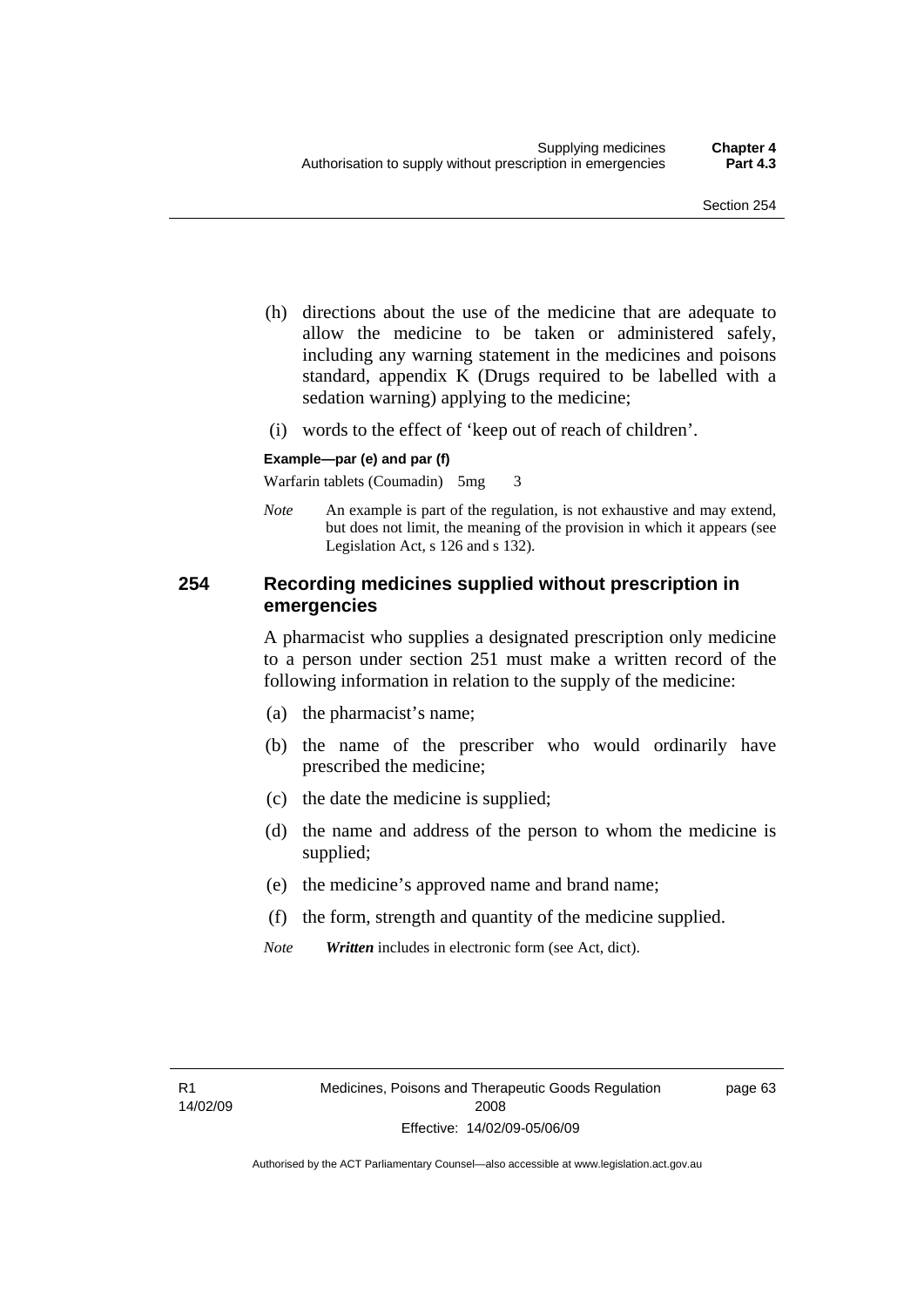## **Part 4.4 Authorisation to supply medicines for disposal**

## **260 Authorisation to supply medicines to pharmacists for disposal—Act, s 26 (1) (b)**

A person is authorised to supply a medicine to a pharmacist for disposal.

*Note Pharmacist* does not include an intern pharmacist (see dict).

### **261 Authorisation to supply medicines to commercial disposal operators for disposal—Act, s 26 (1) (b)**

A person is authorised to supply a medicine to another person for disposal if the other person—

- (a) holds an environmental authorisation for the disposal of the medicine; or
- (b) is an adult acting for a person mentioned in paragraph (a).
- *Note* For related authorisations, see pt 9.1.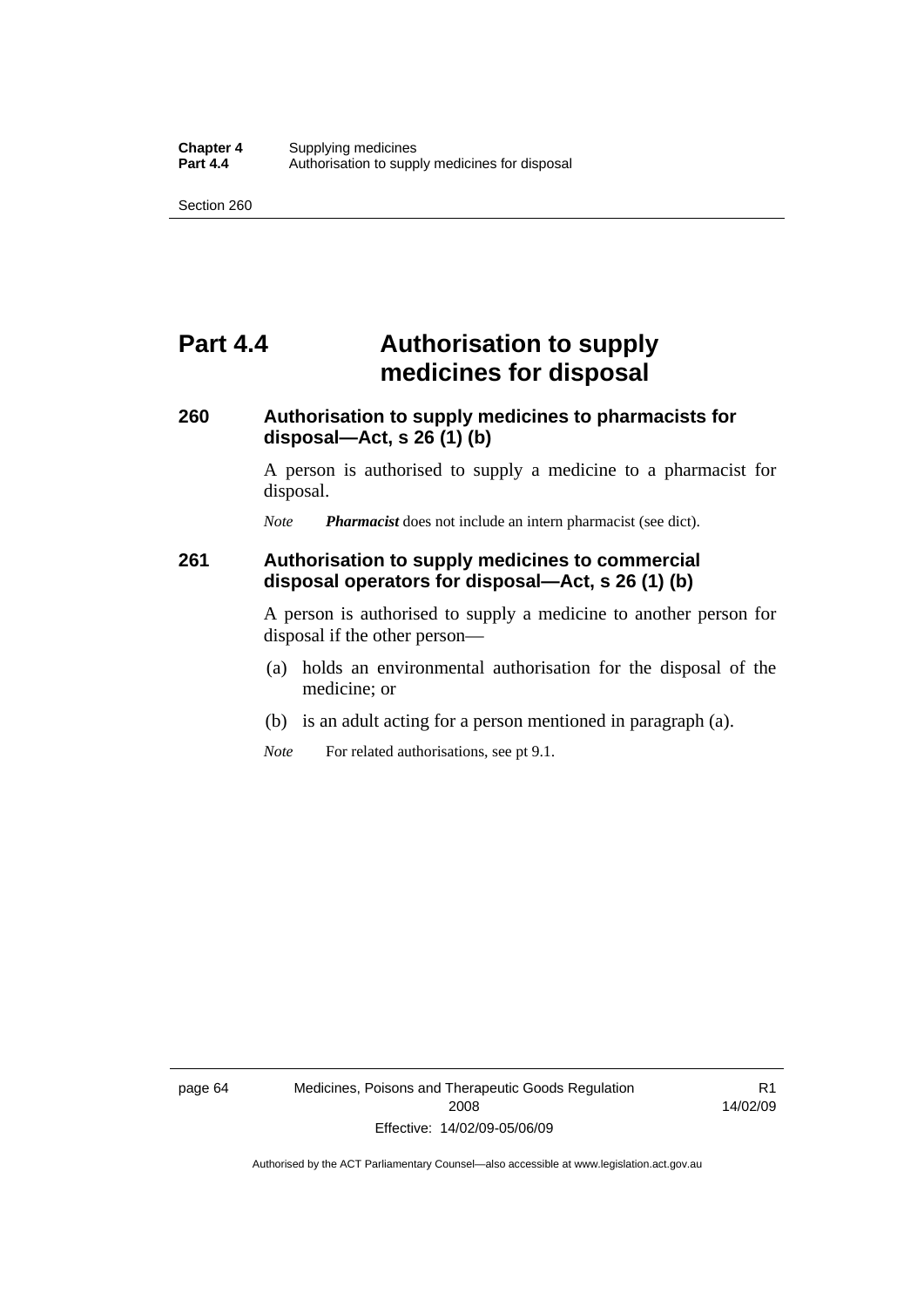## **Part 4.5 Wholesale supply of medicines under corresponding laws**

## **270 Conditions for wholesalers supplying medicines under corresponding laws—Act, s 20 (4) (c)**

The following conditions apply to a person who supplies medicines by wholesale under a corresponding law:

- (a) the person must comply with, and must ensure that the person's agents and employees comply with—
	- (i) the Australian code of good wholesaling practice for therapeutic goods for human use; and
	- (ii) the medicines Australia code of conduct;
	- *Note Australian code of good wholesaling practice for therapeutic goods for human use* and *medicines Australia code of conduct*—see the dictionary.
- (b) the person must not supply sample packs of a controlled medicine;
- (c) the person must not supply a medicine to someone else (the *buyer*) unless—
	- (i) the buyer is authorised to possess the medicine; and
	- (ii) the supply is in accordance with section 140 (Authorisation conditions for supplying medicines on purchase orders—Act, s  $44$  (1) (b) and (2) (b));

R1 14/02/09 page 65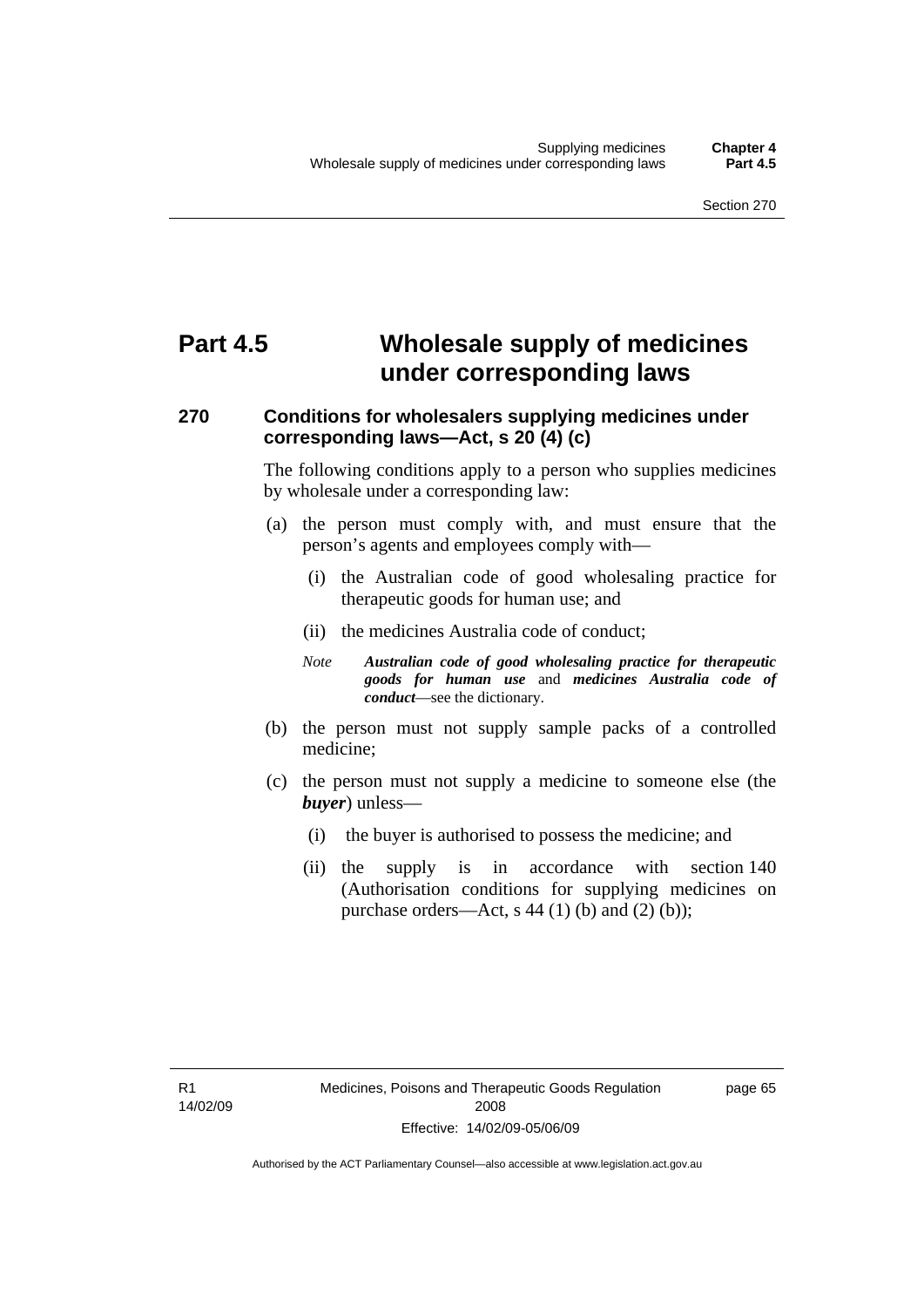- (d) the person must store medicines—
	- (i) within the manufacturer's recommended storage temperature range; and
	- (ii) in any other environmental condition that is necessary to preserve the medicine's stability and therapeutic quality.

page 66 Medicines, Poisons and Therapeutic Goods Regulation 2008 Effective: 14/02/09-05/06/09

R1 14/02/09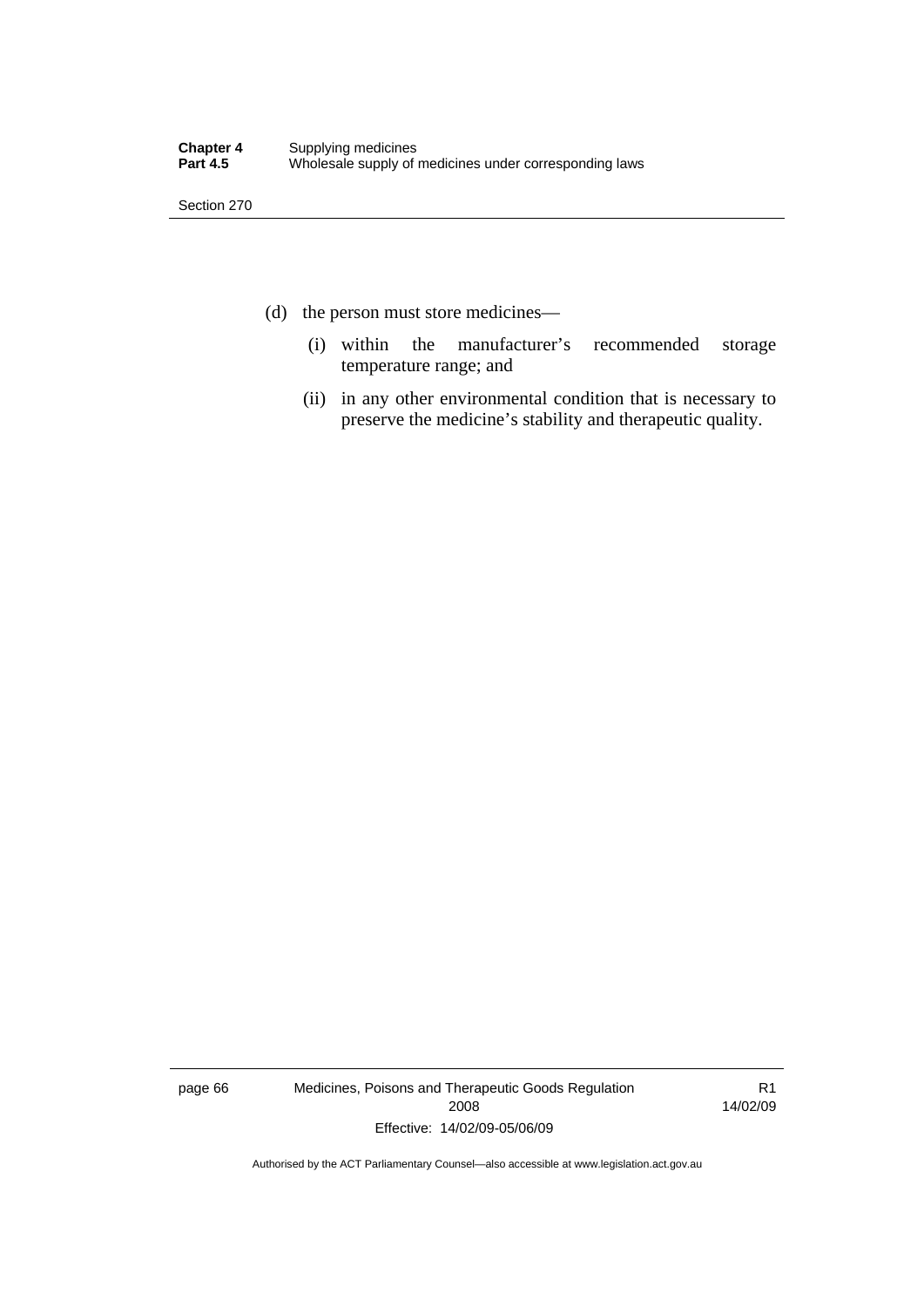## **Chapter 5 Administering medicines**

## **Part 5.1 Authorisations for health-related occupations**

## **350 Authorisation under sch 1 for people in health-related occupations to administer medicines—Act, s 37 (1) (b) and (3) (b)**

A person mentioned in schedule 1, column 2 is authorised to administer a medicine if—

- (a) administering the medicine is included in the schedule, column 3 in relation to the person; and
- (b) the administration is consistent with any restriction for the administration mentioned in the schedule, column 3.
- *Note* For authorisation to self-administer a medicine, see s 360.

## **351 Authorisation conditions for administration of medicines at institutions by people in health-related occupations— Act, s 44 (1) (b) and (2) (b)**

- (1) An authorisation under section 350 to administer a medicine is subject to the following conditions:
	- (a) if the medicine is administered under a standing order to a patient at an institution—the administration is recorded in the patient's medical records;
		- *Note Institution* includes a correctional centre and a CYP detention place (see s 652).

R1 14/02/09 page 67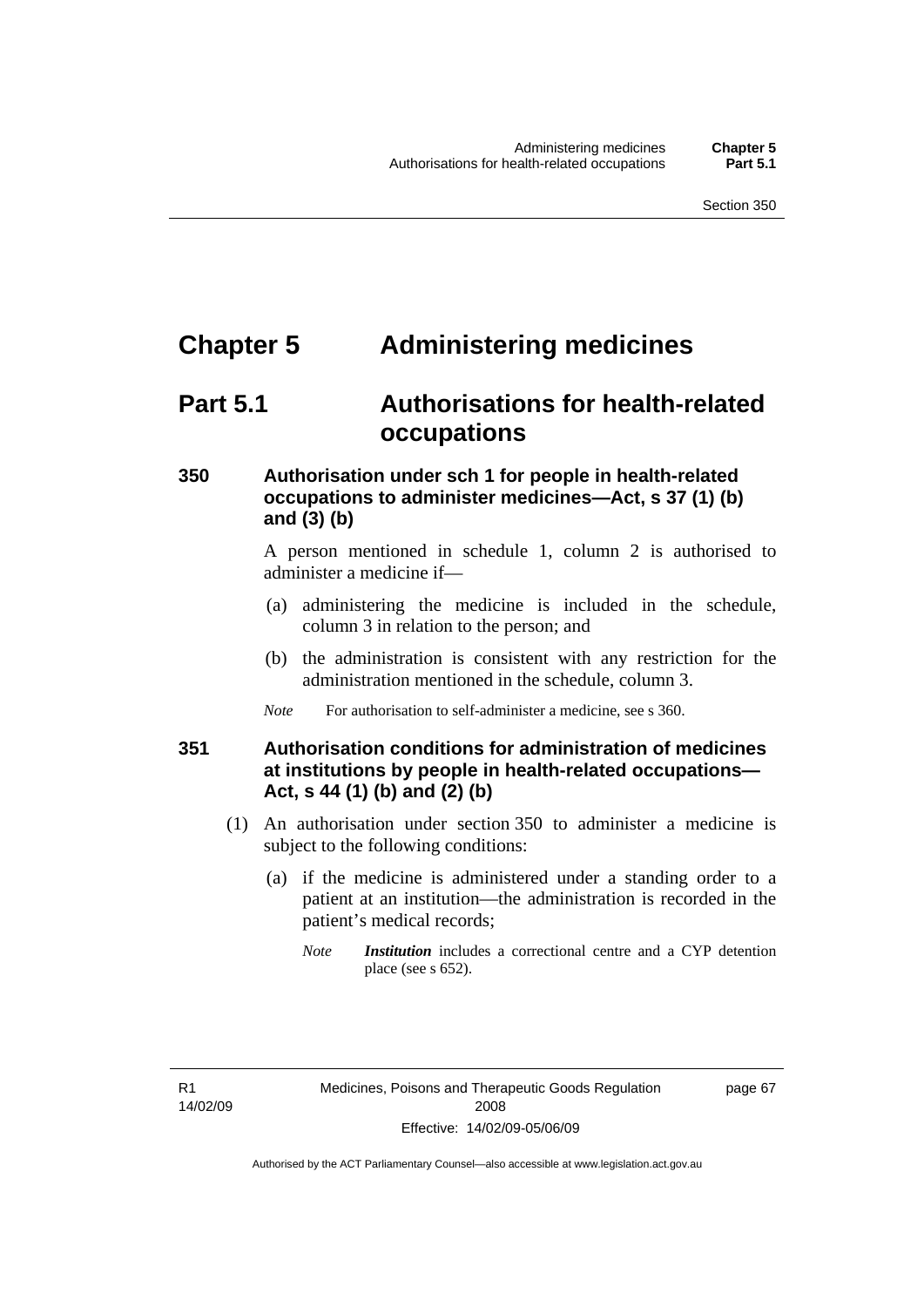- (b) if the medicine is a controlled medicine administered to a patient at an institution—
	- (i) the medicine is not removed from a storage receptacle until immediately before its administration; and
	- (ii) the administration is witnessed by a prescribed administration witness or, if a prescribed administration witness is not reasonably available to witness the administration, the administration is witnessed by another person; and
		- *Note* The witness must sign the record of the administration as witness (see Act, s 53 (e)).
	- (iii) the administration is recorded in—
		- (A) the patient's medical records; and
		- (B) the applicable controlled medicines register mentioned in section 543 (3) (Making entries in controlled medicines registers—Act, s 51 (1) (b)).
- (2) However, subsection (1) (b) does not apply in relation to a controlled medicine dispensed in a dose administration aid for—
	- (a) a patient at a residential aged care facility or residential disability care facility; or
	- (b) a detainee at a correctional centre; or
	- (c) a young detainee at a CYP detention place.
- (3) In this section:

*prescribed administration witness* means a person prescribed under section 544 (Prescribed witnesses for administration of controlled medicines—Act, s 53 (a) and (b)) for the administration of a controlled medicine.

R1 14/02/09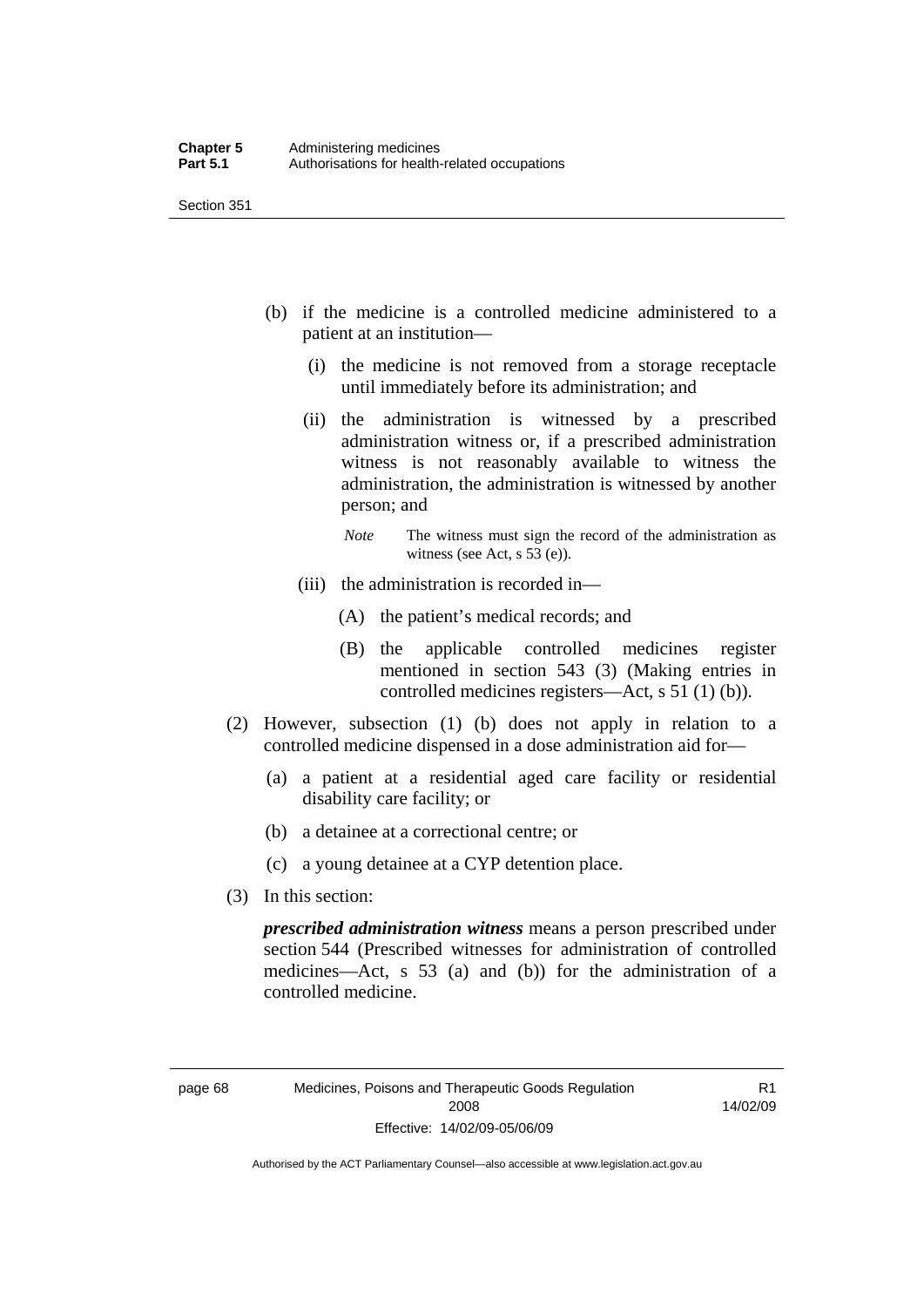## **Part 5.2 Other administration authorisations**

## **360 Authorisation for self-administration etc of medicines— Act, s 37 (2) (b) and (3) (b)**

- (1) This section applies in relation to a medicine obtained by a person from someone who is authorised to supply the medicine to the person.
- (2) The following dealings by the person with the medicine are authorised:
	- (a) if the person is a prescriber and the medicine is a restricted medicine—self-administration of a medicine prescribed or supplied by another prescriber who is not—
		- (i) a trainee dentist or intern doctor; or
		- (ii) related to or employed by the person;
	- (b) if the person is a prescriber and the medicine is not a restricted medicine—self-administration of the medicine;
	- (c) if the person is not a prescriber and the medicine is supplied for the person's own use—self-administration of the medicine;
	- (d) if the person is the custodian of an animal and the medicine is supplied for the animal's use—administering the medicine to the animal.
		- *Note Custodian*, of an animal—see the dictionary.
- (3) In this section:

*restricted medicine*—see section 30.

R1 14/02/09 page 69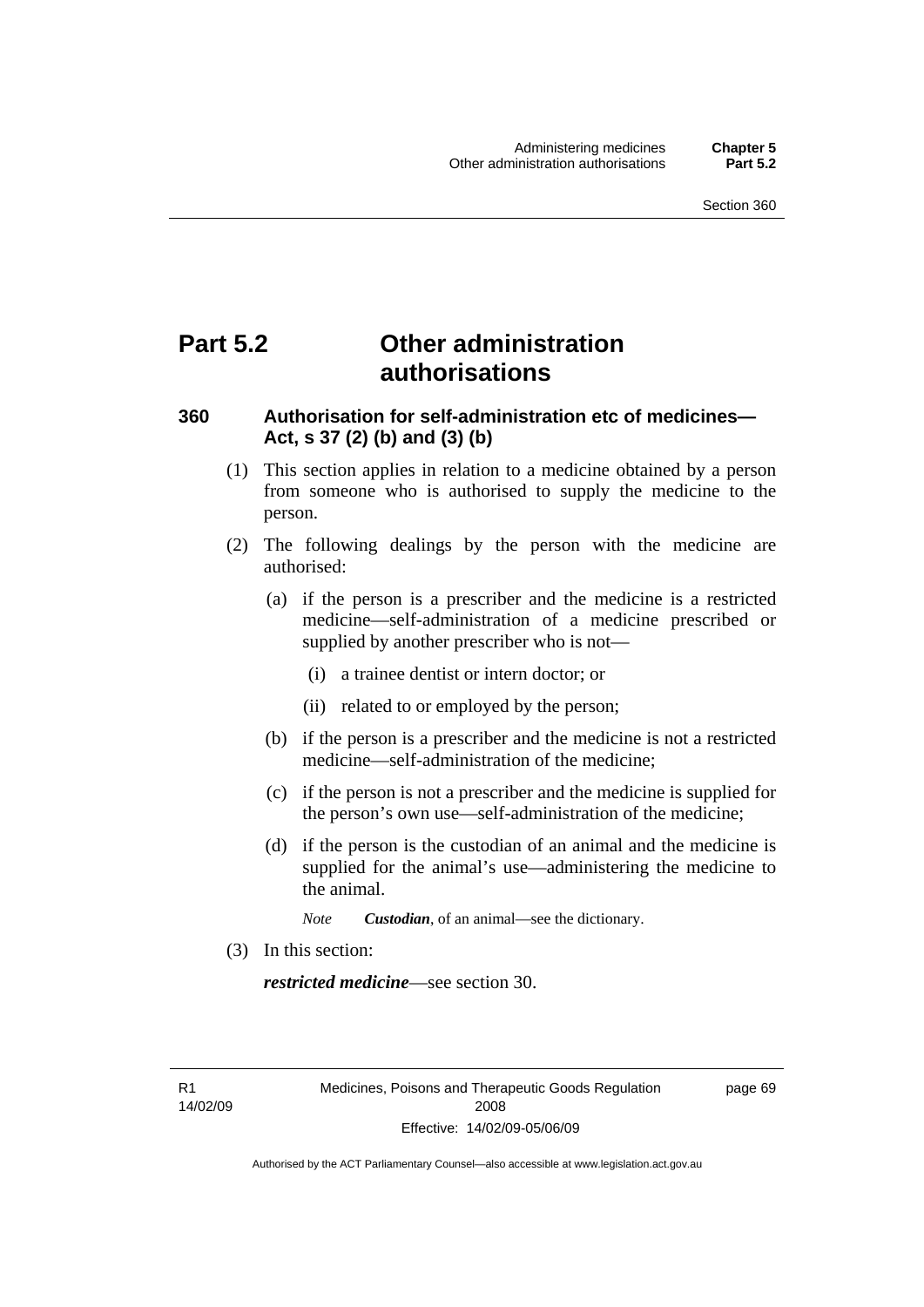## **361 Authorisation for administration of medicines by assistants—Act, s 37 (1) (b)**

- (1) A person (the *assistant*) is authorised to administer a medicine to someone else (the *assisted person*) if—
	- (a) the medicine is obtained by or for the assisted person from someone who is authorised to supply the medicine to the assisted person; and
	- (b) the medicine is administered in accordance with the directions on the medicine's labelling; and
	- (c) if the assisted person is not a person under a legal disability the assisted person asks for the assistant's help to take the medicine; and
	- (d) if the assisted person is a person under a legal disability—the assistant is authorised by the assisted person's parent or guardian to administer the medicine.
- (2) In this section:

*impaired decision-making ability*—a person has *impaired decision-making ability* if the person's decision-making ability is impaired because of a physical, mental, psychological or intellectual condition or state, whether or not the condition or state is a diagnosable illness.

#### *person under a legal disability* means—

- (a) a child; or
- (b) a person with impaired decision-making ability in relation to a matter relating to the person's health.

R1 14/02/09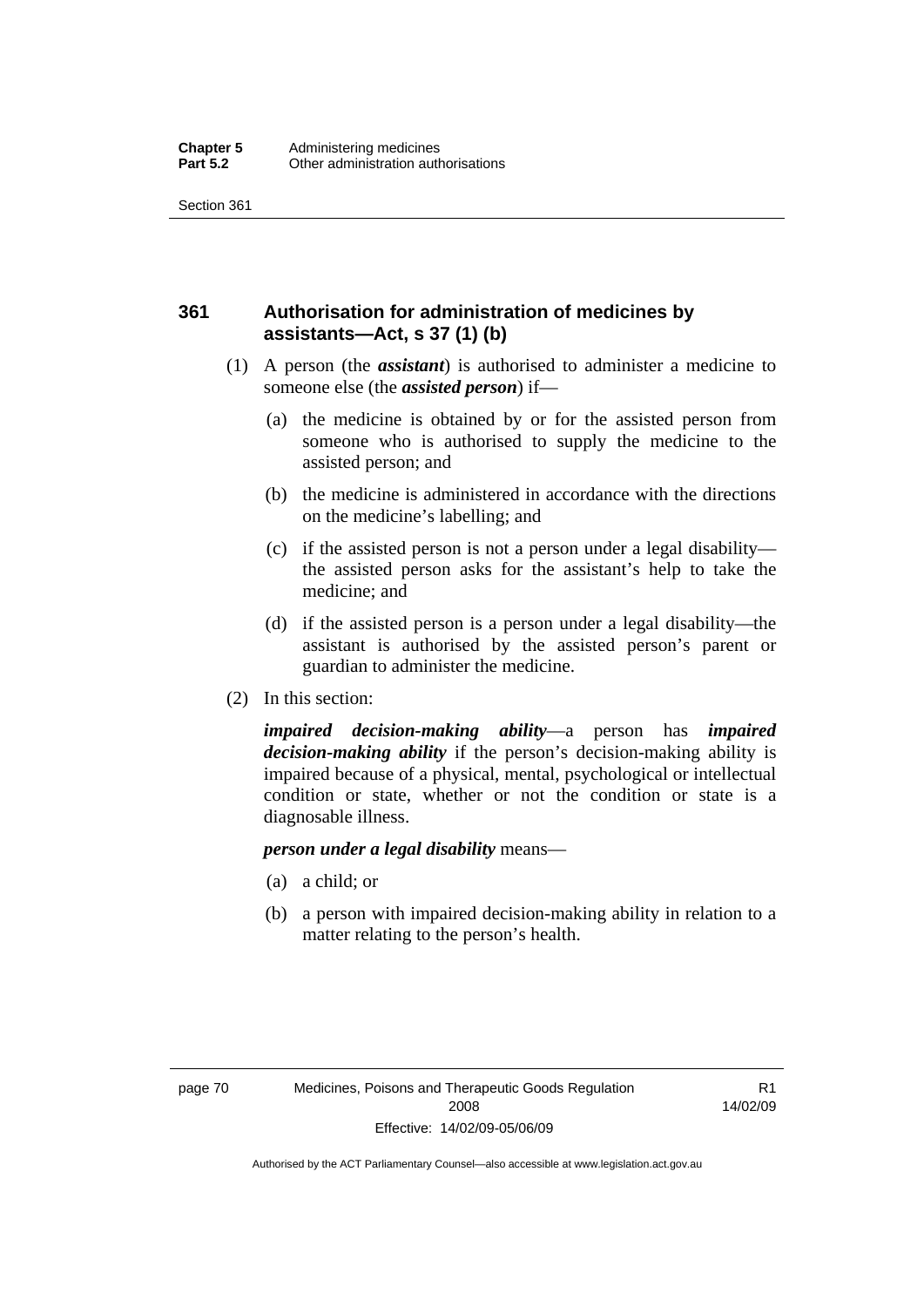## **Chapter 6 Obtaining and possessing medicines**

## **370 Authorisation under sch 1 to obtain and possess medicines—Act, s 35 (1) (b), (2) (b) and s 36 (b)**

- (1) A person mentioned in schedule 1, column 2 is authorised to obtain a medicine if obtaining the medicine—
	- (a) is included in the schedule, column 3 in relation to the person; and
	- (b) is consistent with any restriction for obtaining the medicine mentioned in the schedule, column 3.
- (2) A person mentioned in schedule 1, column 2 is authorised to possess a medicine if—
	- (a) possessing the medicine is included in the schedule, column 3 in relation to the person; and
	- (b) the possession is consistent with any restriction for the possession mentioned in the schedule, column 3.

## **371 Authorisation to obtain and possess medicines for certain personal use-related dealings—Act, s 35 (1) (b), (2) (b) and s 36 (b)**

- (1) A person is authorised to obtain or possess a medicine if the person obtains the medicine from someone who is authorised to supply the medicine to the person.
- (2) Subsection (1) applies in relation to a person whether the medicine is obtained by the person for the person's own use or as an agent for someone else.

page 71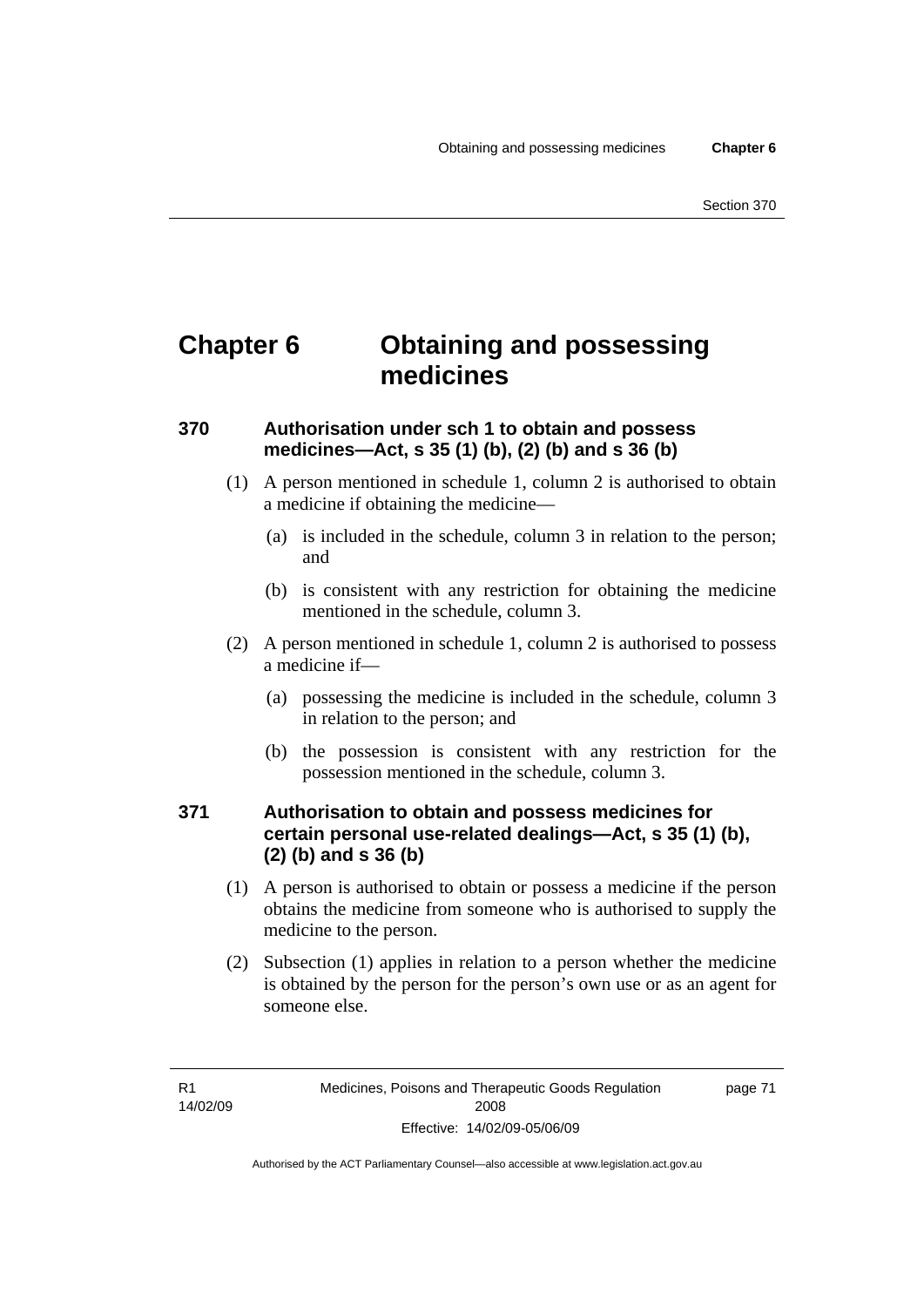## **Chapter 7 Manufacturing medicines**

## **380 Authorisation under sch 1 to manufacture medicines— Act, s 33 (b)**

A person mentioned in schedule 1, column 2 is authorised to manufacture a medicine if—

- (a) manufacturing the medicine is included in the schedule, column 3 in relation to the person; and
- (b) the manufacturing is consistent with any restriction for the manufacturing mentioned in the schedule, column 3.

page 72 Medicines, Poisons and Therapeutic Goods Regulation 2008 Effective: 14/02/09-05/06/09

R1 14/02/09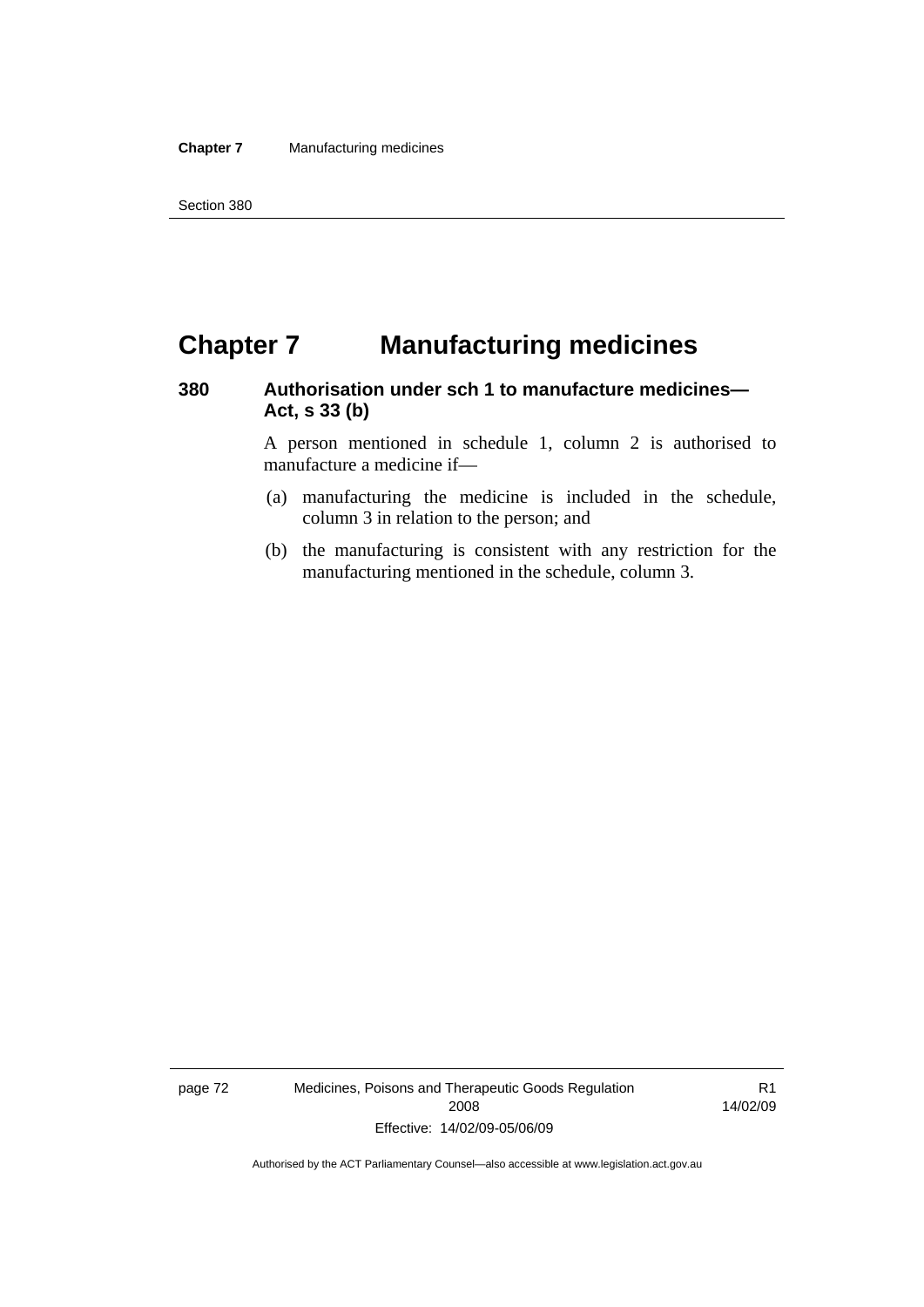## **Chapter 8 Discarding medicines**

### **390 Discarding controlled medicines—Act, s 34 (1) (a)**

 (1) A controlled medicine must be discarded in accordance with this section.

- (2) A prescribed discarding witness may discard a controlled medicine in the presence of another prescribed discarding witness.
- (3) However, a person who is authorised to administer a controlled medicine may discard the residue of the medicine after administration in the presence of a person who is not a prescribed discarding witness if no other prescribed discarding witness is reasonably available to witness its discarding.
- (4) A person complies with this section if the person destroys the medicine so that it is unable to be used.
- (5) In this section:

*prescribed discarding witness* means a person prescribed under section 545 (Prescribed witnesses for discarding of controlled medicines—Act, s 54 (a) and (b)) for the discarding of a controlled medicine.

*Note* A medicine must not be discarded in a way that creates a risk to the health or safety of people or is likely to cause damage to property or the environment (see Act, s 34 (3)).

R1 14/02/09 page 73

*Note* See also the *Drugs of Dependence Act 1989*, div 11.4 about the disposal of seized substances.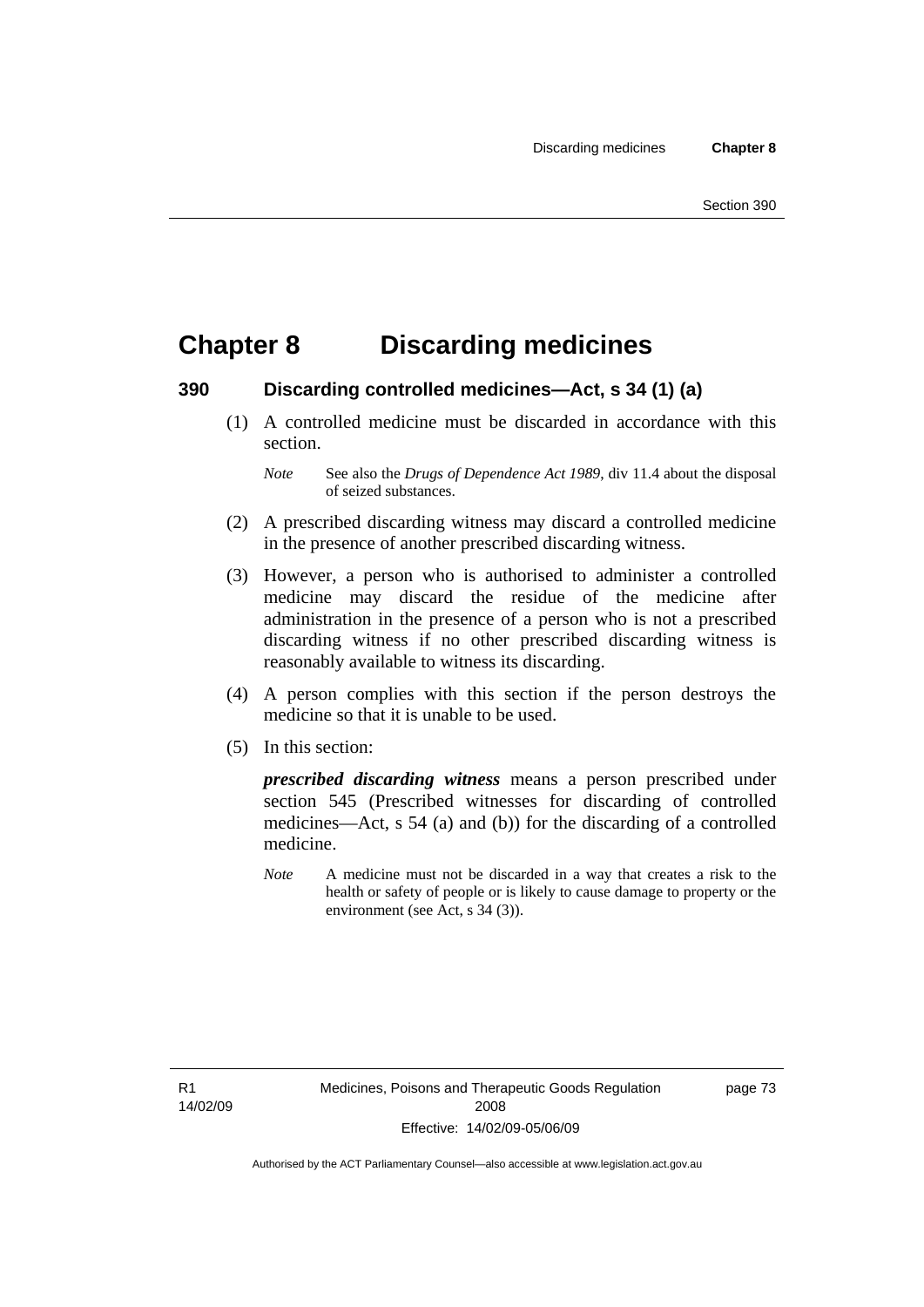## **Chapter 9 Other medicines authorisations**

## **Part 9.1 Authorisations for delivery people and commercial disposal operators**

## **400 Authorisations to deliver medicines under supply authorities—Act, s 26 (1) (b), (2) (b), s 35 (1) (b), (2) (b) and s 36 (b)**

- (1) This section applies to an adult (the *delivery person*), other than a health professional at an institution, who is—
	- (a) engaged to transport and deliver a medicine supplied on a supply authority; or
	- (b) acting for a person mentioned in paragraph (a).
	- *Note* For health professionals at institutions, see sch 1.
- (2) The delivery person is authorised to—
	- (a) obtain and possess the medicine for the purposes of transporting and delivering the medicine as engaged; and
	- (b) supply the medicine to the entity named as the recipient in the supply authority or the entity's agent.

#### **Examples—delivery person**

- 1 a hospital employee who is not a health professional
- 2 an employee of a courier service

#### **Example—agent**

the guardian of a child for a prescription dispensed for the child

*Note 1 Entity* includes a person (see Legislation Act, dict, pt 1).

page 74 Medicines, Poisons and Therapeutic Goods Regulation 2008 Effective: 14/02/09-05/06/09

R1 14/02/09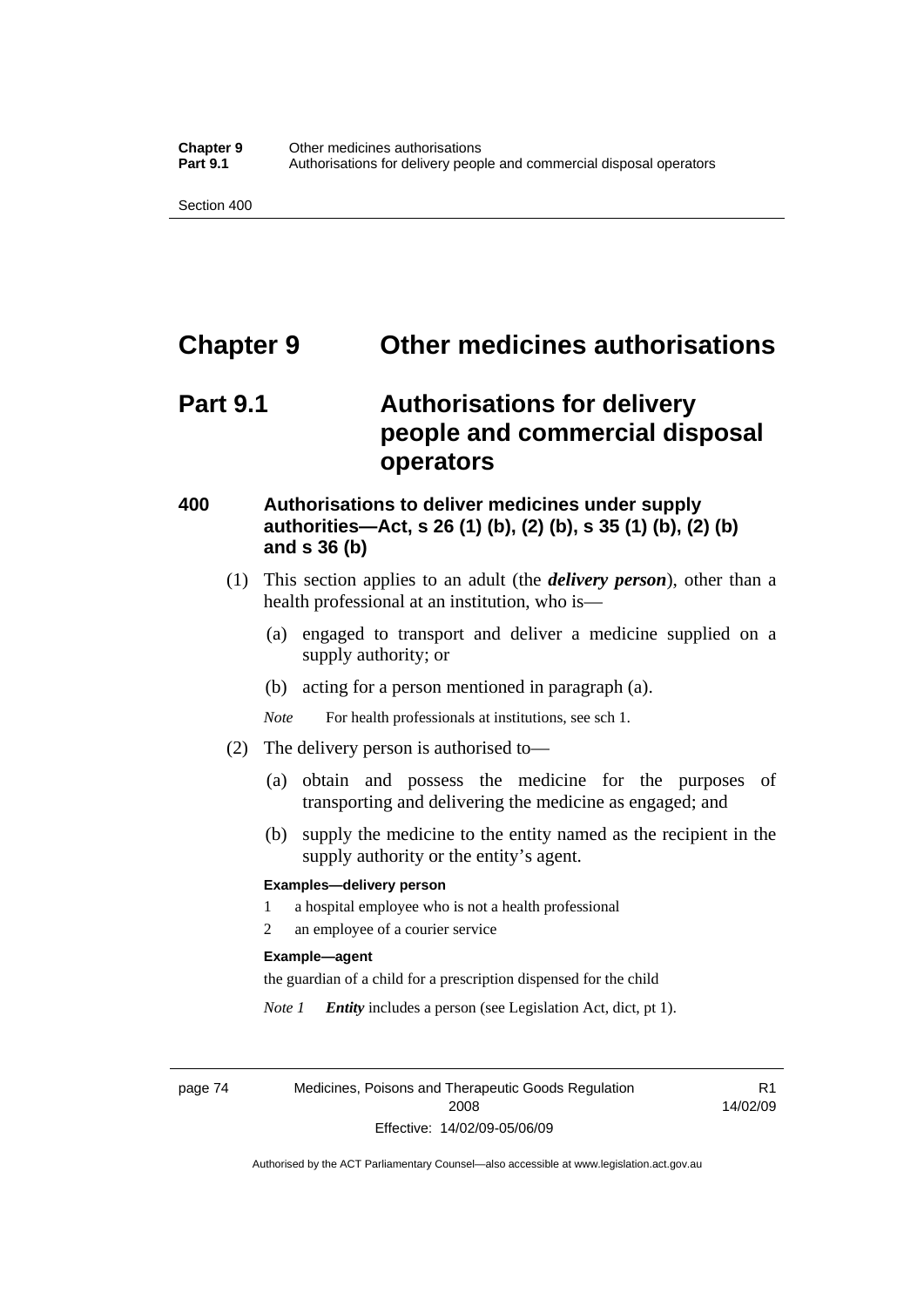*Note 2* An example is part of the regulation, is not exhaustive and may extend, but does not limit, the meaning of the provision in which it appears (see Legislation Act, s 126 and s 132).

### **401 Authorisations for commercial disposal operators—Act, s 26 (1) (b) and (2) (b), s 35 (1) (b) and (2) (b) and s 36 (b)**

- (1) This section applies to a person who—
	- (a) holds an environmental authorisation for the disposal of a medicine; or
	- (b) is an adult acting for a person mentioned in paragraph (a).
- (2) The person is authorised to obtain and possess the medicine for the purposes of disposing of the medicine as engaged.

R1 14/02/09 Medicines, Poisons and Therapeutic Goods Regulation 2008 Effective: 14/02/09-05/06/09

page 75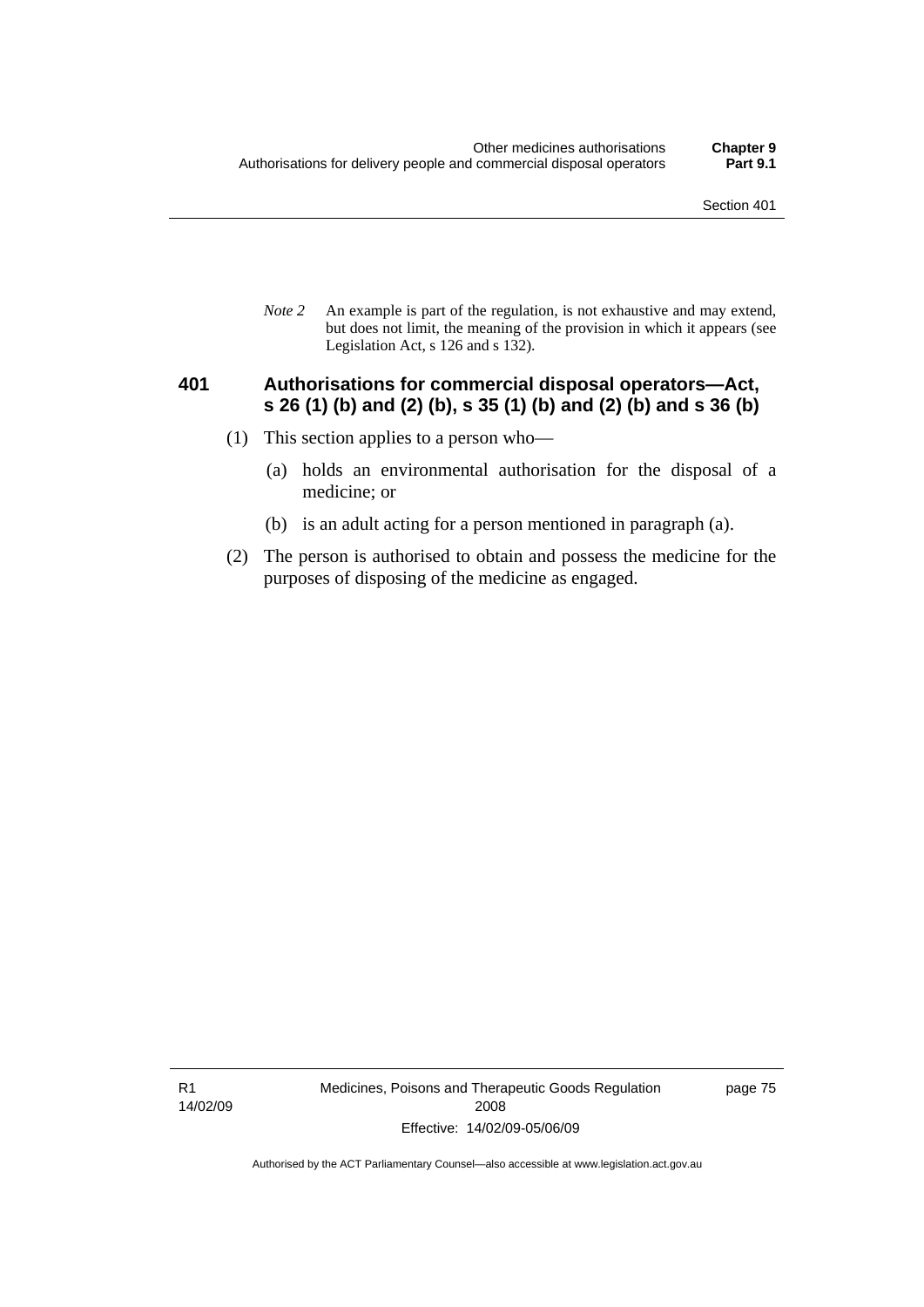## **Part 9.2 Emergency supply and administration of adrenaline and salbutamol**

## **410 Authorisations to supply and administer adrenaline and salbutamol—Act, s 26 (1) (b) and s 37 (1) (b)**

- (1) A person is authorised to do 1 or more of the following for someone else (the *assisted person*) who is in immediate need of adrenaline or salbutamol:
	- (a) supply authorised adrenaline or authorised salbutamol to the assisted person;
	- (b) supply authorised adrenaline or authorised salbutamol to someone else for immediate administration to the assisted person;
	- (c) administer authorised adrenaline or authorised salbutamol to the assisted person.
- (2) In this section:

*authorised adrenaline* means adrenaline in a single use automatic injector delivering not more than 0.3mg adrenaline.

*authorised salbutamol* means salbutamol in, or for, a metered inhaler.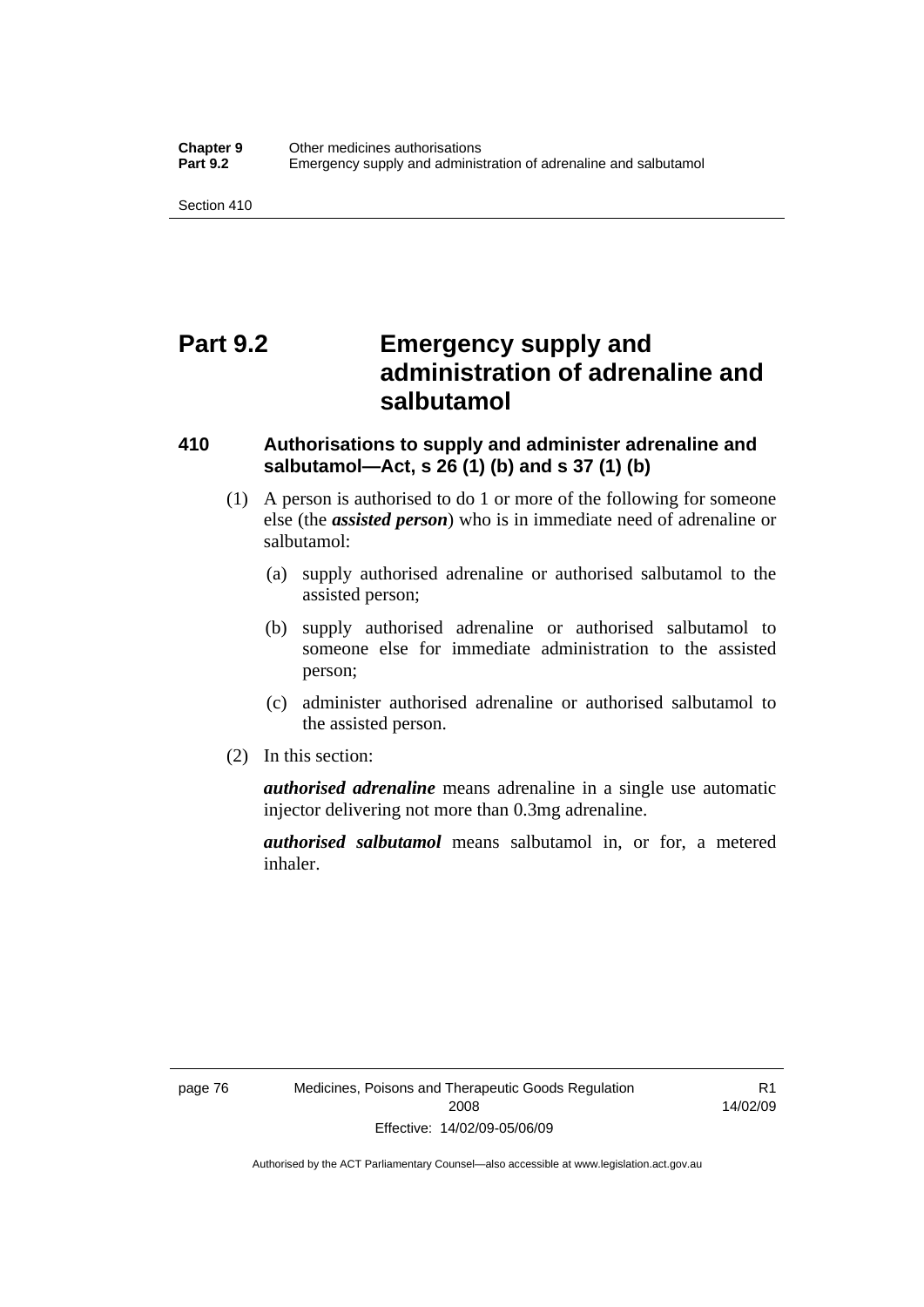## **Part 9.3 Medicines authorisations for corrections functions**

## **420 Authorisations for CYP authorised people—Act, s 26 (1) (b), s 35 (1) (b), (2) (b), s 36 (b) and s 37 (1) (b)**

A CYP authorised person is authorised, within the scope of the person's employment, to do any of the following in relation to a medicine supplied for a young detainee by a person who is authorised to supply the medicine:

- (a) obtain the medicine;
- (b) possess the medicine (including possess the medicine outside a CYP detention place for the purpose of administering the medicine to a young detainee while the young detainee is lawfully outside the place);
- (c) administer the medicine to the young detainee;
- (d) supply the medicine to a person who is authorised to obtain the medicine for the young detainee.

**Example—young detainee lawfully outside CYP detention place** 

the detainee is on local leave escorted by a CYP authorised person

- *Note 1 CYP authorised person* and *CYP detention place*—see the dictionary.
- *Note 2 Young detainee*—see the *Children and Young People Act 2008*, s 95.
- *Note 3* An example is part of the regulation, is not exhaustive and may extend, but does not limit, the meaning of the provision in which it appears (see Legislation Act, s 126 and s 132).

page 77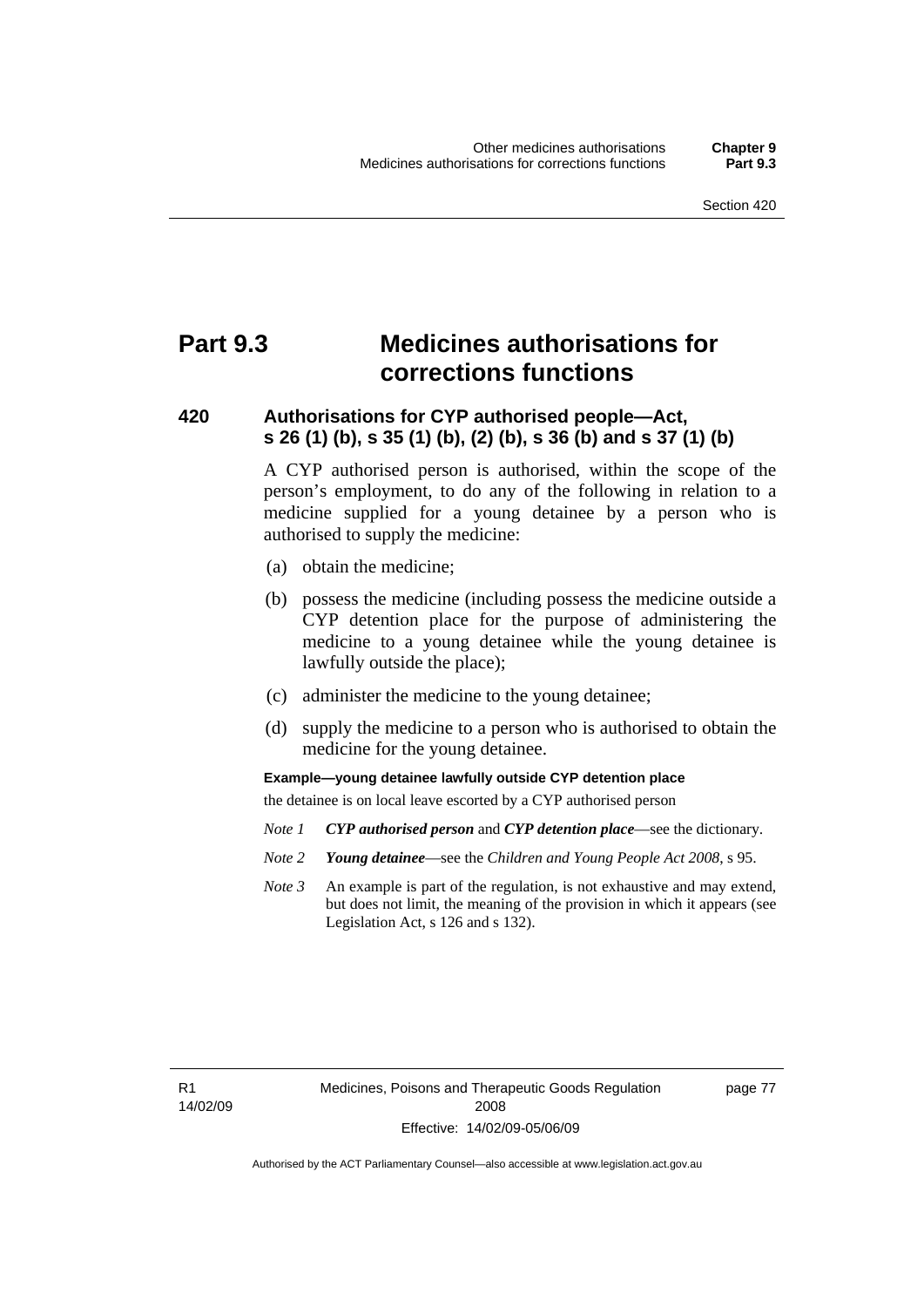## **421 Authorisations for corrections officers—Act, s 26 (1) (b), s 35 (1) (b), (2) (b), s 36 (b) and s 37 (1) (b)**

A corrections officer is authorised, within the scope of the officer's employment, to do any of the following in relation to a medicine supplied for a detainee by a person who is authorised to supply the medicine:

- (a) obtain the medicine;
- (b) possess the medicine (including possess the medicine outside a correctional centre for the purpose of administering the medicine to a detainee while the detainee is lawfully outside the centre);
- (c) administer the medicine to the detainee;
- (d) supply the medicine to a person who is authorised to obtain the medicine for the detainee.
- *Note 1* See the example and notes to s 420.
- *Note 2 Detainee*—see the *Corrections Management Act 2007*, s 6.

## **422 Authorisations for court and police cell custodians—Act, s 26 (1) (b), s 35 (1) (b), (2) (b), s 36 (b) and s 37 (1) (b)**

- (1) A custodian is authorised, within the scope of the custodian's employment, to do any of the following in relation to a medicine supplied for a person in custody at court cells or police cells by someone who is authorised to supply the medicine:
	- (a) obtain the medicine at the cells;
	- (b) possess the medicine at the cells;
	- (c) administer the medicine to the person in custody at the cells;
	- (d) supply the medicine to someone who is authorised to obtain the medicine for the person in custody.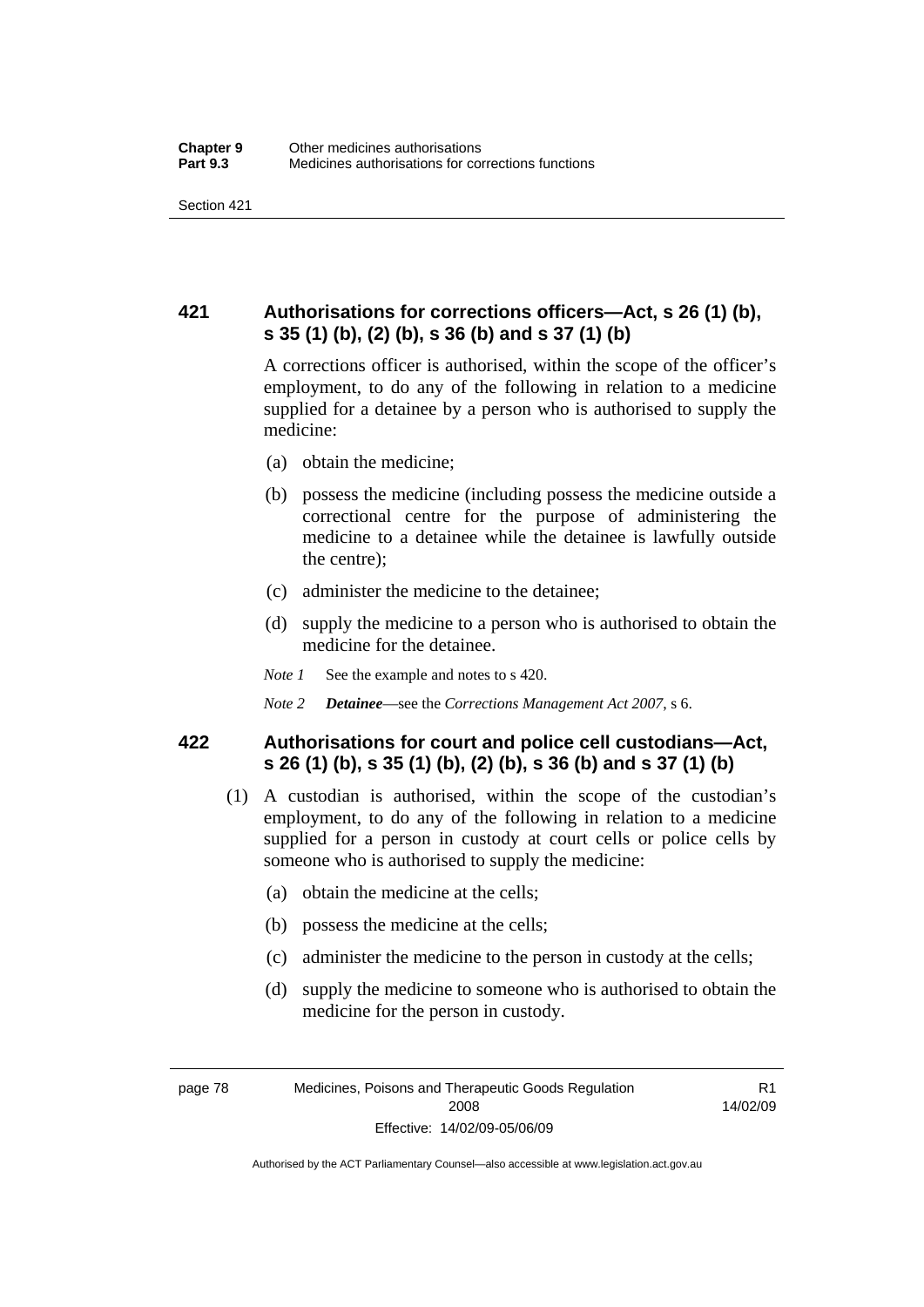(2) In this section:

*court cell*—see the *Corrections Management Act 2007*, section 29.

#### *custodian* means—

- (a) a person in charge of a court cell or police cell; or
- (b) a person acting under the direct supervision of the person in charge.

#### *person in custody* means—

- (a) a detainee; or
- (b) a young detainee; or
- (c) a person detained at a police cell under the *Corrections Management Act 2007*, section 30; or
- (d) a person detained at a court cell under the *Corrections Management Act 2007*, section 33.

*police cell*—see the *Corrections Management Act 2007*, section 29.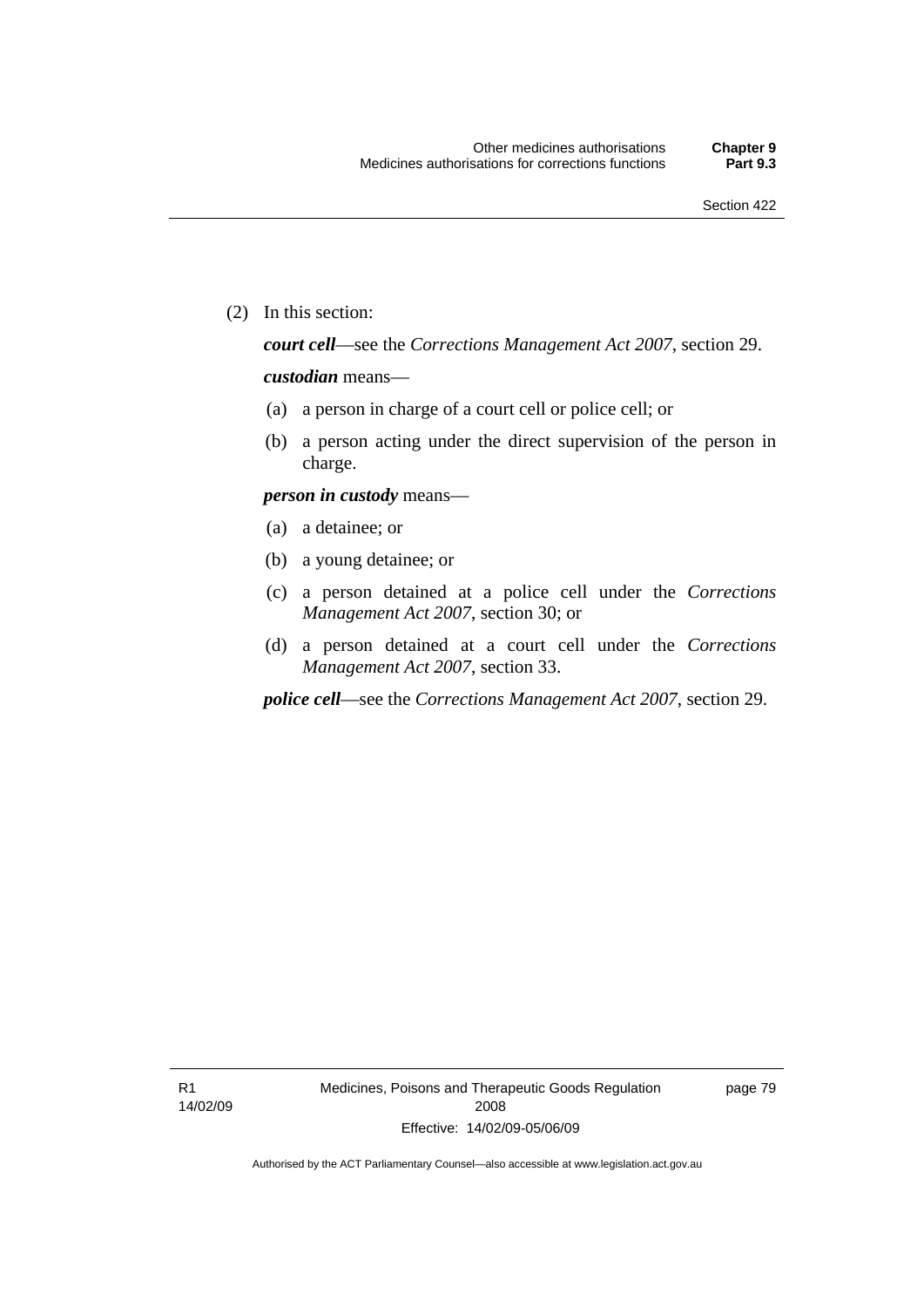#### **Chapter 9** Other medicines authorisations **Part 9.4** • **Authorisations for medicines research and education program purposes other** than controlled medicines

## **Part 9.4 Authorisations for medicines research and education program purposes other than controlled medicines**

*Note* A licence is required for research and education programs in relation to controlled medicines (see pt 14.2).

## **430 Authorisations for non-controlled medicines research and education—Act, s 26 (1) and (2) (b)**

- (1) A scientifically qualified person employed at a recognised research institution (other than the Canberra Hospital) is authorised to do the following for the purposes of an authorised activity at the institution:
	- (a) issue a purchase order for a relevant medicine;
	- (b) obtain on a purchase order a relevant medicine;
	- (c) possess a relevant medicine;
	- (d) supply a relevant medicine to a person (a *relevant person*) who is taking part in the authorised activity at the institution.
	- *Note 1 Scientifically qualified person*—see the dictionary.
	- *Note 2 Recognised research institution*—see the Act, s 20 (5).
- (2) A scientifically qualified person employed at the Canberra Hospital is authorised to do the following for the purposes of an authorised activity at the hospital:
	- (a) issue a written requisition for a relevant medicine;
	- (b) obtain on a written requisition a relevant medicine;
	- (c) possess a relevant medicine;

page 80 Medicines, Poisons and Therapeutic Goods Regulation 2008 Effective: 14/02/09-05/06/09

R1 14/02/09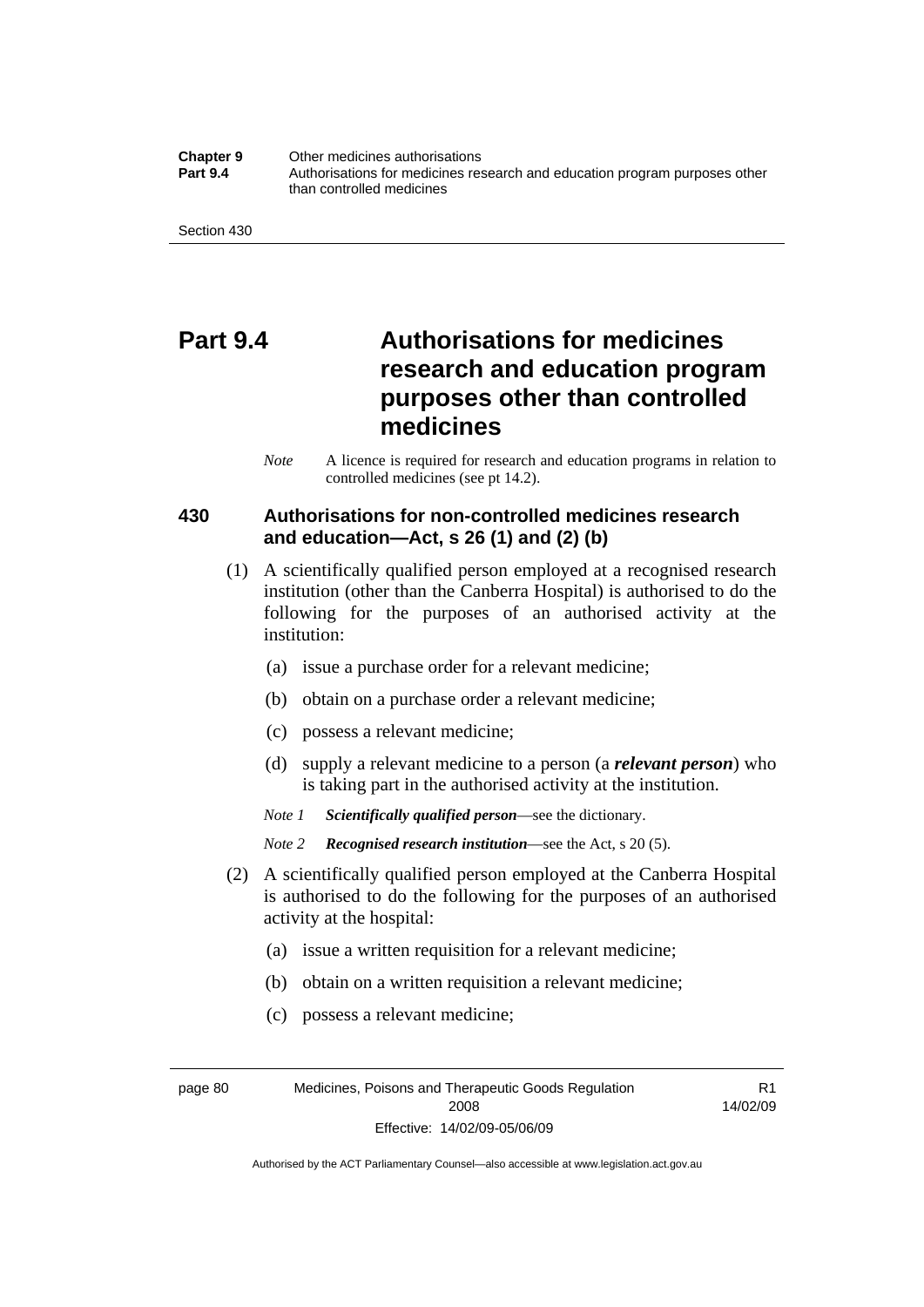- (d) supply a relevant medicine to a person (also a *relevant person*) who is taking part in the authorised activity at the hospital.
- (3) A relevant person is authorised to do the following in relation to a relevant medicine for the purposes of an authorised activity:
	- (a) obtain the medicine from the scientifically qualified person for the activity;
	- (b) possess the medicine for the purposes of the activity;
	- (c) supply the medicine to the scientifically qualified person for the activity.
- (4) In this section:

*authorised activity*, in relation to a relevant medicine at a recognised research institution, means the conduct of any of the following if it does not involve the administration of the medicine to a person:

- (a) medical or scientific research in relation to the medicine at the institution;
- (b) instruction involving the medicine at the institution;
- (c) quality control or analysis of the medicine at the institution.

*relevant medicine* means a medicine other than a controlled medicine.

### **431 Authorisation conditions for non-controlled medicines research and education—Act, s 44 (1) (b) and (2) (b)**

A scientifically qualified person's authorisation under section 430 is subject to the following conditions:

- (a) the person has written approval for the conduct of the authorised activity from the person in charge of—
	- (i) the recognised research institution; or
	- (ii) a faculty or division of the institution;

R1 14/02/09 Medicines, Poisons and Therapeutic Goods Regulation 2008 Effective: 14/02/09-05/06/09 page 81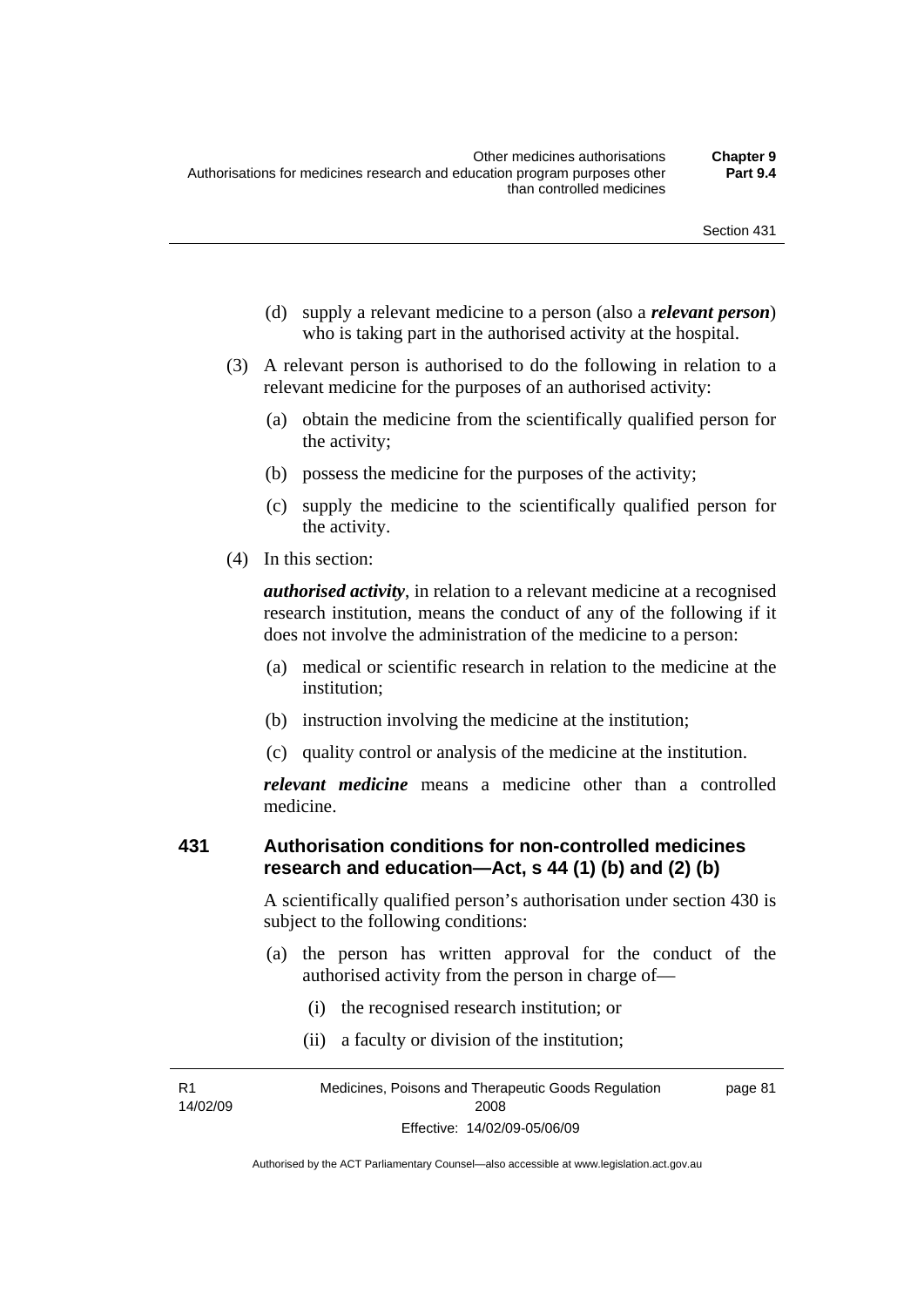| <b>Chapter 9</b> | Other medicines authorisations                                             |
|------------------|----------------------------------------------------------------------------|
| <b>Part 9.4</b>  | Authorisations for medicines research and education program purposes other |
|                  | than controlled medicines                                                  |

- (b) if the recognised research institution employing the person is the Canberra Hospital—
	- (i) a requisition for the relevant medicine issued by the person complies with section 55 (General requirements for written requisitions) and section 56 (Particulars for requisitions); and
	- (ii) the requisition is for an amount of the medicine approved in writing by the person in charge; and
	- (iii) the requisition is for an amount of the medicine used solely for the purpose approved in writing by the person in charge;
- (c) if the person is employed at a recognised research institution other than the Canberra Hospital—
	- (i) a purchase order for the relevant medicine complies with section 62; and
	- (ii) the purchase order is for an amount of the medicine approved in writing by the person in charge;
- (d) the medicine is obtained from someone who is authorised to supply the medicine to the person.

R1 14/02/09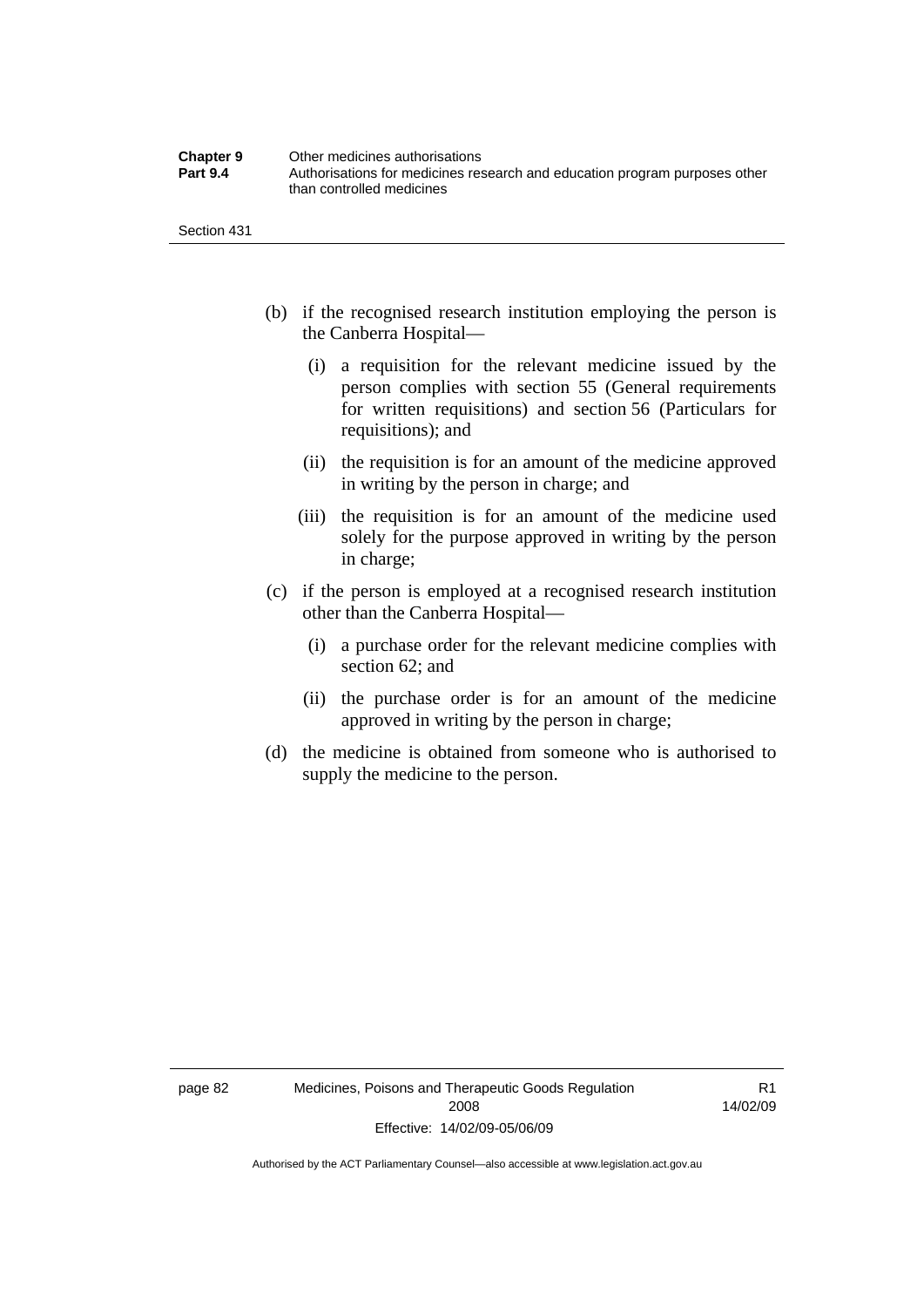## **Part 9.5 Authorisations under medicines licences**

## **Division 9.5.1 Controlled medicines research and education program licence authorisations**

- *Note 1* For authorisation for research and education for other medicines, see pt 9.4.
- *Note* 2 For other provisions about controlled medicines research and education program licences, see pt 14.2.

### **440 Authorisations under controlled medicines research and education program licences—Act, s 20 (1) (a)**

- (1) A controlled medicines research and education program licence (other than for a program conducted at the Canberra Hospital) authorises—
	- (a) the licence-holder to—
		- (i) issue a purchase order for a controlled medicine (the *licensed controlled medicine*) stated in the licence for the program stated in the licence; and
		- (ii) obtain a licensed controlled medicine on a purchase order for the program; and
		- (iii) possess a licensed controlled medicine for the program at the premises to which the licence relates; and
		- (iv) supply a licensed controlled medicine to anyone taking part in the program for the program; and
	- (b) the program supervisor, and anyone taking part in the program, to deal with the licensed controlled medicine as authorised by the licence at the premises stated in the licence.

R1 14/02/09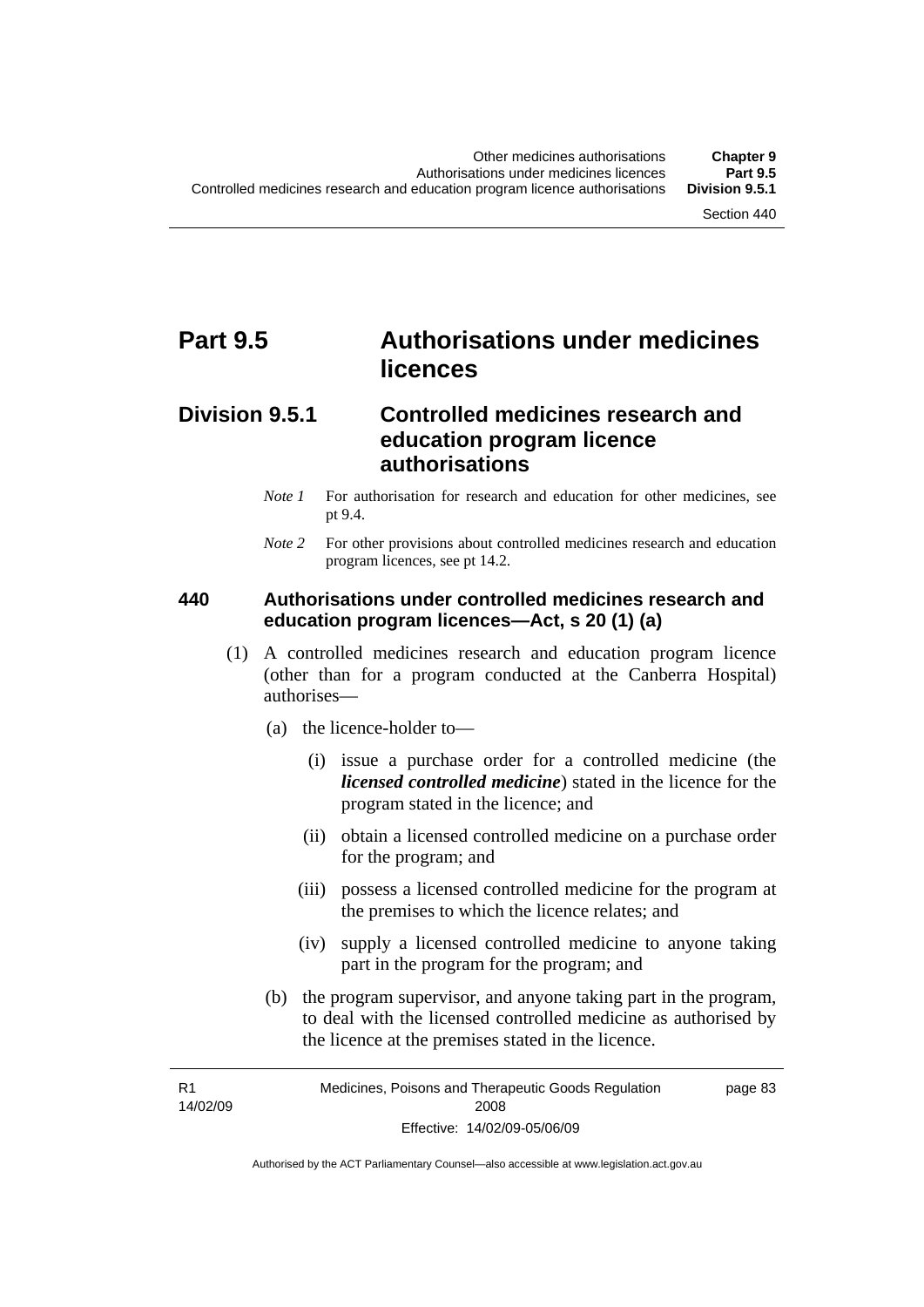- (2) A controlled medicines research and education program licence for a program conducted at the Canberra Hospital authorises—
	- (a) the licence-holder to—
		- (i) issue a written requisition for a controlled medicine (the *licensed controlled medicine*) stated in the licence for the program stated in the licence; and
		- (ii) obtain a licensed controlled medicine on a written requisition for the program; and
		- (iii) possess a licensed controlled medicine for the program at the premises to which the licence relates; and
		- (iv) supply a licensed controlled medicine to anyone taking part in the program for the program; and
	- (b) the program supervisor, and anyone taking part in the program, to deal with the licensed controlled medicine as authorised by the licence at the hospital.

## **441 Authorisation condition for controlled medicines research and education program licences—Act, s 44 (1) (b) and (2) (b)**

A licence-holder's authorisation to obtain a controlled medicine under a controlled medicines research and education program licence is subject to the condition that the medicine is—

- (a) if the licence is for a program conducted at the Canberra Hospital—obtained on a requisition that complies with section 55 (General requirements for written requisitions) and section 56 (Particulars for requisitions); or
- (b) in any other case—purchased on a complying purchase order.
- *Note* For licence conditions, see the Act, s 89.

R1 14/02/09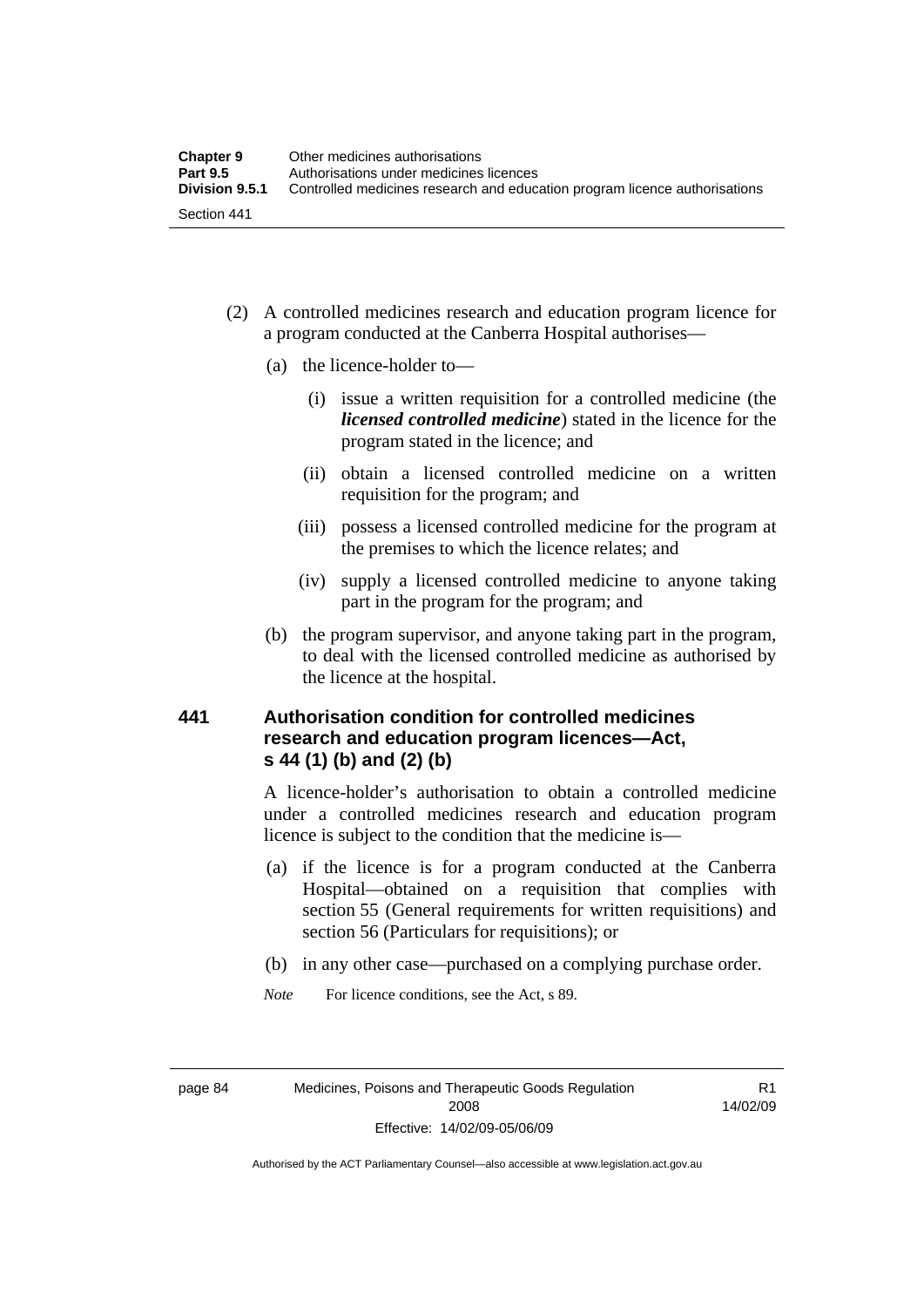## **Division 9.5.2 First-aid kit licence authorisations**

*Note* For other provisions about first-aid kit licences, see pt 14.3.

## **450 Authorisations under first-aid kit licences— Act, s 20 (1) (a)**

(1) In this section:

*authorised medicine*, for a first-aid kit, means—

- (a) a medicine stated in the first-aid kit licence for the kit; and
- (b) a pharmacy medicine or pharmacist only medicine for the kit.
- (2) A first-aid kit licence authorises—
	- (a) the licence-holder to—
		- (i) issue a purchase order for an authorised medicine for the first-aid kit; and
		- (ii) obtain on a purchase order an authorised medicine for the first-aid kit; and
	- (b) the licence-holder, and anyone else authorised to deal with a medicine by the licence, to—
		- (i) possess an authorised medicine as part of the first-aid kit for the emergency treatment of a person's medical condition; and
		- (ii) supply an authorised medicine to someone else who is authorised under the licence to administer the medicine; and
		- (iii) administer an authorised medicine in the first-aid kit if the person believes on reasonable grounds that the administration of the medicine is necessary for the emergency treatment of a person's medical condition.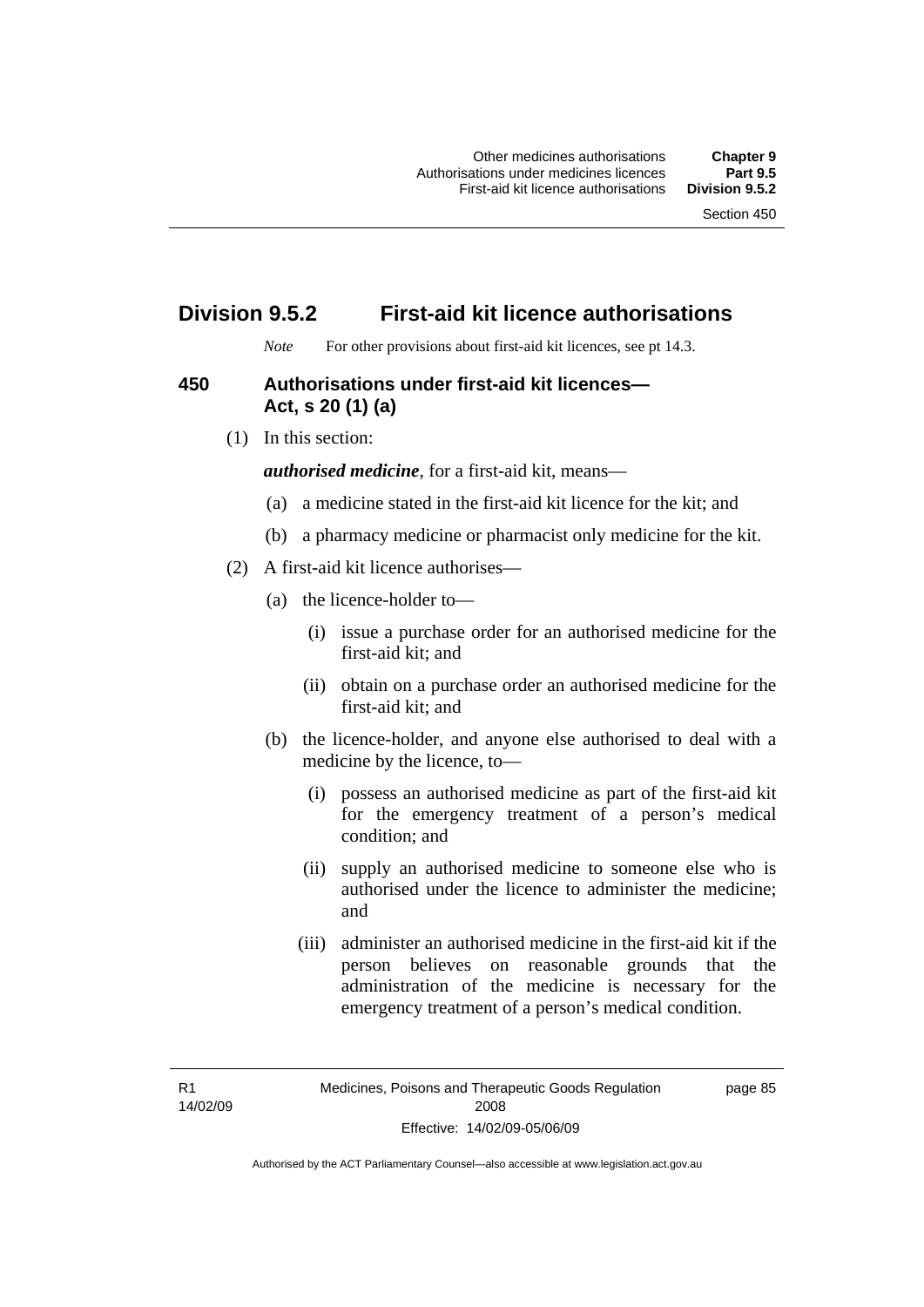## **451 Authorisation condition for first-aid kit licences— Act, s 44 (1) (b) and (2) (b)**

A licence-holder's authorisation to obtain a medicine under a first-aid kit licence is subject to the condition that the medicine is purchased on a complying purchase order.

*Note* For licence conditions, see the Act, s 89.

## **Division 9.5.3 Wholesalers licence authorisations**

*Note* For other provisions about wholesalers licences, see pt 14.4.

## **460 Authorisations under medicines wholesalers licences— Act, s 20 (1) (a)**

- (1) A medicines wholesalers licence authorises the licence-holder to do any of the following in relation to a medicine (the *licensed medicine*) stated in the licence at the premises (the *licensed premises*) stated in the licence:
	- (a) issue a purchase order for a licensed medicine;
	- (b) obtain a licensed medicine on a purchase order for sale by wholesale from the licensed premises;
	- (c) possess a licensed medicine for sale by wholesale from the licensed premises;
	- (d) sell a licensed medicine by wholesale (whether or not for resale) from the licensed premises to—
		- (i) a person authorised to issue a purchase order for the medicine; or
		- (ii) someone in another State who may obtain the medicine by wholesale under the law of the other State; or

R1 14/02/09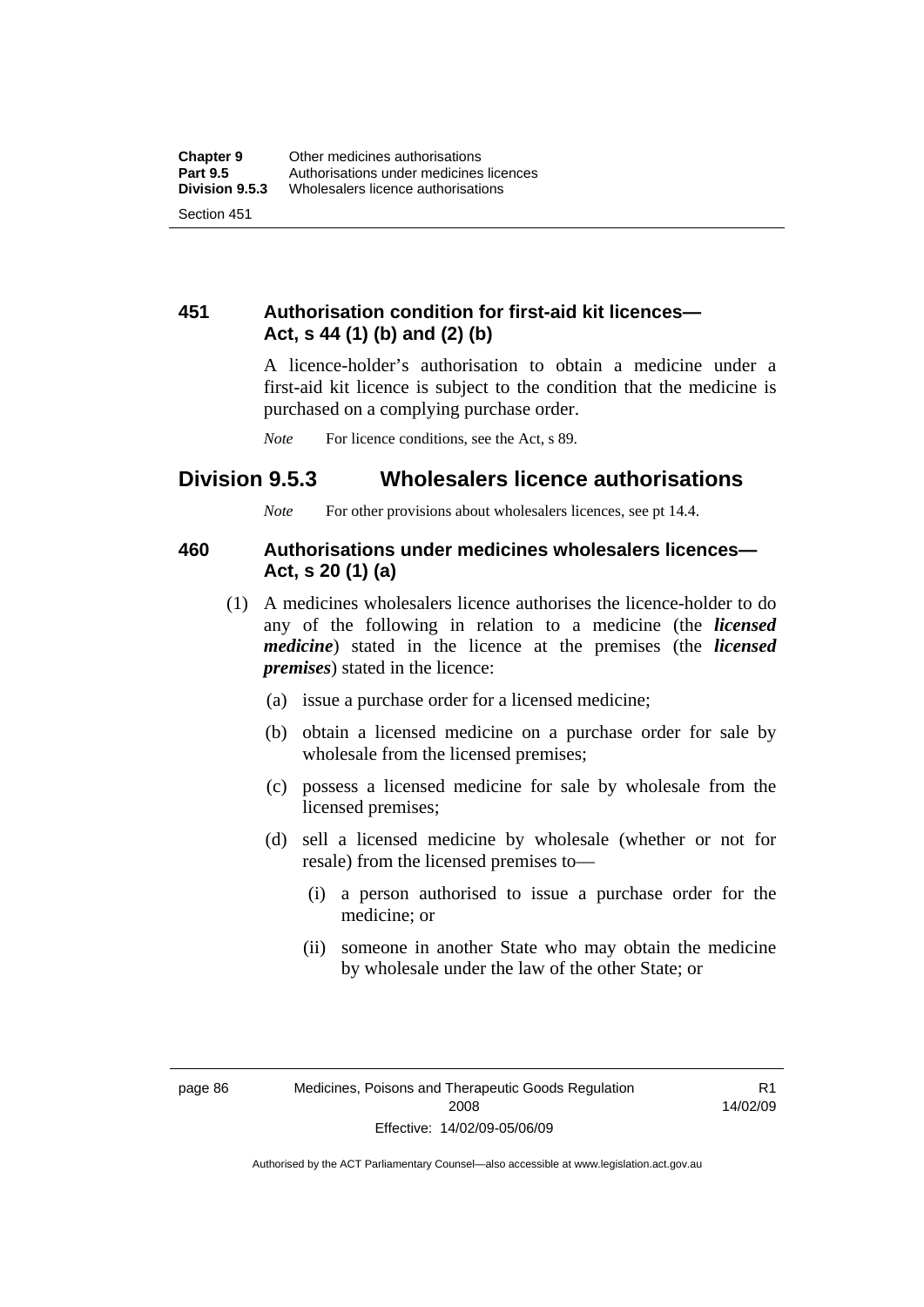- (iii) someone in another country who may lawfully obtain the medicine by wholesale in the other country;
- *Note* The medicines must be sold on a purchase order in accordance with s 140 (see s 461).
- (e) unless the licensed medicine is a controlled medicine—supply the medicine in accordance with the medicines Australia code of conduct provisions for product starter packs.
	- *Note Medicines Australia code of conduct*—see the dictionary.
- (2) However, an authorisation under subsection (1) does not apply if the licence states that it does not apply.
- (3) Also, subsection (1) (d) (iii) does not apply in relation to a licensed medicine that is a prohibited export under the *Customs Act 1901* (Cwlth).

## **461 Authorisation conditions for medicines wholesalers licences—Act, s 44 (1) (b) and (2) (b)**

A licence-holder's authorisation under a medicines wholesalers licence is subject to the following conditions:

- (a) the dealings with a medicine authorised by the licence will be carried out under the supervision of an individual approved under section 616 (1) (Restrictions on issuing of medicines wholesalers licences—Act, s 85 (1) (a));
- (b) the licence-holder must comply with, and the licence-holder must ensure that the licence-holder's agents and employees comply with—
	- (i) the Australian code of good wholesaling practice for therapeutic goods for human use; and

page 87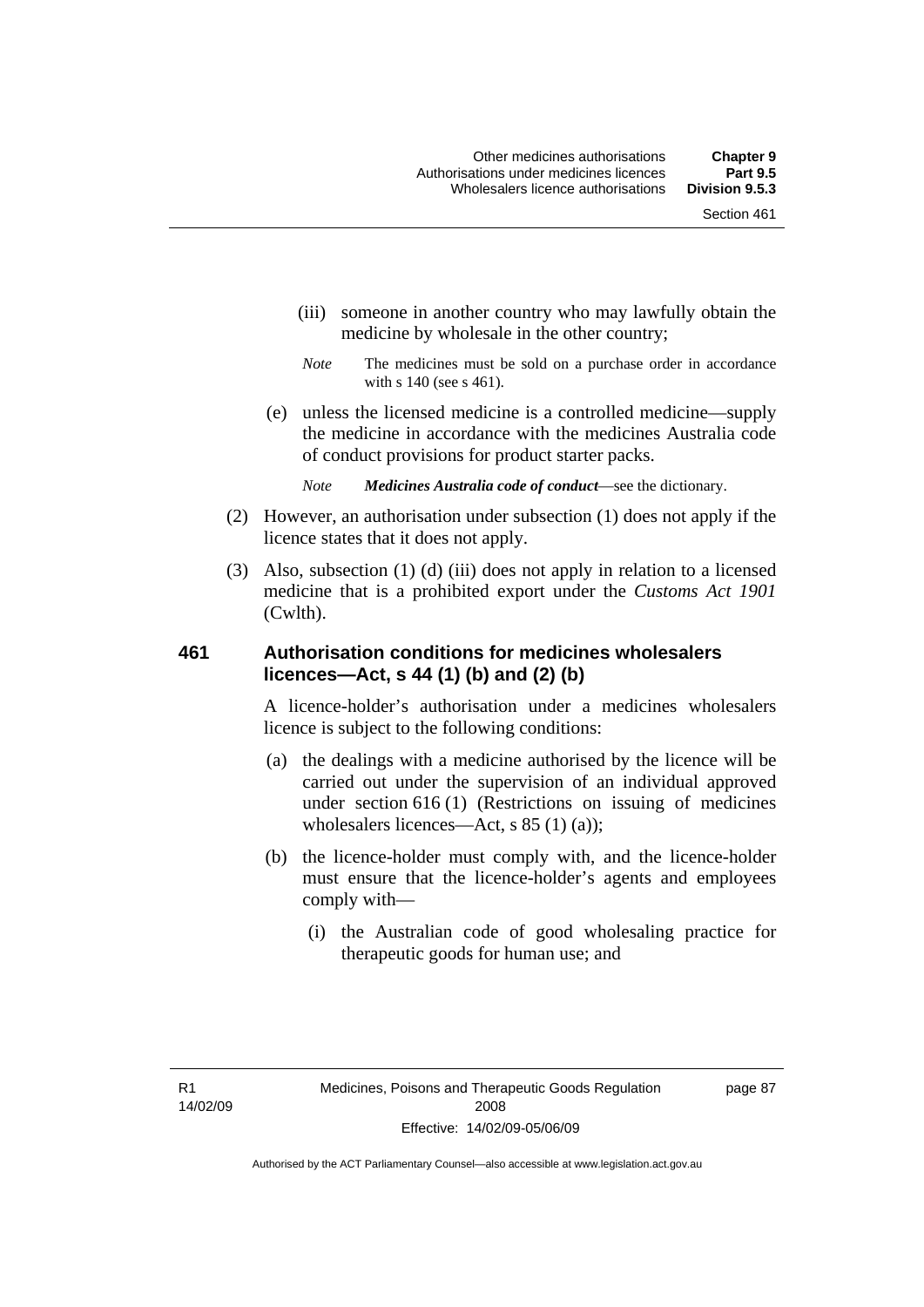- (ii) the medicines Australia code of conduct;
- *Note Australian code of good wholesaling practice for therapeutic goods for human use* and *medicines Australia code of conduct*—see the dictionary.
- (c) a medicine obtained under the licence is purchased on a complying purchase order;
- (d) a medicine sold under the licence is sold on a complying purchase order in accordance with section 141 (Supplying medicines on purchase orders).
- *Note* For licence conditions, see the Act, s 89.

## **Division 9.5.4 Opioid dependency treatment licence authorisations**

*Note* For other provisions about opioid dependency treatment licences, see pt 14.5.

## **470 Authorisations under opioid dependency treatment licences—Act, s 20 (1) (a)**

- (1) An opioid dependency treatment licence issued to a pharmacist authorises the licence-holder, and any other pharmacist at the community pharmacy (the *licensed pharmacy*) to which the licence relates, to do any of the following for the purpose of treating a person's drug-dependency:
	- (a) issue a purchase order for buprenorphine or methadone;
	- (b) obtain buprenorphine or methadone on a purchase order for administration at the licensed pharmacy;
	- (c) possess buprenorphine and methadone;
	- (d) dispense buprenorphine and methadone in accordance with a prescription;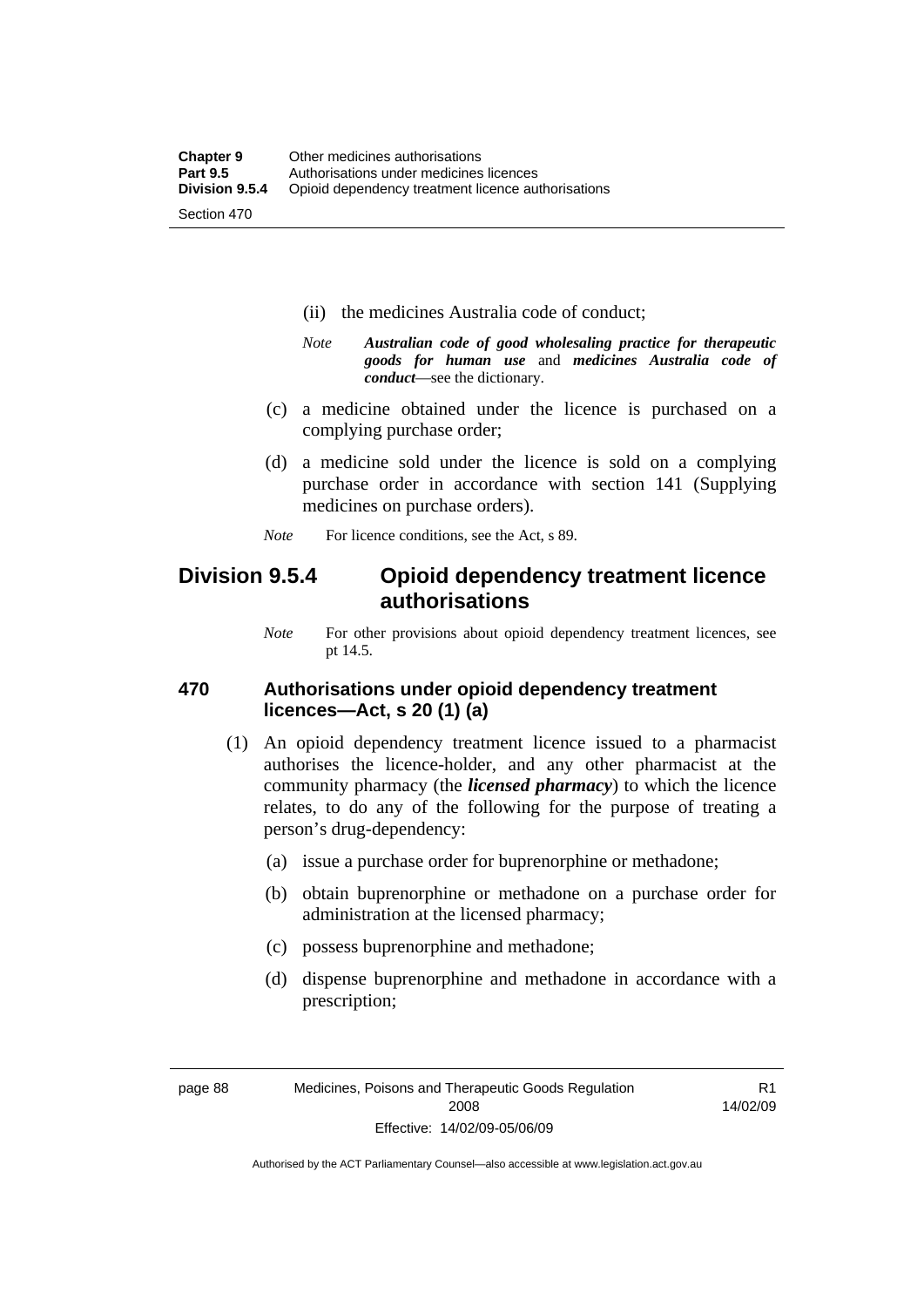- (e) supply buprenorphine and methadone to a nurse at the licensed pharmacy for administration at the pharmacy under the supervision of a pharmacist;
- (f) administer buprenorphine and methadone at the licensed pharmacy in accordance with a prescription (including the prescription as changed by a pharmacist at the oral direction of the prescriber).
- (2) An opioid dependency treatment licence issued to a pharmacist authorises a nurse to administer buprenorphine and methadone at the licensed pharmacy under the supervision of a pharmacist and in accordance with a prescription (including the prescription as changed by a pharmacist at the oral direction of the prescriber).
	- *Note 1 Nurse* does not include an enrolled nurse (see Legislation Act, dict, pt 1).
	- *Note 2 Pharmacist* does not include an intern pharmacist (see dict).
- (3) To remove any doubt, an authorisation under this section does not, by implication, limit a pharmacist's or nurse's authorisations under schedule 1 (Medicines—health-related occupations authorisations) in relation to other dealings with buprenorphine and methadone.

## **471 Authorisation condition for opioid dependency treatment licences—Act, s 44 (1) (b) and (2) (b)**

- (1) A licence-holder's authorisation under an opioid dependency treatment licence is subject to the following conditions:
	- (a) the licence-holder must ensure that a person to whom buprenorphine or methadone is administered under the licence signs a written acknowledgement in accordance with subsection (2) that the medicine has been administered to the person;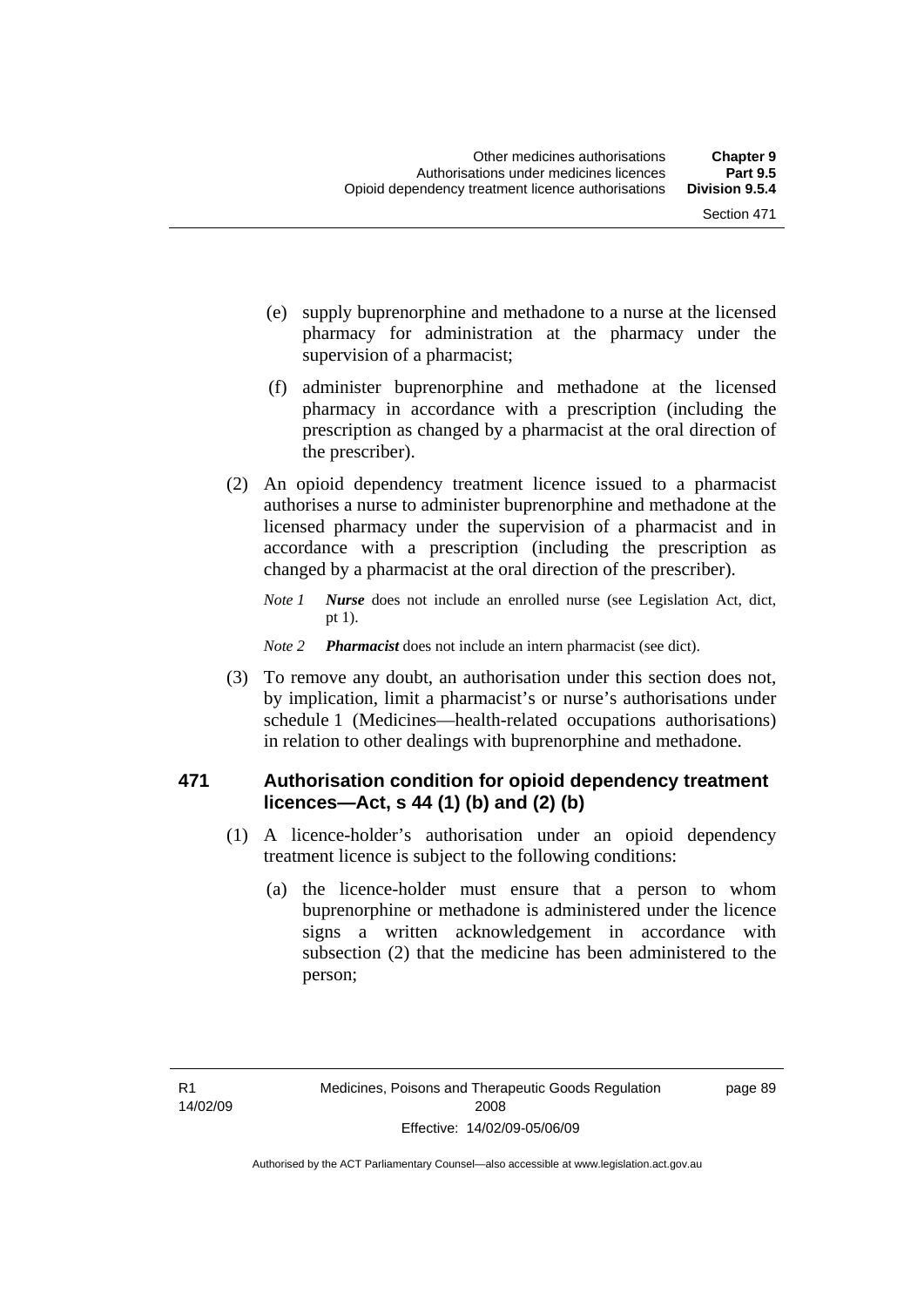(b) a purchase order issued by the licence-holder to obtain buprenorphine or methadone under the licence is a complying purchase order.

*Note 1 Written* includes in electronic form (see Act, dict).

*Note* 2 For licence conditions, see the Act, s 89.

- (2) For subsection (1) (a), the acknowledgement must include the following:
	- (a) the approved name or brand name of the medicine administered;
	- (b) the form, strength and quantity of the medicine administered;
	- (c) the date the medicine is administered.

## **Division 9.5.5 Pharmacy medicines rural communities licences**

*Note* For other provisions about pharmacy medicines rural communities licences, see pt 14.6.

## **480 Authorisations under pharmacy medicines rural communities licences—Act, s 20 (1) (a)**

A pharmacy medicines rural communities licence authorises—

- (a) the licence-holder to—
	- (i) issue a purchase order for a pharmacy medicine (the *licensed medicine*) stated in the licence for retail sale from the premises (the *licensed premises*) stated in the licence; and
	- (ii) obtain the licensed medicine on a purchase order for retail sale from the licensed premises; and
	- (iii) possess the licensed medicine at the licensed premises for retail sale from the licensed premises; and

page 90 Medicines, Poisons and Therapeutic Goods Regulation 2008 Effective: 14/02/09-05/06/09

R1 14/02/09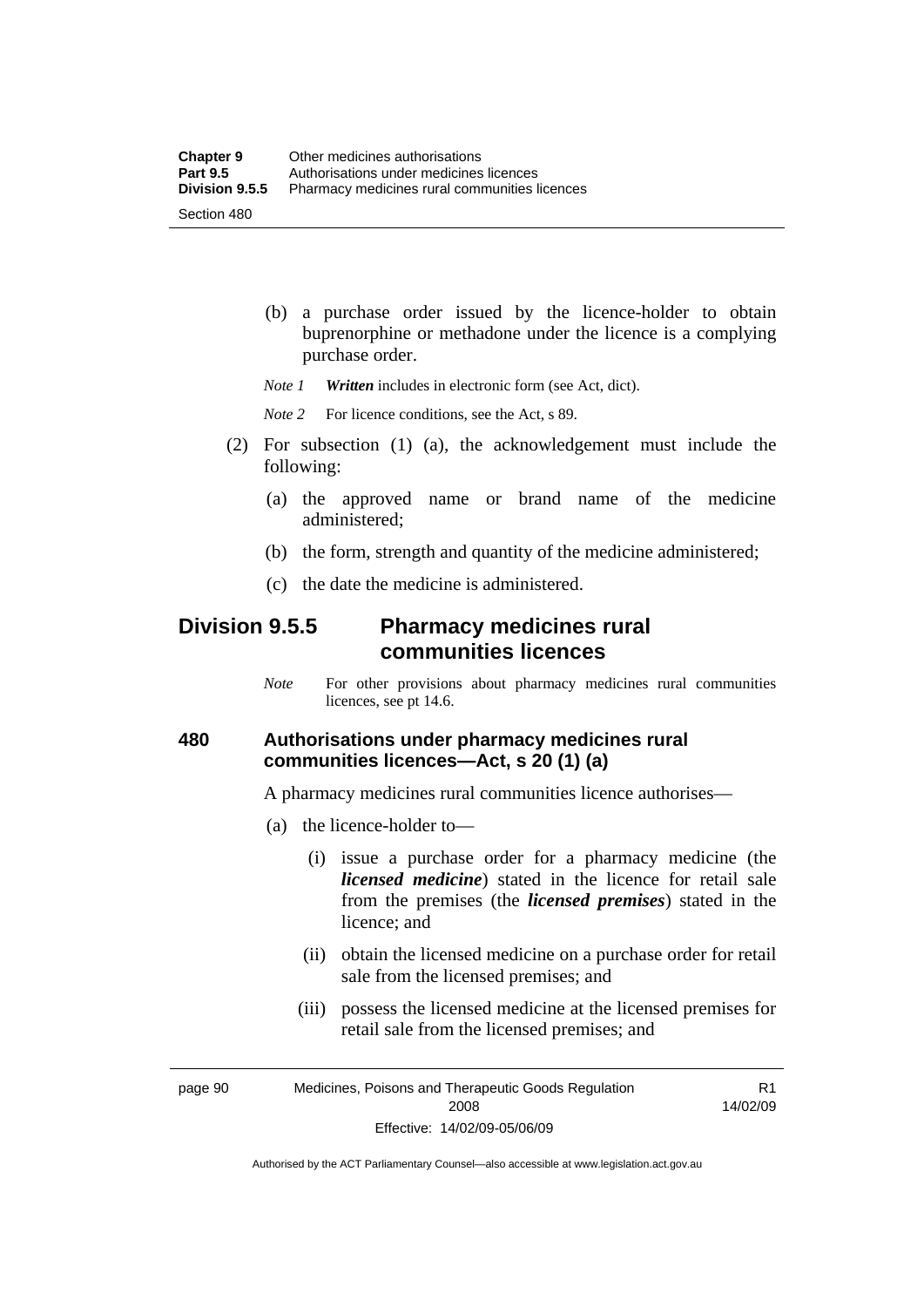- (iv) sell the licensed medicine by retail from the licensed premises to customers attending in person at the licensed premises; and
- (b) an employee of the licence-holder to—
	- (i) possess the medicine at the licensed premises for retail sale from the licensed premises; and
	- (ii) sell the medicine by retail from the licensed premises to customers attending in person at the licensed premises.

#### **Examples—sales to which par (a) (iv) and par (b) (ii) do not apply**

sales over the internet or by mail

- *Note 1* For other requirements in relation to medicines sold under rural communities licences—see s 500 (3), s 502 (4) and s 522.
- *Note 2* An example is part of the regulation, is not exhaustive and may extend, but does not limit, the meaning of the provision in which it appears (see Legislation Act, s 126 and s 132).

### **481 Authorisation conditions for pharmacy medicines rural communities licences—Act, s 44 (1) (b) and (2) (b)**

A licence-holder's authorisation under a pharmacy medicines rural communities licence is subject to the following conditions:

- (a) a pharmacy medicine obtained under the licence is purchased on a complying purchase order;
- (b) the pharmacy medicines to which the licence relates are sold in the manufacturer's packs;
- (c) the packs are labelled in accordance with—
	- (i) section 502 (Labelling of supplied manufacturer's packs of medicines—Act, s  $60(1)$  (c) (i) and (2) (c) (i)); or
	- (ii) an approval under the Act, section 193 (Approval of non-standard packaging and labelling);

R1 14/02/09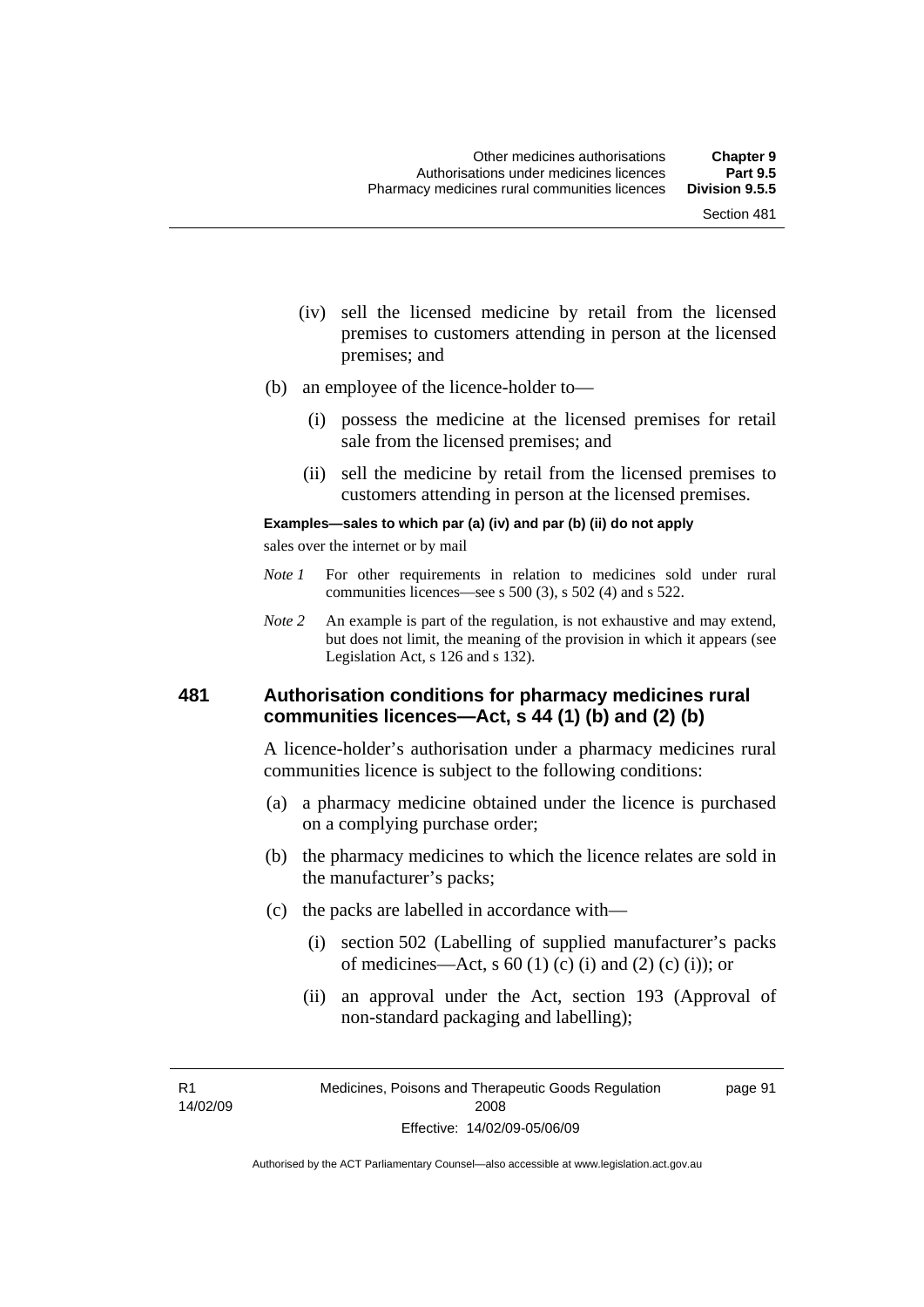- (d) the pharmacy medicines to which the licence relates are sold from the premises stated in the licence to customers attending in person.
- *Note* For licence conditions, see the Act, s 89.

page 92 Medicines, Poisons and Therapeutic Goods Regulation 2008 Effective: 14/02/09-05/06/09

R1 14/02/09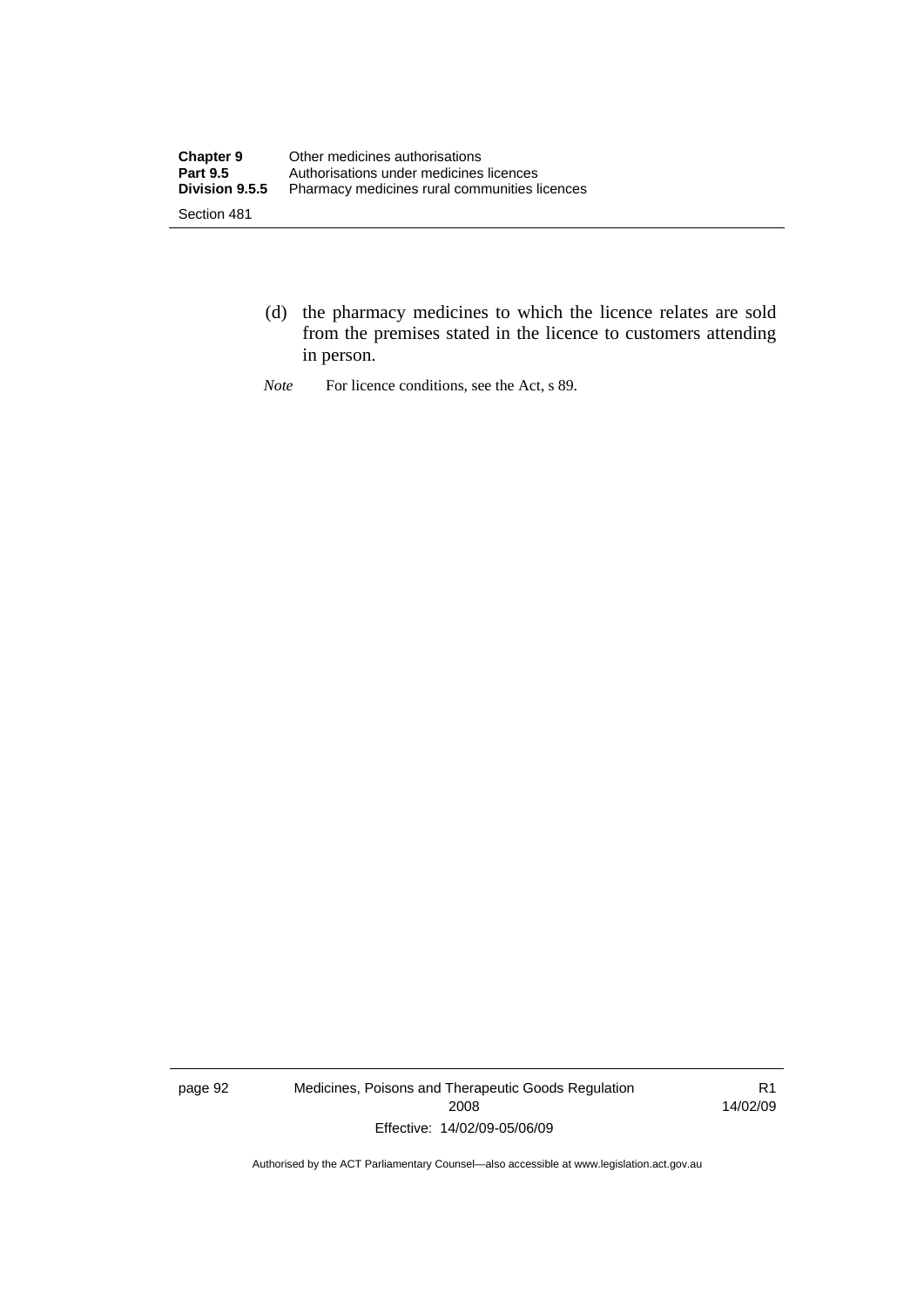# **Chapter 10 Packaging and labelling of medicines generally**

## **500 When pharmacy medicines and pharmacist only medicines to be supplied in manufacturer's packs— Act, s 59 (1) (c) (i) and (2) (c) (i)**

(1) In this section:

*health professional* does not include—

- (a) a pharmacist, or intern pharmacist, at a hospital; and
- (b) a prescriber who supplies a medicine during a consultation.

*supply* does not include dispense.

- (2) A health professional, or an employee acting under the direction of a health professional, must supply a pharmacy medicine or pharmacist only medicine in a whole manufacturer's pack of the medicine.
- (3) A pharmacy medicines rural communities licence-holder, or an employee acting under the direction of the licence-holder, must sell a pharmacy medicine stated in the licence in a whole manufacturer's pack of the medicine.

## **501 Packaging of supplied manufacturer's packs of medicines—Act, s 59 (1) (c) (i) and (2) (c) (i)**

A manufacturer's pack of a medicine supplied must be packaged—

 (a) in accordance with the medicines and poisons standard, paragraphs 21 to 27; or

R1 14/02/09 page 93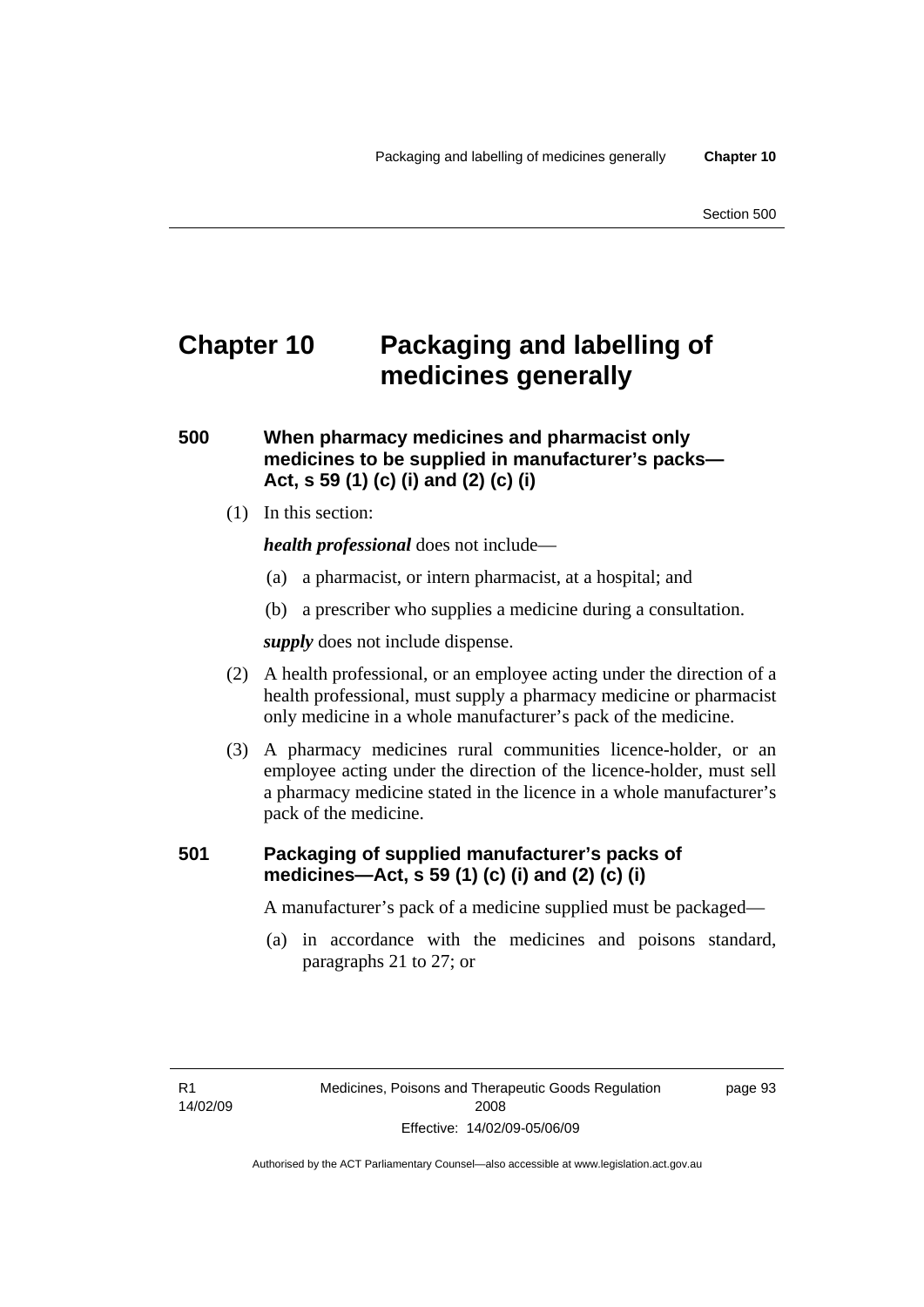- (b) in a container in which the medicine may be sold under a corresponding law.
- *Note* A manufacturer's pack of a medicine supplied may also be packaged in accordance with an approval under the Act, s 193 (Approval of non-standard packaging and labelling) (see Act, s 59 (1) (c) (ii) and  $(2)$  (c) (ii)).

## **502 Labelling of supplied manufacturer's packs of medicines—Act, s 60 (1) (c) (i) and (2) (c) (i)**

(1) In this section:

*supply*, a medicine, does not include—

- (a) dispense the medicine; or
- (b) supply the medicine on a requisition or standing order.
- (2) A manufacturer's pack of a supplied medicine must be labelled in accordance with—
	- (a) the medicines and poisons standard, paragraphs 3 to 19; or
	- (b) a corresponding law.
	- *Note* A manufacturer's pack of a medicine supplied may also be labelled in accordance with an approval under the Act, s 193 (Approval of non-standard packaging and labelling) (see Act, s 60 (1) (c) (ii) and  $(2)$  (c) (ii)).
- (3) A manufacturer's pack of a pharmacist only medicine sold by retail at a community pharmacy must be labelled with the pharmacy's name, business address and telephone number.
- (4) A manufacturer's pack of a pharmacy medicine sold at premises licensed under a pharmacy medicines rural communities licence must be labelled with the licence-holder's name, business address and telephone number.

R1 14/02/09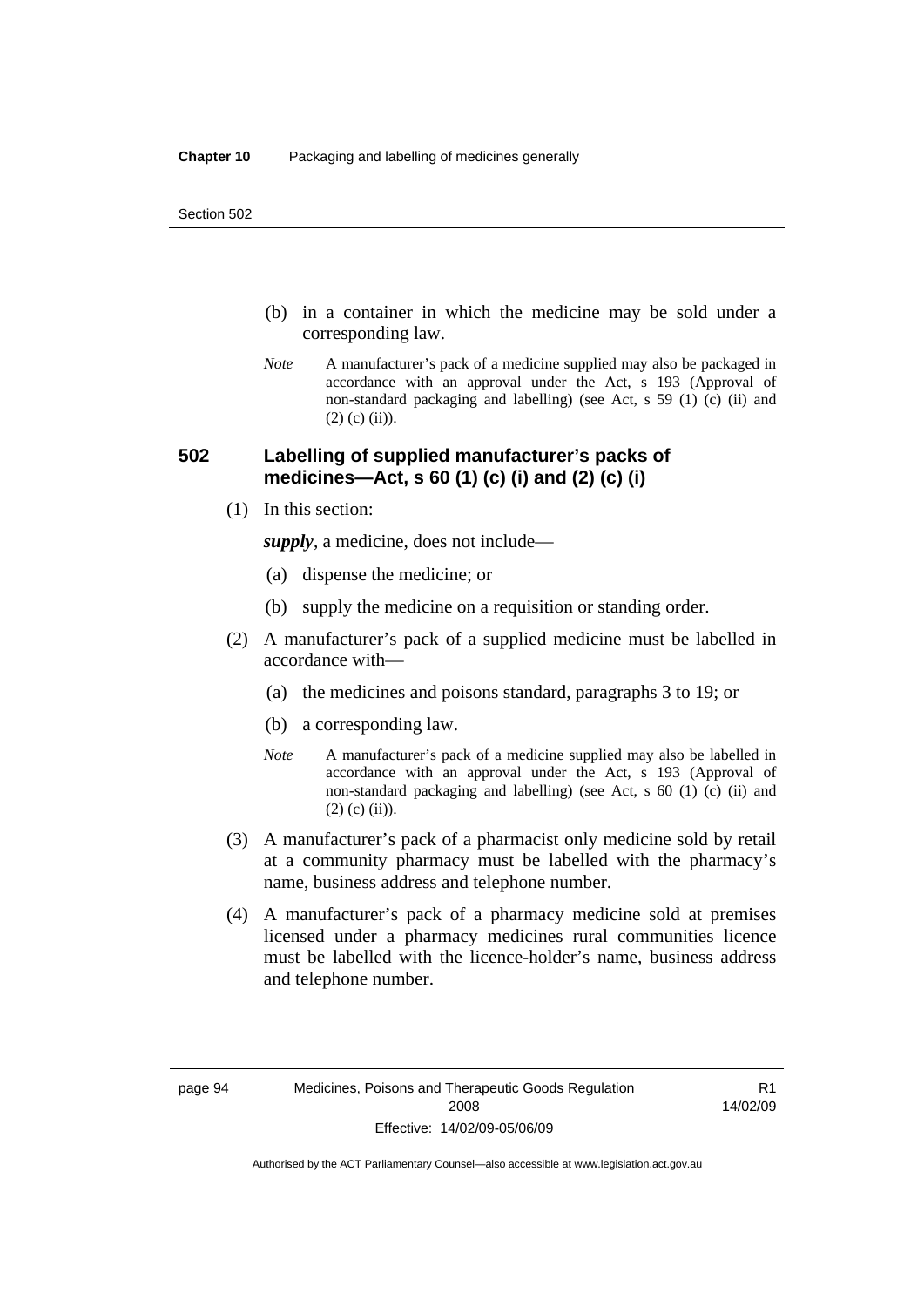# **Chapter 11 Storage of medicines**

# **Part 11.1** Preliminary

### **510 Meaning of** *prescribed person***—ch 11**

For this chapter, each of the following is a *prescribed person*:

- (a) a dentist, doctor, optometrist, podiatrist or veterinary surgeon;
	- *Note Dentist*, *doctor* and *veterinary surgeon* does not include an intern or trainee (see defs of these terms in dict).
- (b) a pharmacist responsible for the management of a community pharmacy;
- (c) the chief pharmacist at an institution;
- (d) a medicines wholesalers licence-holder;
- (e) a pharmacy medicines rural communities licence-holder;
- (f) an approved analyst;

*Note Approved analyst*—see the dictionary.

- (g) a medicines and poisons inspector (including a police officer);
- (h) a controlled medicines research and education program licence-holder;
- (i) a person in charge of any of the following:
	- (i) an ambulance service (whether or not operated by the Commonwealth, the Territory or a State);
	- (ii) a correctional centre;
	- (iii) a CYP detention place;
	- (iv) a health centre operated by the Territory;

R1 14/02/09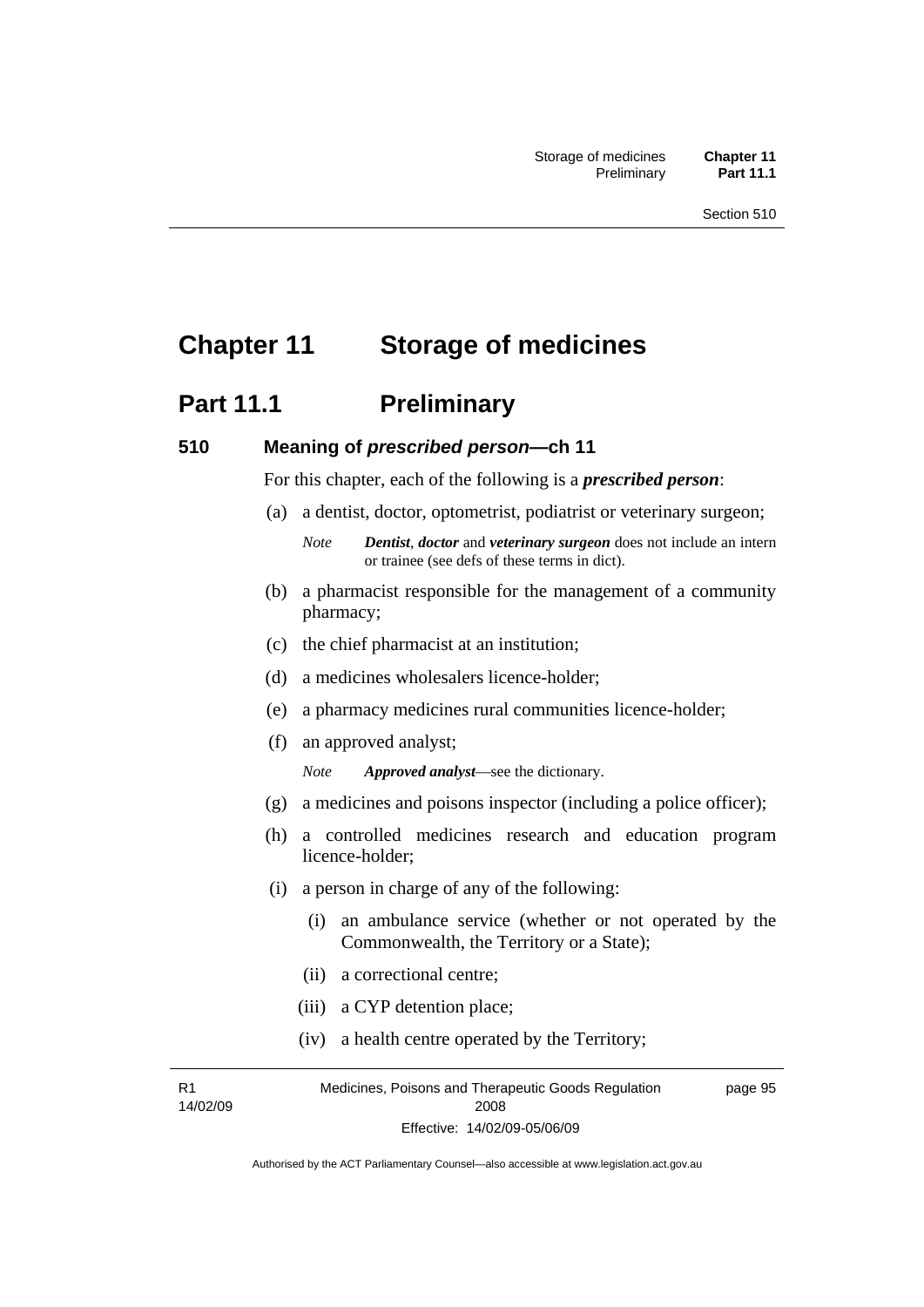| <b>Chapter 11</b> | Storage of medicines |
|-------------------|----------------------|
| <b>Part 11.1</b>  | Preliminary          |

Section 511

- (v) a residential aged care facility without a pharmacy;
- (vi) a residential disability care facility without a pharmacy;
- (vii) a ward (including an opioid dependency treatment centre operated by the Territory).
- *Note 1 CYP detention place*—see the dictionary.
- *Note 2 Residential aged care facility* and *residential disability care facility* see the Act, dictionary.
- *Note 3 State* includes a territory (see Legislation Act, dict, pt 1).

### **511 Meaning of** *key***—ch 11**

In this chapter:

*key* includes an electronic swipe card or electronic proximity device.

page 96 Medicines, Poisons and Therapeutic Goods Regulation 2008 Effective: 14/02/09-05/06/09

R1 14/02/09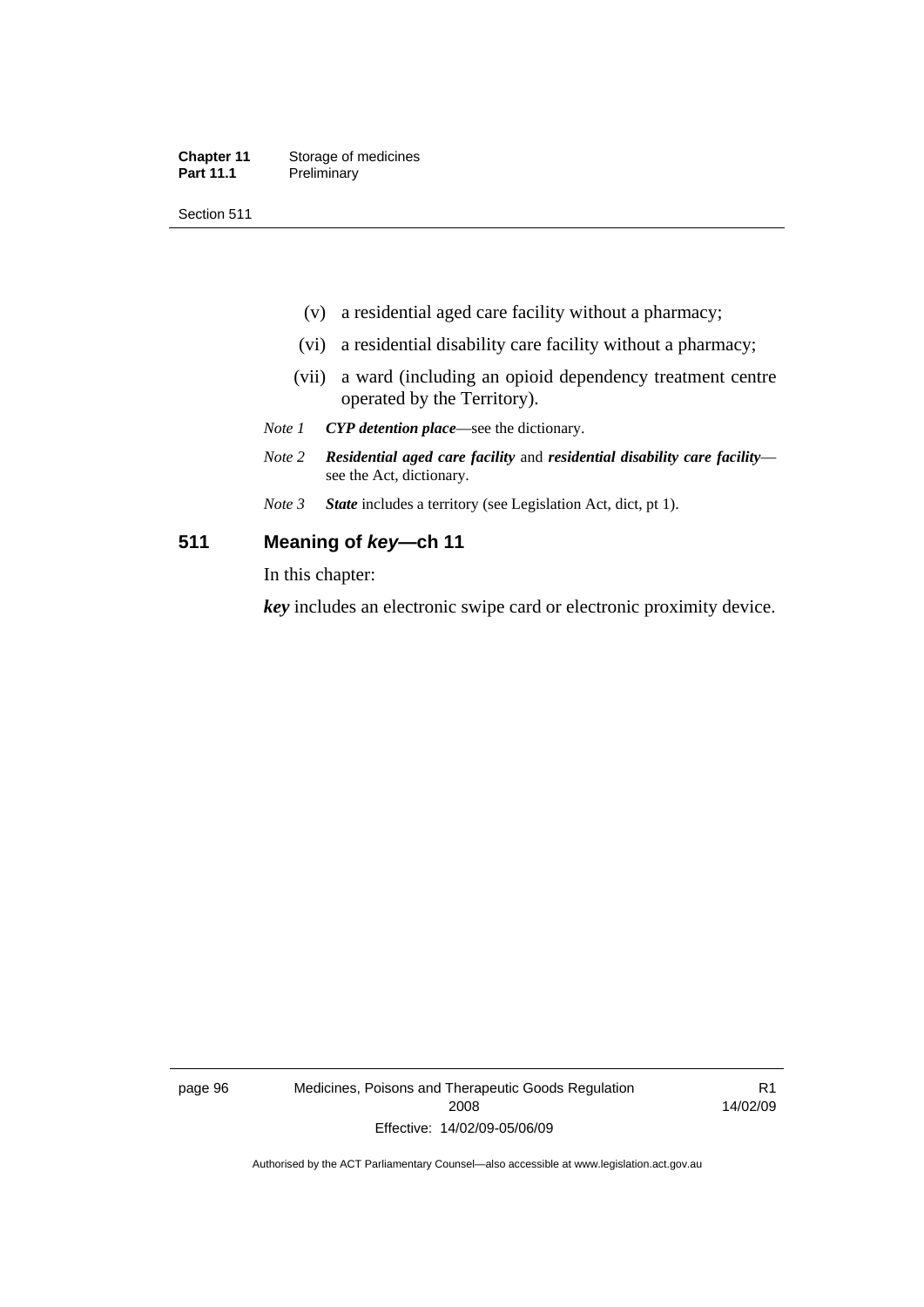# **Part 11.2 Storage requirements for medicines generally**

## **515 Storage of medicines generally—Act, s 61 (b) and (c)**

- (1) A prescribed person must ensure that a medicine in the person's possession is stored—
	- (a) within the manufacturer's recommended storage temperature range; and
	- (b) in any other environmental condition that is necessary to preserve the medicine's stability and therapeutic quality.

*Note Possess* includes having control over disposition (see Act, s 24).

 (2) To remove any doubt, this section does not apply to a prescribed person mentioned in section 510 (i) if the person does not have control over the disposition of the medicine.

#### **Example—person not having control over disposition of medicine**

a medicine in the personal possession of a resident of a residential aged care facility who is in an independent living unit within the facility

*Note* An example is part of the regulation, is not exhaustive and may extend, but does not limit, the meaning of the provision in which it appears (see Legislation Act, s 126 and s 132).

R1 14/02/09 Medicines, Poisons and Therapeutic Goods Regulation 2008 Effective: 14/02/09-05/06/09

page 97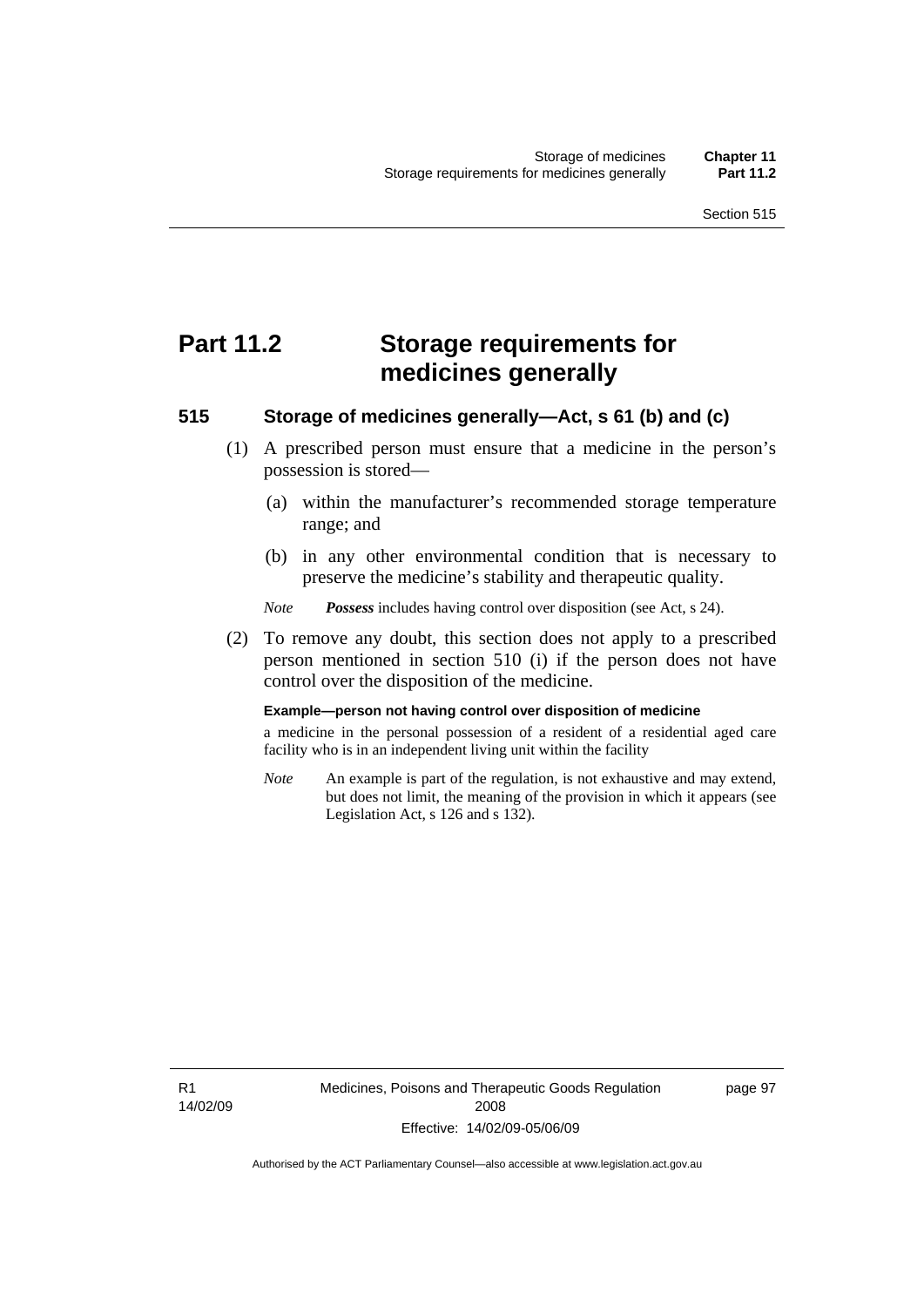Section 520

# **Part 11.3 Additional storage requirements for medicines other than controlled medicines**

## **520 Storage of medicines other than controlled medicines in community pharmacies—Act, s 61 (b) and (c)**

- (1) The pharmacist responsible for the management of a community pharmacy must ensure that each pharmacy medicine at the pharmacy is stored—
	- (a) if the medicine is for retail sale—within 4m of, and in sight of, the pharmacy's dispensary; and
	- (b) in any other case—so that public access to the medicine is restricted.
- (2) The pharmacist responsible for the management of a community pharmacy must ensure that each pharmacist only medicine and prescription only medicine at the pharmacy is stored—
	- (a) in a part of the premises to which the public does not have access; and
	- (b) so that only a pharmacist, or a person under the direct supervision of a pharmacist, has access to the medicine.
		- *Note Pharmacist* does not include an intern pharmacist (see dict).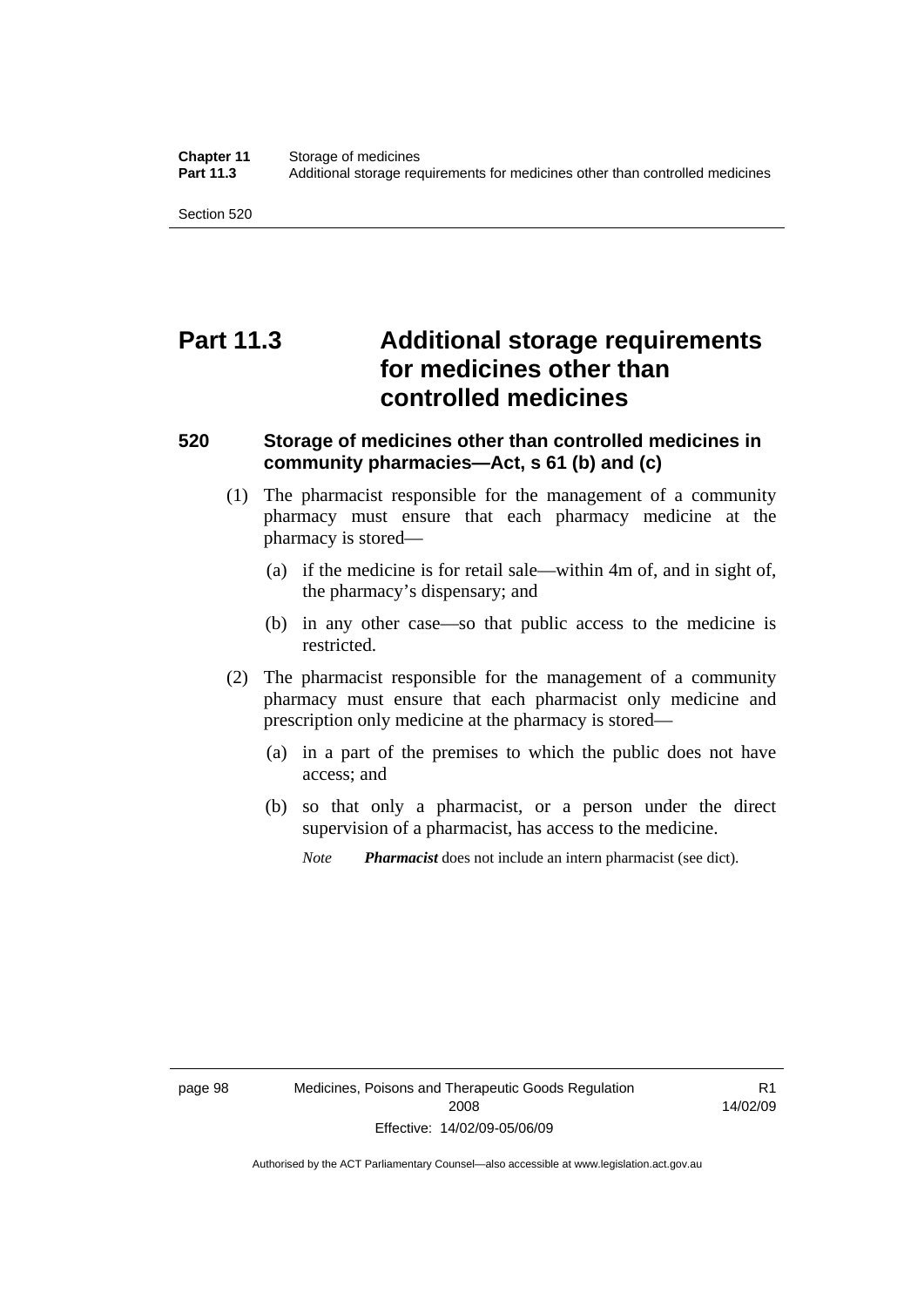## **521 Storage of medicines other than controlled medicines by other people—Act, s 61 (b) and (c)**

(1) In this section:

*prescribed person* does not include a pharmacist responsible for the management of a community pharmacy.

 (2) A prescribed person must ensure that a medicine (other than a controlled medicine) in the person's possession is stored so that public access to it is restricted.

*Note Possess* includes having control over disposition (see Act, s 24).

 (3) To remove any doubt, this section does not apply to a prescribed person mentioned in section 510 (i) if the person does not have control over the disposition of the medicine.

**Example—person not having control over disposition of medicine** 

a medicine in the personal possession of a resident of a residential aged care facility who is in an independent living unit within the facility

*Note* An example is part of the regulation, is not exhaustive and may extend, but does not limit, the meaning of the provision in which it appears (see Legislation Act, s 126 and s 132).

## **522 Storage of pharmacy medicines by pharmacy medicines rural communities licence-holders—Act, s 61 (b) and (c)**

A pharmacy medicines rural communities licence-holder must store a pharmacy medicine for retail sale so that public access to the medicine is restricted.

R1 14/02/09 page 99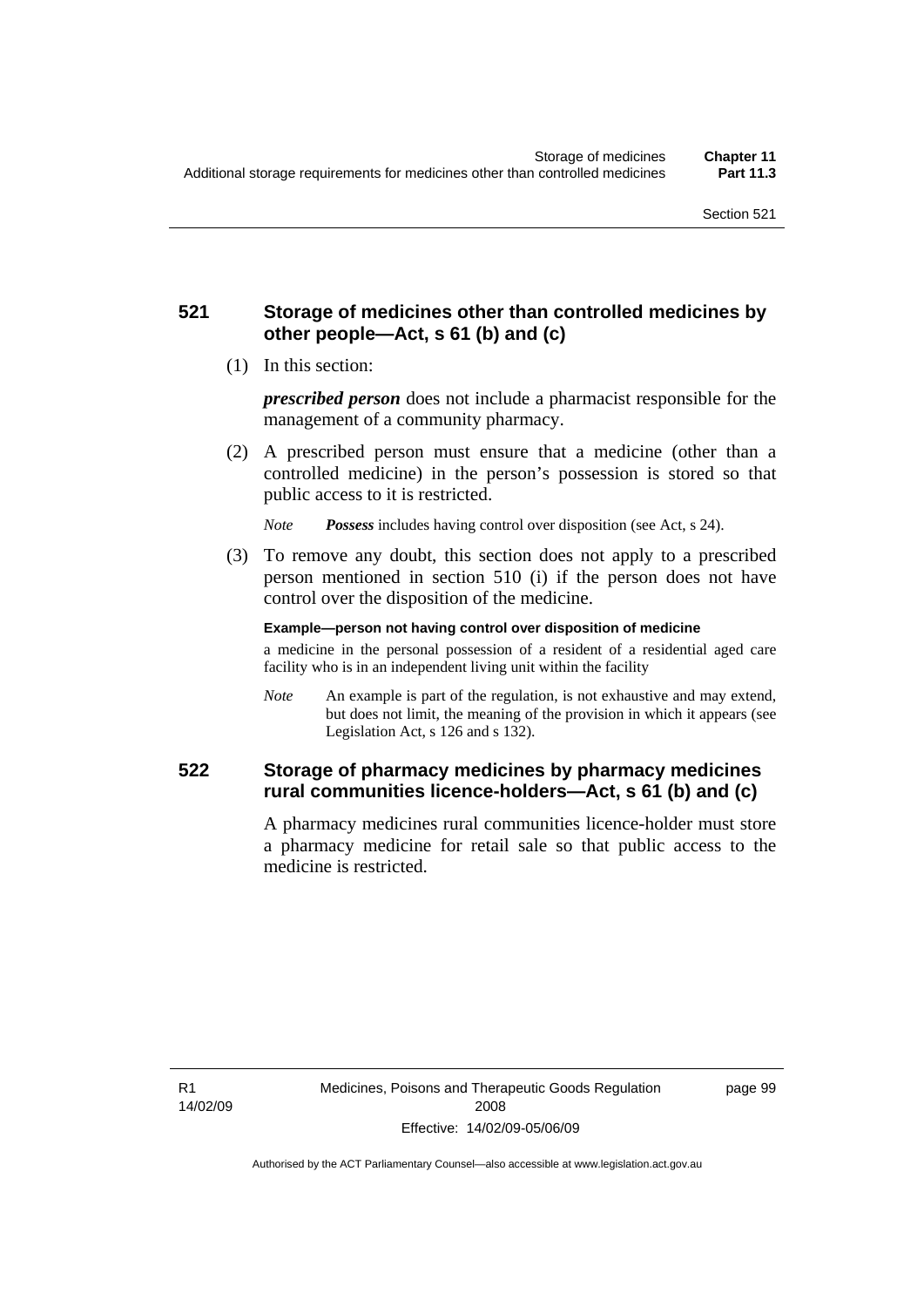Section 530

# **Part 11.4 Additional storage requirements for controlled medicines**

## **530 Meaning of** *personal custody***—pt 11.4**

In this part:

*personal custody*, of a key by a person, includes keeping the key in a combination-operated key safe, the combination of which the person keeps confidential.

## **531 Storage of controlled medicines by wholesalers licence-holders—Act, s 61 (b) and (c)**

- (1) A wholesalers licence-holder must store a controlled medicine in the person's possession (other than a controlled medicine required for immediate supply) in a vault that—
	- (a) complies with, or is more secure than a vault that complies with, the requirements for a vault in schedule 5, section 5.8 (Requirements for vaults); and
	- (b) is fitted with an alarm system.
- (2) However, if the chief health officer is satisfied that the total amount of controlled medicine held by the licence-holder at any time is not large enough to need to be stored in a vault, the chief health officer may approve, in writing, the storage of the controlled medicine in a safe or strong room.
- (3) If the chief health officer gives an approval under subsection (2)—
	- (a) if the approval is for a safe—the safe must comply with, or be more secure than a safe that complies with, the requirements for a safe in schedule 5, section 5.6 (Requirements for safes); and

R1 14/02/09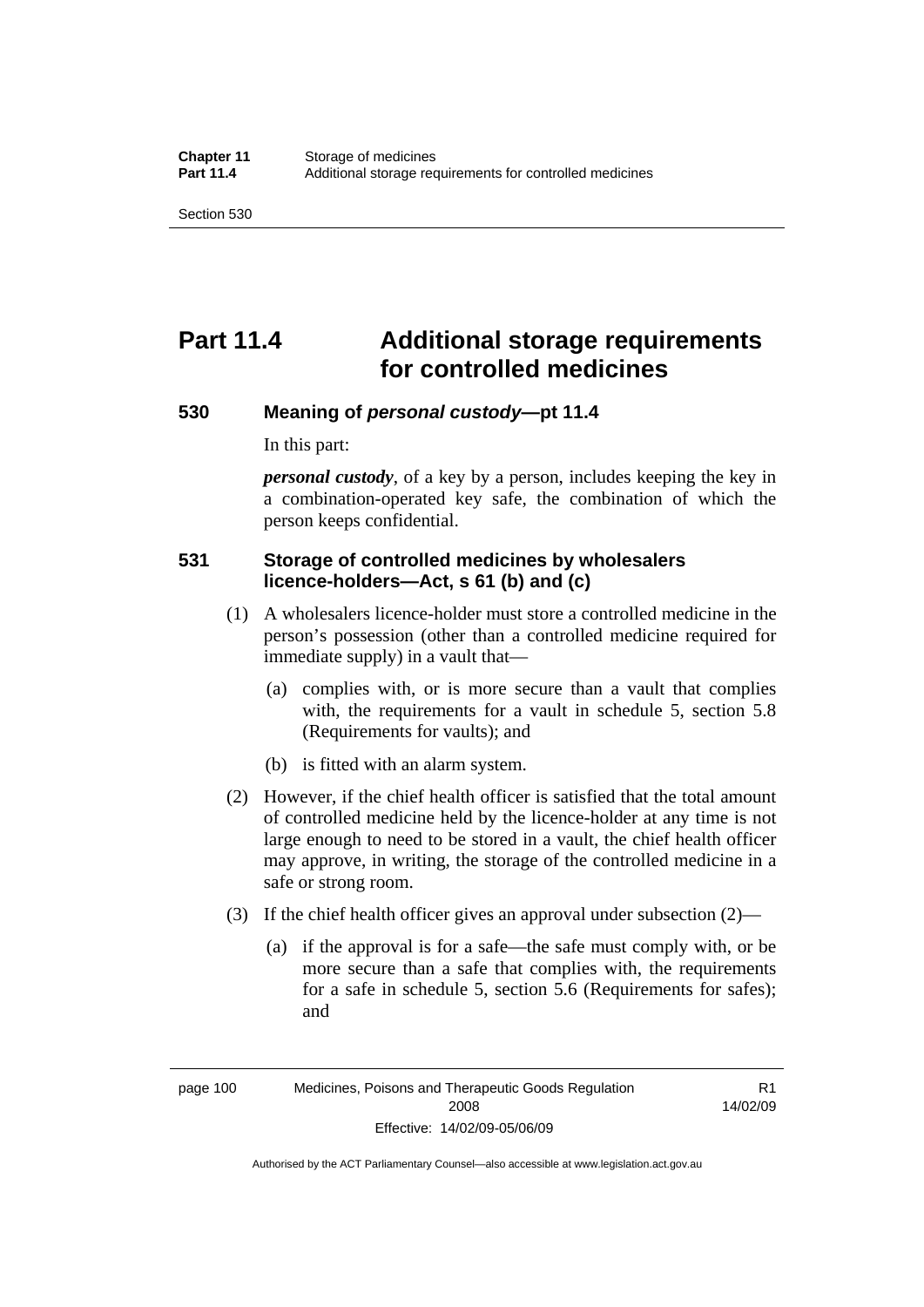- (b) if the approval is for a strong room—the strong room must comply with, or be more secure than a strong room that complies with, the requirements for a strong room in schedule 5, section 5.7 (Requirements for strong rooms); and
- (c) the safe or strong room must be fitted with an alarm system.

### **532 Storage of controlled medicines for certain health-related occupations—Act, s 61 (b) and (c)**

(1) In this section:

*designated person* means—

- (a) a dentist, doctor or veterinary surgeon (other than a dentist, doctor or veterinary surgeon at an institution); or
- (b) an ambulance officer employed by the Commonwealth, the Territory or a State; or
- (c) a first-aid kit licence-holder.
- *Note 1 Dentist*, *doctor* and *veterinary surgeon* does not include an intern or trainee (see defs of these terms in dict).
- *Note 2 State* includes a territory (see Legislation Act, dict, pt 1).
- (2) A designated person who possesses a controlled medicine must store the controlled medicine as follows:
	- (a) the person must ensure that the controlled medicine is stored in—
		- (i) a locked container that prevents ready access to the container's contents and is securely attached to a building; or
		- (ii) a locked drawer, cupboard, room or vehicle;
	- (b) if the medicine is kept in a container that is unlocked by a combination lock—the person must keep the combination confidential;

R1 14/02/09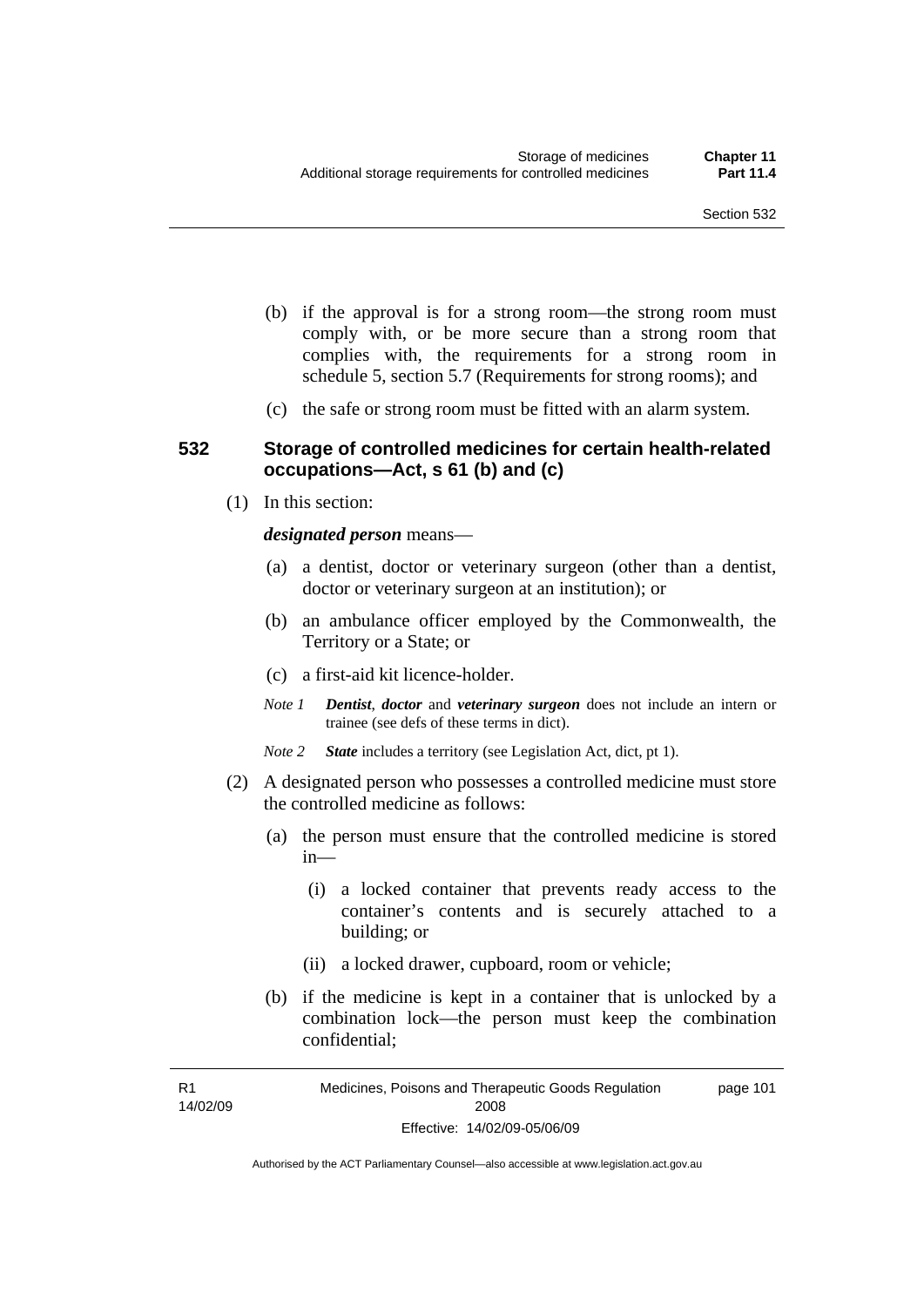Section 533

- (c) if the medicine is kept in a container that is unlocked by a key—the person must keep personal custody of the key;
- (d) if the medicine is kept in a drawer, cupboard, room or vehicle—the person must keep personal custody of the key to the drawer, cupboard, room or vehicle.
- (3) However, subsection (2) does not apply to a controlled medicine if—
	- (a) the controlled medicine is being carried by a designated person in—
		- (i) a locked first-aid kit; or
		- (ii) an unlocked first-aid kit that is in immediate use; and
	- (b) the person keeps personal custody of the key to the first-aid kit.

## **533 Storage of controlled medicines by certain other prescribed people—Act, s 61 (b) and (c)**

(1) In this section:

## *excluded person* means—

- (a) a dentist, doctor or veterinary surgeon at an institution; or
- (b) the person in charge of a residential aged care facility or residential disability care facility in relation to a controlled medicine dispensed in a dose administration aid for a patient at the facility; or
- (c) the person in charge of a correctional centre in relation to a controlled medicine dispensed for a detainee in a dose administration aid; or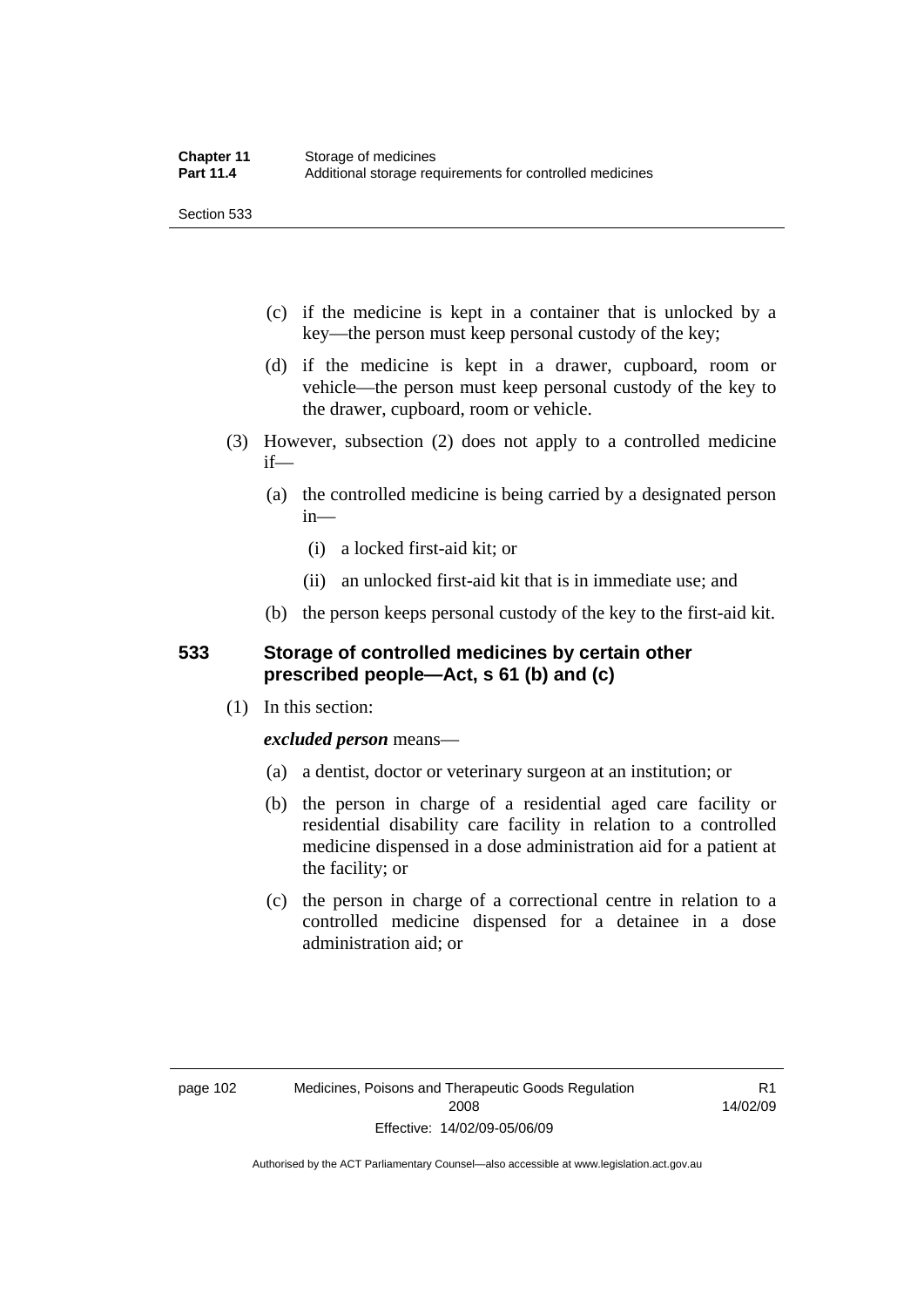- (d) the person in charge of a CYP detention place in relation to a controlled medicine dispensed for a young detainee in a dose administration aid.
- *Note 1 CYP detention place*—see the dictionary.
- *Note 2 Correctional centre—see the Legislation Act, dictionary, pt 1.*
- *Note 3 Detainee*—see the *Corrections Management Act 2007*, s 6.
- *Note 4 Young detainee*—see the *Children and Young People Act 2008*, s 95.
- (2) This section applies to a prescribed person, other than an excluded person, in relation to a controlled medicine in the person's possession if the medicine is not for immediate administration.

*Note Possess* includes having control over disposition (see Act, s 24).

- (3) The person must ensure that—
	- (a) the controlled medicine is stored in a medicines cabinet, safe, strong room or vault (a *storage receptacle*) that complies with, or is more secure than a storage receptacle that complies with, the requirements for the receptacle in schedule 5 (Requirements for storage receptacles); and
	- (b) the storage receptacle is kept securely locked when not in immediate use; and
	- (c) if the storage receptacle is unlocked by a combination lock the person keeps the combination confidential; and
	- (d) if the storage receptacle is unlocked by a key—the person keeps personal custody of the key; and
	- (e) if the prescribed person is the chief pharmacist at an institution—the storage receptacle is fitted with an alarm system.

page 103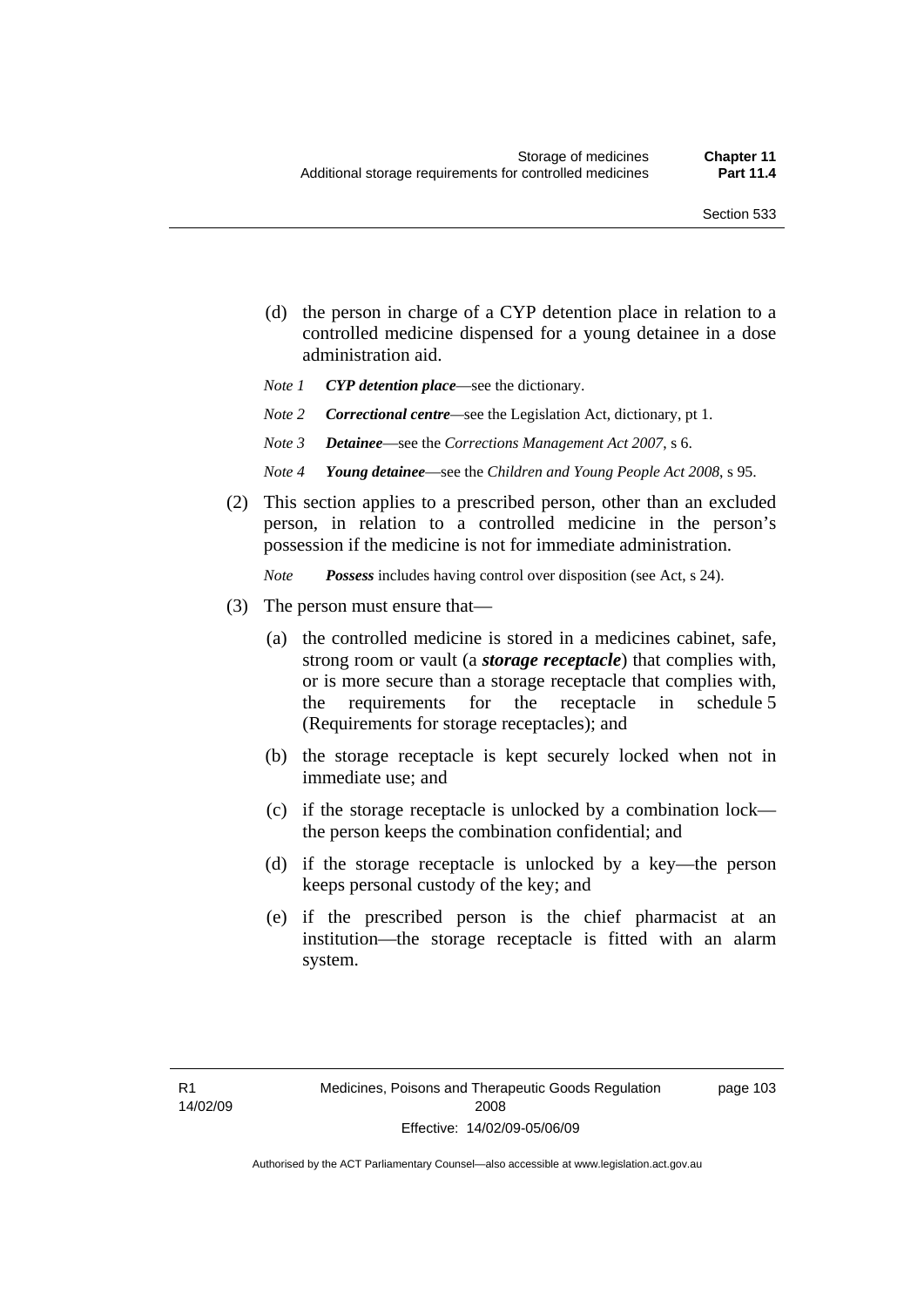#### Section 533

 (4) To remove any doubt, this section does not apply to a prescribed person mentioned in section 510 (i) if the person does not have control over the disposition of the medicine.

#### **Example—person not having control over disposition of medicine**

a medicine in the personal possession of a resident of a residential aged care facility who is in an independent living unit within the facility

*Note* An example is part of the regulation, is not exhaustive and may extend, but does not limit, the meaning of the provision in which it appears (see Legislation Act, s 126 and s 132).

page 104 Medicines, Poisons and Therapeutic Goods Regulation 2008 Effective: 14/02/09-05/06/09

R1 14/02/09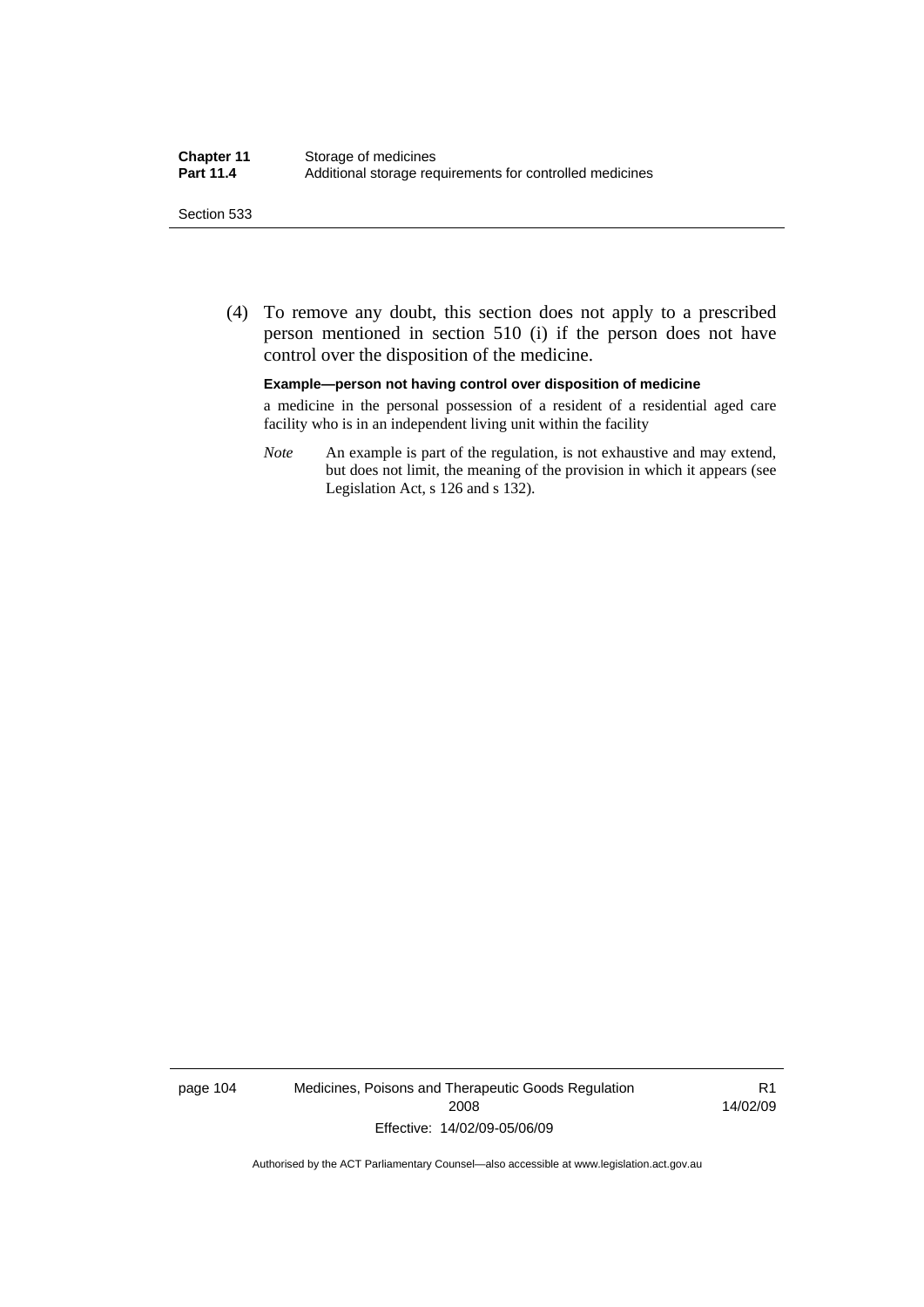## **Chapter 12 Controlled medicines registers**

## **540 Keeping of controlled medicines registers by certain people—Act, s 48 (a) and s 50 (1) (b) and (2) (b)**

- (1) A person mentioned in table 540, column 2 who possesses a controlled medicine must keep a controlled medicines register.
	- *Note* Also, a pharmacist responsible for the management of a community pharmacy must keep a controlled medicines register for controlled medicines kept at the pharmacy (see Act, s 48).
- (2) However, subsection (1) does not apply to the person in relation to—
	- (a) a controlled medicine in a first-aid kit kept by the person; or
	- (b) if the person is the person in charge of a residential aged care facility or residential disability care facility—a controlled medicine dispensed for the patient in a dose administration aid; or
	- (c) if the person is the person in charge of a correctional centre—a controlled medicine dispensed for a detainee in a dose administration aid; or
	- (d) if the person is the person in charge of a CYP detention place—a controlled medicine dispensed for a young detainee in a dose administration aid.
	- *Note 1 CYP detention place*—see the dictionary.
	- *Note 2 Correctional centre*—see the Legislation Act, dictionary, pt 1.
	- *Note 3 Detainee*—see the *Corrections Management Act 2007*, s 6.
	- *Note 4 Young detainee*—see the *Children and Young People Act 2008*, s 95.
	- *Note* 5 For keeping controlled medicines in a first-aid kit, see s 541.

R1 14/02/09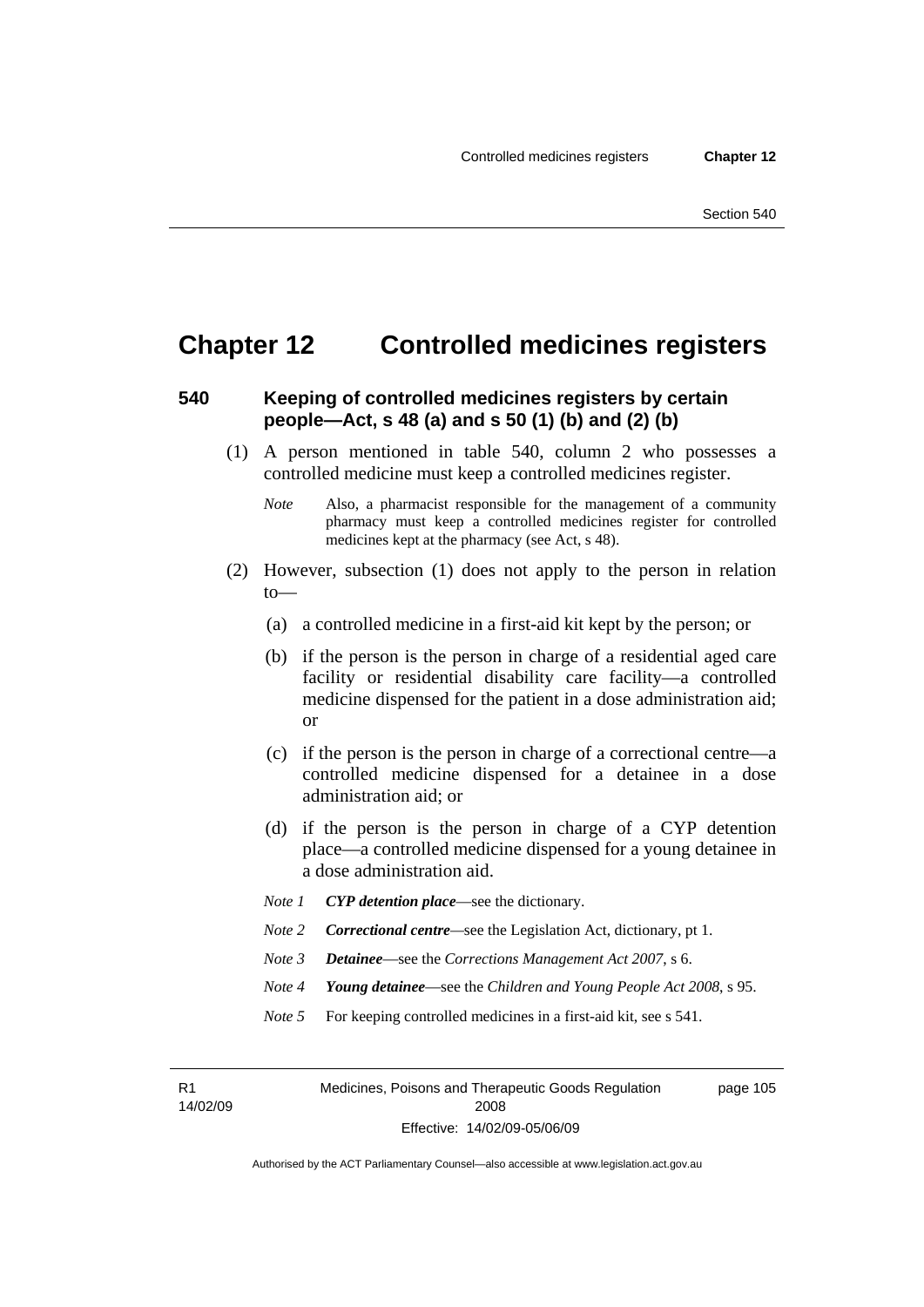- (3) A person to whom subsection (1) applies must keep a controlled medicines register for a controlled medicine at the place prescribed in table 540, column 3 for the person.
- (4) A pharmacist responsible for the management of a community pharmacy at which controlled medicines are kept must keep the controlled medicines register for the controlled medicines at the pharmacy.
	- *Note* For the requirement for a controlled medicine register to be kept for a community pharmacy, see the Act, s 48.

| column 1 | column <sub>2</sub>                                                       | column 3                                                     |
|----------|---------------------------------------------------------------------------|--------------------------------------------------------------|
| item     | prescribed person                                                         | place where register to be kept                              |
| 1        | person in charge of<br>ambulance service                                  | the premises where the controlled<br>medicine is kept        |
| 2        | approved analyst                                                          | the analyst's laboratory                                     |
| 3        | person in charge of<br>correctional centre                                | the correctional centre                                      |
| 4        | person in charge of CYP<br>detention place                                | the detention place                                          |
| 5        | dentist                                                                   | the dentist's surgery                                        |
| 6        | doctor                                                                    | the doctor's surgery                                         |
| 7        | medicines wholesalers<br>licence-holder                                   | the licensed premises under s 460                            |
| 8        | medicines and poisons<br>inspector (other than<br>police officer)         | the place directed in writing by the<br>chief health officer |
| 9        | person in charge of<br>residential aged care<br>facility without pharmacy | the facility                                                 |

#### **Table 540 Keeping controlled medicines registers**

page 106 Medicines, Poisons and Therapeutic Goods Regulation 2008 Effective: 14/02/09-05/06/09

R1 14/02/09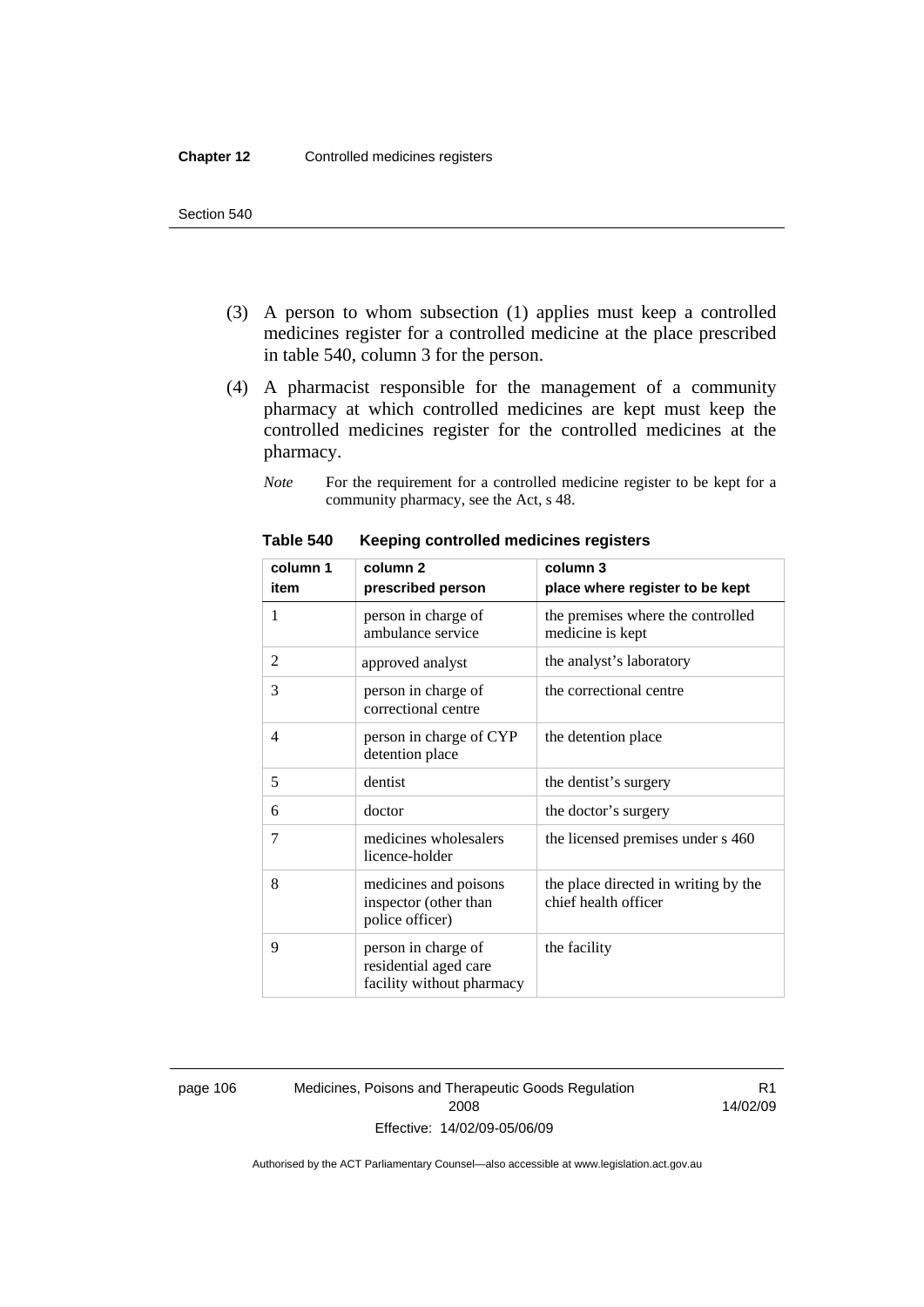| column 1<br>item | column 2<br>prescribed person                                                                                    | column 3<br>place where register to be kept      |
|------------------|------------------------------------------------------------------------------------------------------------------|--------------------------------------------------|
| 10               | person in charge of<br>residential disability care<br>facility without pharmacy                                  | the facility                                     |
| 11               | supervisor of program<br>under controlled<br>medicines research and<br>education program<br>licence              | the premises where program is being<br>conducted |
| 12               | veterinary surgeon                                                                                               | the veterinary surgeon's surgery                 |
| 13               | person in charge of ward<br>(including an opioid<br>dependency treatment<br>centre operated by the<br>Territory) | the ward                                         |

## **541 Keeping of controlled medicines registers by first-aid kit holders—Act, s 48 (a) and s 50 (1) (b) and (2) (b)**

(1) In this section:

#### *designated person* means—

- (a) a dentist, doctor or veterinary surgeon; or
- (b) an ambulance officer employed by the Commonwealth, the Territory or a State; or
- (c) a first-aid kit licence-holder.
- *Note 1 Dentist*, *doctor* and *veterinary surgeon* does not include an intern or trainee (see defs of these terms in dict).
- *Note 2 State* includes a territory (see Legislation Act, dict, pt 1).

R1 14/02/09 page 107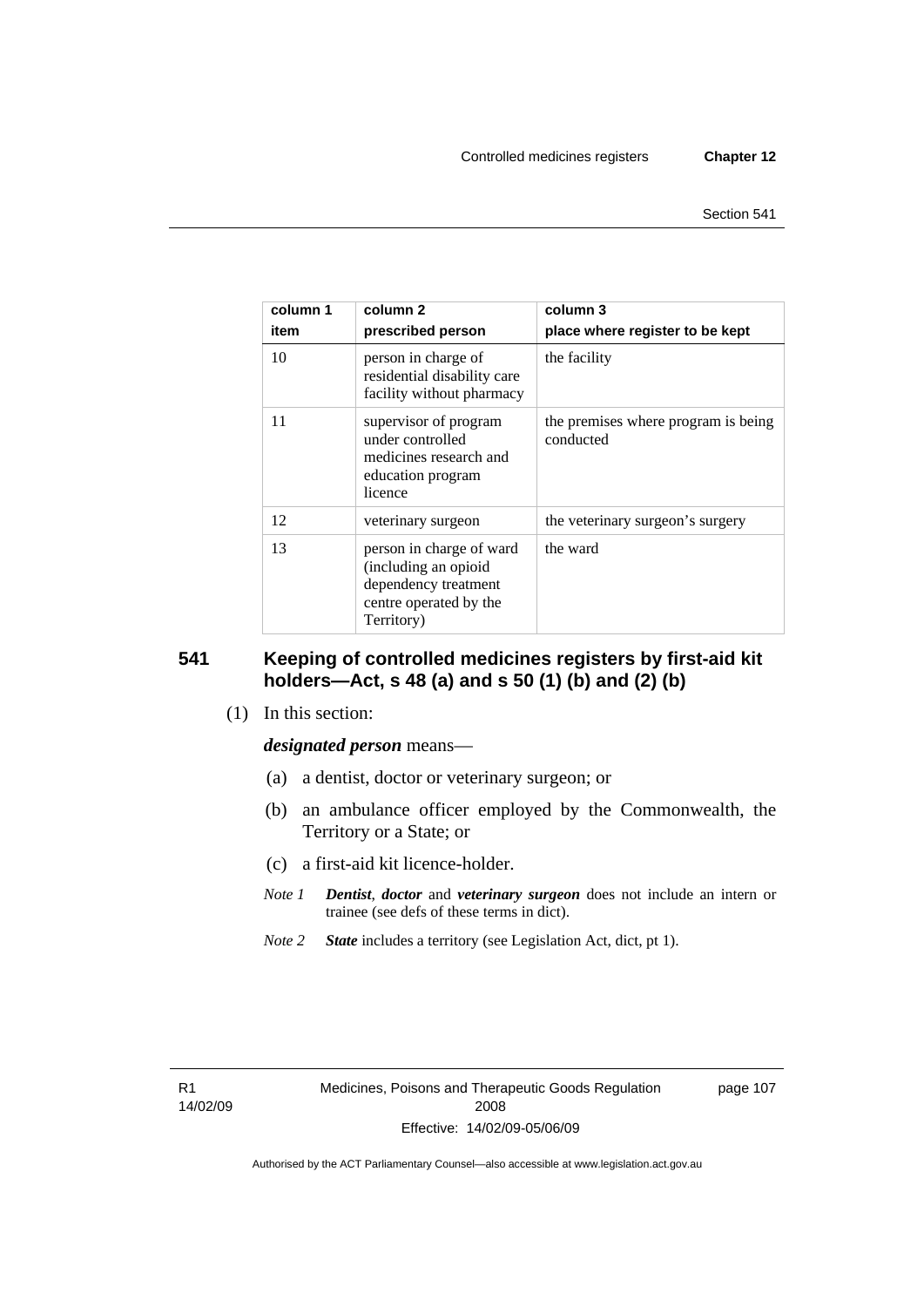(2) A designated person who possesses a first-aid kit containing a controlled medicine must keep the controlled medicines register for the controlled medicine with the first-aid kit.

## **542 Form of controlled medicines registers—Act, s 49 (1) (b) and (2) (b)**

- (1) Each page in a controlled medicines register must relate to a single form and strength of a controlled medicine.
- (2) If a controlled medicines register is kept electronically, a separate record must be used for each form and strength of controlled medicine kept.

## **543 Making entries in controlled medicines registers— Act, s 51 (1) (b)**

- (1) The following details for a dealing with a controlled medicine are prescribed:
	- (a) the nature of the dealing;
	- (b) the date of the dealing;
	- (c) the medicine, and the form, strength and quantity of the medicine, dealt with;
	- (d) if the dealing is receiving the medicine—the name and address of the supplier;
	- (e) if the dealing is supplying the medicine—the name and address of the person to whom it is supplied;
	- (f) if the medicine is supplied on a prescription—the prescriber's name and suburb and the prescription's number under section 123 (k) (Labelling dispensed medicines—Act, s 60 (1) (c) (i) and (2) (c) (i));

R1 14/02/09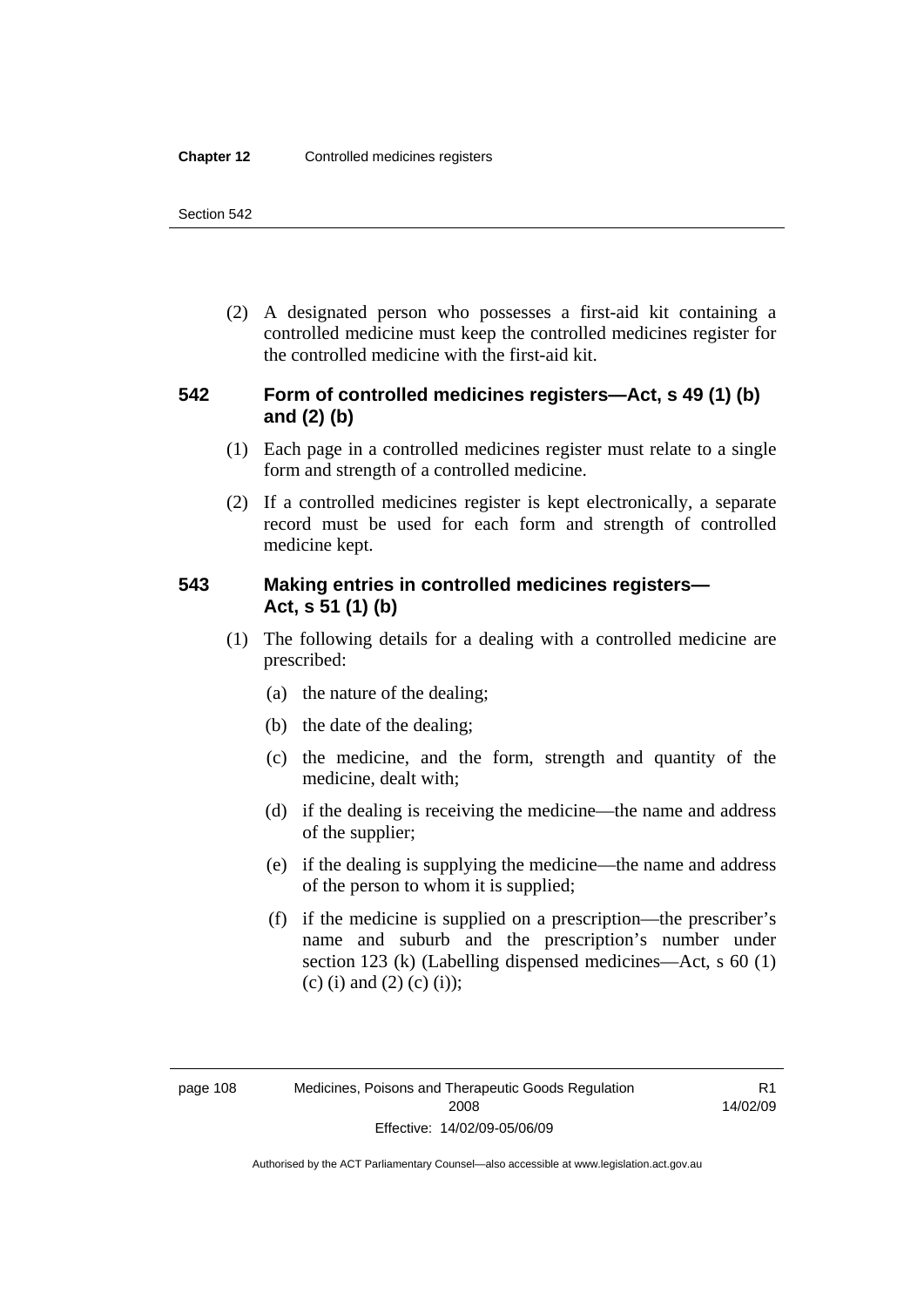- (g) if the medicine is supplied on a requisition—the requisition's number under section 132 (e) (Labelling medicines supplied on requisition—Act, s 60 (1) (c) (i) and (2) (c) (i));
- (h) if the medicine is supplied on a purchase order—the date of the purchase order;
- (i) if the Act, section 53 (Registers—witnessing administration of medicines) applies to the dealing—the name of the person to whom the medicine is administered;
- (j) the quantity of the medicine held after the dealing.
- (2) However, subsection (1) (i) does not apply in relation to a controlled medicine dispensed in a dose administration aid for—
	- (a) a patient at a residential aged care facility or residential disability care facility; or
	- (b) a detainee at a correctional centre; or
	- (c) a young detainee at a CYP detention place.
- (3) A dealing with a controlled medicine must be entered in—
	- (a) if the dealing happens in a pharmacy at an institution—the controlled medicines register kept at the pharmacy; or
	- (b) if the dealing happens in a ward at an institution—the controlled medicines register kept at the ward; or
	- (c) if the person must keep both a controlled medicines register for a first-aid kit and another controlled medicines register—
		- (i) for a dealing with a controlled medicine to which the first-aid kit relates—the controlled medicines register for the kit; or
		- (ii) for any other dealing by the person—the other controlled medicines register; or

R1 14/02/09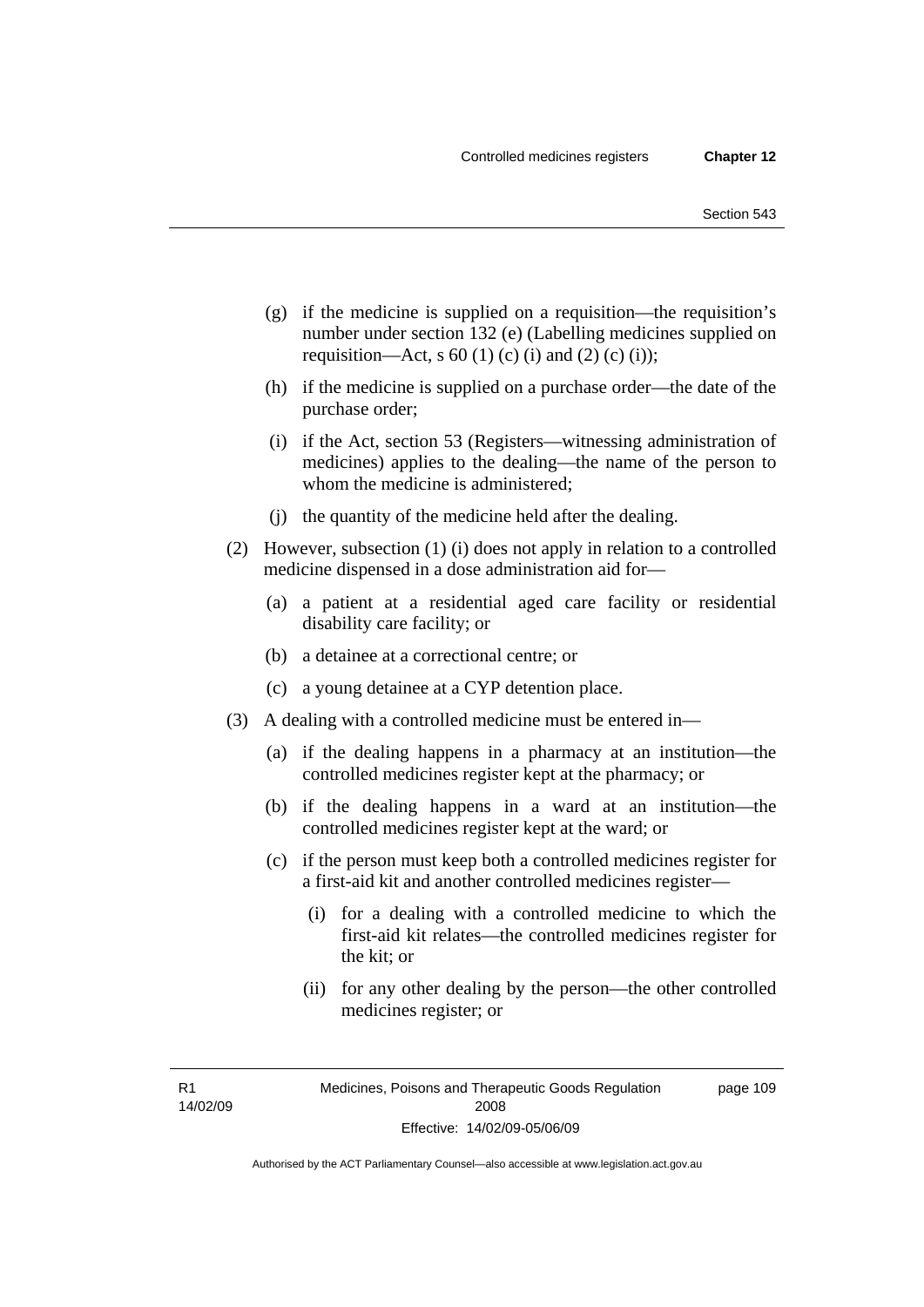(d) in any other case—the controlled medicines register the person must keep.

## **544 Prescribed witnesses for administration of controlled medicines—Act, s 53 (a) and (b)**

The following people are prescribed as witnesses in relation to the administration of a controlled medicine:

- (a) if the medicine is administered by an intern doctor—a dentist, doctor, midwife, nurse, nurse practitioner or pharmacist;
- (b) if the medicine is administered by a person who is not an intern doctor—
	- (i) a person prescribed under paragraph (a); or
	- (ii) an intern doctor or enrolled nurse (medications).
- *Note Dentist*, *doctor* and *pharmacist* does not include an intern or trainee (see defs of these terms in dict).

## **545 Prescribed witnesses for discarding of controlled medicines—Act, s 54 (a) and (b)**

- (1) The following people are prescribed as witnesses in relation to the discarding of a controlled medicine:
	- (a) an ambulance officer employed by the Commonwealth, the Territory or a State;
	- (b) an approved analyst;
	- (c) a dentist;
	- (d) a doctor;
	- (e) a medicines and poisons inspector;
	- (f) a midwife;
	- (g) a nurse;

page 110 Medicines, Poisons and Therapeutic Goods Regulation 2008 Effective: 14/02/09-05/06/09

R1 14/02/09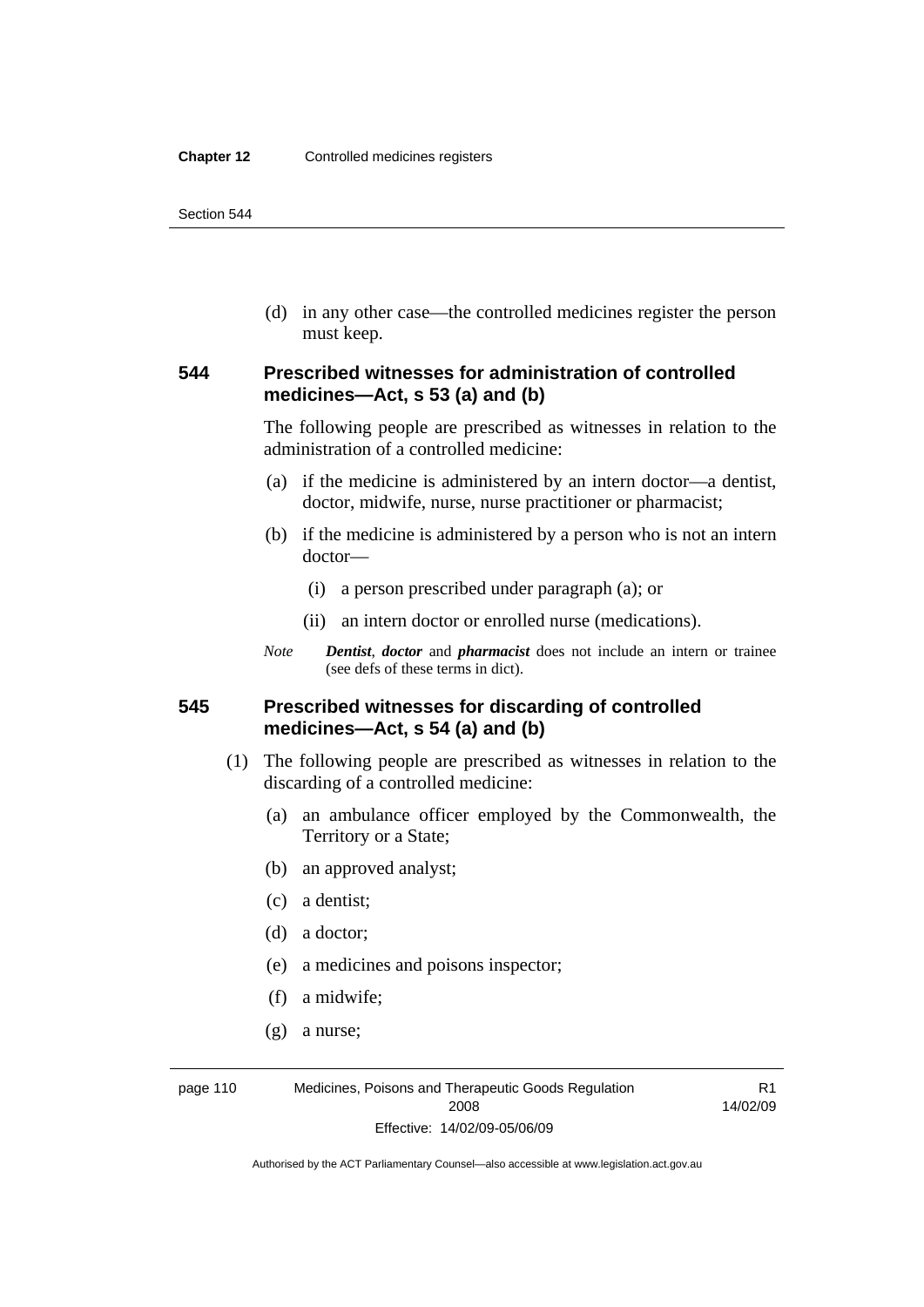- (h) a nurse practitioner;
- (i) a pharmacist;
- (j) a veterinary surgeon.
- *Note 1 Approved analyst*—see the dictionary.
- *Note 2 Dentist*, *doctor*, *pharmacist* and *veterinary surgeon* does not include an intern or trainee (see defs of these terms in dict).
- *Note 3 Nurse* does not include an enrolled nurse (see Legislation Act, dict, pt 1).
- *Note 4* See s 390 for the discarding of the residue of a controlled medicine left after administration.
- (2) However, a person mentioned in subsection (1) must not be a prescribed witness to the discarding of a controlled medicine if the person is—
	- (a) related to, a close friend of or employed by the person discarding the medicine; or
	- (b) the supervisor of the person discarding the medicine; or
	- (c) supervised by the person discarding the medicine.

## **546 Changes etc to entries in controlled medicines registers—Act, s 55 (2) (b)**

- (1) An entry in a paper-based controlled medicines register may be amended by the person who made the entry by—
	- (a) the person signing and dating a marginal note or footnote that gives the date of the amendment and the amended details; and
	- (b) if the entry relates to administering a controlled medicine—
		- (i) the amendment being witnessed by a person prescribed under section 544 (Prescribed witnesses for administration of controlled medicines—Act, s 53 (a) and (b)); and

R1 14/02/09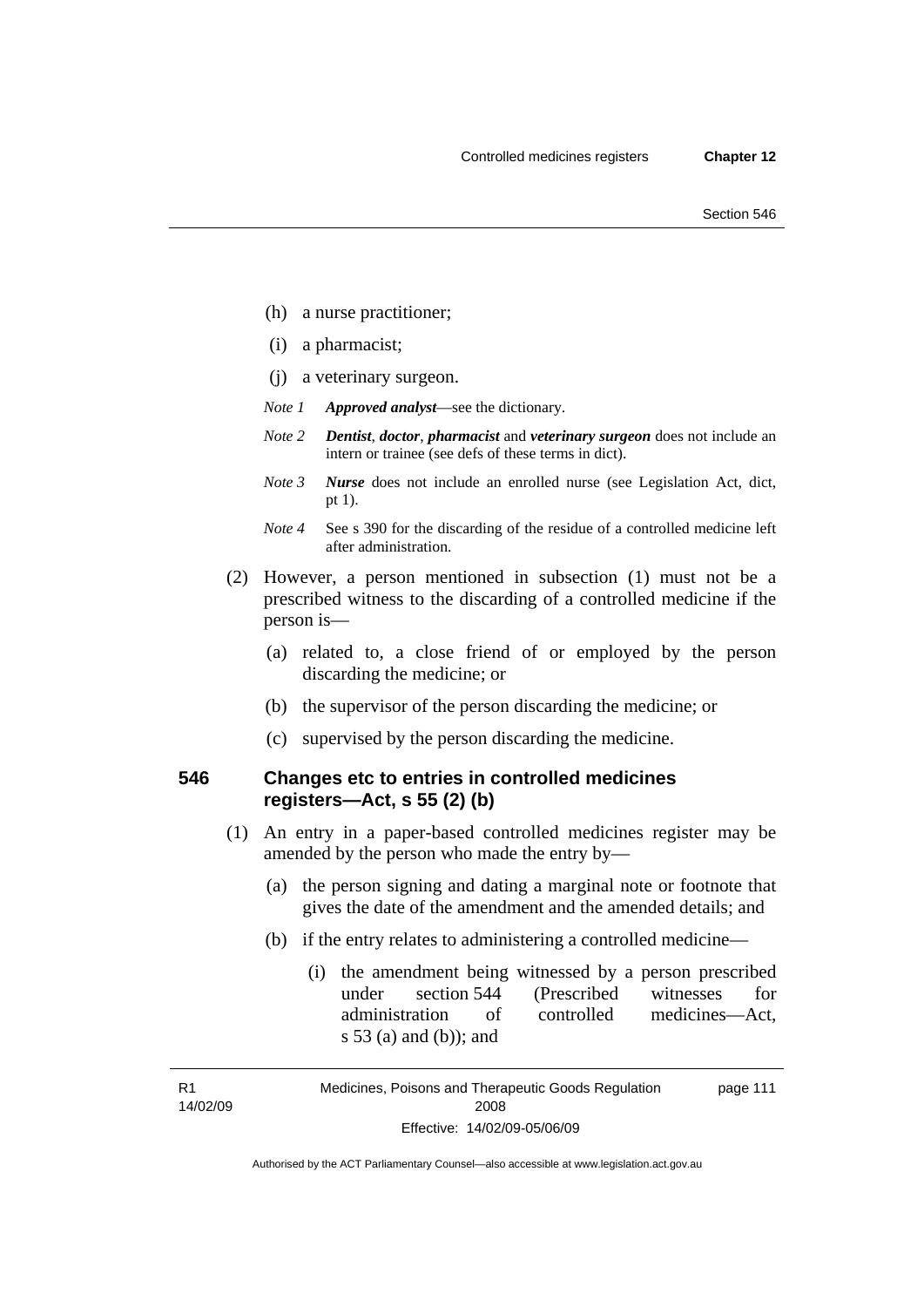- (ii) the witness signing the amendment as witness; and
- (c) if the entry relates to the discarding of a controlled medicine—
	- (i) the amendment being witnessed by a person prescribed under section 545 (Prescribed witnesses for discarding of controlled medicines—Act, s 54 (a) and (b)); and
	- (ii) the witness signing the amendment as witness.
- (2) An entry in an electronic controlled medicines register may be amended by the person who made the entry by the person attaching or linking, by electronic means, a document that includes—
	- (a) the person's signature, the date and the amended details; and
	- (b) if the entry relates to administering a controlled medicine—the signature as witness of a person prescribed under section 544; and
	- (c) if the entry relates to the discarding of a controlled medicine the signature as witness of a person prescribed under section 545.

page 112 Medicines, Poisons and Therapeutic Goods Regulation 2008 Effective: 14/02/09-05/06/09

R1 14/02/09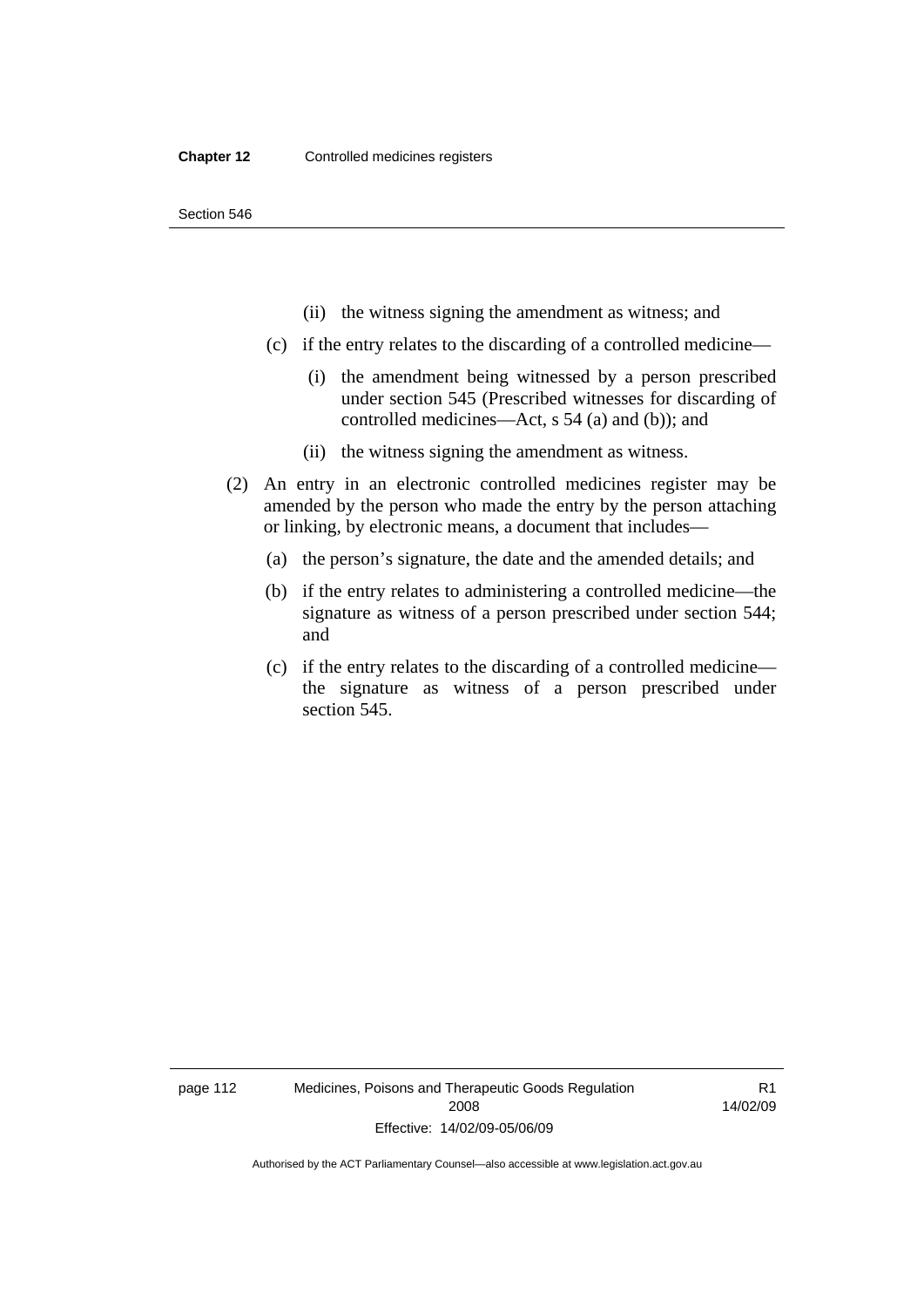# **Chapter 13 Controlled medicines and appendix D medicines approvals for human use**

# **Part 13.1 Controlled medicines approvals**

*Note* It is a condition of an authorisation to prescribe a controlled medicine for human use that the prescriber has an approval under this part (see s 31 (d)).

## **Division 13.1.1 Preliminary**

## **550 Meaning of** *controlled medicines approval*

In this regulation:

*controlled medicines approval* means an approval to prescribe a controlled medicine under—

- (a) division 13.1.2 (Standing controlled medicines approvals); or
- (b) division 13.1.3 (Chief health officer controlled medicines approvals).

## **551 Meaning of** *designated prescriber***—pt 13.1**

In this part:

*designated prescriber* means a prescriber (other than a veterinary surgeon or trainee veterinary surgeon) in relation to whom prescribing a controlled medicine is included in schedule 1, column 3.

page 113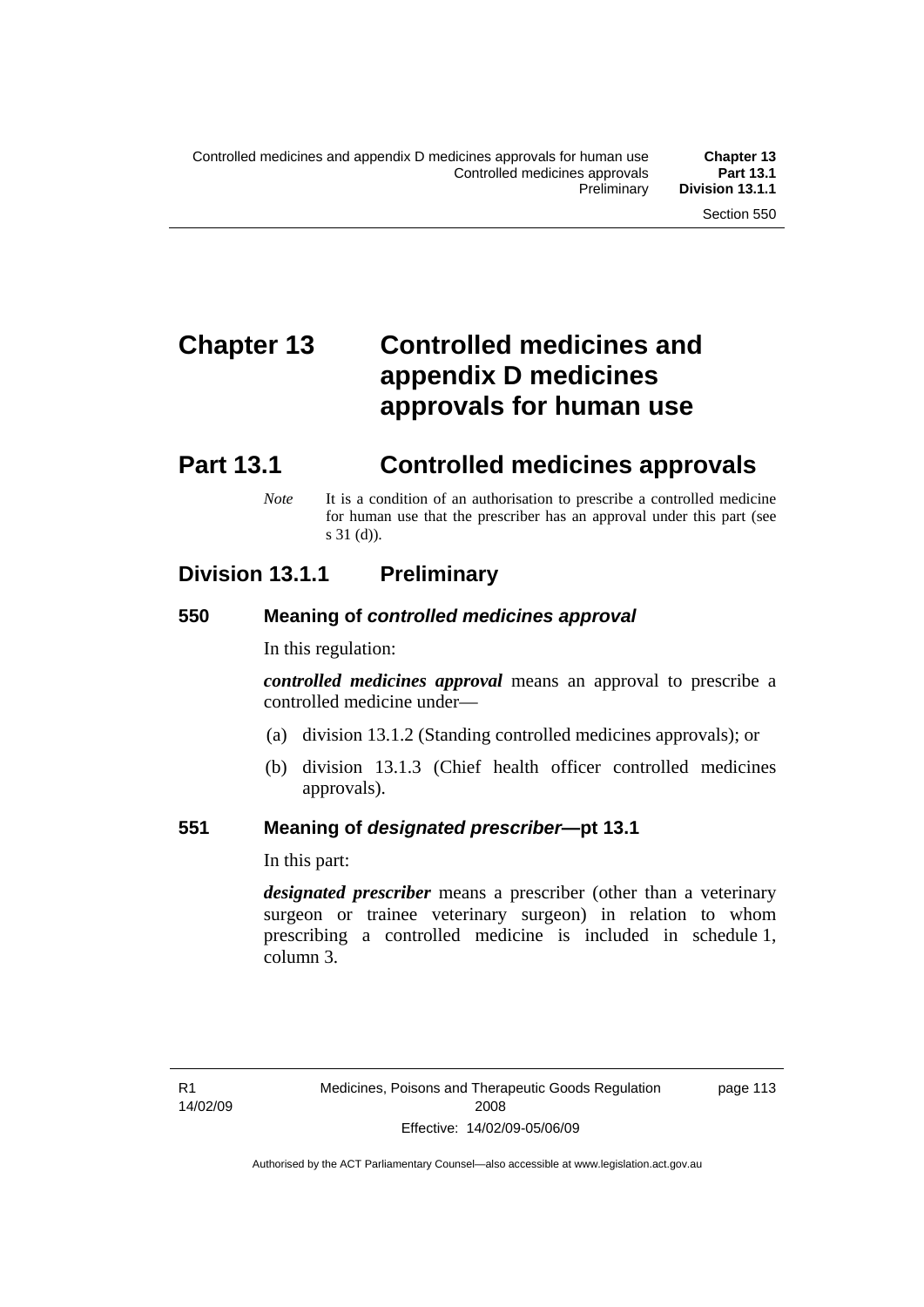## **Division 13.1.2 Standing controlled medicines approvals**

## **555 Standing approval to prescribe controlled medicines for hospital in-patients**

A designated prescriber is approved to prescribe a controlled medicine for a patient of the prescriber if the patient is an in-patient at a hospital.

*Note* A *hospice* is a hospital (see *The Macquarie Dictionary*, 4th ed).

### **556 Standing approval to prescribe controlled medicines for short-term treatment**

A designated prescriber is approved to prescribe a controlled medicine for a patient of the prescriber if—

- (a) the prescriber believes on reasonable grounds that the patient is not a drug-dependant person in relation to a controlled medicine or prohibited substance; and
- (b) the prescriber believes on reasonable grounds that the patient has not been prescribed a controlled medicine within the 2-month period before the prescriber prescribes the medicine; and
- (c) the prescriber prescribes the controlled medicine for the patient's use for 2 months or less.

*Note* For long-term prescribing, see div 13.1.3.

## **557 Standing approval to prescribe buprenorphine and methadone for patients of certain institutions**

(1) In this section:

*doctor* includes an intern doctor acting under the direct supervision of a doctor.

R1 14/02/09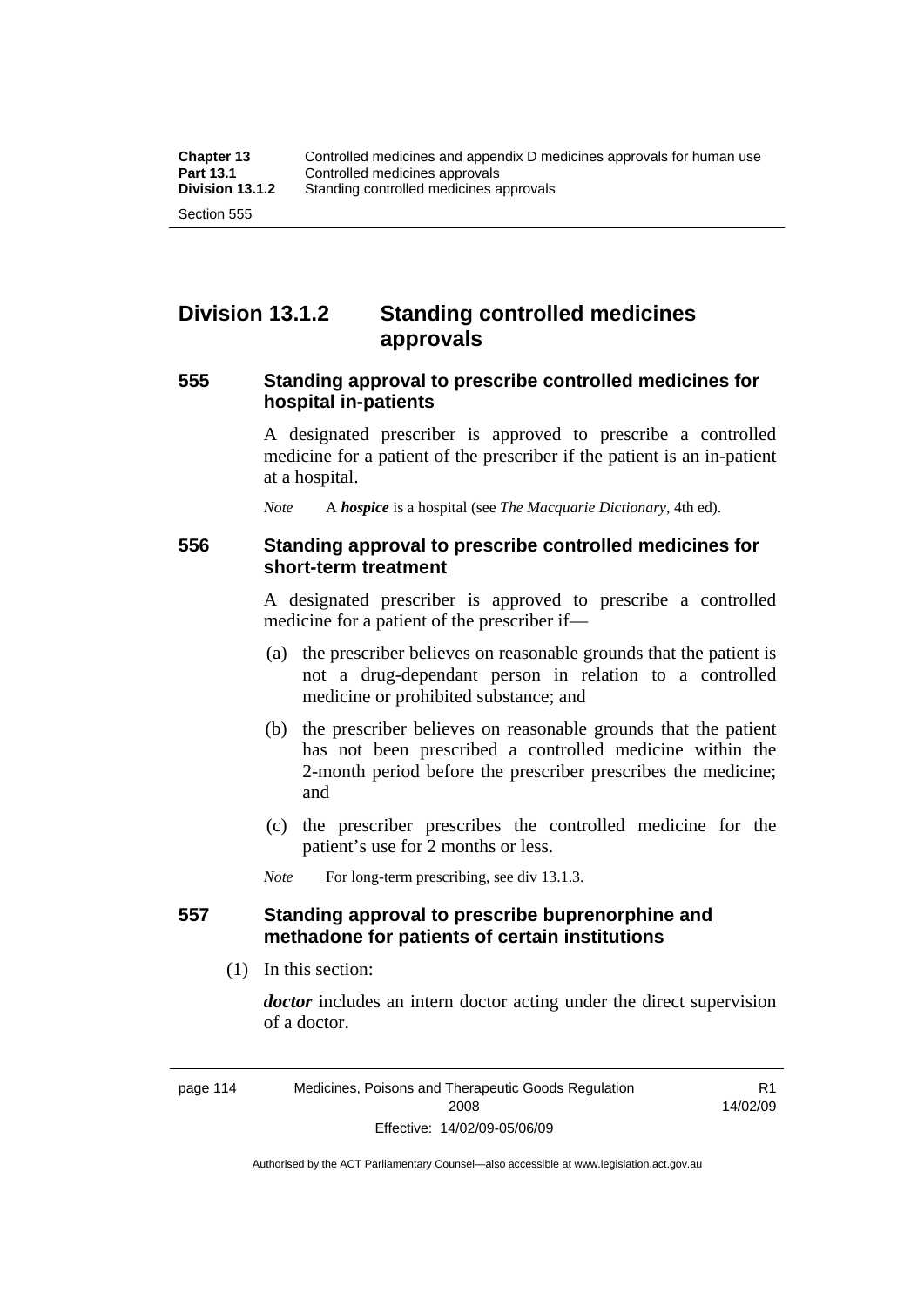- (2) A doctor is approved (the *interim approval*) to prescribe buprenorphine or methadone if—
	- (a) the doctor is working at any of the following institutions:
		- (i) a correctional centre;
		- (ii) a CYP detention place;
		- (iii) a hospital;
		- (iv) an opioid dependency treatment centre operated by the Territory; and
		- *Note Institution* includes a correctional centre and a CYP detention place (see s 652).
	- (b) the doctor prescribes the buprenorphine or methadone for a patient of the institution; and
	- (c) the buprenorphine or methadone is prescribed in accordance with the opioid dependency treatment guidelines; and
		- *Note Opioid dependency treatment guidelines*—see the dictionary.
	- (d) the doctor makes an application under section 560 to prescribe the medicine not later than 72 hours after the doctor first prescribes buprenorphine or methadone for the patient.
- (3) The interim approval ends—
	- (a) if the chief health officer approves the application under division 13.1.3—when the doctor is given notice of the approval; or
	- (b) if the application under section 560 is withdrawn—on the withdrawal of the application; or

page 115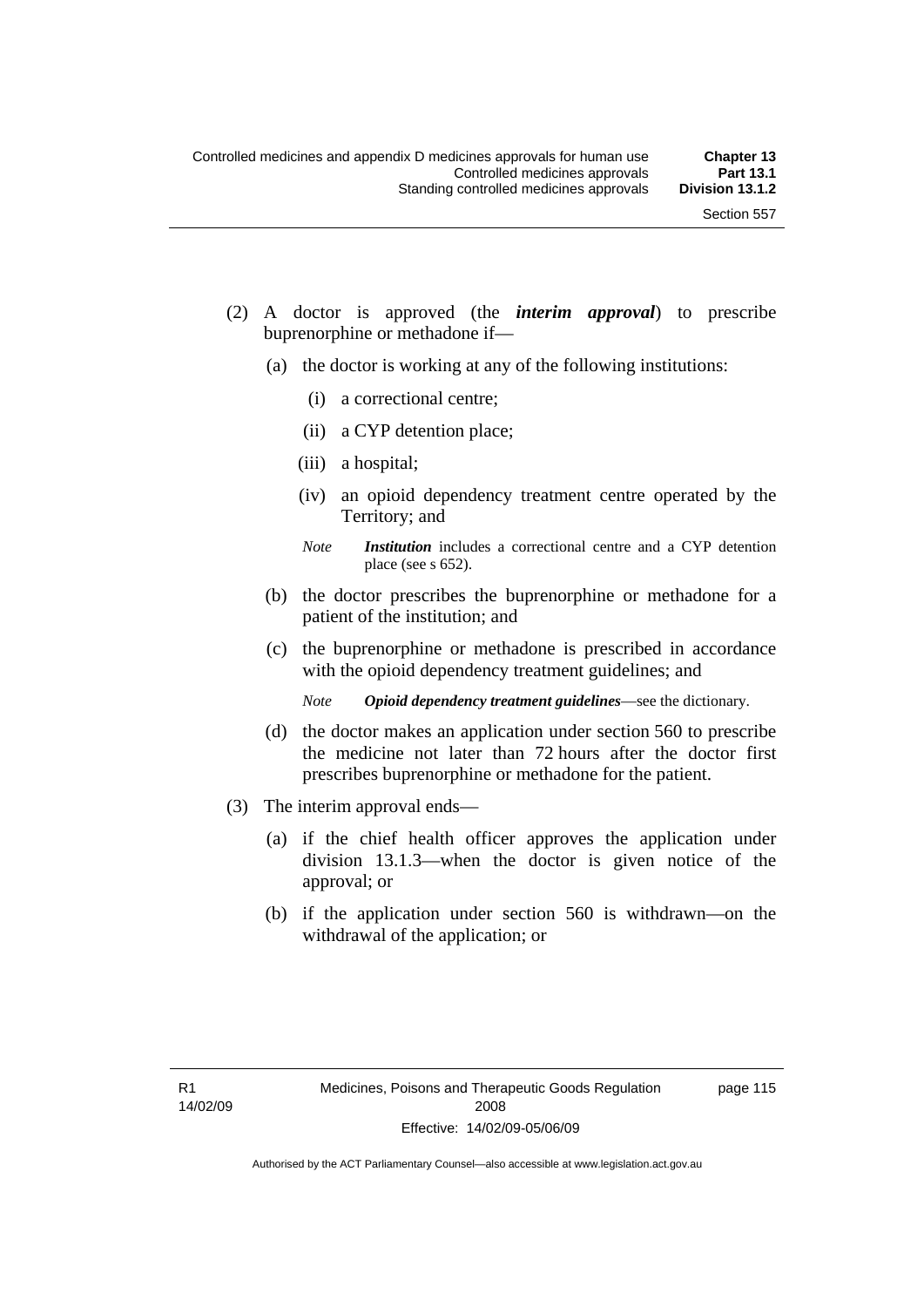| <b>Chapter 13</b> | Controlled medicines and appendix D medicines approvals for human use |
|-------------------|-----------------------------------------------------------------------|
| <b>Part 13.1</b>  | Controlled medicines approvals                                        |
| Division 13.1.3   | Chief health officer controlled medicines approvals                   |
| Section 560       |                                                                       |

- (c) if the chief health officer refuses to approve the application and the 7-day period mentioned in section 565 (2) (Applications for review of unfavourable CHO decisions for approvals) ends without an application for review being made—at the end of the 7-day period; or
- (d) if the chief health officer refers the application to the medicines advisory committee or an application is made to the committee under section 565—when the doctor is given notice of the chief health officer's decision under section 573 (Medicines advisory committee—directions to CHO).

## **Division 13.1.3 Chief health officer controlled medicines approvals**

## **560 Applications for CHO controlled medicines approvals**

- (1) A designated prescriber may apply to the chief health officer for approval to prescribe a controlled medicine.
- (2) An application under subsection (1) must—
	- (a) be for approval to prescribe a controlled medicine for a single individual; and
	- (b) be made in a way determined by the chief health officer.

#### **Examples**

telephone, email and fax

- *Note 1* If a form is approved under the Act, s 198 for this provision, the form must be used.
- *Note 2* An example is part of the regulation, is not exhaustive and may extend, but does not limit, the meaning of the provision in which it appears (see Legislation Act, s 126 and s 132).
- (3) An application under subsection (1) may be made—
	- (a) on the applicant's own behalf; or

page 116 Medicines, Poisons and Therapeutic Goods Regulation 2008 Effective: 14/02/09-05/06/09

R1 14/02/09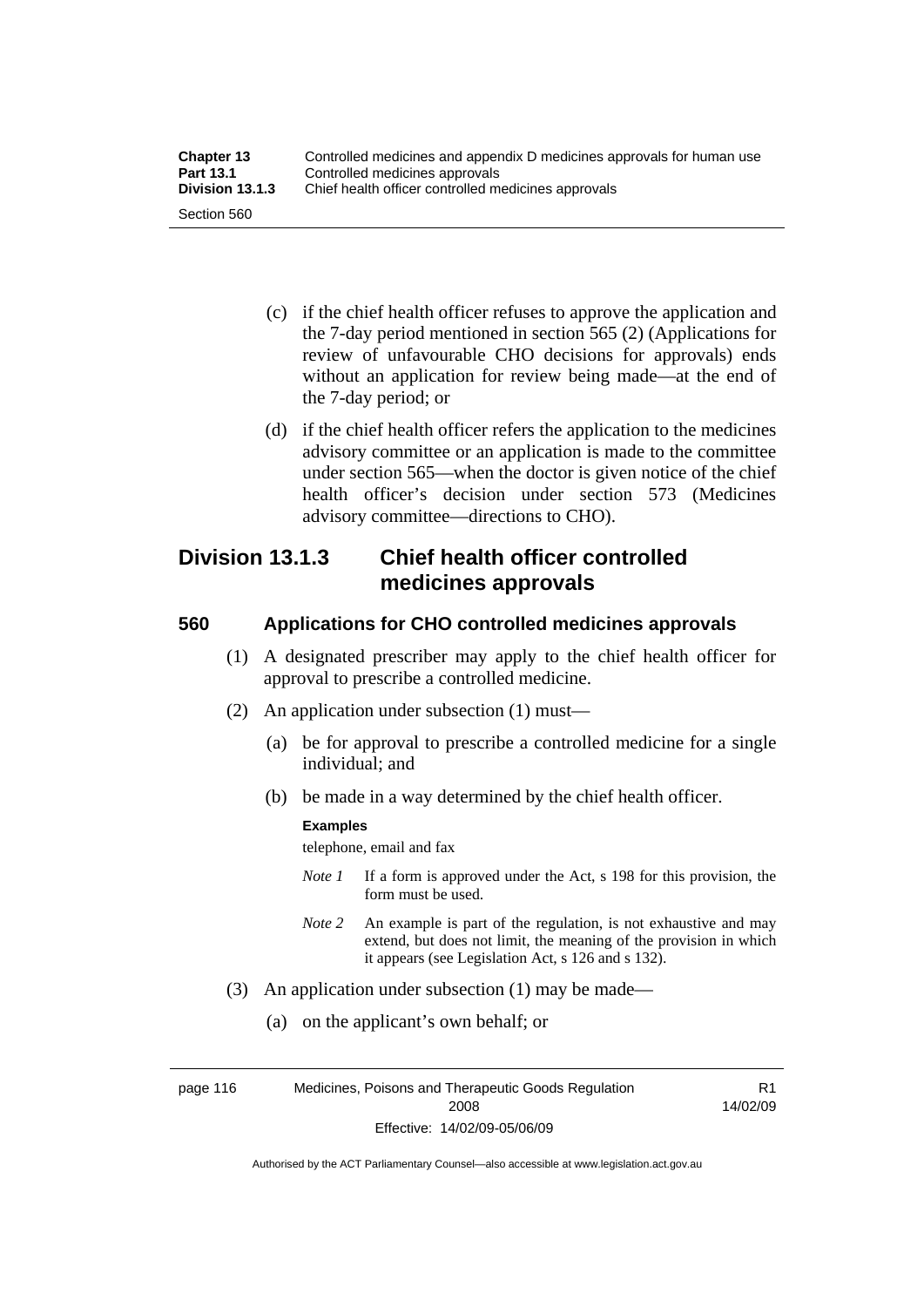- (b) on the applicant's own behalf and on behalf of 1 or more other named designated prescribers; or
- (c) on behalf of a group of designated prescribers that includes the applicant and who practise at the same premises.

#### **Example**

the doctors practising at a suburban medical practice so that if a person's usual doctor is unavailable another doctor at the practice can, under the approval, prescribe the controlled medicine

(4) A determination under subsection (2) (b) is a notifiable instrument.

*Note* A notifiable instrument must be notified under the Legislation Act.

## **561 Requirements for CHO controlled medicines approval applications**

- (1) An application by a designated prescriber for an approval to prescribe a controlled medicine for a patient must include the following:
	- (a) the designated prescriber's name and address;
	- (b) if the application is made on behalf of a group of designated prescribers—the names of the designated prescribers or a description of the group;
	- (c) the medicine, and the form, strength and quantity of the medicine, to be prescribed;

*Note* For morphine or oxycodone for a terminally ill person, see s (2).

- (d) the daily dose of the medicine and, if more than 1 form or strength of the medicine is to be prescribed, the dose for each form or strength;
- (e) the patient's name and home address;
- (f) the condition from which the patient is suffering that, in the designated prescriber's opinion, requires treatment with the medicine;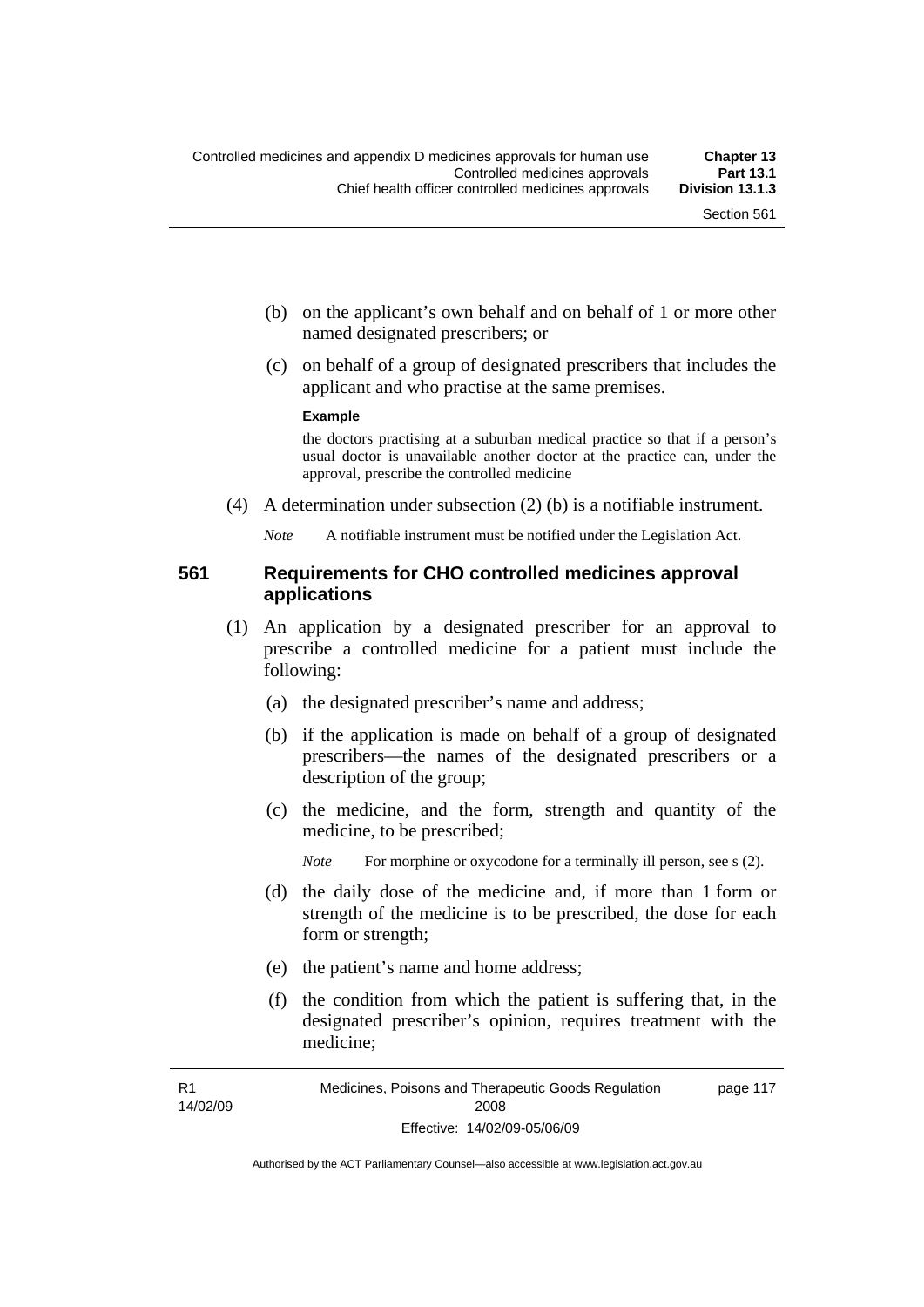- (g) whether, in the designated prescriber's opinion, based on reasonable grounds, the patient is a drug-dependent person in relation to a controlled medicine or prohibited substance.
- (2) However, for subsection (1) (c), if the controlled medicine is morphine or oxycodone for a person with a terminal illness, the application may be made for all forms, strengths and quantities of the medicine.
- (3) To remove any doubt, the application may include any other information the designated prescriber considers relevant.
- (4) The chief health officer may ask the designated prescriber for any other information reasonably required to decide the application, including, for example, further information about the patient's treatment.
	- *Note* An example is part of the regulation, is not exhaustive and may extend, but does not limit, the meaning of the provision in which it appears (see Legislation Act, s 126 and s 132).

## **562 CHO decision on applications to prescribe controlled medicines**

- (1) On application under section 560, the chief health officer must—
	- (a) approve the application in the terms applied for; or
	- (b) approve the application in terms different from those applied for; or
	- (c) refuse to approve the application; or
	- (d) refer the application to the medicines advisory committee.
	- *Note 1* An approval may include conditions (see s 570).
	- *Note* 2 For the form of a controlled medicines approval by the chief health officer, see s 571.

R1 14/02/09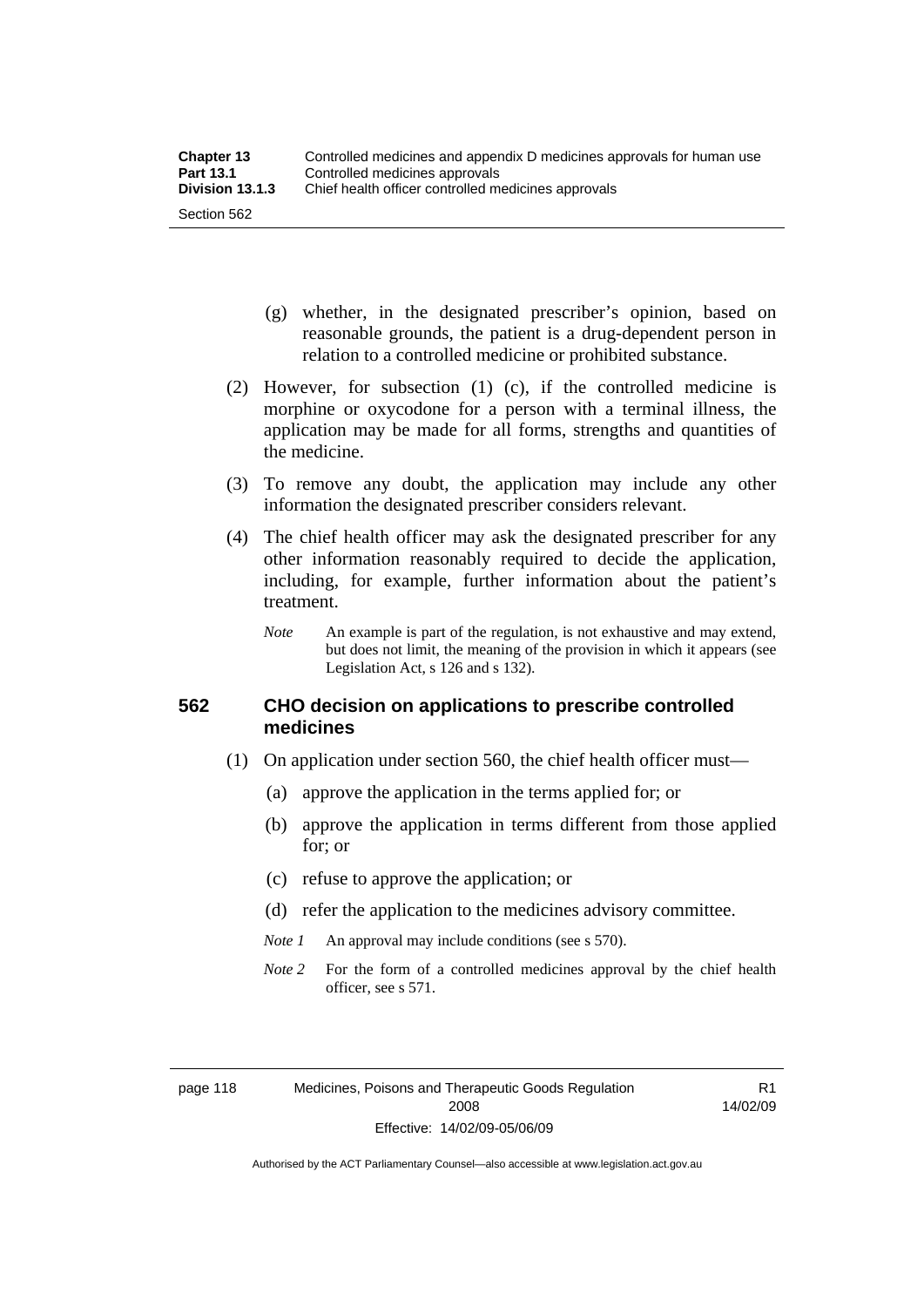- (2) However, the chief health officer need not decide the application if the chief health officer has asked for information under section 561 (4) and the information has not been given.
- (3) The chief health officer must give the applicant written notice of the chief health officer's decision not later than 7 days after the day the decision is made.
- (4) If the decision is made under subsection (1) (b) or (c), the notice must include information about the applicant's right to seek review of the decision under section 565 (Applications for review of unfavourable CHO decisions for approvals).

## **563 Restrictions on CHO power to approve applications for approvals**

In making a decision under section 562, the chief health officer—

- (a) must comply with any applicable guidelines made under section 574 (Medicines advisory committee—guidelines for CHO decisions on applications); and
- (b) must not approve an application to prescribe all forms, strengths and quantities of morphine or oxycodone for the treatment of a person who is terminally ill unless satisfied—
	- (i) a specialist has diagnosed the person as being terminally ill; and
	- (ii) the medicine is for use by the person for therapeutic purposes only; and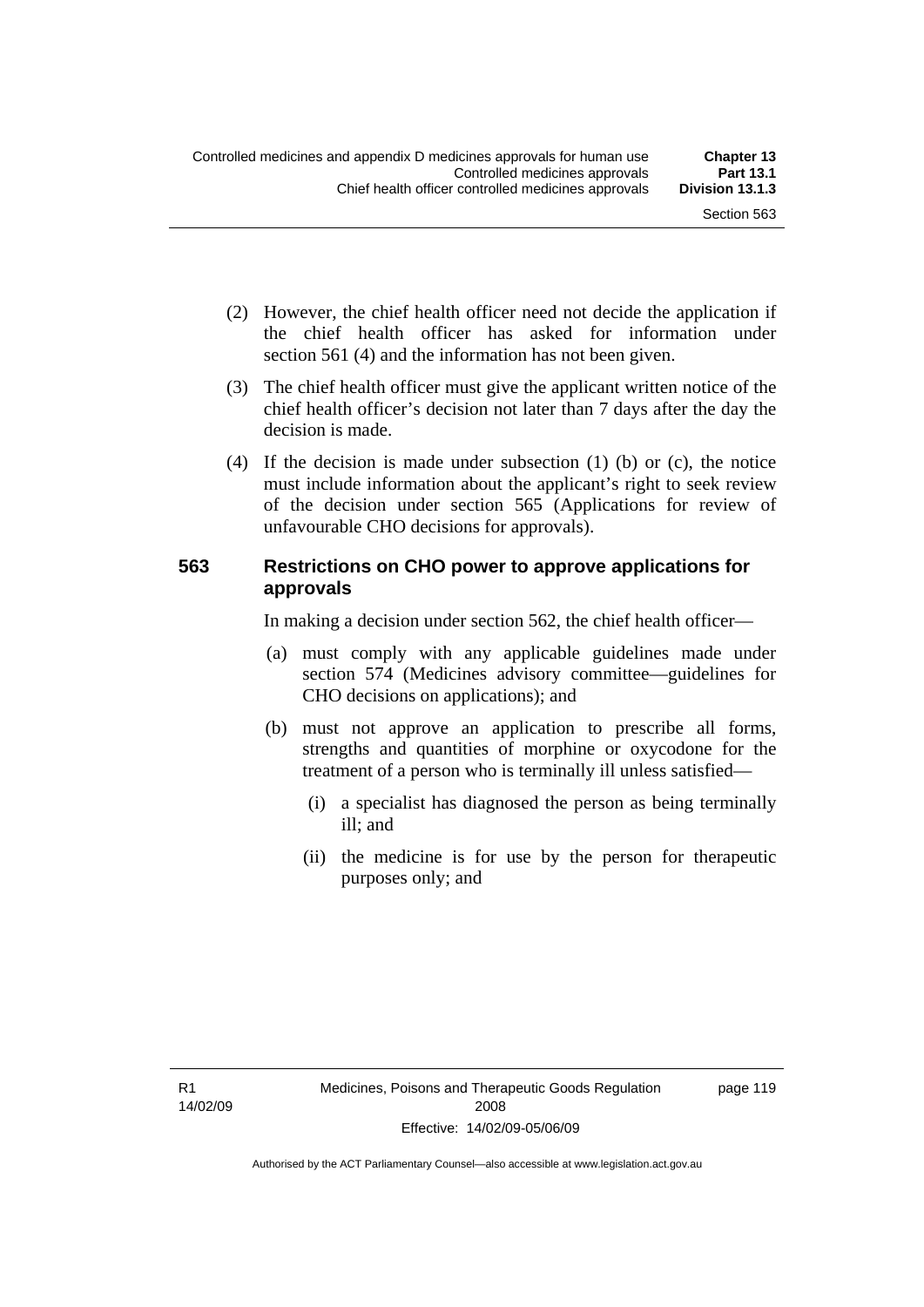- (c) must not approve an application to prescribe buprenorphine or methadone to treat a drug-dependent person's drug-dependency unless the applicant is—
	- (i) a doctor who is working at an institution mentioned in section 557 (2) (a) (Standing approval to prescribe buprenorphine and methadone for patients of certain institutions); or
	- (ii) an intern doctor who is working at an institution mentioned in section 557 (2) (a) who is acting under the direct supervision of a doctor at the institution; or
	- (iii) a doctor who holds an endorsement under section 582 (CHO decisions on applications for endorsement to treat drug-dependency).

*Note Doctor* does not include an intern doctor (see dict).

## **564 Term of CHO controlled medicines approvals**

A controlled medicines approval under this division is for the period (not longer than 1 year) stated in the approval.

## **565 Applications for review of unfavourable CHO decisions for approvals**

- (1) This section applies if, under section 562, the chief health officer—
	- (a) approves an application for a controlled medicines approval in terms different from those applied for; or
	- (b) refuses to approve the application for an approval.
- (2) The applicant for the approval may, not later than 7 days after the day the person receives written notice of the decision, apply to the medicines advisory committee for review of the decision.

R1 14/02/09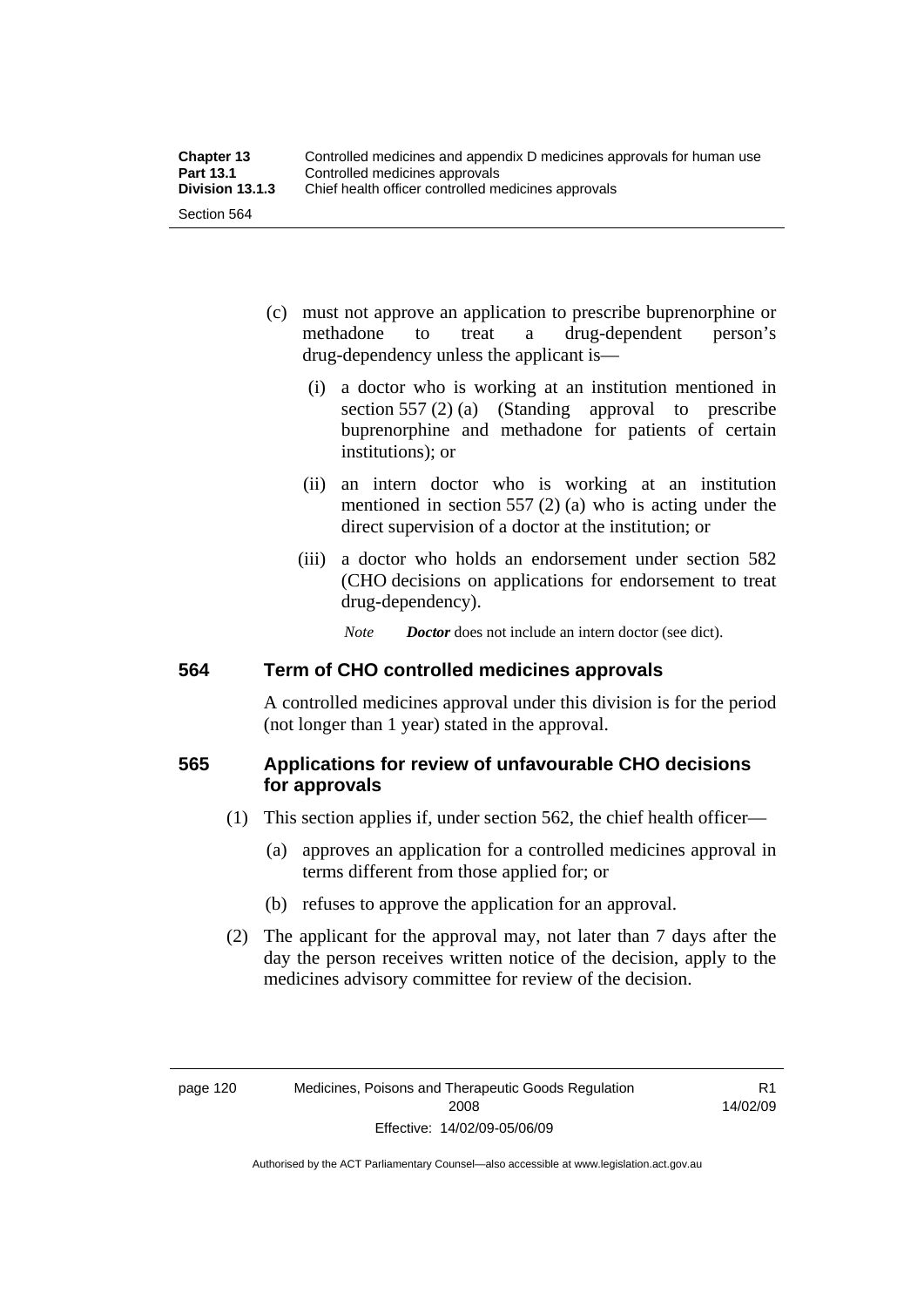page 121

- (3) The application for review—
	- (a) must be in writing signed by the applicant; and
	- (b) must set out the grounds for the application; and
	- (c) may include any information that the applicant considers appropriate for the review.

#### **566 Medicines advisory committee—referred applications and review of unfavourable CHO decisions**

- (1) This section applies to an application—
	- (a) for approval to prescribe a controlled medicine referred to the medicines advisory committee under section 562 (1) (d); or
	- (b) under section 565 for review of a decision of the chief health officer on an application for a controlled medicines approval.
- (2) The medicines advisory committee may, in writing, ask the applicant to give the committee further information about the treatment of the person to whom the application relates not later than a stated reasonable time.
- (3) After considering the application and any further information provided in accordance with a notice under subsection (2), the medicines advisory committee must—
	- (a) for an application for review of a decision by the chief health officer—
		- (i) direct the chief health officer to confirm the decision made; or
		- (ii) do both of the following:
			- (A) direct the chief health officer to revoke the decision made;

R1 14/02/09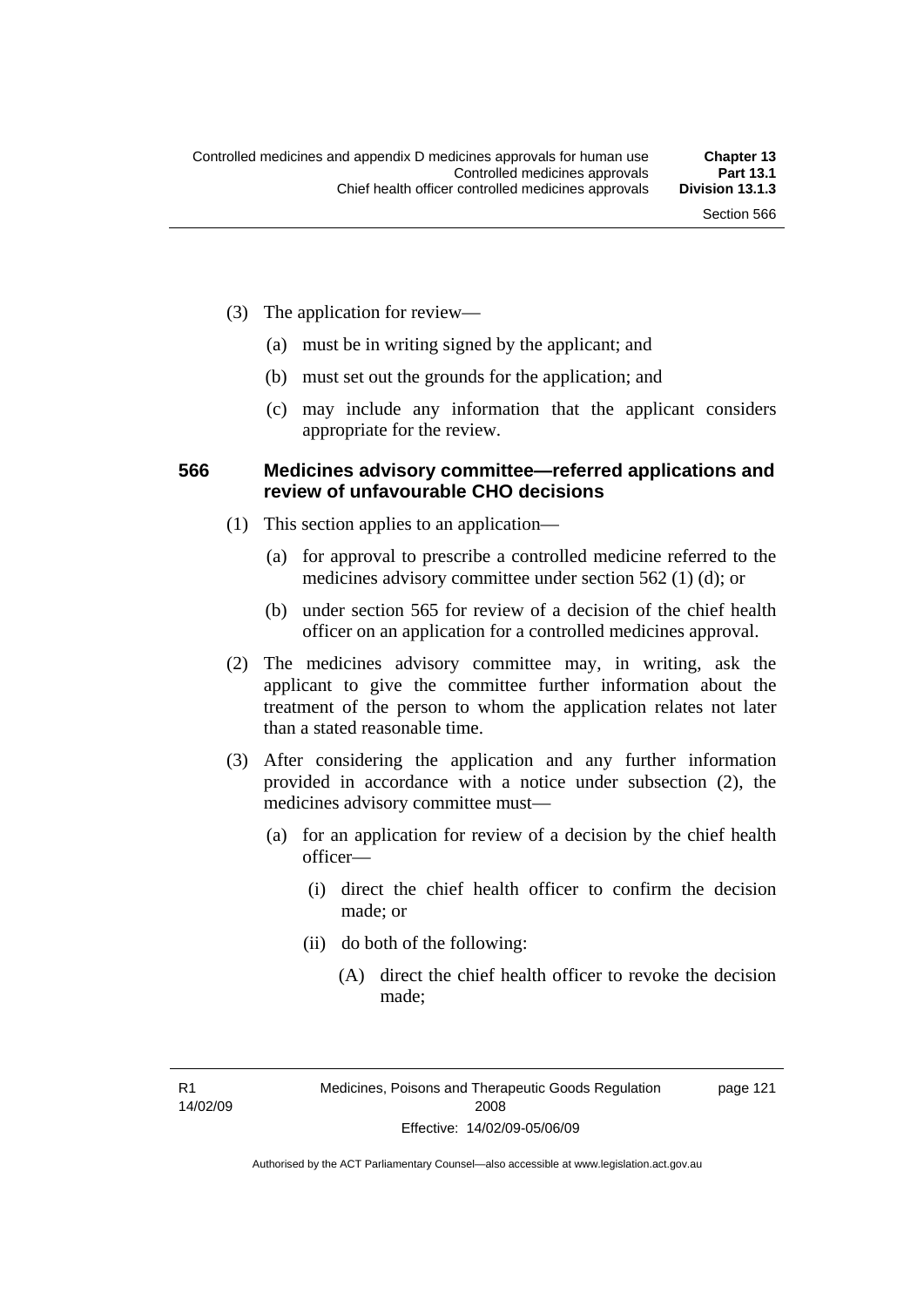- (B) give the chief health officer a direction under paragraph  $(b)$   $(i)$ ,  $(ii)$  or  $(iii)$ ; or
- (b) direct the chief health officer—
	- (i) to approve the application to prescribe a controlled medicine in the terms applied for; or
	- (ii) to approve the application in terms different from those applied for; or
	- (iii) to refuse to approve the application.
- *Note 1* The medicines advisory committee may direct the chief health officer to include conditions in the approval (see s 570 (2)).

*Note* 2 The chief health officer must comply with a direction (see s 573).

(4) A direction must be in writing.

#### **567 Amendment and revocation of controlled medicines approvals**

- (1) The chief health officer may amend or revoke a controlled medicines approval on the chief health officer's own initiative and without consulting the medicines advisory committee.
- (2) The medicines advisory committee may direct the chief health officer to amend or revoke a controlled medicines approval, whether or not the approval was given at the direction of the committee.

*Note* The chief health officer must comply with a direction (see s 573).

- (3) A direction under subsection (2) must be in writing.
- (4) The chief health officer must send the approval-holder written notice of the chief health officer's decision not later than 7 days after the day the decision is made.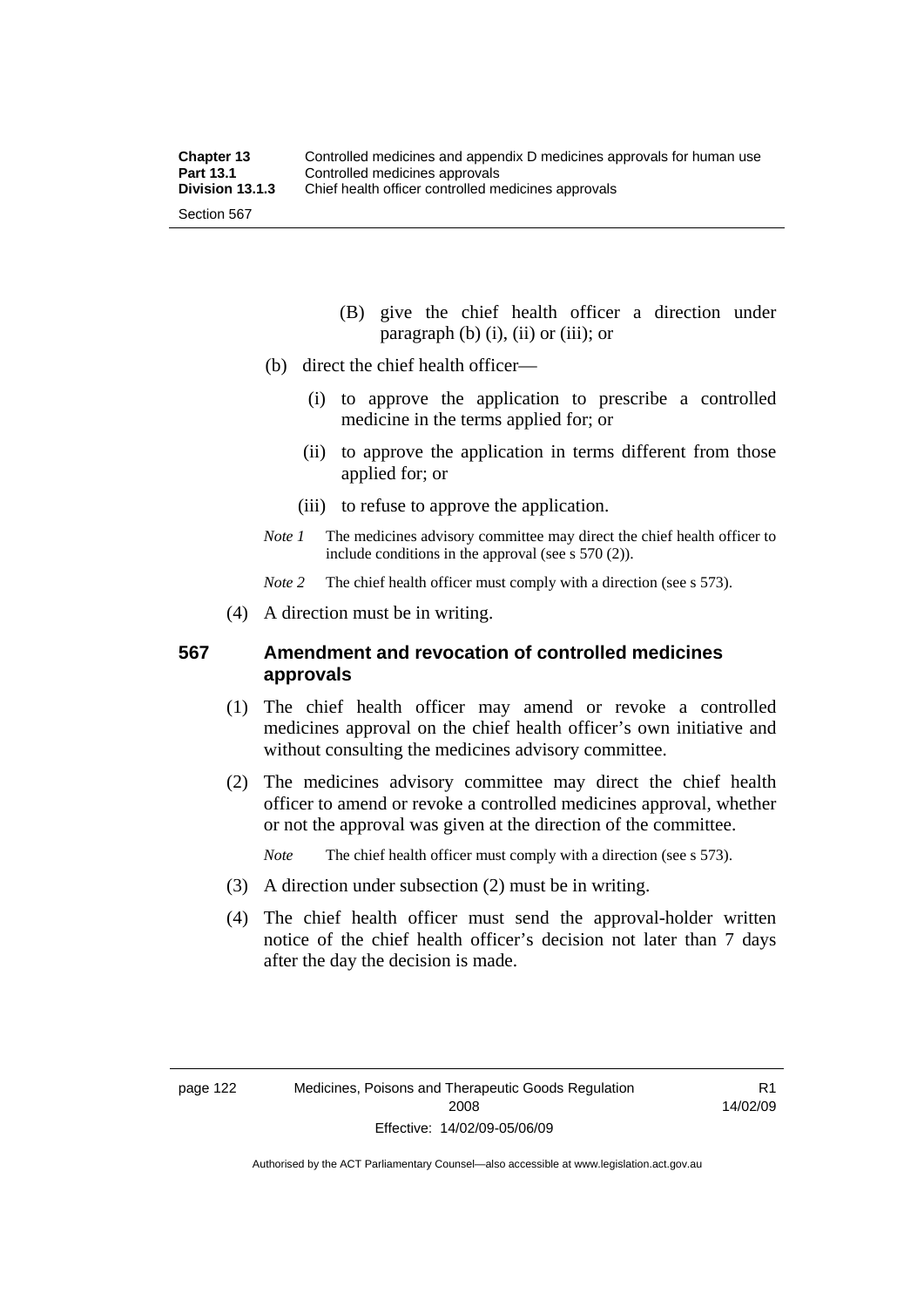- (5) If the decision is to amend or revoke a controlled medicines approval under subsection (1), the notice must include information about the approval-holder's right to seek review of the decision under section 568.
- (6) In this section:

*amend*, a controlled medicines approval, includes imposing a condition on, or changing a condition of, the approval.

### **568 Application for review of amendment and revocation on CHO initiative**

- (1) This section applies if the chief health officer amends or revokes a controlled medicines approval under section 567 (1).
- (2) The person to whom the approval was given may, not later than 7 days after the day the person is given written notice of the amendment or revocation, apply to the medicines advisory committee for review of the decision.
- (3) The application for review—
	- (a) must be in writing signed by the applicant; and
	- (b) must set out the grounds for the application; and
	- (c) may include any information that the applicant considers appropriate for the review.
- (4) To remove any doubt, the decision to which the application relates continues to operate despite the making of the application until the day the chief health officer's decision on direction under section 569 (3) takes effect.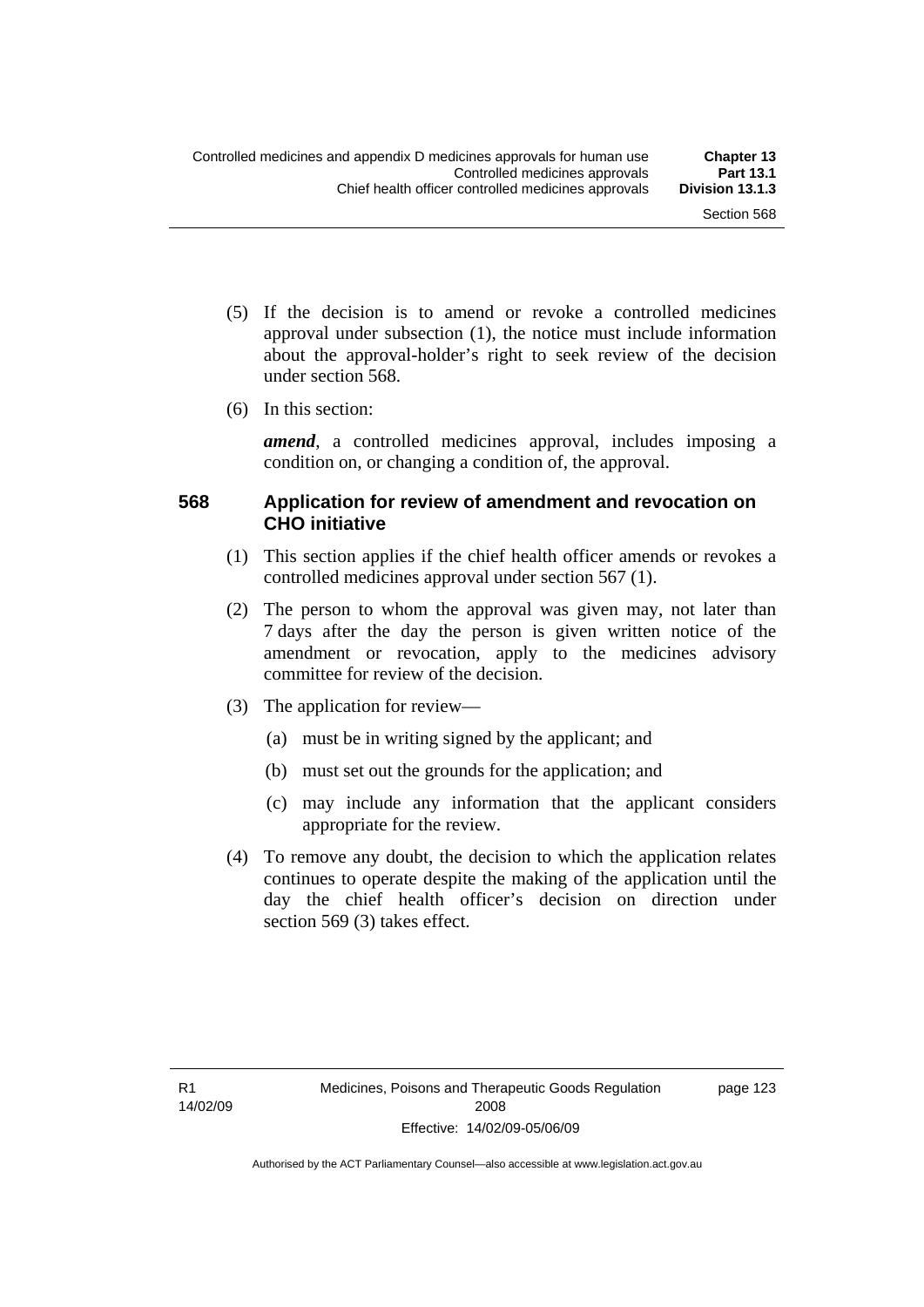### **569 Medicines advisory committee—review of amendment or revocation on CHO initiative**

- (1) This section applies if an application is made to the medicines advisory committee under section 568 to review a decision (the *original decision*) of the chief health officer to amend or revoke a controlled medicines approval.
- (2) The medicines advisory committee may, in writing, ask the designated prescriber to give the committee further information about the treatment of the person to whom the application relates not later than a stated reasonable time.
- (3) After considering the application for review and any further information provided in accordance with a notice under subsection (2), the medicines advisory committee must direct the chief health officer to—
	- (a) confirm the original decision; or
	- (b) revoke the original decision; or
	- (c) revoke the original decision and approve the application as directed by the committee.
	- *Note 1* The medicines advisory committee may direct the chief health officer to include conditions in the approval (see s 570 (2)).
	- *Note* 2 The chief health officer must comply with a direction (see s 573).
- (4) A direction must be in writing.

#### **570 Conditional controlled medicines approvals**

 (1) The chief health officer may include conditions for the safe or proper use of a controlled medicine in a controlled medicines approval.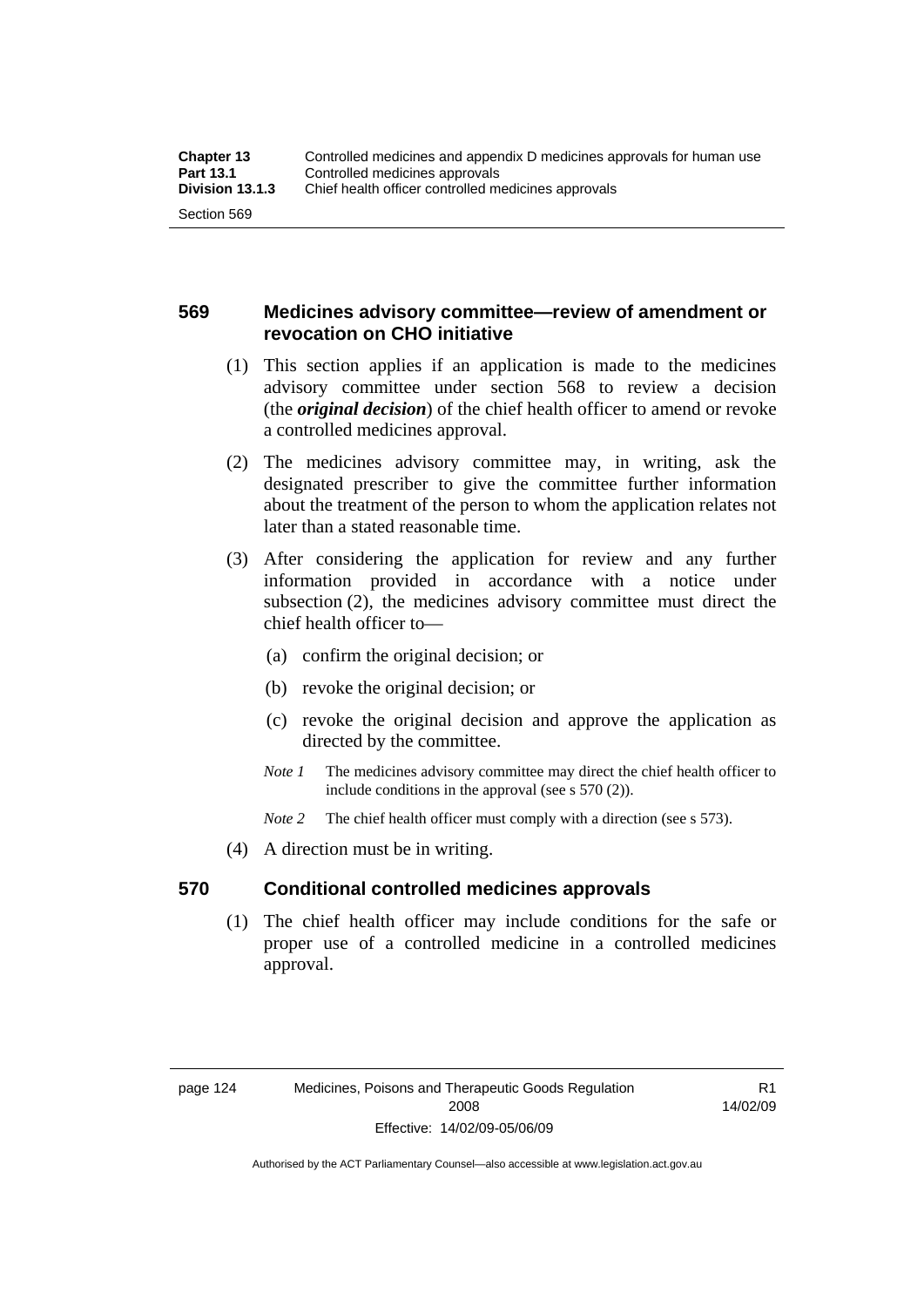(2) The medicines advisory committee may direct the chief health officer to include conditions for the safe or proper use of a controlled medicine in a controlled medicines approval.

*Note* The chief health officer must comply with a direction (see s 573).

#### **571 Form of CHO controlled medicines approvals**

- (1) A controlled medicines approval given by the chief health officer must include the following:
	- (a) the name of the controlled medicine to which the approval relates;
	- (b) the maximum quantity of the medicine that may be prescribed under the approval;
		- *Note 1* For morphine or oxycodone for a person with a terminal illness, see s (2).
		- *Note* 2 For buprenorphine or methadone for a drug-dependent person, see s (3).
	- (c) the form and strength of the medicine that may be prescribed under the approval;
		- *Note* Other forms and strengths may be prescribed in accordance with s 32.
	- (d) the period when the medicine may be prescribed under the approval or when the approval ends;
	- (e) an identifying number for the approval;
	- (f) any condition to which the approval is subject.
	- *Note* If the approval is an oral approval, the prescriber must send the chief health officer a written application (see s  $31$  (d) (ii)).
- (2) However, for subsection (1) (b) and (c), if the controlled medicines approval relates to the treatment of a person with a terminal illness, the approval may provide that all forms, strengths and quantities of morphine or oxycodone are approved.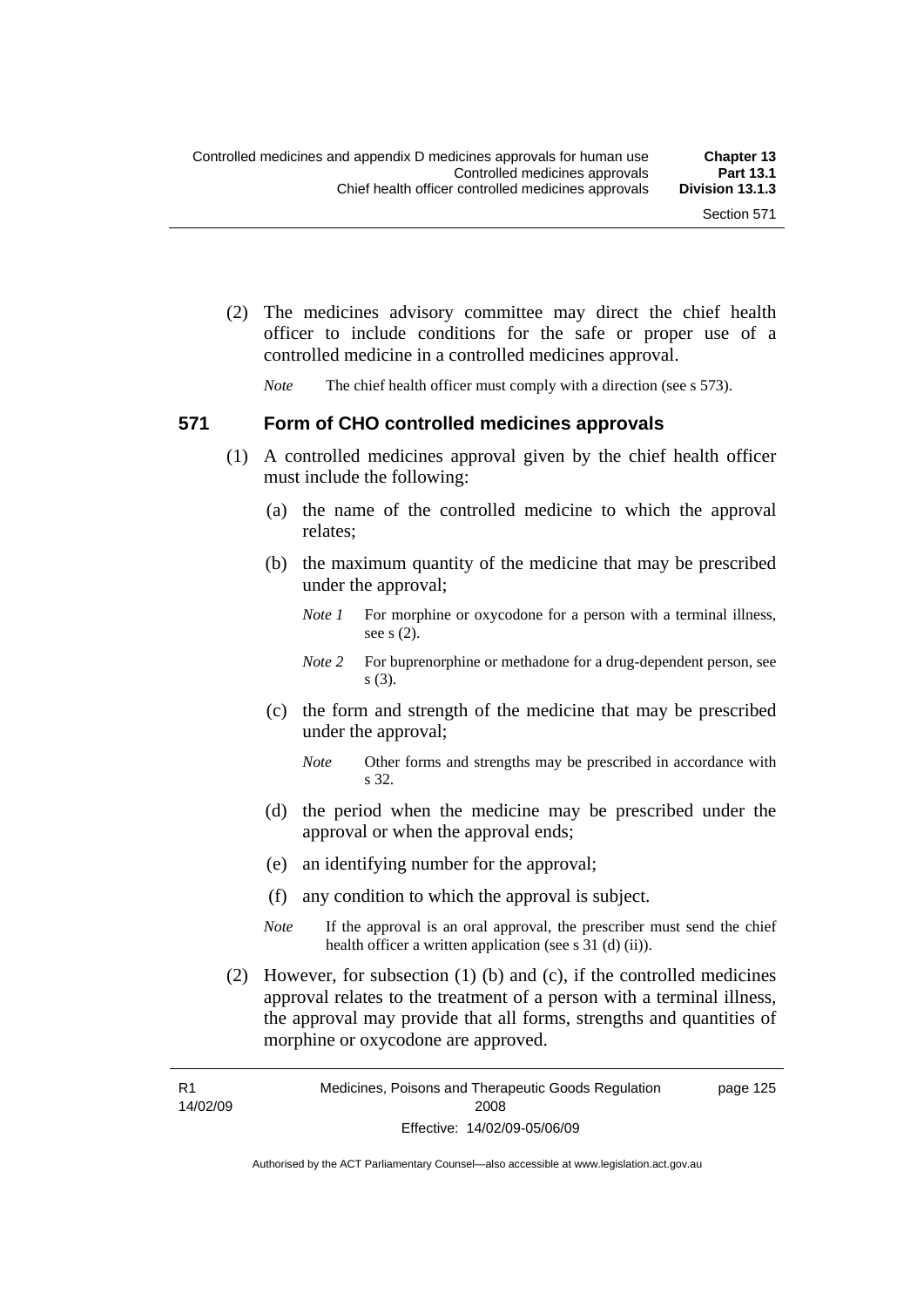(3) Also, for subsection (1) (b), if the controlled medicines approval relates to the treatment of a drug-dependent person with buprenorphine or methadone for their drug-dependency, the approval may state the maximum daily dose that may be prescribed for the person.

### **572 When controlled medicines approvals etc take effect**

- (1) A controlled medicines approval takes effect when the applicant receives notice of the approval or, if the approval states a later day, on the later day.
- (2) An amendment or revocation of a controlled medicines approval takes effect when the approval-holder receives notice of the amendment or revocation or, if the notice of the amendment or revocation states a later day, on the later day.

## **573 Medicines advisory committee—directions to CHO**

- (1) This section applies if the medicines advisory committee directs the chief health officer to make a decision in relation to—
	- (a) an application for a controlled medicines approval; or
	- (b) a controlled medicines approval; or
	- (c) an application under section 581 (Applications for CHO endorsement to treat drug-dependency).
- (2) The chief health officer must—
	- (a) make the decision in accordance with the direction; and
	- (b) send the applicant or approval holder written notice of the decision not later than 7 days after the day the chief health officer makes the decision.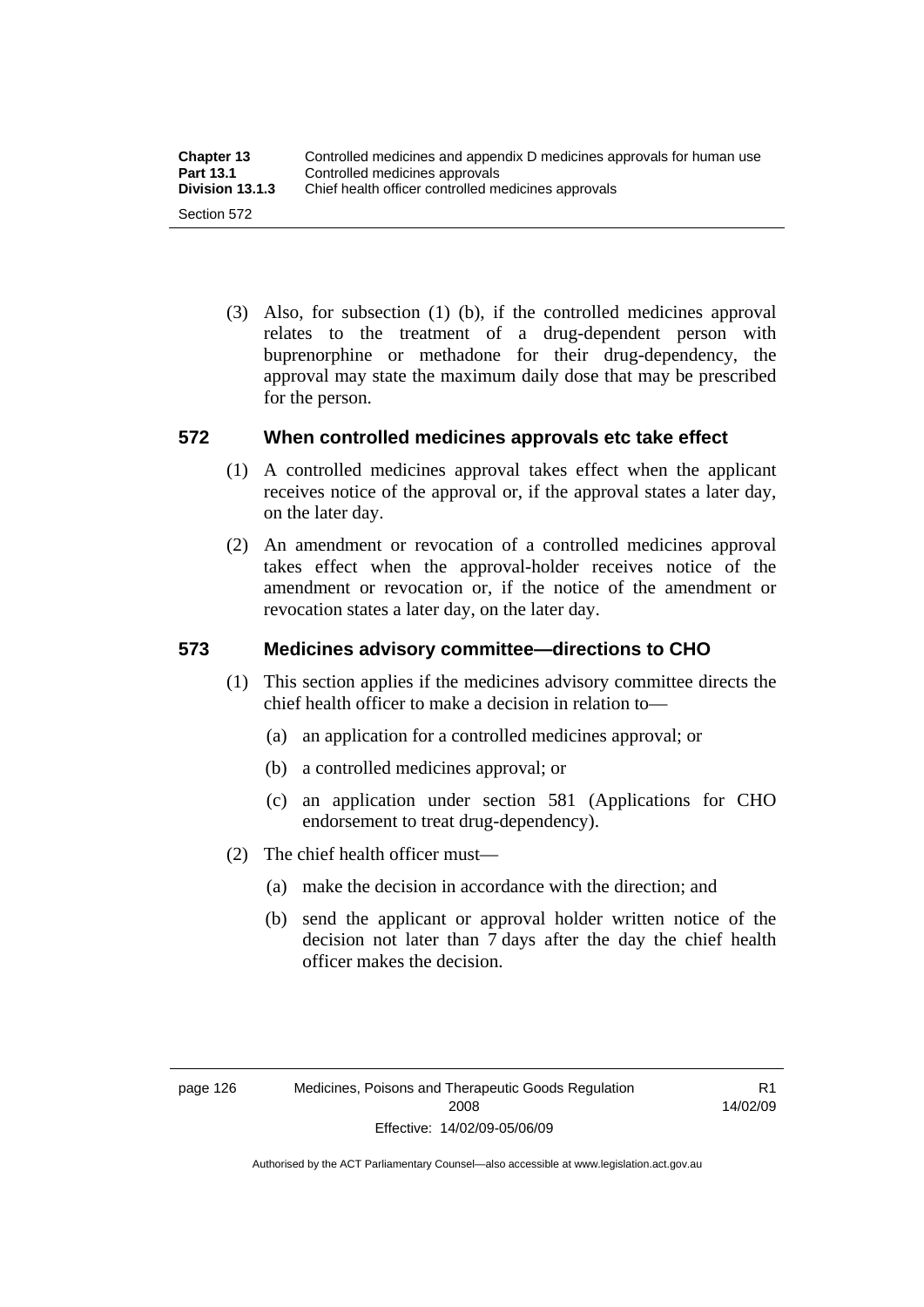page 127

#### **574 Medicines advisory committee—guidelines for CHO decisions on applications**

 (1) The medicines advisory committee may issue guidelines for the chief health officer in relation to decisions on applications under section 560 (Applications for CHO controlled medicines approvals).

- (2) A guideline is a notifiable instrument.
	- *Note* A notifiable instrument must be notified under the Legislation Act.

## **Division 13.1.4 Endorsements to treat drug-dependency**

#### **580 Meaning of** *endorsement***—div 13.1.4**

In this division:

*endorsement* means an endorsement under section 582 to prescribe buprenorphine and methadone to treat a drug-dependent person's drug-dependency.

*Note* An endorsement is not required by doctors and certain intern doctors who are working at particular institutions, see s 563 (c).

#### **581 Applications for CHO endorsement to treat drug-dependency**

- (1) A doctor may, in writing, apply to the chief health officer for an endorsement.
	- *Note Doctor* does not include an intern doctor (see dict).
- (2) The application must include the following:
	- (a) the doctor's name and business address and telephone number;

R1 14/02/09

*Note* The chief health officer must comply with any applicable guidelines (see s 563 (a)).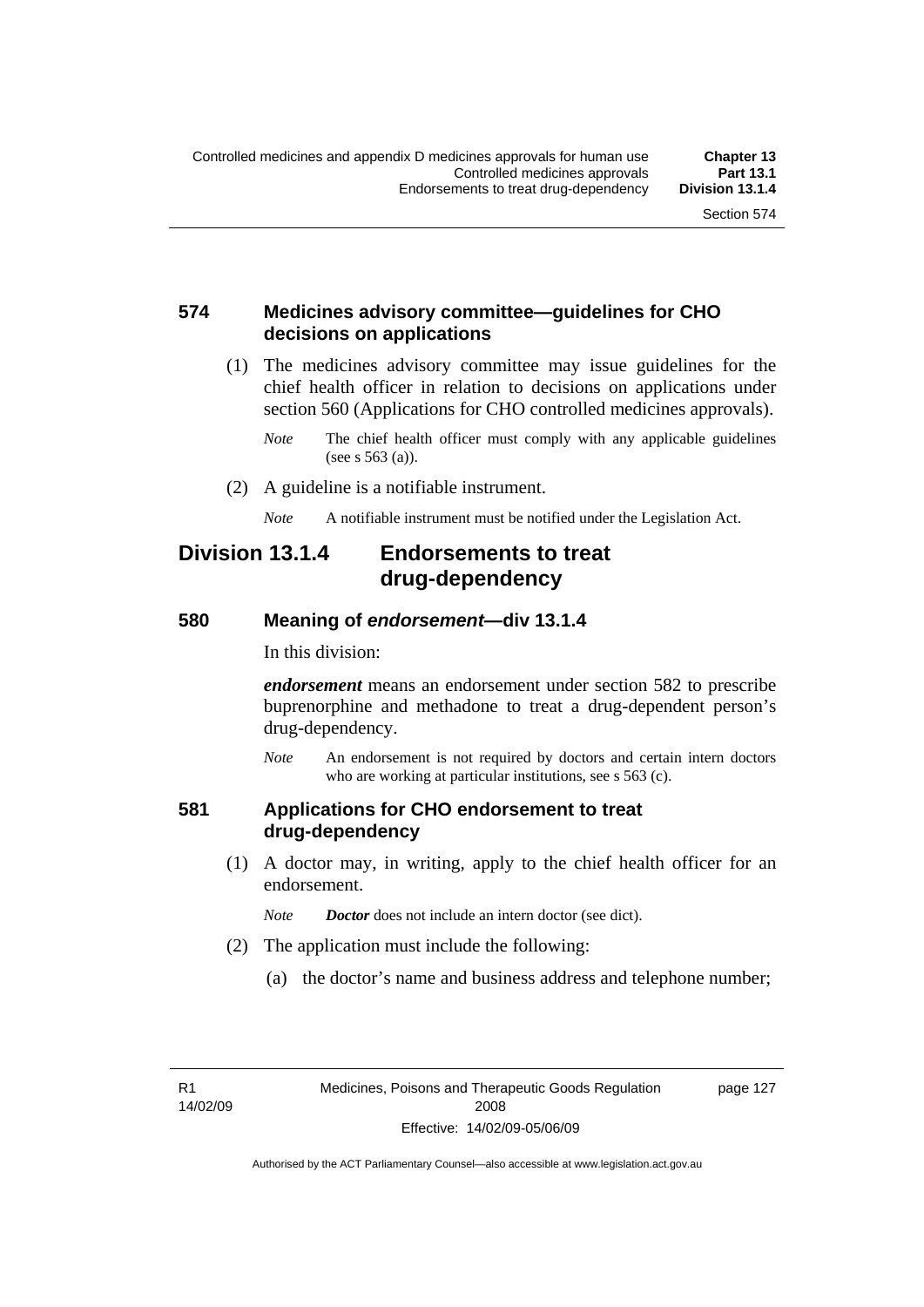- (b) the doctor's qualifications and experience in treating drug-dependency.
- *Note* If a form is approved under the Act, s 198 for this provision, the form must be used.
- (3) The chief health officer may ask the doctor for any other information reasonably required to decide the application.

#### **582 CHO decisions on applications for endorsement to treat drug-dependency**

- (1) The chief health officer must give, or refuse to give, an endorsement to a doctor who applies under section 581.
- (2) The chief health officer must not give a doctor an endorsement unless satisfied that the doctor has the qualifications and experience to treat drug-dependency.
- (3) An endorsement is subject to any condition included in the endorsement by the chief health officer.
- (4) The chief health officer must give the doctor written notice of the chief health officer's decision not later than 7 days after the day the decision is made.
- (5) If the chief health officer refuses the application, the notice must include information about the doctor's right to seek review of the decision under section 584.

#### **583 Form of CHO endorsements to treat drug-dependency**

An endorsement by the chief health officer must include the following:

- (a) the doctor's name;
- (b) an identifying number for the endorsement;
- (c) any condition to which the endorsement is subject.

page 128 Medicines, Poisons and Therapeutic Goods Regulation 2008 Effective: 14/02/09-05/06/09

R1 14/02/09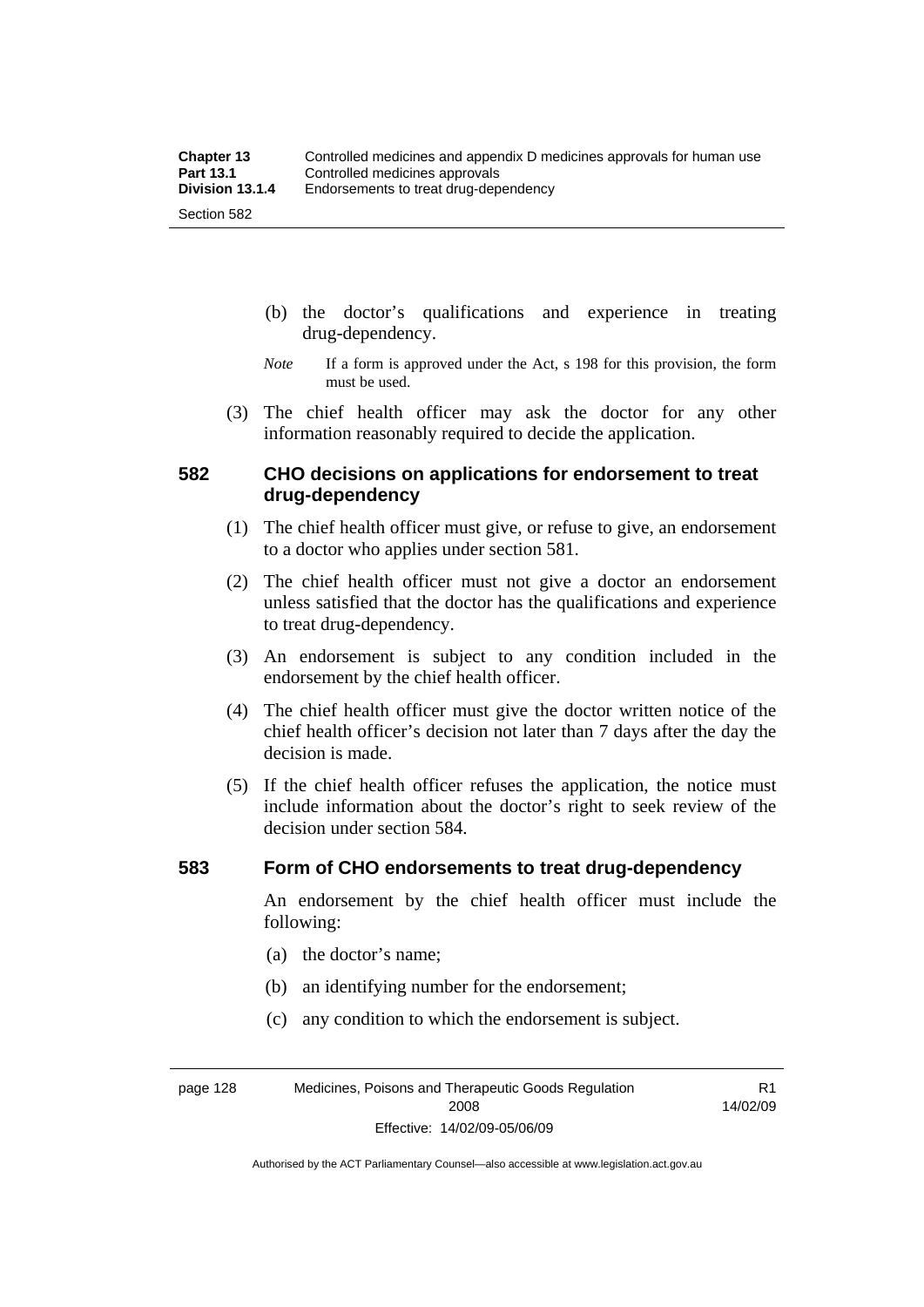#### **584 Medicines advisory committee—review of CHO decisions to refuse endorsements to treat drug-dependency**

- (1) This section applies if the chief health officer refuses under section 582 to give an endorsement to a doctor.
- (2) The doctor may, not later than 28 days after the day the doctor receives written notice of the decision, apply to the medicines advisory committee for review of the decision.
- (3) The application for review—
	- (a) must be in writing signed by the doctor; and
	- (b) must set out the grounds for the application; and
	- (c) may include any information that the doctor considers appropriate for the review.
- (4) The medicines advisory committee may, in writing, ask the doctor to give the committee further information that the committee reasonably needs to decide the application.
- (5) After considering the application and any further information provided in accordance with a notice under subsection (4), the medicines advisory committee must—
	- (a) direct the chief health officer to confirm the decision made; or
	- (b) direct the chief health officer to revoke the decision made and approve the application as directed by the committee.

*Note* The chief health officer must comply with a direction (see s 573).

(6) A direction must be in writing.

R1 14/02/09 page 129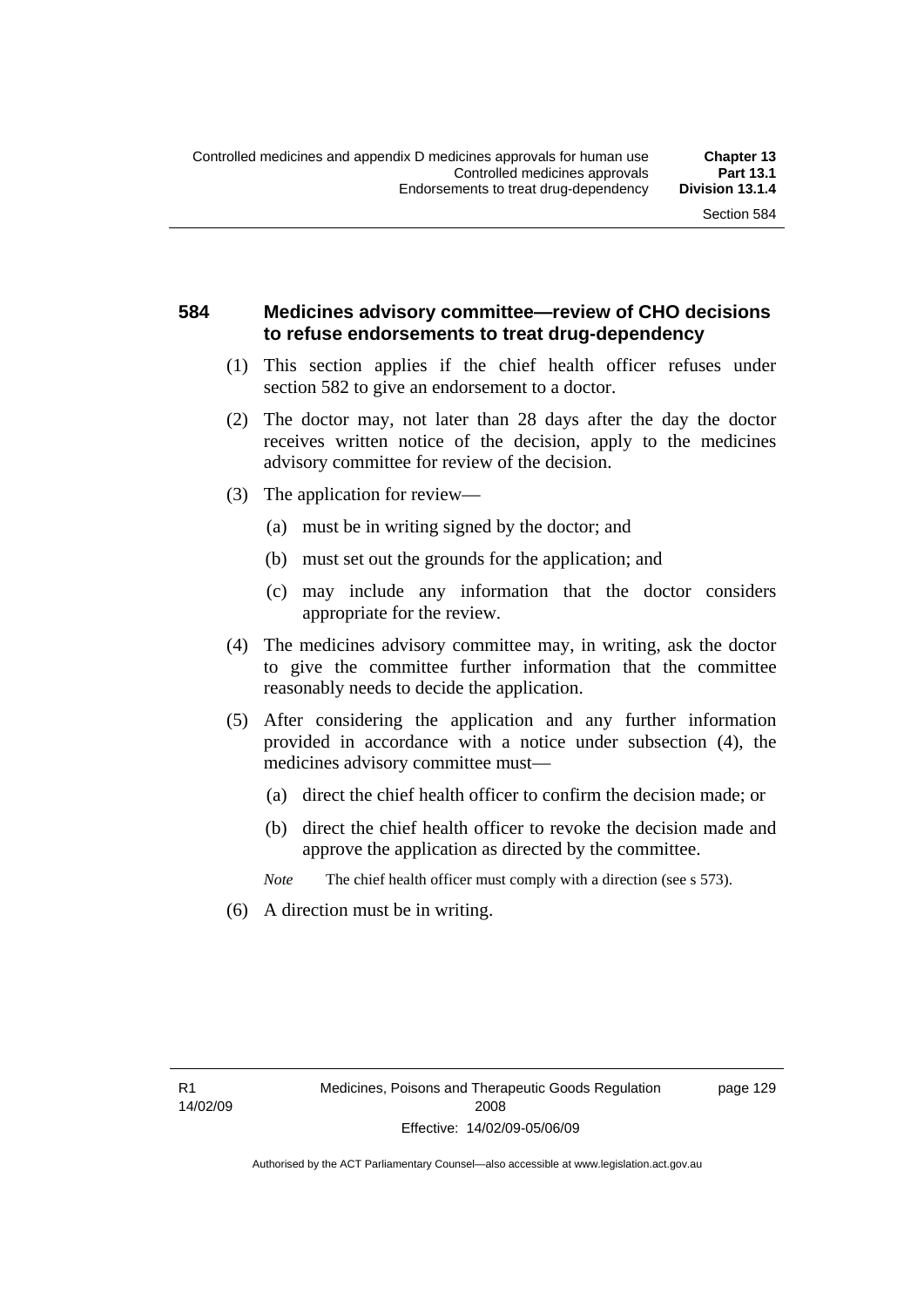## **Part 13.2 Appendix D medicines approvals**

*Note* It is a condition of an authorisation to prescribe a designated appendix D medicine for the prescriber to have an approval under this part (see s 33 (a)).

#### **590 Meaning of** *appendix D medicines approval*

In this regulation:

*appendix D medicines approval* means an approval under section 591 or section 593.

#### **591 Standing approval to prescribe designated appendix D medicines**

A doctor is approved to prescribe a designated appendix D medicine for a purpose mentioned in schedule 3 (Designated appendix D medicines—standing approvals), part 3.2, column 3 in relation to the medicine if—

- (a) the medicine is mentioned in the schedule, part 3.2, column 3 in relation to the doctor; and
- (b) if the schedule, part 3.2, column 4 contains a condition in relation to the medicine—the doctor prescribes the medicine in accordance with the condition.

#### **Example—par (b)**

If sch 3, pt 3.2, col 4 includes a condition requiring a doctor to advise a woman of child-bearing age to avoid becoming pregnant during or for a certain period after the completion of treatment, the doctor is authorised to prescribe the medicine only if the doctor gives the patient the advice.

- *Note 1 Doctor* does not include an intern doctor (see dict).
- *Note 2* An example is part of the regulation, is not exhaustive and may extend, but does not limit, the meaning of the provision in which it appears (see Legislation Act, s 126 and s 132).

page 130 Medicines, Poisons and Therapeutic Goods Regulation 2008 Effective: 14/02/09-05/06/09 R1 14/02/09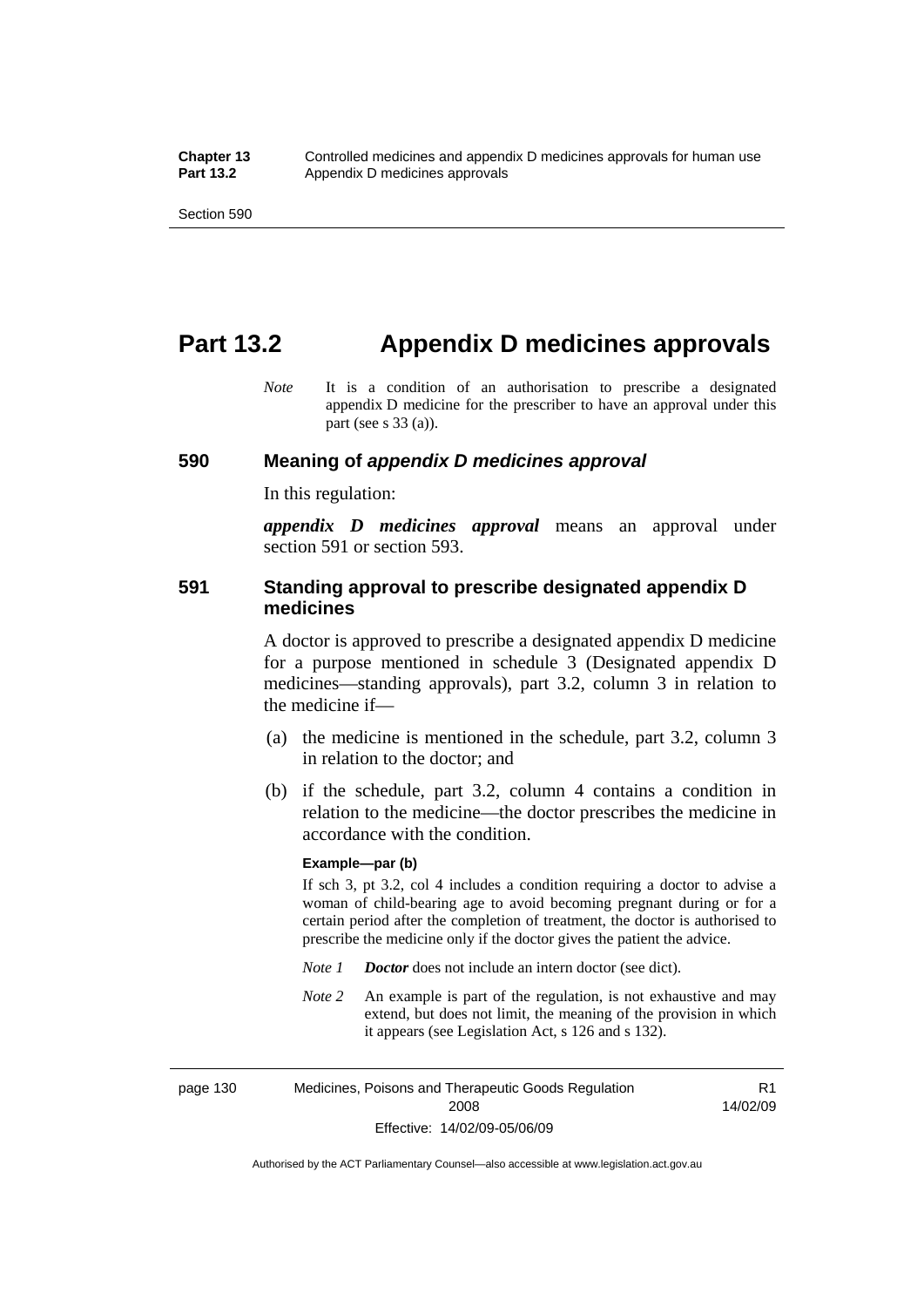### **592 Applications for CHO approval to prescribe designated appendix D medicines**

 (1) A doctor may, in writing, apply to the chief health officer for approval to prescribe a designated appendix D medicine for a purpose mentioned in schedule 3 (Designated appendix D medicines—standing approvals), part 3.2, column 3 in relation to the medicine.

*Note Doctor* does not include an intern doctor (see dict).

- (2) The application must include the following:
	- (a) the medicine's name;
	- (b) the doctor's name, business address and telephone number;
	- (c) if the doctor is a specialist—the specialist area in which the doctor practises;
	- (d) if the doctor is not a specialist—the doctor's qualifications and experience in relation to the medicine.
	- *Note* If a form is approved under the Act, s 198 for this provision, the form must be used.
- (3) The chief health officer may ask the doctor for any other information reasonably required to decide the application.

#### **593 CHO decisions on applications to prescribe designated appendix D medicines**

- (1) The chief health officer must approve, or refuse to approve, an application by a doctor under section 592 for approval to prescribe a designated appendix D medicine.
- (2) An approval under subsection (1) to prescribe a designated appendix D medicine is subject to the following conditions:
	- (a) that the doctor complies with any conditions in schedule 3, part 3.2, column 4 in relation to the medicine;

R1 14/02/09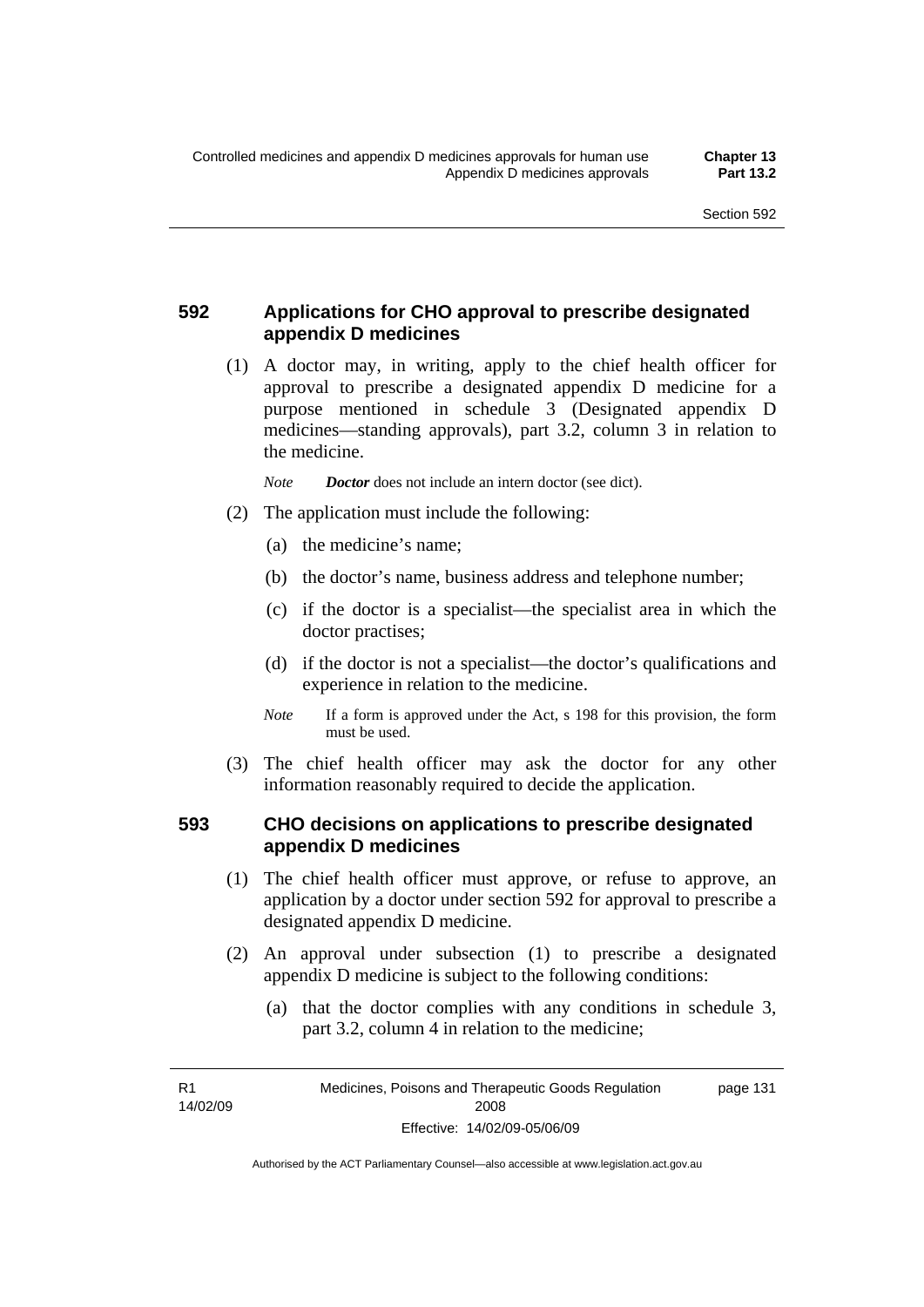(b) any other condition included in the approval by the chief health officer.

#### **Example—par (a)**

If sch 3, pt 3.2, col 4 includes a condition requiring a doctor to advise a woman of child-bearing age to avoid becoming pregnant during or for a certain period after the completion of treatment, the doctor is authorised to prescribe the medicine only if the doctor gives the patient the advice.

- *Note* An example is part of the regulation, is not exhaustive and may extend, but does not limit, the meaning of the provision in which it appears (see Legislation Act, s 126 and s 132).
- (3) For this section, the chief health officer—
	- (a) must have regard to the specialist area (if any) in which the doctor practises and the requirements (if any) stated in the medicines and poisons standard, appendix D for the medicine to which the application relates; and
	- (b) may have regard to anything else the chief health officer considers appropriate.
- (4) The chief health officer must send the doctor written notice of the chief health officer's decision not later than 7 days after the day the decision is made.

#### **594 Form of CHO appendix D medicines approvals**

An appendix D medicines approval given by the chief health officer must include the following:

- (a) the doctor's name;
- (b) the name of the medicine to which the approval relates;
- (c) an identifying number for the approval;
- (d) any condition included in the approval by the chief health officer.

R1 14/02/09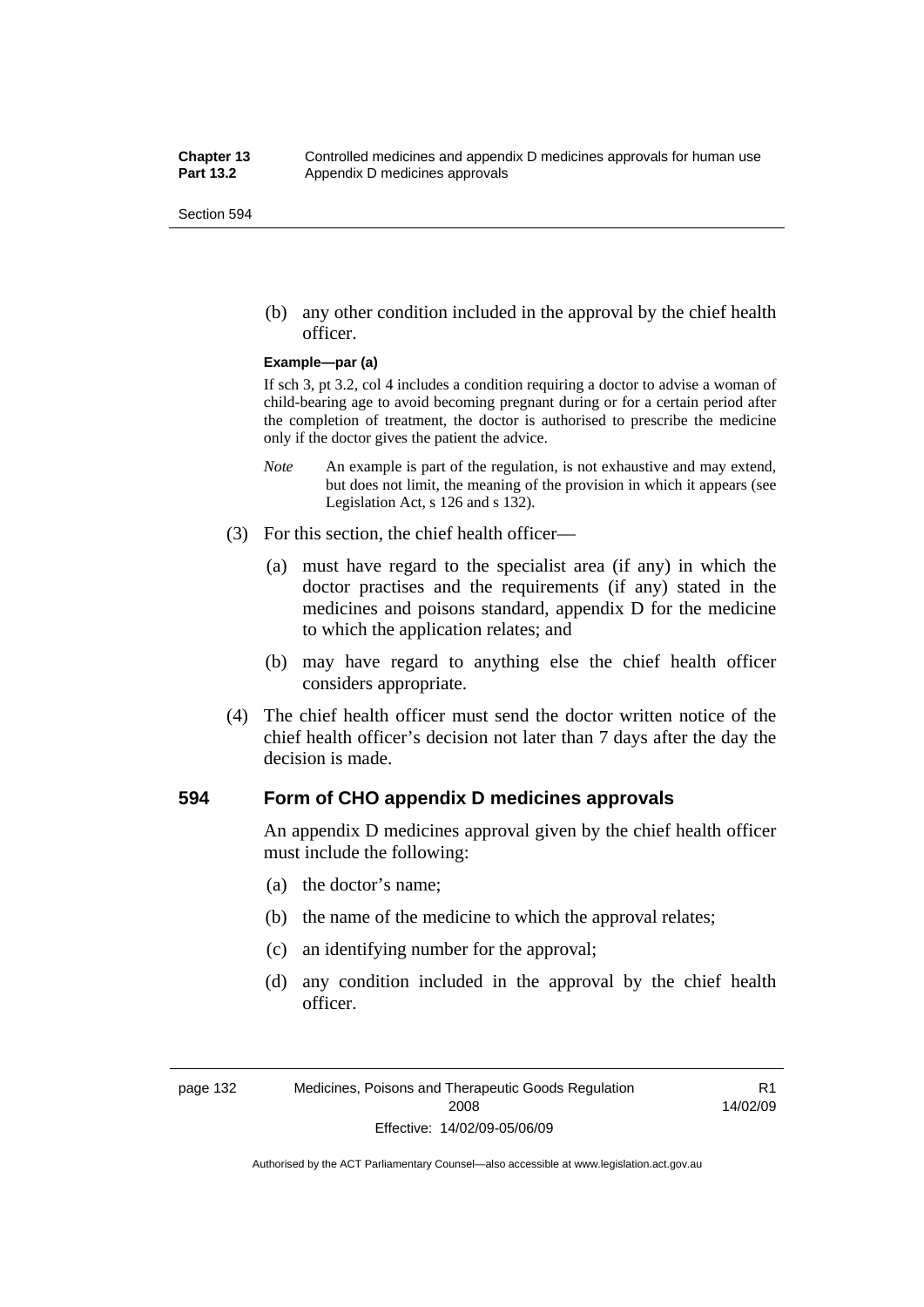## **Chapter 14 Medicines licences**

## **Part 14.1 Medicines licences generally**

#### **600 Medicines licences that may be issued—Act, s 78 (2)**

The following licences for medicines may be issued:

- (a) a licence for a program of research or education in relation to a controlled medicine (a *controlled medicines research and education program licence*);
- (b) a licence for medicines for first-aid kits (a *first-aid kit licence*);
- (c) a licence for the supply by wholesale of a medicine (a *medicines wholesalers licence*);
- (d) a licence for the treatment of opioid dependency with buprenorphine or methadone (an *opioid dependency treatment licence*);
- (e) a licence for the sale by retail of pharmacy medicines by a person who is not a pharmacist (a *pharmacy medicines rural communities licence*).
- *Note* Other medicines licences may also be issued (see Act, s 78 (3)).

R1 14/02/09 page 133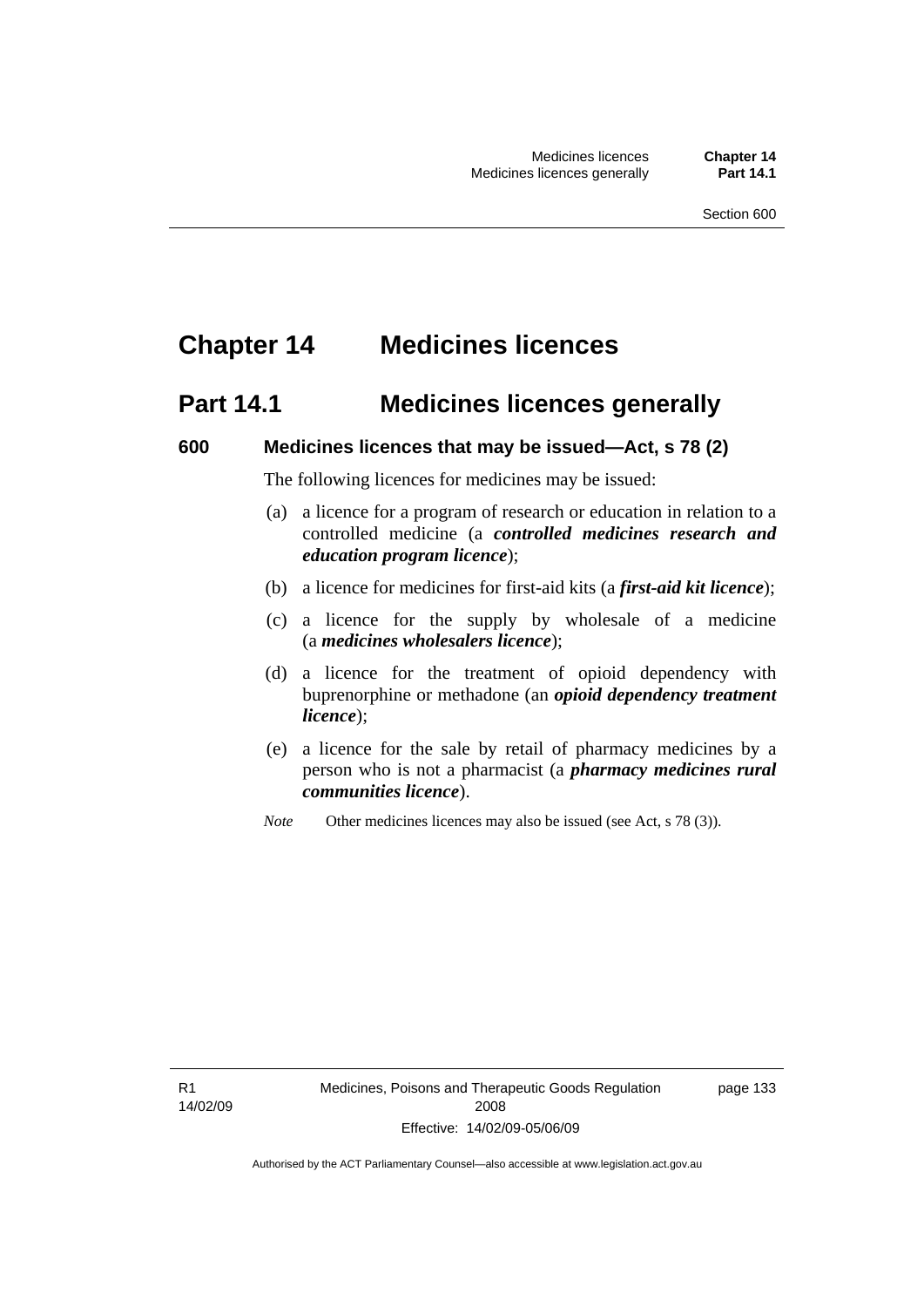# **Part 14.2 Controlled medicines research and education program licences**

#### **605 Applications for controlled medicines research and education program licences**

- (1) An application for a controlled medicines research and education program licence for a controlled medicine must be in writing, signed by the applicant, and include the following:
	- (a) the full name, address and academic, professional or other relevant qualifications of—
		- (i) the person who is to supervise the program; and
		- (ii) the person who is to conduct the program;
	- (b) the name of the recognised research institution at or under which the program is proposed to be conducted;

*Note Recognised research institution*—see the Act, s 20 (5).

- (c) whether the program will be conducted at, or under the authority of, the recognised research institution;
- (d) the premises where the program will be conducted;
- (e) the controlled medicine, and the form and strength of the medicine, for which the licence is sought;
- (f) the maximum quantity of the medicine that would be possessed under the licence at any time;
- (g) a description of the program, including an explanation of why the program cannot be carried out satisfactorily without the use of the medicine;

R1 14/02/09

*Note* For research and education activities in relation to other medicines, see pt 9.4.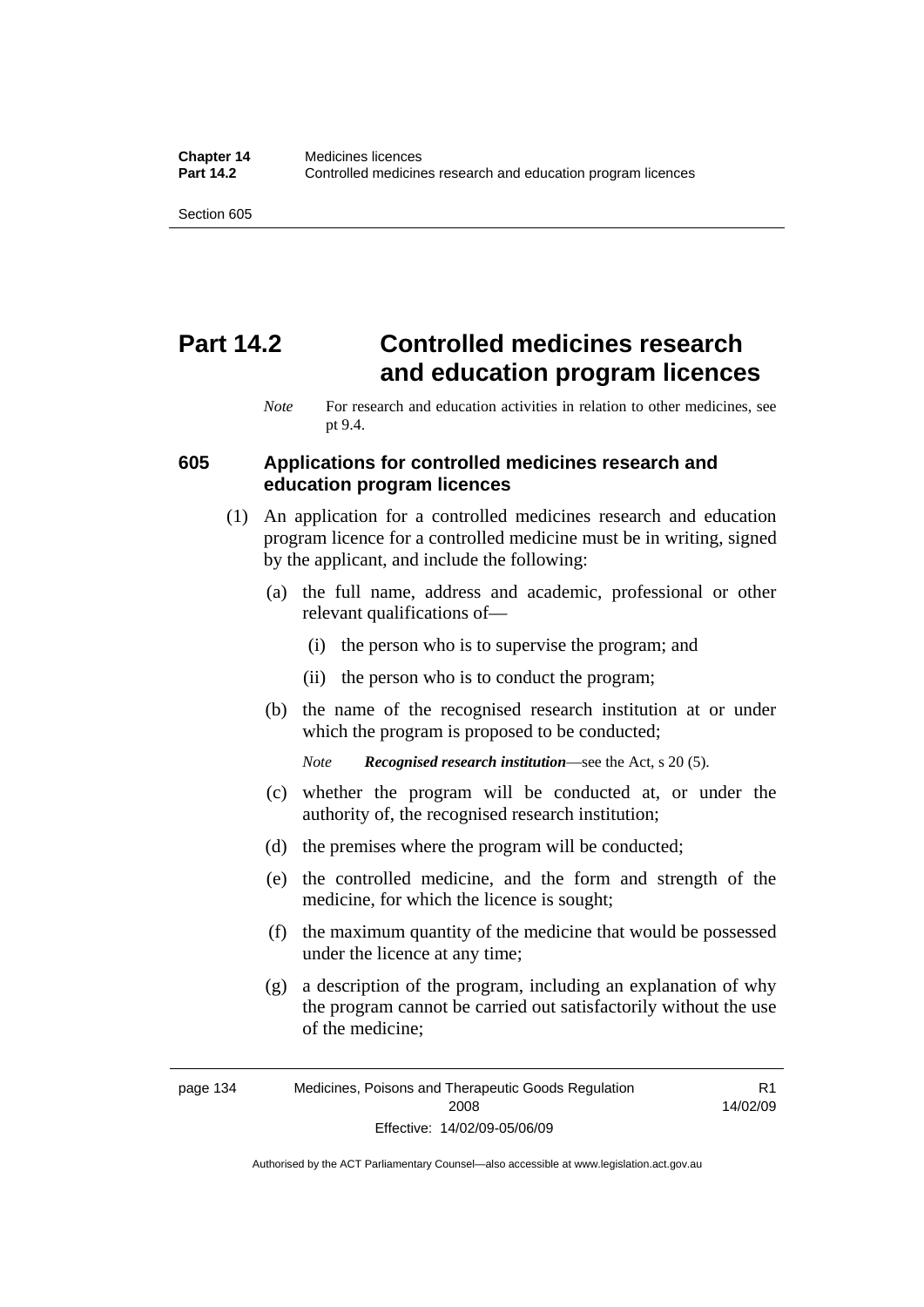- (h) the supervision arrangements for the program;
- (i) the period for which the licence is sought.
- *Note 1* If a form is approved under the Act, s 198 for this provision, the form must be used.
- *Note* 2 A fee may be determined under the Act, s 197 for this provision.
- (2) The application must be accompanied by a written approval of the program by the person in charge of—
	- (a) the recognised research institution; or
	- (b) a faculty or division of the institution.

#### **606 Restrictions on issuing of controlled medicines research and education program licences—Act, s 85 (1) (a)**

The chief health officer must not issue a controlled medicines research and education program licence to a person unless—

- (a) the program to which the licence relates will be conducted at, or under the authority of, a recognised research institution; and
- (b) the program is approved by a person mentioned in section 605 (2); and
- (c) satisfied that the program—
	- (i) cannot be carried out without the use of the controlled medicine to which the licence application relates; and
	- (ii) will be adequately supervised.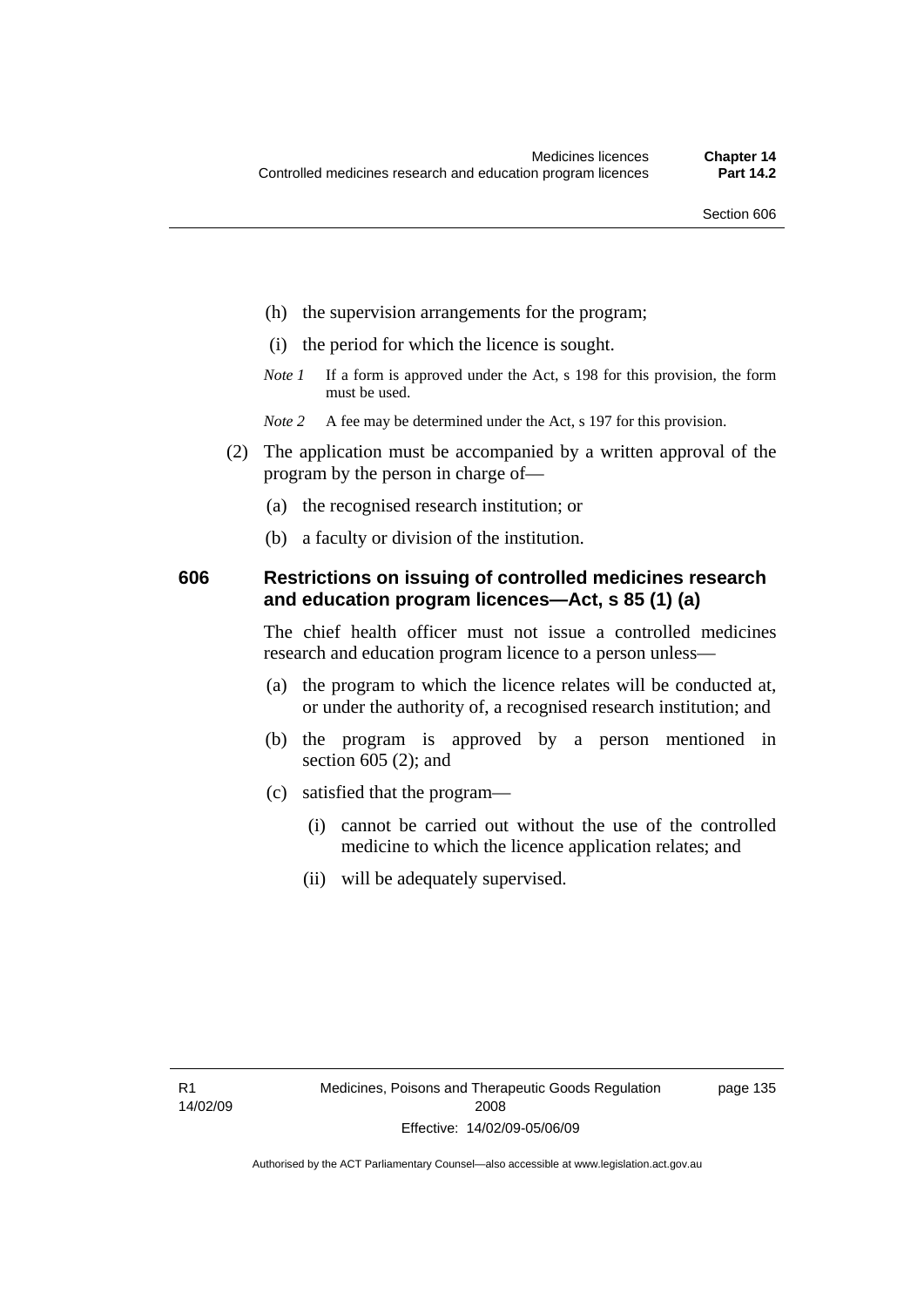### **607 Additional information for controlled medicines research and education program licences—Act, s 88 (1) (k)**

The following additional information is prescribed for a controlled medicines research and education program licence:

- (a) the research or education program for which the licence is issued;
- (b) the name of the program's supervisor;
- (c) the dealings with a controlled medicine authorised by the licence;
- (d) the premises where the program will be conducted;
- (e) the maximum quantity of the controlled medicine that may be possessed at any time for the program;
- (f) the total quantity of the controlled medicine that may be possessed for the program during the period of the licence;
- (g) the form and strength of the controlled medicine that may be obtained and possessed for the program.

page 136 Medicines, Poisons and Therapeutic Goods Regulation 2008 Effective: 14/02/09-05/06/09

R1 14/02/09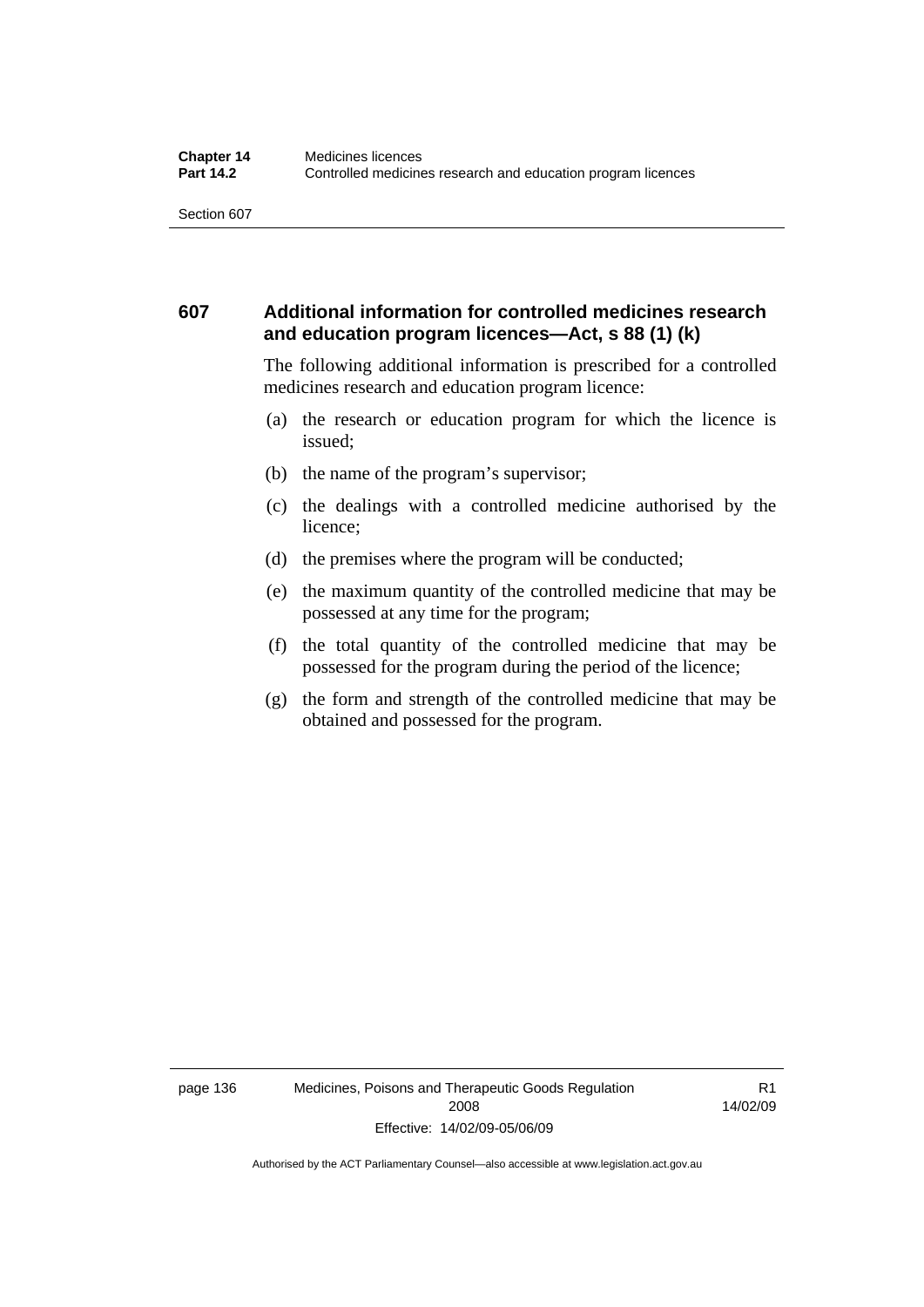## **Part 14.3 First-aid kit licences**

*Note* This part is not applicable to a health professional who is authorised elsewhere under this regulation to possess etc medicines for a first-aid kit.

#### **610 Applications for first-aid kit licences**

- (1) An application for a first-aid kit licence must be in writing, signed by the applicant, and include the following:
	- (a) the full name, address and occupation of the applicant;
	- (b) the full name, address and occupation of each other person proposed to be authorised to deal with a medicine under the licence;
	- (c) the prescription only medicines and controlled medicines (each of which are *relevant medicines*), and the form and strength of the relevant medicines, for which the licence is sought;
		- *Note* Pharmacy medicines and pharmacist only medicines are authorised for the kit under s 450.
	- (d) the maximum quantity of the relevant medicines that would be possessed under the licence at any time;
	- (e) the first-aid services provided, or proposed to be provided, to the community by the applicant;
	- (f) the situations in which it is proposed the medicines in the first-aid kit will be used;
	- (g) the period for which the licence is sought.
	- *Note 1* If a form is approved under the Act, s 198 for this provision, the form must be used.
	- *Note* 2 A fee may be determined under the Act, s 197 for this provision.

R1 14/02/09 page 137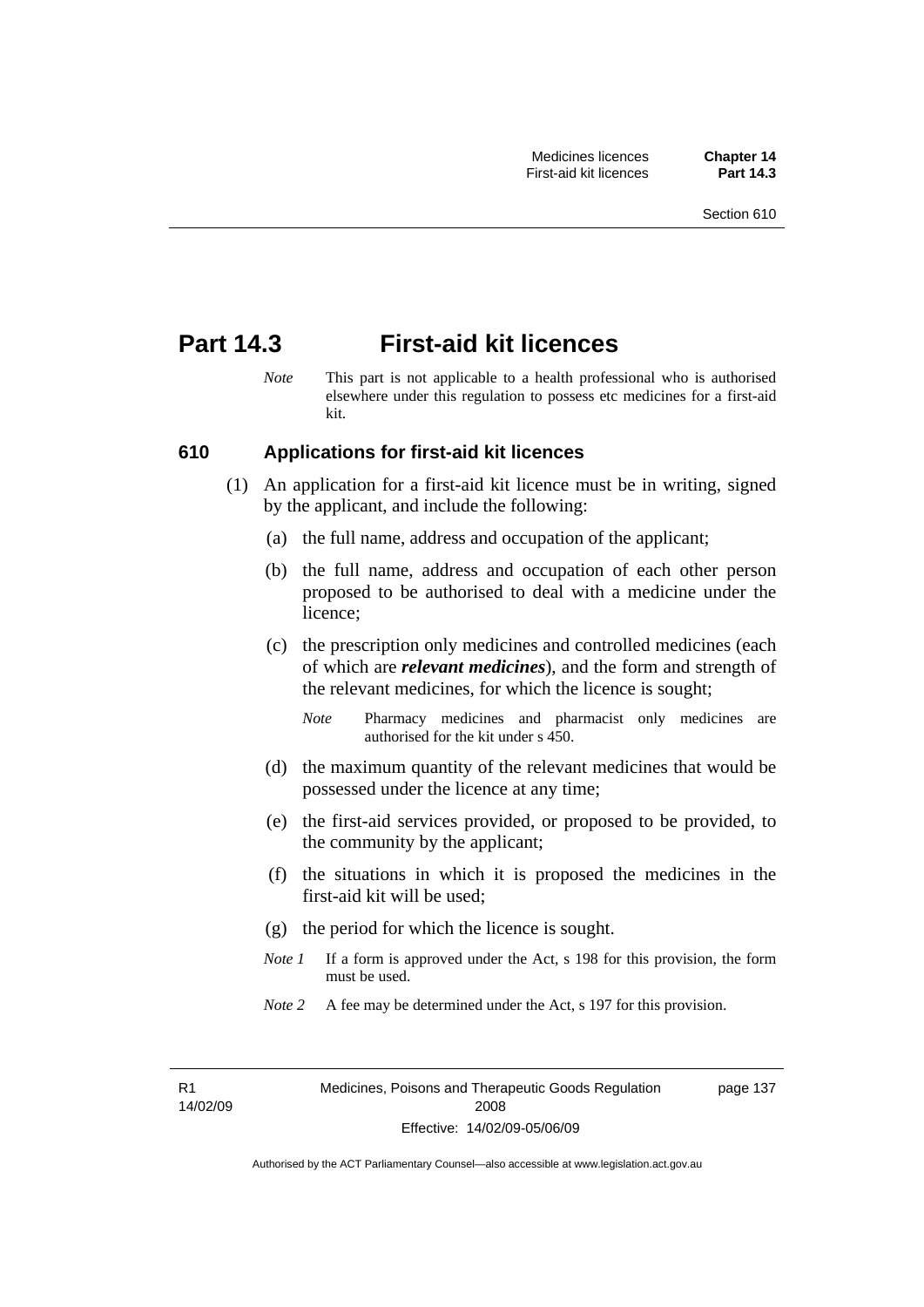| <b>Chapter 14</b> | Medicines licences     |
|-------------------|------------------------|
| Part 14.3         | First-aid kit licences |

- (2) The application must be accompanied by—
	- (a) evidence of the qualifications mentioned in section 611 (a) for the applicant and each person included in the application under subsection (1) (b); and
	- (b) a letter of support from a doctor who will provide medical direction and support to the applicant.
		- *Note Doctor* does not include an intern doctor (see dict).

### **611 Restrictions on issuing of first-aid kit licences— Act, s 85 (1) (a)**

The chief health officer must not issue a first-aid kit licence to a person unless—

- (a) each person to be authorised under the licence has successfully completed a course that qualifies the person to be registered as a nurse or employed as an ambulance paramedic; and
- (b) the chief health officer is satisfied that the person provides, or will be providing, first-aid services to the community, for example, at a workplace or as part of a privately operated ambulance service approved under the *Emergencies Act 2004*, part 4.6 (Other approved providers); and
- (c) the medicines to which the licence application relates are reasonably necessary to provide the first-aid services.
- *Note* An example is part of the regulation, is not exhaustive and may extend, but does not limit, the meaning of the provision in which it appears (see Legislation Act, s 126 and s 132).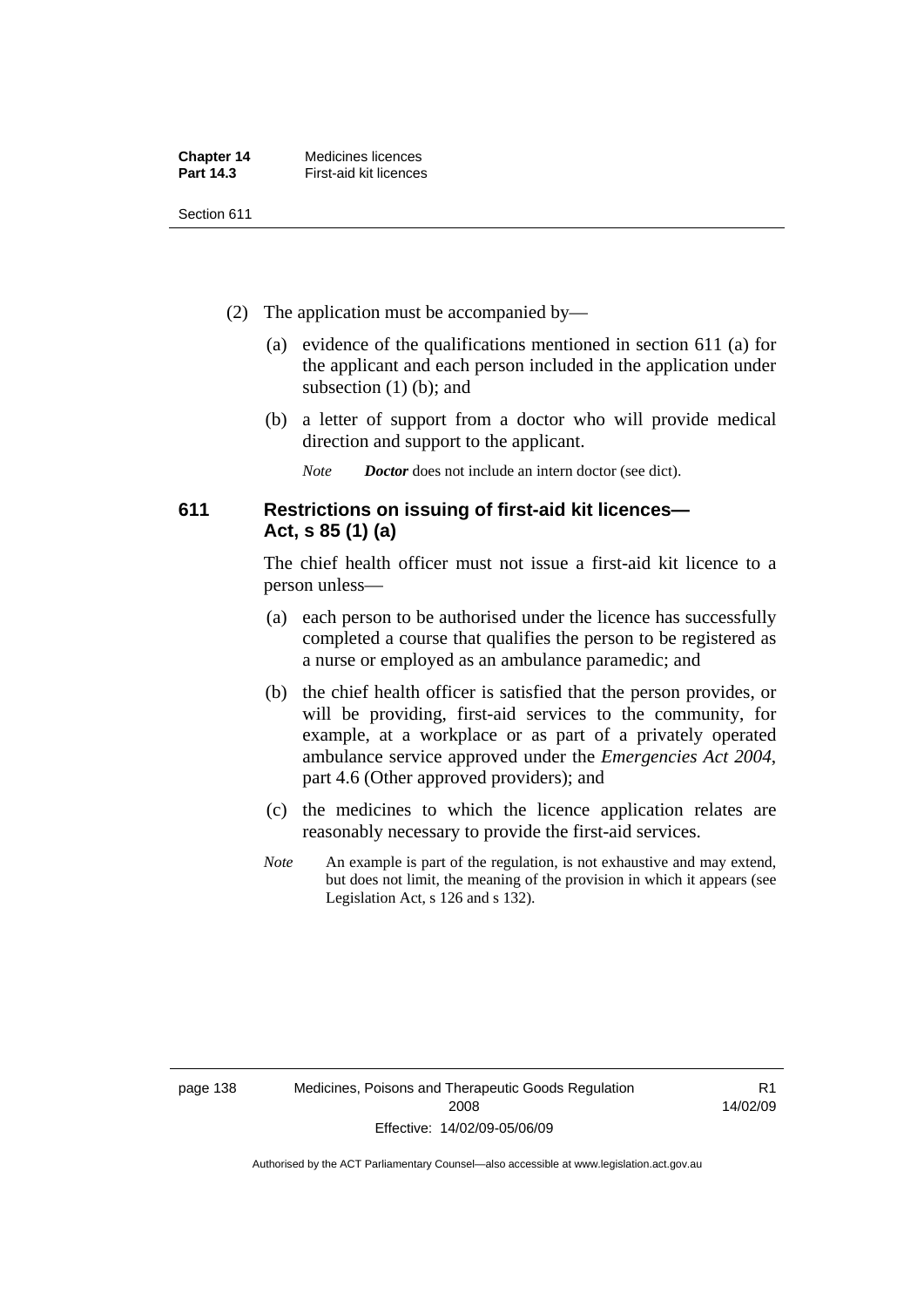### **612 Additional information for first-aid kit licences— Act, s 88 (1) (k)**

- (1) The following additional information is prescribed for a first-aid kit licence:
	- (a) the full name and residential address of each person who is authorised to deal with a medicine under the licence;
	- (b) the maximum quantity of each relevant medicine that may be possessed under the licence at any time;
	- (c) the total quantity of each relevant medicine that may be possessed during the period of the licence;
	- (d) the form and strength in which each relevant medicine may be obtained, possessed and administered under the licence.
- (2) In this section:

*relevant medicines*—see section 610.

R1 14/02/09 Medicines, Poisons and Therapeutic Goods Regulation 2008 Effective: 14/02/09-05/06/09

page 139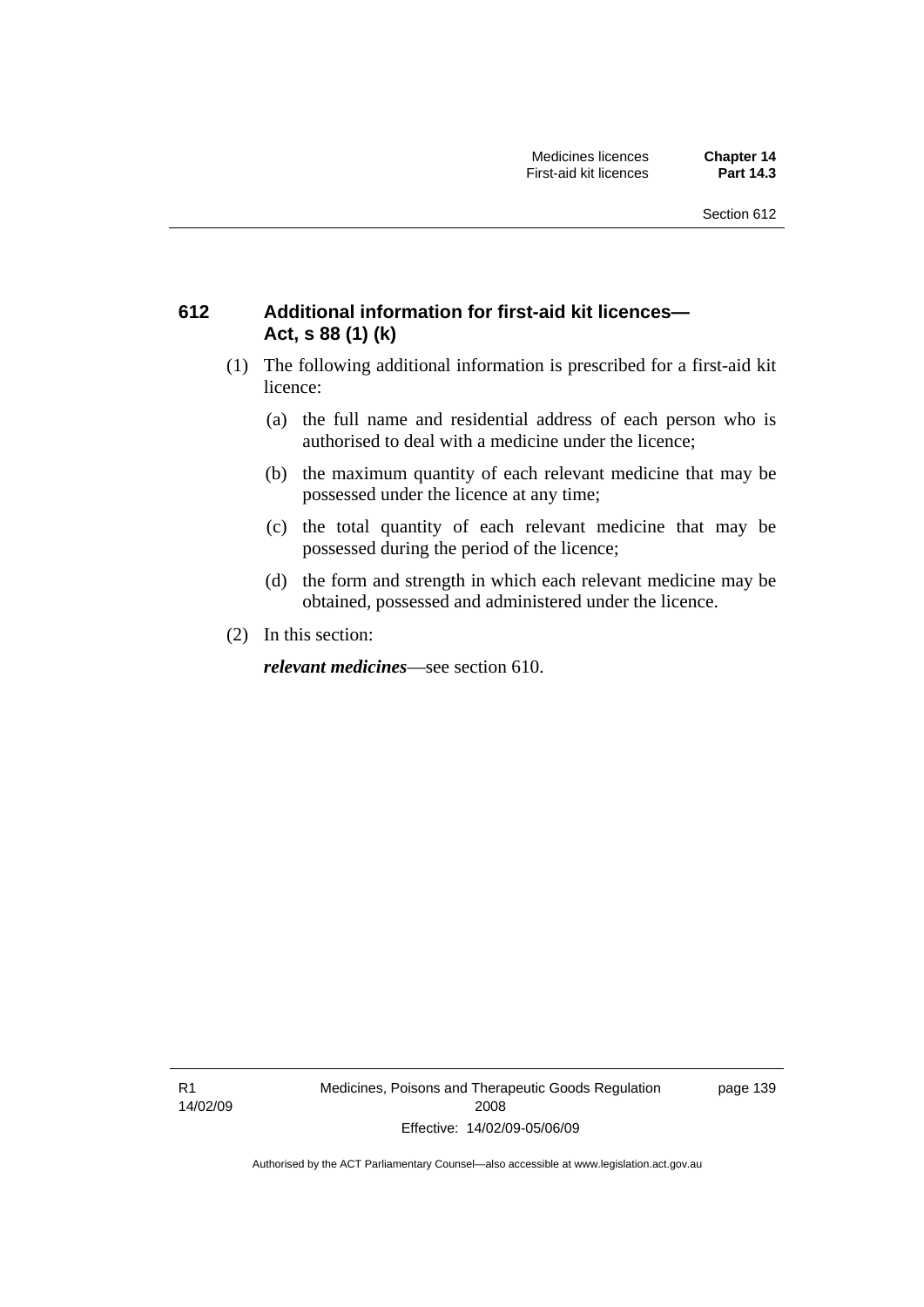## **Part 14.4 Medicines wholesalers licences**

*Note* This part is applicable to an interstate wholesaler only if the Act, s 20 (4) does not apply to the wholesaler.

#### **615 Applications for medicines wholesalers licences**

- (1) An application for a medicines wholesalers licence must be in writing, signed by the applicant, and include the following:
	- (a) the medicines to which the application relates;
	- (b) the full name of the applicant;
	- (c) the applicant's ABN (if any);
	- (d) if the applicant is a corporation—the corporation's ACN;
	- (e) the location of the premises where the applicant proposes to deal with the medicines under the licence;
	- (f) the security arrangements proposed for the premises;
	- (g) the name of an individual who is to supervise the dealings to be authorised under the licence.
	- *Note 1* If a form is approved under the Act, s 198 for this provision, the form must be used.
	- *Note* 2 A fee may be determined under the Act, s 197 for this provision.
- (2) The application must be accompanied by a plan of the premises that shows—
	- (a) where it is proposed to store the medicines; and
	- (b) the location and nature of security devices.

R1 14/02/09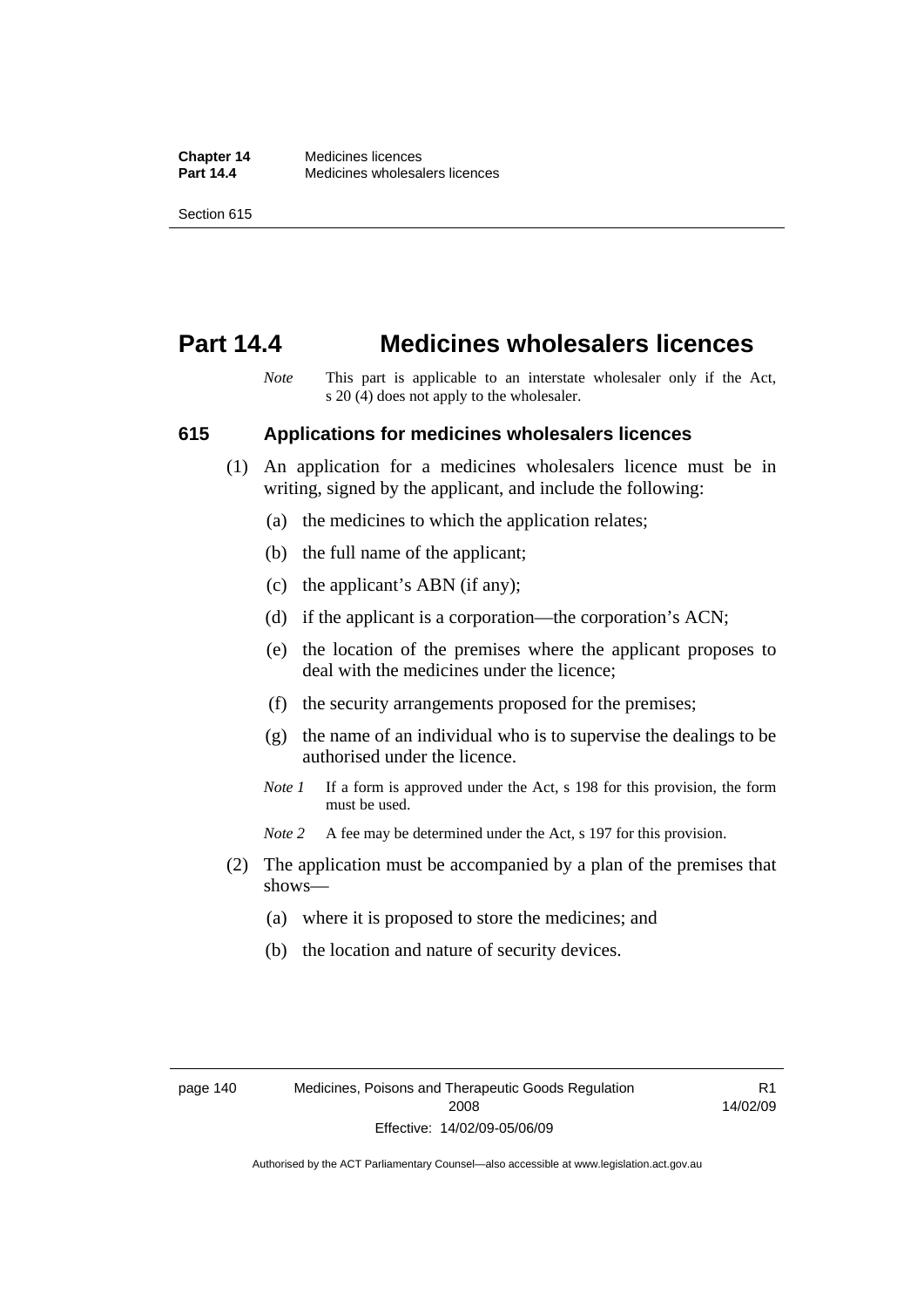### **616 Restrictions on issuing of medicines wholesalers licences—Act, s 85 (1) (a)**

- (1) The chief health officer must not issue a medicines wholesalers licence to a person unless dealings with medicines under the licence will be supervised by an individual nominated by the applicant and approved, in writing, by the chief health officer.
- (2) The chief health officer must not approve the nominated individual unless satisfied that the individual—
	- (a) is a suitable person to hold a medicines wholesalers licence; and
	- (b) has qualifications in chemistry, pharmacy or pharmacology or experience appropriate for the sale of medicines.
	- *Note* For changes of nominated individuals, see the Act, s 93.
- (3) In this section:

*suitable person*, to hold a licence—see the Act, section 81.

### **617 Additional information for medicines wholesalers licences—Act, s 88 (1) (k)**

The name of the person approved under section 616 (1) to supervise the dealings with medicines authorised by the licence is prescribed for a medicines wholesalers licence.

R1 14/02/09 page 141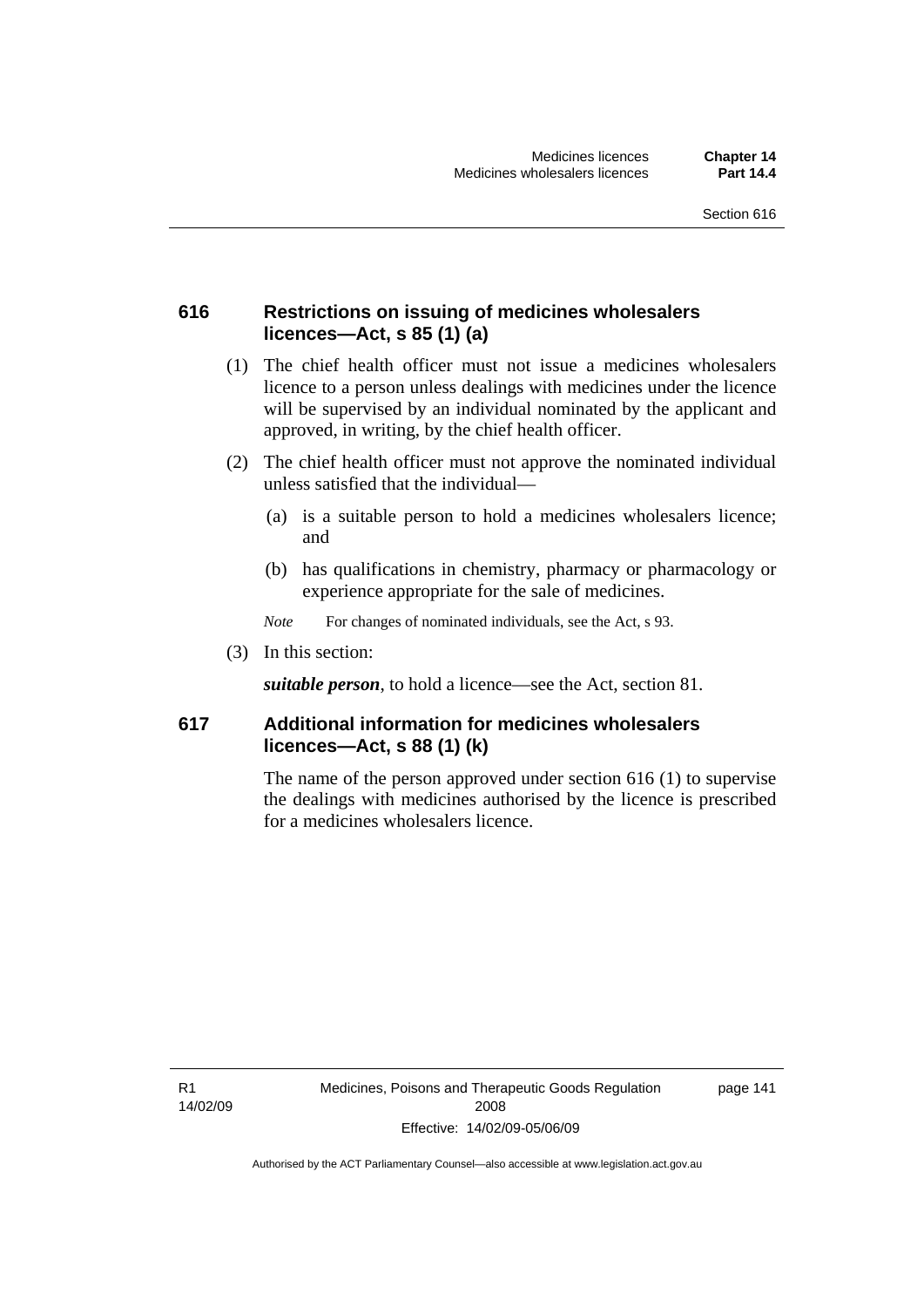# **Part 14.5 Opioid dependency treatment licences**

#### **620 Applications for opioid dependency treatment licences**

An application for an opioid dependency treatment licence must be in writing, signed by the applicant, and include the applicant's full name and business address.

*Note 1* If a form is approved under the Act, s 198 for this provision, the form must be used.

*Note* 2 A fee may be determined under the Act, s 197 for this provision.

#### **621 Restriction on issuing of opioid dependency treatment licences—Act, s 85 (1) (a)**

The chief health officer must not issue an opioid dependency treatment licence to a person unless the person is a pharmacist at a community pharmacy.

*Note Pharmacist* does not include an intern pharmacist (see dict).

#### **622 Witnessing not required for administration under opioid dependency treatment licence—Act, s 190 (1) (a)**

The Act, section 53 (e) (Registers—witnessing administration of medicines) does not apply to the administration of buprenorphine or methadone under an opioid dependency treatment licence if section 471 is complied with in relation to the administration.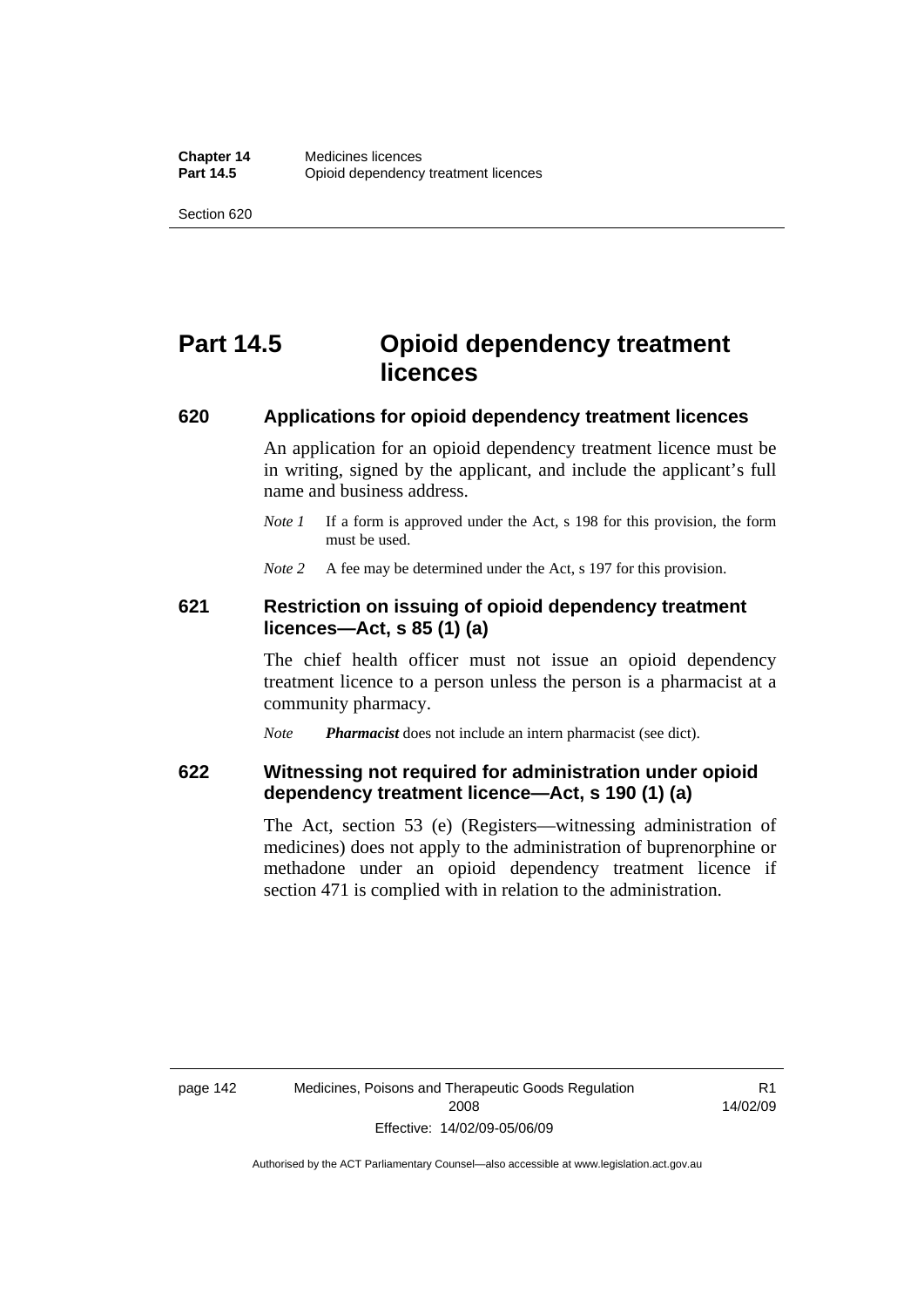# **Part 14.6** Pharmacy medicines rural **communities licences**

### **625 Applications for pharmacy medicines rural communities licences**

An application for a pharmacy medicines rural communities licence must—

- (a) be in writing signed by the applicant; and
- (b) include—
	- (i) the applicant's full name, business address and telephone number; and
	- (ii) the pharmacy medicines proposed to be sold under the licence.
- *Note 1* If a form is approved under the Act, s 198 for this provision, the form must be used.
- *Note* 2 A fee may be determined under the Act, s 197 for this provision.

#### **626 Restrictions on issuing of pharmacy medicines rural communities licences—Act, s 85 (1) (a)**

The chief health officer must not issue a pharmacy medicines rural communities licence to a person unless—

- (a) the person is carrying on the business of selling goods by retail; and
- (b) the premises from which the medicines will be sold under the licence is more than 25km by the shortest practical route to the nearest community pharmacy.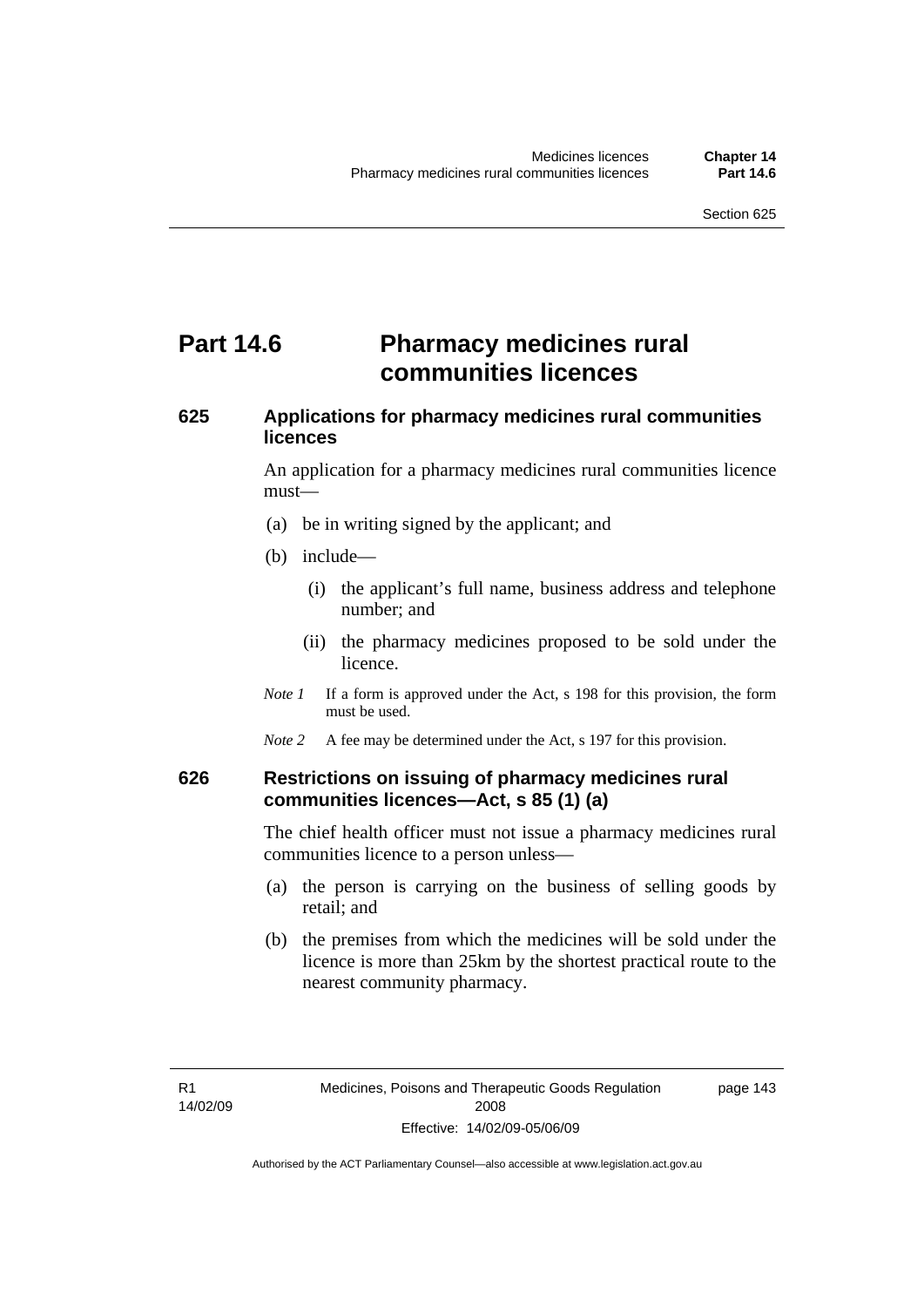# **Chapter 15 Medicines—other provisions**

# **Part 15.1 Opioid dependency treatment guidelines**

#### **630 Guidelines for treatment of opioid dependency**

- (1) The Minister may approve guidelines for the treatment of opioid dependency.
- (2) Without limiting subsection (1), approved guidelines may make provision in relation to the prescribing and administration of buprenorphine and methadone to drug-dependent people.
- (3) An approval is a notifiable instrument.

*Note* A notifiable instrument must be notified under the Legislation Act.

page 144 Medicines, Poisons and Therapeutic Goods Regulation 2008 Effective: 14/02/09-05/06/09

R1 14/02/09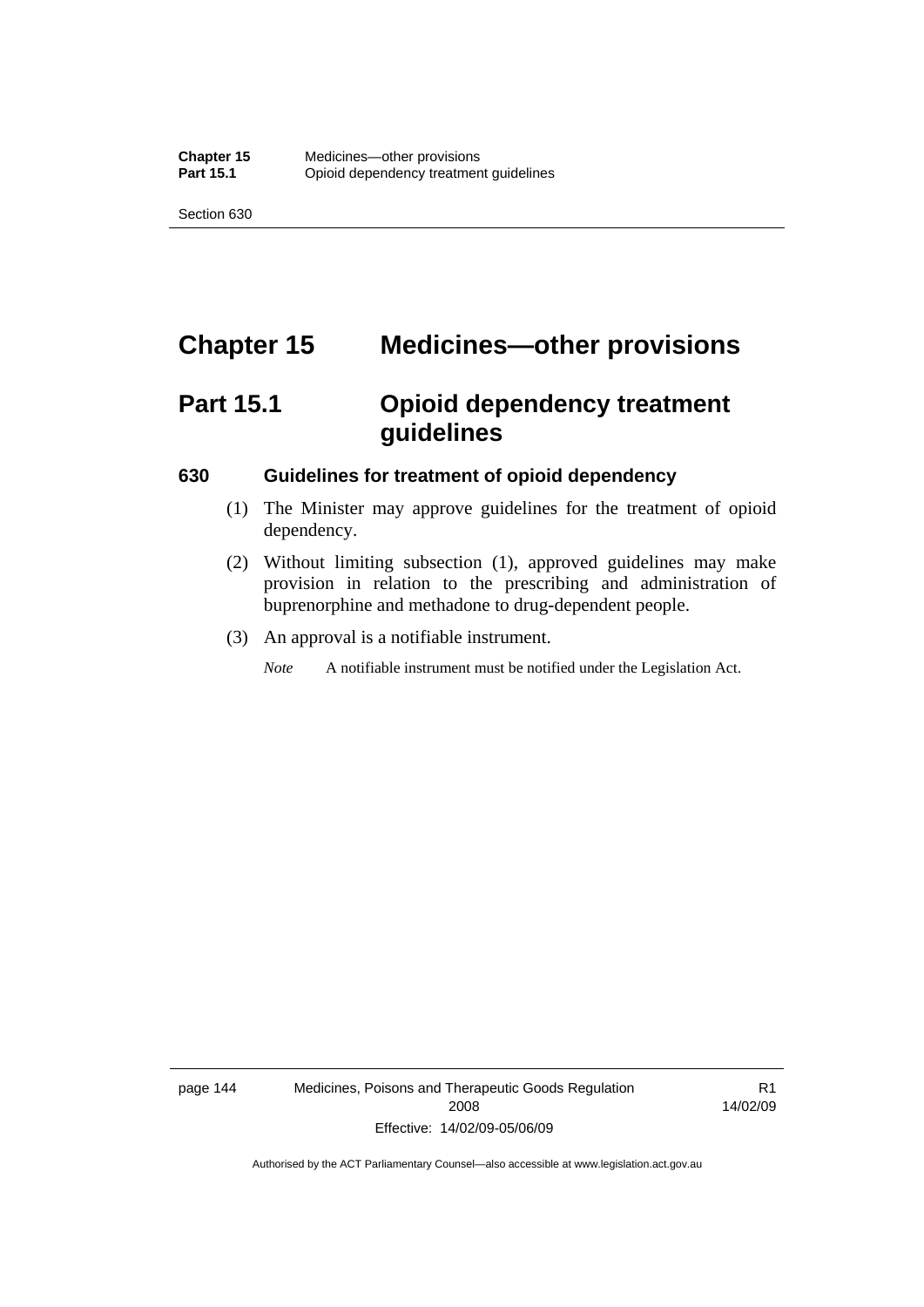## **Part 15.2 Medicines advisory committee**

*Note* The medicines advisory committee is established under the Act, s 194.

#### **635 Medicines advisory committee—membership**

- (1) The medicines advisory committee consists of the following members appointed by the Minister:
	- (a) a chair;
	- (b) 2 other members.
	- *Note 1* For the making of appointments (including acting appointments), see the Legislation Act, pt 19.3.
	- *Note 2* Certain Ministerial appointments require consultation with an Assembly committee and are disallowable (see Legislation Act, div 19.3.3).
- (2) A person is not eligible for appointment to the medicines advisory committee unless the person is a doctor.

*Note Doctor* does not include an intern doctor (see dict).

- (3) The medicines advisory committee must include—
	- (a) at least 1 member who has had experience in the teaching or practice of psychiatry; and
	- (b) 1 member nominated by the Australian Capital Territory Branch of the Australian Medical Association.
- (4) The instrument appointing, or evidencing the appointment of, a medicines advisory committee member must state whether the person is appointed as the chair, or as another member, of the committee.

page 145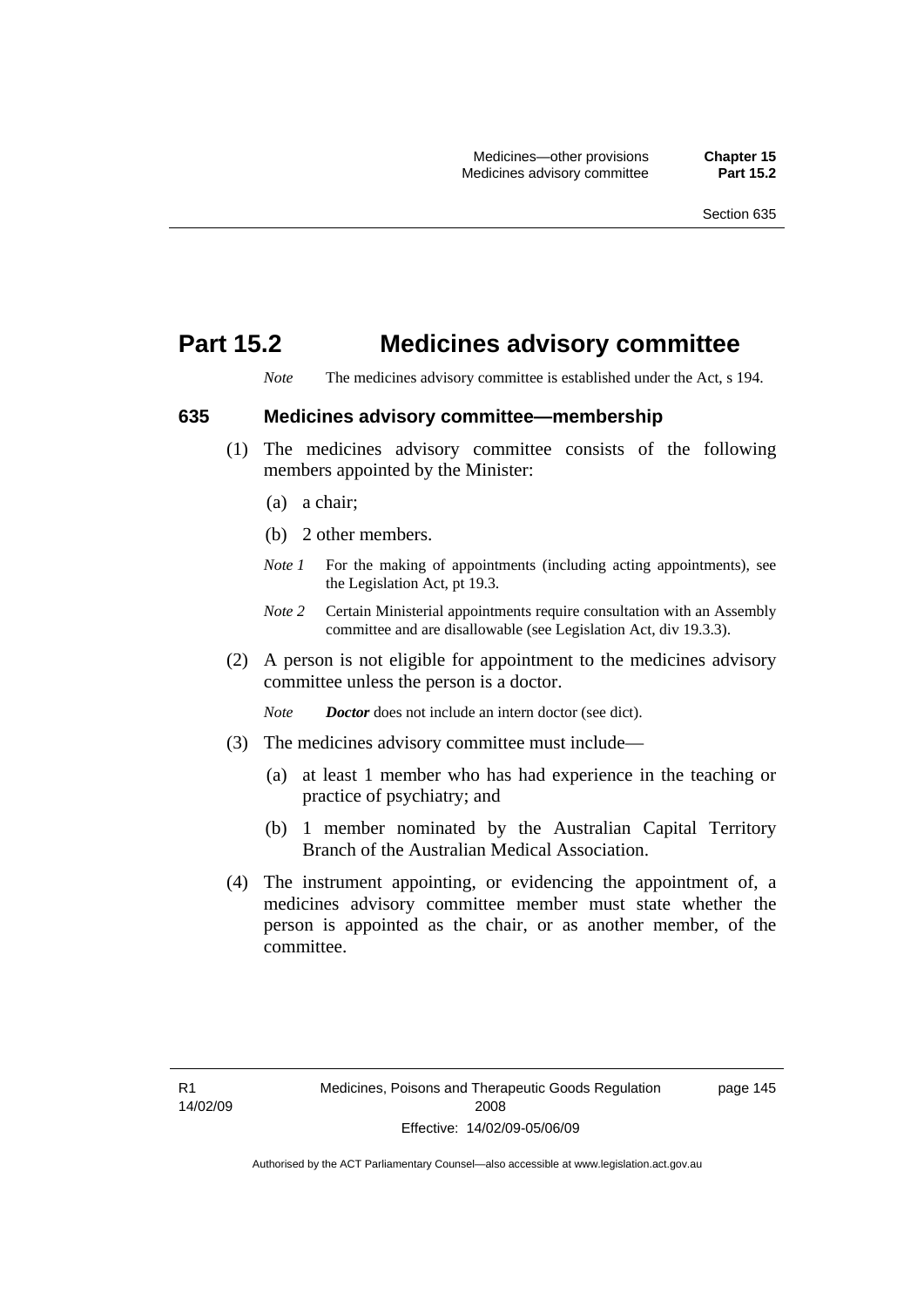#### **636 Medicines advisory committee—term of appointments**

The appointment of a medicines advisory committee member must be for not longer than 3 years.

*Note* A person may be reappointed to a position if the person is eligible to be appointed to the position (see Legislation Act, s 208 and dict, pt 1, def *appoint*).

#### **637 Medicines advisory committee—conditions of appointments**

The conditions of appointment of a medicines advisory committee member are the conditions agreed between the Minister and the member, subject to any determination under the *Remuneration Tribunal Act 1995*.

### **638 Medicines advisory committee—time and place of meetings**

- (1) Meetings of the medicines advisory committee are to be held when and where the committee decides.
- (2) The chair of the medicines advisory committee may at any time call a meeting.
- (3) The chair must give the other members reasonable notice of the time and place of a meeting called by the chair.
- (4) The medicines advisory committee may adjourn a proceeding, for any reason it considers appropriate, to a time and place decided by the committee.

#### **639 Medicines advisory committee—presiding member**

- (1) The chair presides at a meeting of the medicines advisory committee.
- (2) If the chair is absent, the member chosen by the members present presides.

R1

page 146 Medicines, Poisons and Therapeutic Goods Regulation 2008 Effective: 14/02/09-05/06/09 14/02/09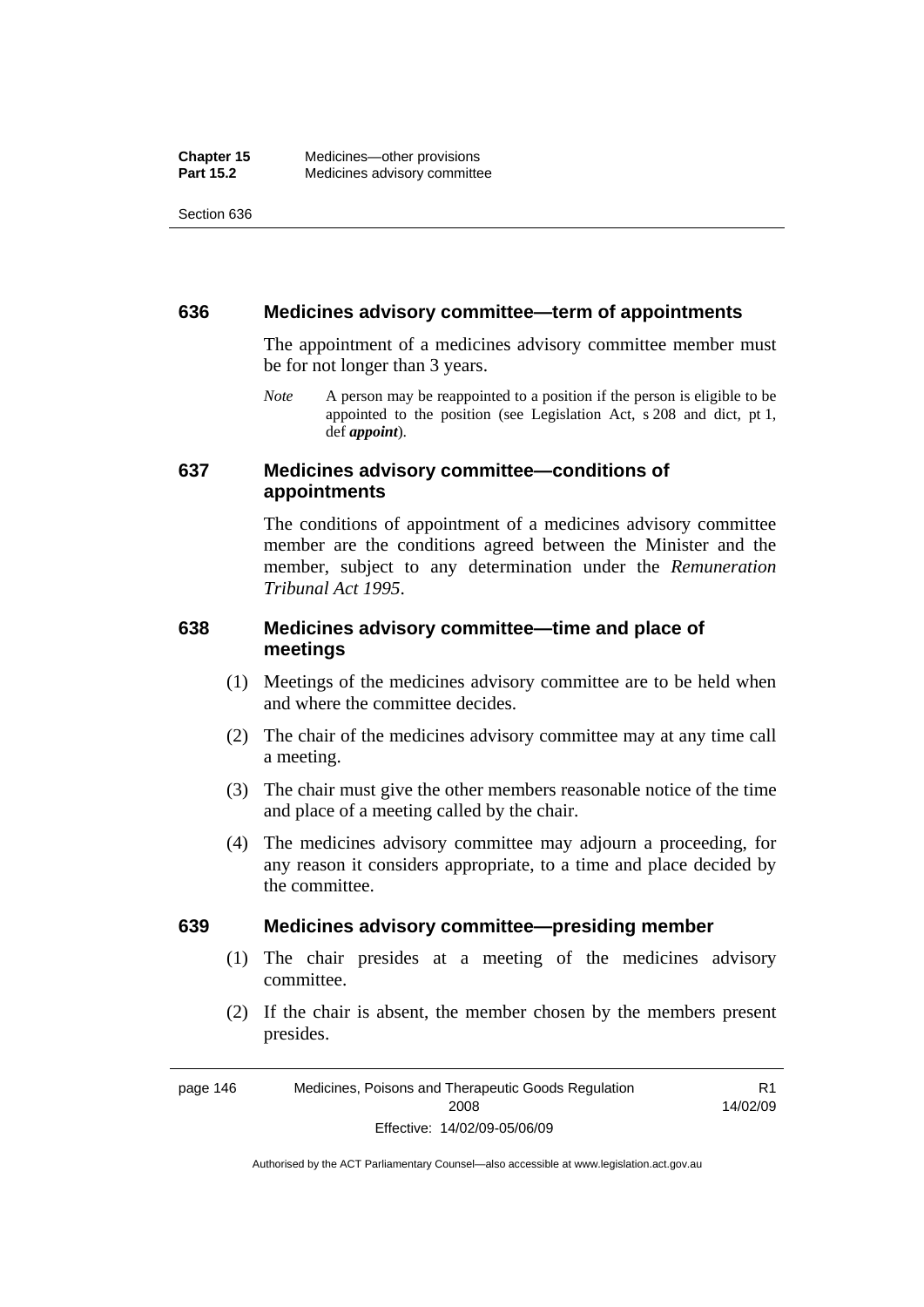#### **640 Medicines advisory committee—quorum**

Business may be carried out at a meeting of the medicines advisory committee only if at least 2 members are present.

#### **641 Medicines advisory committee—voting**

- (1) At a meeting of the medicines advisory committee each member has a vote on each question to be decided.
- (2) A question is decided by a majority of the votes of members present and voting but, if the votes are equal, the presiding member has the deciding vote.

#### **642 Medicines advisory committee—conduct of meetings**

- (1) The medicines advisory committee may conduct its meetings as the committee considers appropriate.
- (2) A meeting of the medicines advisory committee may be held using a method of communication, or a combination of methods of communication, that allows each member taking part to hear what each other member taking part says without the members being in each other's presence.

#### **Examples**

a phone link, a satellite link, an internet or intranet link

- *Note* An example is part of the regulation, is not exhaustive and may extend, but does not limit, the meaning of the provision in which it appears (see Legislation Act, s 126 and s 132).
- (3) A medicines advisory committee member who takes part in a meeting conducted under subsection (2) is taken to be present at the meeting.
- (4) A resolution is a valid resolution of the medicines advisory committee, even if it is not passed at a meeting of the committee, if all members agree to the proposed resolution in writing.

*Note Written* includes in electronic form (see Act, dict).

R1 14/02/09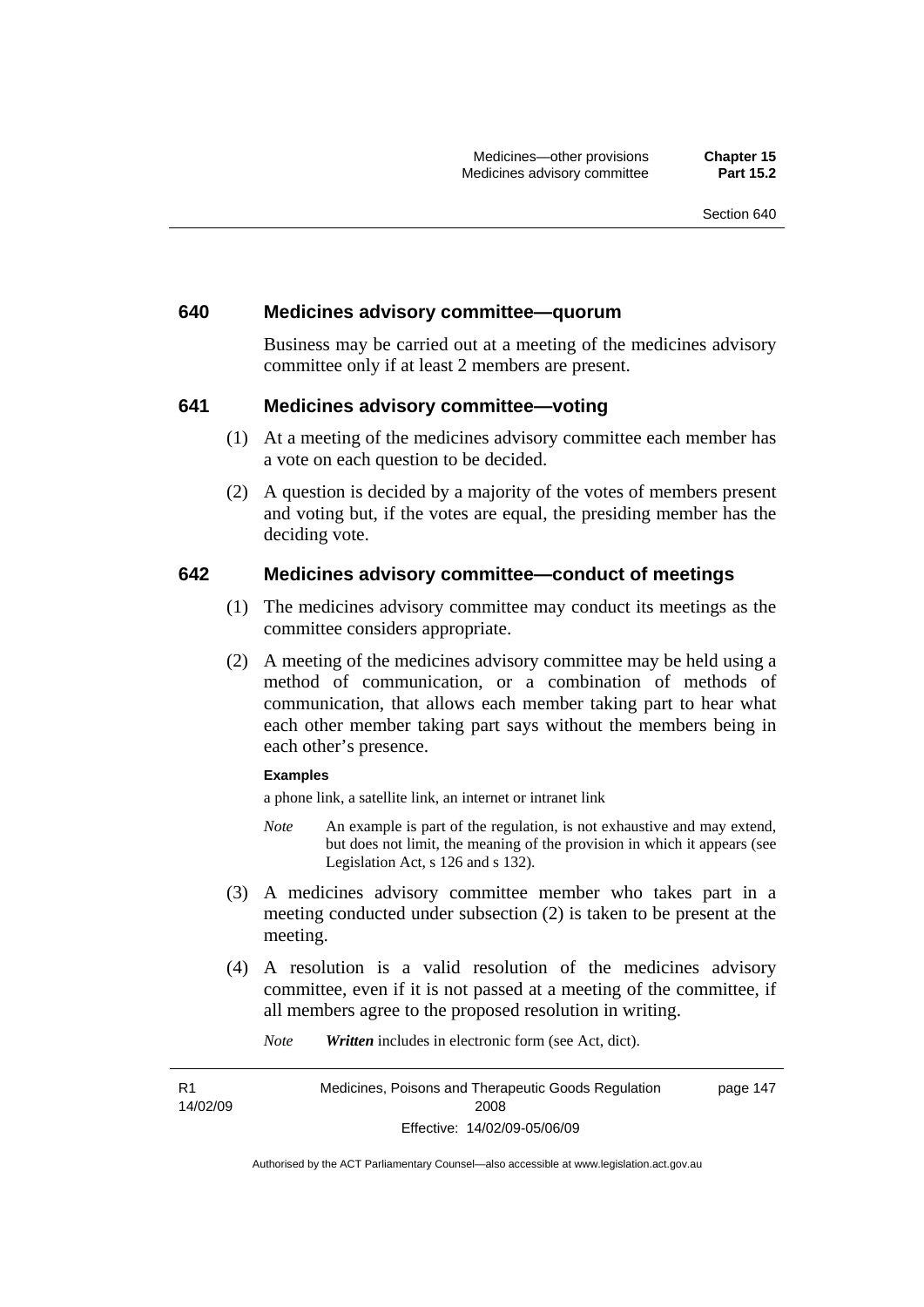(5) The medicines advisory committee must keep minutes of its meetings.

### **643 Medicines advisory committee—disclosure of interests by members**

- (1) If a medicines advisory committee member has a material interest in an issue being considered, or about to be considered, by the committee, the member must disclose the nature of the interest at a committee meeting as soon as possible after the relevant facts have come to the member's knowledge.
- (2) The disclosure must be recorded in the medicines advisory committee's minutes and, unless the committee otherwise decides, the member must not—
	- (a) be present when the medicines advisory committee considers the issue; or
	- (b) take part in a decision of the committee on the issue.

#### **Example**

David, Emile and Fiona are members of the medicines advisory committee. They have an interest in an issue being considered at a committee meeting and they disclose the interest as soon as they become aware of it. David's and Emile's interests are minor but Fiona has a direct financial interest in the issue.

The medicines advisory committee considers the disclosures and decides that because of the nature of the interests:

- David may be present when the committee considers the issue but not take part in the decision
- Emile may be present for the consideration and take part in the decision.

The medicines advisory committee does not make a decision allowing Fiona to be present or take part in the committee's decision. Accordingly, Fiona cannot be present for the consideration of the issue or take part in the decision.

*Note* An example is part of the regulation, is not exhaustive and may extend, but does not limit, the meaning of the provision in which it appears (see Legislation Act, s 126 and s 132).

R1 14/02/09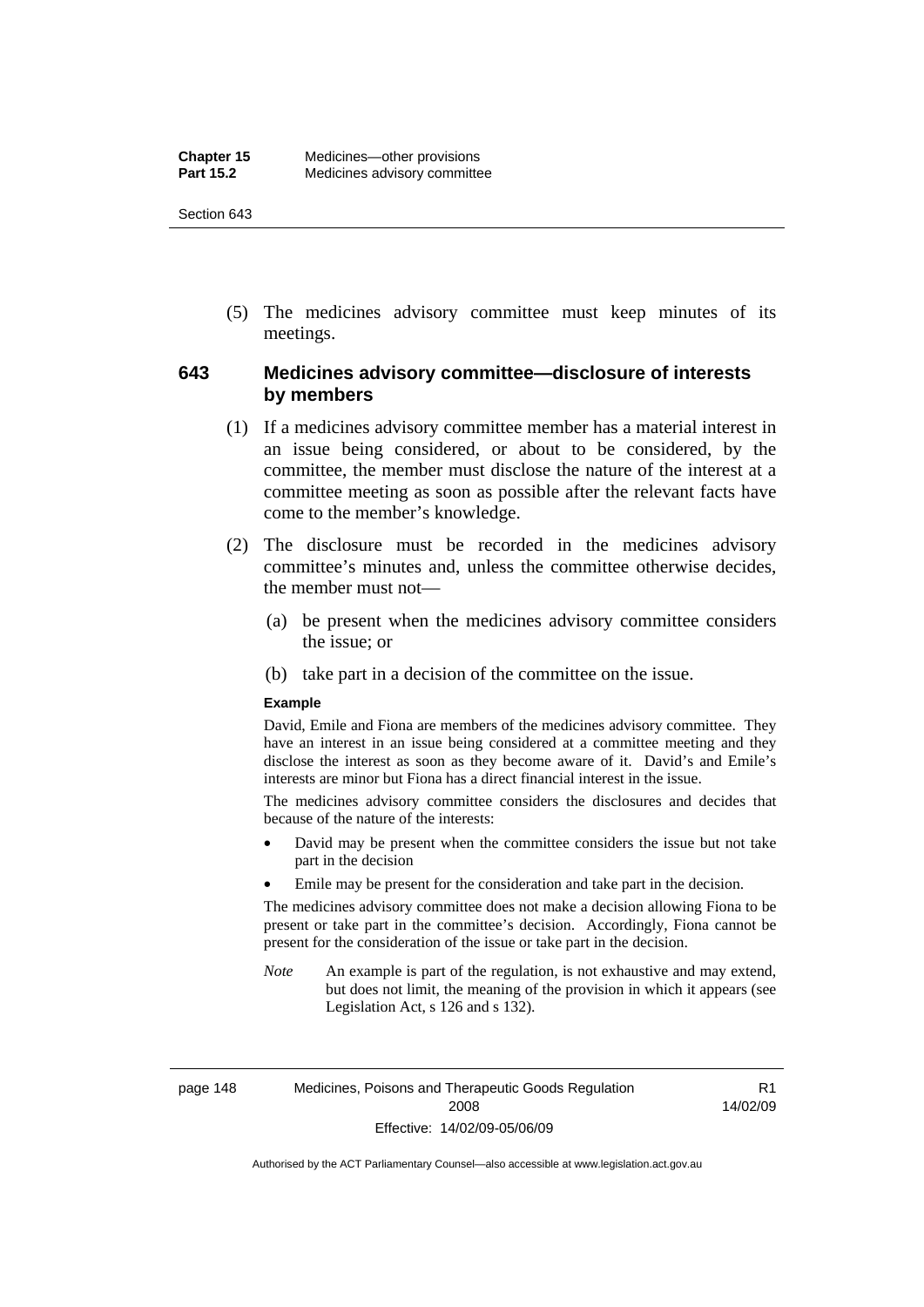- (3) Any other medicines advisory committee member who also has a material interest in the issue must not be present when the committee is considering its decision under subsection (2).
- (4) In deciding under subsection (2) whether a member may be present when the medicines advisory committee decides the issue or take part in a decision of the committee on the issue, and despite section 640 (Medicines advisory committee—quorum), the committee may consist of 1 member.

#### **Example**

if 2 members are present at a meeting and 1 member discloses a material interest, the other member may decide whether the member who made the disclosure can take part in a decision by the committee

(5) In this section:

*associate*, of a person, means—

- (a) the person's business partner; or
- (b) a close friend of the person; or
- (c) a family member of the person.

*executive officer*, of a corporation, means a person (however described) who is concerned with, or takes part in, the corporation's management (whether or not the person is a director of the corporation).

*indirect interest*—without limiting the kind of indirect interest a person may have, a person has an *indirect interest* in an issue if any of the following has an interest in the issue:

- (a) an associate of the person;
- (b) a corporation with not more than 100 members that the person, or an associate of the person, is a member of;
- (c) a subsidiary of a corporation mentioned in paragraph (b);

page 149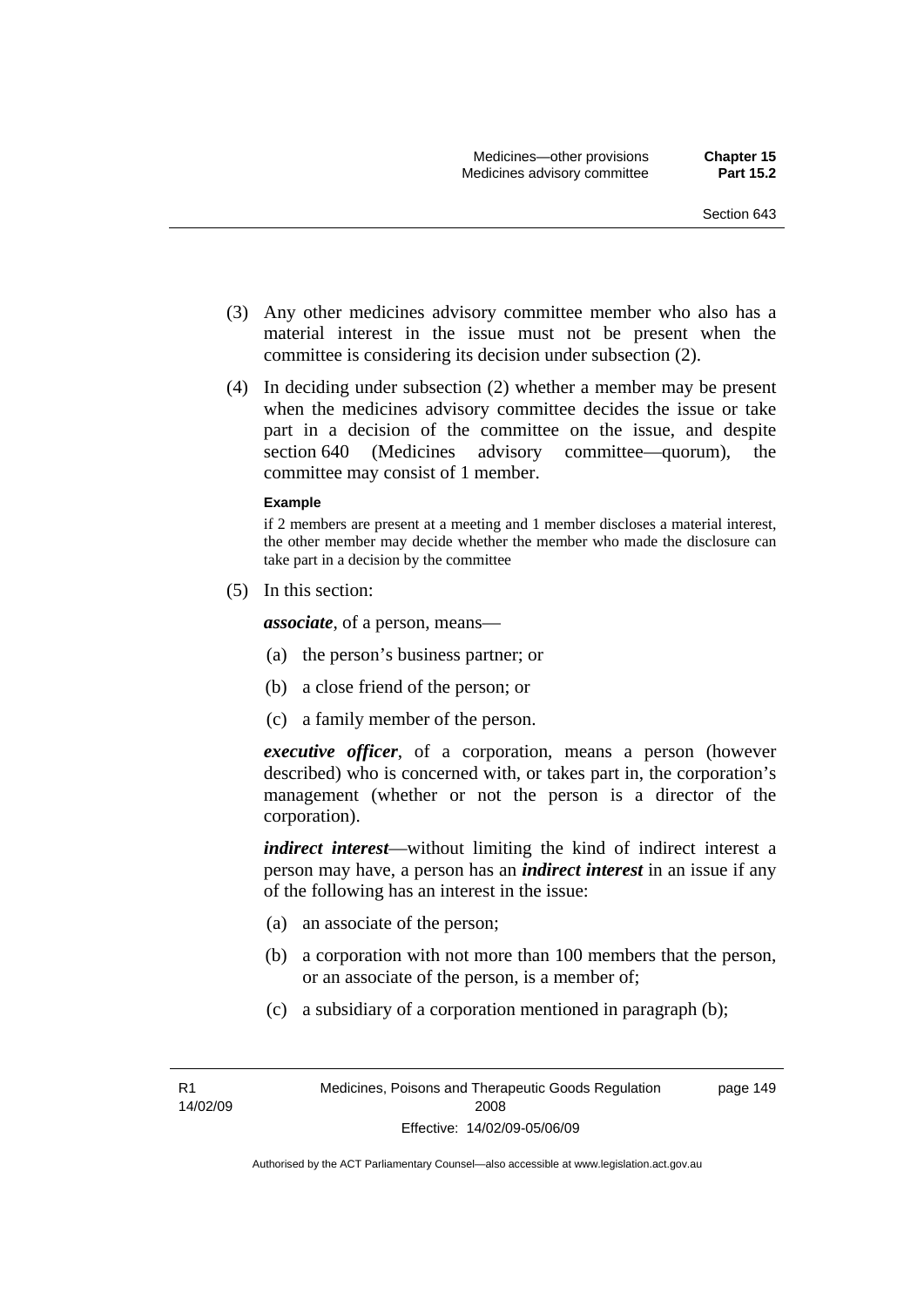- (d) a corporation that the person, or an associate of the person, is an executive officer of;
- (e) the trustee of a trust that the person, or an associate of the person, is a beneficiary of;
- (f) a member of a firm or partnership that the person, or an associate of the person, is a member of;
- (g) someone else carrying on a business if the person, or an associate of the person, has a direct or indirect right to participate in the profits of the business.

*material interest*—a medicines advisory committee member has a *material interest* in an issue if the member has—

- (a) a direct or indirect financial interest in the issue; or
- (b) a direct or indirect interest of any other kind if the interest could conflict with the proper exercise of the member's functions in relation to the committee's consideration of the issue.

#### **644 Medicines advisory committee—ending appointments**

- (1) The Minister may end the appointment of a medicines advisory committee member—
	- (a) if the member contravenes a territory law; or
	- (b) for misbehaviour; or
	- (c) if the member becomes bankrupt or executes a personal insolvency agreement; or
	- (d) if the member is convicted, in the ACT, of an offence punishable by imprisonment for at least 1 year; or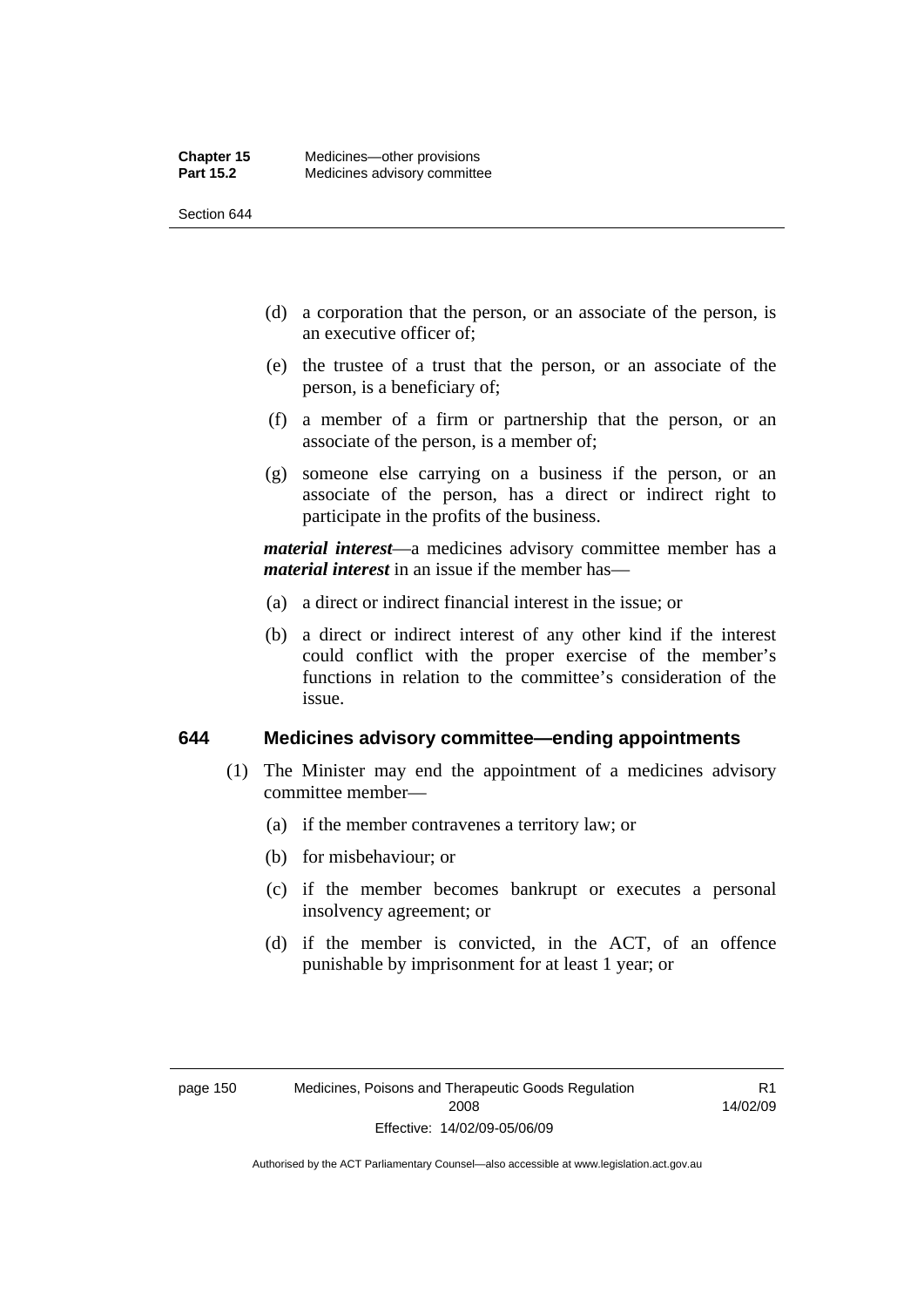- (e) if the member is convicted outside the ACT, in Australia or elsewhere, of an offence that, if it had been committed in the ACT, would be punishable by imprisonment for at least 1 year; or
- (f) if the member contravenes section 643 (Medicines advisory committee—disclosure of interests by members).
- *Note* A member's appointment also ends if the member resigns (see Legislation Act, s 210).
- (2) The Minister must end the appointment of a medicines advisory committee member—
	- (a) if the member ceases to be a doctor; or
	- (b) if, on 3 consecutive occasions, the member fails, without the chair's agreement, to make himself or herself available for a proposed meeting of the committee; or
	- (c) if the member fails to take all reasonable steps to avoid being placed in a position where a conflict of interest arises during the exercise of the member's functions; or
	- (d) for physical or mental incapacity, if the incapacity substantially affects the exercise of the member's functions.

R1 14/02/09 page 151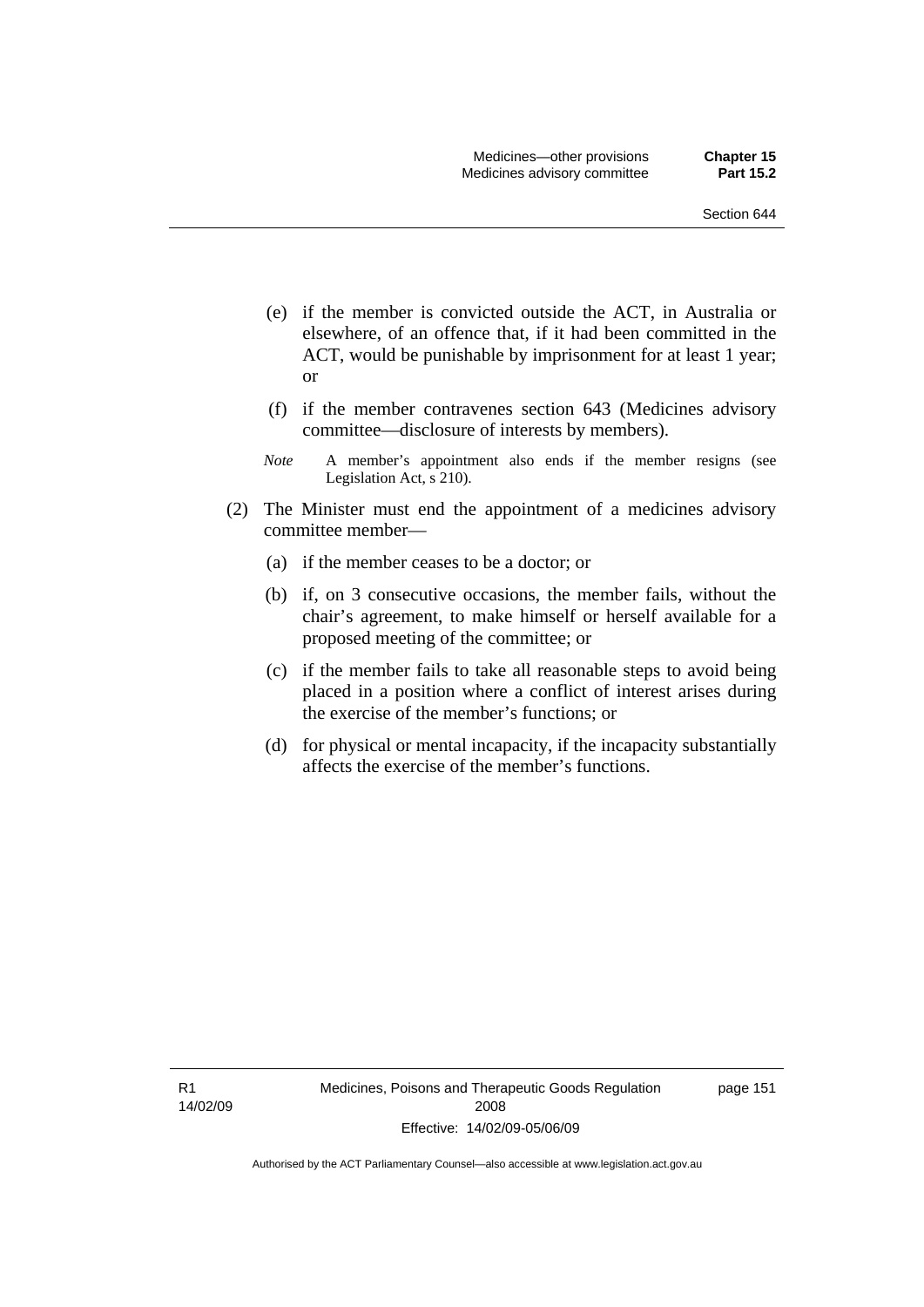## **Part 15.3 Other medicines provisions**

#### **650 Advertising controlled medicines—Act, s 66 (3) (b)**

A pricelist published by a pharmacist that includes a controlled medicine is prescribed if the pricelist complies with the *Price Information Code of Practice*, published by the Therapeutic Goods Administration, as in force from time to time.

*Note* The code is accessible at www.tga.gov.au/meds/vipicop.htm.

#### **651 Advertising other medicines**

- (1) A person commits an offence if—
	- (a) the person publishes an advertisement; and
	- (b) the advertisement promotes or encourages the use of a declared medicine.

Maximum penalty: 30 penalty units.

- (2) A person commits an offence if—
	- (a) the person publishes an advertisement; and
	- (b) the advertisement indicates that someone is willing or authorised to supply a declared medicine.

Maximum penalty: 30 penalty units.

- (3) This section does not apply to—
	- (a) an advertisement for a declared medicine in a publication published primarily for dentists, doctors, pharmacists or veterinary surgeons; or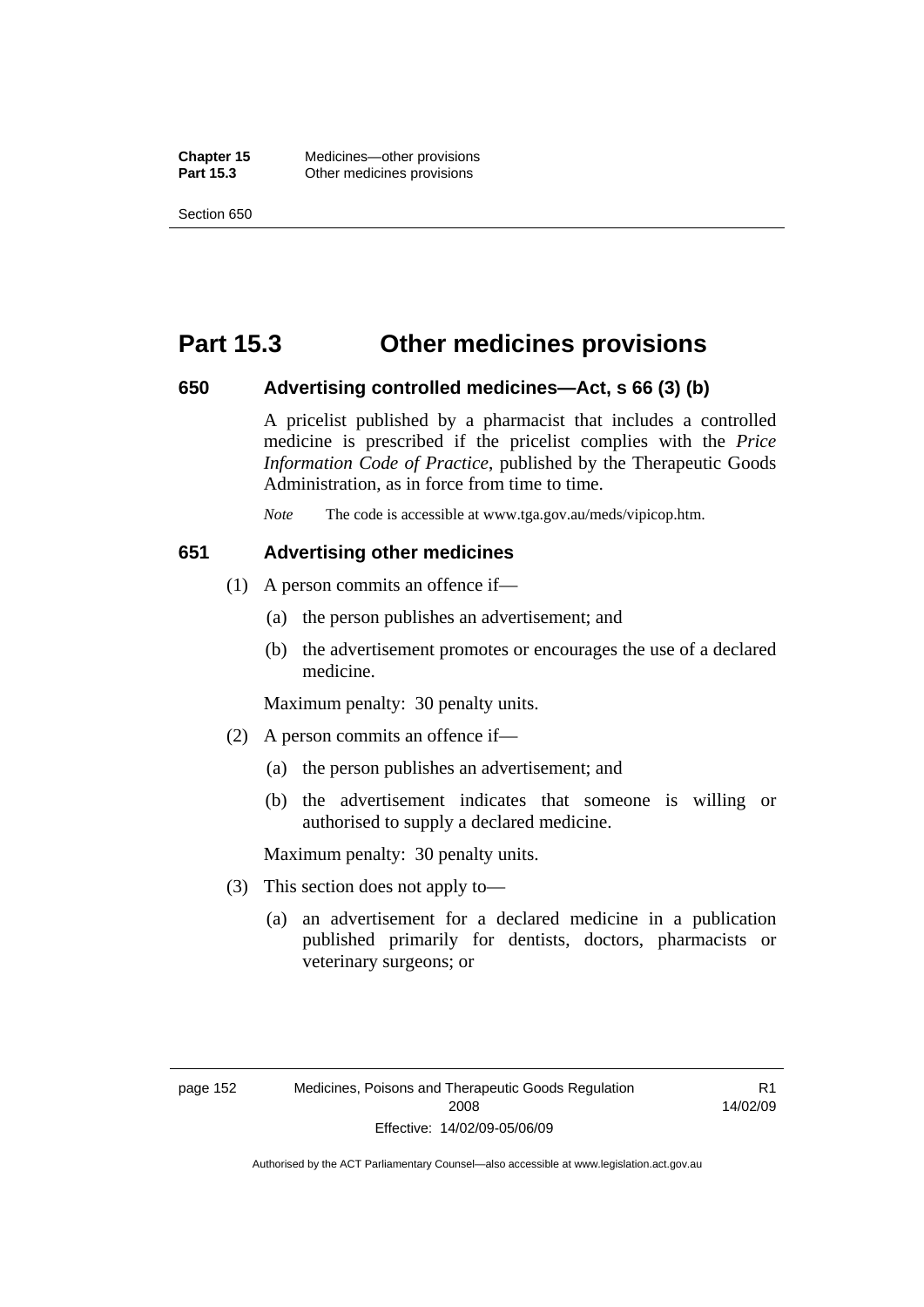- (b) a pricelist published by a pharmacist that includes a declared medicine if the pricelist complies with the *Price Information Code of Practice*, published by the Therapeutic Goods Administration, as in force from time to time.
- (4) In this section:

*advertisement*—see the Act, section 66.

#### *declared medicine* means—

- (a) a pharmacist only medicine other than a pharmacist only medicine to which the medicines and poisons standard, appendix H applies; or
- (b) a prescription only medicine.

### **652 Prescribed institutions—Act, dict, def** *institution***, par (b)**

The following are prescribed:

- (a) a correctional centre;
- (b) a CYP detention place.

page 153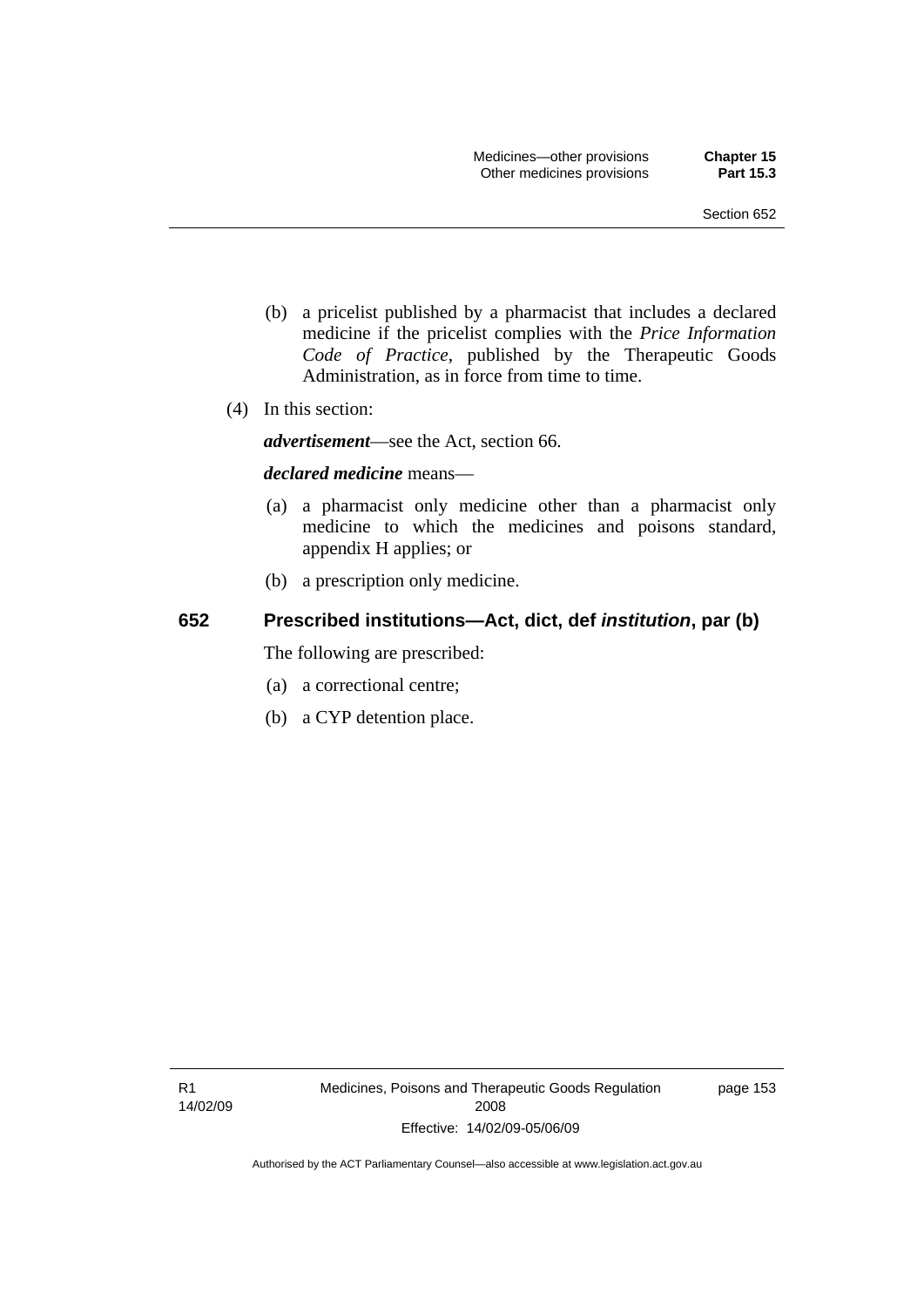# **Chapter 16 Low and moderate harm poisons**

## **Part 16.1** Preliminary

#### **660 Meaning of** *relevant law***—ch 16**

In this chapter:

*relevant law* means—

- (a) a corresponding law; or
- (b) the *Agricultural and Veterinary Chemicals Act 1994* (Cwlth); or
- (c) the *Therapeutic Goods Act 1989* (Cwlth).
- *Note 1 Corresponding law* includes a law of a State that corresponds, or substantially corresponds, to the Act (see Act, dict).
- *Note 2 State* includes a territory (see Legislation Act, dict, pt 1).

page 154 Medicines, Poisons and Therapeutic Goods Regulation 2008 Effective: 14/02/09-05/06/09

R1 14/02/09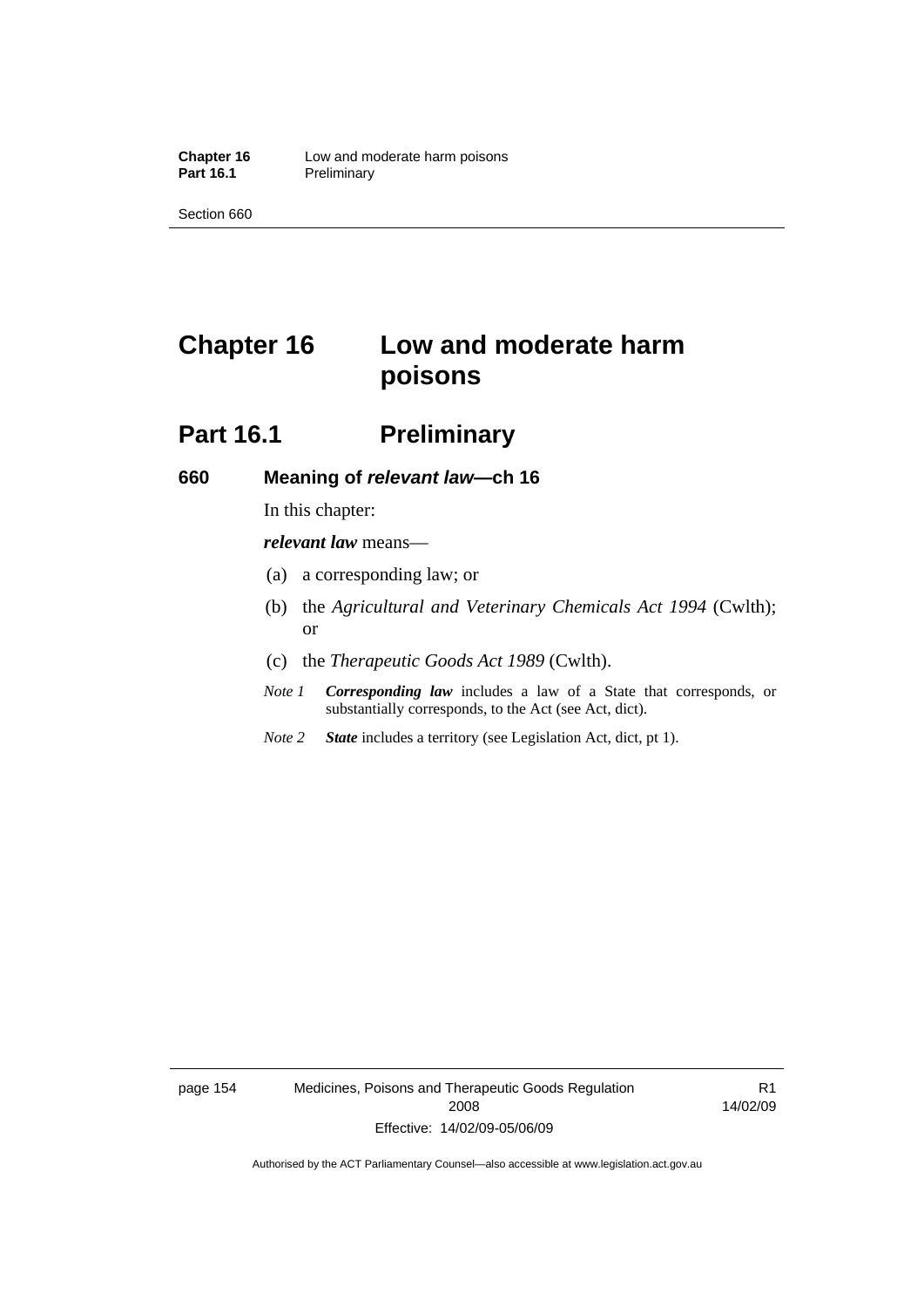# **Part 16.2 Authorisation to supply low and moderate harm poisons**

## **661 Authorisation to supply low and moderate harm poisons—Act, s 26 (1) (b) and (2) (b)**

Anyone is authorised to supply a low harm poison or moderate harm poison.

## **662 Authorisation condition for supplying low and moderate harm poisons—Act, s 44 (1) (b) and (2) (b)**

A person's authorisation under section 661 to supply a low harm poison or moderate harm poison is subject to the following conditions:

- (a) the poison is supplied in manufacturer's packs that comply with—
	- (i) section 665 (Packaging of supplied manufacturer's packs of low and moderate harm poisons—Act, s 59 (1) (c) (i) and  $(2)$  (c) (i)); or
	- (ii) an approval under the Act, section 193 (Approval of non-standard packaging and labelling);
- (b) the manufacturer's packs are labelled in accordance with—
	- (i) section 666 (Labelling of supplied manufacturer's packs of low and moderate harm poisons—Act, s  $60(1)(c)(i)$ and  $(2)$  (c) (i)); or
	- (ii) an approval under the Act, section 193.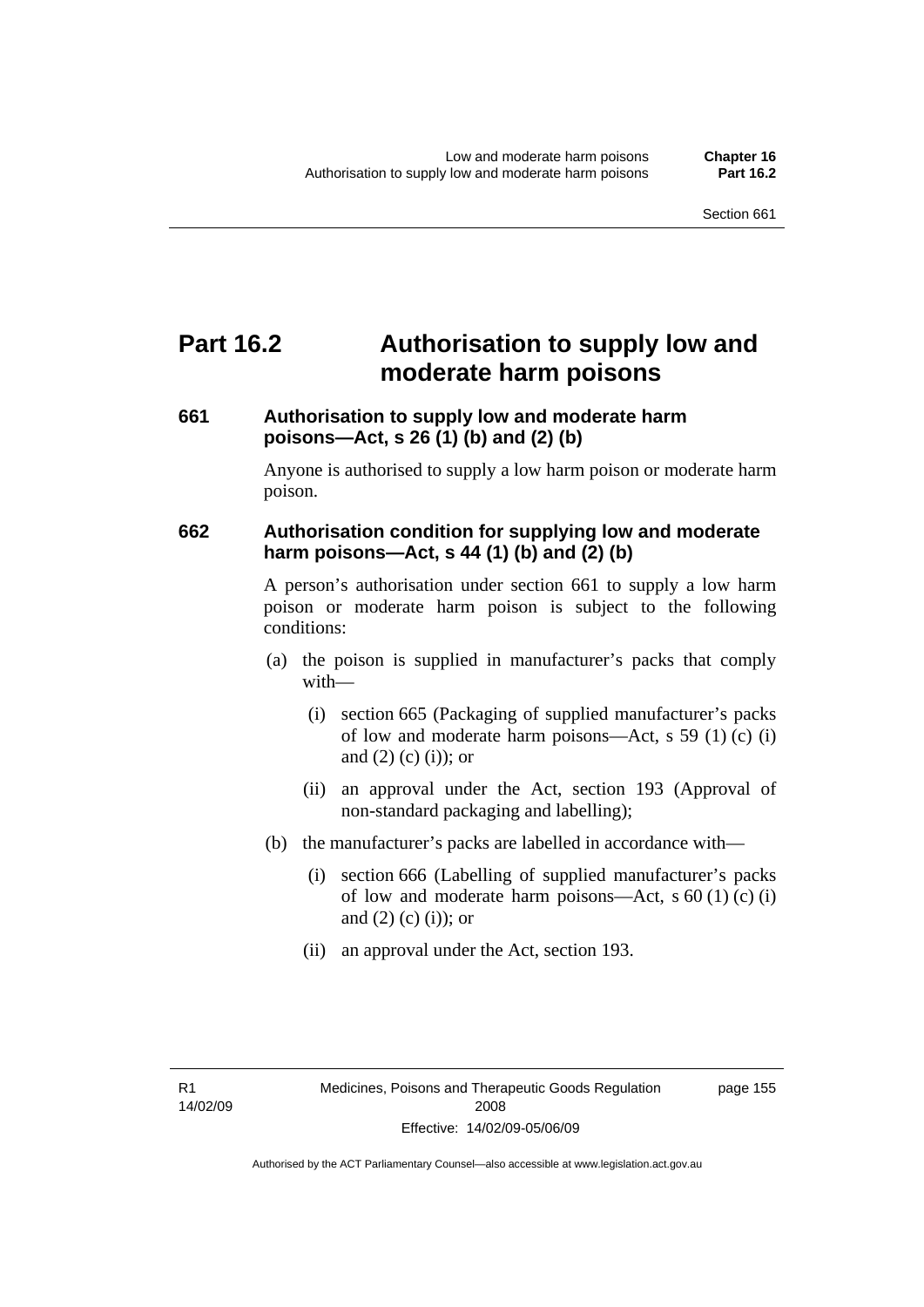## **Part 16.3 Authorisation to manufacture low and moderate harm poisons**

### **663 Authorisation to manufacture low and moderate harm poisons—Act, s 33 (b)**

A person is authorised to manufacture a low harm poison or moderate harm poison if the person is authorised to manufacture the poison under a relevant law.

### **664 Authorisation condition for manufacturing low and moderate harm poisons—Act, s 44 (1) (b) and (2) (b)**

A person's authorisation under section 663 to manufacture a low harm poison or moderate harm poison is subject to the condition that, if a condition or restriction applies to the person under the relevant law, the person manufactures the poison in accordance with the condition and restriction.

page 156 Medicines, Poisons and Therapeutic Goods Regulation 2008 Effective: 14/02/09-05/06/09

R1 14/02/09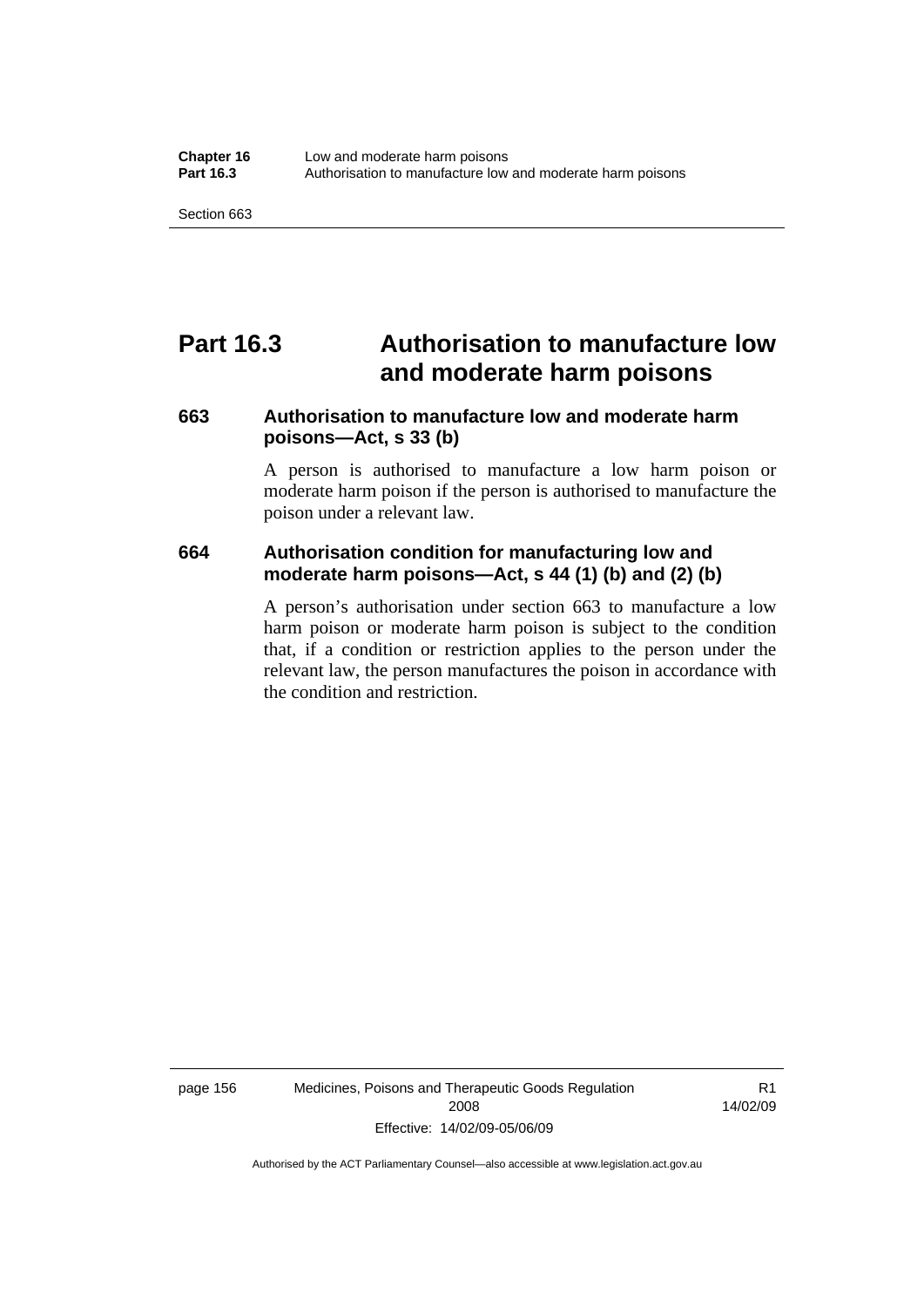# **Part 16.4 Packaging and labelling of low and moderate harm poisons**

# **665 Packaging of supplied manufacturer's packs of low and moderate harm poisons—Act, s 59 (1) (c) (i) and (2) (c) (i)**

- (1) A manufacturer's pack of a supplied low harm poison or moderate harm poison must be packaged—
	- (a) in accordance with the medicines and poisons standard, paragraphs 21 to 27; or
	- (b) in a container in which the poison may be sold under a relevant law.
	- *Note* A manufacturer's pack of a low or moderate harm poison supplied may also be packaged in accordance with an approval under the Act, s 193 (Approval of non-standard packaging and labelling) (see Act, s 59 (1) (c) (ii) and (2) (c) (ii)).
- (2) However, if the poison is camphor or naphthalene for domestic use, it must also be packaged in a way that, in normal use, prevents—
	- (a) removal of the camphor or naphthalene from the packaging; or
	- (b) ingestion of the camphor or naphthalene.

page 157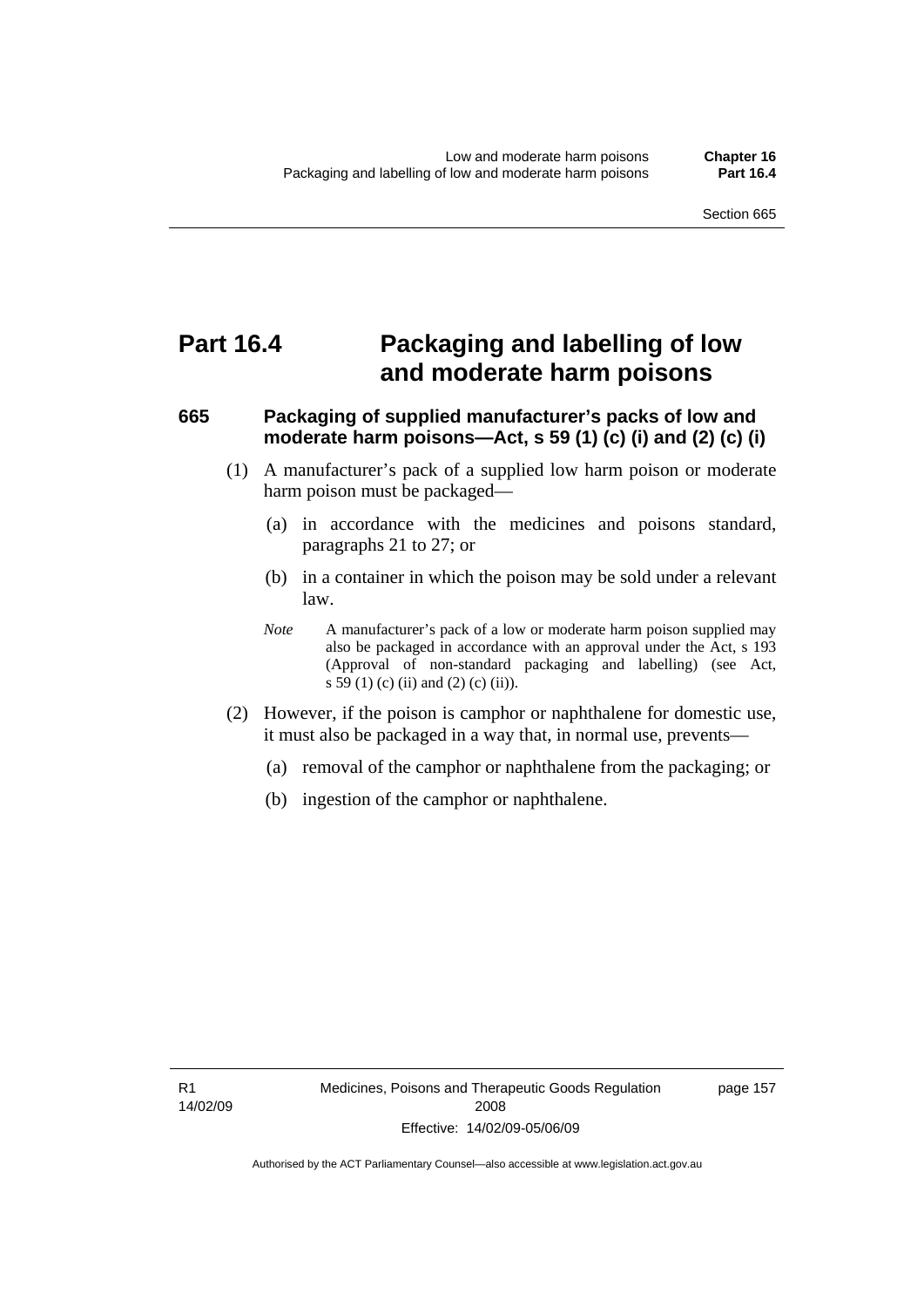#### **666 Labelling of supplied manufacturer's packs of low and moderate harm poisons—Act, s 60 (1) (c) (i) and (2) (c) (i)**

A manufacturer's pack of a supplied low harm poison or moderate harm poison must be labelled in accordance with—

- (a) the medicines and poisons standard, paragraphs 3 to 19; or
- (b) a relevant law.
- *Note* A manufacturer's pack of a low or moderate harm poison supplied may also be labelled in accordance with an approval under the Act, s 193 (Approval of non-standard packaging and labelling) (see Act, s 60 (1) (c) (ii) and (2) (c) (ii)).

page 158 Medicines, Poisons and Therapeutic Goods Regulation 2008 Effective: 14/02/09-05/06/09

R1 14/02/09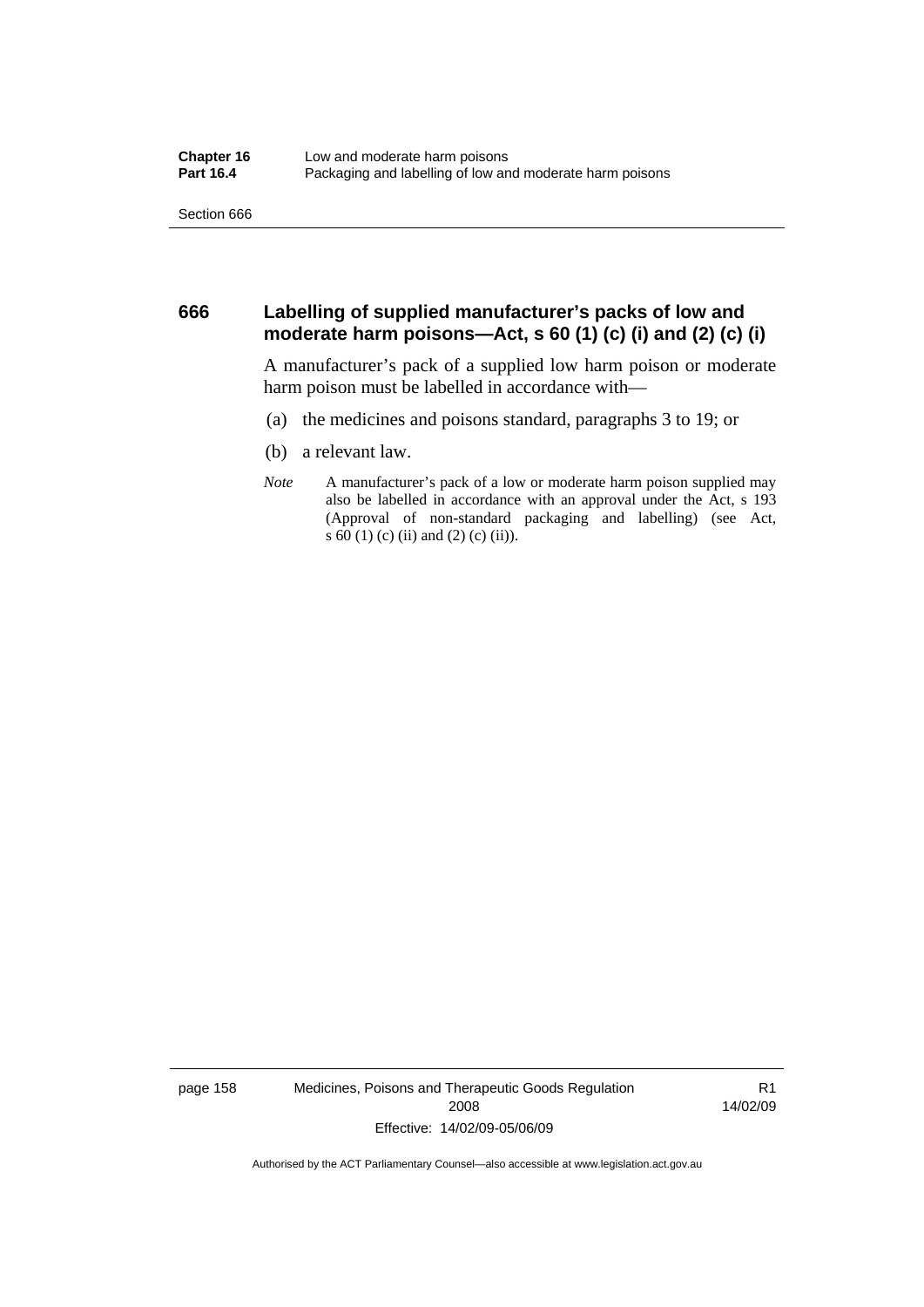# **Chapter 17 Dangerous poisons authorisations**

# **Part 17.1 Overview of dangerous poisons authorisations**

### **670 General overview of authorisations for dangerous poisons**

 (1) The Act requires that a person must not deal with a dangerous poison in a particular way unless the person is authorised to deal with the poison.

#### **Example**

the Act, s 35 about obtaining certain substances (which include dangerous poisons)

- *Note 1* The Act, s 19 sets out when a person *deals* with a dangerous poison.
- *Note 2* An example is part of the regulation, is not exhaustive and may extend, but does not limit, the meaning of the provision in which it appears (see Legislation Act, s 126 and s 132).
- (2) The Act, section 20 sets out when a person is authorised to deal with a dangerous poison.
- (3) This regulation authorises certain dealings with dangerous poisons.

*Note* An authorisation is not required to deal with the following:

- a substance excluded from the medicines and poisons standard by the standard, par  $1(2)$  (see s 6);
- a substance mentioned in the medicines and poisons standard, sch 7 if the schedule does not apply to the substance because of an exception in the standard.

R1 14/02/09 page 159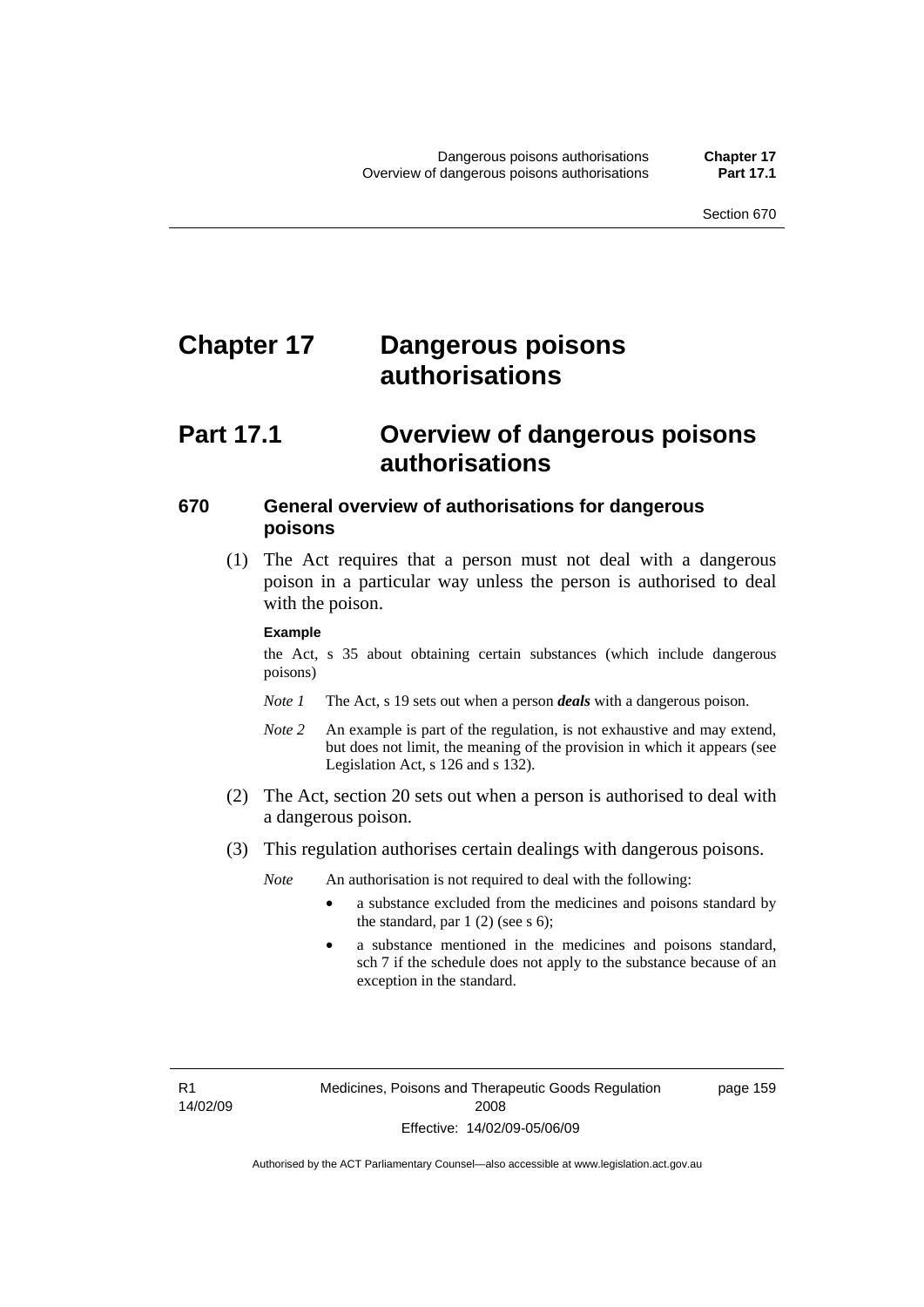(4) An authorisation under this regulation may be subject to limitations.

#### **Example**

a purchase order issued by a person mentioned in sch 4, col 2 must comply with s 721 (see s 690 (2) (c))

*Note* For the power to impose other restrictions, see the Act, ch 8.

#### **671 Overview of dangerous poisons authorisations under this regulation**

Dangerous poisons authorisations under this regulation are given by the following provisions:

- (a) section 675 (which is about authorisations under dangerous poisons manufacturers licences);
- (b) section 680 (which is about authorisations under dangerous poisons research and education program licences);
- (c) section 685 (which is about authorisations under dangerous poisons suppliers licences);
- (d) section 690 (which is about authorisations for manufacturing and other purposes);
- (e) section 692 (which is about authorisation to deliver dangerous poisons under purchase orders);
- (f) section 693 (which is about authorisation for commercial disposal operators for disposal of dangerous poisons);
- (g) section 695 (which is about authorisations for dangerous poisons research and education programs by scientifically qualified people).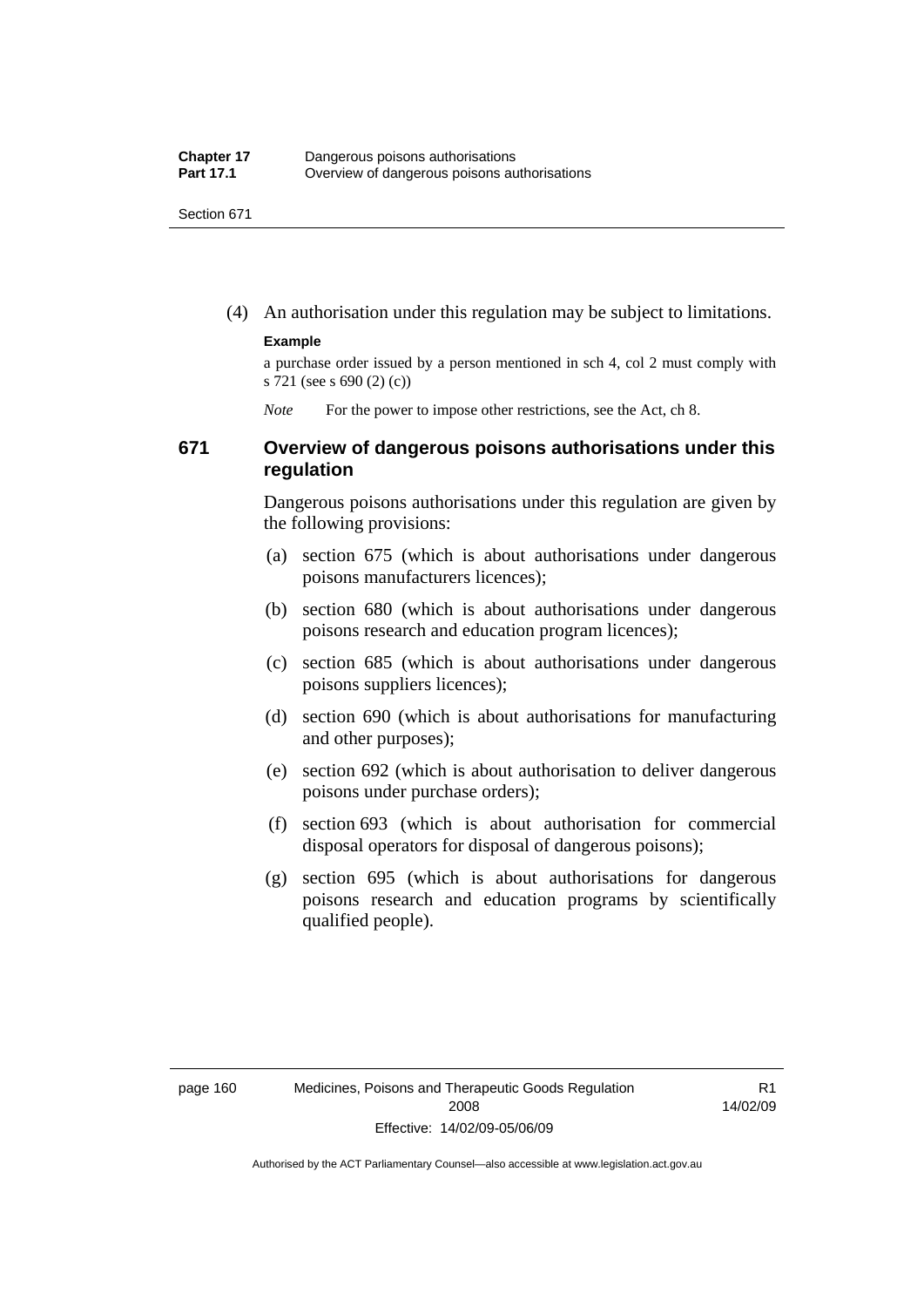### **672 General overview of authorisation conditions for dangerous poisons**

 (1) The Act, section 44 requires a person who is authorised to deal with a dangerous poison to comply with any condition to which the authorisation is subject.

#### **Example**

Section 676 sets out the authorisation conditions for an authorised person to manufacture a dangerous poison.

- *Note* An example is part of the regulation, is not exhaustive and may extend, but does not limit, the meaning of the provision in which it appears (see Legislation Act, s  $126$  and s  $132$ ).
- (2) The conditions are additional to other restrictions on an authorised person's authority to deal with a dangerous poison.
	- *Note* Conditions may also be imposed under other provisions of the Act including, for example, s 89 which sets out conditions on licences.

R1 14/02/09 Medicines, Poisons and Therapeutic Goods Regulation 2008 Effective: 14/02/09-05/06/09

page 161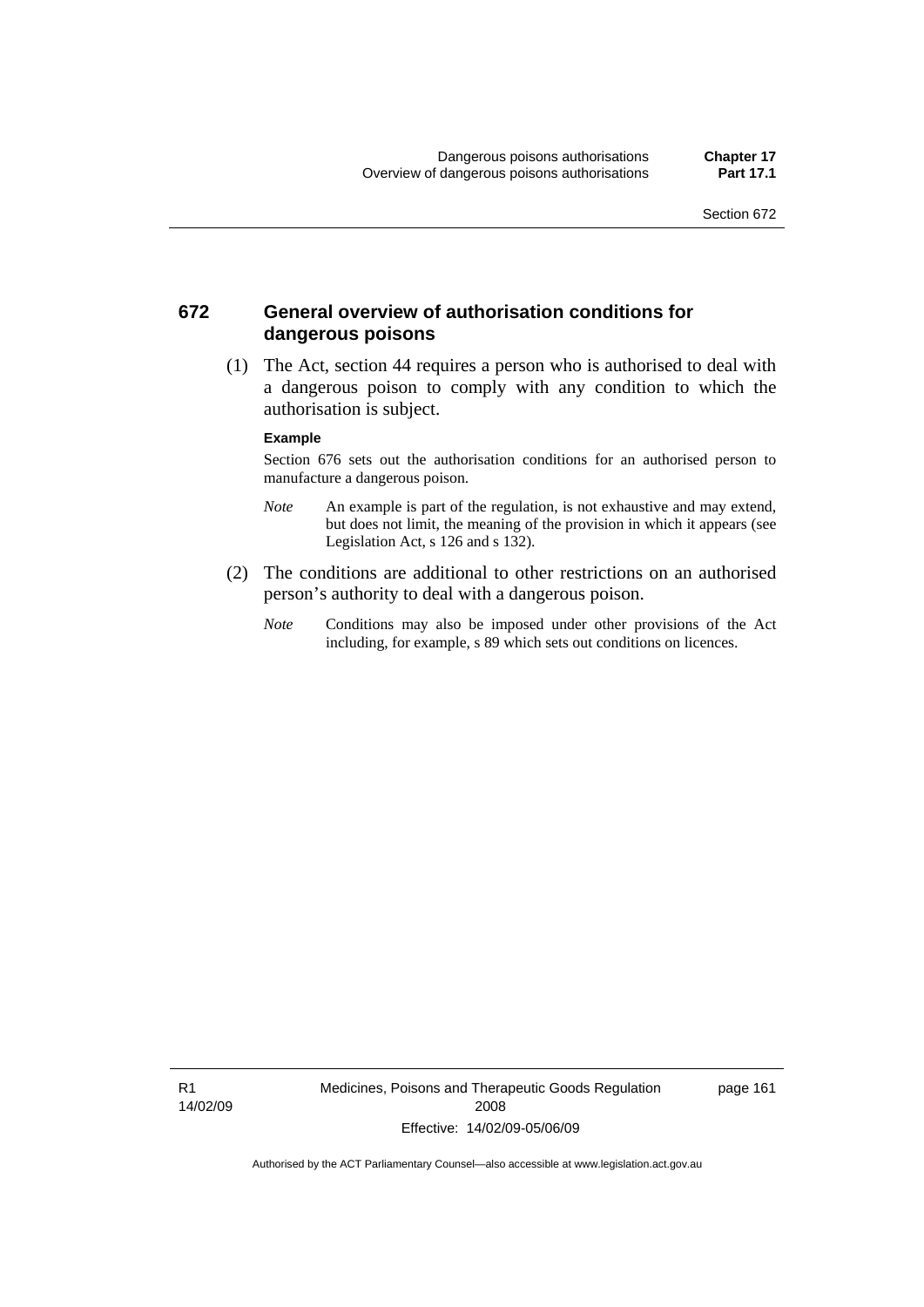# **Part 17.2 Authorisations under dangerous poisons licences**

# **Division 17.2.1 Dangerous poisons manufacturers licence authorisations**

*Note* For other provisions about dangerous poisons manufacturers licences, see pt 18.2.

### **675 Authorisations under dangerous poisons manufacturers licences—Act, s 20 (1) (a)**

- (1) A dangerous poisons manufacturers licence authorises the holder to do any of the following in relation to a dangerous poison (the *licensed dangerous poison*) stated in the licence at the premises (the *licensed premises*) stated in the licence:
	- (a) manufacture the licensed dangerous poison;
	- (b) possess the licensed dangerous poison for sale by wholesale from the licensed premises;
	- (c) sell the licensed dangerous poison by wholesale (whether or not for resale) to—
		- (i) a person authorised to issue a purchase order for the dangerous poison; or
		- (ii) someone in another State who may obtain the dangerous poison by wholesale under the law of the other State; or
		- (iii) someone in another country who may lawfully obtain the dangerous poison by wholesale in the other country;
		- *Note* The dangerous poison must be sold on a purchase order in accordance with s 720 (see s 676).

page 162 Medicines, Poisons and Therapeutic Goods Regulation 2008 Effective: 14/02/09-05/06/09

R1 14/02/09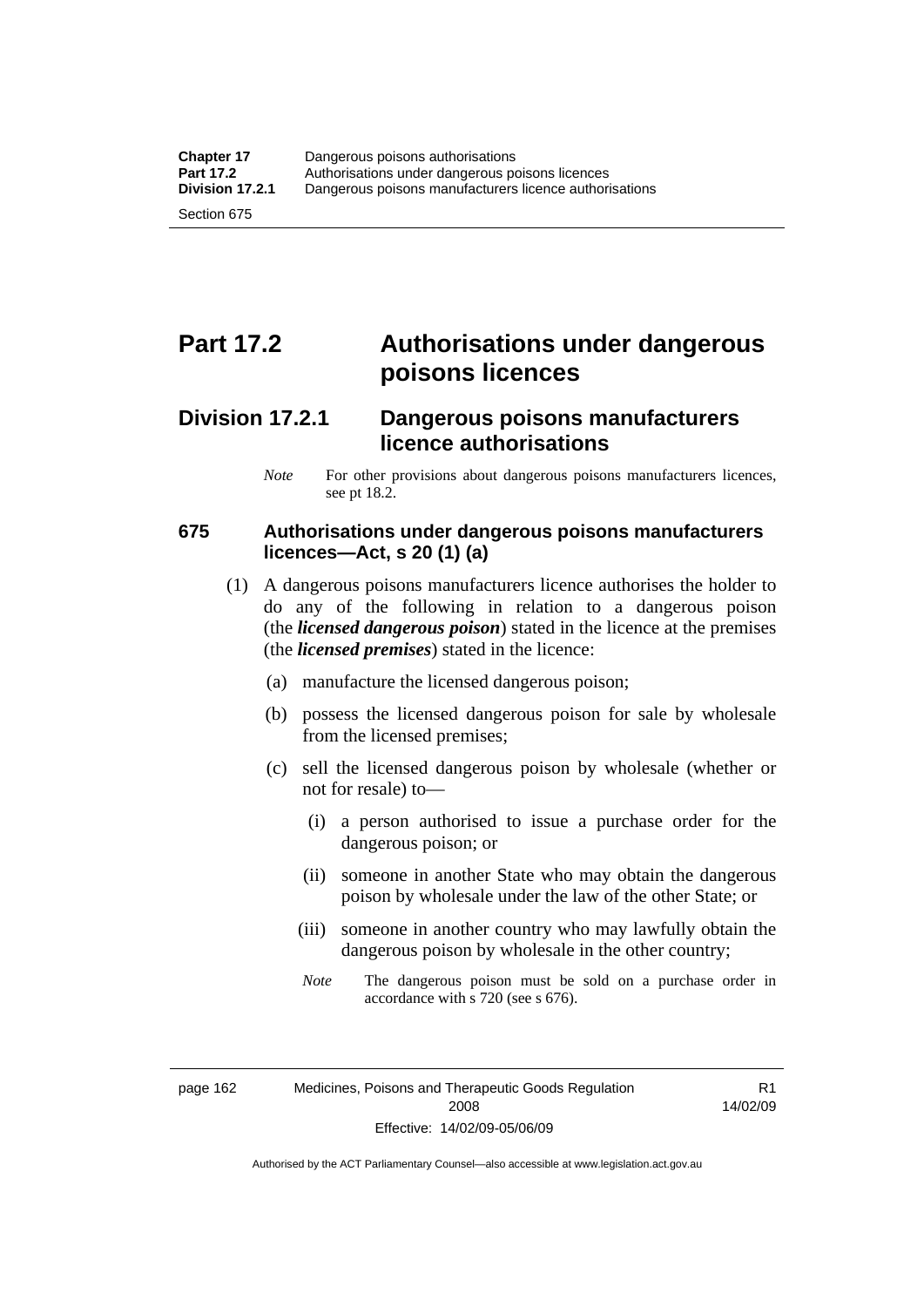- (d) obtain a dangerous poison, other than a licensed dangerous poison, for manufacturing a licensed dangerous poison at the licensed premises;
- (e) possess a dangerous poison, other than a licensed dangerous poison, at the licensed premises for manufacturing a licensed dangerous poison.
- (2) However, an authorisation under subsection (1) does not apply if the licence states that it does not apply.
- (3) Also, subsection (1) (c) (iii) does not apply in relation to a licensed dangerous poison that is a prohibited export under the *Customs Act 1901* (Cwlth).

### **676 Authorisation conditions for dangerous poisons manufacturers licences—Act, s 44 (1) (b) and (2) (b)**

A licence-holder's authorisation under a dangerous poisons manufacturers licence is subject to the following conditions:

- (a) the dealings with a dangerous poison authorised by the licence will be carried out under the supervision of an individual approved under section 706 (1) (Restrictions on issuing of dangerous poisons manufacturers licences—Act, s 85 (1) (a));
- (b) a dangerous poison obtained under the licence is purchased on a complying purchase order;
- (c) a licensed dangerous poison will be supplied for a non-household (including a non-household garden) purpose only;
- (d) a dangerous poison sold under the licence will be sold on a purchase order in accordance with section 720 (Supplying dangerous poisons on purchase orders);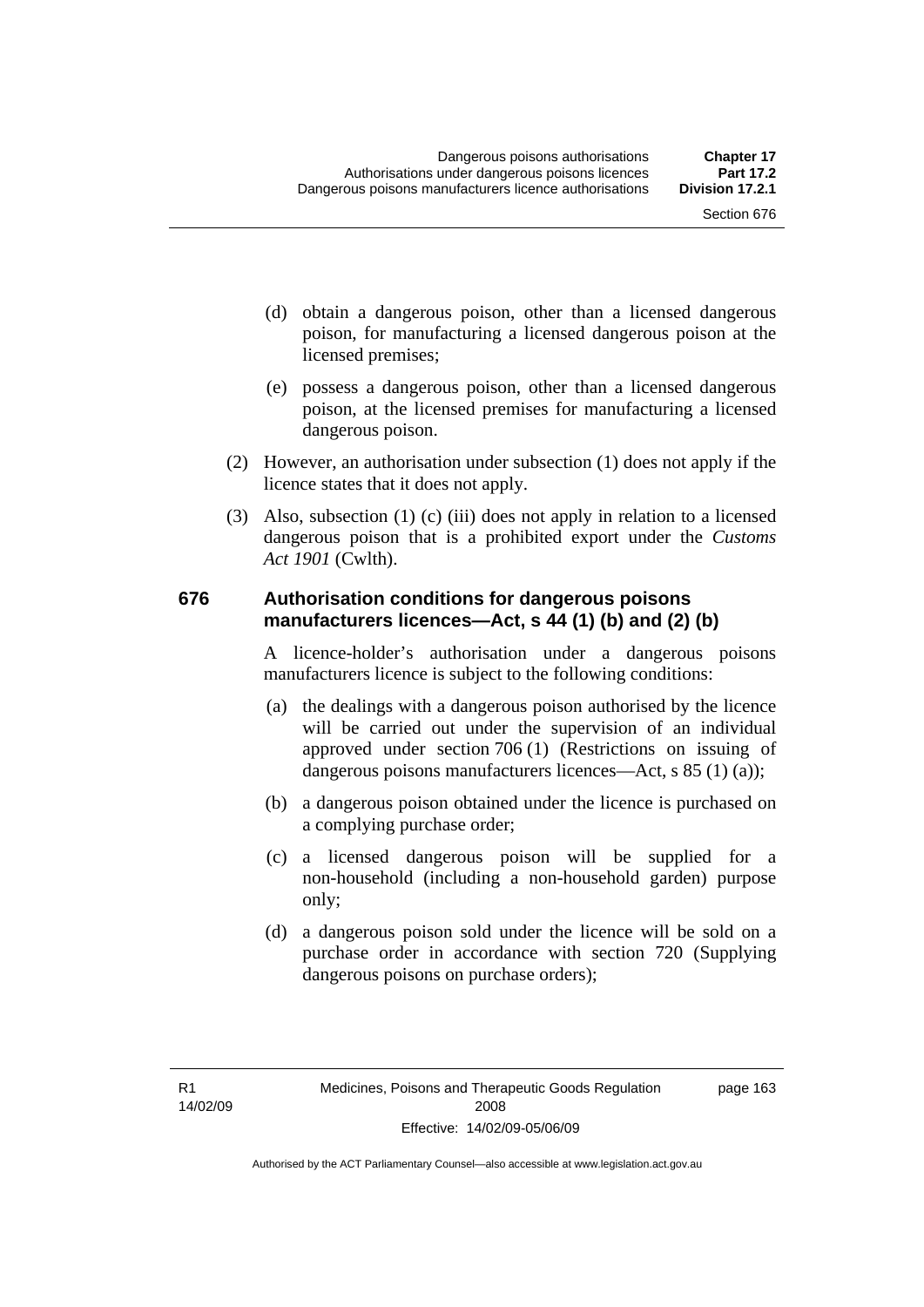- (e) if the supplier does not receive a document signed by the buyer acknowledging receipt of the dangerous poison within 7 days after the day the dangerous poison is delivered—the supplier must, within 24 hours after the end of the 7-day period, tell the chief health officer, in writing, of the failure to receive the document;
- (f) the following are kept at the supplier's business premises or, if the chief health officer approves in writing another place, the place approved by the chief health officer, for at least 2 years after the day the poison is supplied:
	- (i) the filled purchase order;
	- (ii) the delivery acknowledgement under paragraph (e) or section 720 (d) (ii);
	- (iii) the record for section 722;
- (g) if a dangerous poison sold under the licence is liquid containing paraquat—the poison is coloured blue or green and has an offensive smell.
- *Note* For licence conditions, see the Act, s 89.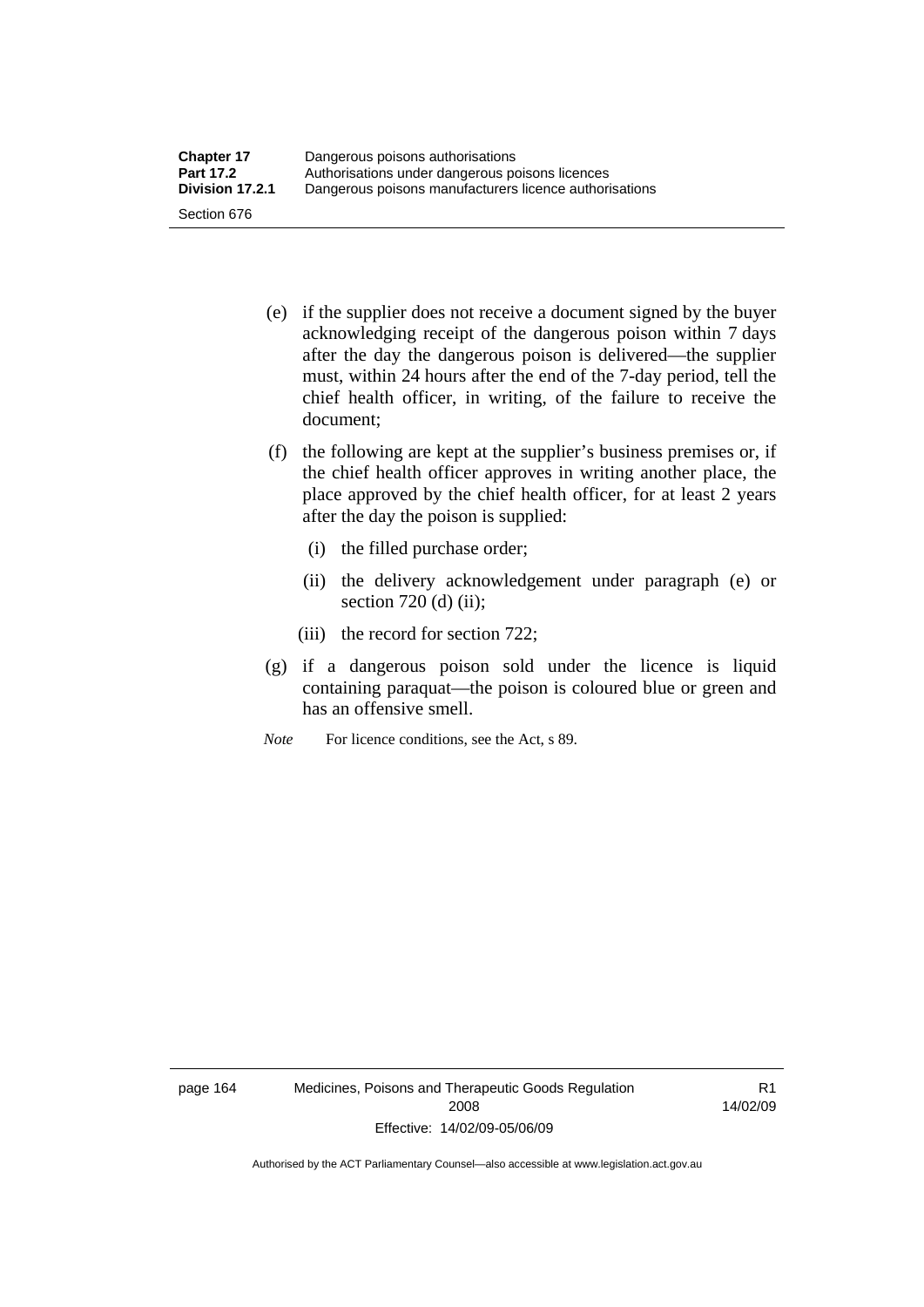# **Division 17.2.2 Dangerous poisons—research and education program licence authorisations**

- *Note 1* For authorisation for research and education programs by scientifically qualified people, see div 17.3.3.
- *Note 2* For other provisions about dangerous poisons research and education program licences, see pt 18.3.

### **680 Authorisations under dangerous poisons research and education program licences—Act, s 20 (1) (a)**

A dangerous poisons research and education program licence authorises—

- (a) the licence-holder to—
	- (i) issue a purchase order for a dangerous poison (the *licensed dangerous poison*) stated in the licence for the program stated in the licence; and
	- (ii) obtain a licensed dangerous poison on a purchase order for the program; and
	- (iii) possess a licensed dangerous poison for the program at the premises to which the licence relates; and
	- (iv) supply a licensed dangerous poison to anyone taking part in the program for the program; and
- (b) the program supervisor, and anyone taking part in the program, to deal with the licensed dangerous poison as authorised by the licence at the premises stated in the licence.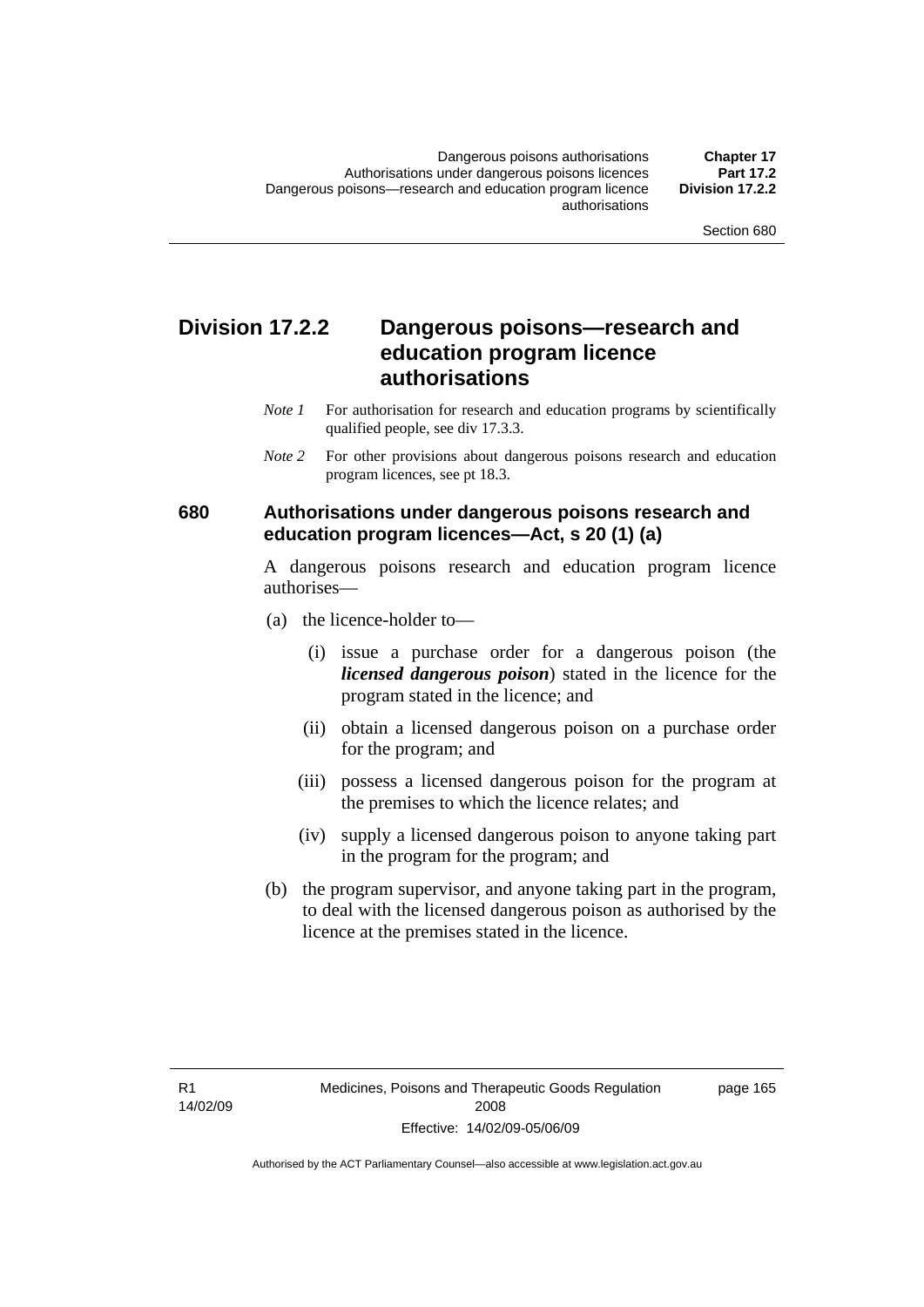| <b>Chapter 17</b> | Dangerous poisons authorisations                                           |  |
|-------------------|----------------------------------------------------------------------------|--|
| <b>Part 17.2</b>  | Authorisations under dangerous poisons licences                            |  |
| Division 17.2.2   | Dangerous poisons—research and education program licence<br>authorisations |  |
| Section 681       |                                                                            |  |

**681 Authorisation condition for dangerous poisons research and education program licences—Act, s 44 (1) (b) and (2) (b)** 

A licence-holder's authorisation to obtain a dangerous poison under a dangerous poisons research and education program licence is subject to the condition that the poison is purchased on a complying purchase order.

*Note* For licence conditions, see the Act, s 89.

page 166 Medicines, Poisons and Therapeutic Goods Regulation 2008 Effective: 14/02/09-05/06/09

R1 14/02/09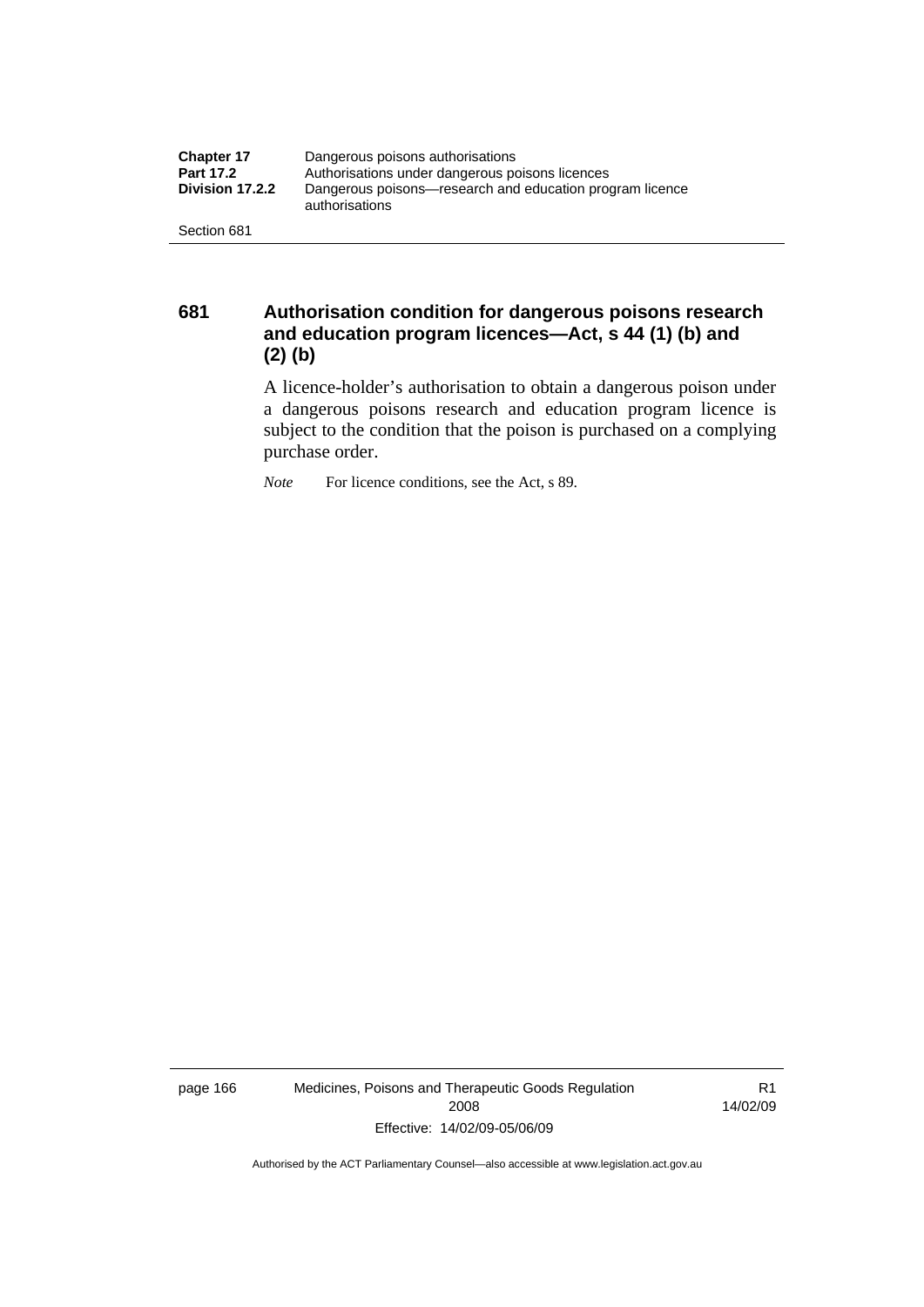# **Division 17.2.3 Dangerous poisons suppliers licence authorisations**

*Note* For other provisions about dangerous poisons suppliers licences, see pt 18.4.

### **685 Authorisations under dangerous poisons suppliers licences—Act, s 20 (1) (b)**

- (1) A dangerous poisons suppliers licence authorises the holder to do any of the following in relation to a dangerous poison (the *licensed dangerous poison*) stated in the licence at the premises (the *licensed premises*) stated in the licence:
	- (a) issue a purchase order for a licensed dangerous poison;
	- (b) obtain a licensed dangerous poison on a purchase order for sale from the licensed premises;
	- (c) possess a licensed dangerous poison for sale from the licensed premises;
	- (d) sell a licensed dangerous poison on a purchase order to—
		- (i) someone authorised to issue a purchase order for the dangerous poison; or
		- (ii) someone in another State who may obtain the dangerous poison under the law of the other State; or
		- (iii) someone in another country who may lawfully obtain the dangerous poison in the other country.
		- *Note* The dangerous poison must be sold on a purchase order in accordance with s 720 (see s 686).
- (2) However, an authorisation under subsection (1) does not apply if the licence states that it does not apply.

R1 14/02/09 page 167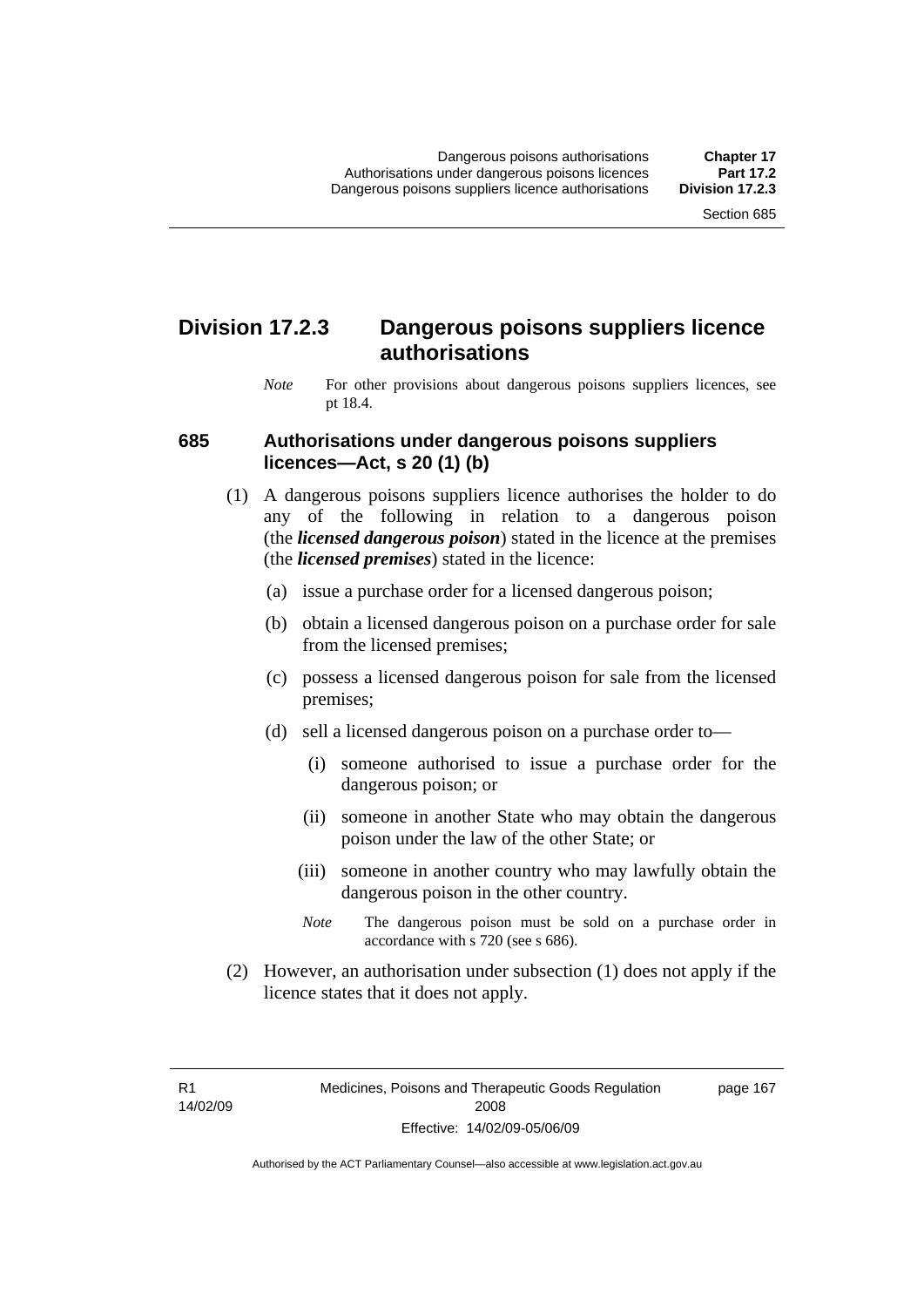(3) Also, subsection (1) (d) (iii) does not apply in relation to a licensed dangerous poison that is a prohibited export under the *Customs Act 1901* (Cwlth).

### **686 Authorisation conditions for dangerous poisons suppliers licences—Act, s 44 (1) (b) and (2) (b)**

A licence-holder's authorisation under a dangerous poisons suppliers licence is subject to the following conditions:

- (a) the dealings with a dangerous poison authorised by the licence will be carried out under the supervision of an individual approved under section 716 (1) (Restrictions on issuing of dangerous poisons suppliers licences—Act, s 85 (1) (a));
- (b) a dangerous poison sold under the licence will be sold on a purchase order in accordance with section 720 (Supplying dangerous poisons on purchase orders);
- (c) a dangerous poison sold under the licence will be supplied for a non-household (including a non-household garden) purpose only;
- (d) if a dangerous poison sold under the licence is subject to the medicines and poisons standard, appendix J (Conditions for availability and use of Schedule 7 poisons), condition 3—the poison will be supplied only to a person who is allowed to use the poison under the condition;
	- *Note* Condition 3 relates to a dangerous poison that is not to be used except by or in accordance with the directions of an accredited government vermin control officer.
- (e) if the supplier does not receive a document signed by the buyer acknowledging receipt of the dangerous poison within 7 days after the day the dangerous poison is delivered—the supplier must, within 24 hours after the end of the 7-day period, tell the chief health officer, in writing, of the failure to receive the document;

R1 14/02/09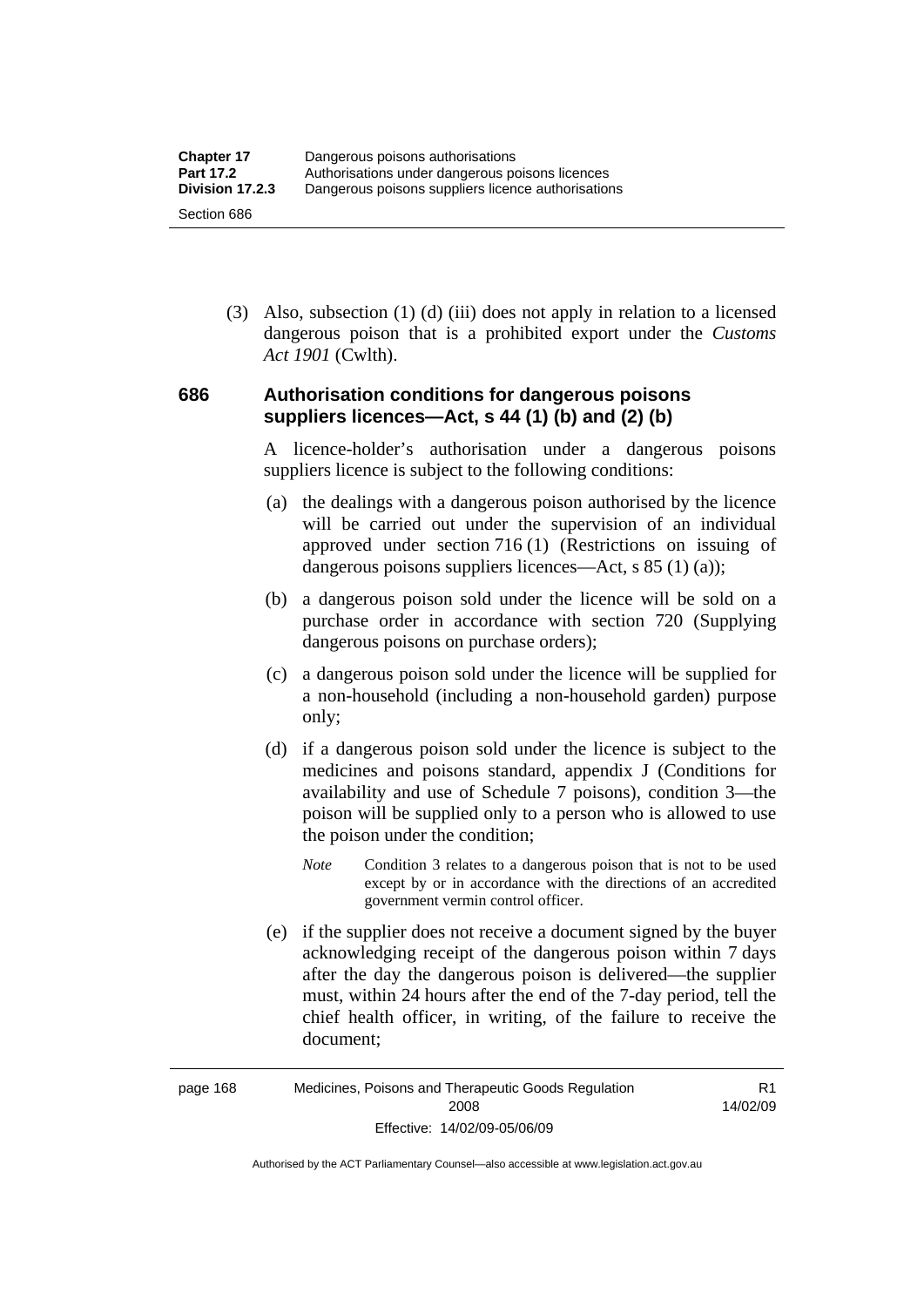- (f) the following are kept at the supplier's business premises or, if the chief health officer approves in writing another place, the place approved by the chief health officer, for at least 2 years after the day the poison is supplied:
	- (i) the filled purchase order;
	- (ii) the delivery acknowledgement under paragraph (e) or section 720 (d) (ii);
	- (iii) the record for section 722;
- (g) if a dangerous poison sold under the licence is liquid containing paraquat—the poison is coloured blue or green and has an offensive smell.
- *Note* For licence conditions, see the Act, s 89.

R1 14/02/09 Medicines, Poisons and Therapeutic Goods Regulation 2008 Effective: 14/02/09-05/06/09

page 169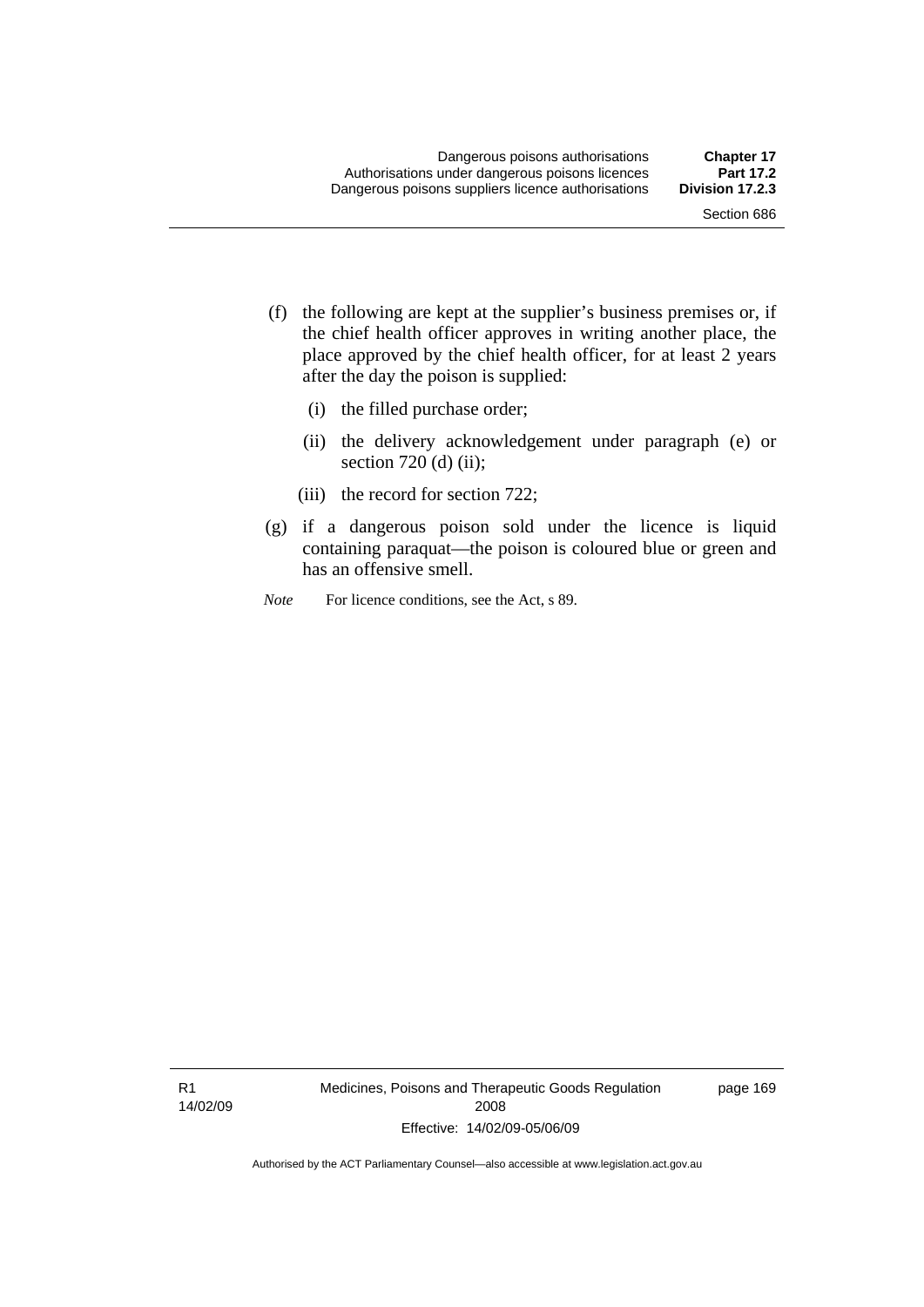# **Part 17.3 Other dangerous poisons authorisations**

# **Division 17.3.1 Authorisations for manufacturing etc purposes**

# **690 Manufacturing etc authorisations for dangerous poisons—Act, s 20 (2) (a)**

(1) In this section:

*relevant dealing*, with a dangerous poison, means any of the following:

- (a) issuing a purchase order for the poison;
- (b) obtaining the poison;
- (c) possessing the poison;
- (d) issuing a purchase order for the poison;
- (e) discarding the poison.
- (2) A person mentioned in schedule 4 (Dangerous poisons manufacturing etc authorisations), column 2 is authorised for a relevant dealing with a dangerous poison mentioned in column 3 in relation to the person if—
	- (a) the poison is for a purpose mentioned in column 4 in relation to the person; and
	- (b) the dealing is consistent with any condition or restriction for the dealing mentioned in column 3; and

R1 14/02/09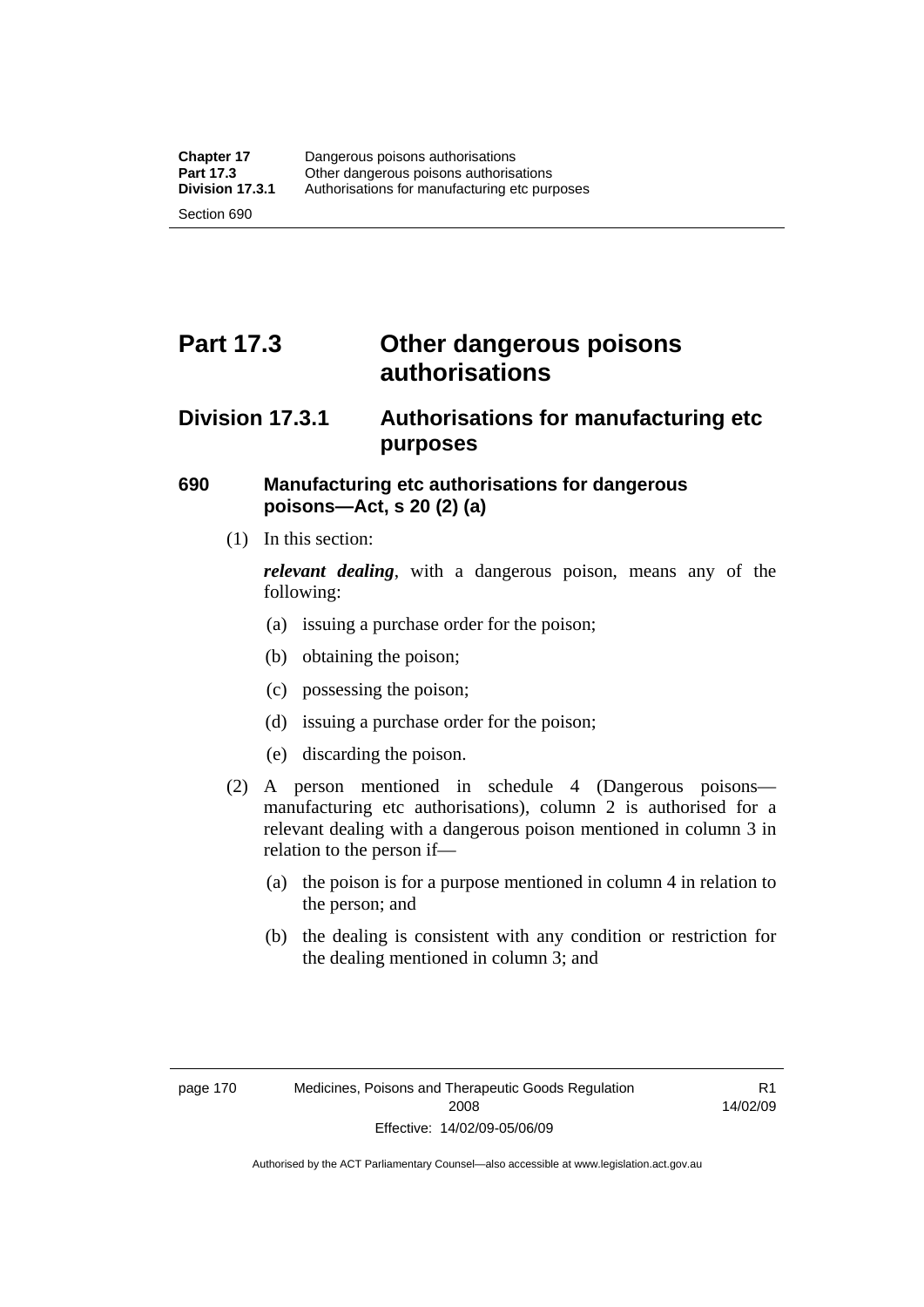- (c) if the dealing is issuing a purchase order for the poison—the purchase order complies with section 721 (General requirements for dangerous poisons purchase orders—Act, s 38 (2) (c)).
	- *Note* A purchase order must be in writing (see Act, dict, def *purchase order*).

# **Division 17.3.2 Authorisations for delivery people and commercial disposal operators**

# **692 Authorisations to deliver dangerous poisons under purchase orders—Act, s 26 (1) (b) and (2) (b), s 35 (1) (b), (2) (b) and s 36 (b)**

- (1) This section applies to an adult (the *delivery person*) who is—
	- (a) engaged to transport and deliver a dangerous poison supplied on a purchase order; or
	- (b) acting for a person mentioned in paragraph (a).
- (2) The delivery person is authorised to—
	- (a) obtain and possess the dangerous poison for the purpose of transporting and delivering the dangerous poison as engaged; and
	- (b) supply the dangerous poison to the entity named as the recipient in the purchase order or the entity's agent.

#### **Example—delivery person**

an employee of a courier service

- *Note 1 Entity* includes a person (see Legislation Act, dict, pt 1).
- *Note 2* An example is part of the regulation, is not exhaustive and may extend, but does not limit, the meaning of the provision in which it appears (see Legislation Act, s 126 and s 132).

R1 14/02/09 page 171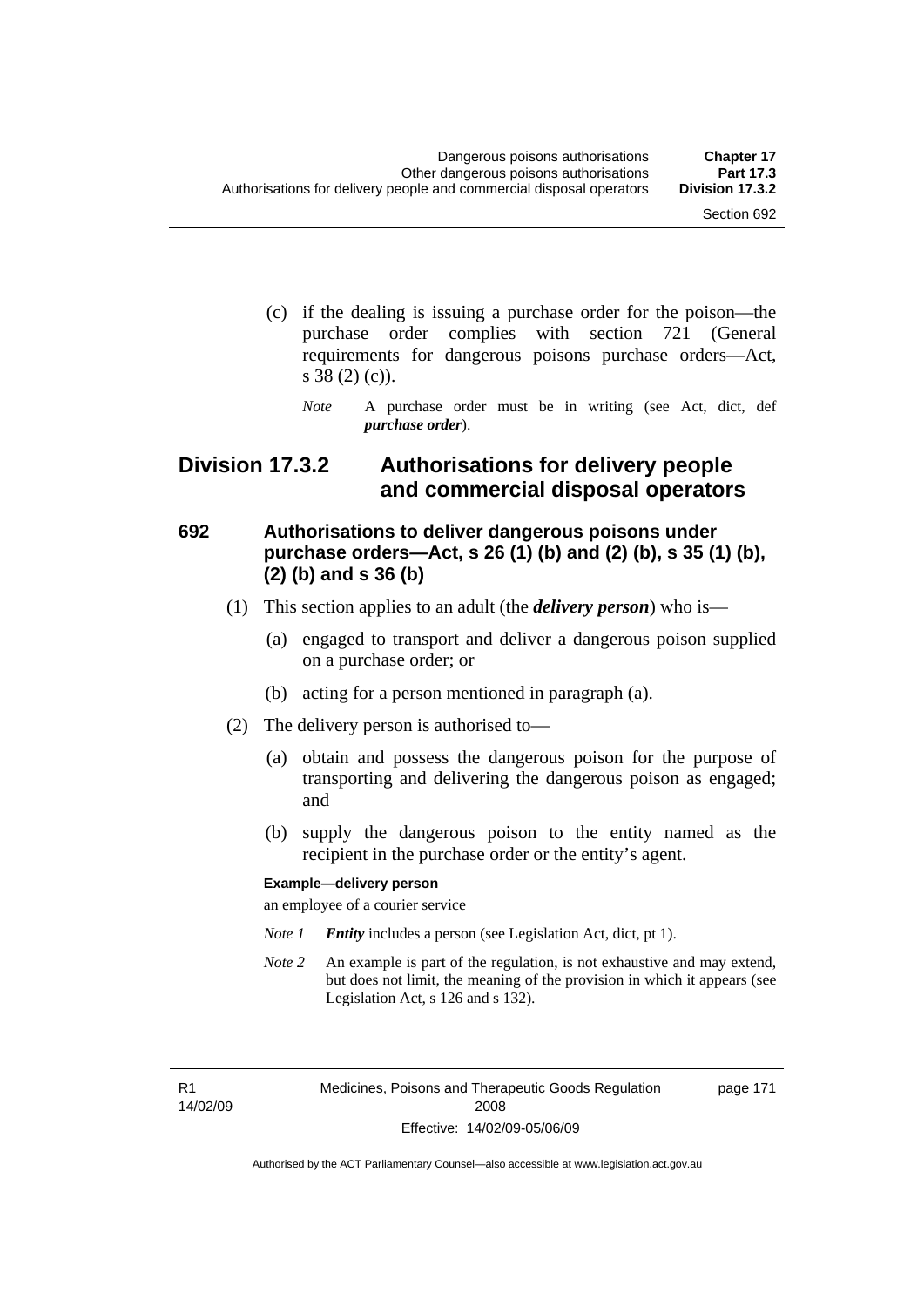# **693 Authorisation to supply dangerous poisons to commercial disposal operator for disposal—Act, s 26 (1) (b)**

A person is authorised to supply a dangerous poison for disposal to another person if the other person—

- (a) holds an environmental authorisation for the disposal of the dangerous poison; or
- (b) is an adult acting for a person mentioned in paragraph (a).
- *Note* For related authorisations, see pt 9.1.

# **694 Authorisations for commercial disposal operators—Act, s 26 (1) (b) and (2) (b), s 35 (1) (b) and (2) (b) and s 36 (b)**

- (1) This section applies to a person who—
	- (a) holds an environmental authorisation for the disposal of a dangerous poison; or
	- (b) is an adult acting for a person mentioned in paragraph (a).
- (2) The person is authorised to obtain and possess the dangerous poison for disposing of the poison as engaged.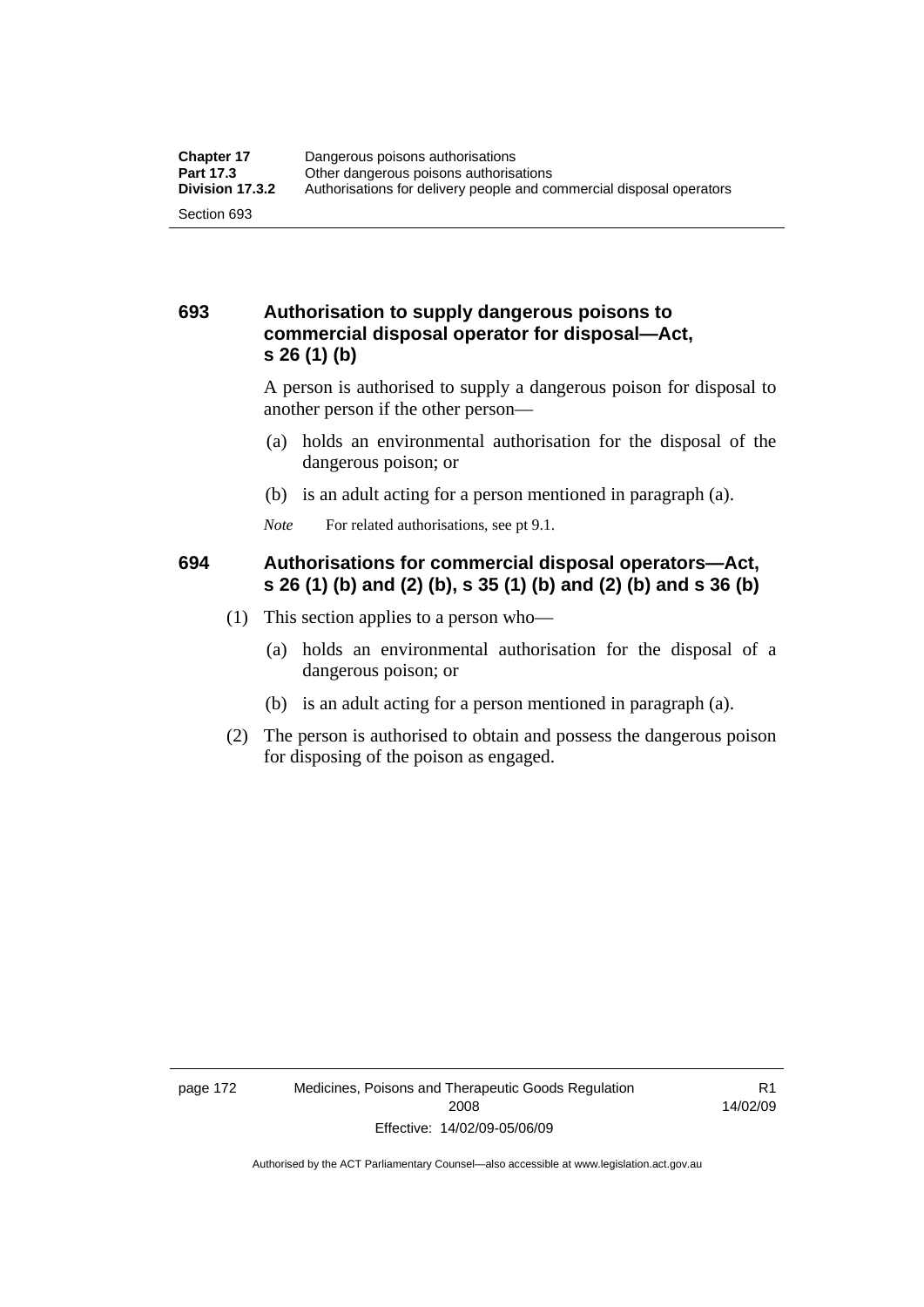# **Division 17.3.3 Authorisations for dangerous poisons research and education programs by scientifically qualified people**

*Note* A licence is required for research and education programs in relation to an administration-related dealing for human use (see Act, s 20 (3)).

### **695 Authorisations for dangerous poisons research and education—Act, s 26 (1) and (2) (b)**

- (1) A scientifically qualified person employed at a recognised research institution is authorised to do the following for the purposes of an authorised activity at the institution:
	- (a) issue a purchase order for a dangerous poison;
	- (b) obtain on a purchase order a dangerous poison;
	- (c) possess a dangerous poison;
	- (d) supply a dangerous poison to a person (a *relevant person*) who is taking part in the authorised activity at the institution.
	- *Note 1 Scientifically qualified person*—see the dictionary.
	- *Note 2 Recognised research institution*—see the Act, s 20 (5).
- (2) A relevant person is authorised to do the following in relation to a dangerous poison for the purposes of an authorised activity:
	- (a) obtain the poison from the scientifically qualified person for the activity;
	- (b) possess the poison for the purposes of the activity;
	- (c) supply the poison to the scientifically qualified person for the activity.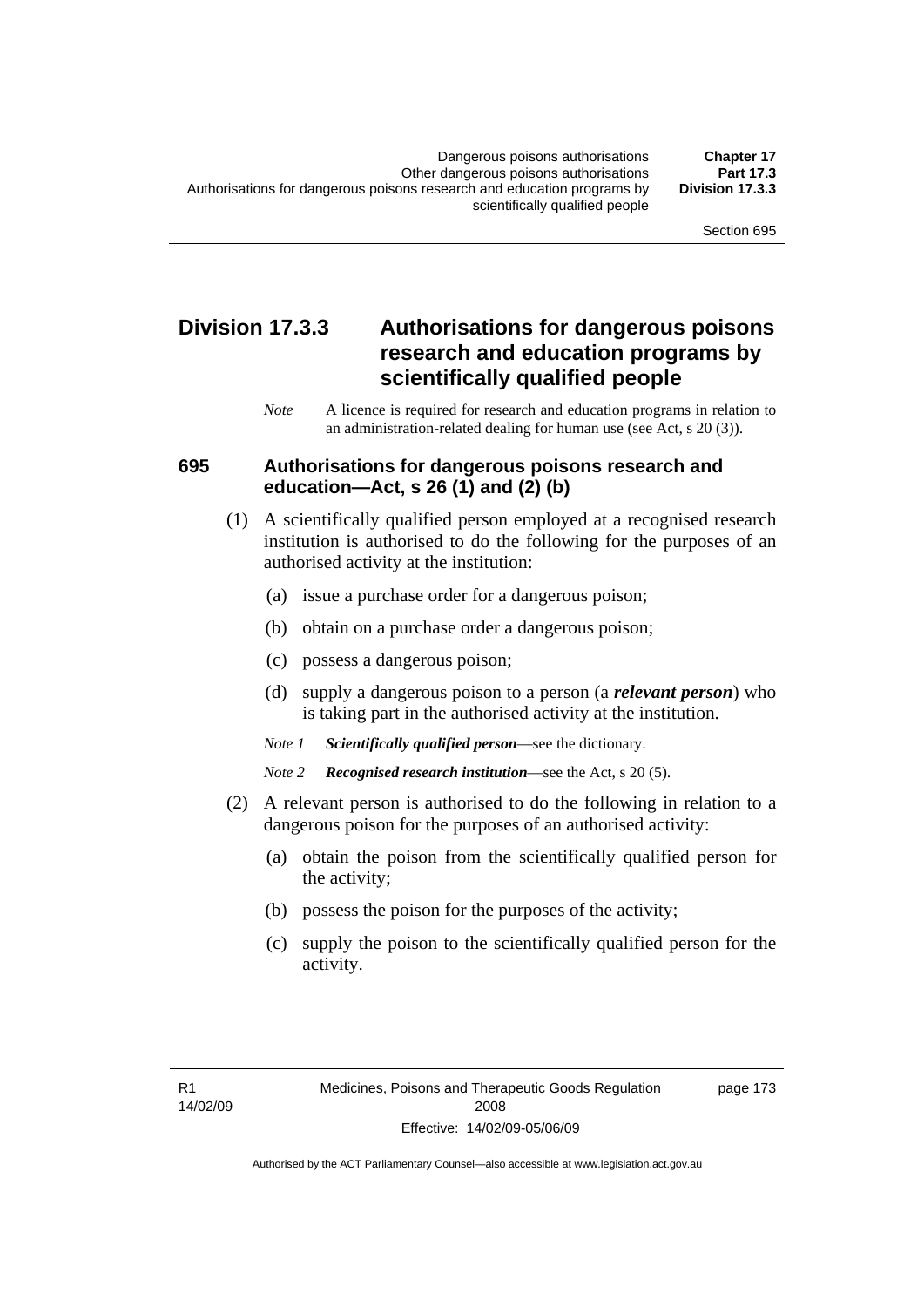| <b>Chapter 17</b> | Dangerous poisons authorisations                                                                           |
|-------------------|------------------------------------------------------------------------------------------------------------|
| Part 17.3         | Other dangerous poisons authorisations                                                                     |
| Division 17.3.3   | Authorisations for dangerous poisons research and education programs by<br>scientifically qualified people |
| Section 696       |                                                                                                            |

(3) In this section:

*administration-related dealing*, in relation to a dangerous poison see the Act, section 20 (5).

*authorised activity*, in relation to a dangerous poison at a recognised research institution, means the conduct of any of the following if it does not involve an administration-related dealing of the poison for human use:

- (a) medical or scientific research in relation to the poison at the institution;
- (b) instruction involving the poison at the institution;
- (c) quality control or analysis of the poison at the institution.

# **696 Authorisation conditions for dangerous poisons research and education—Act, s 44 (1) (b) and (2) (b)**

A scientifically qualified person's authorisation under section 695 is subject to the following conditions:

- (a) the person has written approval for the conduct of the authorised activity from the person in charge of—
	- (i) the recognised research institution; or
	- (ii) a faculty or division of the institution;
- (b) a dangerous poison is purchased on a complying purchase order;
- (c) the purchase order is for an amount of the poison approved in writing by the person in charge;
- (d) the dangerous poison is obtained from someone who is authorised to supply the poison to the person.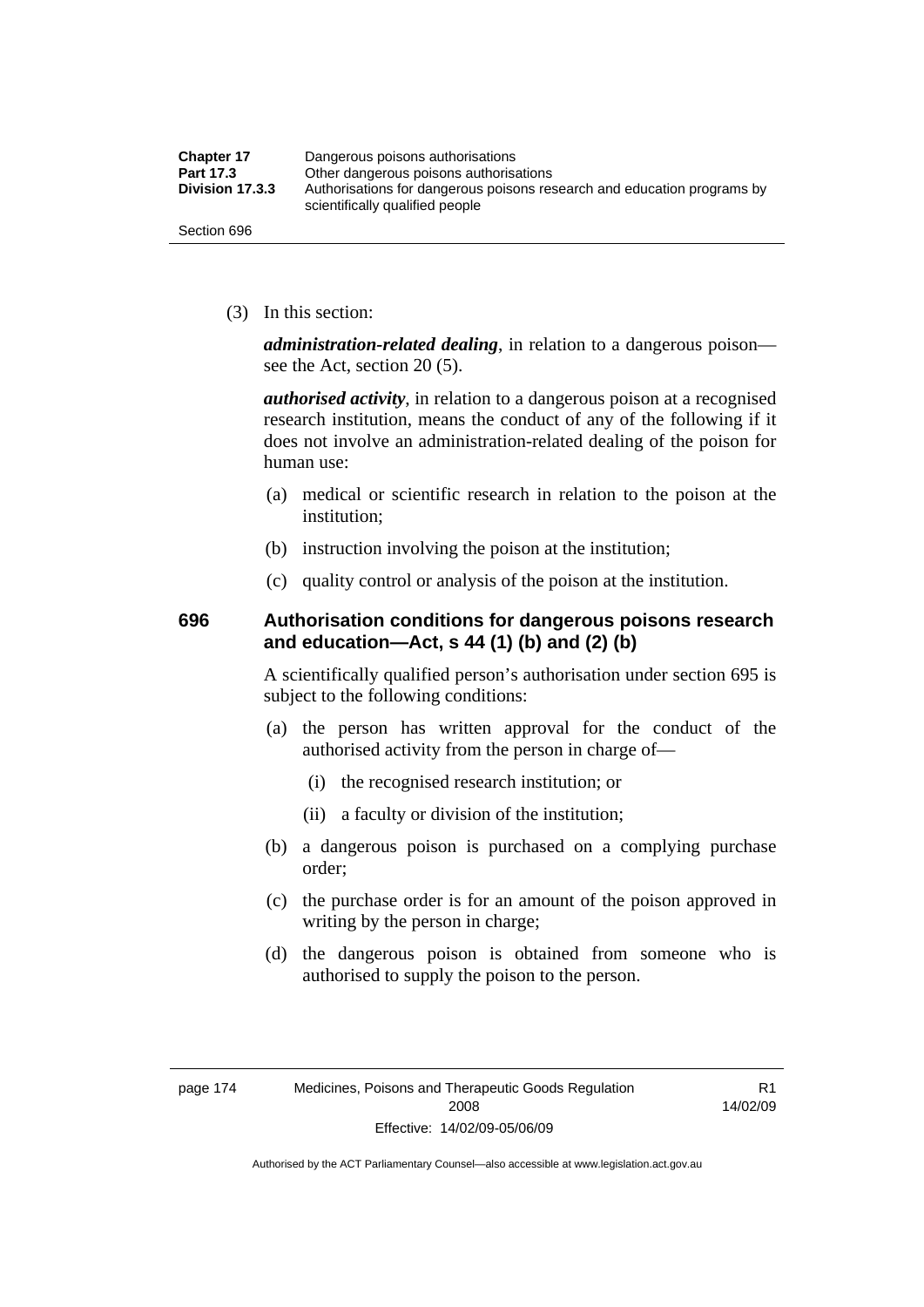# **Chapter 18 Dangerous poisons licences**

# **Part 18.1 Dangerous poisons licences generally**

# **700 Dangerous poisons licences that may be issued—Act, s 78 (2)**

The following licences for dangerous poisons may be issued:

- (a) a licence for the manufacture of a dangerous poison (a *dangerous poisons manufacturers licence*);
- (b) a licence for a program of research or education in relation to a dangerous poison (a *dangerous poisons research and education program licence*);
- (c) a licence for the supply of dangerous poisons (a *dangerous poisons suppliers licence*).
- *Note* Other dangerous poisons licences may also be issued (see Act, s 78 (3)).

R1 14/02/09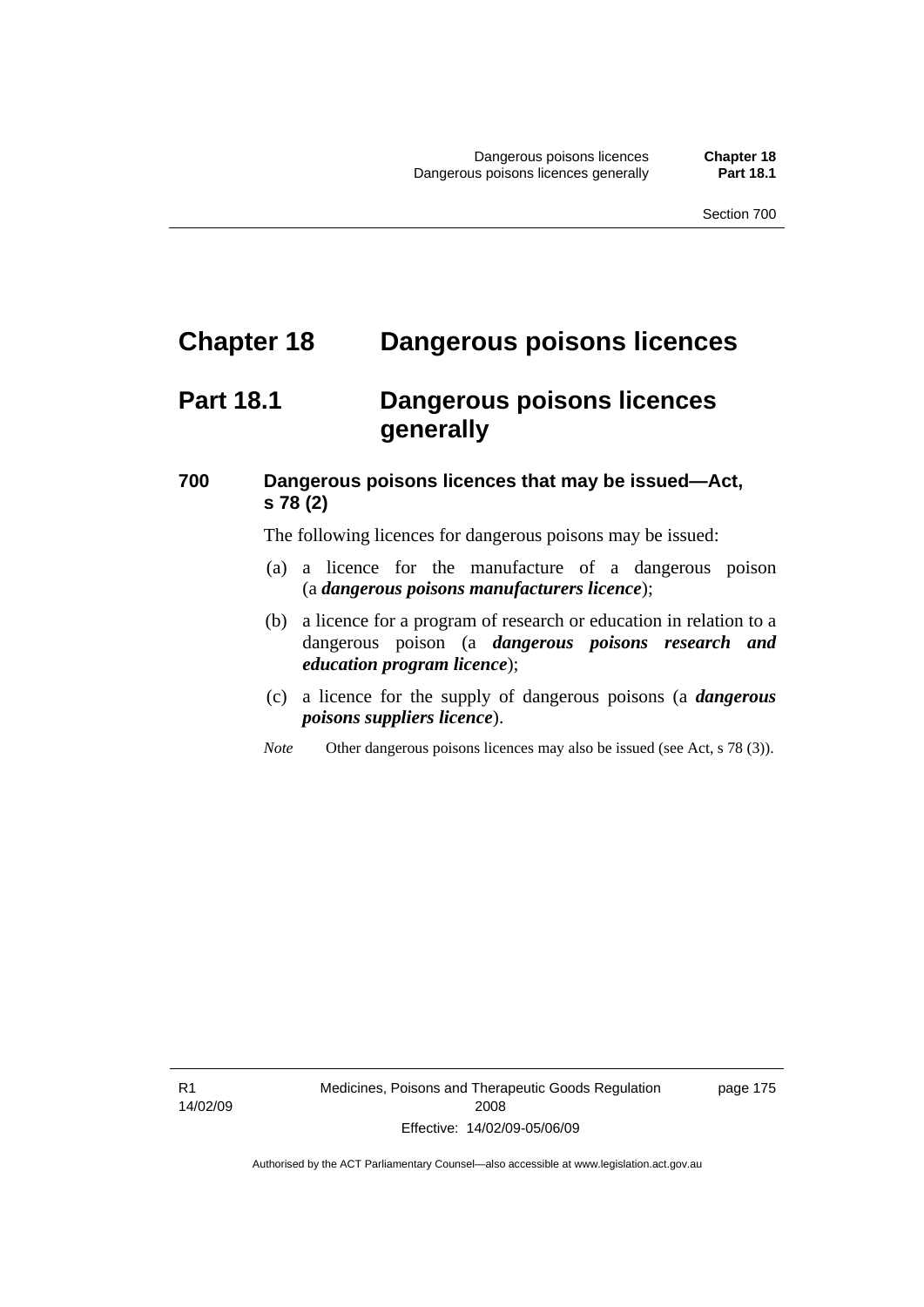# **Part 18.2 Dangerous poisons manufacturers licences**

# **705 Applications for dangerous poisons manufacturers licences**

- (1) An application for a dangerous poisons manufacturers licence must be in writing, signed by the applicant, and include the following:
	- (a) the dangerous poisons to which the application relates;
	- (b) the full name of the applicant;
	- (c) the applicant's ABN (if any);
	- (d) if the applicant is a corporation—the corporation's ACN;
	- (e) the location of the premises where the applicant proposes to deal with the poisons under the licence;
	- (f) the security arrangements proposed for the premises;
	- (g) the name of an individual who is to supervise the dealings to be authorised under the licence.
	- *Note 1* If a form is approved under the Act, s 198 for this provision, the form must be used.
	- *Note* 2 A fee may be determined under the Act, s 197 for this provision.
- (2) The application must be accompanied by a plan of the premises that shows—
	- (a) each part of the premises where a process in the manufacture of the dangerous poisons is proposed to be carried out and the nature of the process; and
	- (b) where it is proposed to store the dangerous poisons to which the application relates and any other dangerous poisons obtained for the manufacture of those dangerous poisons; and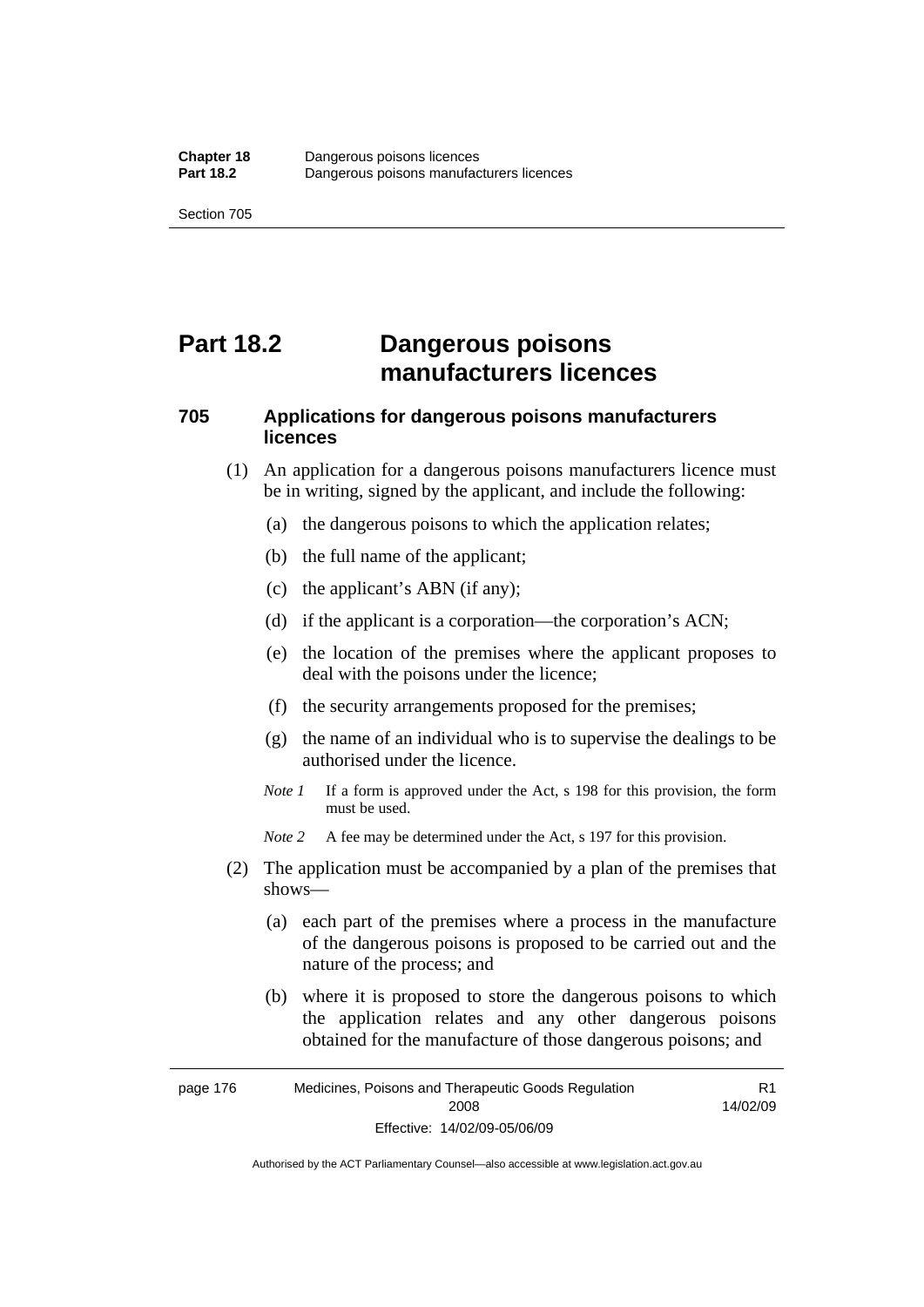(c) the location and nature of security devices.

### **706 Restrictions on issuing of dangerous poisons manufacturers licences—Act, s 85 (1) (a)**

- (1) The chief health officer must not issue a dangerous poisons manufacturers licence to a person unless dealings with dangerous poisons under the licence will be supervised by an individual nominated by the applicant and approved, in writing, by the chief health officer.
- (2) The chief health officer must not approve the nominated individual unless satisfied that the individual—
	- (a) is a suitable person to hold a dangerous poisons manufacturers licence; and
	- (b) has qualifications in chemistry, pharmacy or pharmacology or experience appropriate for the manufacture of dangerous poisons.
	- *Note* For changes of nominated individuals, see the Act, s 93.
- (3) In this section:

*suitable person*, to hold a licence—see the Act, section 81.

## **707 Additional information for dangerous poisons manufacturers licences—Act, s 88 (1) (k)**

The name of the person approved under section 706 (1) to supervise the dealings with dangerous poisons authorised by the licence is prescribed for a dangerous poisons manufacturers licence.

R1 14/02/09 page 177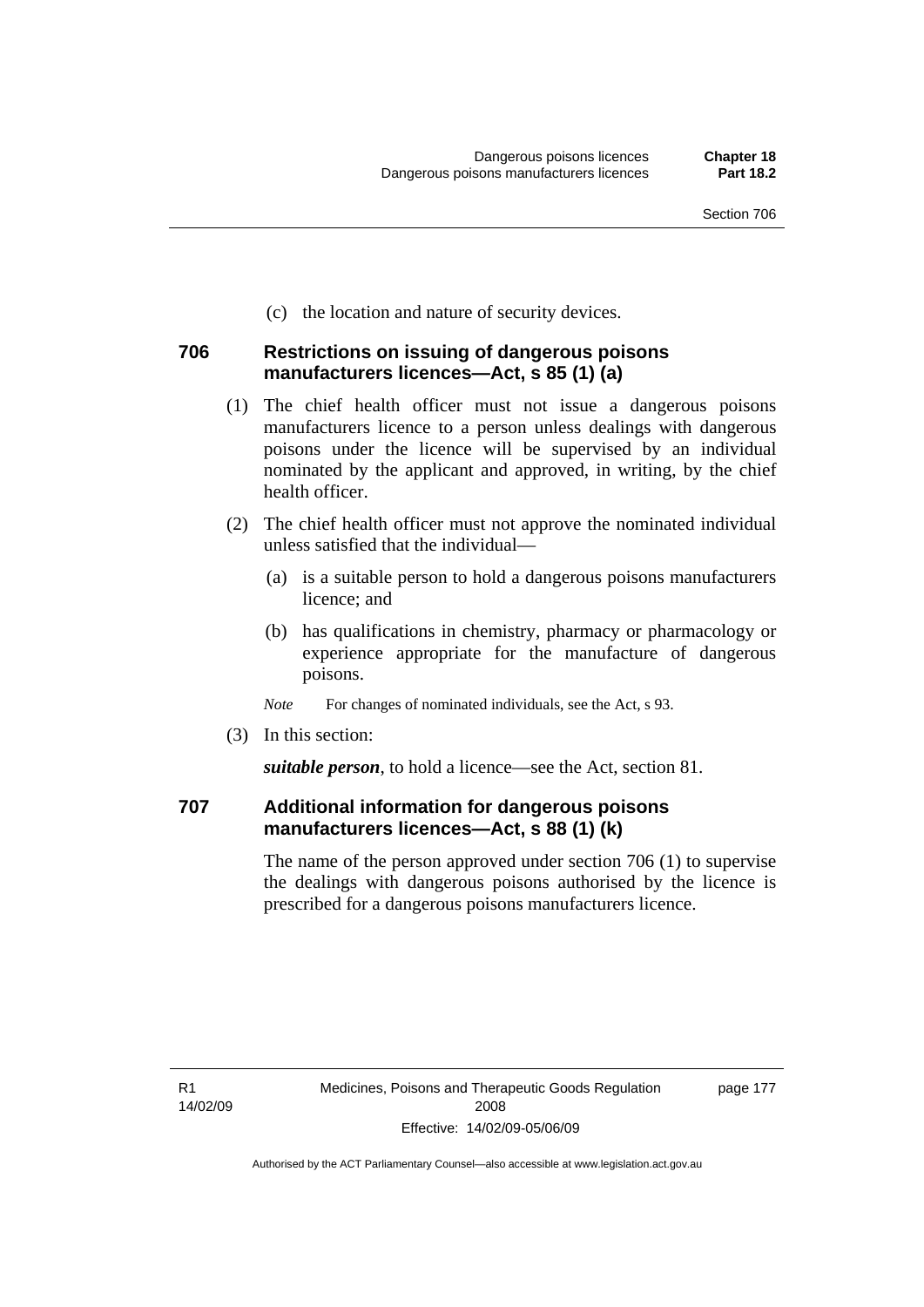# **Part 18.3 Dangerous poisons research and education program licences**

# **710 Applications for dangerous poisons research and education program licences**

- (1) An application for a dangerous poisons research and education program licence for a dangerous poison must be in writing, signed by the applicant, and include the following:
	- (a) the full name, address and academic, professional or other relevant qualifications of—
		- (i) the person who is to supervise the program; and
		- (ii) the person who is to conduct the program;
	- (b) the name of the recognised research institution at or under which the program is proposed to be conducted;

*Note Recognised research institution*—see the Act, s 20 (5).

- (c) whether the program will be conducted at, or under the authority of, the recognised research institution;
- (d) the premises where the program will be conducted;
- (e) the dangerous poison, and the form and strength of the poison, for which the licence is sought;
- (f) the maximum quantity of the dangerous poison that would be possessed under the licence at any time;
- (g) a description of the program, including an explanation of why the program cannot be carried out satisfactorily without the use of the dangerous poison;
- (h) the supervision arrangements for the program;

page 178 Medicines, Poisons and Therapeutic Goods Regulation 2008 Effective: 14/02/09-05/06/09

R1 14/02/09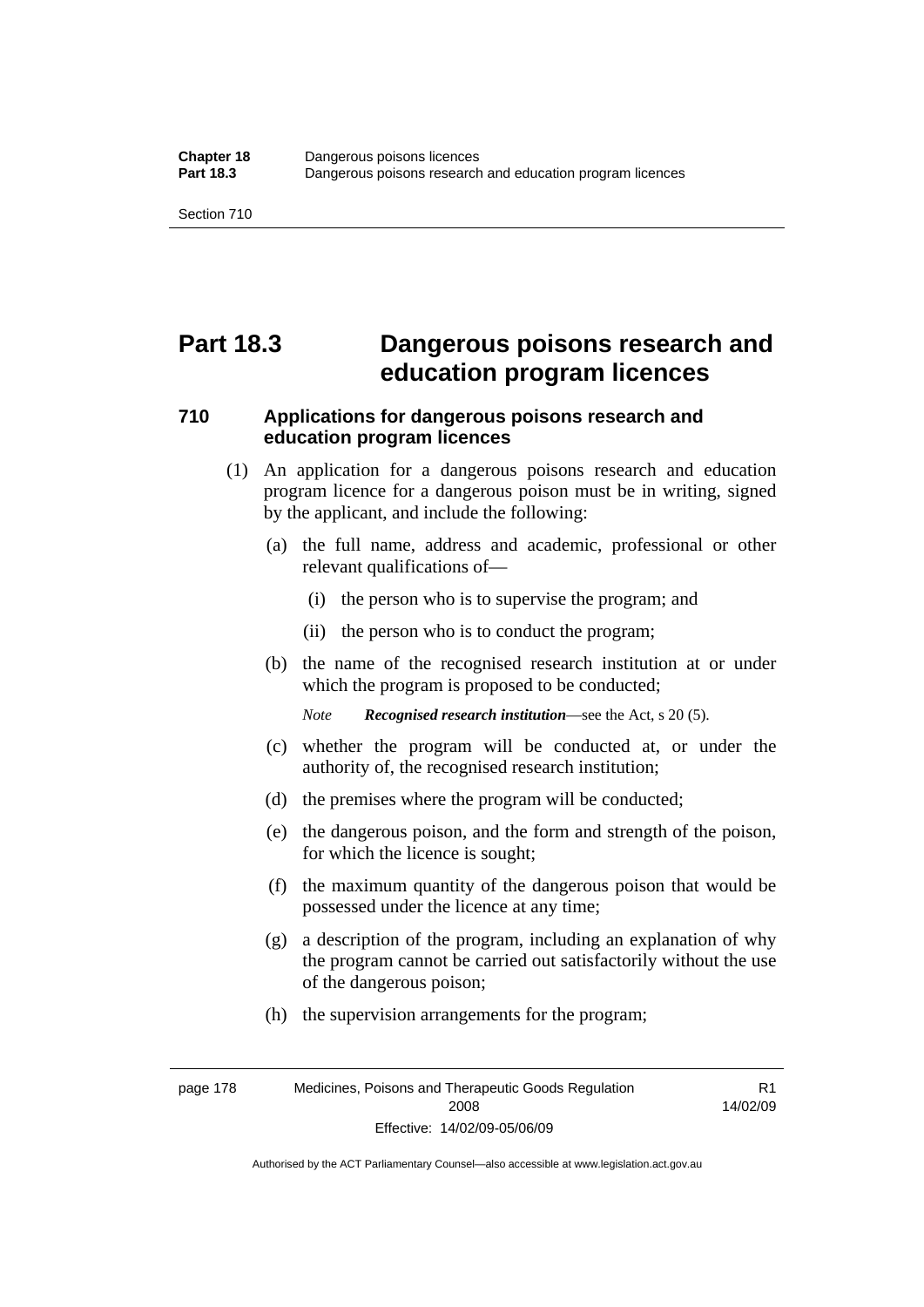- (i) the period for which the licence is sought.
- *Note 1* If a form is approved under the Act, s 198 for this provision, the form must be used.
- *Note* 2 A fee may be determined under the Act, s 197 for this provision.
- (2) The application must be accompanied by a written approval of the program by the person in charge of—
	- (a) the recognised research institution; or
	- (b) a faculty or division of the institution.

### **711 Restrictions on issuing of dangerous poisons research and education program licences—Act, s 85 (1) (a)**

The chief health officer must not issue a dangerous poisons research and education program licence to a person unless—

- (a) the program to which the licence relates will be conducted at, or under the authority of, a recognised research institution; and
- (b) the program is approved by a person mentioned in section 710 (2); and
- (c) satisfied that the program—
	- (i) cannot be carried out without the use of the dangerous poison to which the licence application relates; and
	- (ii) will be adequately supervised.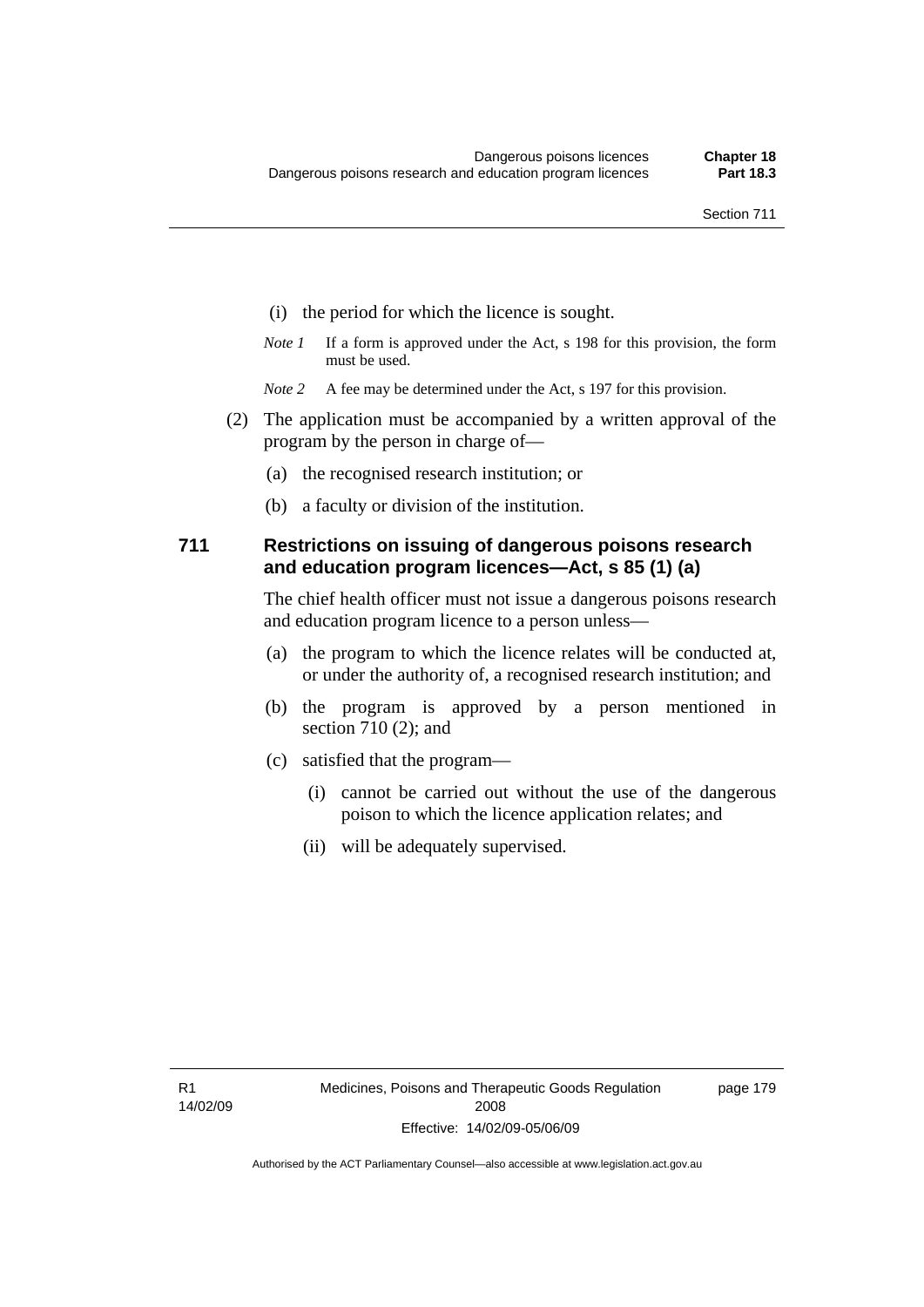# **712 Additional information for dangerous poisons research and education licences—Act, s 88 (1) (k)**

The following additional information is prescribed for a dangerous poisons research and education licence:

- (a) the research or education program for which the licence is issued;
- (b) the name of the program's supervisor;
- (c) the dealings with a dangerous poison authorised by the licence;
- (d) the premises where the program will be conducted;
- (e) the maximum quantity of the dangerous poison that may be possessed at any time for the program;
- (f) the total quantity of the dangerous poison that may be possessed for the program during the period of the licence;
- (g) the form and strength of the dangerous poison that may be obtained and possessed for the program.

page 180 Medicines, Poisons and Therapeutic Goods Regulation 2008 Effective: 14/02/09-05/06/09

R1 14/02/09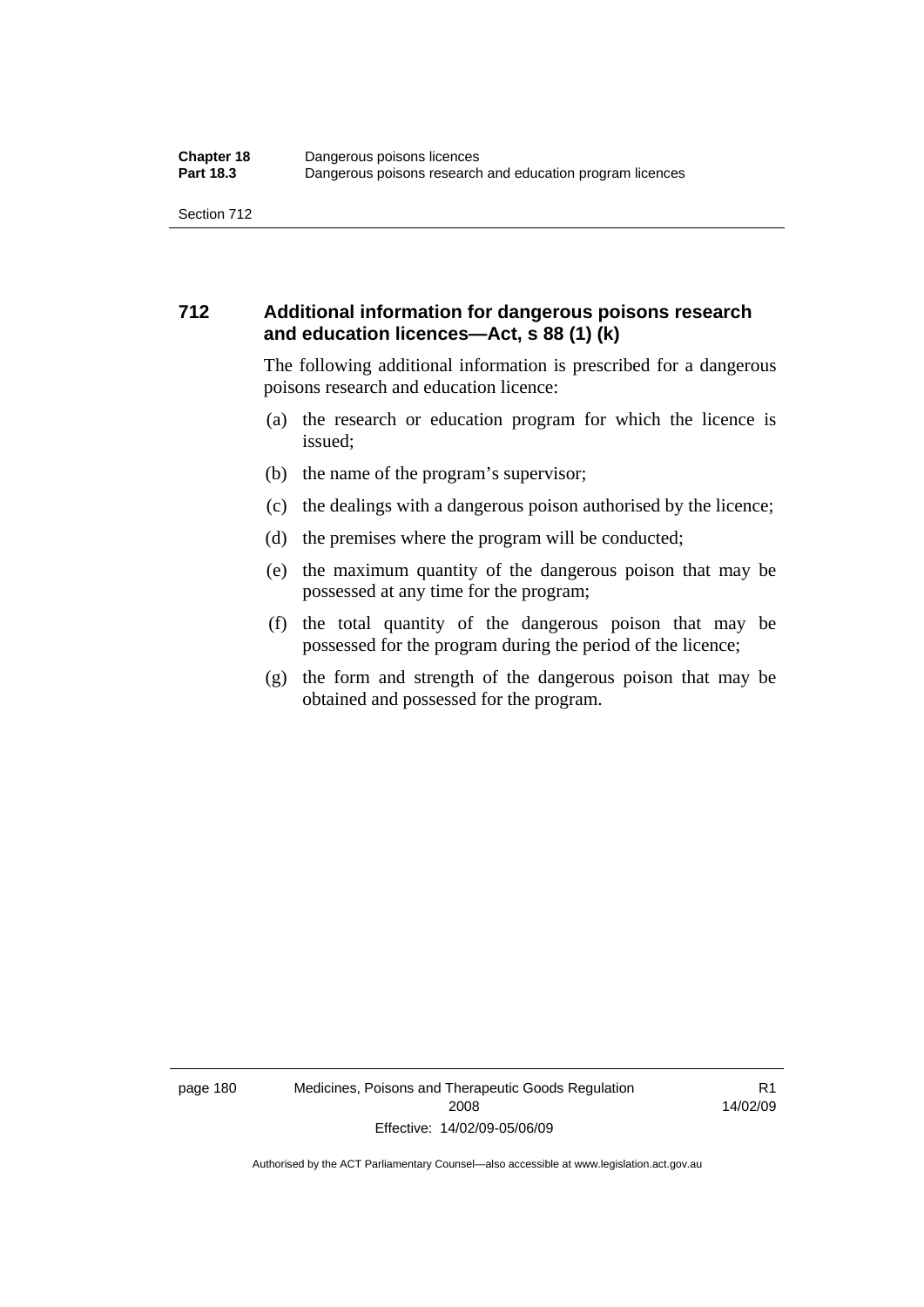# **Part 18.4 Dangerous poisons suppliers licences**

### **715 Applications for dangerous poisons suppliers licences**

- (1) An application for a dangerous poisons suppliers licence must be in writing, signed by the applicant, and include the following:
	- (a) the dangerous poisons to which the application relates;
	- (b) the full name of the applicant;
	- (c) the applicant's ABN (if any);
	- (d) if the applicant is a corporation—the corporation's ACN;
	- (e) the location of the premises where the applicant proposes to deal with the poisons under the licence;
	- (f) the security arrangements proposed for the premises;
	- (g) the name of an individual who is to supervise the dealings to be authorised under the licence.
	- *Note 1* If a form is approved under the Act, s 198 for this provision, the form must be used.
	- *Note 2* A fee may be determined under the Act, s 197 for this provision.
- (2) The application must be accompanied by a plan of the premises that shows—
	- (a) where it is proposed to store the dangerous poisons; and
	- (b) the location and nature of security devices.

page 181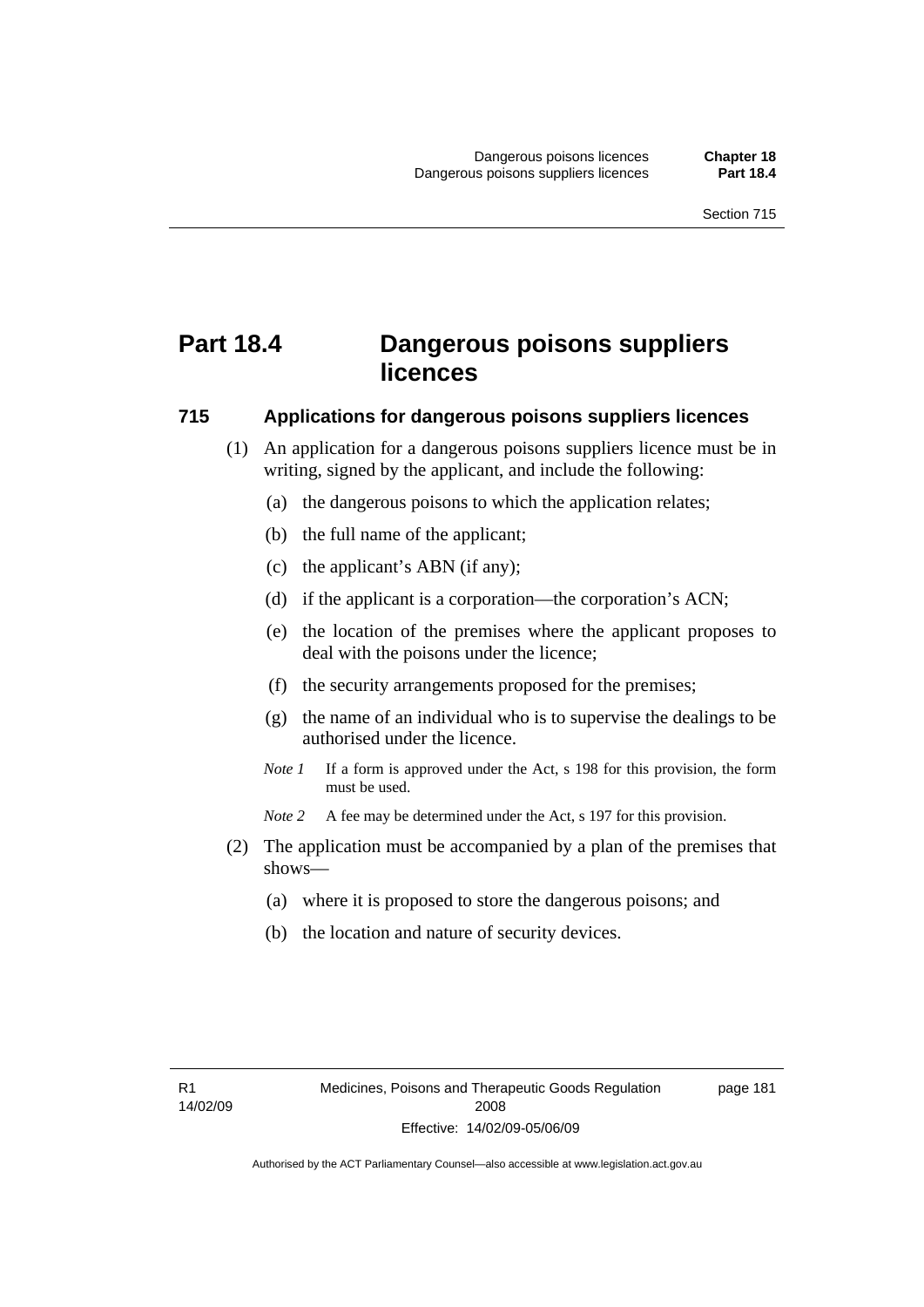# **716 Restrictions on issuing of dangerous poisons suppliers licences—Act, s 85 (1) (a)**

- (1) The chief health officer must not issue a dangerous poisons suppliers licence to a person unless dealings with dangerous poisons under the licence will be supervised by an individual nominated by the applicant and approved, in writing, by the chief health officer.
- (2) The chief health officer must not approve the nominated individual unless satisfied that the individual—
	- (a) is a suitable person to hold a dangerous poisons suppliers licence; and
	- (b) has qualifications in chemistry, pharmacy or pharmacology or experience appropriate for the sale of dangerous poisons.
	- *Note* For changes of nominated individuals, see the Act, s 93.
- (3) In this section:

*suitable person*, to hold a licence—see the Act, section 81.

# **717 Additional information for dangerous poisons suppliers licences—Act, s 88 (1) (k)**

The name of the person approved under section 716 (1) to supervise the dealings with dangerous poisons authorised by the licence is prescribed for a dangerous poisons suppliers licence.

R1 14/02/09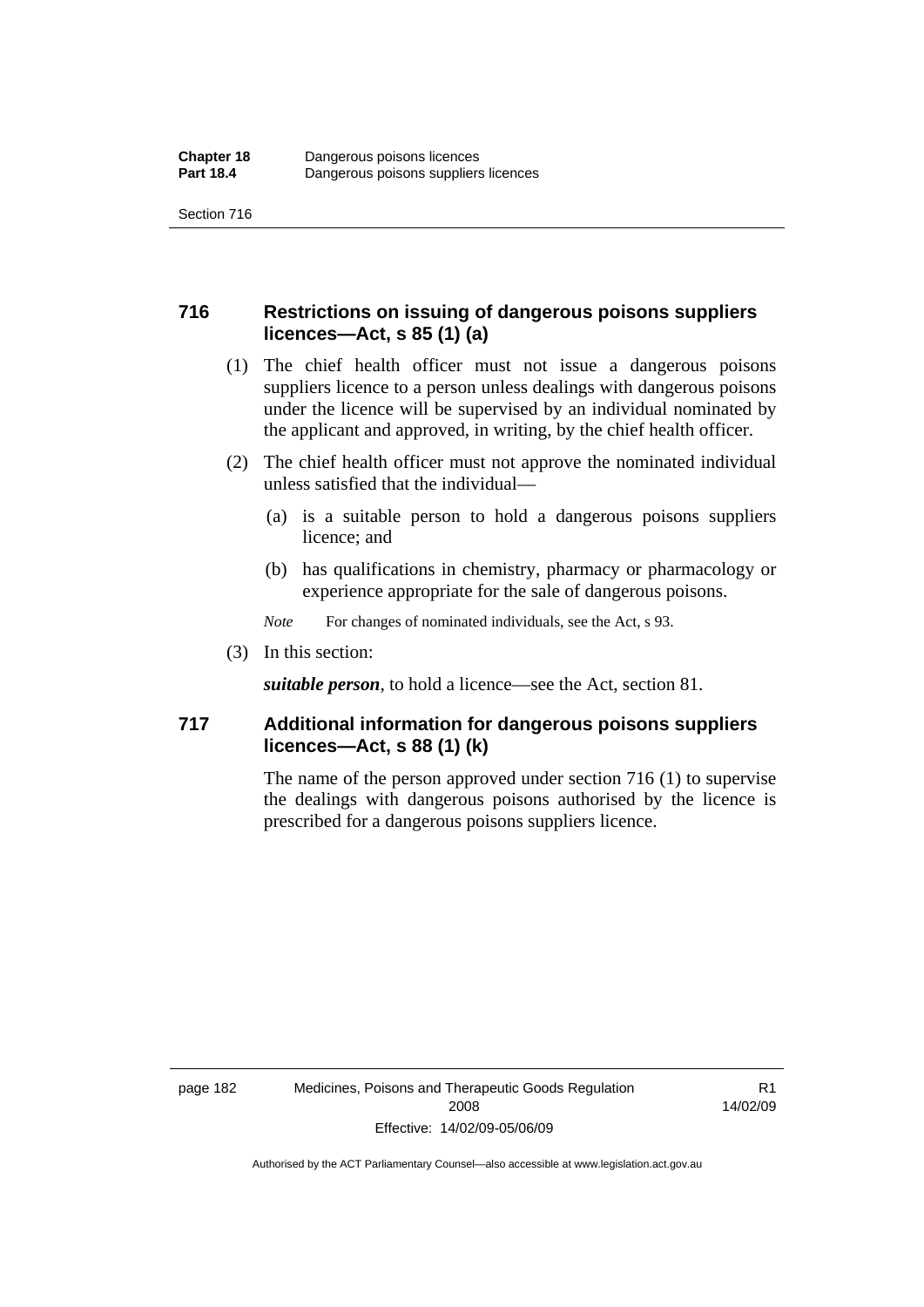# **Chapter 19 Dangerous poisons—other provisions**

# **Part 19.1 Dangerous poisons purchase orders**

### **720 Supplying dangerous poisons on purchase orders**

The following are the requirements for the supply of a dangerous poison on a purchase order:

- (a) the dangerous poison is supplied in manufacturer's packs that comply with—
	- (i) section 731 (Packaging of supplied manufacturer's packs of dangerous poisons—Act, s 59 (1) (c) (i) and (2) (c) (i)); or
	- (ii) an approval under the Act, section 193 (Approval of non-standard packaging and labelling);
- (b) the manufacturer's packs are labelled in accordance with—
	- (i) section 732 (Labelling of supplied manufacturer's packs of dangerous poisons—Act, s  $60$  (1) (c) (i) and (2) (c) (i)); or
	- (ii) an approval under the Act, section 193;
- (c) the manufacturer's packs are securely wrapped and packed;
- (d) if the dangerous poison is delivered in person by the supplier to the buyer—
	- (i) the poison is delivered to an adult; and

R1 14/02/09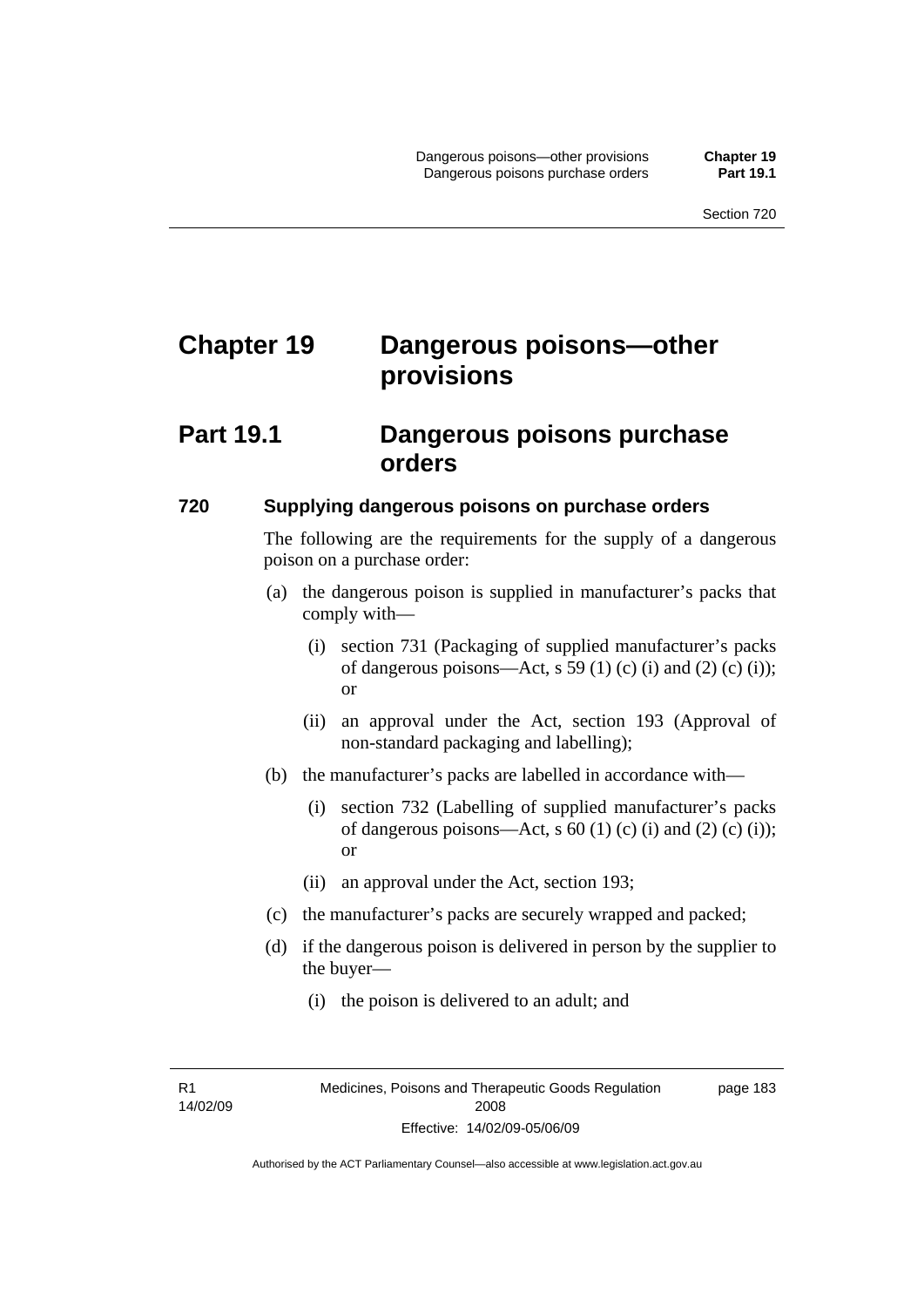- (ii) the delivery is acknowledged by the adult signing and dating a copy of the purchase order;
- (e) if the dangerous poison is not delivered in person by the supplier to the buyer—the poison is delivered to the buyer by a person whose procedures require the delivery of the poison to be signed for by the buyer or an adult employee of the buyer.

# **721 General requirements for dangerous poisons purchase orders—Act, s 38 (2) (c)**

- (1) A purchase order for a dangerous poison must be—
	- (a) signed by the person (the *issuer*) issuing the order; and
		- *Note* The purchase order must be signed with the issuer's usual signature (see Act, dict, def *signs*).
	- (b) if the issuer amends the order—initialled and dated by the issuer beside the amendment.
- (2) A purchase order for a dangerous poison must include the following:
	- (a) the issuer's name and business address and telephone number;
	- (b) the issuer's authority to issue the order;
	- (c) the dangerous poison, and the form, strength and quantity of the poison, to be supplied on the order.

# **722 Recording supply of dangerous poisons on purchase orders**

A person who supplies a dangerous poison to someone else on a purchase order must make a written record of the following information:

R1

- (a) the date of the order;
- (b) the issuer's authority to issue the order;

page 184 Medicines, Poisons and Therapeutic Goods Regulation 2008 Effective: 14/02/09-05/06/09 14/02/09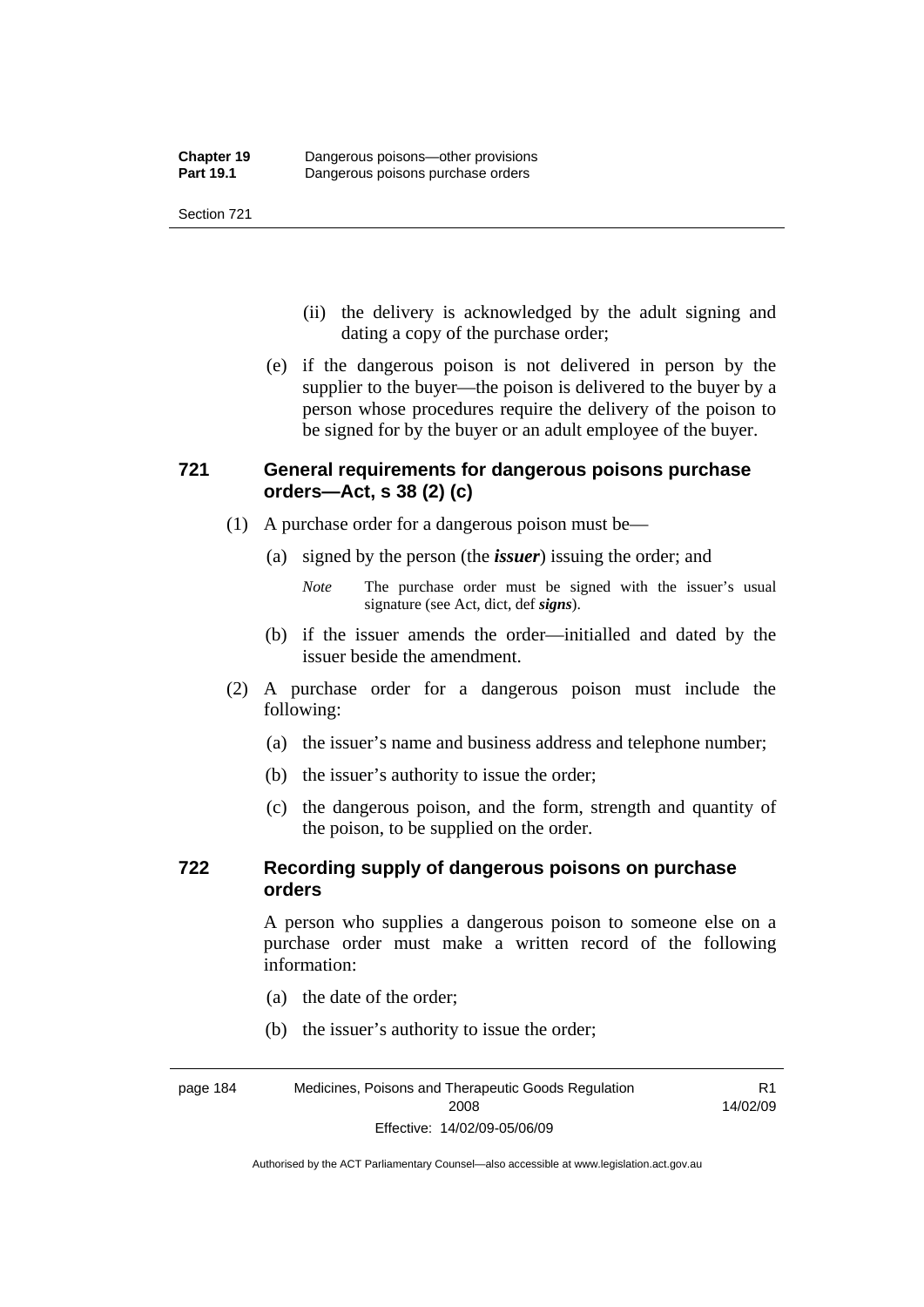- (c) the name, and the business address and telephone number, of the person to whom the dangerous poison is supplied;
- (d) the date the order is supplied;
- (e) the dangerous poison, and the form, strength and quantity of the poison, supplied.
- *Note Written* includes in electronic form (see Act, dict).

R1 14/02/09 Medicines, Poisons and Therapeutic Goods Regulation 2008 Effective: 14/02/09-05/06/09

page 185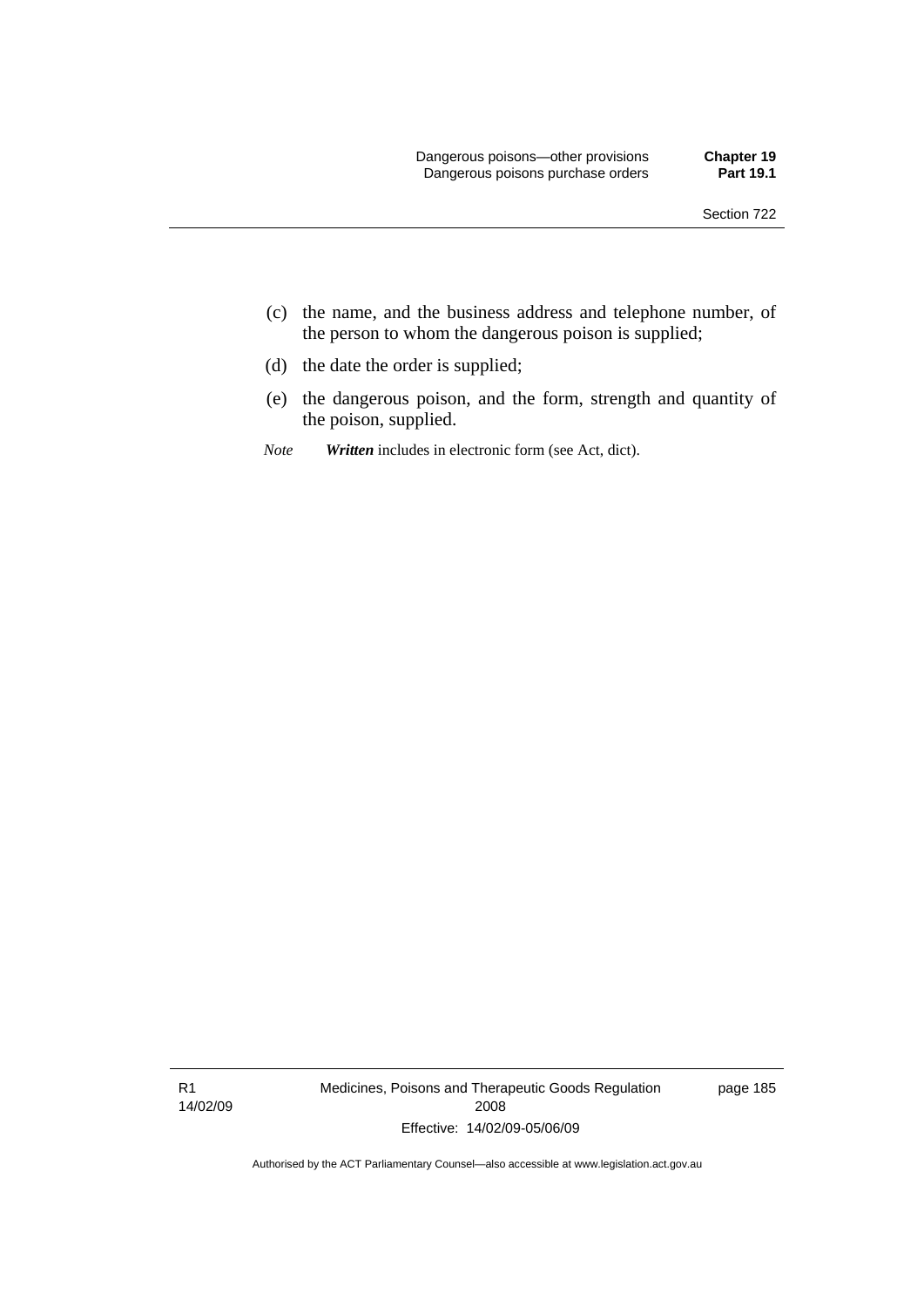# **Part 19.2 Wholesale supply of dangerous poisons under corresponding laws**

### **725 Conditions for wholesalers supplying dangerous poisons under corresponding laws—Act, s 20 (4) (c)**

The following conditions apply to a person who supplies dangerous poisons by wholesale under a corresponding law:

- (a) the person must not supply a dangerous poison to someone else (the *buyer*) unless—
	- (i) the buyer is authorised to possess the poison; and
	- (ii) the supply is in accordance with section 686 (Authorisation conditions for dangerous poisons suppliers licences—Act, s 44 (1) (b) and (2) (b));
- (b) the poison is supplied for a non-household (including a non-household garden) purpose only;
- (c) if the poison is liquid containing paraquat—the poison is coloured blue or green and has an offensive smell.
- *Note 1* A purchase order must be in writing (see Act, dict, def *purchase order*).
- *Note* 2 See pt 19.1 for other requirements in relation to supply of dangerous poisons on purchase orders.

page 186 Medicines, Poisons and Therapeutic Goods Regulation 2008 Effective: 14/02/09-05/06/09

R1 14/02/09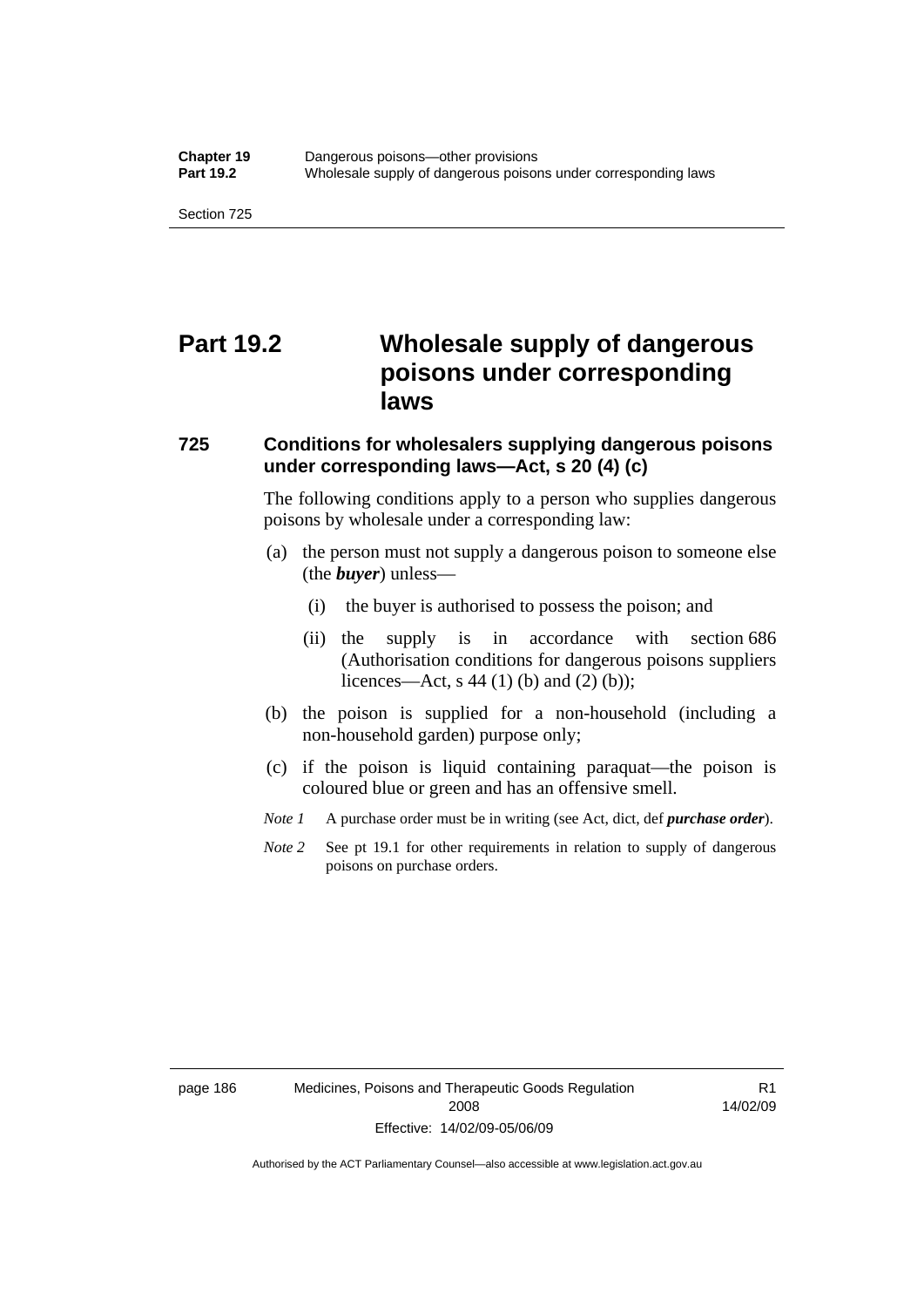page 187

# **Part 19.3 Packaging and labelling of dangerous poisons**

**730 Meaning of** *relevant law***—pt 19.3** 

In this part:

*relevant law* means—

- (a) a corresponding law; or
- (b) the *Agricultural and Veterinary Chemicals Act 1994* (Cwlth); or
- (c) the *Therapeutic Goods Act 1989* (Cwlth).
- *Note 1 Corresponding law* includes a law of a State that corresponds, or substantially corresponds, to the Act (see Act, dict).
- *Note 2 State* includes a territory (see Legislation Act, dict, pt 1).

# **731 Packaging of supplied manufacturer's packs of dangerous poisons—Act, s 59 (1) (c) (i) and (2) (c) (i)**

A manufacturer's pack of a supplied dangerous poison must be packaged—

- (a) in accordance with the medicines and poisons standard, paragraphs 21 to 27; or
- (b) in a container in which the poison may be sold under a relevant law.
- *Note* A manufacturer's pack of a dangerous poison supplied may also be packaged in accordance with an approval under the Act, s 193 (Approval of non-standard packaging and labelling) (see Act, s 59 (1) (c) (ii) and (2) (c) (ii)).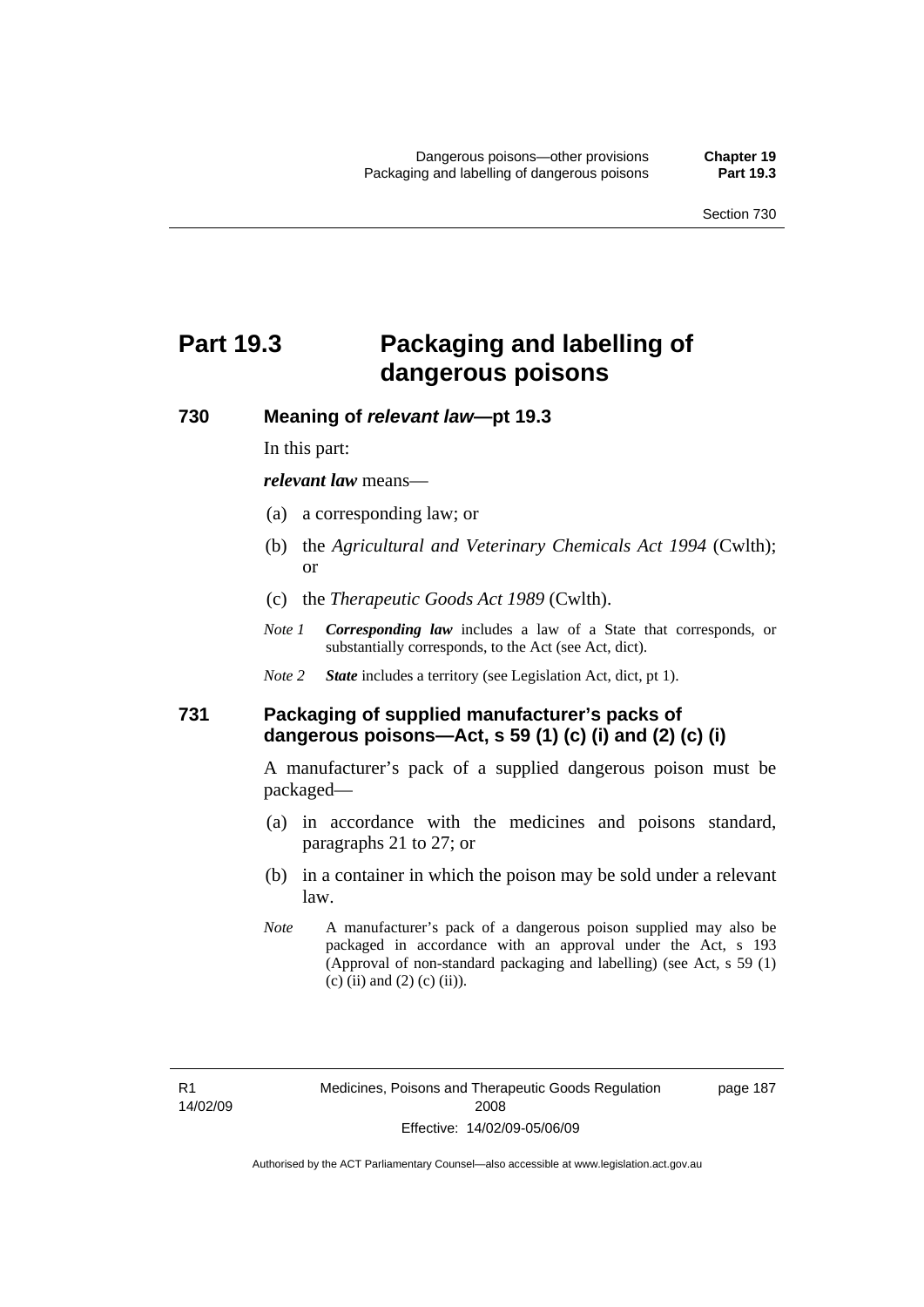# **732 Labelling of supplied manufacturer's packs of dangerous poisons—Act, s 60 (1) (c) (i) and (2) (c) (i)**

A manufacturer's pack of a supplied dangerous poison must be labelled in accordance with—

- (a) the medicines and poisons standard, paragraphs 3 to 19; or
- (b) a relevant law.
- *Note* A manufacturer's pack of a dangerous poison supplied may also be labelled in accordance with an approval under the Act, s 193 (Approval of non-standard packaging and labelling) (see Act, s 60 (1) (c) (ii) and  $(2)$  (c) (ii)).

page 188 Medicines, Poisons and Therapeutic Goods Regulation 2008 Effective: 14/02/09-05/06/09

R1 14/02/09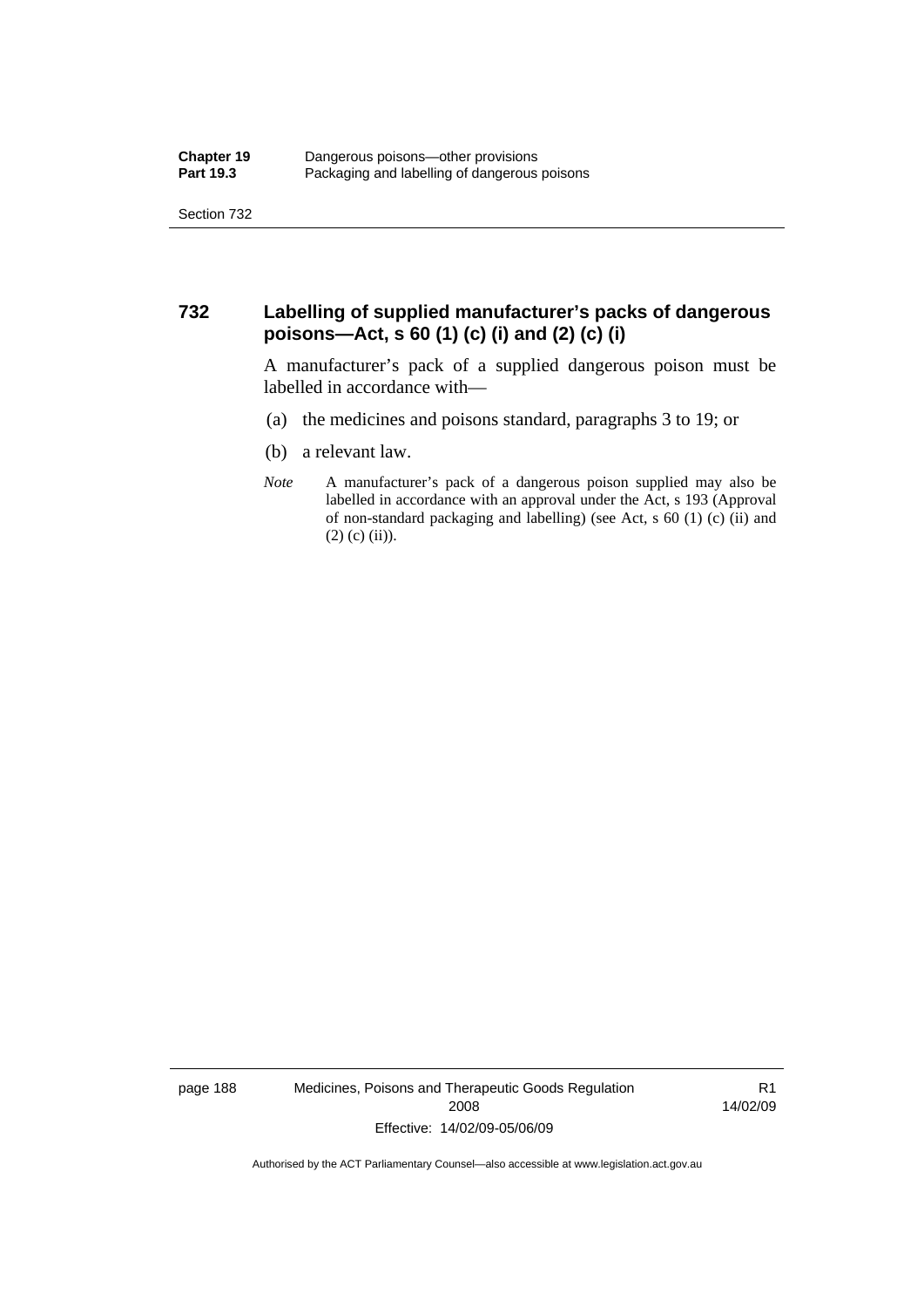# **Part 19.4 Storage of dangerous poisons**

#### **735 Storage of dangerous poisons—Act, s 61 (b) and (c)**

- (1) A person mentioned in table 740, column 2 who possesses a dangerous poison is prescribed.
- (2) The dangerous poison must be kept—
	- (a) in a part of the premises to which the public does not have access; and
	- (b) so that only the prescribed person, or a person under the supervision of the prescribed person, has access to the poison.

R1 14/02/09 Medicines, Poisons and Therapeutic Goods Regulation 2008 Effective: 14/02/09-05/06/09

page 189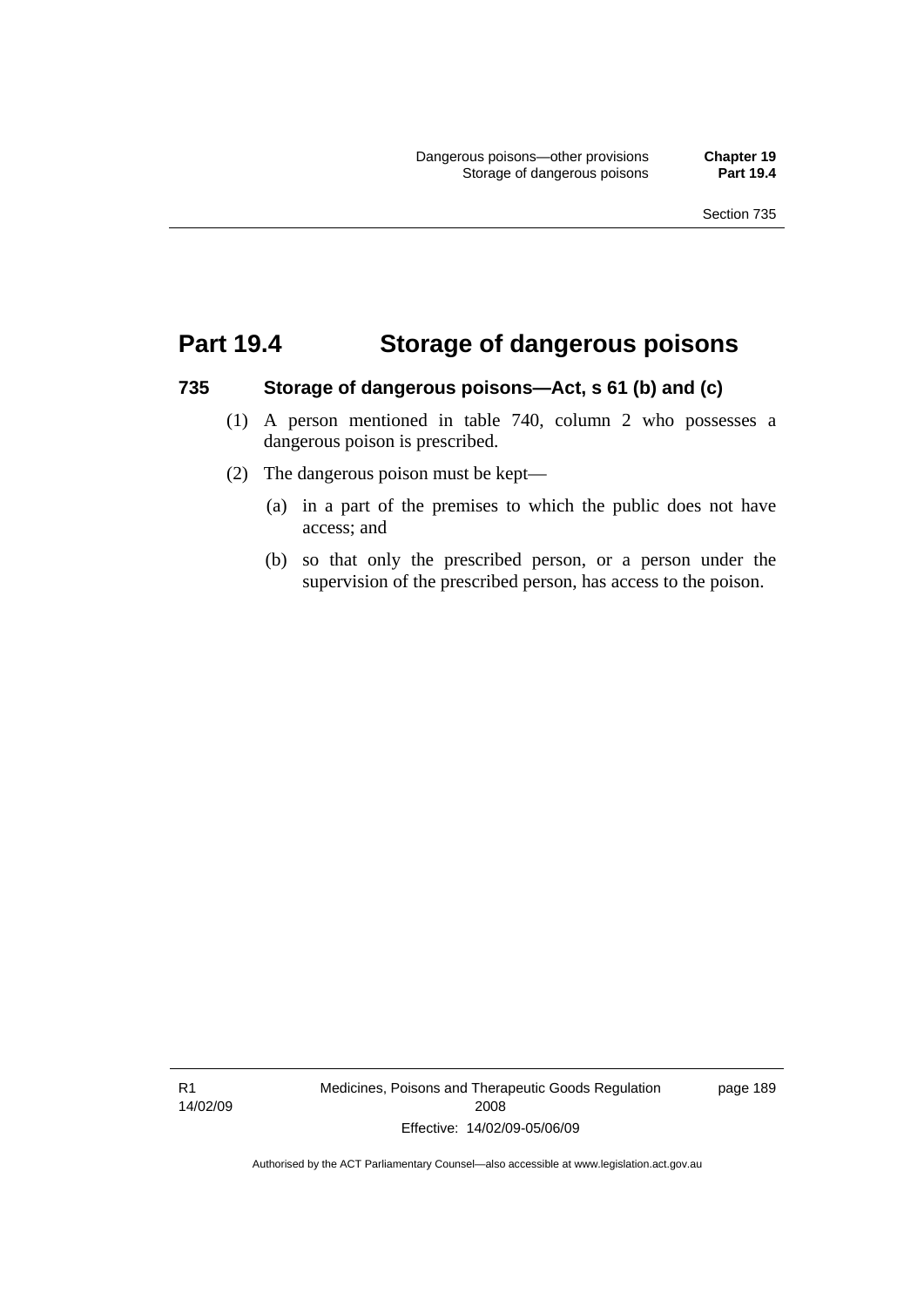# **Part 19.5 Dangerous poisons registers**

### **740 Keeping of dangerous poisons registers by certain people—Act, s 48 and s 50 (1) (b) and (2) (b)**

- (1) A person mentioned in table 740, column 2 who possesses a dangerous poison must keep a dangerous poisons register.
- (2) A person to whom subsection (1) applies must keep a dangerous poisons register for a dangerous poison at the place prescribed in table 740, column 3 for the person.

| column 1                 | column <sub>2</sub>                                                                           | column 3                                                     |
|--------------------------|-----------------------------------------------------------------------------------------------|--------------------------------------------------------------|
| item                     | prescribed person                                                                             | place where register to be kept                              |
| 1                        | approved analyst                                                                              | the analyst's laboratory                                     |
| $\overline{\mathcal{L}}$ | dangerous poisons<br>manufacturers<br>licence-holder                                          | the licensed premises under s 675                            |
| 3                        | dangerous poisons<br>suppliers licence-holder                                                 | the licensed premises under s 685                            |
| $\overline{4}$           | medicines and poisons<br>inspector (other than<br>police officer)                             | the place directed in writing by the<br>chief health officer |
| 5                        | person mentioned in<br>sch 4, col 2                                                           | the person's business premises                               |
| 6                        | supervisor of program<br>under dangerous poisons<br>research and education<br>program licence | the premises where program is being<br>conducted             |

**Table 740 Keeping dangerous poisons registers** 

page 190 Medicines, Poisons and Therapeutic Goods Regulation 2008 Effective: 14/02/09-05/06/09

R1 14/02/09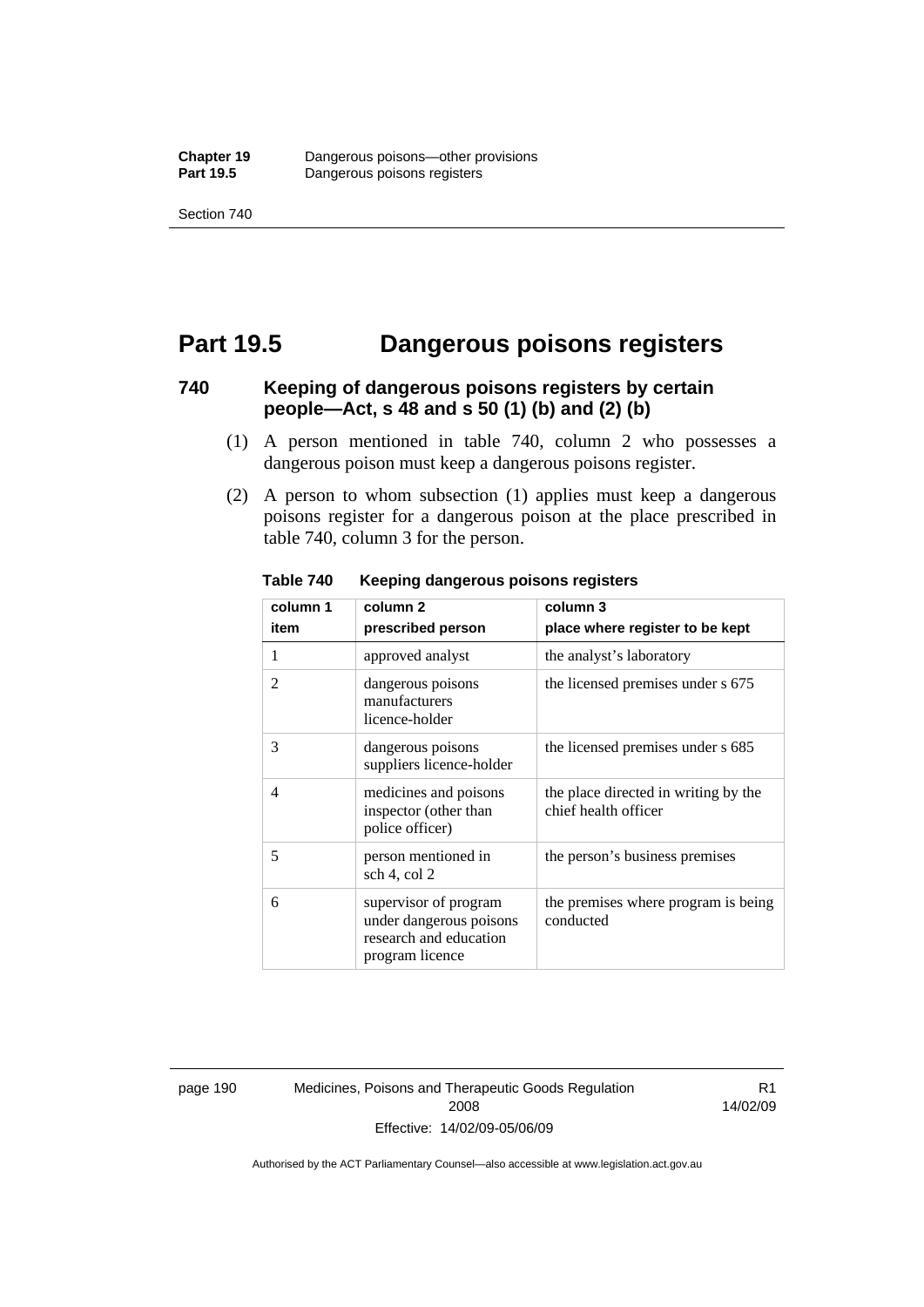| column 1 | column 2                                                                                                        | column 3                                         |
|----------|-----------------------------------------------------------------------------------------------------------------|--------------------------------------------------|
| item     | prescribed person                                                                                               | place where register to be kept                  |
|          | supervisor of program<br>under dangerous poisons<br>research and education<br>authorisation under<br>div 17.3.3 | the premises where program is being<br>conducted |

# **741 Form of dangerous poisons registers—Act, s 49 (1) (b)**

- (1) Each page in a dangerous poisons register must relate to a single form and strength of a dangerous poison.
- (2) If a dangerous poisons register is kept electronically, a separate record must be used for each form and strength of dangerous poison kept.

# **742 Making entries in dangerous poisons registers— Act, s 51 (1) (b)**

- (1) The following details for a dealing with a dangerous poison are prescribed:
	- (a) the nature of the dealing;
	- (b) the date of the dealing;
	- (c) the poison, and the form, strength and quantity of the poison, dealt with;
	- (d) if the dealing is receiving the poison—the name and address of the supplier;
	- (e) if the dealing is supplying the poison—the name and address of the person to whom it is supplied;
	- (f) if the poison is supplied on a purchase order—the date of the purchase order;
	- (g) the quantity of the poison held after the dealing.

R1 14/02/09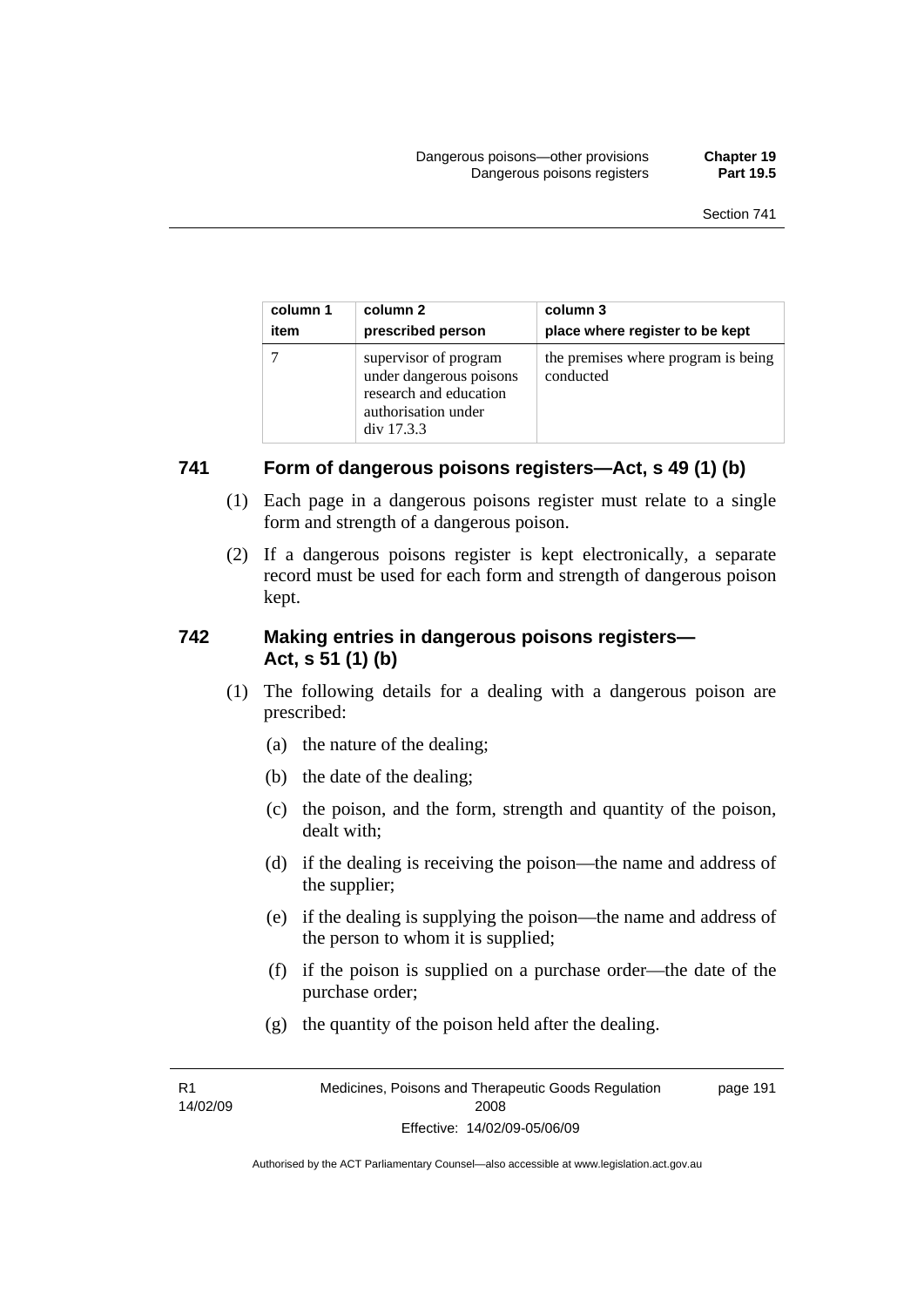(2) A dealing with a dangerous poison must be entered in the dangerous poisons register the person must keep.

# **743 Prescribed witnesses for discarding of dangerous poisons—Act, s 54 (a) and (b)**

- (1) An adult is prescribed as a witness in relation to the disposal of a dangerous poison.
- (2) However, a person mentioned in subsection (1) must not be a prescribed witness to the discarding of a dangerous poison if the person is—
	- (a) related to, a close friend of or employed by the person discarding the poison; or
	- (b) the supervisor of the person discarding the poison; or
	- (c) supervised by the person discarding the poison.

### **744 Changes to entries in dangerous poisons registers—Act, s 55 (2) (b)**

- (1) An entry in a paper-based dangerous poisons register may be amended by the person who made the entry by—
	- (a) the person signing and dating a marginal note or footnote that gives the date of the amendment and the amended details; and
	- (b) if the entry relates to disposing of a dangerous poison—
		- (i) the amendment being witnessed by a person mentioned in section 743; and
		- (ii) the witness signing the amendment as witness.
- (2) An entry in an electronic dangerous poisons register may be amended by the person who made the entry by the person attaching or linking, by electronic means, a document that includes—
	- (a) the person's signature, the date and the amended details; and

page 192 Medicines, Poisons and Therapeutic Goods Regulation 2008 Effective: 14/02/09-05/06/09 R1 14/02/09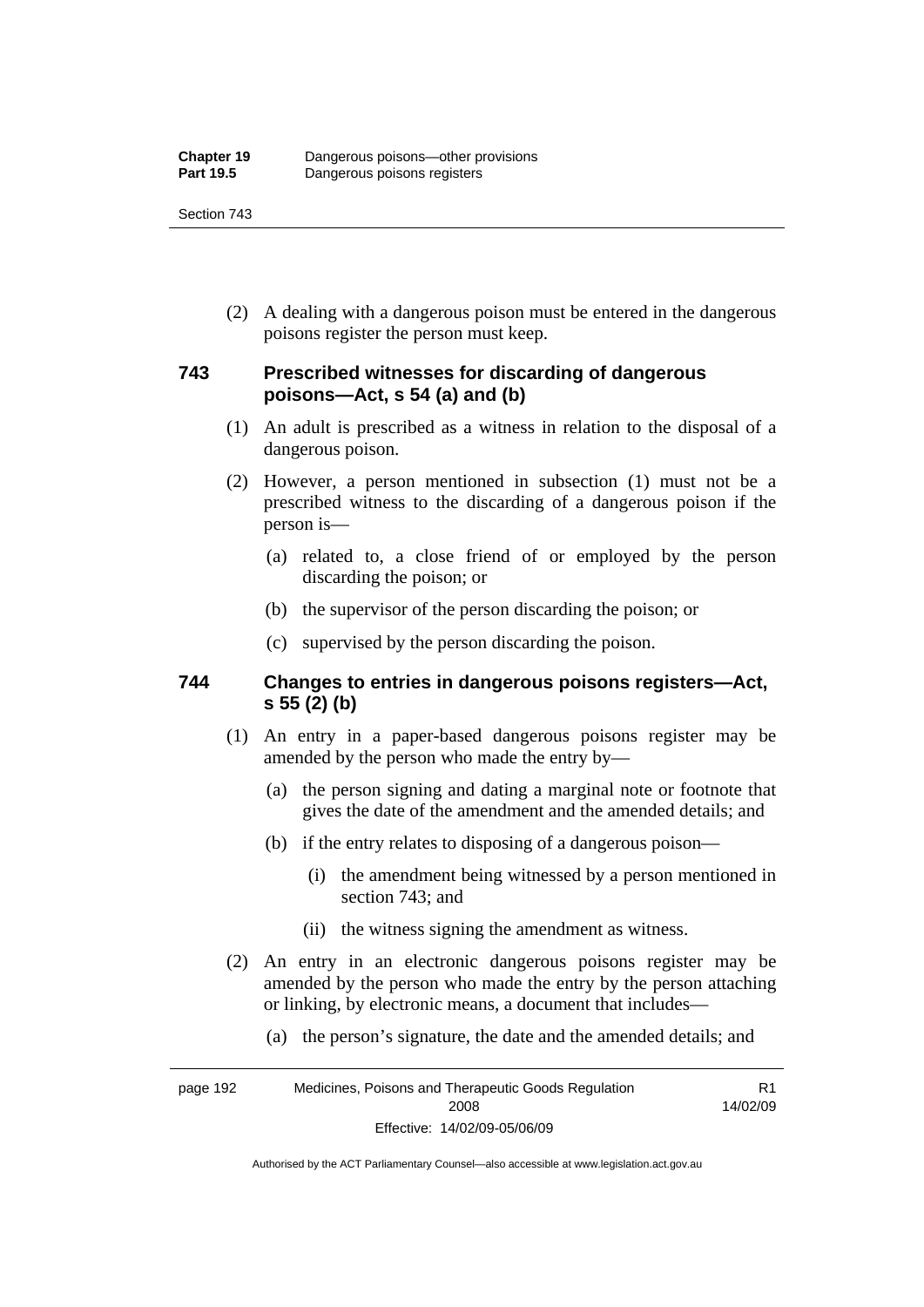- (b) if the entry relates to disposing of a dangerous poison—
	- (i) the amendment being witnessed by a person mentioned in section 743; and
	- (ii) the witness signing the amendment as witness.

R1 14/02/09 Medicines, Poisons and Therapeutic Goods Regulation 2008 Effective: 14/02/09-05/06/09

page 193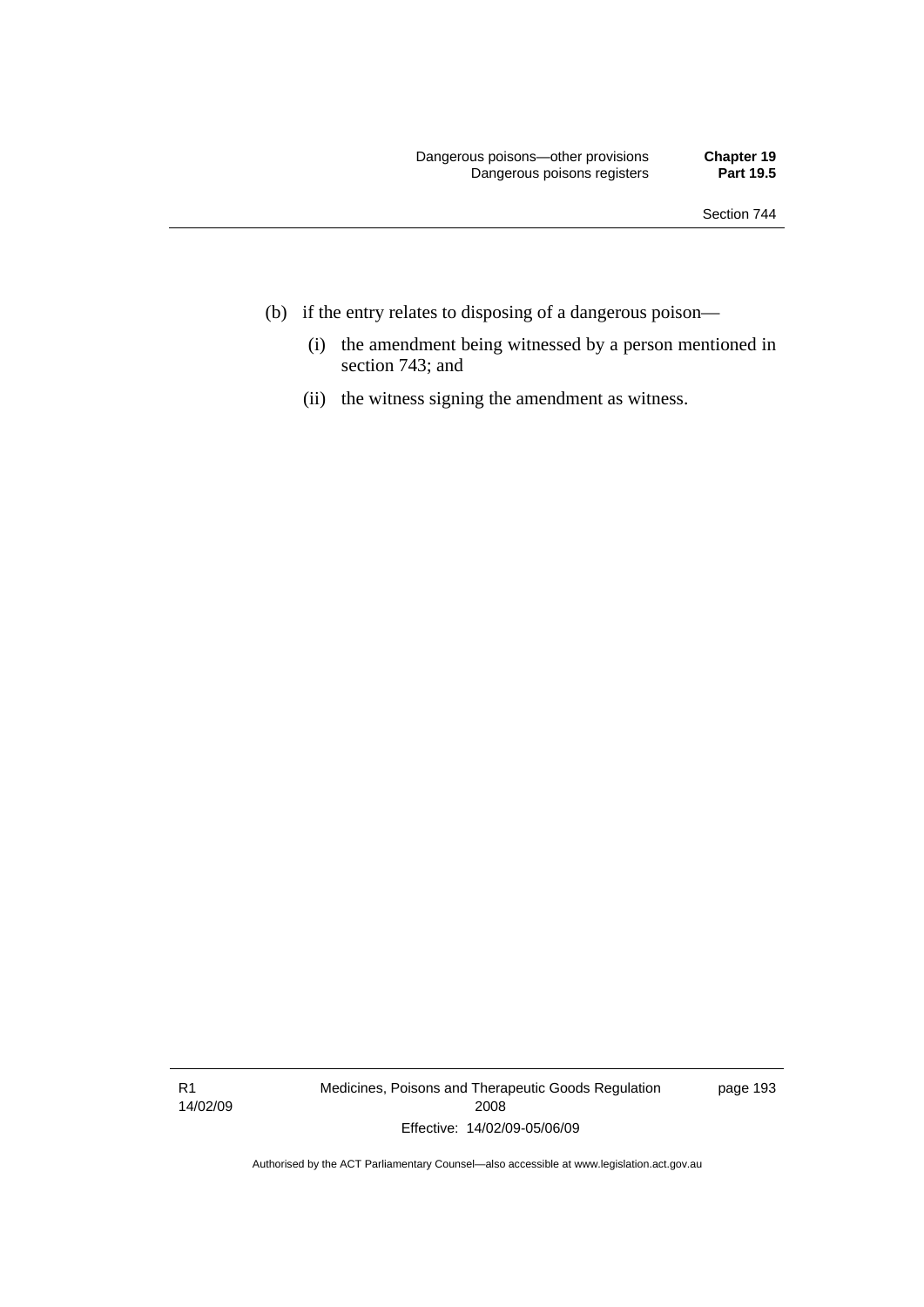**Chapter 20** Paints

## **Chapter 20 Paints**

### **750 Manufacture, supply and use of paints containing white lead—Act, s 70 (1) (b), (2) (b) and (3) (b)**

A paint containing basic lead carbonate (white lead) may be manufactured, supplied or used for application as a mirror backing if the paint—

- (a) contains not more than 15% lead in the non-volatile content of the paint; and
- (b) is applied not more than 40µm thick; and
- (c) is covered by a paint that does not contain lead.
- *Note* um is the symbol for micron (see *National Measurement Regulations 1999* (Cwlth), sch 1, pt 4).

### **751 Manufacture, supply and use of paints for certain purposes—Act, s 71 (1) and (3)**

- (1) A first schedule paint must not be manufactured, supplied or used for application to—
	- (a) a roof or other surface to be used for the collection or storage of potable water; or
	- (b) furniture; or
	- (c) a fence, wall, post, gate or building (including the interior of a building), other than a building that is used only for industrial purposes or mining or as an oil terminal; or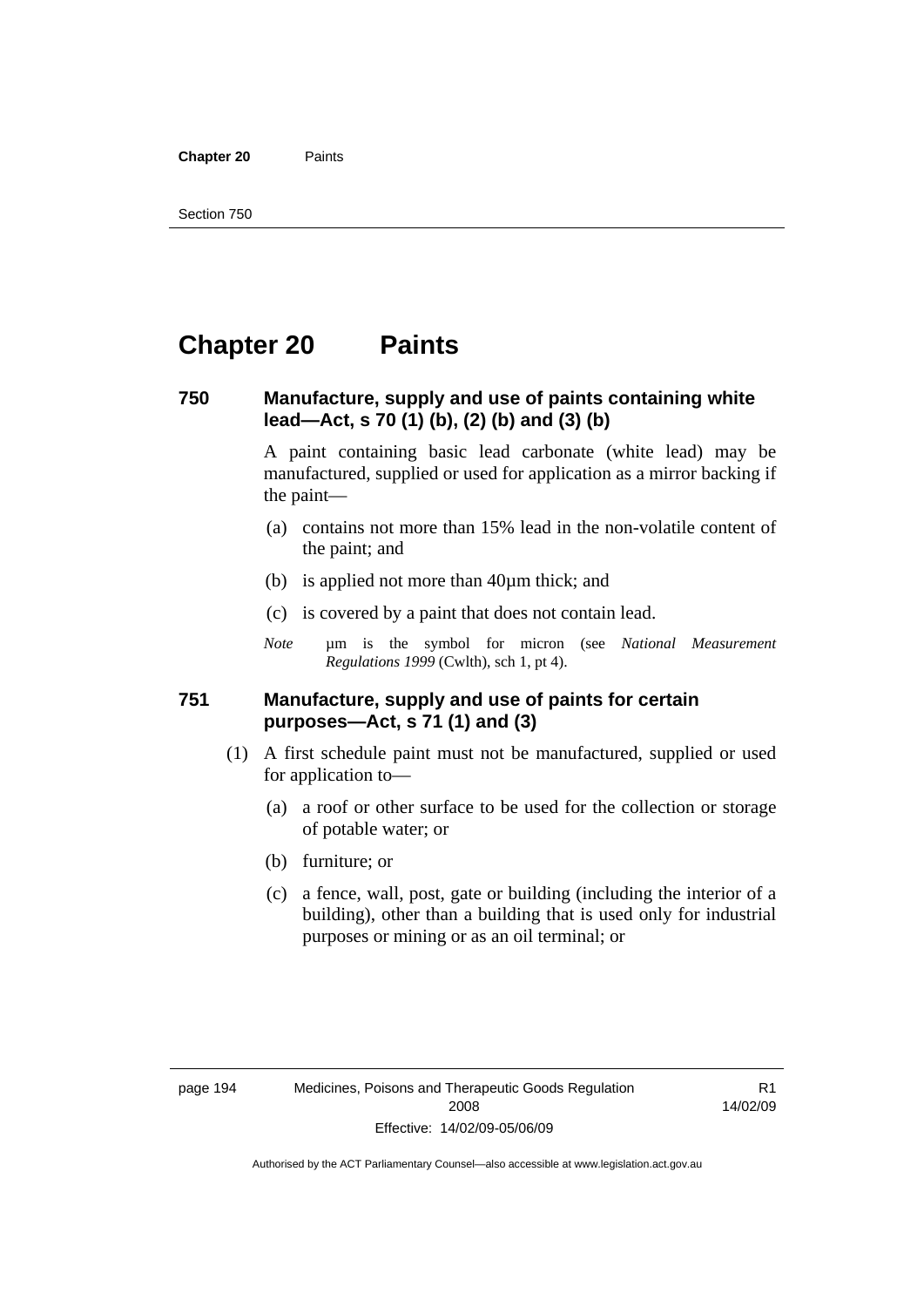- (d) premises used for the manufacture, processing, preparation, packing or serving of products intended for human or animal consumption.
- *Note First schedule paint*—see the medicines and poisons standard, par 1 (1).
- (2) A third schedule paint must not be manufactured, supplied or used for application to—
	- (a) a roof or other surface to be used for the collection or storage of potable water; or
	- (b) furniture; or
	- (c) a fence, wall, post, gate, building (including the interior of a building), bridge, pylon, pipeline, storage tank or similar structure; or
	- (d) premises, equipment or utensils used for the manufacture, processing, preparation, packing or serving of products intended for human or animal consumption.
	- *Note Third schedule paint*—see the medicines and poisons standard, par 1 (1).

## **752 Manufacture, supply and use of paints for toys—Act, s 72 (b)**

A paint that complies with the specification for coating materials in AS/NZS ISO 8124.3:2003 (*Safety of toys - Migration of certain elements*), as in force from time to time, may be manufactured, supplied or used for application to toys.

R1 14/02/09 page 195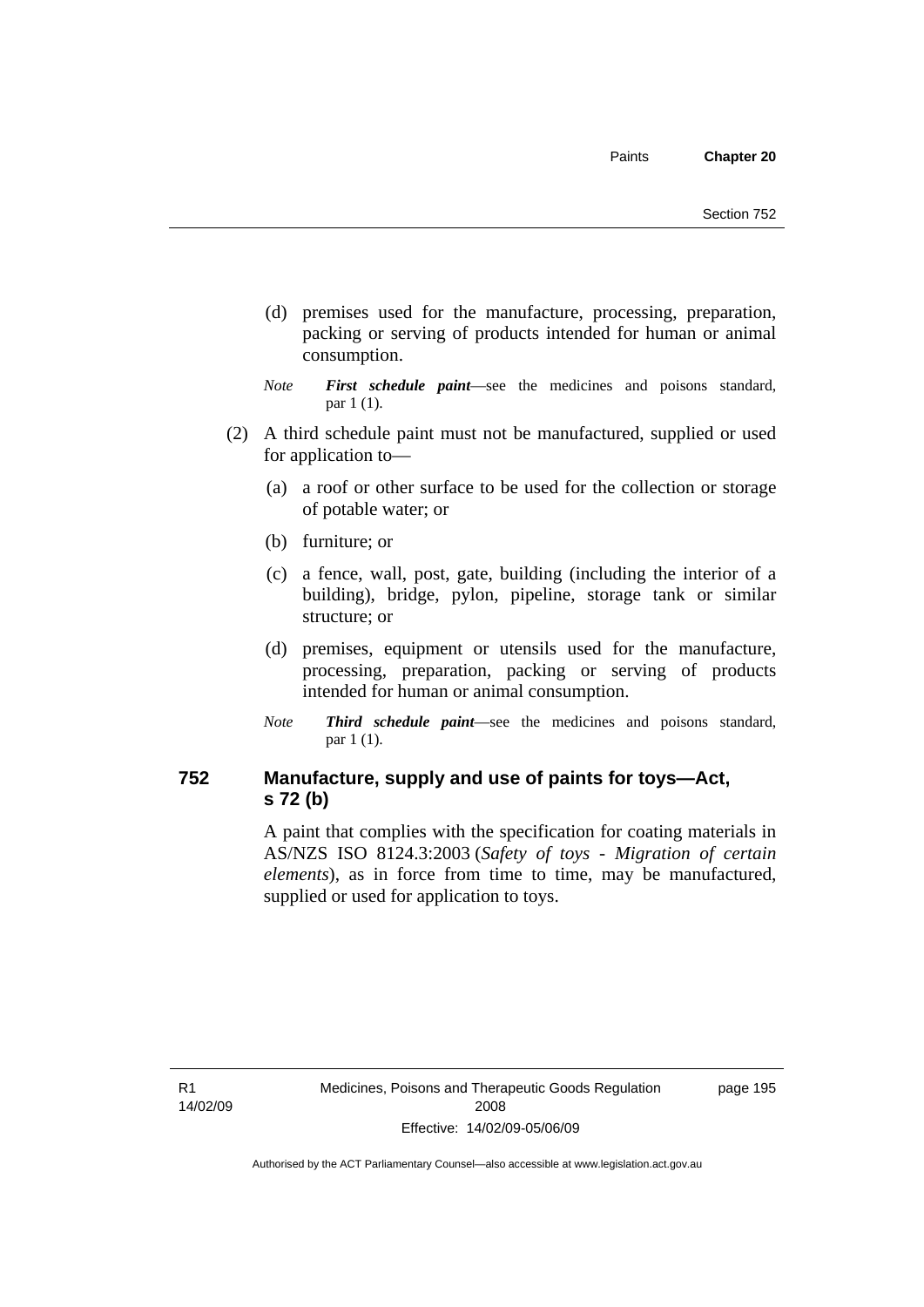#### **Chapter 20** Paints

## **753 Manufacture, supply and use of paints containing pesticides—Act, s 73 (b)**

- (1) The following pesticides are prescribed:
	- (a) an algicide;
	- (b) an antifouling agent;
	- (c) a bactericide;
	- (d) a fungicide.

*Note Pesticide*—see the medicines and poisons standard, par 1 (1).

 (2) However, subsection (1) does not apply in relation to a paint for human therapeutic use.

page 196 Medicines, Poisons and Therapeutic Goods Regulation 2008 Effective: 14/02/09-05/06/09

R1 14/02/09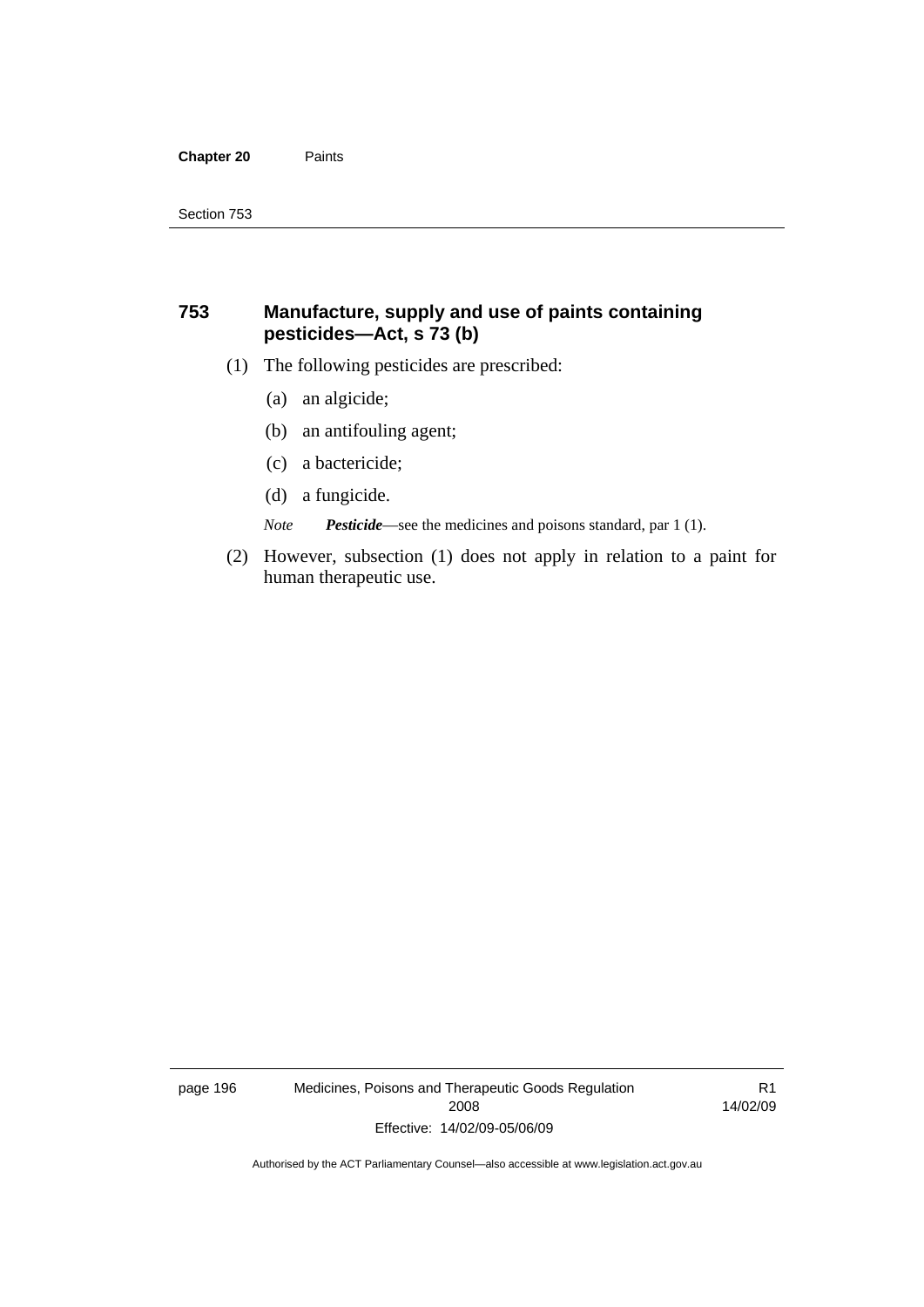## **Chapter 21 Prohibited and appendix C substances**

## **Part 21.1 Preliminary**

### **760 Meaning of** *prohibited substance***—ch 21**

In this chapter:

*prohibited substance* includes an appendix C substance.

*Note Appendix C substance* and *prohibited substance*—see the Act, s 13.

### **761 Prohibited substances licences—Act, s 78 (2)**

A licence for a program of research or education in relation to a prohibited substance (a *prohibited substances research and education program licence*) may be issued.

*Note* Other prohibited substances licences may also be issued (see Act, s 78 (3)).

R1 14/02/09 page 197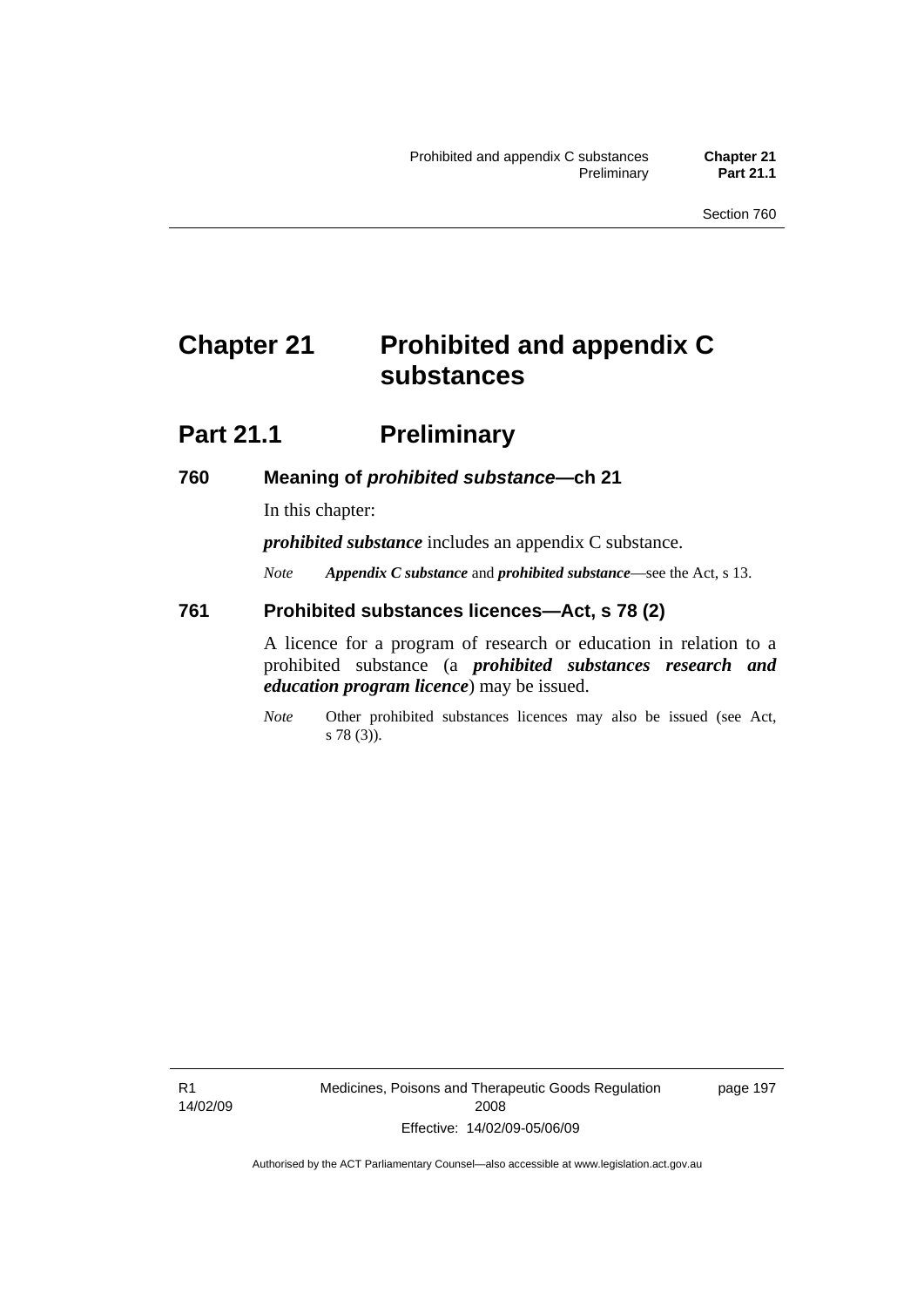## **Part 21.2 Prohibited substances research and education program licences**

## **Division 21.2.1 Issue of prohibited substances research and education program licences**

## **765 Applications for prohibited substances research and education program licences**

- (1) An application for a prohibited substances research and education program licence for a prohibited substance must be in writing, signed by the applicant, and include the following:
	- (a) the full name, address and academic, professional or other relevant qualifications of—
		- (i) the person who is to supervise the program; and
		- (ii) the person who is to conduct the program;
	- (b) the name of the recognised research institution at or under which the program is proposed to be conducted;

*Note Recognised research institution*—see the Act, s 20 (5).

- (c) whether the program will be conducted at, or under the authority of, the recognised research institution;
- (d) the premises where the program will be conducted;
- (e) the prohibited substance, and the form and strength of the substance, for which the licence is sought;
- (f) the maximum quantity of the prohibited substance that would be possessed under the licence at any time;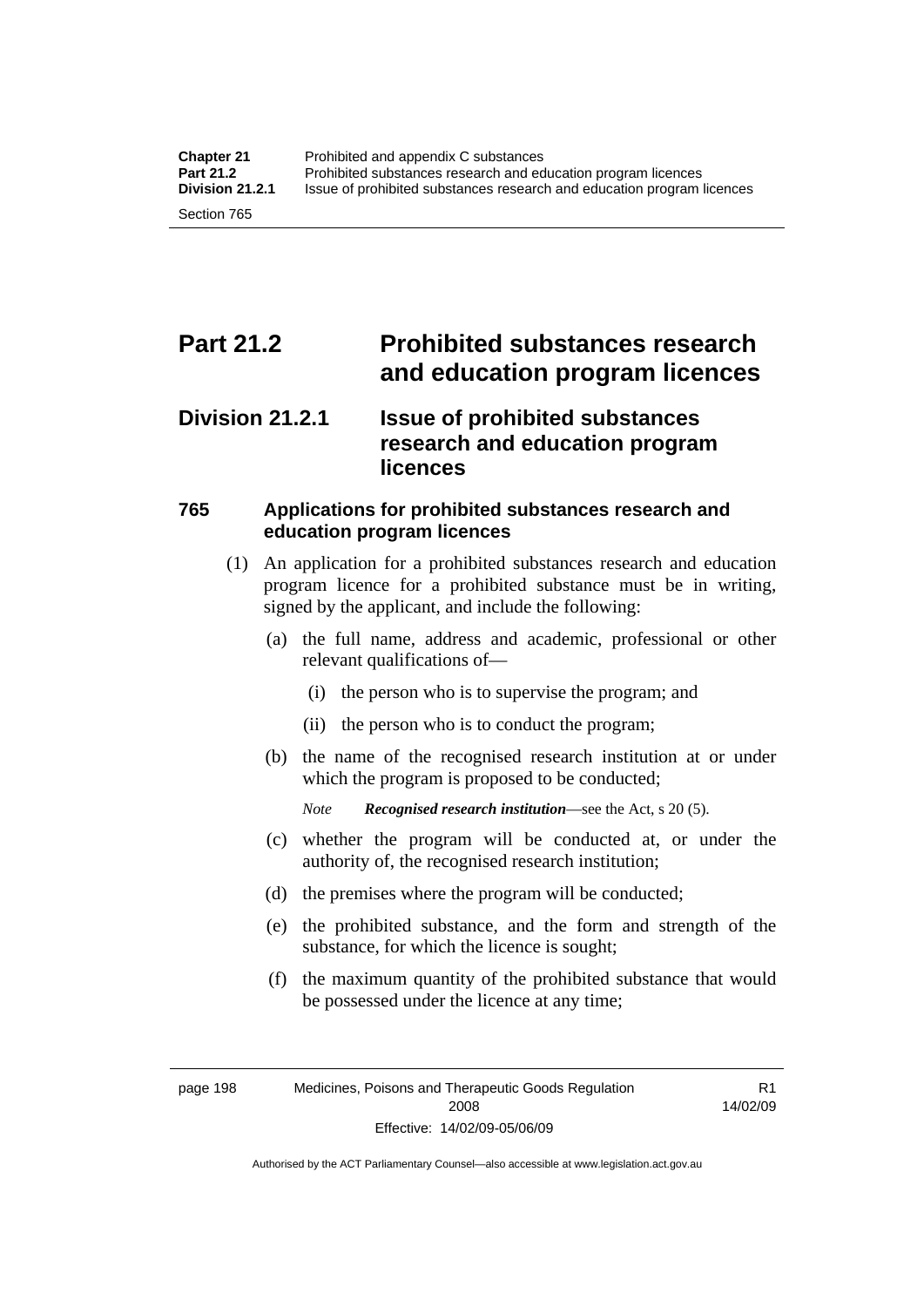page 199

- (g) a description of the program, including an explanation of why the program cannot be carried out satisfactorily without the use of the prohibited substance;
- (h) the supervision arrangements for the program;
- (i) the period for which the licence is sought.
- *Note 1* If a form is approved under the Act, s 198 for this provision, the form must be used.
- *Note* 2 A fee may be determined under the Act, s 197 for this provision.
- (2) The application must be accompanied by a written approval of the program by the person in charge of—
	- (a) the recognised research institution; or
	- (b) a faculty or division of the institution.

## **766 Restrictions on issuing of prohibited substances research and education program licences— Act, s 85 (1) (a)**

The chief health officer must not issue a prohibited substances research and education program licence to a person unless—

- (a) the program to which the licence relates will be conducted at, or under the authority of, a recognised research institution; and
- (b) the program is approved by a person mentioned in section 765 (2); and
- (c) satisfied that the program—
	- (i) cannot be carried out without the use of the prohibited substance to which the licence application relates; and
	- (ii) will be adequately supervised.

R1 14/02/09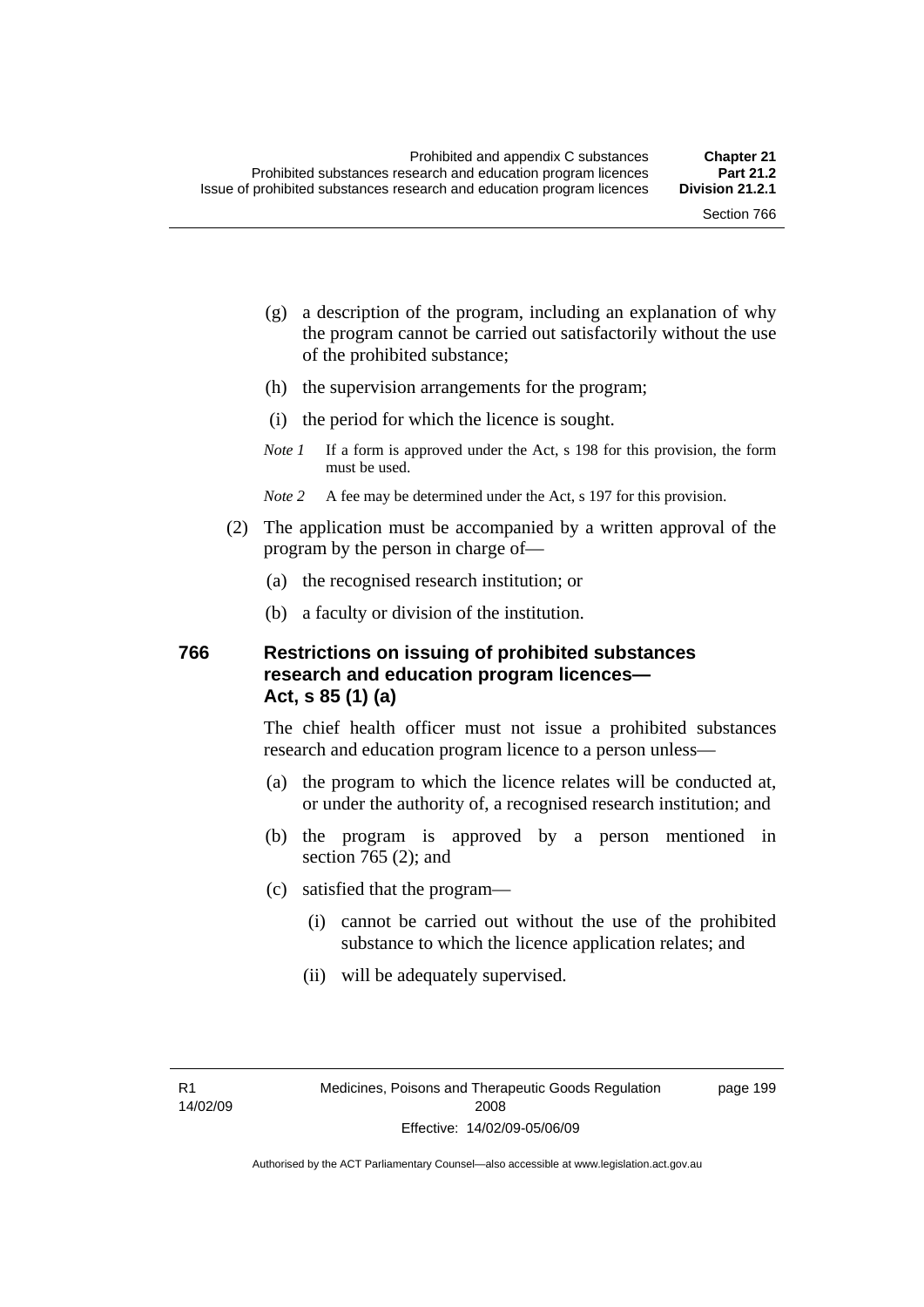## **767 Additional information for prohibited substances research program and education licences— Act, s 88 (1) (k)**

The following additional information is prescribed for a prohibited substances research and education licence:

- (a) the research or education program for which the licence is issued;
- (b) the name of the program's supervisor;
- (c) the dealings with a prohibited substance authorised by the licence;
- (d) the premises where the program will be conducted;
- (e) the maximum quantity of the prohibited substance that may be possessed at any time for the program;
- (f) the total quantity of the prohibited substance that may be possessed for the program during the period of the licence;
- (g) the form and strength of the prohibited substance that may be obtained and possessed for the program.

## **Division 21.2.2 Prohibited substances research and education program authorisations**

## **768 Authorisations under prohibited substances research and education program licences—Act, s 20 (1) (a)**

A prohibited substances research and education program licence authorises—

- (a) the licence-holder to—
	- (i) issue a purchase order for a prohibited substance (the *licensed prohibited substance*) stated in the licence for the program stated in the licence; and

R1 14/02/09

Authorised by the ACT Parliamentary Counsel—also accessible at www.legislation.act.gov.au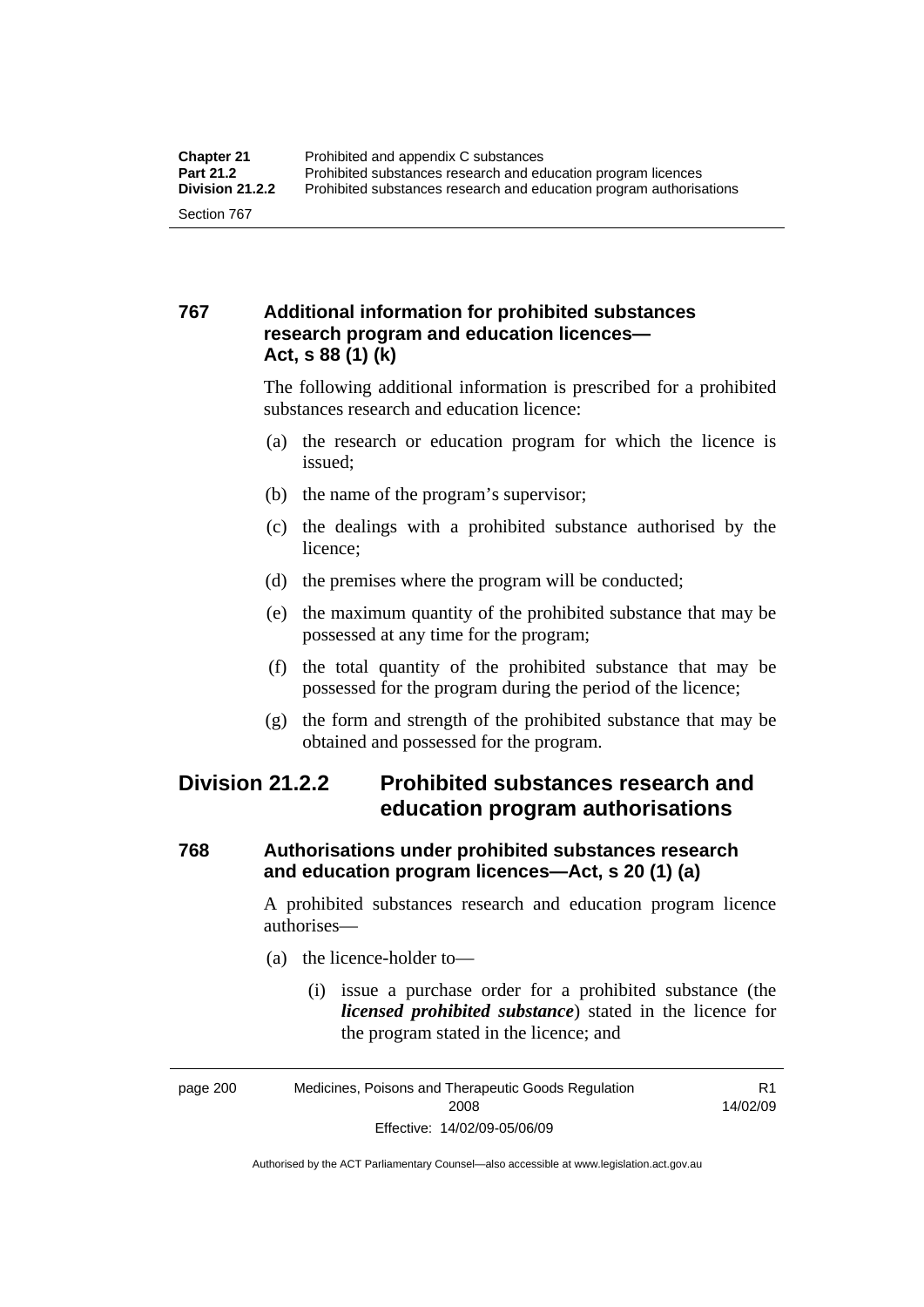- (ii) obtain a licensed prohibited substance on a purchase order for the program; and
- (iii) possess a licensed prohibited substance for the program at the premises to which the licence relates; and
- (iv) supply a licensed prohibited substance to anyone taking part in the program for the program; and
- (b) the program supervisor, and anyone taking part in the program, to deal with the licensed prohibited substance as authorised by the licence at the premises stated in the licence.

## **769 Authorisation condition for prohibited substances research and education program licences—Act, s 44 (1) (b) and (2) (b)**

A licence-holder's authorisation to obtain a prohibited substance under a prohibited substances research and education program licence is subject to the condition that the substance is obtained on a complying purchase order.

*Note* For licence conditions, see the Act, s 89.

R1 14/02/09 Medicines, Poisons and Therapeutic Goods Regulation 2008 Effective: 14/02/09-05/06/09

page 201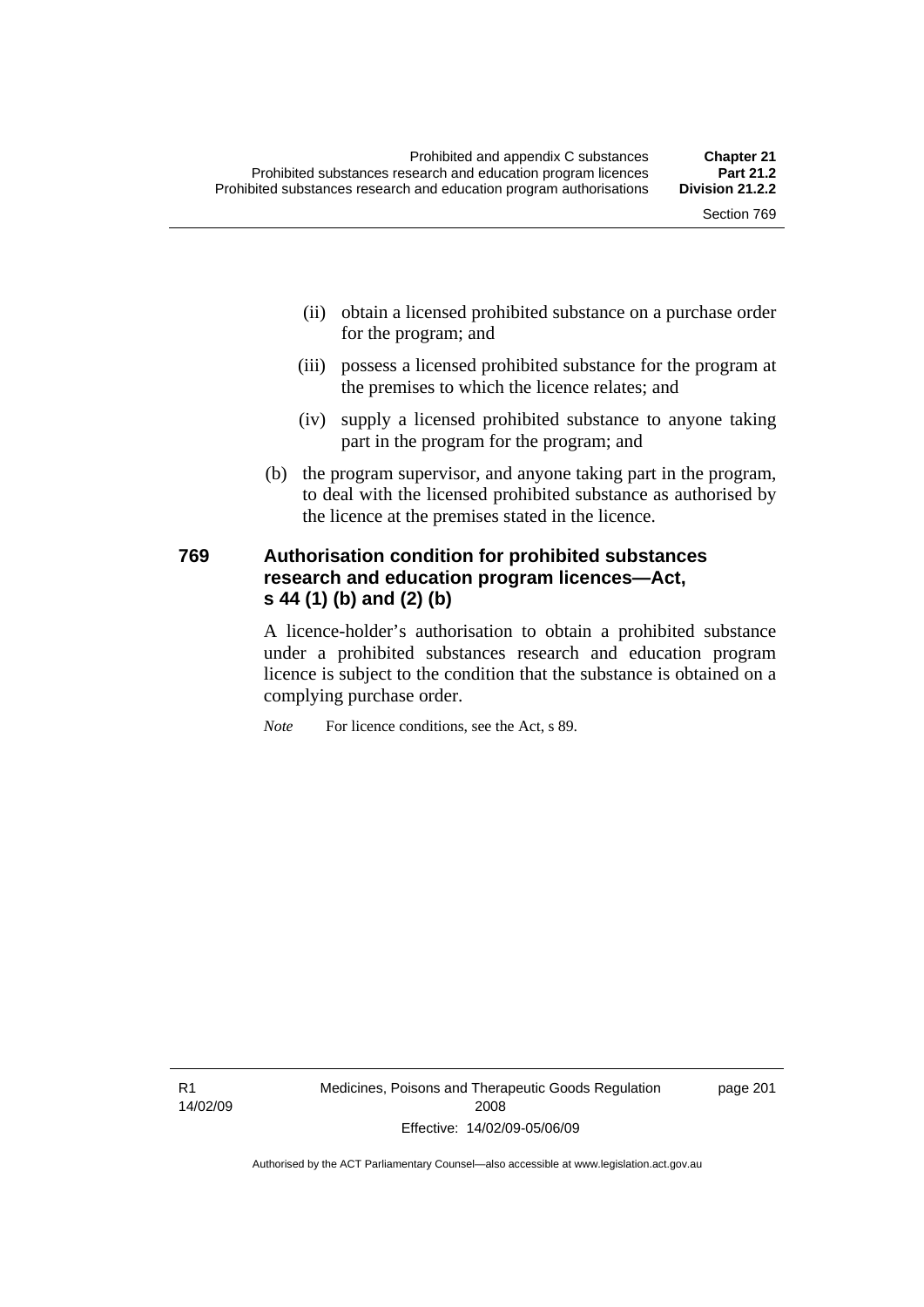## **Division 21.2.3 Other provisions—prohibited substances research and education program licences**

## **770 Approvals of dealings for prohibited substances research and education program licences—Act, s 20 (1) (c)**

(1) In this section:

*relevant dealing*, with a prohibited substance for a prohibited substances research and education program licence, means any of the following:

- (a) obtaining the substance;
- (b) possessing the substance;
- (c) issuing a purchase order for the substance;
- (d) supplying the substance on a complying purchase order to the licence-holder.
- (2) The chief health officer may approve a person for a relevant dealing with a prohibited substance to which a prohibited substances research and education program licence relates.
- (3) An approval—
	- (a) must be in writing; and
	- (b) may be conditional; and
	- (c) may apply for a stated period or until a stated event happens.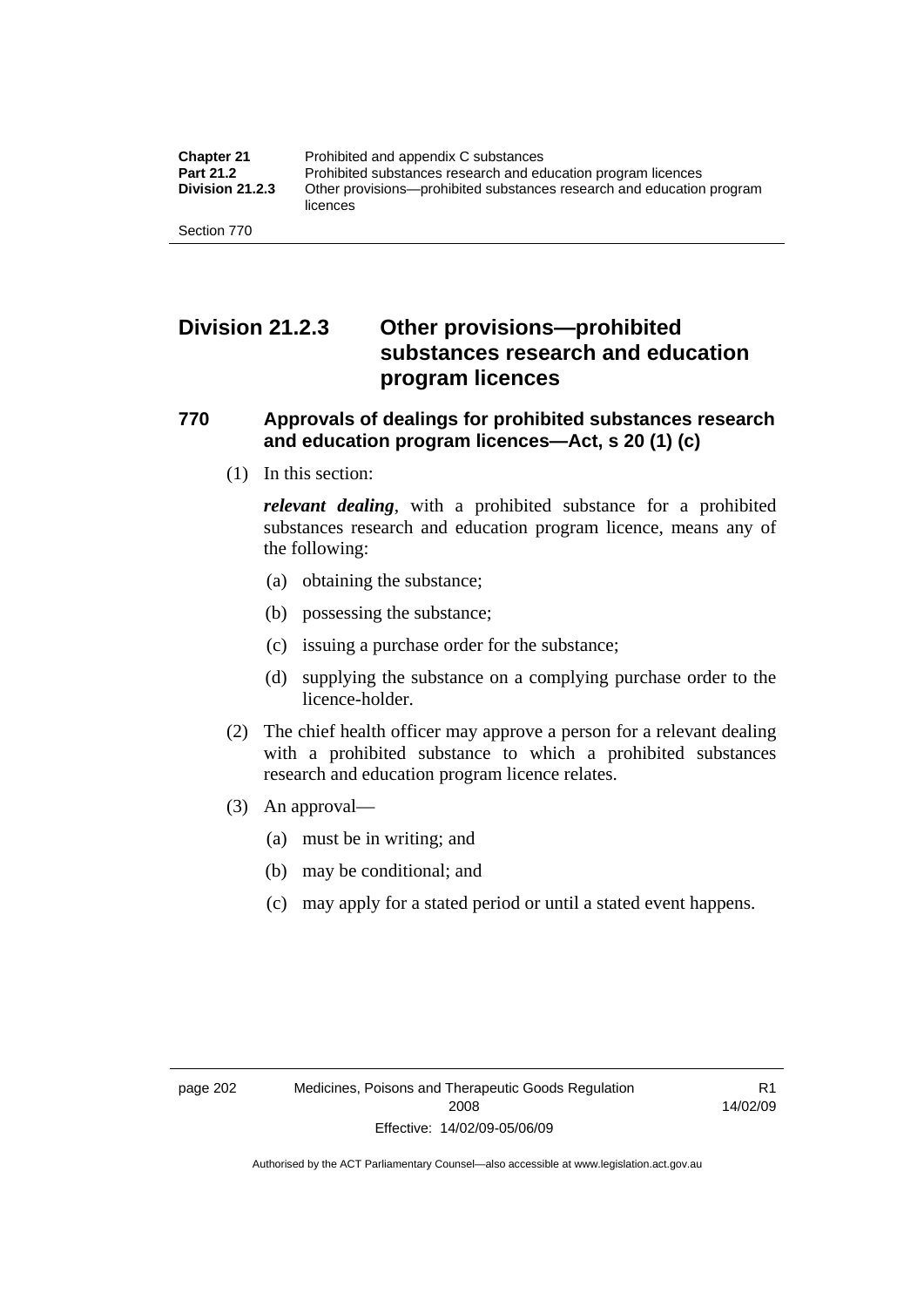## **771 Authorisation condition for approval-holders—Act, s 44 (1) (b) and (2) (b)**

An approval-holder's authorisation under section 770 is subject to the condition that the following are kept at the approval-holder's business premises or, if the chief health officer approves in writing another place, the place approved by the chief health officer, for at least 2 years after the day a prohibited substance is supplied:

- (a) the filled purchase order;
- (b) the record for section 773.

## **772 General requirements for prohibited substances purchase orders—Act, s 38 (2) (c)**

- (1) A purchase order for a prohibited substance must be—
	- (a) signed by the person (the *issuer*) issuing the order; and
		- *Note* The purchase order must be signed with the issuer's usual signature (see Act, dict, def *signs*).
	- (b) if the issuer amends the order—initialled and dated by the issuer beside the amendment.
- (2) A purchase order for a prohibited substance must include the following:
	- (a) the issuer's name and business address and telephone number;
	- (b) the issuer's authority to issue the order;
	- (c) the prohibited substance, and the form, strength and quantity of the substance, to be supplied on the order.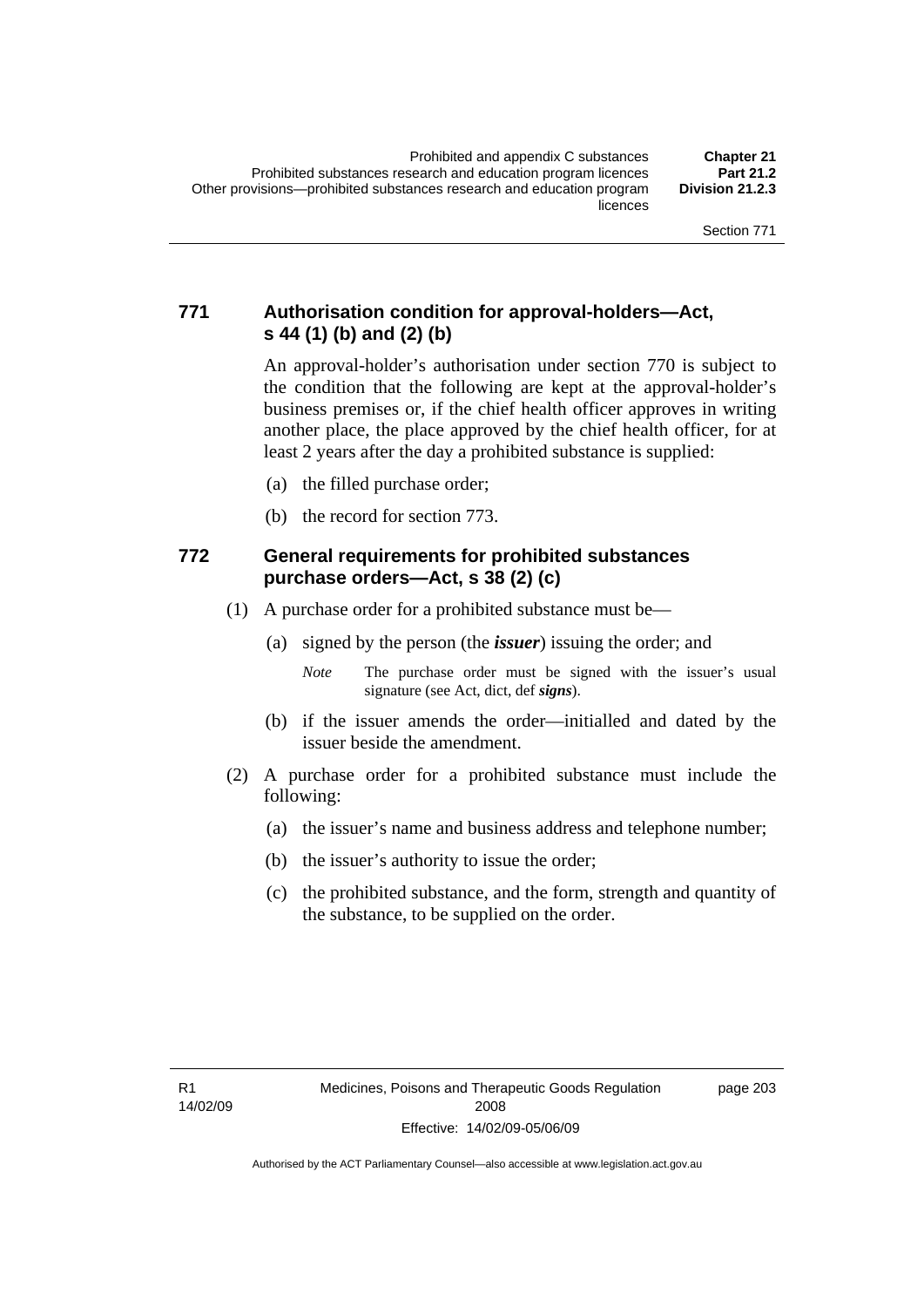| <b>Chapter 21</b>      | Prohibited and appendix C substances                                              |
|------------------------|-----------------------------------------------------------------------------------|
| <b>Part 21.2</b>       | Prohibited substances research and education program licences                     |
| <b>Division 21.2.3</b> | Other provisions—prohibited substances research and education program<br>licences |
| Section 773            |                                                                                   |

## **773 Recording supply of prohibited substances on purchase orders**

A person who supplies a prohibited substance to someone else on a purchase order must make a written record of the following information:

- (a) the date of the order;
- (b) the issuer's authority to issue the order;
- (c) the name, and the business address and telephone number, of the person to whom the prohibited substance is supplied;
- (d) the date the order is supplied;
- (e) the prohibited substance, and the form, strength and quantity of the substance, supplied.

*Note Written* includes in electronic form (see Act, dict).

## **774 Information for CHO about supplied prohibited substances research and education program licences— Act, s 31 (1) (a) (ii), (1) (b), (2) (a) (ii), (2) (b) and (4)**

- (1) This section applies if a person supplies a prohibited substance to a prohibited substances research and education program licence-holder.
- (2) The person must, not later than 7 days after the end of the month when the prohibited substance is supplied, give the chief health officer the following information in writing:
	- (a) the person's name, business address and telephone number;
	- (b) the name of the person who issued the supply authority;
	- (c) the date of the supply authority;
	- (d) the name and address of the person to whom the substance is supplied;

page 204 Medicines, Poisons and Therapeutic Goods Regulation 2008 Effective: 14/02/09-05/06/09

R1 14/02/09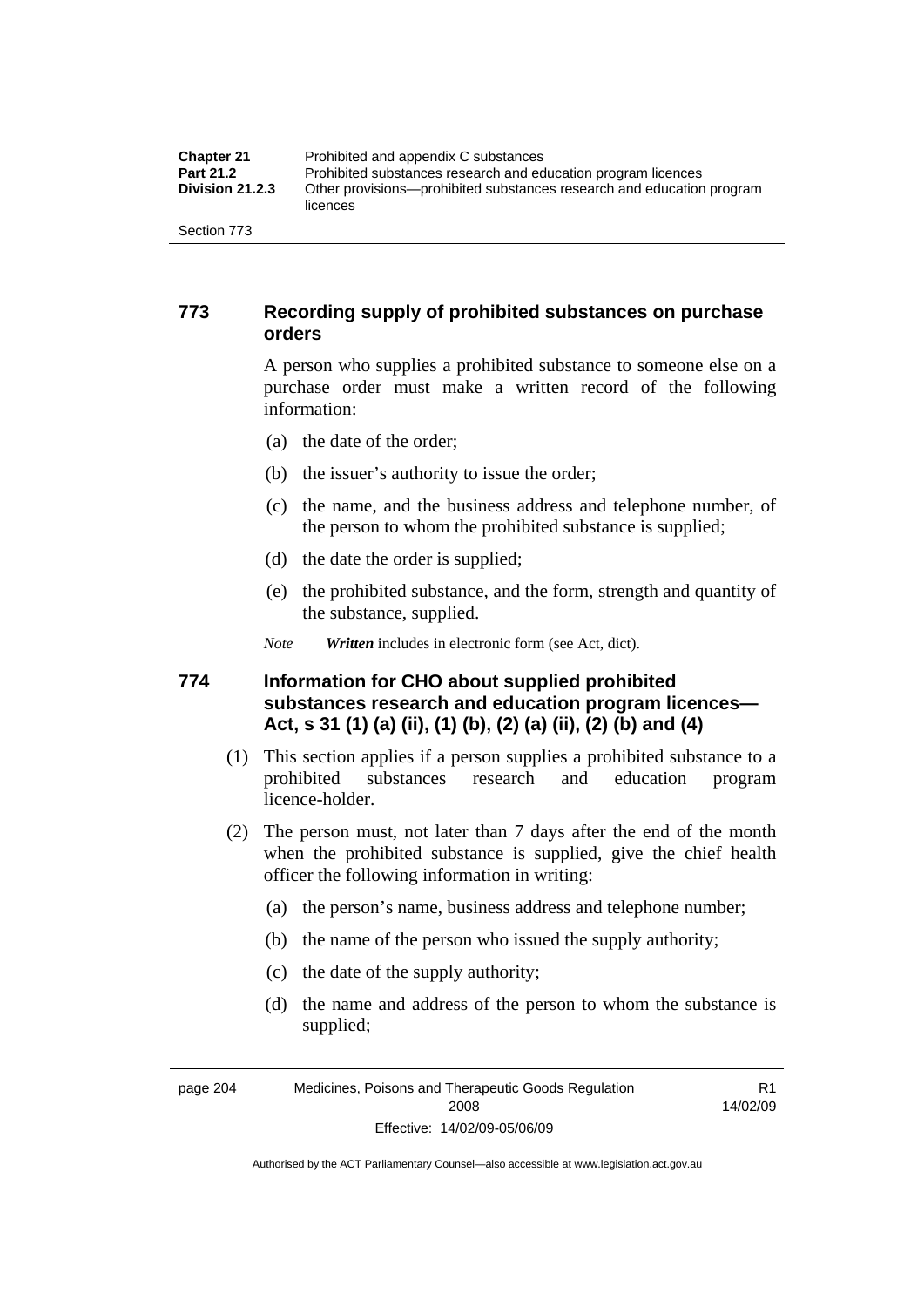- (e) the date of supply;
- (f) the substance, and the form, strength and quantity of the substance, supplied.

R1 14/02/09 Medicines, Poisons and Therapeutic Goods Regulation 2008 Effective: 14/02/09-05/06/09

page 205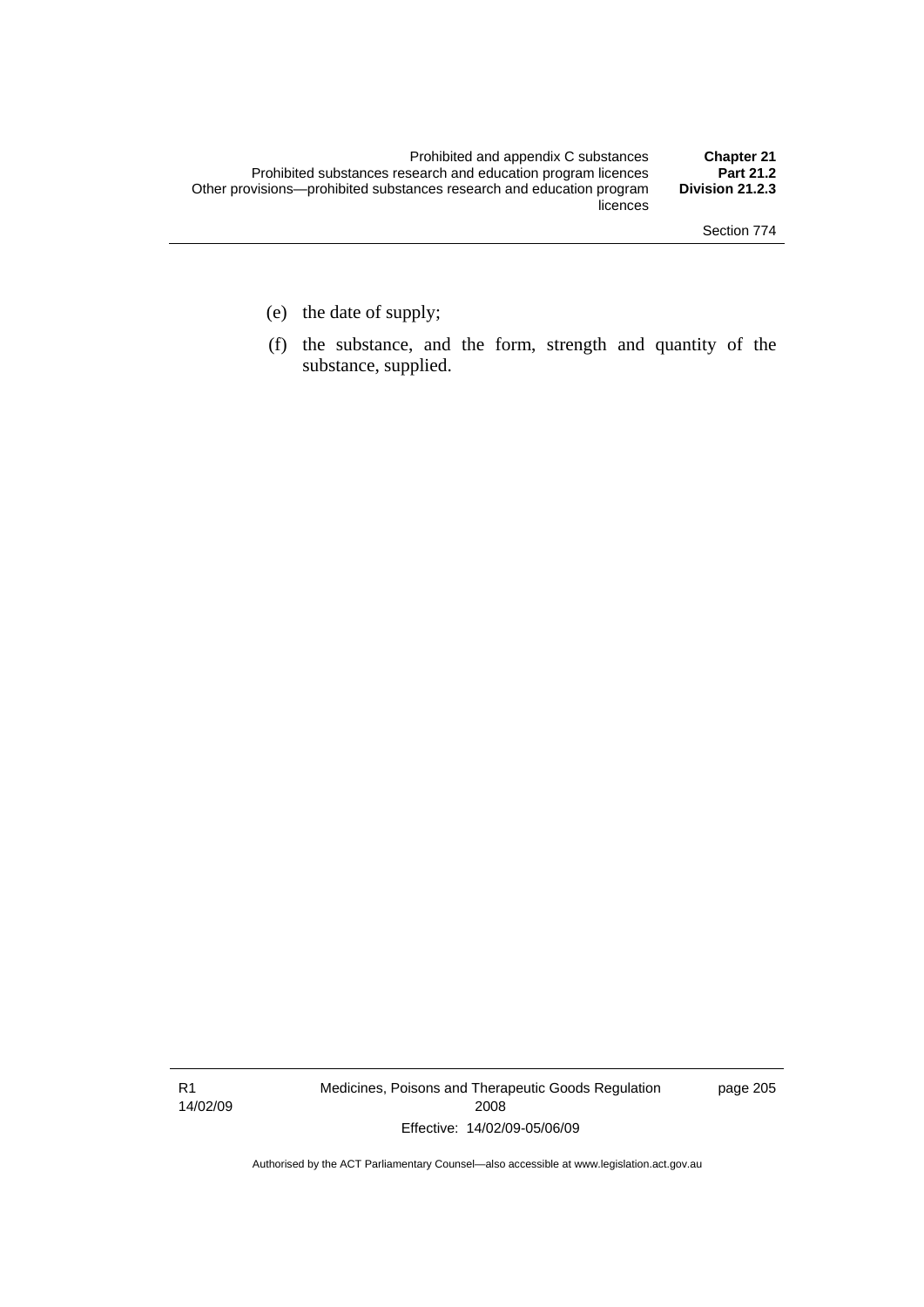Section 775

## **Part 21.3 Prohibited substances registers**

## **775 Keeping of prohibited substances registers by certain people—Act, s 48 and s 50 (1) (b) and (2) (b)**

- (1) A person mentioned in table 775, column 2 who possesses a prohibited substance must keep a prohibited substances register.
- (2) A person to whom subsection (1) applies must keep a prohibited substances register for a prohibited substance at the place prescribed in table 775, column 3 for the person.

| column 1<br>item | column 2<br>prescribed person                                                                        | column 3<br>place where register to be kept                  |
|------------------|------------------------------------------------------------------------------------------------------|--------------------------------------------------------------|
|                  | approved analyst                                                                                     | the analyst's laboratory                                     |
| 2                | medicines and poisons<br>inspector (other than<br>police officer)                                    | the place directed in writing by the<br>chief health officer |
| 3                | supervisor of program<br>under prohibited<br>substances research and<br>education program<br>licence | the premises where program is being<br>conducted             |

#### **Table 775 Keeping prohibited substances registers**

### **776 Form of prohibited substances registers—Act, s 49 (1) (b)**

- (1) Each page in a prohibited substances register must relate to a single form and strength of a prohibited substance.
- (2) If a prohibited substances register is kept electronically, a separate record must be used for each form and strength of prohibited substance kept.

page 206 Medicines, Poisons and Therapeutic Goods Regulation 2008 Effective: 14/02/09-05/06/09

R1 14/02/09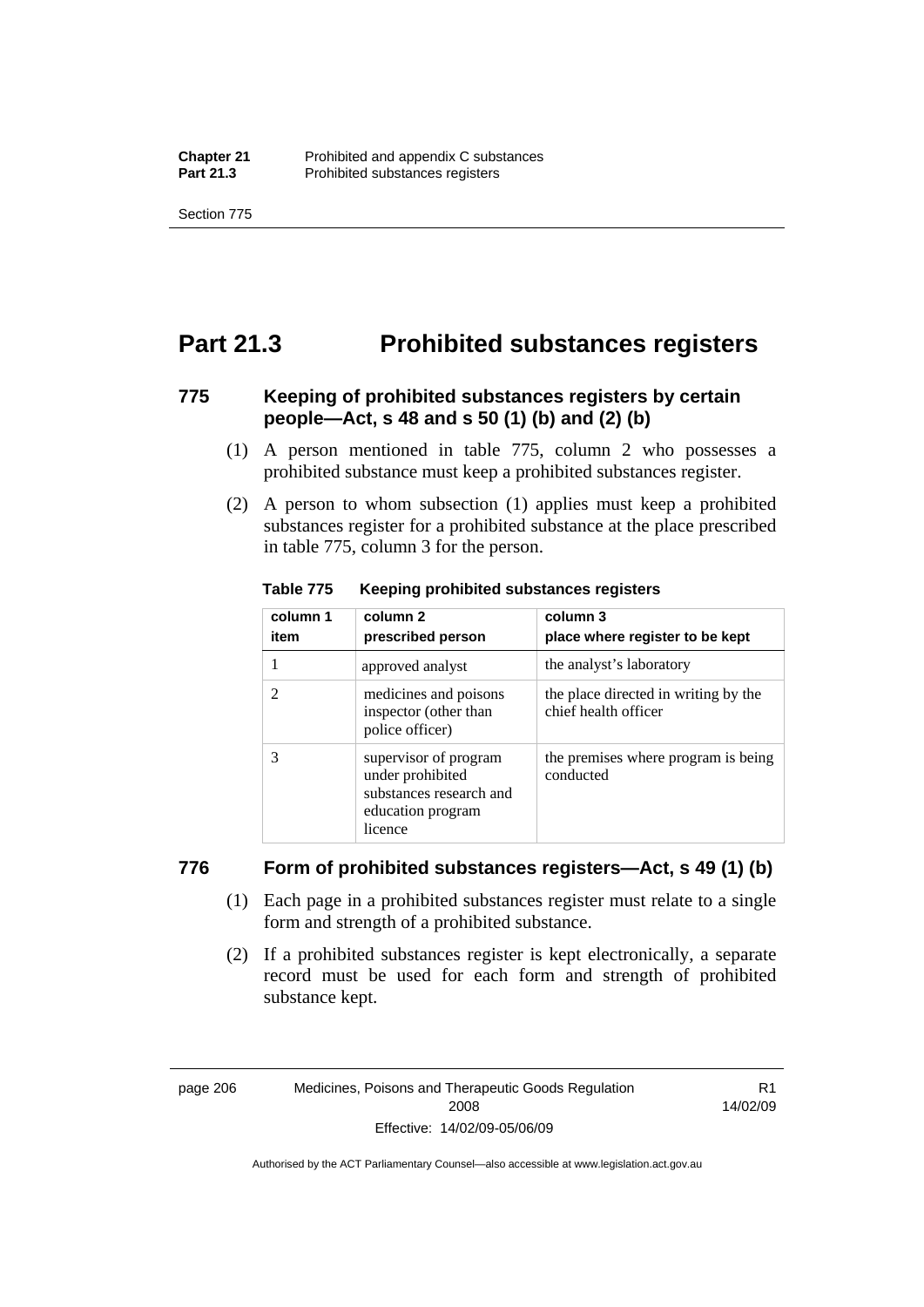## **777 Making entries in prohibited substances registers— Act, s 51 (1) (b)**

- (1) The following details for a dealing with a prohibited substance are prescribed:
	- (a) the nature of the dealing;
	- (b) the date of the dealing;
	- (c) the prohibited substance, and the form, strength and quantity of the substance, dealt with;
	- (d) if the dealing is receiving the substance—the name and address of the supplier;
	- (e) if the dealing is supplying the substance—the name and address of the person to whom it is supplied;
	- (f) the quantity of the substance held after the dealing.
- (2) A dealing with a prohibited substance must be entered in the prohibited substances register the person must keep.

## **778 Prescribed witnesses for discarding of prohibited substances—Act, s 54 (a) and (b)**

- (1) The following people are prescribed as witnesses in relation to the disposal of a prohibited substance:
	- (a) an approved analyst;
	- (b) a medicines and poisons inspector.

*Note Approved analyst*—see the dictionary.

- (2) However, a person mentioned in subsection (1) must not be a prescribed witness to the discarding of a prohibited substance if the person is—
	- (a) related to, a close friend of or employed by the person discarding the substance; or

R1 14/02/09

Medicines, Poisons and Therapeutic Goods Regulation 2008 Effective: 14/02/09-05/06/09 page 207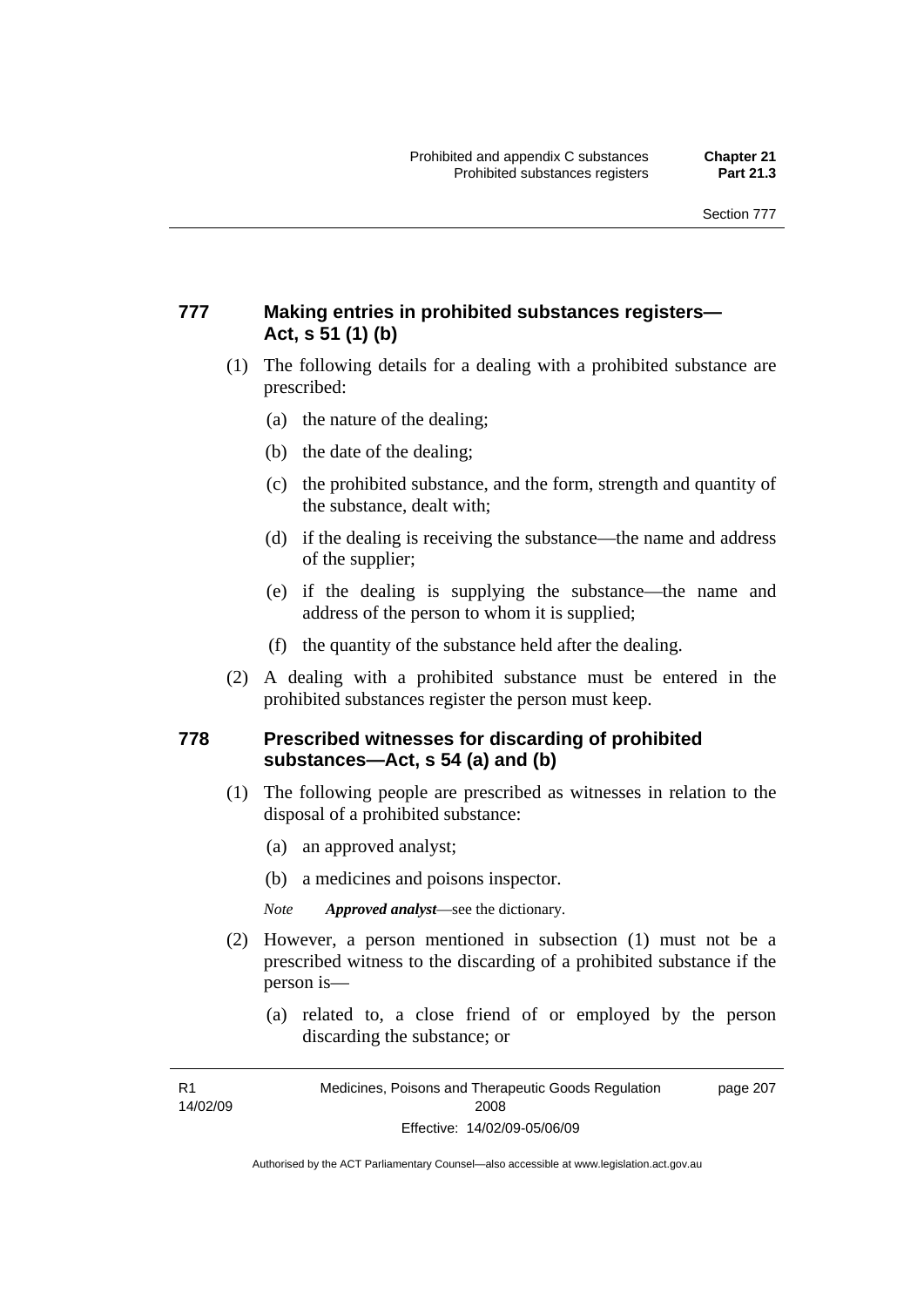Section 779

- (b) the supervisor of the person discarding the substance; or
- (c) supervised by the person discarding the substance.

### **779 Changes to entries in prohibited substances registers— Act, s 55 (2) (b)**

- (1) An entry in a paper-based prohibited substances register may be amended by the person who made the entry by—
	- (a) the person signing and dating a marginal note or footnote that gives the date of the amendment and the amended details; and
	- (b) if the entry relates to disposing of a prohibited substance—
		- (i) the amendment being witnessed by a person mentioned in section 743; and
		- (ii) the witness signing the amendment as witness.
- (2) An entry in an electronic prohibited substances register may be amended by the person who made the entry by the person attaching or linking, by electronic means, a document that includes—
	- (a) the person's signature, the date and the amended details; and
	- (b) if the entry relates to disposing of a prohibited substance—
		- (i) the amendment being witnessed by a person mentioned in section 743; and
		- (ii) the witness signing the amendment as witness.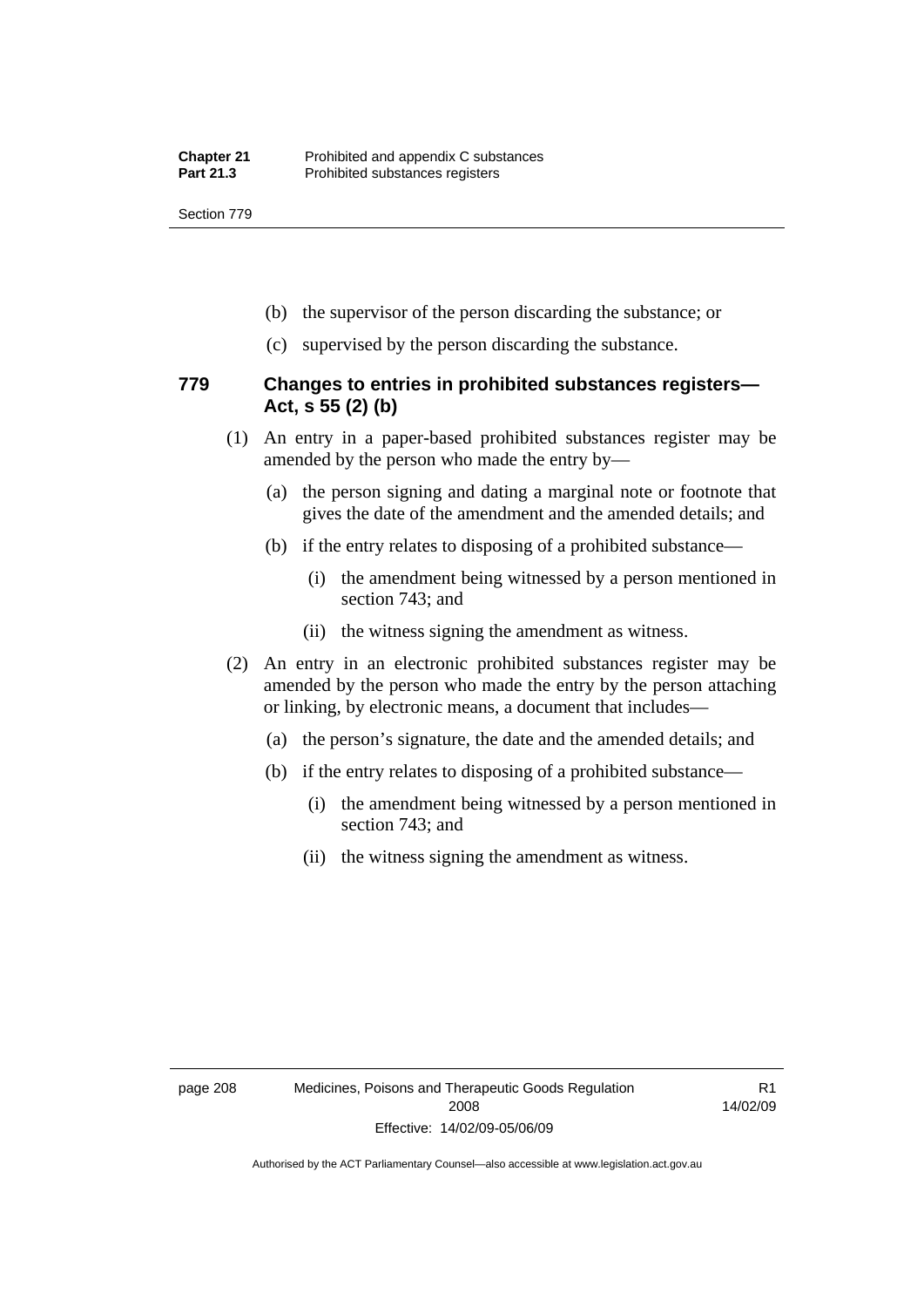## **Chapter 22 Therapeutic goods**

### **800 Definitions—ch 22**

In this chapter:

*optical device* means any of the following:

- (a) corrective contact lenses;
- (b) corrective lenses for spectacles;
- (c) non-corrective contact lenses commonly known as plano contact lenses.

*prescription*, in relation to an optical device, means a written direction (other than a purchase order) to a person who is authorised to supply the optical device to dispense the optical device.

### **801 Prescribed regulated therapeutic goods—Act, s 14, def**  *regulated therapeutic good***, par (b)**

Optical devices are prescribed.

## **802 Authorisation to supply optical devices—Act, s 74 (1) (b) and (2) (b)**

 (1) To the extent necessary to practise optometry and, if employed, within the scope of employment, an optometrist is authorised to supply optical devices on prescription issued by an optometrist or doctor.

*Note Supply* includes dispense (see Act, s 24).

 (2) To the extent necessary to practise as an optician and, if employed, within the scope of employment, an optician is authorised to supply optical devices on prescription issued by an optometrist or doctor.

R1 14/02/09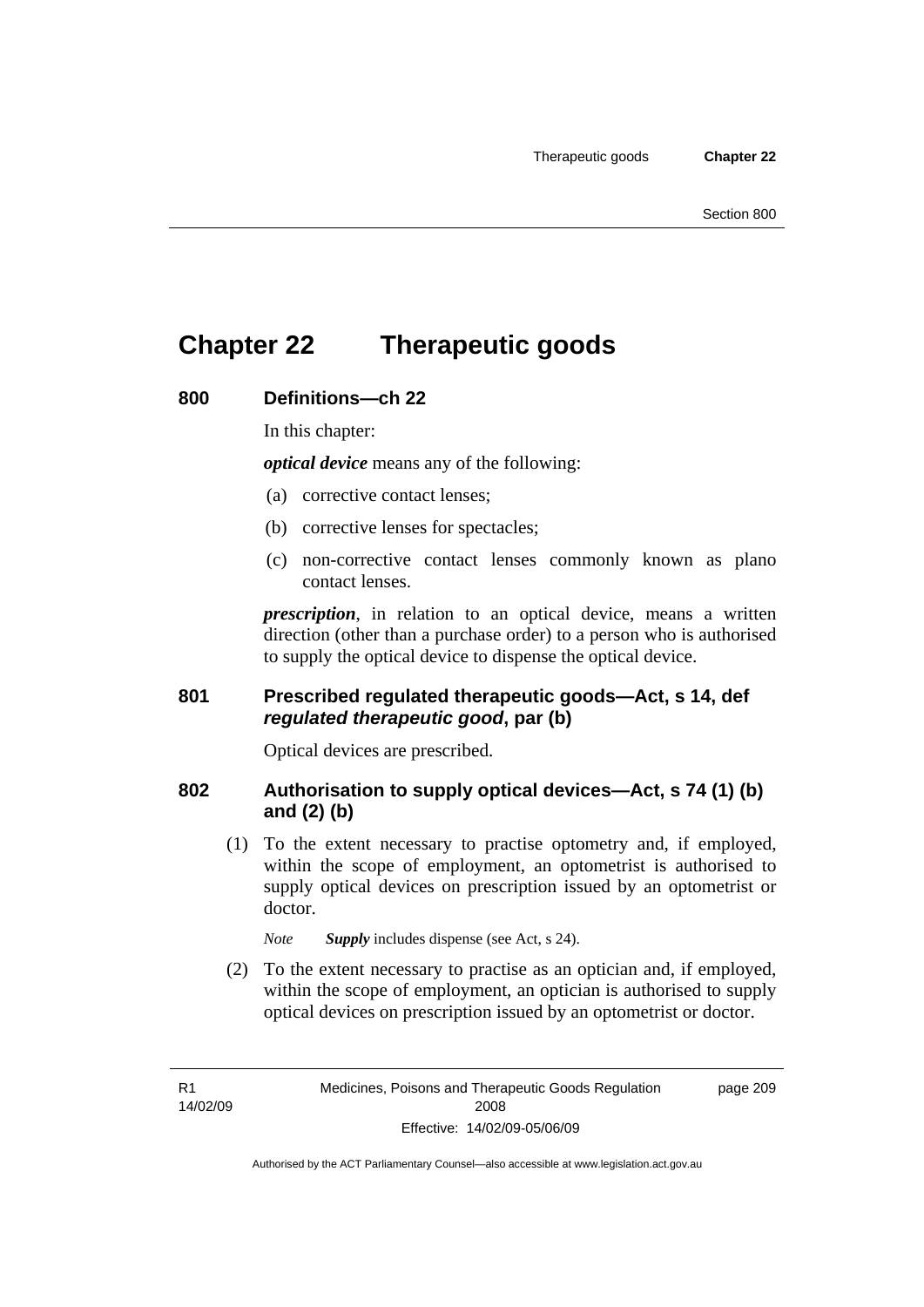#### **Chapter 22** Therapeutic goods

 (3) Within the scope of employment, an employee of an optometrist is authorised to sell and deliver optical devices supplied under subsection  $(1)$  or  $(2)$ .

## **803 Authorisation conditions for supplying optical devices— Act, s 75 (1) (b)**

An optometrist's, and optician's, authorisation under section 802 in relation to optical devices is subject to the following conditions:

- (a) the optical devices are supplied on a written prescription by an optometrist or doctor;
- (b) if the prescription is for contact lenses (whether corrective or plano)—the prescription is issued not more than 1 year before the date the lenses are supplied;
- (c) if the prescription is for corrective lenses for spectacles—the prescription is issued not more than 2 years before the date the lenses are supplied.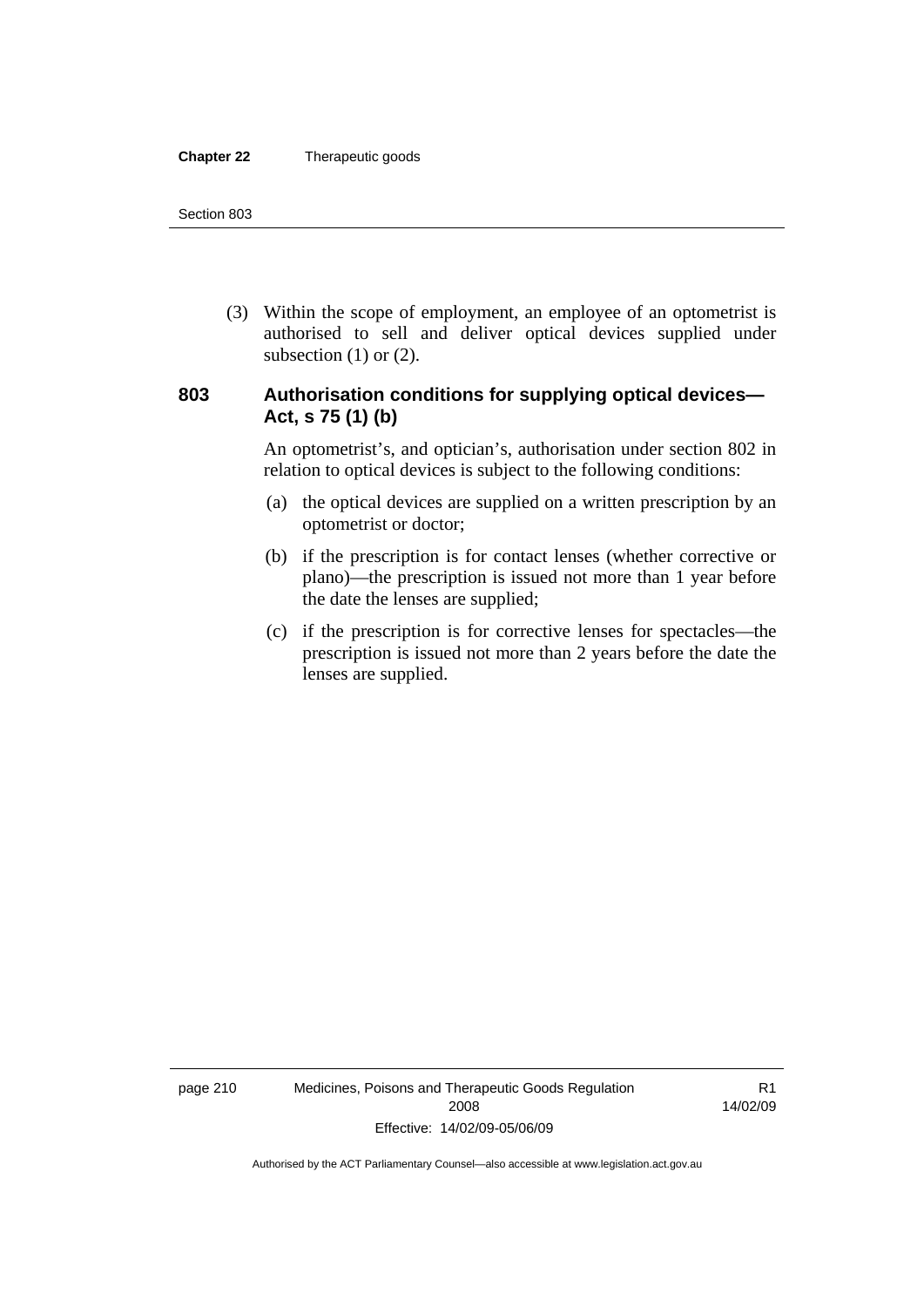## **Chapter 23 Notification and review of decisions**

**850 Meaning of** *reviewable decision—***ch 23** 

In this chapter:

*reviewable decision* means a decision mentioned in table 850, column 3 under a provision of this regulation mentioned in column 2 in relation to the decision.

| column 1       | column <sub>2</sub>        | column 3                                                                                                  | column 4                   |
|----------------|----------------------------|-----------------------------------------------------------------------------------------------------------|----------------------------|
| item           | section                    | decision                                                                                                  | entity                     |
| 1              | $120(1)$ (h)               | refuse approval of other<br>premises                                                                      | applicant for<br>approval  |
| $\overline{2}$ | 130(e)                     | refuse approval of other<br>premises                                                                      | applicant for<br>approval  |
| 3              | 140(e)                     | refuse approval of other<br>premises                                                                      | applicant for<br>approval  |
| 4              | 150(1)(c)                  | refuse approval of other<br>premises                                                                      | applicant for<br>approval  |
| 5              | 160(f)                     | refuse approval of other<br>premises                                                                      | applicant for<br>approval  |
| 6              | 171(d)                     | refuse approval of other<br>premises                                                                      | applicant for<br>approval  |
| 7              | 175(1)(a)(ii)<br>and $(b)$ | amend pseudoephedrine<br>record in way other than in<br>accordance with<br>application/refuse application | applicant for<br>amendment |
| 8              | 252(1)(d)                  | refuse approval of other<br>premises                                                                      | applicant for<br>approval  |

#### **Table 850 Reviewable decisions—chief health officer**

R1 14/02/09 Medicines, Poisons and Therapeutic Goods Regulation 2008 Effective: 14/02/09-05/06/09 page 211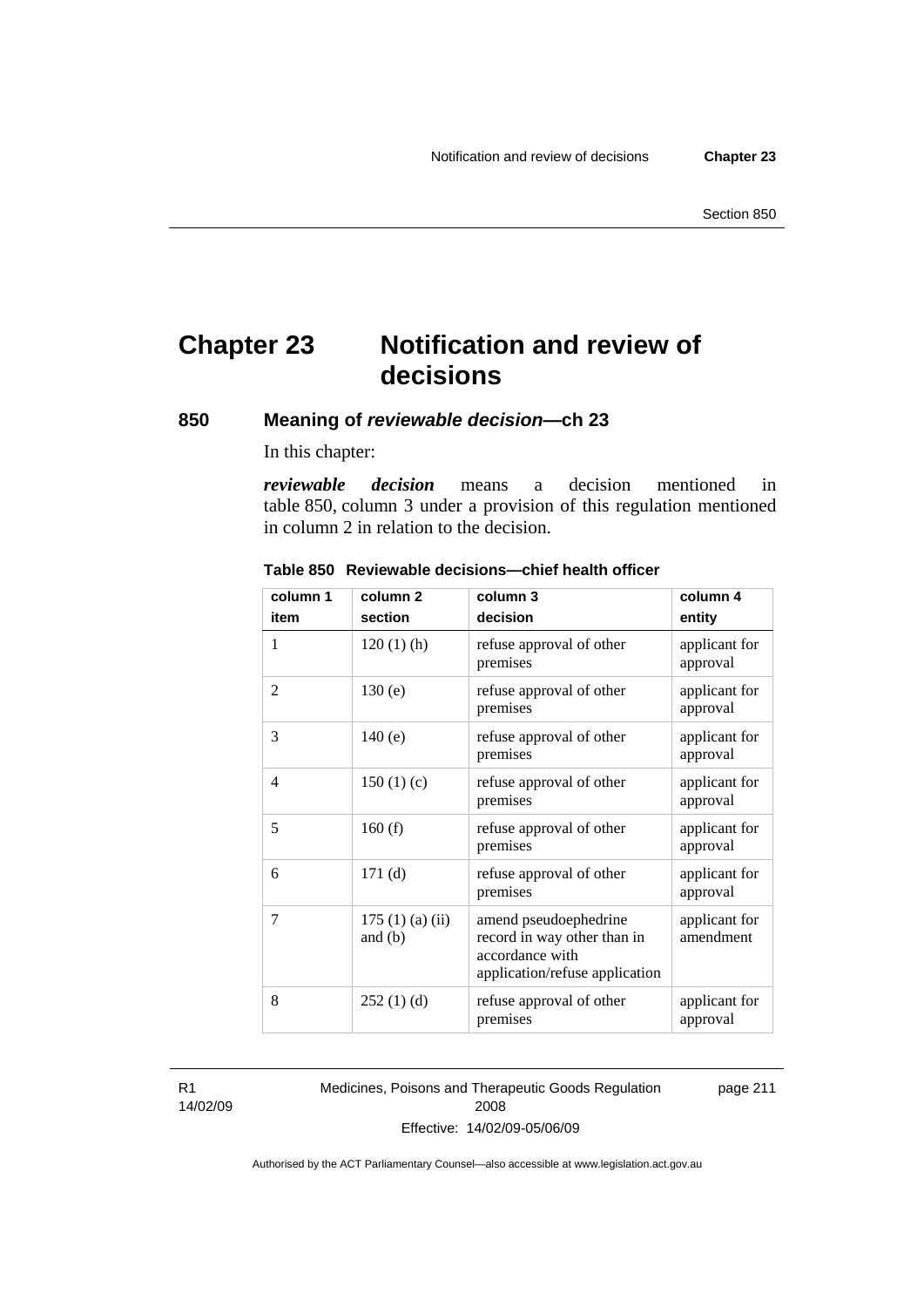#### **Chapter 23** Notification and review of decisions

#### Section 851

| column 1<br>item | column <sub>2</sub><br>section | column 3<br>decision                                                                         | column 4<br>entity        |
|------------------|--------------------------------|----------------------------------------------------------------------------------------------|---------------------------|
| 9                | 531(2)                         | refuse approval to store a<br>controlled medicine in a safe<br>or strongroom                 | applicant for<br>approval |
| 10               | 616(1)                         | refuse approval of nominated<br>individual for medicines<br>wholesales licence               | applicant for<br>licence  |
| 11               | 676(f)                         | refuse approval of other<br>premises                                                         | applicant for<br>approval |
| 12               | 686(f)                         | refuse approval of other<br>premises                                                         | applicant for<br>approval |
| 13               | 706(1)                         | refuse approval of nominated<br>individual for dangerous<br>poisons manufacturers<br>licence | applicant for<br>licence  |
| 14               | 716(1)                         | refuse approval of nominated<br>individual for dangerous<br>poisons suppliers licence        | applicant for<br>licence  |
| 15               | 771                            | refuse approval of other<br>premises                                                         | applicant for<br>approval |

*Note* For AAT review of other decisions in relation to licences, see the Act, ch 9 and sch 1.

## **851 Notice of reviewable decisions**

- (1) If a person makes a reviewable decision, the person must give written notice of the decision to each entity mentioned in table 850, column 4 in relation to the decision.
- (2) A notice under subsection (1) must be in accordance with the requirements of the code of practice in force under the *Administrative Appeals Tribunal Act 1989*, section 25B (1).

page 212 Medicines, Poisons and Therapeutic Goods Regulation 2008 Effective: 14/02/09-05/06/09

R1 14/02/09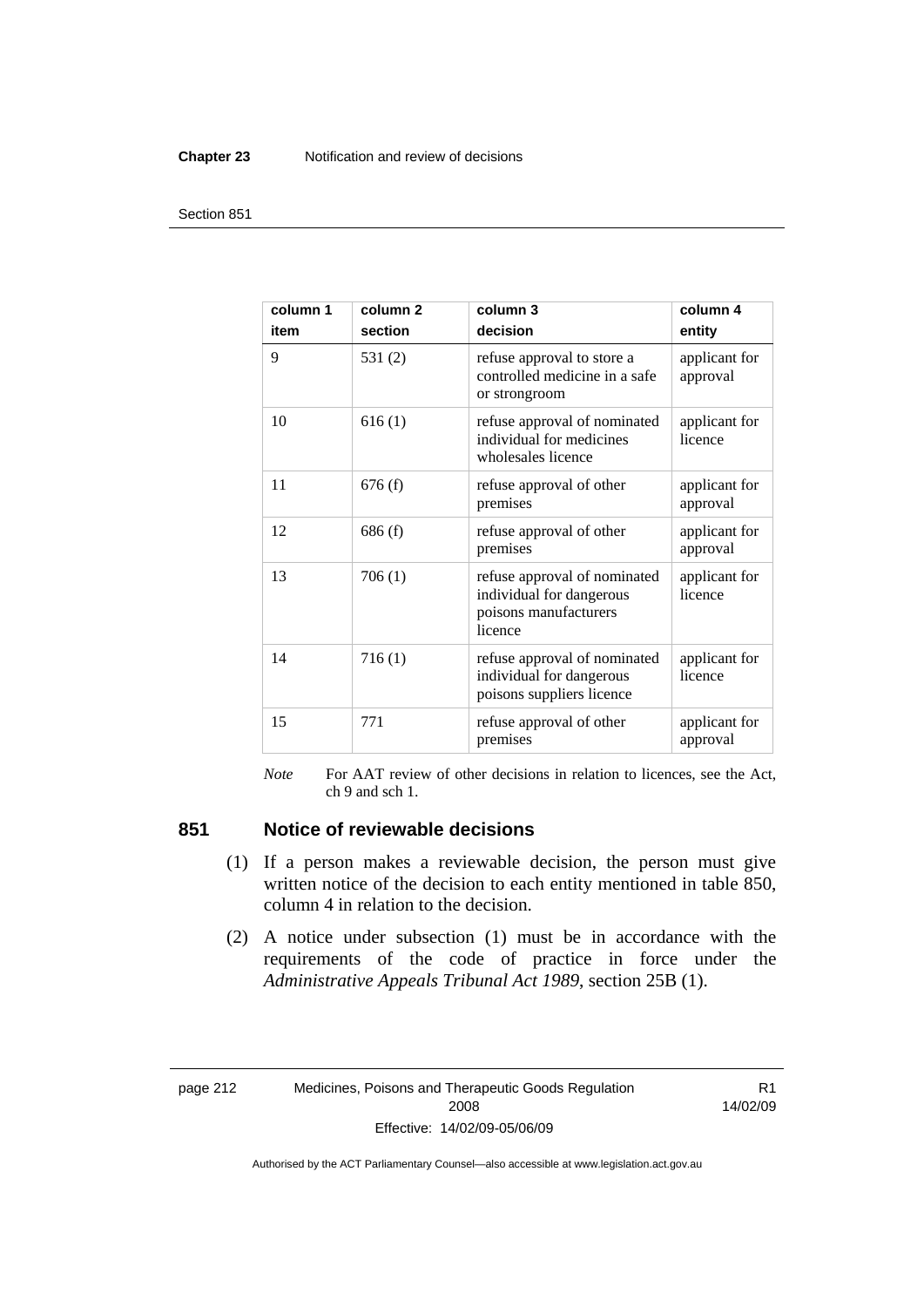## **852 Applications for review**

The following may apply to the administrative appeals tribunal for a review of a reviewable decision:

- (a) an entity mentioned in table 850, column 4 in relation to the decision;
- (b) any other person whose interests are affected by the decision.

R1 14/02/09 Medicines, Poisons and Therapeutic Goods Regulation 2008 Effective: 14/02/09-05/06/09

page 213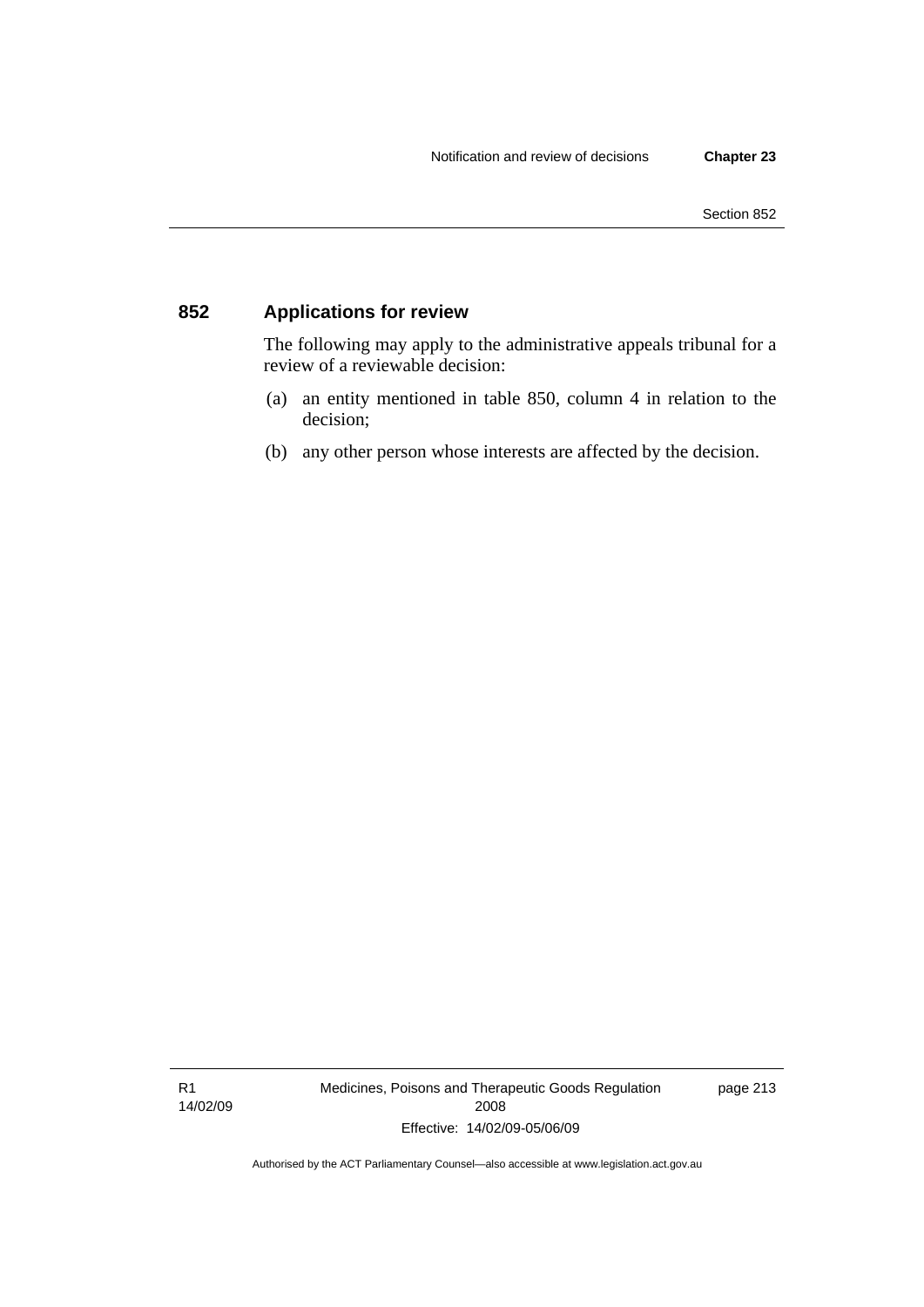#### **Chapter 24** Miscellaneous

## **Chapter 24 Miscellaneous**

## **860 Authorisations for public employees—Act, s 26 (1) (b), (2) (b), s 35 (1) (b), (2) (b) and s 36 (b)**

 (1) This section applies to a public employee who is exercising a function under the Act.

- (2) To the extent necessary to exercise the function and within the scope of employment, the public employee is authorised to do any of the following:
	- (a) obtain a regulated substance;
	- (b) possess a regulated substance;
	- (c) supply a regulated substance or regulated therapeutic good to a person for discarding if the person is authorised to obtain the substance or good;

#### **Example—person authorised to obtain**

a person who holds an environmental authorisation for the disposal of the substance (see, eg s 693)

- *Note* An example is part of the regulation, is not exhaustive and may extend, but does not limit, the meaning of the provision in which it appears (see Legislation Act, s 126 and s 132).
- (d) supply a regulated substance or regulated therapeutic good, for law enforcement purposes, to—
	- (i) someone else who is authorised to obtain the substance or good; or
	- (ii) a law enforcement officer.

*Note Public employee*—see the Legislation Act, dictionary, pt 1.

page 214 Medicines, Poisons and Therapeutic Goods Regulation 2008 Effective: 14/02/09-05/06/09 R1 14/02/09

*Note Function* includes authority, duty and power (see Legislation Act, dict, pt 1).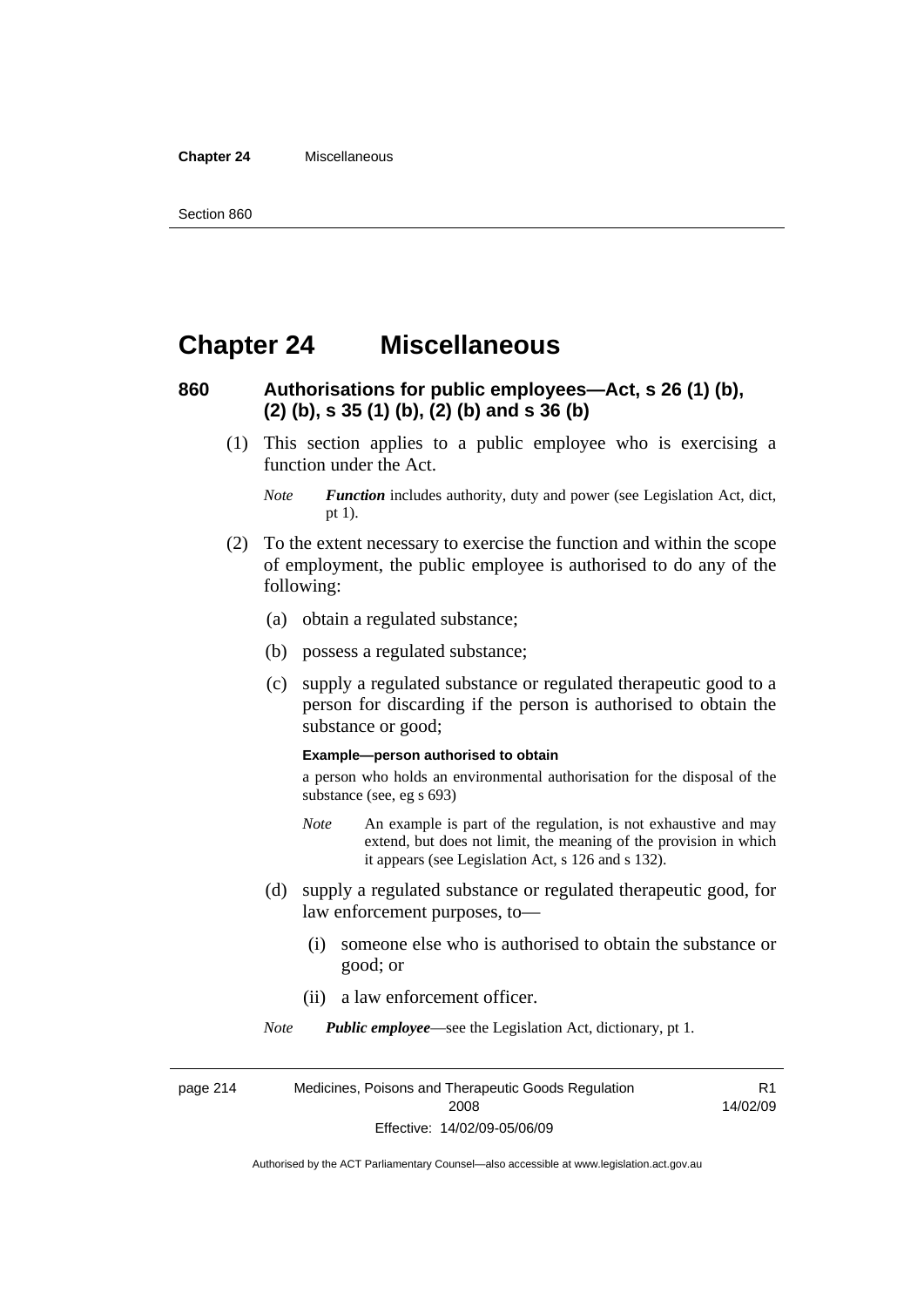(3) In this section:

*law enforcement officer*—see the Criminal Code, section 700.

## **861 Other authorisations for public employees— Act, s 20 (1) (a), (2) (a) and s 74 (1) (b)**

- (1) A public employee is authorised to deal with a regulated substance, or regulated therapeutic good, in accordance with a permit issued by the chief health officer to the employee.
- (2) The permit must be in writing and include the following information:
	- (a) the dealings with regulated substances or regulated therapeutic goods authorised by the permit;
	- (b) the regulated substances or regulated therapeutic goods to which the permit relates;
	- (c) the public employee or employees authorised under the permit;
	- (d) any condition included in the permit by the chief health officer to which the permit is subject;
	- (e) a unique identifying number;
	- (f) when the permit ends.
- (3) For subsection (2) (c), the permit may identify a public employee authorised under the permit by—
	- (a) naming the employee; or
	- (b) nominating the occupant of a position (however described), at a particular time or from time to time.

page 215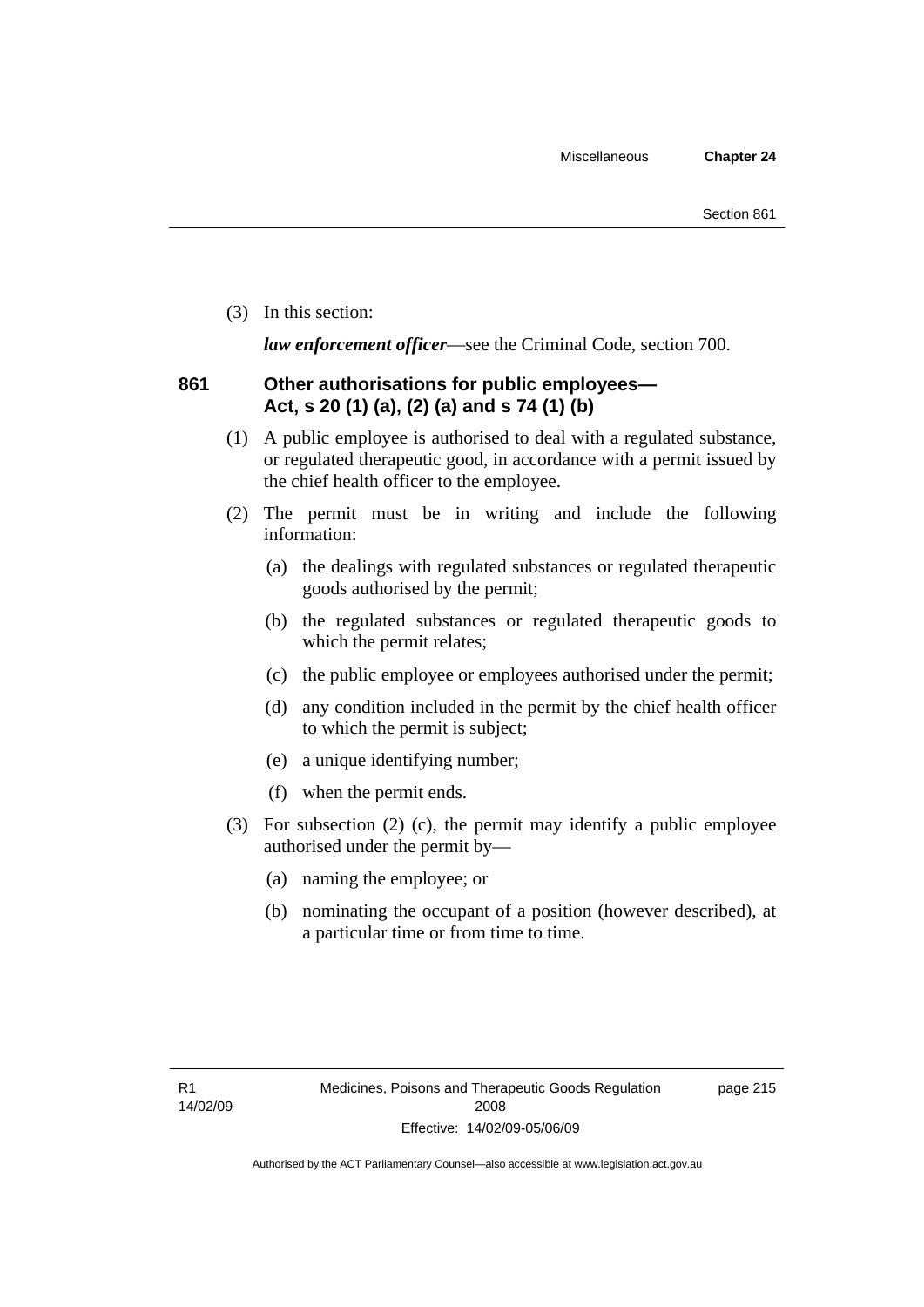#### **Chapter 24** Miscellaneous

### **862 Certain containers not to be used for human-use substances—Act, s 63 (1) (b)**

A container of a kind mentioned in the medicines and poisons standard, paragraph 21, 22 or 23 is prescribed.

### **863 Displacement of Legislation Act, s 47 (6)**

The Legislation Act, section 47 (6) does not apply to AS/NZS ISO 8124.3:2003 (*Safety of toys - Migration of certain elements*).

- *Note 1* The text of an applied, adopted or incorporated instrument, whether applied as in force at a particular time or from time to time, is taken to be a notifiable instrument if the operation of the Legislation Act, s 47 (5) or (6) is not disapplied (see s 47 (7)).
- *Note 2* A reference to an Act includes a reference to the statutory instruments made or in force under the Act, including any regulation (see Legislation Act, s 104).

page 216 Medicines, Poisons and Therapeutic Goods Regulation 2008 Effective: 14/02/09-05/06/09

R1 14/02/09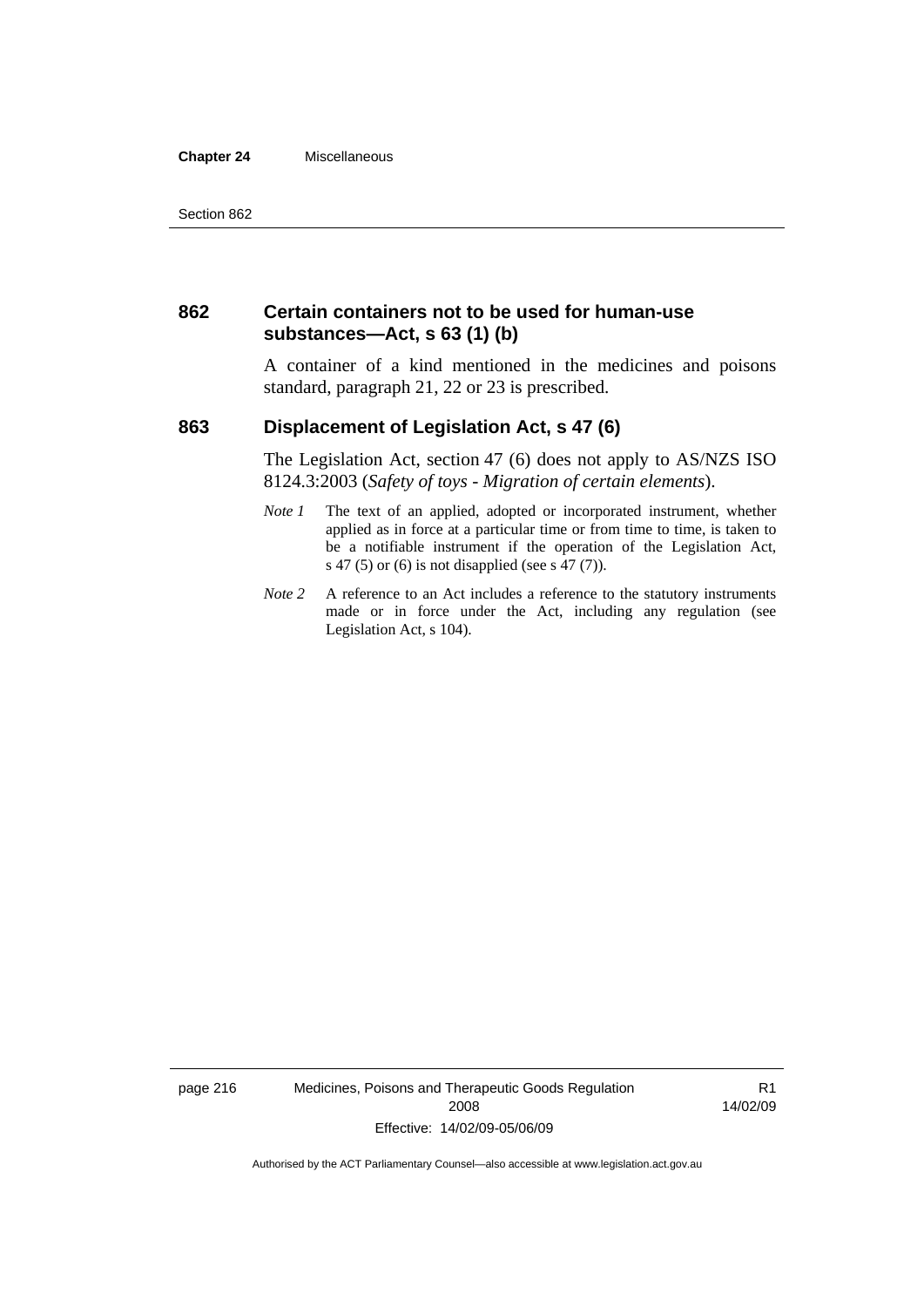## **Chapter 30 Transitional**

## **1000 Definitions—ch 30**

In this chapter:

*DODA* means the *Drugs of Dependence Act 1989*.

*PADA* means the *Poisons and Drugs Act 1978*.

## **1001 DODA wholesaler's licences—Act, s 520 (2)**

A wholesaler's licence under DODA for a controlled medicine is taken to be a medicines wholesalers licence for the medicine.

## **1002 Poisons Act licences—Act, s 520 (2)**

A licence (the *old licence*) under the *Poisons Act 1933* is taken to be a licence under this Act to obtain and possess for sale, and sell, the regulated substance to which the old licence applies.

## **1003 PADA licences—Act, s 520 (2)**

- (1) A manufacture's licence under PADA for a dangerous poison is taken to be a dangerous poisons manufacturers licence for the poison.
- (2) A vendor's licence under PADA for a dangerous poison is taken to be a dangerous poisons suppliers licence for the poison.

## **1004 DODA authorisations—Act, s 522 (2)**

- (1) An authorisation under DODA, section 33 (Authorisation (research or education)—grant) for a controlled medicine is taken to be a controlled medicines research and education program licence for the medicine.
	- *Note* A licence is not required for other kinds of medicines (see pt 9.4).

R1 14/02/09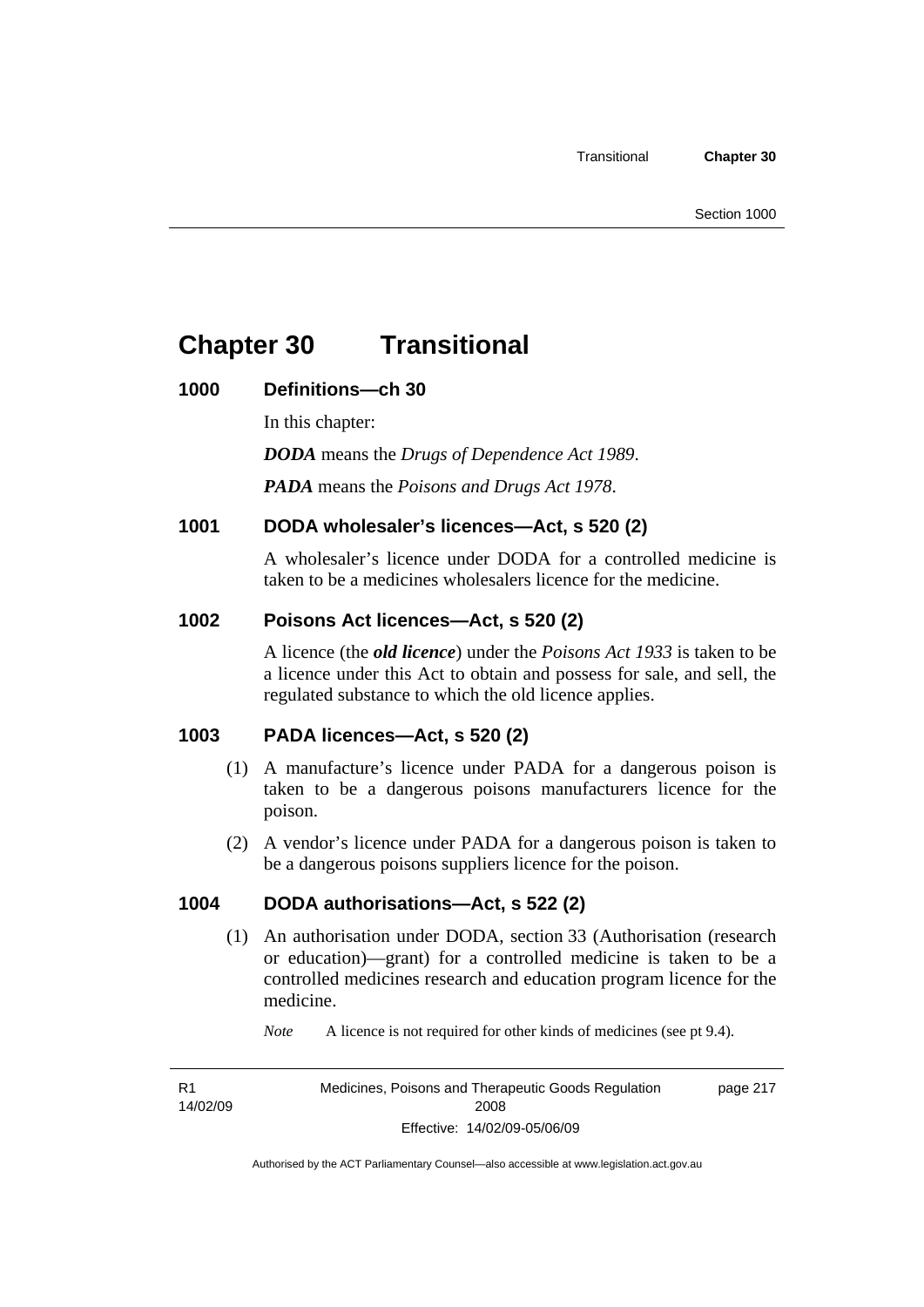#### **Chapter 30** Transitional

- (2) An authorisation under DODA, section 33 (Authorisation (research or education)—grant) for a prohibited substance is taken to be a prohibited substances research and education program licence for the substance.
- (3) An authorisation under DODA, section 43 (Authorisation (first-aid)—grant) for a medicine is taken to be a first-aid kit licence for the medicine.
- (4) An authorisation under DODA, section 200 (Possession by officials) for a controlled medicine or prohibited substance is taken to be an authorisation under section 861 for the medicine or substance.

### **1005 PADA authorisations—Act, s 522 (2)**

An authorisation under PADA, section 26 (Grant of authorisation) for a dangerous poison is taken to be a dangerous poisons research and education program licence for the poison.

## **1006 Public Health (Prohibited Drugs) Act authorisations— Act, s 522 (2)**

An authorisation under the *Public Health (Prohibited Drugs) Act 1957*, section 6A (Authority to possess prohibited drugs for research purposes) is taken to be a prohibited substances research and education program licence for the regulated substance to which the authorisation related.

## **1007 DODA approvals to prescribe drugs of dependence—Act, s 531 (2)**

An approval under DODA, section 69 (Powers of chief health officer) is taken to be a controlled medicines approval under division 13.1.3 (Chief health officer controlled medicines approvals) for the controlled medicine to which the approval related.

R1 14/02/09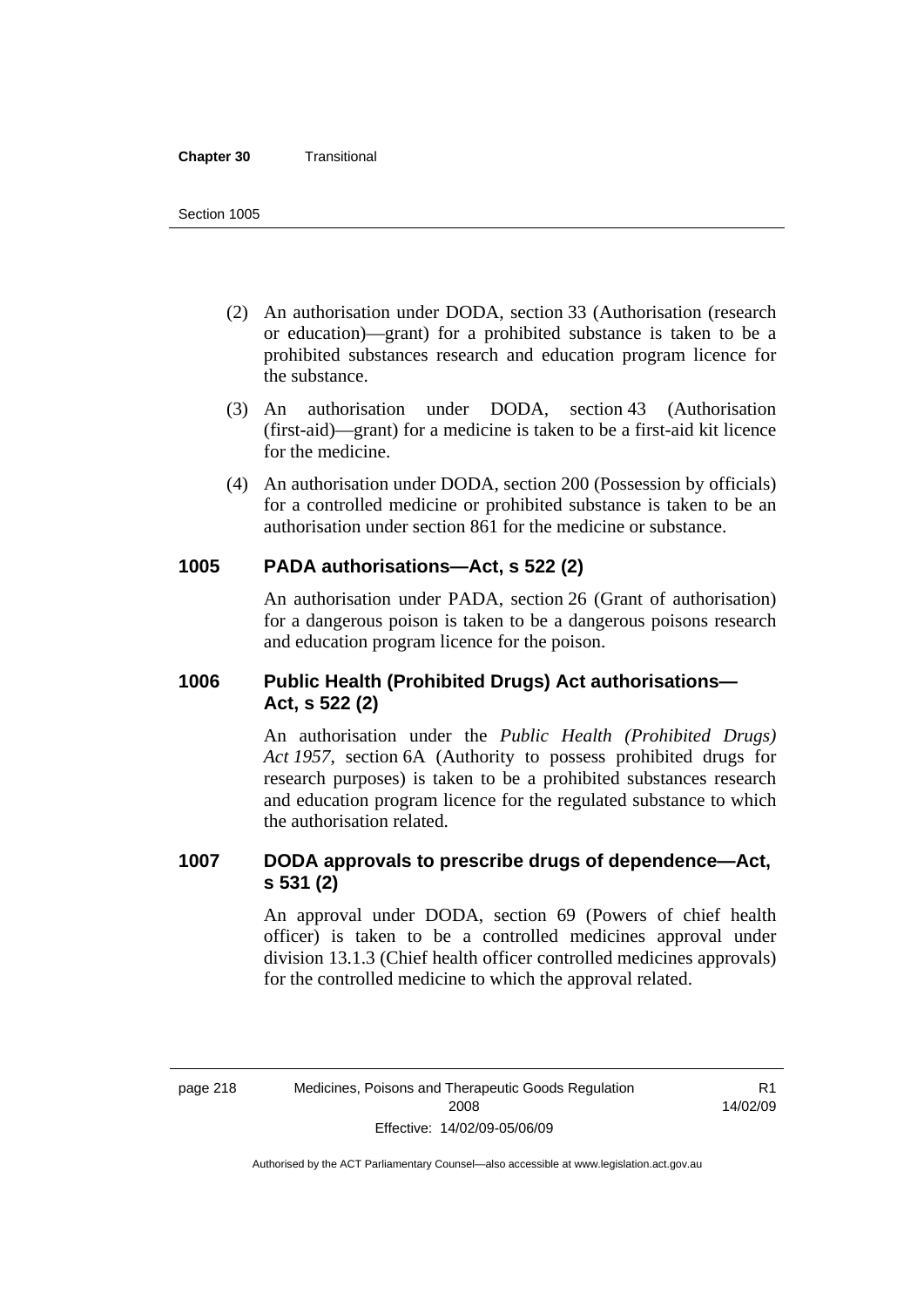Transitional **Chapter 30** 

Section 1008

## **1008 Expiry—ch 30**

This chapter expires on 31 March 2010.

R1 14/02/09 Medicines, Poisons and Therapeutic Goods Regulation 2008 Effective: 14/02/09-05/06/09

page 219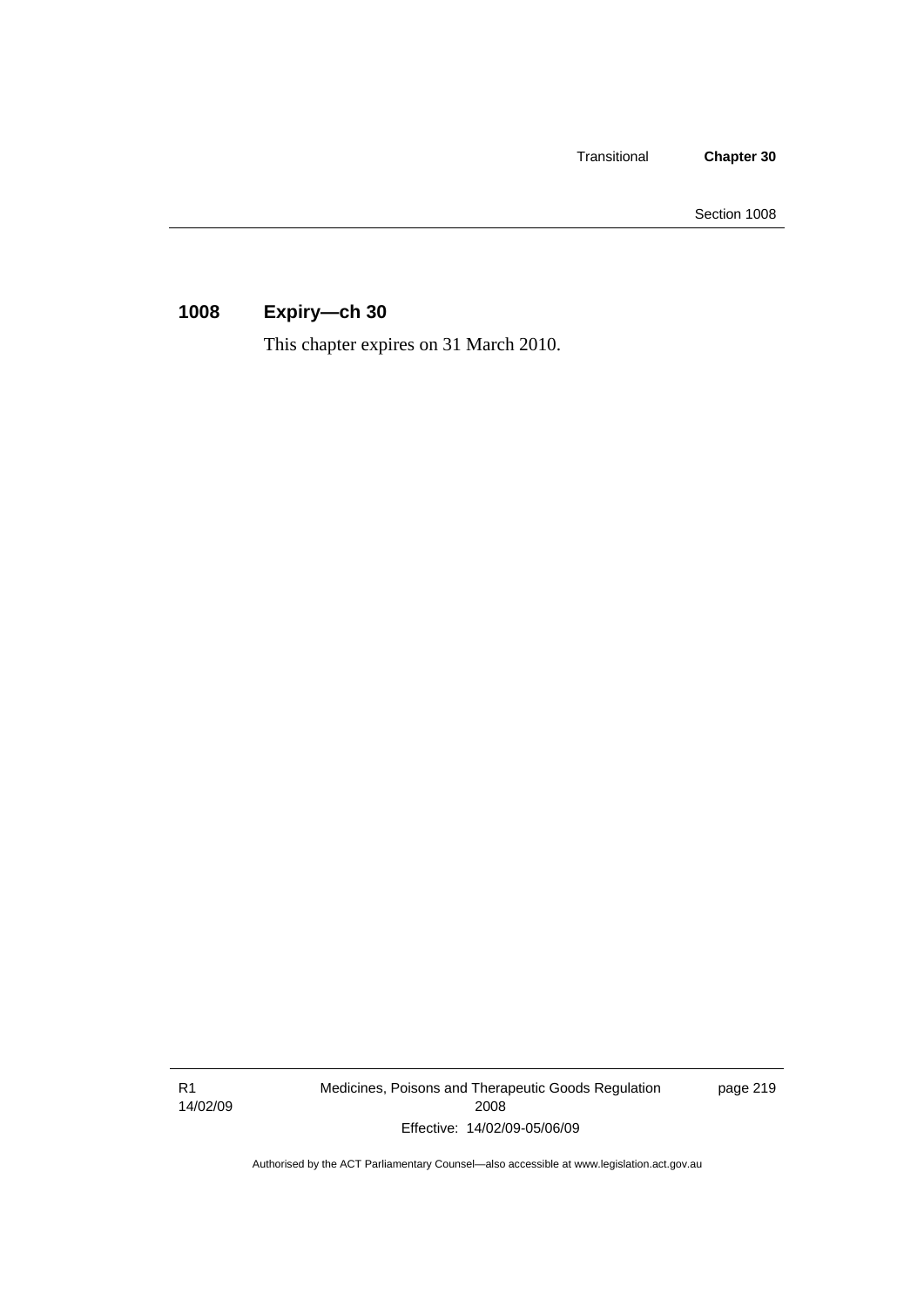## **Schedule 1 Medicines—health-related occupations authorisations**

(see s 30, s 50, s 60, s 110, s 350, s 370 and s 380)

# **Part 1.1 Ambulance services and officers**

| column 1 | column <sub>2</sub>                                                                                | column 3                                                               |
|----------|----------------------------------------------------------------------------------------------------|------------------------------------------------------------------------|
| item     | person authorised                                                                                  | authorisation                                                          |
| 1        | ambulance officer employed by<br>Commonwealth, Territory or                                        | within scope of employment, do any of<br>the following:                |
|          | <b>State</b>                                                                                       | obtain medicines;<br>(a)                                               |
|          |                                                                                                    | (b)<br>possess medicines;                                              |
|          |                                                                                                    | administer medicines.<br>(c)                                           |
| 2        | person in charge of ambulance<br>service operated by<br>Commonwealth, Territory or<br><b>State</b> | within scope of employment, do any of<br>the following:                |
|          |                                                                                                    | issue purchase orders for medicines;<br>(a)                            |
|          |                                                                                                    | obtain medicines mentioned in<br>(b)<br>par(a);                        |
|          |                                                                                                    | possess medicines mentioned in<br>(c)<br>par(a);                       |
|          |                                                                                                    | supply medicines to ambulance<br>(d)<br>officers in ambulance service. |

page 220 Medicines, Poisons and Therapeutic Goods Regulation 2008 Effective: 14/02/09-05/06/09

R1 14/02/09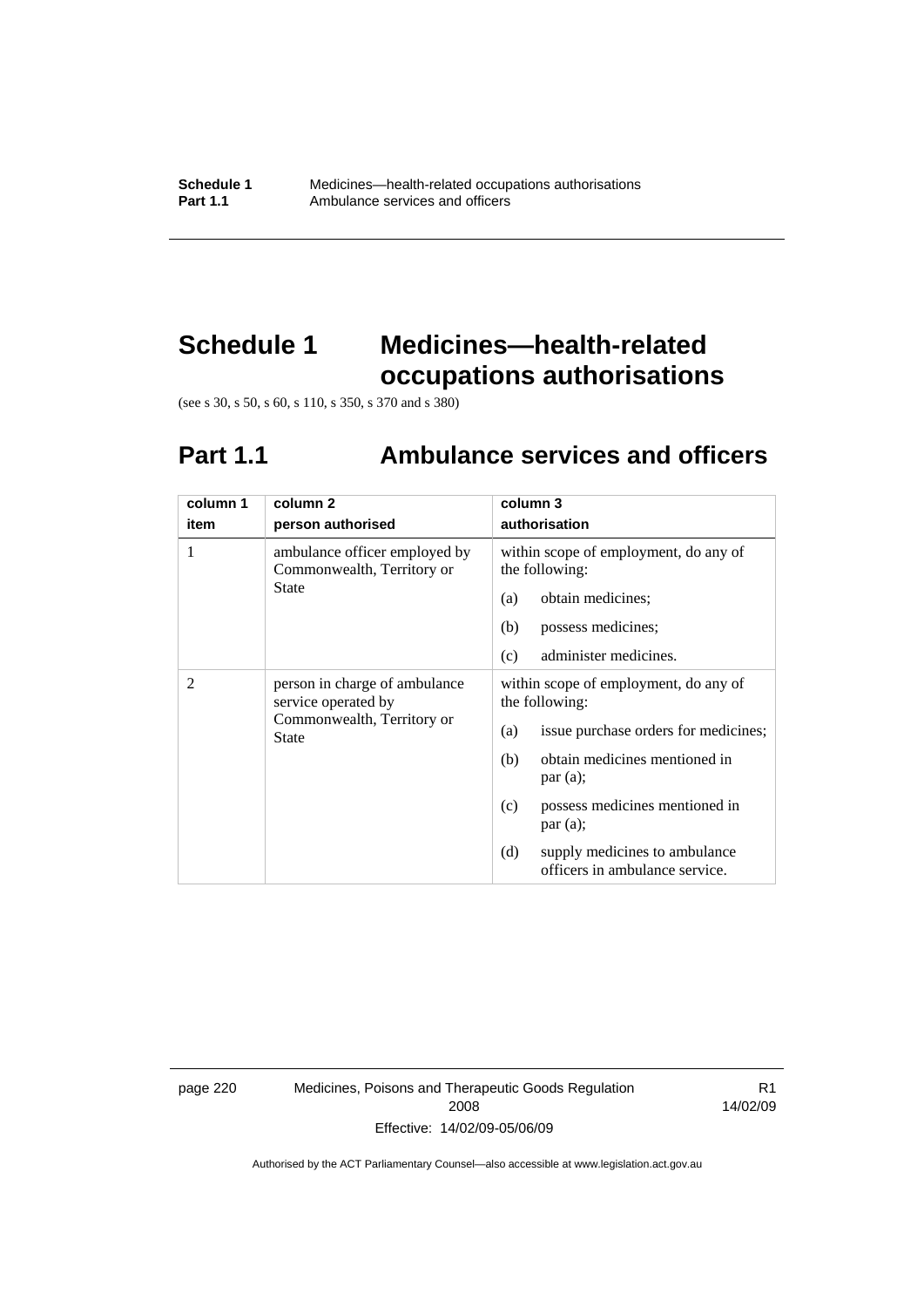## **Part 1.2 Dentists, dental hygienists and dental therapists**

| column 1<br>item | column 2<br>person authorised | column 3<br>authorisation                                                                                                      |  |
|------------------|-------------------------------|--------------------------------------------------------------------------------------------------------------------------------|--|
| 1                | dentist                       | to the extent necessary to practise dentistry<br>and, if employed, within the scope of<br>employment, do any of the following: |  |
|                  |                               | issue purchase orders and requisitions<br>(a)<br>for medicines:                                                                |  |
|                  |                               | obtain medicines;<br>(b)                                                                                                       |  |
|                  |                               | possess medicines;<br>(c)                                                                                                      |  |
|                  |                               | (d)<br>administer medicines;                                                                                                   |  |
|                  |                               | prescribe medicines;<br>(e)                                                                                                    |  |
|                  |                               | supply medicines to patients during<br>(f)<br>consultations if labelled in accordance<br>with $s$ 161;                         |  |
|                  |                               | supply medicines for administration to<br>(g)<br>patients at dental surgery to people<br>authorised to administer them.        |  |

*Note Dentist* does not include a trainee dentist (see dict).

R1 14/02/09 Medicines, Poisons and Therapeutic Goods Regulation 2008 Effective: 14/02/09-05/06/09

page 221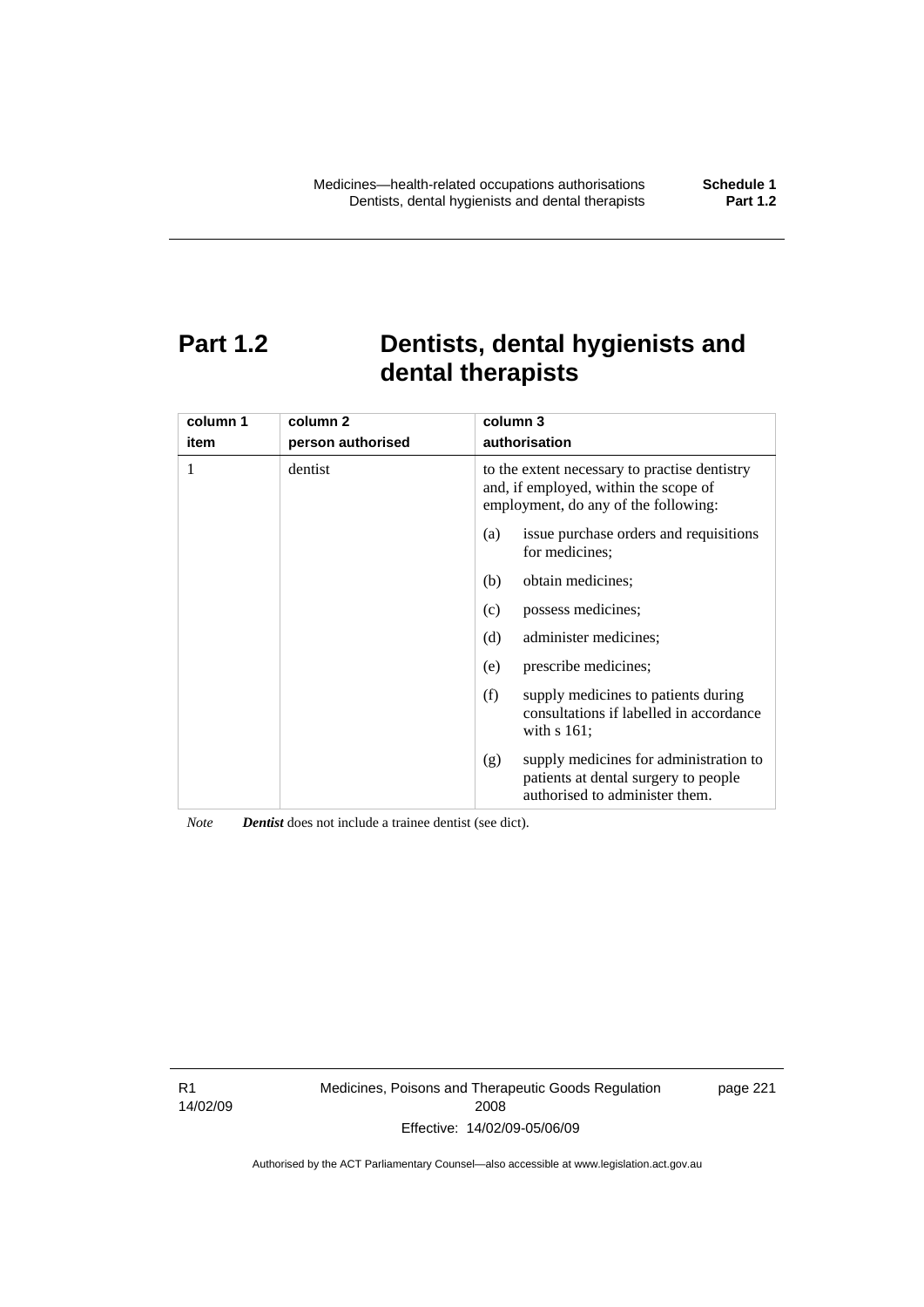### **Schedule 1** Medicines—health-related occupations authorisations<br>**Part 1.2** Dentists, dental hygienists and dental therapists **Part 1.2** Dentists, dental hygienists and dental therapists

| column 1       | column <sub>2</sub> | column 3                                                                                                                                                     |
|----------------|---------------------|--------------------------------------------------------------------------------------------------------------------------------------------------------------|
| item           | person authorised   | authorisation                                                                                                                                                |
| $\overline{2}$ | trainee dentist     | to the extent necessary to practise dentistry or<br>undertake training, and under supervision of<br>dentist, do any of the following:                        |
|                |                     | obtain medicines from health<br>(a)<br>professional authorised to possess<br>them;                                                                           |
|                |                     | (b)<br>possess medicines;                                                                                                                                    |
|                |                     | administer medicines in accordance<br>(c)<br>with prescription (whether or not<br>issued by themself or dentist);                                            |
|                |                     | prescribe medicines for administration<br>(d)<br>at institution or dental surgery.                                                                           |
| 3              | dental hygienist    | within the scope of employment, to the<br>extent necessary to practice as dental<br>hygienist, and under supervision of dentist,<br>do any of the following: |
|                |                     | obtain medicines from dentist<br>(a)<br>authorised to possess them;                                                                                          |
|                |                     | possess medicines mentioned in<br>(b)<br>par(a);                                                                                                             |
|                |                     | administer medicines mentioned in<br>(c)<br>par (a) in accordance with dentist's<br>prescription.                                                            |

page 222 Medicines, Poisons and Therapeutic Goods Regulation 2008 Effective: 14/02/09-05/06/09

R1 14/02/09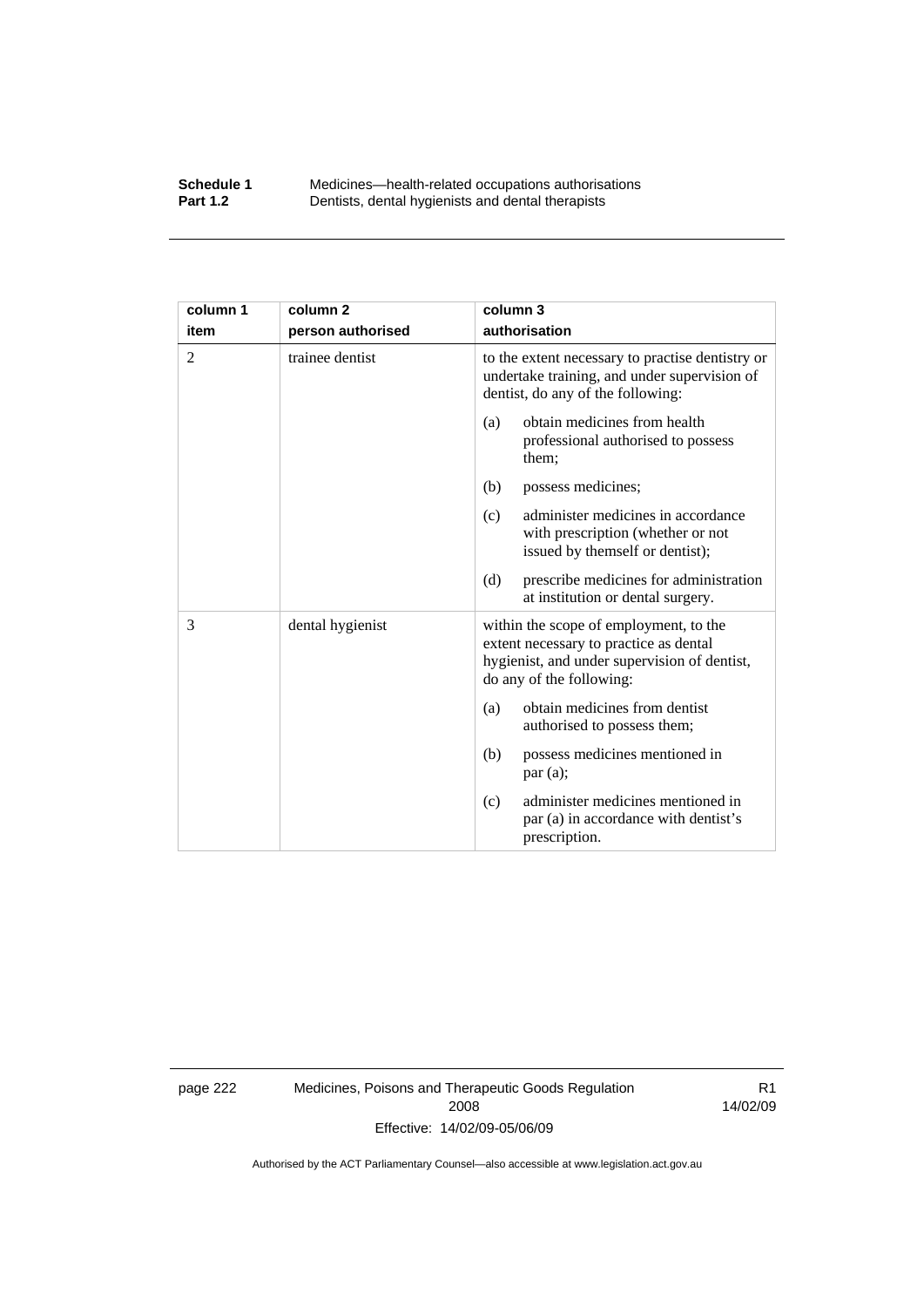| column 1<br>item | column 2<br>person authorised | column 3<br>authorisation                                                                                                                                    |  |
|------------------|-------------------------------|--------------------------------------------------------------------------------------------------------------------------------------------------------------|--|
| 4                | dental therapist              | within the scope of employment, to the<br>extent necessary to practice as dental<br>therapist, and under supervision of dentist, do<br>any of the following: |  |
|                  |                               | issue purchase orders and requisitions<br>(a)<br>for medicines for topical dental use<br>and for local anaesthetics;                                         |  |
|                  |                               | (b)<br>obtain medicines mentioned in par (a);                                                                                                                |  |
|                  |                               | possess medicines mentioned in<br>(c)<br>par(a);                                                                                                             |  |
|                  |                               | administer medicines mentioned in<br>(d)<br>par(a).                                                                                                          |  |

R1 14/02/09 Medicines, Poisons and Therapeutic Goods Regulation 2008 Effective: 14/02/09-05/06/09

page 223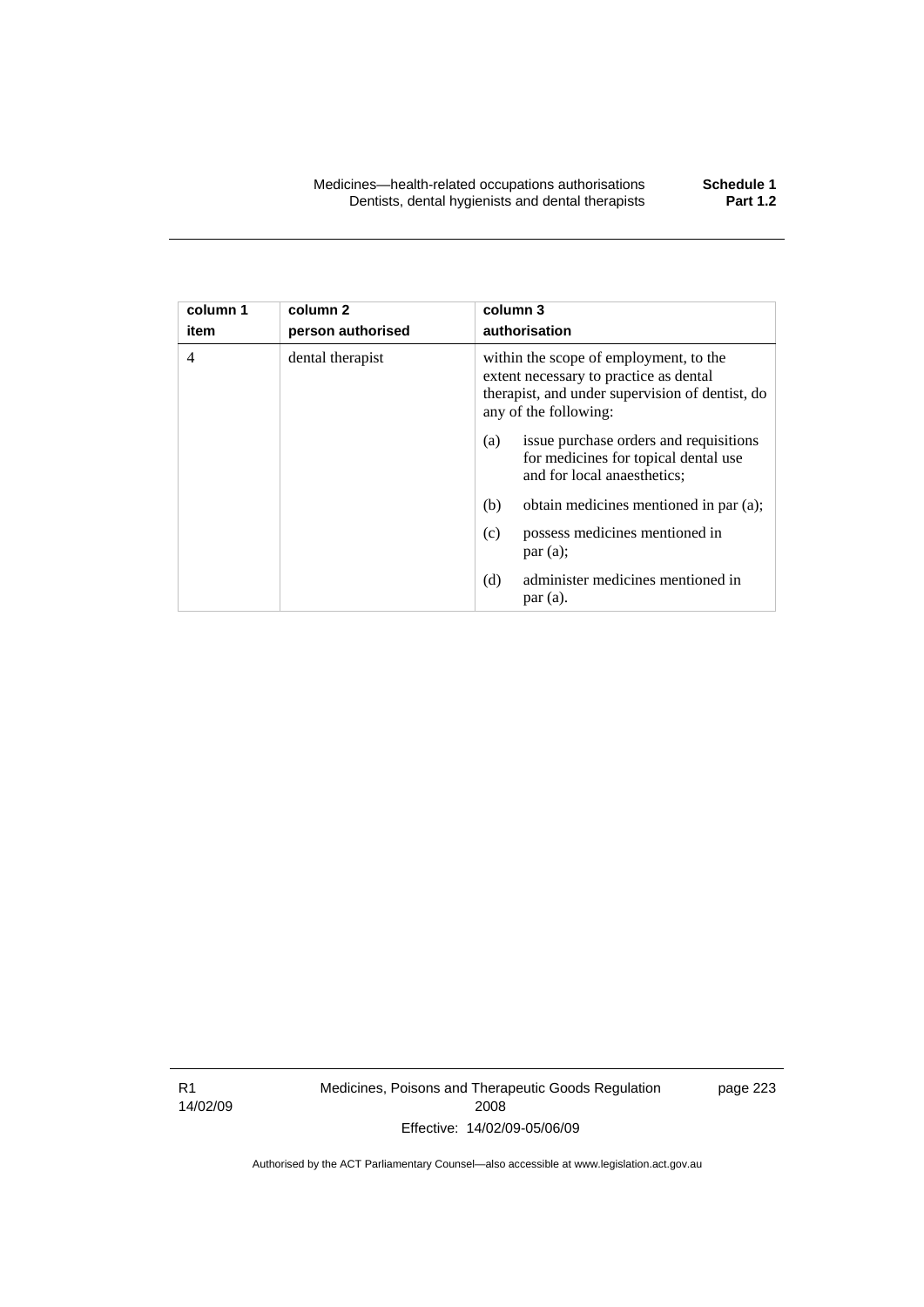## **Part 1.3 Doctors**

| column 1 | column <sub>2</sub> | column 3      |                                                                                                                               |
|----------|---------------------|---------------|-------------------------------------------------------------------------------------------------------------------------------|
| item     | person authorised   | authorisation |                                                                                                                               |
| 1        | doctor              |               | to the extent necessary to practise medicine<br>and, if employed, within the scope of<br>employment, do any of the following: |
|          |                     | (a)           | issue purchase orders and requisitions<br>for medicines;                                                                      |
|          |                     | (b)           | obtain medicines;                                                                                                             |
|          |                     | (c)           | possess medicines;                                                                                                            |
|          |                     | (d)           | administer medicines;                                                                                                         |
|          |                     | (e)           | prescribe medicines;                                                                                                          |
|          |                     | (f)           | supply medicines to patients during<br>consultations:                                                                         |
|          |                     | (g)           | supply medicines for administration to<br>patients to people authorised to<br>administer them;                                |
|          |                     | (h)           | supply medicines dispensed for patient<br>to another health professional on<br>patient's transfer within institution;         |
|          |                     | (i)           | supply medicines dispensed for patient<br>to patient on patient's discharge from<br>institution;                              |
|          |                     | (j)           | supply medicines to patients during<br>consultations if labelled in accordance<br>with s 161.                                 |
|          |                     | <b>Note</b>   | For authorisation to issue standing<br>orders for administration of medicines at<br>institutions, see s 75.                   |

*Note Doctor* does not include an intern doctor (see dict).

page 224 Medicines, Poisons and Therapeutic Goods Regulation 2008 Effective: 14/02/09-05/06/09

R1 14/02/09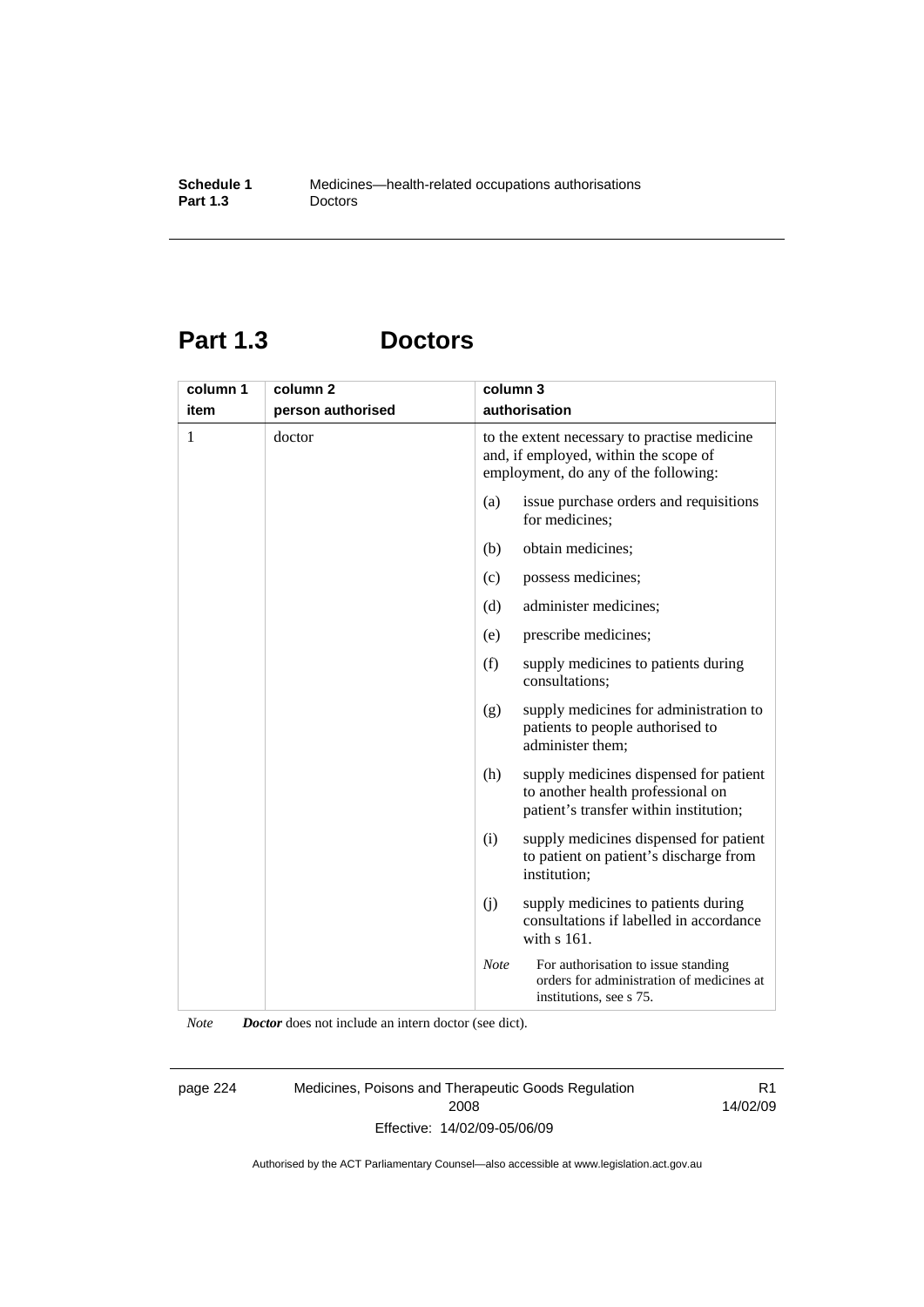| column 1       | column 2          | column 3                                                                                                                                                      |  |
|----------------|-------------------|---------------------------------------------------------------------------------------------------------------------------------------------------------------|--|
| item           | person authorised | authorisation                                                                                                                                                 |  |
| $\mathfrak{D}$ | intern doctor     | to the extent necessary to practise medicine<br>or undertake training or supervised practice,<br>and under supervision of doctor, do any of<br>the following: |  |
|                |                   | obtain medicines from health<br>(a)<br>professional authorised to possess<br>them;                                                                            |  |
|                |                   | (b)<br>possess medicines;                                                                                                                                     |  |
|                |                   | administer medicines in accordance<br>(c)<br>with prescription (whether or not<br>issued by themself or another<br>prescriber);                               |  |
|                |                   | (d)<br>prescribe medicines for administration<br>at institution or surgery;                                                                                   |  |
|                |                   | supply medicines dispensed for patient<br>(e)<br>to another health professional on<br>patient's transfer within institution;                                  |  |
|                |                   | (f)<br>supply medicines dispensed for patient<br>to patient on patient's discharge from<br>institution.                                                       |  |

R1 14/02/09 Medicines, Poisons and Therapeutic Goods Regulation 2008 Effective: 14/02/09-05/06/09

page 225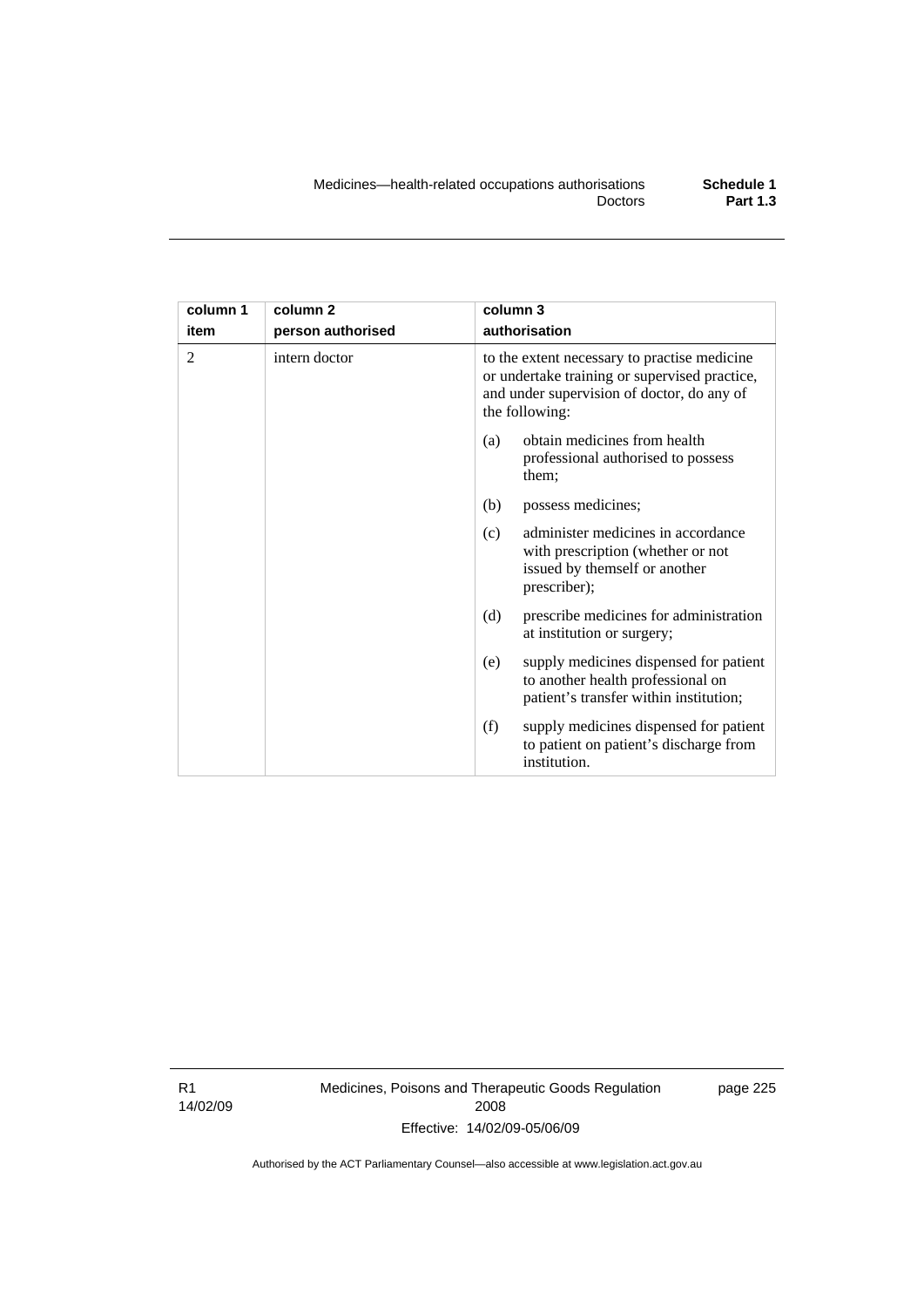## **Part 1.4 Health professionals at institutions**

| column 1<br>item | column 2<br>person authorised                  | column 3<br>authorisation                                                                                                                                                                   |
|------------------|------------------------------------------------|---------------------------------------------------------------------------------------------------------------------------------------------------------------------------------------------|
|                  | health professional employed<br>at institution | within the scope of employment, do any of<br>the following for the delivery of medicines<br>within the institution to another health<br>professional authorised to obtain the<br>medicines: |
|                  |                                                | obtain the medicines;<br>(a)                                                                                                                                                                |
|                  |                                                | possess the medicines;<br>(b)                                                                                                                                                               |
|                  |                                                | supply the medicines.<br>(c)                                                                                                                                                                |

page 226 Medicines, Poisons and Therapeutic Goods Regulation 2008 Effective: 14/02/09-05/06/09

R1 14/02/09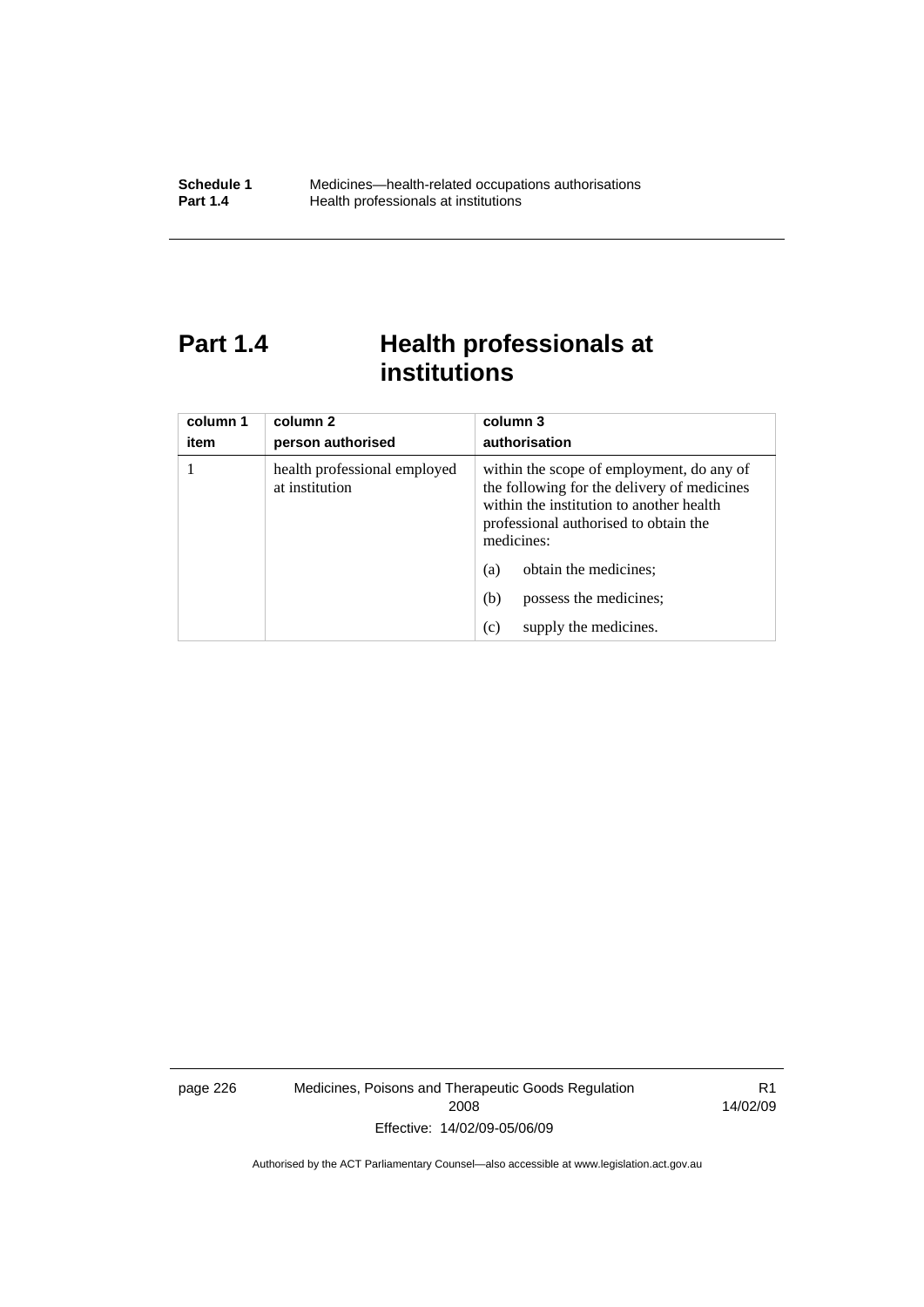## **Part 1.5 Midwives**

| column 1 | column <sub>2</sub> | column 3                                                                                                                       |
|----------|---------------------|--------------------------------------------------------------------------------------------------------------------------------|
| item     | person authorised   | authorisation                                                                                                                  |
| 1        | midwife             | to the extent necessary to practise midwifery<br>and, if employed, within the scope of<br>employment, do any of the following: |
|          |                     | issue requisitions for medicines;<br>(a)                                                                                       |
|          |                     | obtain medicines on requisition;<br>(b)                                                                                        |
|          |                     | possess medicines;<br>(c)                                                                                                      |
|          |                     | administer medicines in accordance<br>(d)<br>with prescription or standing order;                                              |
|          |                     | supply medicines in accordance with a<br>(e)<br>standing order issued by chief health<br>officer or a requisition;             |
|          |                     | (f)<br>supply medicines dispensed for patient<br>to another health professional on<br>patient's transfer within institution;   |
|          |                     | supply medicines dispensed for patient<br>(g)<br>to patient on patient's discharge from<br>institution.                        |

R1 14/02/09 Medicines, Poisons and Therapeutic Goods Regulation 2008 Effective: 14/02/09-05/06/09

page 227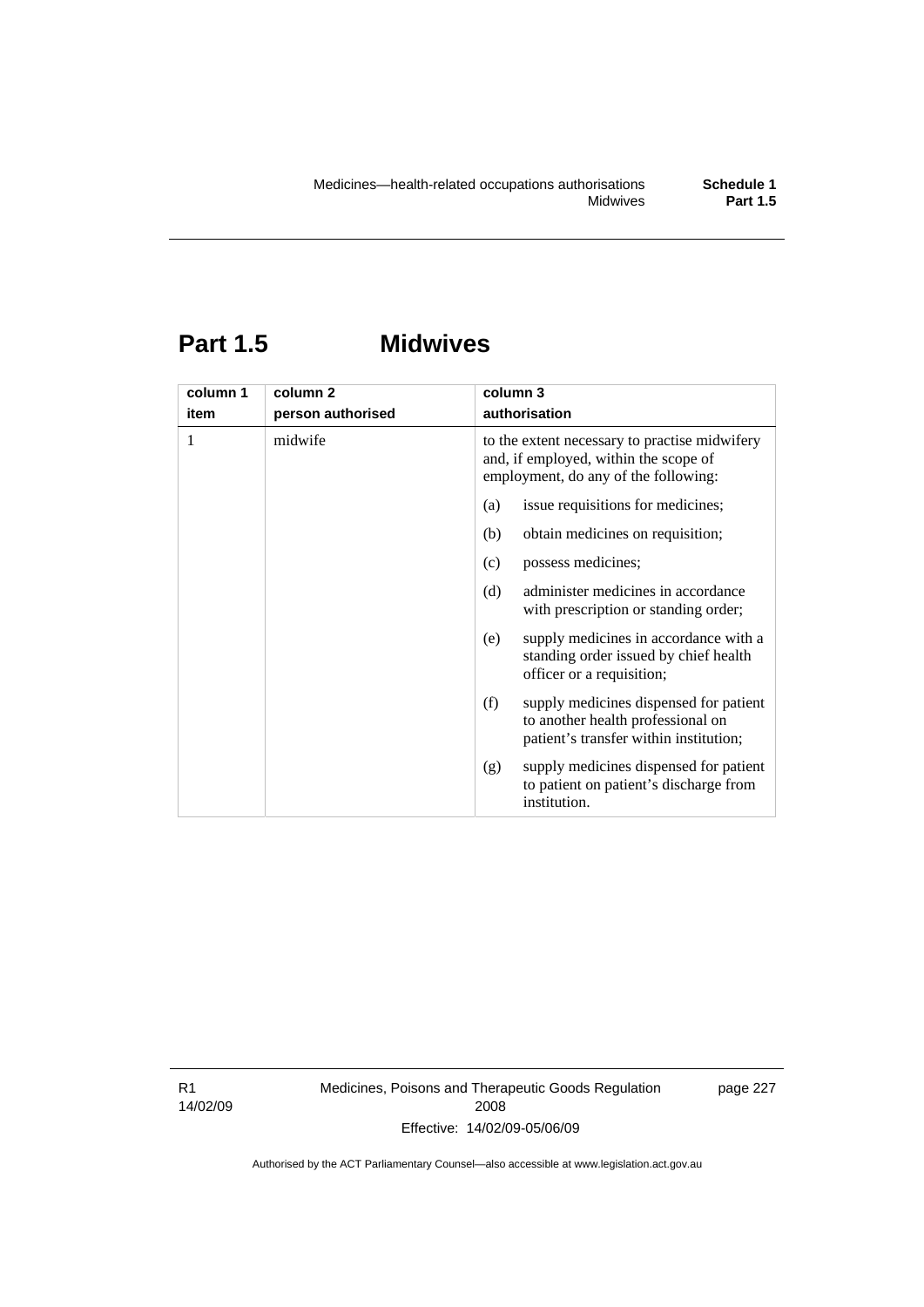## **Part 1.6 Nurses**

| column 1 | column <sub>2</sub> | column 3                                                                                                                     |
|----------|---------------------|------------------------------------------------------------------------------------------------------------------------------|
| item     | person authorised   | authorisation                                                                                                                |
| 1        | nurse               | to the extent necessary to practise nursing<br>and, if employed, within the scope of<br>employment, do any of the following: |
|          |                     | issue requisitions for medicines;<br>(a)                                                                                     |
|          |                     | obtain medicines on requisition;<br>(b)                                                                                      |
|          |                     | possess medicines;<br>(c)                                                                                                    |
|          |                     | administer medicines in accordance<br>(d)<br>with prescription or standing order;                                            |
|          |                     | supply medicines in accordance with a<br>(e)<br>standing order issued by chief health<br>officer or a requisition;           |
|          |                     | (f)<br>supply medicines dispensed for patient<br>to another health professional on<br>patient's transfer within institution; |
|          |                     | supply medicines dispensed for patient<br>(g)<br>to patient on patient's discharge from<br>institution.                      |

*Note Nurse* does not include enrolled nurse (see Legislation Act, dict, pt 1).

page 228 Medicines, Poisons and Therapeutic Goods Regulation 2008 Effective: 14/02/09-05/06/09

R1 14/02/09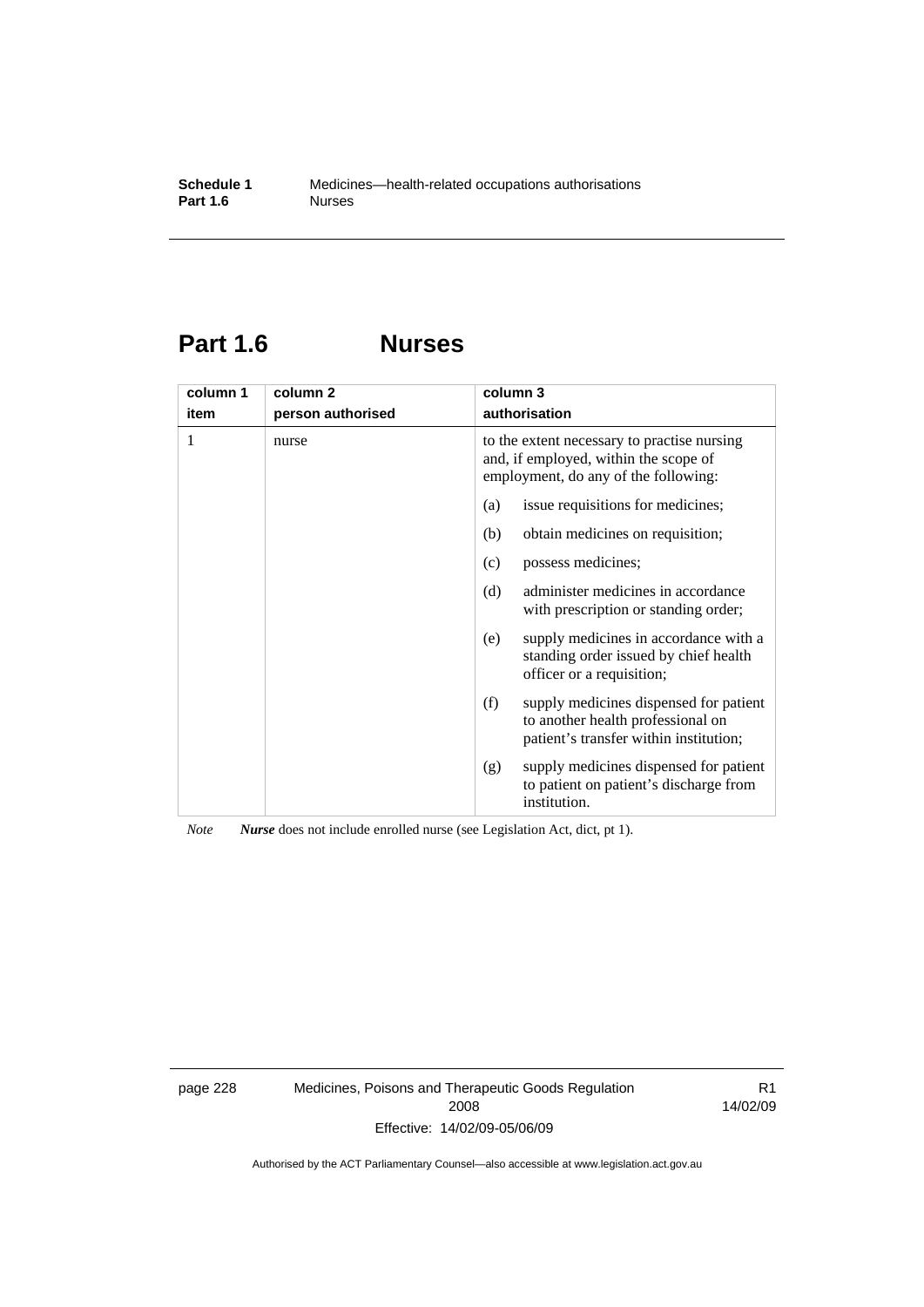| column 1       | column 2                     | column 3                                                                                                                                                                                                                                                    |
|----------------|------------------------------|-------------------------------------------------------------------------------------------------------------------------------------------------------------------------------------------------------------------------------------------------------------|
| item           | person authorised            | authorisation                                                                                                                                                                                                                                               |
| $\overline{2}$ | trainee nurse                | if successfully completed pharmacology<br>units of nursing studies, to the extent<br>necessary to practise nursing as trainee nurse<br>or undertake training, and under supervision<br>of nurse, nurse practitioner or midwife, do<br>any of the following: |
|                |                              | obtain medicines from health<br>(a)<br>professional authorised to possess<br>them;                                                                                                                                                                          |
|                |                              | (b)<br>possess medicines;                                                                                                                                                                                                                                   |
|                |                              | (c)<br>administer medicines to patients in<br>accordance with prescription.                                                                                                                                                                                 |
| 3              | enrolled nurse               | to the extent necessary to practise nursing as<br>enrolled nurse and, if employed, within the<br>scope of employment, do any of the<br>following:                                                                                                           |
|                |                              | obtain medicines from health<br>(a)<br>professional authorised to possess<br>them;                                                                                                                                                                          |
|                |                              | (b)<br>possess medicines;                                                                                                                                                                                                                                   |
|                |                              | (c)<br>administer medicines in accordance<br>with prescription.                                                                                                                                                                                             |
| 4              | enrolled nurse (medications) | to the extent necessary to practise nursing as<br>enrolled nurse and, if employed, within the<br>scope of employment, do any of the<br>following:                                                                                                           |
|                |                              | obtain medicines from health<br>(a)<br>professional authorised to possess<br>them;                                                                                                                                                                          |
|                |                              | (b)<br>possess medicines;                                                                                                                                                                                                                                   |
|                |                              | administer medicines in accordance<br>(c)<br>with prescription.                                                                                                                                                                                             |

### R1

14/02/09

Medicines, Poisons and Therapeutic Goods Regulation 2008 Effective: 14/02/09-05/06/09 page 229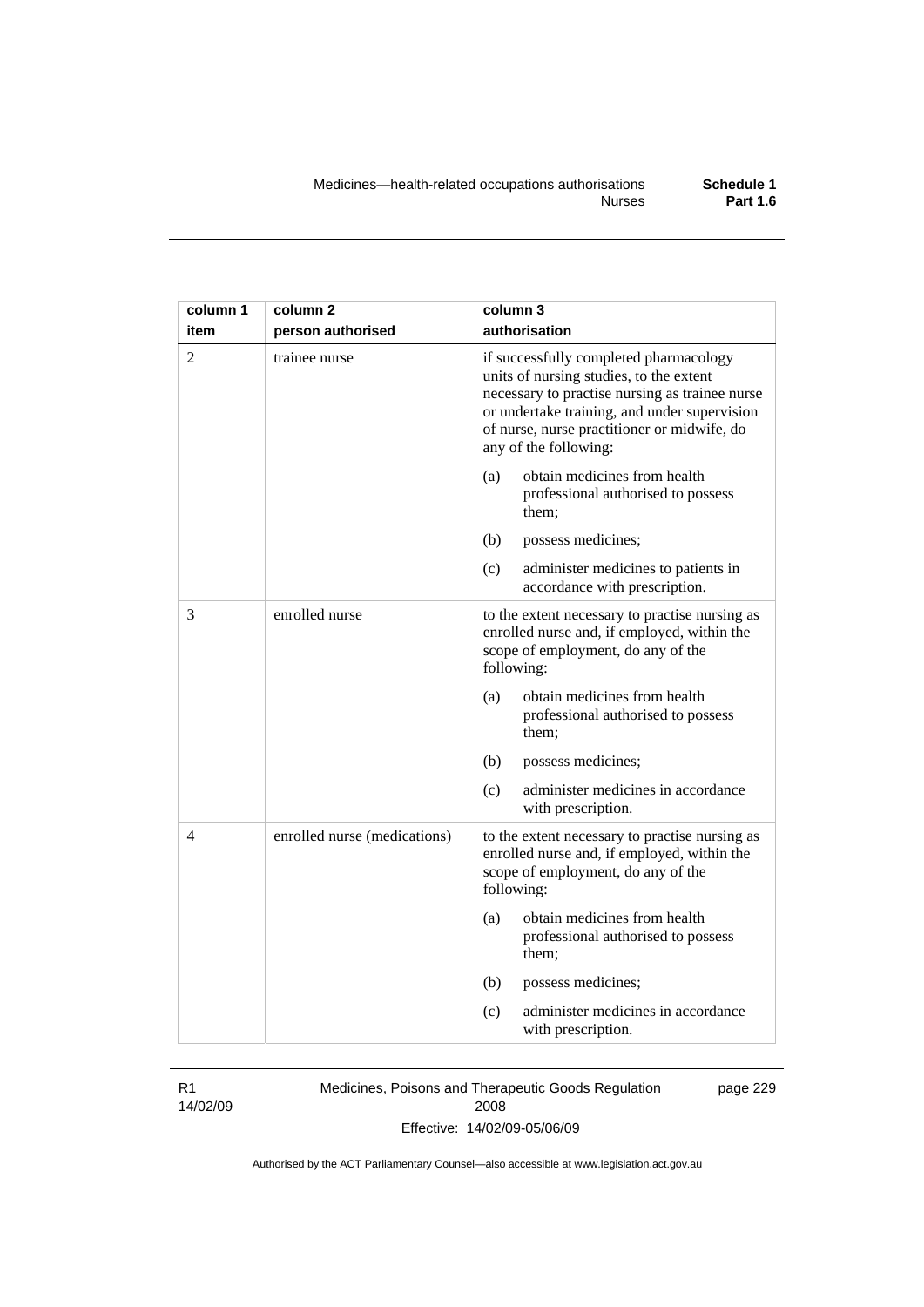#### **Schedule 1** Medicines—health-related occupations authorisations<br>**Part 1.6** Murses **Part 1.6**

| column 1<br>item | column 2<br>person authorised | column 3<br>authorisation                                                                                                    |                                                                                                                                                      |
|------------------|-------------------------------|------------------------------------------------------------------------------------------------------------------------------|------------------------------------------------------------------------------------------------------------------------------------------------------|
| 5                | nurse practitioner            | to the extent necessary to practise nursing<br>and, if employed, within the scope of<br>employment, do any of the following: |                                                                                                                                                      |
|                  |                               | (a)                                                                                                                          | issue requisitions for medicines;                                                                                                                    |
|                  |                               | (b)                                                                                                                          | obtain medicines;                                                                                                                                    |
|                  |                               | (c)                                                                                                                          | possess medicines;                                                                                                                                   |
|                  |                               | (d)                                                                                                                          | prescribe medicines (other than<br>controlled medicines) in accordance<br>with approved scope of practice under<br>the Health Regulation 2004, s 11; |
|                  |                               | (e)                                                                                                                          | supply medicines to which par (d)<br>applies to patients during consultations<br>if labelled in accordance with s 161;                               |
|                  |                               | (f)                                                                                                                          | administer medicines in accordance<br>with prescription (whether or not<br>issued by themself or another<br>prescriber) or standing order;           |
|                  |                               | (g)                                                                                                                          | supply medicines in accordance with a<br>standing order issued by chief health<br>officer or a requisition;                                          |
|                  |                               | (h)                                                                                                                          | supply medicines dispensed for patient<br>to another health professional on<br>patient's transfer within institution;                                |
|                  |                               | (i)                                                                                                                          | supply medicines dispensed for patient<br>to patient on patient's discharge from<br>institution.                                                     |

page 230 Medicines, Poisons and Therapeutic Goods Regulation 2008 Effective: 14/02/09-05/06/09

R1 14/02/09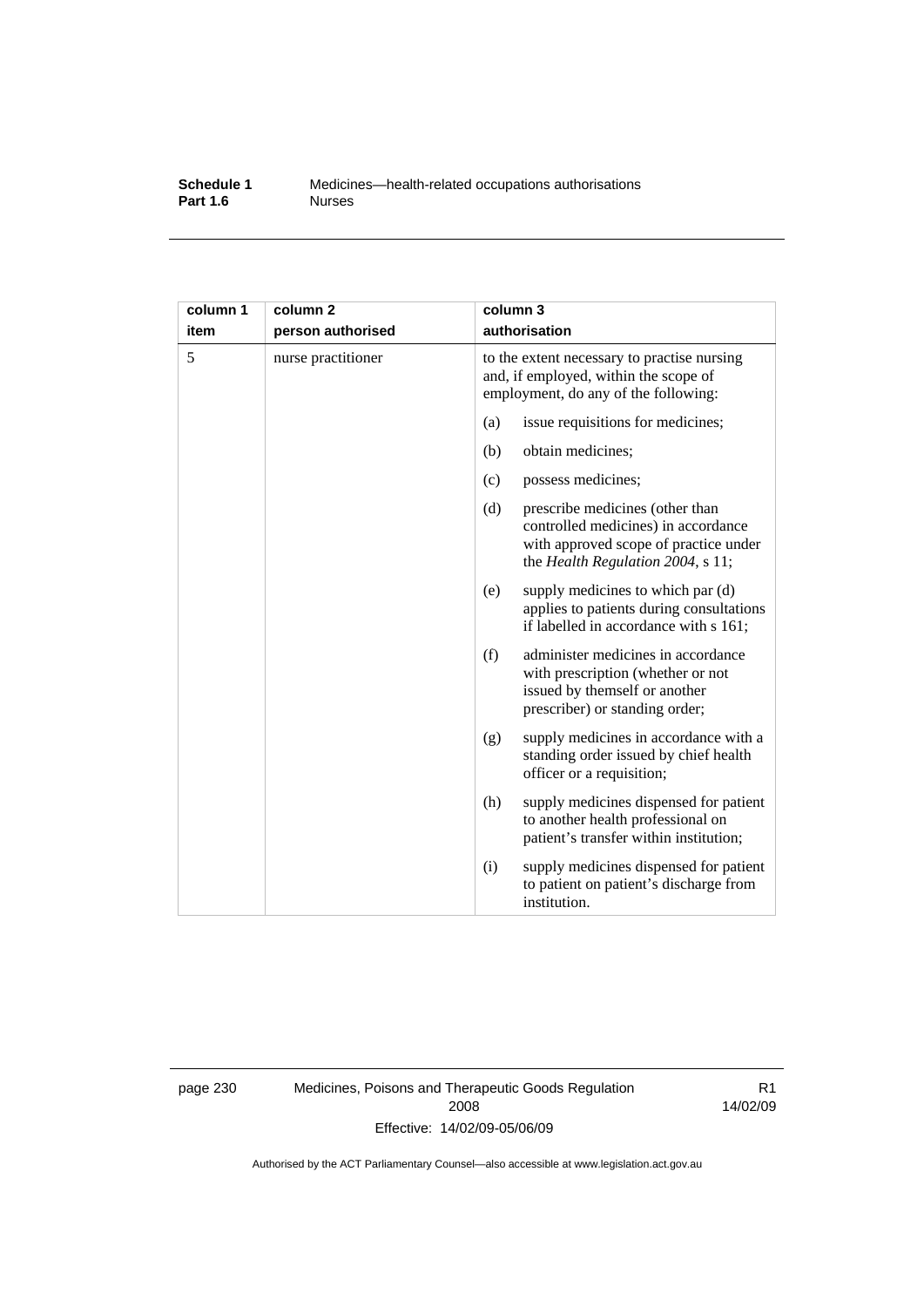# **Part 1.7 Opioid dependency treatment centres operated by Territory**

| column 1       | column 2                                                                           | column 3                                                                                                                                                                                                |  |
|----------------|------------------------------------------------------------------------------------|---------------------------------------------------------------------------------------------------------------------------------------------------------------------------------------------------------|--|
| item           | person authorised                                                                  | authorisation                                                                                                                                                                                           |  |
| 1              | person in charge of opioid<br>dependency treatment centre<br>operated by Territory | to the extent necessary to treat patients of<br>centre and within the scope of employment,<br>do any of the following:                                                                                  |  |
|                |                                                                                    | (a)<br>issue purchase orders and requisitions<br>for buprenorphine and methadone;                                                                                                                       |  |
|                |                                                                                    | (b)<br>obtain buprenorphine and methadone<br>on purchase orders and requisitions;                                                                                                                       |  |
|                |                                                                                    | supply buprenorphine and methadone<br>(c)<br>to health professionals at centre for<br>patients of centre.                                                                                               |  |
| $\overline{2}$ | doctor or nurse at opioid<br>dependency treatment centre<br>operated by Territory  | to the extent necessary to treat patients of<br>centre and within the scope of employment,<br>supply buprenorphine and methadone to<br>patients of centre for self-administration<br>outside centre if- |  |
|                |                                                                                    | supply is in accordance with<br>(a)<br>prescription; and                                                                                                                                                |  |
|                |                                                                                    | (b)<br>medicine is labelled as if dispensed<br>medicine; and                                                                                                                                            |  |
|                |                                                                                    | labelled medicine checked by another<br>(c)<br>health professional before supply.                                                                                                                       |  |
|                |                                                                                    | For authorisation of doctor to issue<br>Note 1<br>standing orders for administration of<br>medicines at centre, see s 75.                                                                               |  |
|                |                                                                                    | Note 2<br>For labelling of dispensed medicines, see<br>s 123.                                                                                                                                           |  |

R1 14/02/09 Medicines, Poisons and Therapeutic Goods Regulation 2008 Effective: 14/02/09-05/06/09

page 231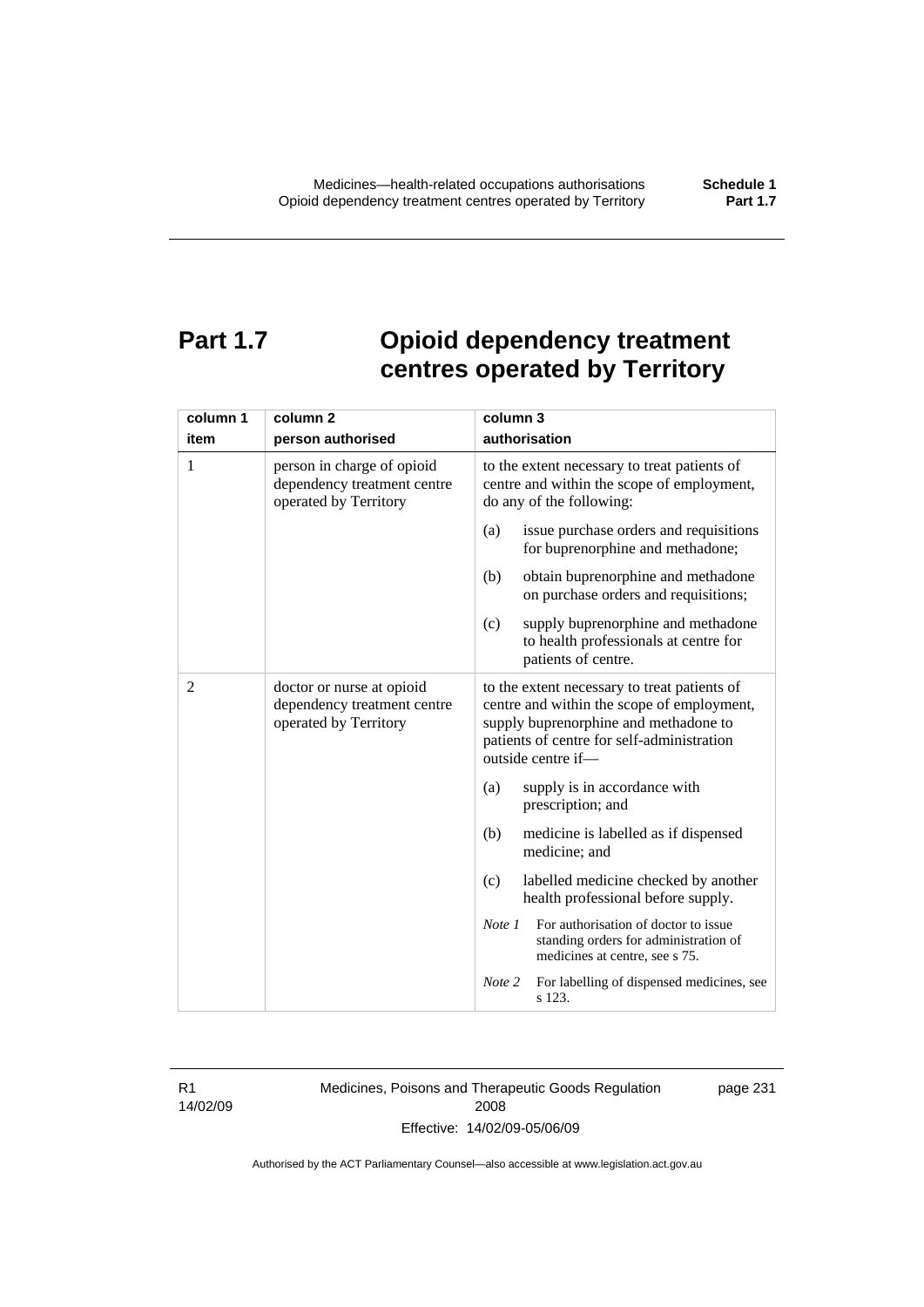#### **Schedule 1** Medicines—health-related occupations authorisations<br>**Part 1.8** Optometrists **Optometrists**

# **Part 1.8 Optometrists**

| column 1 | column <sub>2</sub> | column 3                                                                                                                                                                                                                                                                                                                                                                                                                                                                                                                                                                                                              |
|----------|---------------------|-----------------------------------------------------------------------------------------------------------------------------------------------------------------------------------------------------------------------------------------------------------------------------------------------------------------------------------------------------------------------------------------------------------------------------------------------------------------------------------------------------------------------------------------------------------------------------------------------------------------------|
| item     | person authorised   | authorisation                                                                                                                                                                                                                                                                                                                                                                                                                                                                                                                                                                                                         |
| 1        | optometrist         | to the extent necessary to practise optometry<br>and, if employed, within the scope of<br>employment, do any of the following:                                                                                                                                                                                                                                                                                                                                                                                                                                                                                        |
|          |                     | deal as follows with optometry<br>(a)<br>medicines mentioned in sch 2,<br>table 2.1, col 2 for a purpose<br>mentioned in col 3 for the medicine:<br>issue purchase orders or<br>(i)<br>requisitions for the medicines;<br>obtain the medicines;<br>(ii)<br>(iii)<br>possess the medicines;<br>administer the medicines;<br>(iv)<br>if holder of optometrist restricted<br>(b)<br>medicines authority under Health<br>Professionals Regulation 2004, sch 11<br>to treat ocular condition, deal with<br>optometry medicines mentioned in<br>sch 2, table 2.2, col 2 for treatment of<br>condition to which the medicine |
|          |                     | relates under col 3 for the medicine as<br>follows:                                                                                                                                                                                                                                                                                                                                                                                                                                                                                                                                                                   |
|          |                     | (i)<br>issue purchase orders or<br>requisitions for the medicines;                                                                                                                                                                                                                                                                                                                                                                                                                                                                                                                                                    |
|          |                     | obtain the medicines;<br>(ii)                                                                                                                                                                                                                                                                                                                                                                                                                                                                                                                                                                                         |
|          |                     | (iii)<br>possess the medicines;                                                                                                                                                                                                                                                                                                                                                                                                                                                                                                                                                                                       |
|          |                     | administer the medicines;<br>(iv)                                                                                                                                                                                                                                                                                                                                                                                                                                                                                                                                                                                     |
|          |                     | prescribe the medicines;<br>(v)                                                                                                                                                                                                                                                                                                                                                                                                                                                                                                                                                                                       |
|          |                     | supply medicines to which<br>(vi)<br>subpar (v) applies to patients<br>during consultations if labelled<br>in accordance with s 161.                                                                                                                                                                                                                                                                                                                                                                                                                                                                                  |

page 232 Medicines, Poisons and Therapeutic Goods Regulation 2008 Effective: 14/02/09-05/06/09

R1 14/02/09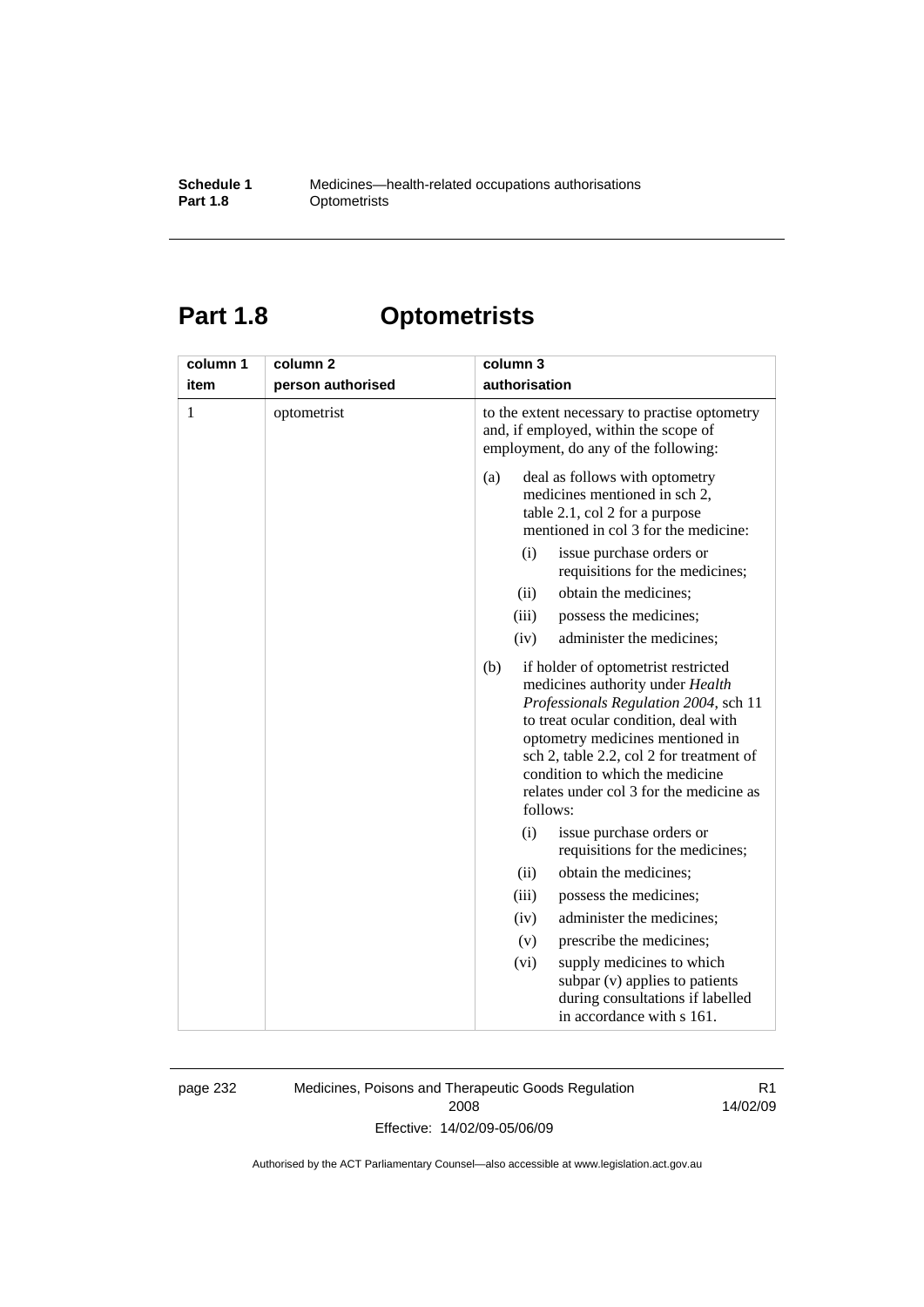# **Part 1.9 Pharmacists and employees**

| column 1 | column <sub>2</sub> | column 3                                                                                                                                       |  |
|----------|---------------------|------------------------------------------------------------------------------------------------------------------------------------------------|--|
| item     | person authorised   | authorisation                                                                                                                                  |  |
| 1        | pharmacist          | to the extent necessary to practise pharmacy<br>and, if employed, within the scope of<br>employment, do any of the following:                  |  |
|          |                     | (a)<br>issue purchase orders and requisitions<br>for medicines;                                                                                |  |
|          |                     | obtain medicines;<br>(b)                                                                                                                       |  |
|          |                     | possess medicines;<br>(c)                                                                                                                      |  |
|          |                     | dispense medicines;<br>(d)                                                                                                                     |  |
|          |                     | administer medicines;<br>(e)                                                                                                                   |  |
|          |                     | (f)<br>manufacture medicines to dispense or<br>supply them on requisition;                                                                     |  |
|          |                     | supply pharmacy medicines;<br>(g)                                                                                                              |  |
|          |                     | (h)<br>if pharmacist at institution—supply<br>pharmacist only medicines without<br>prescription;                                               |  |
|          |                     | if pharmacist at community<br>(i)<br>pharmacy-supply pharmacist only<br>medicines without prescription but in<br>accordance with the Act, s 7; |  |
|          |                     | supply medicines on purchase order,<br>(i)<br>requisition or standing order.                                                                   |  |

*Note 1 Manufacture*—see the Act, dictionary.

*Note 2 Pharmacist* does not include an intern pharmacist (see dict).

R1 14/02/09 Medicines, Poisons and Therapeutic Goods Regulation 2008 Effective: 14/02/09-05/06/09

page 233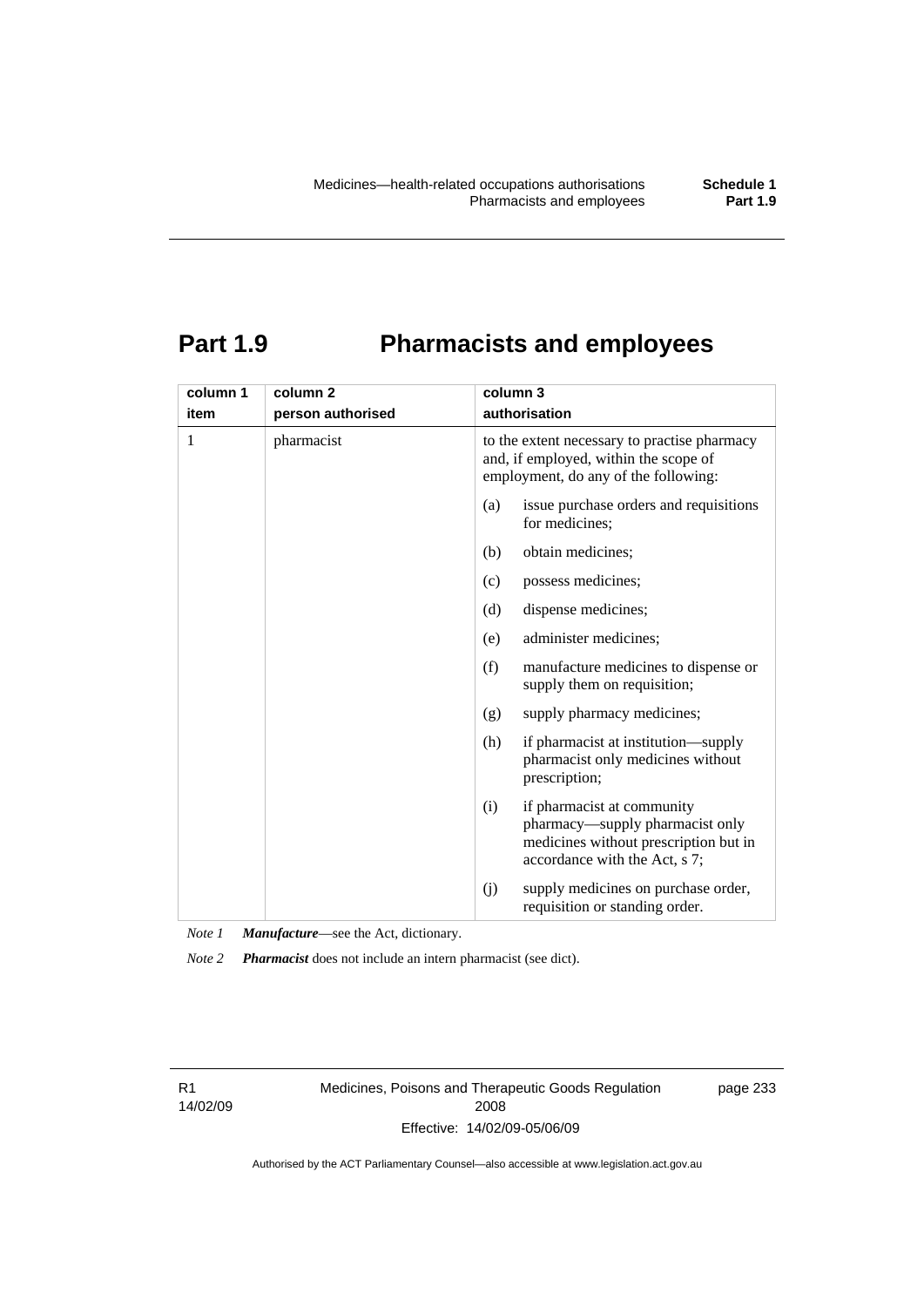#### **Schedule 1** Medicines—health-related occupations authorisations<br>**Part 1.9** Pharmacists and employees Pharmacists and employees

| column 1 | column <sub>2</sub> |                                                                                                                           | column 3      |                                                                                                                                                   |
|----------|---------------------|---------------------------------------------------------------------------------------------------------------------------|---------------|---------------------------------------------------------------------------------------------------------------------------------------------------|
| item     | person authorised   |                                                                                                                           | authorisation |                                                                                                                                                   |
| 2        | intern pharmacist   | to the extent necessary to practise pharmacy<br>or undertake training or supervised practice,<br>do any of the following: |               |                                                                                                                                                   |
|          |                     | (a)                                                                                                                       |               | under direct supervision of pharmacist<br>do 1 or more of the following:                                                                          |
|          |                     |                                                                                                                           | (i)           | administer medicines;                                                                                                                             |
|          |                     |                                                                                                                           | (ii)          | if intern pharmacist at<br>institution-supply pharmacist<br>only medicines without<br>prescription;                                               |
|          |                     |                                                                                                                           | (iii)         | if intern pharmacist at<br>community pharmacy—supply<br>pharmacist only medicines<br>without prescription but in<br>accordance with the Act, s 7; |
|          |                     |                                                                                                                           | (iv)          | to obtain, possess and supply<br>medicines for the purpose of<br>assisting pharmacist to dispense<br>them;                                        |
|          |                     | (b)                                                                                                                       |               | under supervision of pharmacist, do<br>1 or more of the following:                                                                                |
|          |                     |                                                                                                                           | (i)           | obtain medicines;                                                                                                                                 |
|          |                     |                                                                                                                           | (ii)          | possess medicines;                                                                                                                                |
|          |                     |                                                                                                                           | (iii)         | supply pharmacy medicines;                                                                                                                        |
|          |                     |                                                                                                                           | (iv)          | supply medicines on requisition.                                                                                                                  |

page 234 Medicines, Poisons and Therapeutic Goods Regulation 2008 Effective: 14/02/09-05/06/09

R1 14/02/09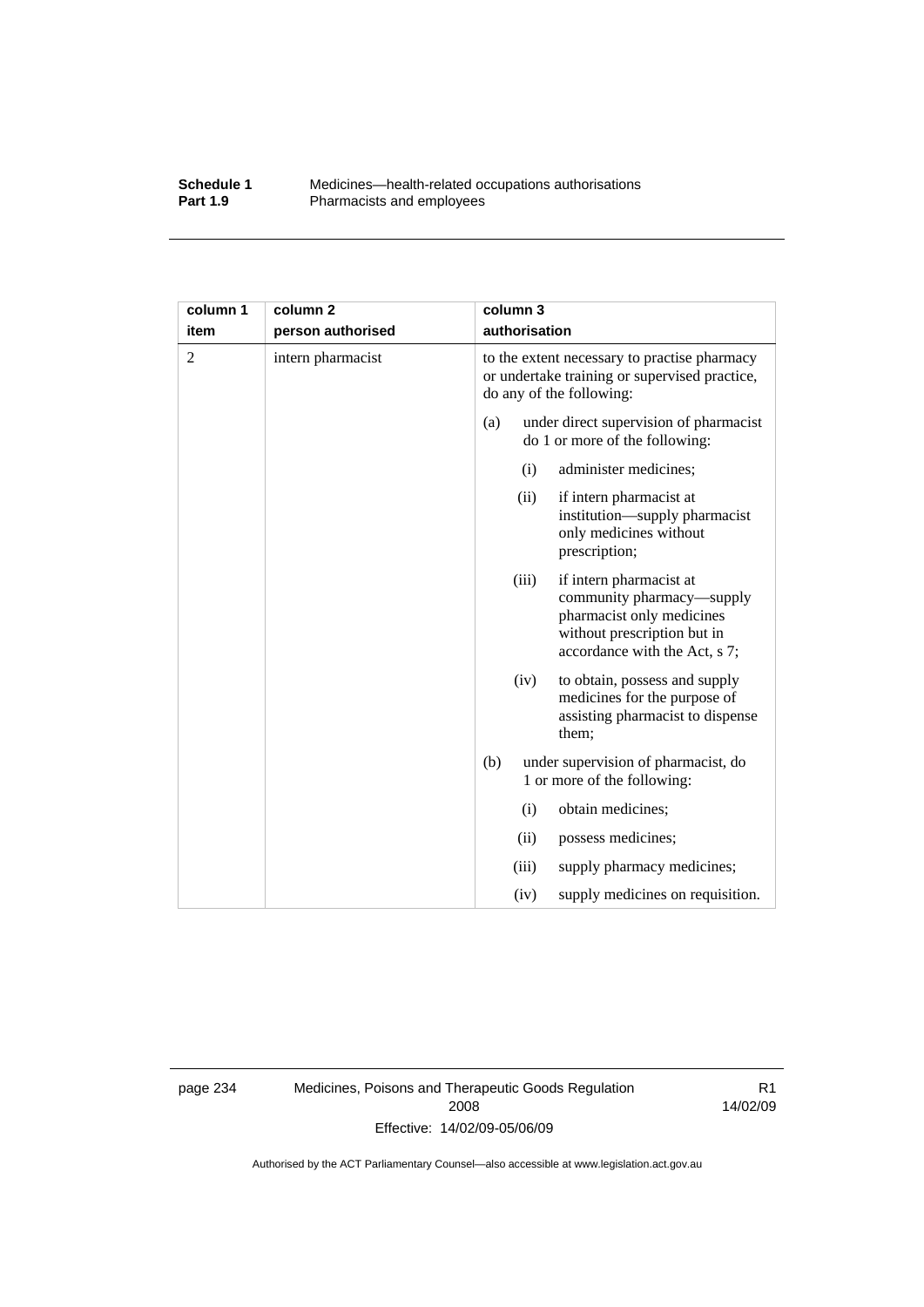| column 1<br>item | column <sub>2</sub><br>person authorised              | column 3<br>authorisation                                                                                                                                        |
|------------------|-------------------------------------------------------|------------------------------------------------------------------------------------------------------------------------------------------------------------------|
| 3                | employee assisting pharmacist<br>employed at hospital | within the scope of employment and under<br>direct supervision of pharmacist, do any of<br>the following:                                                        |
|                  |                                                       | obtain medicines;<br>(a)                                                                                                                                         |
|                  |                                                       | (b)<br>possess medicines;                                                                                                                                        |
|                  |                                                       | (c)<br>to obtain, possess and supply<br>medicines for the purpose of assisting<br>pharmacist to dispense them;                                                   |
|                  |                                                       | (d)<br>supply medicines on requisition.                                                                                                                          |
| 4                | employee at a community                               | within the scope of employment and—                                                                                                                              |
|                  | pharmacy                                              | (a)<br>under supervision of pharmacist,<br>supply                                                                                                                |
|                  |                                                       | pharmacy medicines; or<br>(i)                                                                                                                                    |
|                  |                                                       | (ii)<br>pharmacist only medicines<br>supplied in person to customer<br>by pharmacist if supply is for<br>purpose of sale of medicine; or                         |
|                  |                                                       | (iii)<br>medicines dispensed at the<br>pharmacy if the delivery or sale<br>is to the person for whom the<br>medicine is prescribed or the<br>person's agent; and |
|                  |                                                       | (b)<br>under supervision of pharmacist,<br>obtain and possess medicines for<br>purpose of par (a); and                                                           |
|                  |                                                       | (c)<br>under direct supervision of pharmacist,<br>do any of the following for purpose of<br>assisting pharmacist to dispense<br>medicines:                       |
|                  |                                                       | (i)<br>obtain the medicines;                                                                                                                                     |
|                  |                                                       | (ii)<br>possess the medicines.                                                                                                                                   |

R1 14/02/09 Medicines, Poisons and Therapeutic Goods Regulation 2008 Effective: 14/02/09-05/06/09

page 235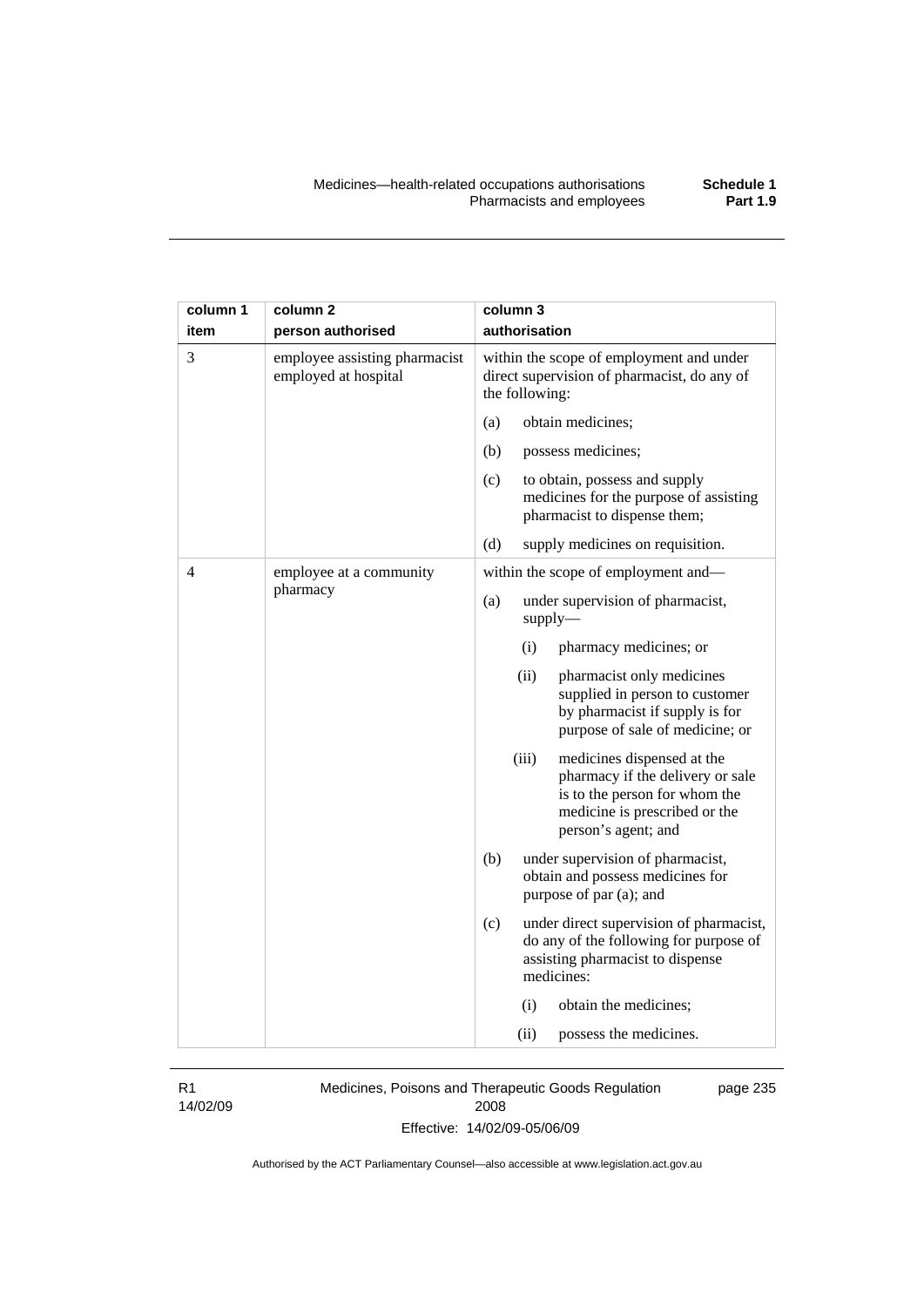# **Part 1.10 Podiatrists**

| column 1<br>item | column 2<br>person authorised | column 3<br>authorisation                                                                                                     |  |
|------------------|-------------------------------|-------------------------------------------------------------------------------------------------------------------------------|--|
|                  | podiatrist                    | to the extent necessary to practise podiatry<br>and, if employed, within the scope of<br>employment, do any of the following: |  |
|                  |                               | issue purchase orders and requisitions<br>(a)<br>for adrenaline and local anaesthetics;                                       |  |
|                  |                               | obtain adrenaline and local<br>(b)<br>anaesthetics:                                                                           |  |
|                  |                               | possess adrenaline and local<br>(c)<br>anaesthetics;                                                                          |  |
|                  |                               | administer adrenaline and local<br>(d)<br>anaesthetics.                                                                       |  |

page 236 Medicines, Poisons and Therapeutic Goods Regulation 2008 Effective: 14/02/09-05/06/09

R1 14/02/09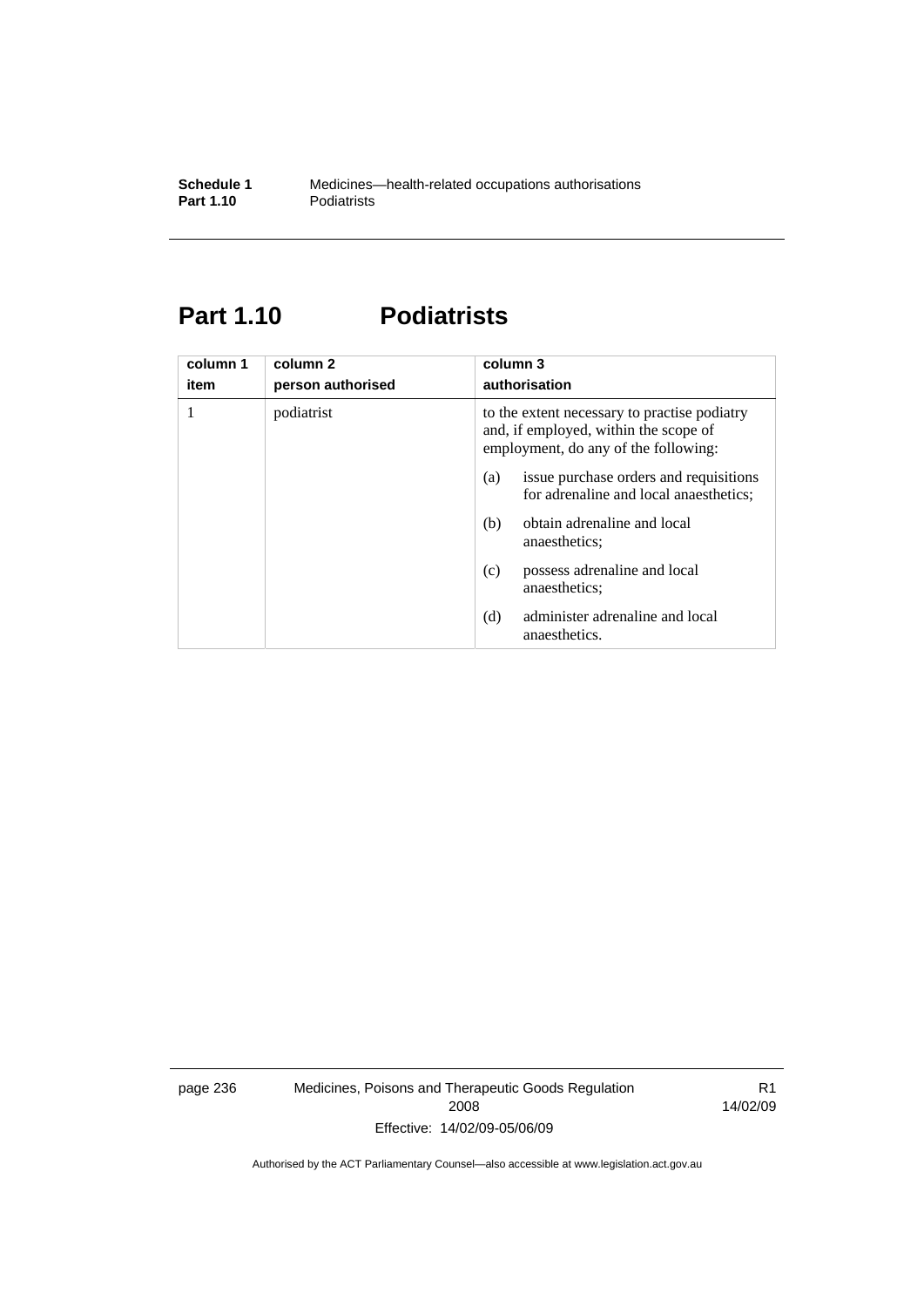# **Part 1.11 Residential care facilities**

R1 14/02/09 Medicines, Poisons and Therapeutic Goods Regulation 2008 Effective: 14/02/09-05/06/09

page 237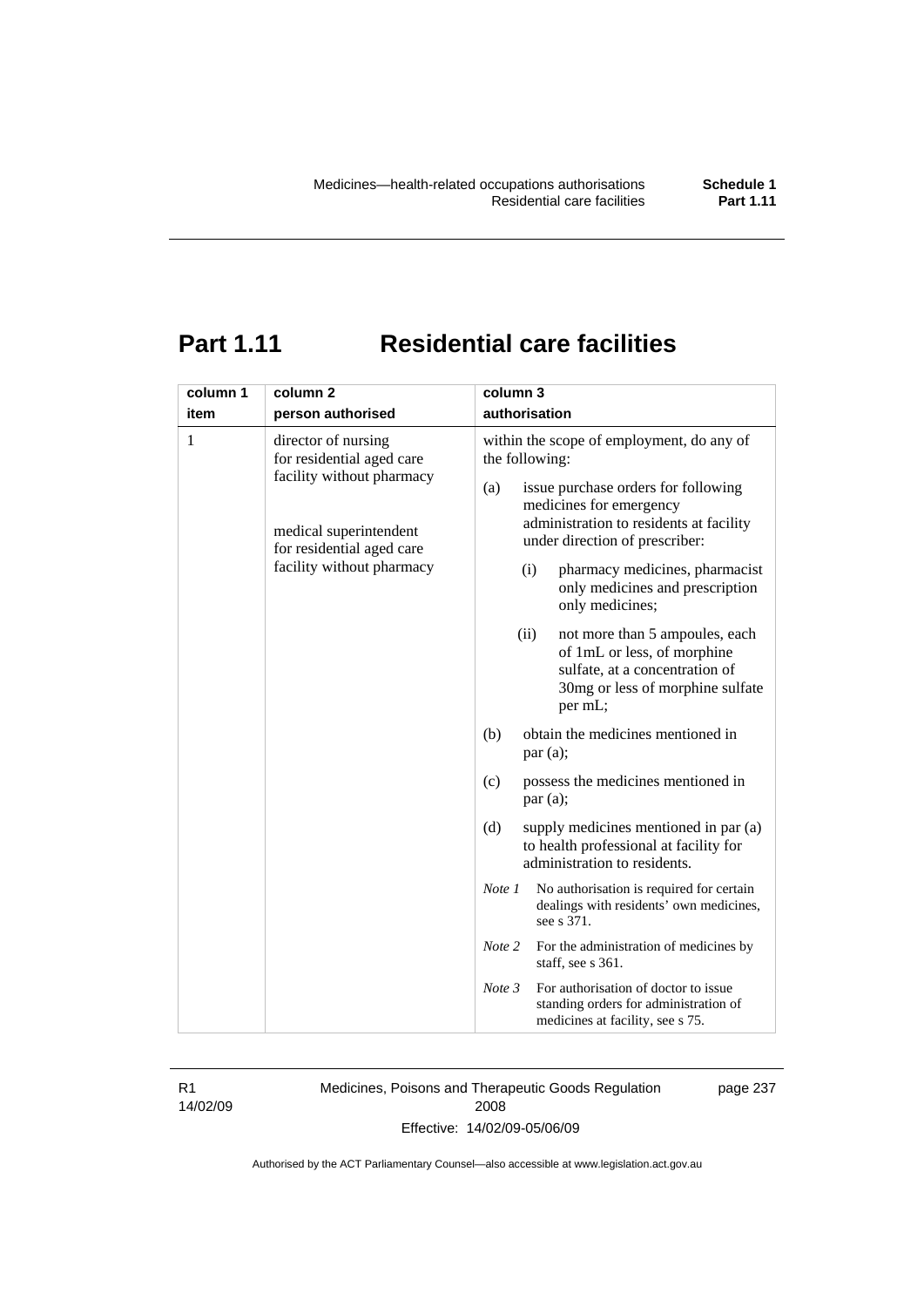| Schedule 1       | Medicines—health-related occupations authorisations |
|------------------|-----------------------------------------------------|
| <b>Part 1.11</b> | Residential care facilities                         |

| column 1 | column <sub>2</sub>                                                                                                                                                           | column 3                                                                                                                                                                                                                                                                                                                                                                                                                                                          |
|----------|-------------------------------------------------------------------------------------------------------------------------------------------------------------------------------|-------------------------------------------------------------------------------------------------------------------------------------------------------------------------------------------------------------------------------------------------------------------------------------------------------------------------------------------------------------------------------------------------------------------------------------------------------------------|
| item     | person authorised                                                                                                                                                             | authorisation                                                                                                                                                                                                                                                                                                                                                                                                                                                     |
| 2        | director of nursing<br>for residential disability care<br>facility without pharmacy<br>medical superintendent<br>for residential disability care<br>facility without pharmacy | within the scope of employment, do any of<br>the following:<br>issue purchase orders for medicines<br>(a)<br>(other than controlled medicines) for<br>emergency administration to residents<br>at facility under direction of<br>prescriber;<br>obtain the medicines;<br>(b)<br>possess the medicines;<br>(c)<br>supply the medicines to health<br>(d)<br>professional at facility for<br>administration to residents.<br>See the notes to item 1.<br><b>Note</b> |

page 238 Medicines, Poisons and Therapeutic Goods Regulation 2008 Effective: 14/02/09-05/06/09

R1 14/02/09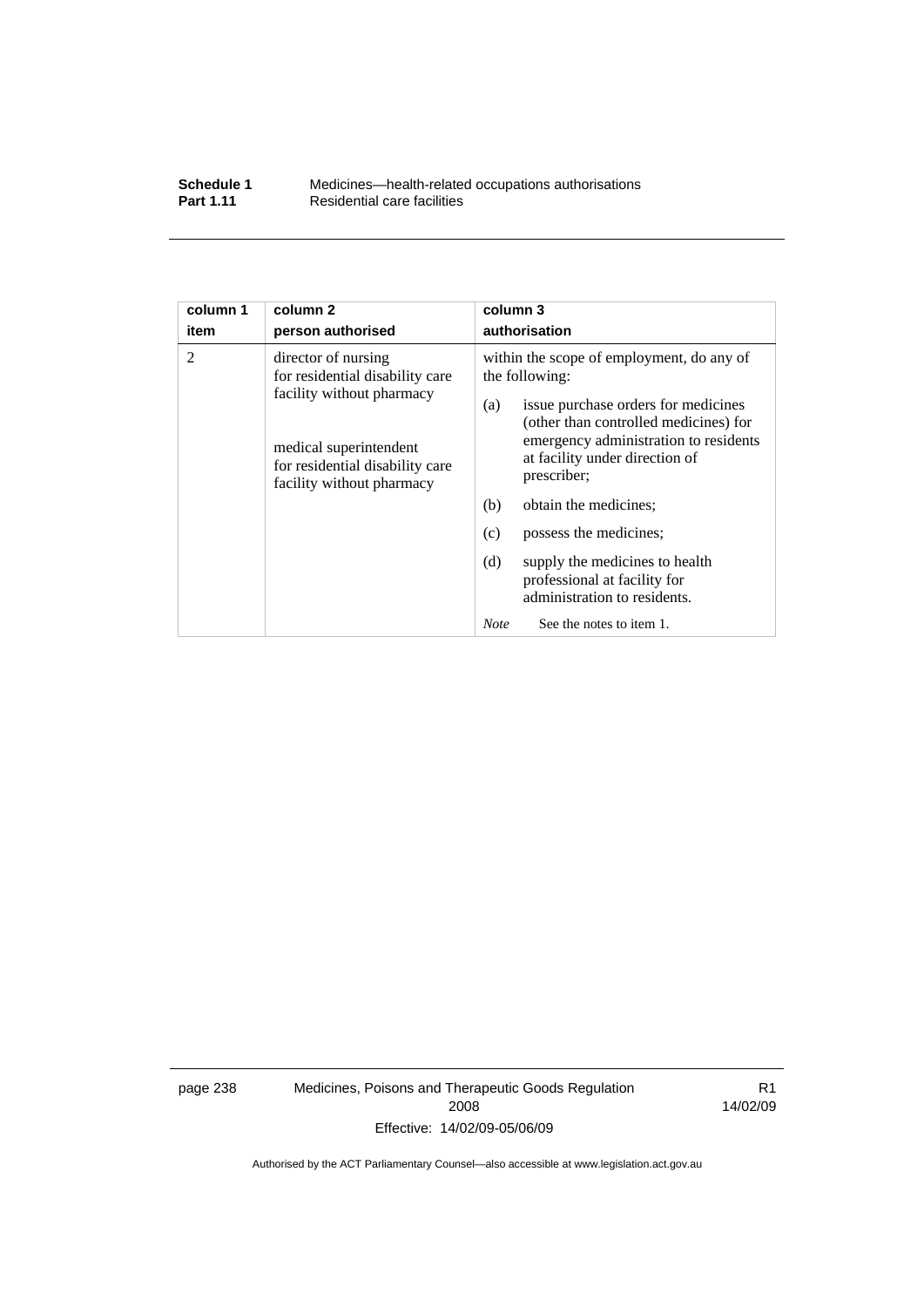# **Part 1.12 Sales representatives for medicines manufacturers and wholesalers**

| column 1 | column 2                                                                                                                                                                                                                                                                                                                                                       | column 3                                                                                                                                                                                                                                                                                                                                                                                                                                                                                          |
|----------|----------------------------------------------------------------------------------------------------------------------------------------------------------------------------------------------------------------------------------------------------------------------------------------------------------------------------------------------------------------|---------------------------------------------------------------------------------------------------------------------------------------------------------------------------------------------------------------------------------------------------------------------------------------------------------------------------------------------------------------------------------------------------------------------------------------------------------------------------------------------------|
| item     | person authorised                                                                                                                                                                                                                                                                                                                                              | authorisation                                                                                                                                                                                                                                                                                                                                                                                                                                                                                     |
| 1        | representative of person<br>authorised (however described)<br>under corresponding law to<br>manufacture medicines<br>representative of medicines<br>wholesalers licence-holder<br>representative of person<br>authorised to supply medicines<br>under the Act, $s$ 20 (4) (which is<br>about wholesalers who do not<br>have a place of business in the<br>ACT) | for purpose of supplying medicines (other<br>than controlled medicines) under<br>medicines Australia code of conduct, and<br>within the scope of employment, do any of<br>the following:<br>obtain manufacturer's packs of<br>(a)<br>medicines (other than controlled<br>medicines) from manufacturer or<br>wholesaler;<br>(b)<br>possess medicines obtained under<br>par(a);<br>supply manufacturer's packs of<br>(c)<br>medicines in accordance with<br>medicines Australia code of<br>conduct. |

R1 14/02/09 Medicines, Poisons and Therapeutic Goods Regulation 2008 Effective: 14/02/09-05/06/09

page 239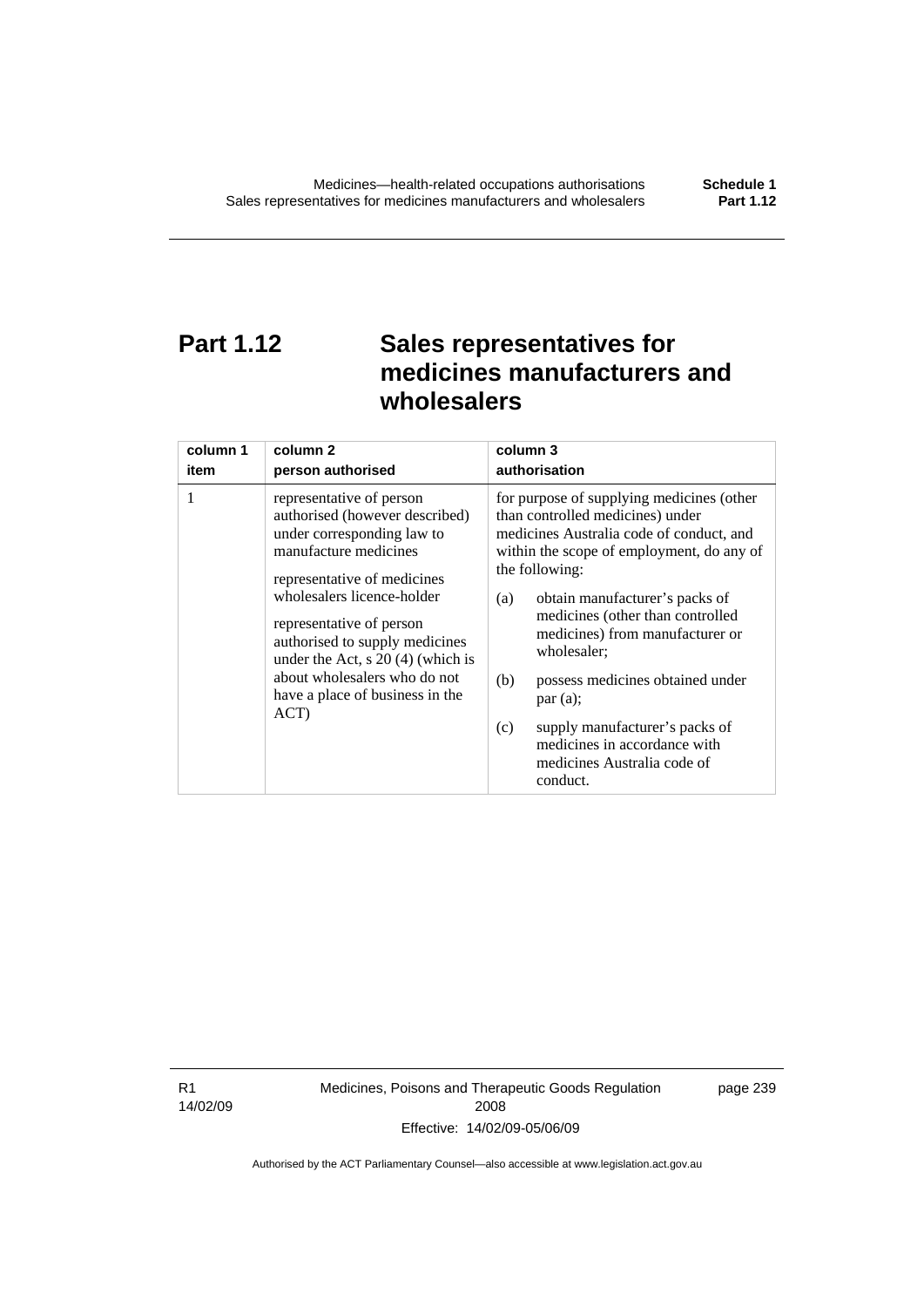# **Part 1.13 Veterinary surgeons and employees**

| column 1 | column <sub>2</sub> | column 3                                                                                                                                                                                          |  |
|----------|---------------------|---------------------------------------------------------------------------------------------------------------------------------------------------------------------------------------------------|--|
| item     | person authorised   | authorisation                                                                                                                                                                                     |  |
| 1        | veterinary surgeon  | to the extent necessary to practise<br>veterinary medicine and, if employed,<br>within the scope of employment, do any of<br>the following:                                                       |  |
|          |                     | issue purchase orders for medicines;<br>(a)                                                                                                                                                       |  |
|          |                     | (b)<br>obtain medicines;                                                                                                                                                                          |  |
|          |                     | possess medicines;<br>(c)                                                                                                                                                                         |  |
|          |                     | (d)<br>administer medicines;                                                                                                                                                                      |  |
|          |                     | prescribe medicines;<br>(e)                                                                                                                                                                       |  |
|          |                     | (f)<br>supply                                                                                                                                                                                     |  |
|          |                     | pharmacy medicines if labelled<br>(i)<br>with words to the effect of 'for<br>animal treatment only'; or                                                                                           |  |
|          |                     | (ii)<br>pharmacist only medicines<br>supplied in person by<br>veterinary surgeon, or trainee<br>veterinary surgeon, if labelled<br>with words to the effect of 'for<br>animal treatment only'; or |  |
|          |                     | medicines to custodians of<br>(iii)<br>animals during consultations if<br>labelled in accordance with<br>s 161.                                                                                   |  |

*Note 1 Veterinary surgeon* does not include a trainee veterinary surgeon (see dict).

*Note 2 Custodian*, of an animal—see the dictionary.

page 240 Medicines, Poisons and Therapeutic Goods Regulation 2008 Effective: 14/02/09-05/06/09

R1 14/02/09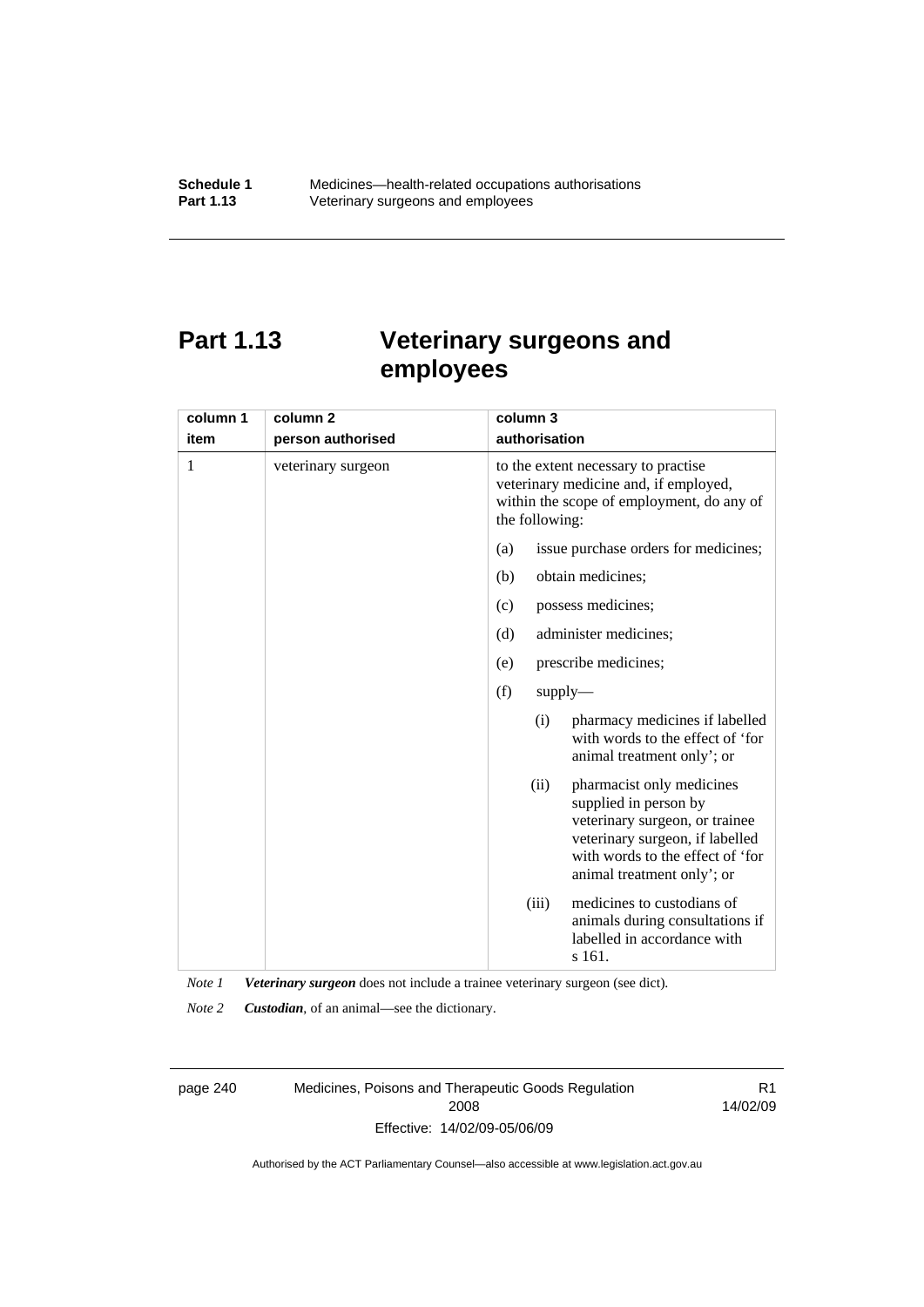| column 1       | column <sub>2</sub>        | column 3                                                                                                                                                                                          |  |
|----------------|----------------------------|---------------------------------------------------------------------------------------------------------------------------------------------------------------------------------------------------|--|
| item           | person authorised          | authorisation                                                                                                                                                                                     |  |
| $\overline{2}$ | trainee veterinary surgeon | to the extent necessary to practise<br>veterinary medicine or undertake training,<br>and under supervision of veterinary<br>surgeon, do any of the following:                                     |  |
|                |                            | obtain medicines;<br>(a)                                                                                                                                                                          |  |
|                |                            | (b)<br>possess medicines;                                                                                                                                                                         |  |
|                |                            | administer medicines in accordance<br>(c)<br>with prescription (whether or not<br>issued themself or by veterinary<br>surgeon);                                                                   |  |
|                |                            | (d)<br>supply                                                                                                                                                                                     |  |
|                |                            | (i)<br>pharmacy medicines if labelled<br>with words to the effect of 'for<br>animal treatment only'; or                                                                                           |  |
|                |                            | (ii)<br>pharmacist only medicines<br>supplied in person by<br>veterinary surgeon, or trainee<br>veterinary surgeon, if labelled<br>with words to the effect of 'for<br>animal treatment only'; or |  |
|                |                            | (iii)<br>medicines supplied in person<br>by a veterinary surgeon at the<br>surgery if labelled in<br>accordance with s 161;                                                                       |  |
|                |                            | prescribe medicines for<br>(e)<br>administration at veterinary surgery.                                                                                                                           |  |

R1 14/02/09 Medicines, Poisons and Therapeutic Goods Regulation 2008 Effective: 14/02/09-05/06/09

page 241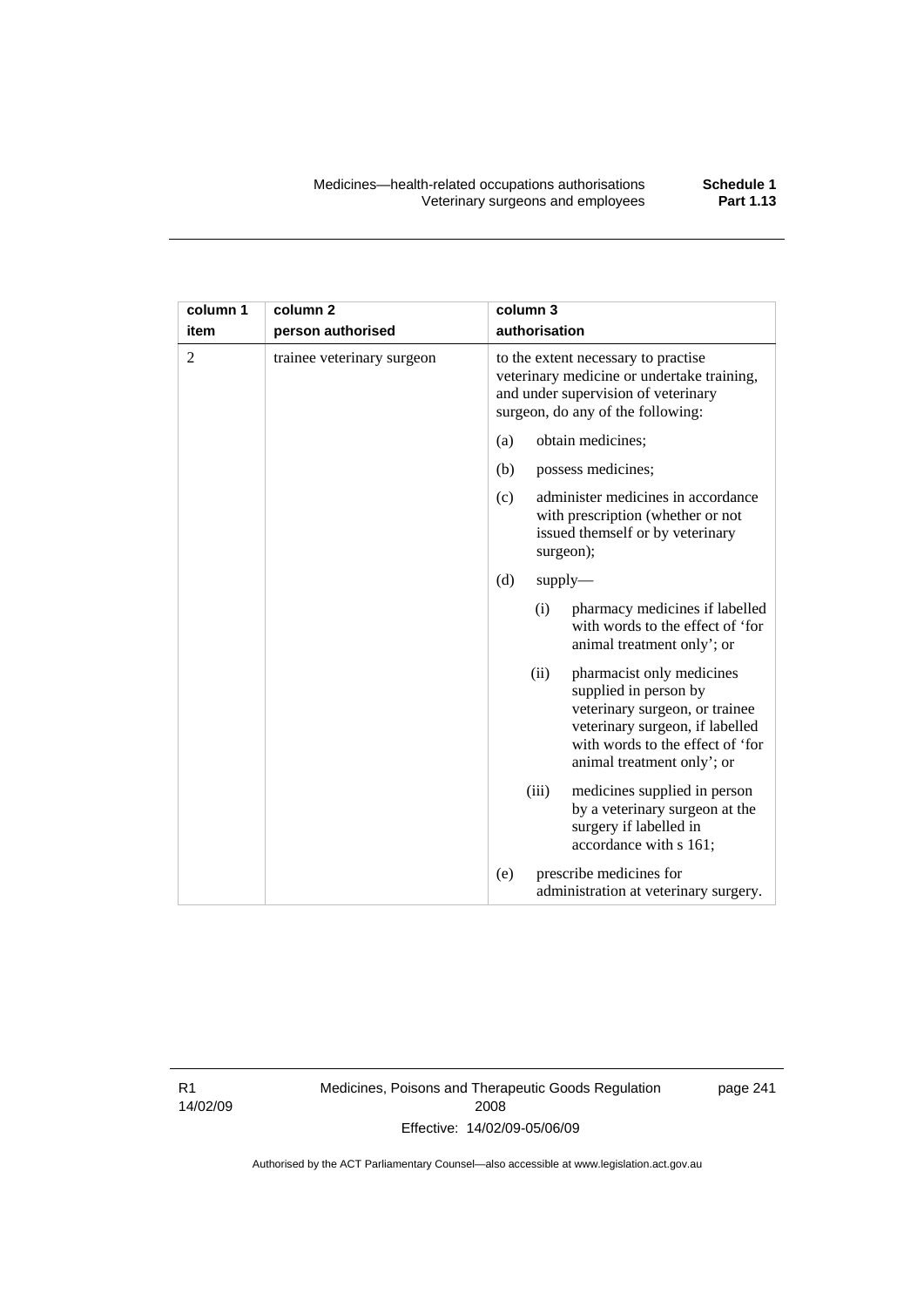#### **Schedule 1** Medicines—health-related occupations authorisations<br>**Part 1.13** Veterinary surgeons and employees Veterinary surgeons and employees

| column 1                                                                                                        | column <sub>2</sub> |                                                                         | column 3                                                                                                                                                                        |
|-----------------------------------------------------------------------------------------------------------------|---------------------|-------------------------------------------------------------------------|---------------------------------------------------------------------------------------------------------------------------------------------------------------------------------|
| item                                                                                                            | person authorised   |                                                                         | authorisation                                                                                                                                                                   |
| 3<br>veterinary surgeon's employee<br>public employee assisting<br>veterinary surgeon who is public<br>employee |                     |                                                                         | within the scope of employment and under<br>supervision of veterinary surgeon, do any<br>of the following:                                                                      |
|                                                                                                                 | (a)                 | obtain medicines from veterinary<br>surgeon authorised to possess them; |                                                                                                                                                                                 |
|                                                                                                                 |                     | (b)                                                                     | possess medicines mentioned in<br>par(a);                                                                                                                                       |
|                                                                                                                 |                     | (c)                                                                     | administer medicines mentioned in<br>par (a) in accordance with veterinary<br>surgeon's prescription;                                                                           |
|                                                                                                                 |                     | (d)                                                                     | supply pharmacy medicines if<br>labelled with words to the effect of<br>'for animal treatment only';                                                                            |
|                                                                                                                 |                     | (e)                                                                     | supply pharmacist only medicines<br>supplied in person by veterinary<br>surgeon, or trainee veterinary<br>surgeon, if supply is for purpose of<br>sale or delivery of medicine; |
|                                                                                                                 |                     | (f)                                                                     | supply medicines supplied in person<br>by a veterinary surgeon at the place<br>of employment if labelled in<br>accordance with s 161.                                           |

page 242 Medicines, Poisons and Therapeutic Goods Regulation 2008 Effective: 14/02/09-05/06/09

R1 14/02/09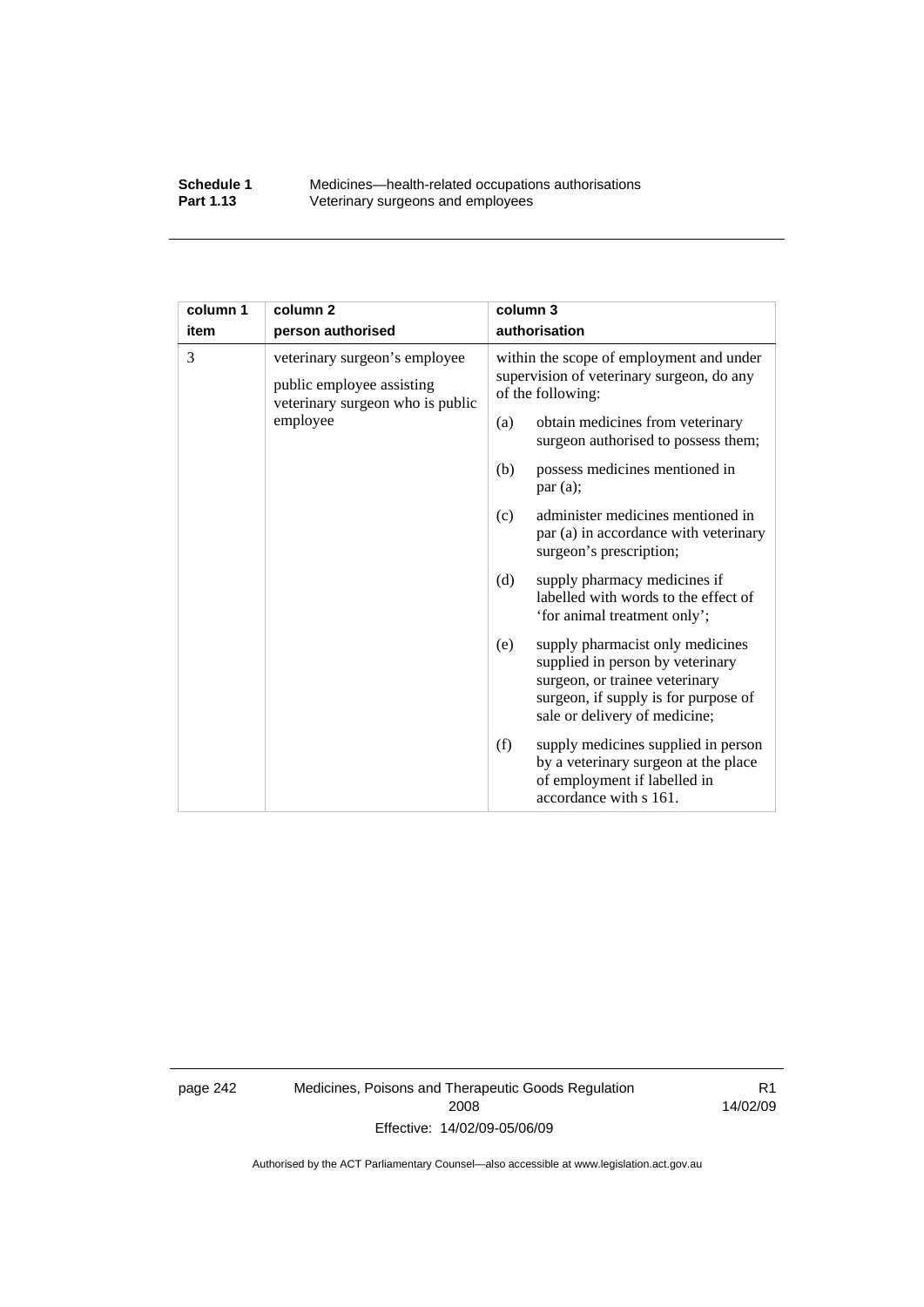# **Schedule 2 Optometry medicines**

(see sch 1)

| column 1<br>item | column 2<br>optometry medicines | column 3<br>prescribed purpose                          |
|------------------|---------------------------------|---------------------------------------------------------|
|                  | cycloplegic medicines           | paralysing accommodation of eye                         |
|                  | local anaesthetics              | tonometry<br>fitting contact lens                       |
|                  | miotic medicines                | instilling into eye after use of<br>mydriatic substance |
| 4                | mydriatic medicines             | enlarging pupil                                         |

**Table 2.1 General optometry medicines** 

#### **Table 2.2 Restricted optometry medicines**

| column 1<br>item | column 2<br>optometry medicines                                                      | column 3<br>condition to which medicines<br>relate                             |
|------------------|--------------------------------------------------------------------------------------|--------------------------------------------------------------------------------|
| 1                | Chloramphenicol<br>Gramicidin<br>Framycetin<br>Neomycin<br>Polymyxin<br>Tetracycline | topical ocular antiinfective agents<br>(antibacterial, antiviral)              |
| $\mathfrak{D}$   | Cromoglycate<br>Ketotifen<br>Levocabastine<br>Lodoxamide<br>Olopatadine              | topical ocular antiallergy agents<br>(antihistamine, mast cell<br>stabilisers) |

R1 14/02/09 Medicines, Poisons and Therapeutic Goods Regulation 2008 Effective: 14/02/09-05/06/09

page 243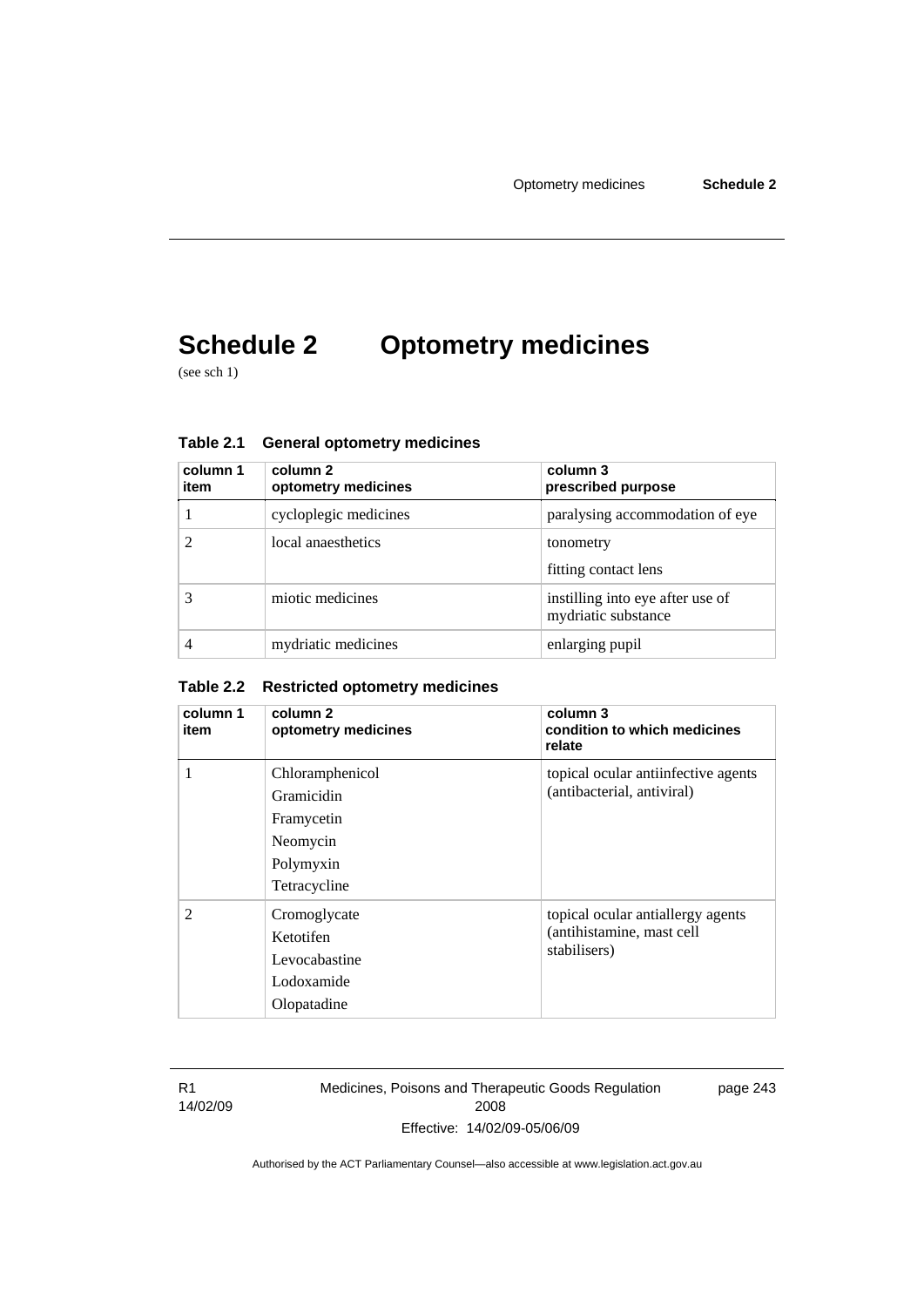#### **Schedule 2** Optometry medicines

| 3              | Diclofenac<br>Flurbiprofen<br>Ketorolac                                                                                                                                                                        | topical ocular non-steroidal<br>antiinflammatory agents (NSAIDS)                                                                                                                                                                                                                                                           |
|----------------|----------------------------------------------------------------------------------------------------------------------------------------------------------------------------------------------------------------|----------------------------------------------------------------------------------------------------------------------------------------------------------------------------------------------------------------------------------------------------------------------------------------------------------------------------|
| $\overline{4}$ | Fluorometholone<br>Hydrocortisone                                                                                                                                                                              | topical ocular steroid preparations                                                                                                                                                                                                                                                                                        |
| 5              | Apraclonidine<br><b>Betaxolol</b><br>Bimatoprost<br><b>Brimonidine</b><br><b>Brinzolamide</b><br>Carbachol<br>Dipivefrine<br>Dorzolamide<br>Latanoprost<br>Levobunolol<br>Pilocarpine<br>Timolol<br>Travoprost | topical glaucoma preparations in<br>accordance with shared care model<br>between Optometrists Registration<br>Board under Optometrists Act 2002<br>(NSW), Australian and New<br>Zealand College of<br>Ophthalmologists and School of<br>Vision Science, University of New<br>South Wales, as in force from time<br>to time |
| 6              | Atropine<br>Cyclopentolate<br>Homatropine<br>Phenylephrine<br>Tropicamide                                                                                                                                      | mydriatics and cycloplegics                                                                                                                                                                                                                                                                                                |
| 7              | Amethocaine<br>Oxybuprocaine<br>Proxymetacaine                                                                                                                                                                 | topical local anaesthetics                                                                                                                                                                                                                                                                                                 |

page 244 Medicines, Poisons and Therapeutic Goods Regulation 2008 Effective: 14/02/09-05/06/09

R1 14/02/09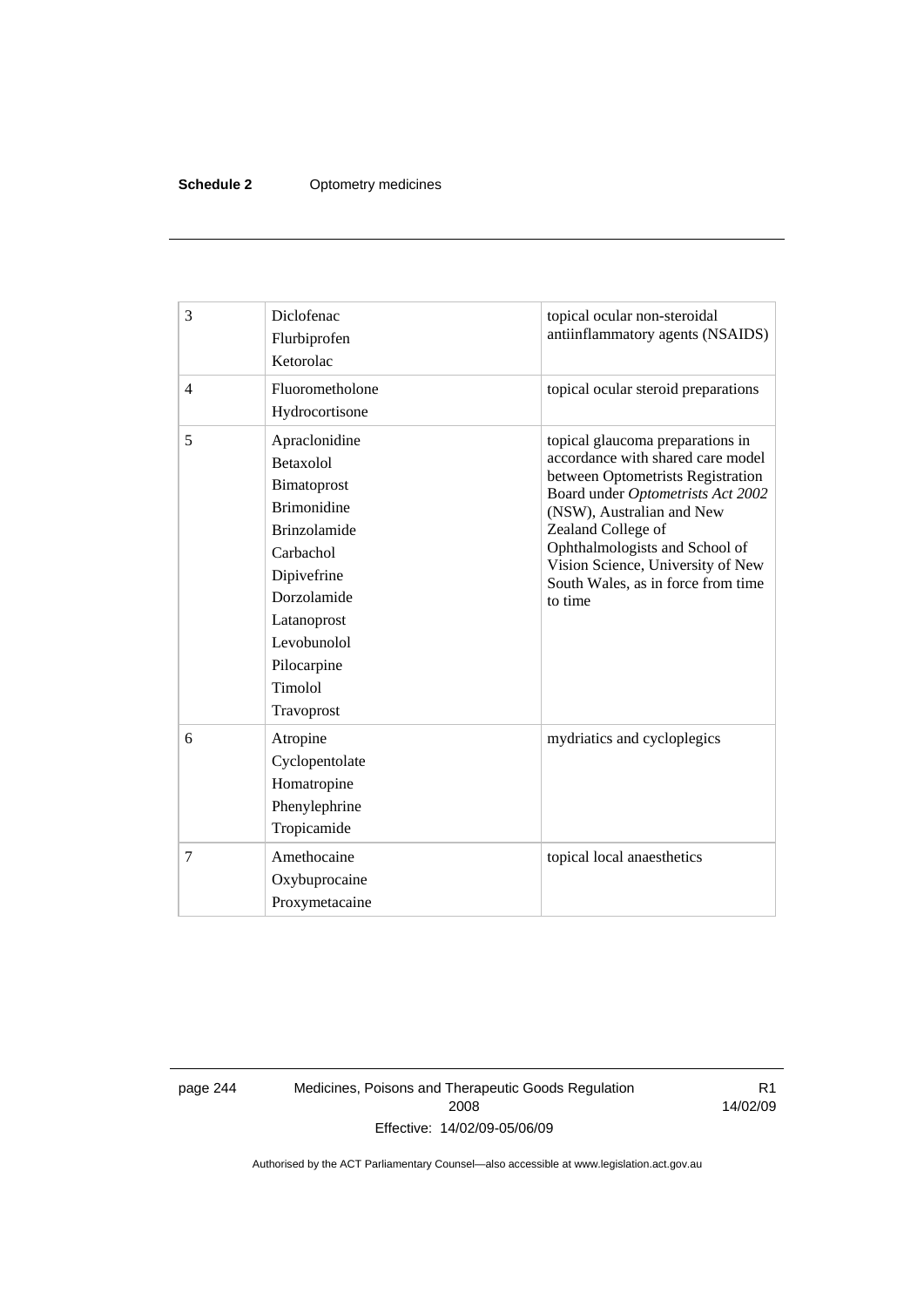# **Schedule 3 Designated appendix D medicines—standing approvals**

(see s 31, s 33, s 41, s 160, s 591, s 592 and s 593)

## **Part 3.1 Approval conditions**

### **3.1 Definitions—sch 3**

In this schedule:

*condition 1*, for a doctor prescribing or supplying a designated appendix D medicine to a woman of child-bearing age, means the doctor must ensure that the possibility of pregnancy by the woman has been excluded prior to commencement of treatment.

*condition 2*, for a doctor prescribing or supplying a designated appendix D medicine to a woman of child-bearing age, means the doctor must advise the woman to avoid becoming pregnant during, or for a period of 1 month after the completion of, treatment.

*condition 3*, for a doctor prescribing or supplying a designated appendix D medicine to a woman of child-bearing age, means the doctor must advise the woman to avoid becoming pregnant during, or for a period of 3 months after the completion of, treatment.

*condition 4*, for a doctor prescribing or supplying a designated appendix D medicine to a woman of child-bearing age, means the doctor must advise the woman to avoid becoming pregnant during, or for a period of 24 months after the completion of, treatment.

R1 14/02/09 page 245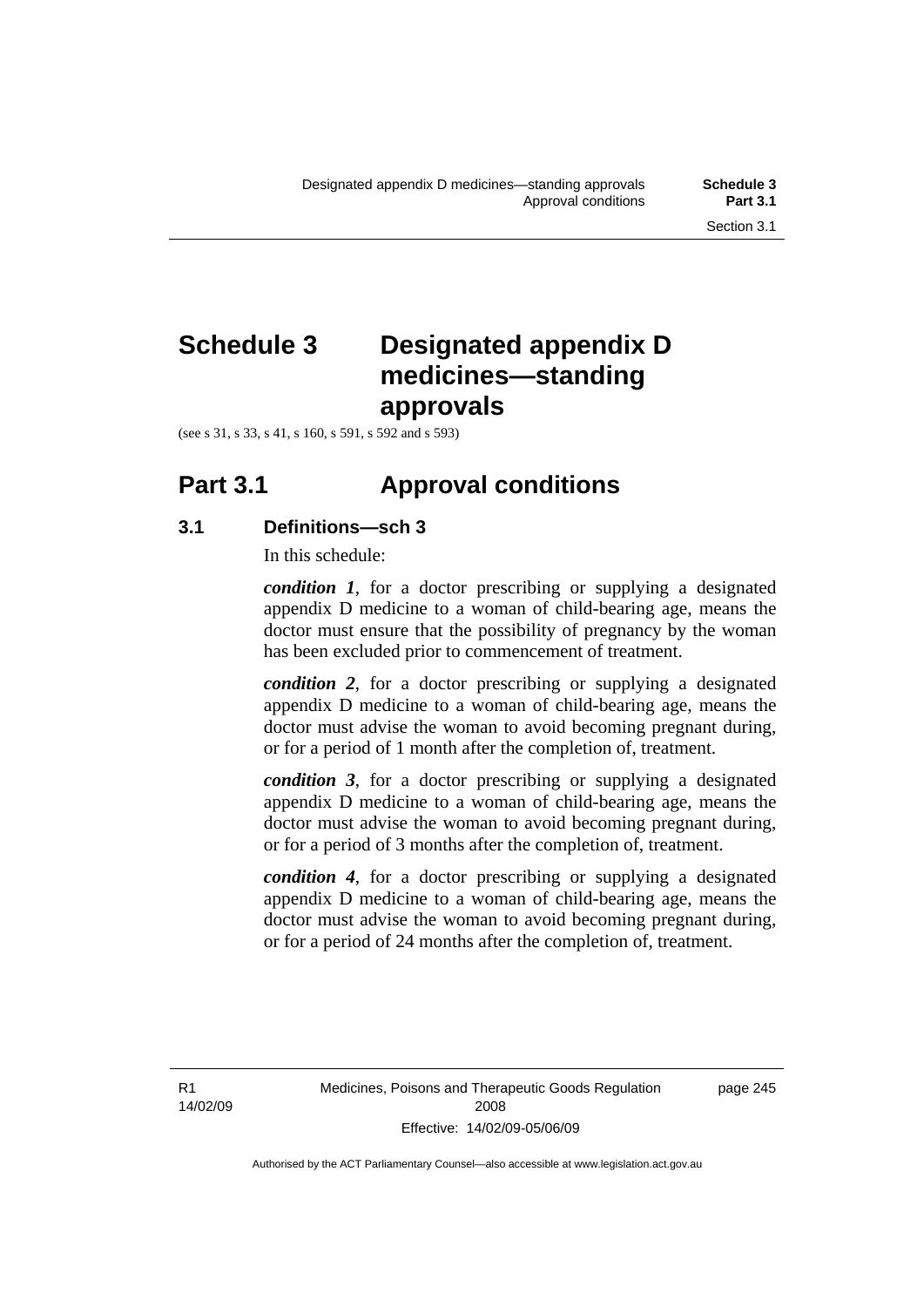# **Part 3.2 Standing approvals for designated appendix D medicines**

| column 1<br>item | column 2<br>doctor                                                                                                 | column 3<br>medicine                                                                                                                                                                                                                                                                                                                                                                                             | column 4<br>conditions (if any) |
|------------------|--------------------------------------------------------------------------------------------------------------------|------------------------------------------------------------------------------------------------------------------------------------------------------------------------------------------------------------------------------------------------------------------------------------------------------------------------------------------------------------------------------------------------------------------|---------------------------------|
| 1                | specialist practising<br>in specialist area of                                                                     | acitretin for human use                                                                                                                                                                                                                                                                                                                                                                                          | conditions 1 and 4              |
| dermatology      | alefacept for human use<br>bexarotene for human use<br>etretinate for human use<br>isotretinoin for human oral use | conditions 1 and 2<br>conditions 1 and 4<br>conditions 1 and 2                                                                                                                                                                                                                                                                                                                                                   |                                 |
|                  |                                                                                                                    | thalidomide for human use                                                                                                                                                                                                                                                                                                                                                                                        | conditions 1 and 2              |
| $\overline{2}$   | specialist practising<br>in specialist area of<br>endocrinology,<br>gynaecology or<br>obstetrics                   | clomiphene for human use<br>cyclofenil for human use<br>dinoprost for human use<br>dinoprostone for human use<br>follitropin alpha (recombinant human<br>follicle-stimulating hormone) for<br>human use<br>follitropin beta (recombinant human<br>follicle-stimulating hormone) for<br>human use<br>luteinising hormone for human use<br>urofollitropin (human<br>follicle-stimulating hormone) for<br>human use |                                 |

page 246 Medicines, Poisons and Therapeutic Goods Regulation 2008 Effective: 14/02/09-05/06/09

R1 14/02/09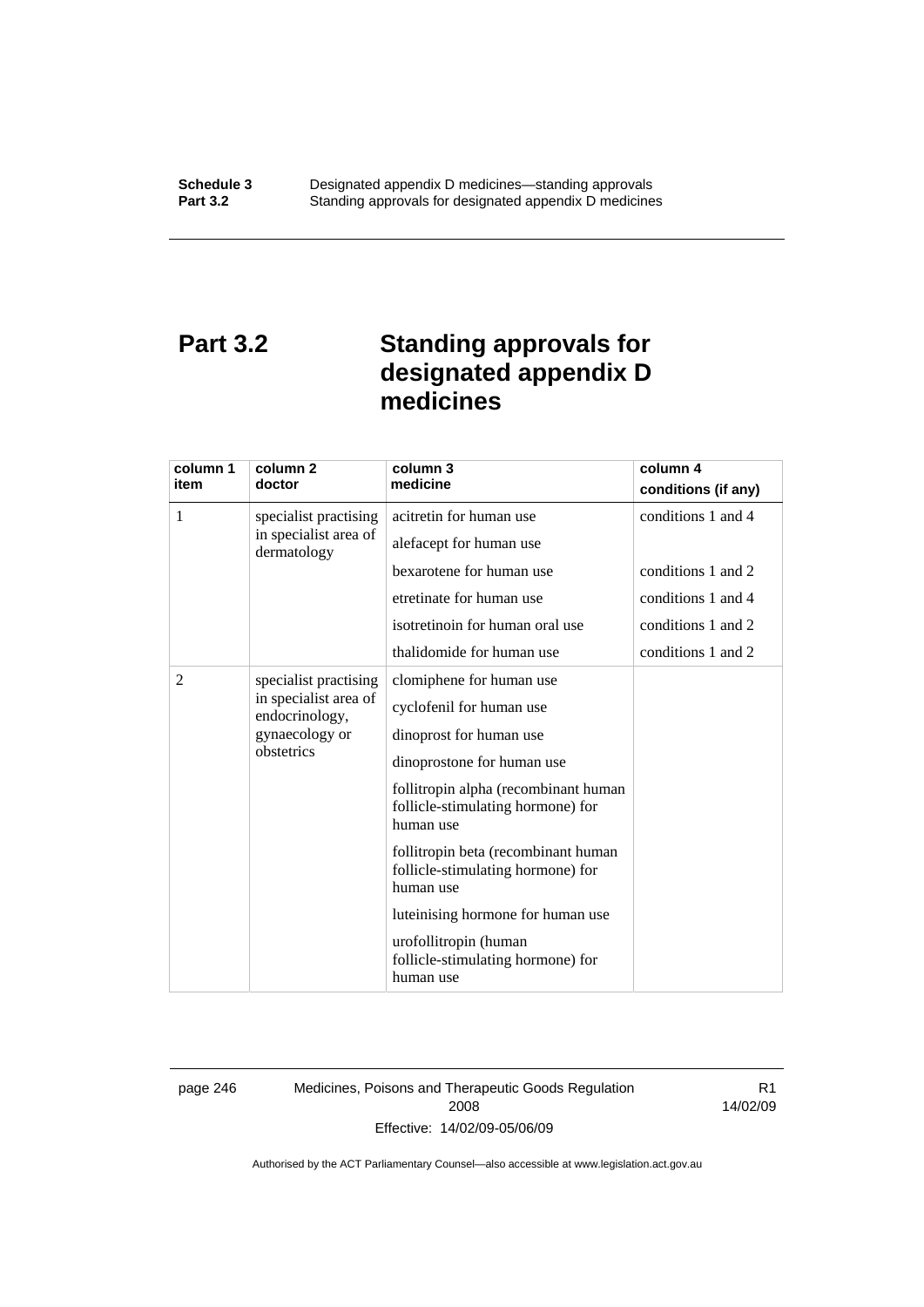Designated appendix D medicines—standing approvals **Schedule 3**  Standing approvals for designated appendix D medicines

| column 1<br>item | column <sub>2</sub><br>doctor                                                                                                                           | column 3<br>medicine            | column 4<br>conditions (if any) |
|------------------|---------------------------------------------------------------------------------------------------------------------------------------------------------|---------------------------------|---------------------------------|
| 3                | specialist practising<br>in specialist area of<br>mental health                                                                                         | clozapine for human use         |                                 |
|                  | doctor employed by<br>Territory and<br>working under<br>supervision of chief<br>psychiatrist under<br>Mental Health<br>(Treatment and<br>Care) Act 1994 |                                 |                                 |
| 4                | specialist physician                                                                                                                                    | acitretin for human use         | conditions 1 and 4              |
|                  |                                                                                                                                                         | etretinate for human use        | conditions 1 and 4              |
|                  |                                                                                                                                                         | bexarotene for human use        | conditions 1 and 2              |
|                  |                                                                                                                                                         | bosentan for human use          | conditions 1 and 3              |
|                  |                                                                                                                                                         | isotretinoin for human oral use | conditions 1 and 2              |
|                  |                                                                                                                                                         | teriparatide for human use      |                                 |
|                  |                                                                                                                                                         | thalidomide for human use       | conditions 1 and 2              |
|                  |                                                                                                                                                         | tretinoin for human oral use    | conditions 1 and 2              |

*Note Specialist* includes a doctor training in a specialist area—see the dictionary.

R1 14/02/09 Medicines, Poisons and Therapeutic Goods Regulation 2008 Effective: 14/02/09-05/06/09

page 247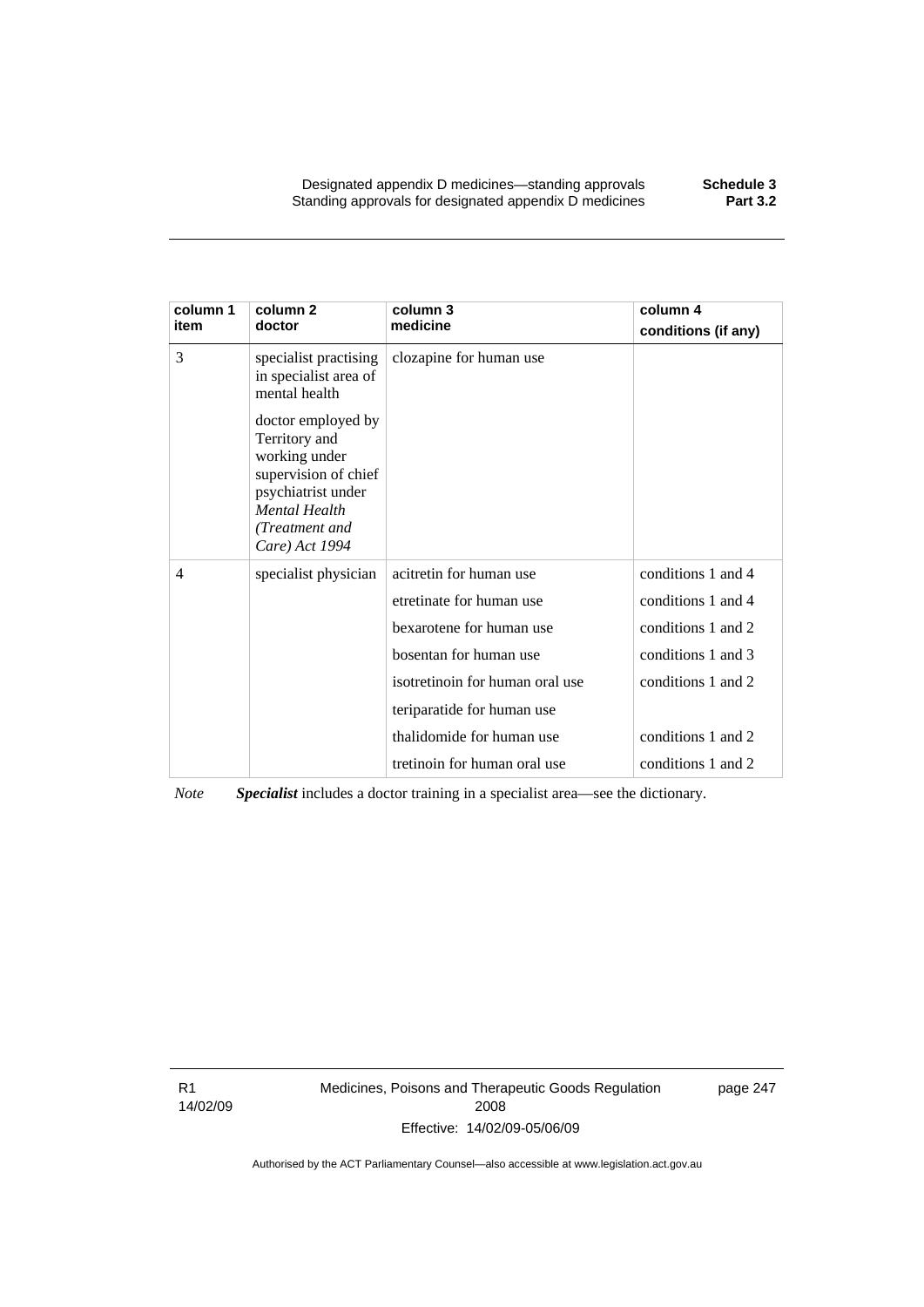# **Schedule 4 Dangerous poisons manufacturing etc authorisations**

(see s 690)

| column 1<br>item | column <sub>2</sub><br>people                                             | column 3<br>dangerous poison | column 4<br>prescribed purpose                                         |
|------------------|---------------------------------------------------------------------------|------------------------------|------------------------------------------------------------------------|
| 1                | manufacturers of glass                                                    | arsenic                      | manufacturing glass                                                    |
|                  | metallurgists                                                             |                              | manufacturing alloys                                                   |
| 2                | manufacturers of dyes or<br>pharmaceuticals                               | benzene                      | manufacturing dyes or<br>pharmaceuticals                               |
|                  | manufacturers of lacquers,<br>linoleum, protective cloths<br>or varnishes |                              | manufacturing lacquers,<br>linoleum, protective<br>cloths or varnishes |
| 3                | manufacturers of<br>chemicals or<br>pharmaceuticals                       | carbon tetrachloride         | manufacturing<br>chemicals or<br>pharmaceuticals                       |
|                  | manufacturers of lacquers,<br>paints or varnishes                         |                              | manufacturing lacquers,<br>paints or varnishes                         |
| $\overline{4}$   | managers of swimming<br>pools, other than domestic<br>swimming pools      | chlorine                     | purifying water in pools                                               |
|                  | manufacturers of<br>chemicals, plastics or<br>synthetic rubber            |                              | manufacturing<br>chemicals, plastics or<br>synthetic rubber            |
|                  | metallurgists                                                             |                              | cleaning metals                                                        |
|                  | people working at sewage<br>treatment centres                             |                              | treating sewage at<br>treatment centres                                |
|                  | people working at water<br>treatment centres                              |                              | purifying water at<br>treatment centres                                |

page 248 Medicines, Poisons and Therapeutic Goods Regulation 2008 Effective: 14/02/09-05/06/09

R1 14/02/09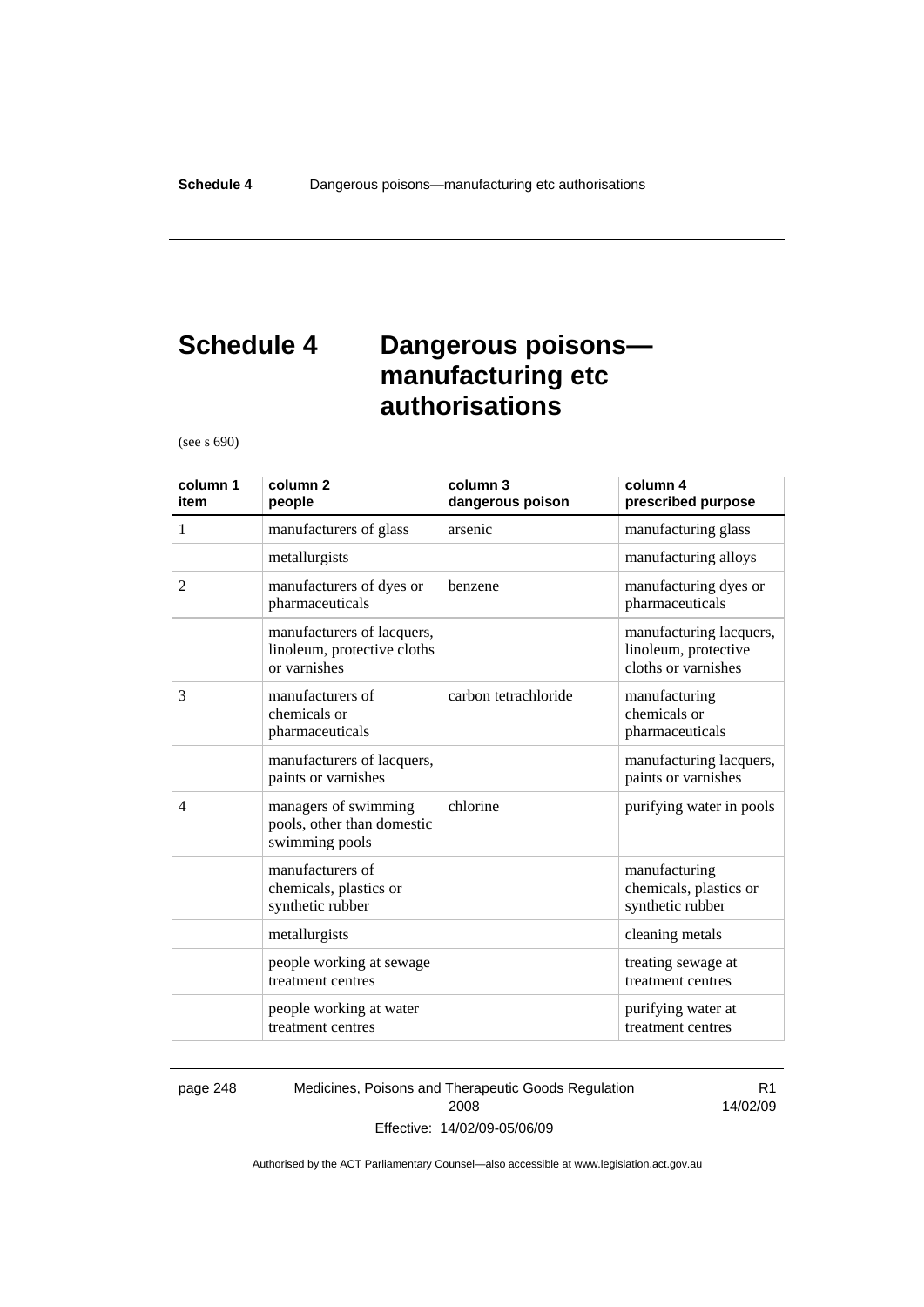| column 1<br>item | column <sub>2</sub><br>people                                   | column 3<br>dangerous poison                      | column 4<br>prescribed purpose                                  |
|------------------|-----------------------------------------------------------------|---------------------------------------------------|-----------------------------------------------------------------|
| 5                | electroplaters                                                  | cyanides                                          | electroplating                                                  |
|                  | jewellers                                                       |                                                   | manufacturing gold<br>jewellery                                 |
|                  | miners                                                          |                                                   | extracting or processing<br>gold                                |
| 6                | manufacturers of lacquers,<br>paints or varnishes               | epichlorohydrin                                   | manufacturing lacquers,<br>paints or varnishes                  |
| 7                | manufacturers of<br>chemicals or detergents                     | ethylene oxide                                    | manufacturing<br>chemicals or detergents                        |
|                  | sterilising technologists                                       |                                                   | sterilising surgical<br>instruments                             |
| 8                | glass workers                                                   | hydrofluoric acid                                 | etching glass                                                   |
|                  | masons                                                          |                                                   | cleaning building<br>materials                                  |
|                  | metal workers                                                   |                                                   | cleaning or etching<br>metals                                   |
|                  | miners                                                          |                                                   | extracting or processing<br>gold                                |
|                  | potters                                                         |                                                   | cleaning ceramics                                               |
| 9                | manufacturers of lamps,<br>mirrors or scientific<br>instruments | mercury                                           | manufacturing of lamps,<br>mirrors or scientific<br>instruments |
|                  | manufacturers of mercury<br>salts or organic<br>compounds       |                                                   | manufacturing mercury<br>salts or organic<br>compounds          |
|                  | miners                                                          |                                                   | extracting metals from<br>ores                                  |
| 10               | manufacturers of plastics                                       | 4, 4'-methylenebis<br>[2-chloroaniline]<br>(MOCA) | manufacturing plastics                                          |

R1 14/02/09 Medicines, Poisons and Therapeutic Goods Regulation 2008 Effective: 14/02/09-05/06/09

page 249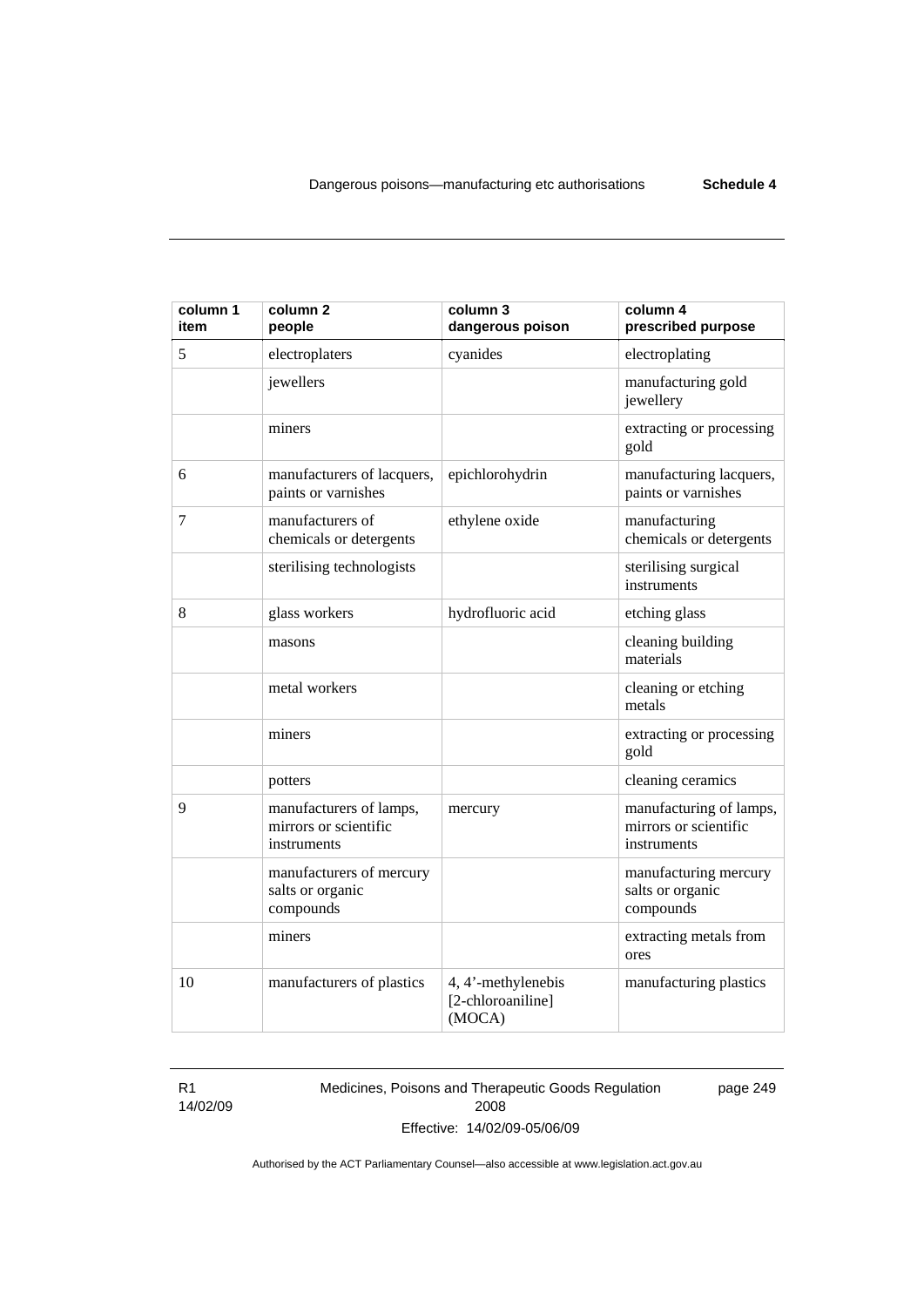#### **Schedule 4** Dangerous poisons—manufacturing etc authorisations

| column 1<br>item | column <sub>2</sub><br>people                                                        | column 3<br>dangerous poison | column 4<br>prescribed purpose                                                    |
|------------------|--------------------------------------------------------------------------------------|------------------------------|-----------------------------------------------------------------------------------|
| 11               | manufacturers of<br>detergents, lubricants or<br>organic compounds                   | propylene oxide              | manufacturing<br>detergents, lubricants or<br>organic compounds                   |
| 12               | manufacturers of organic<br>compounds, paints, rust<br>removers or varnishes         | tetrachloroethane            | manufacturing organic<br>compounds, paints, rust<br>removers or varnishes         |
| 13               | manufacturers of dyes                                                                | ortho-tolidine               | manufacturing dyes                                                                |
| 14               | manufacturers of<br>disinfectants, household<br>cleaners or industrial<br>deodorants | trichloroisocyanuric acid    | manufacturing<br>disinfectants, household<br>cleaners or industrial<br>deodorants |

page 250 Medicines, Poisons and Therapeutic Goods Regulation 2008 Effective: 14/02/09-05/06/09

R1 14/02/09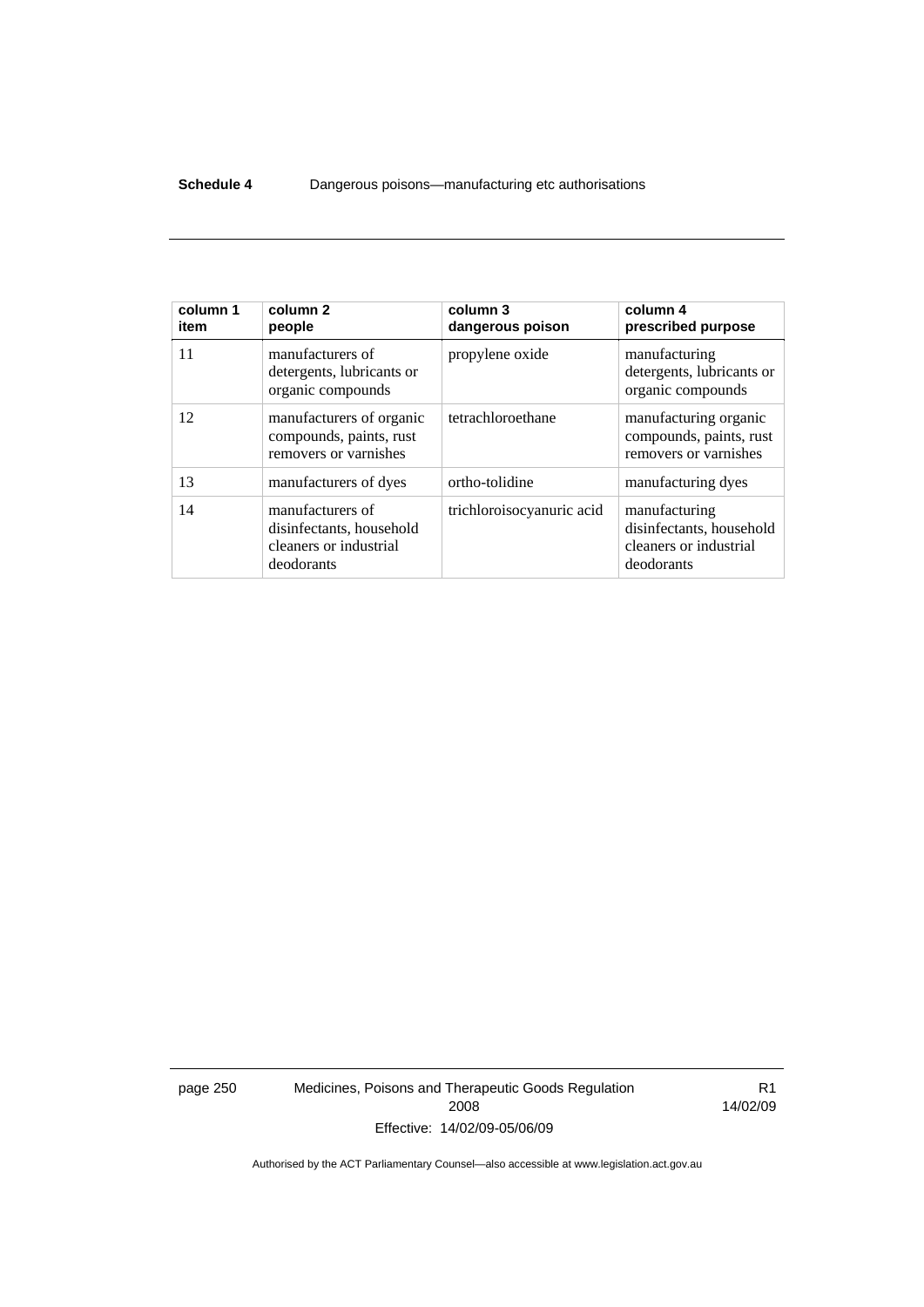# **Schedule 5 Requirements for storage receptacles**

(see s 531 and s 533)

## **Part 5.1 Medicines cabinets**

### **5.1 Medicines cabinets—general requirements**

A medicines cabinet must be constructed to prevent ready access to the cabinet's contents by cutting, sawing or unbolting.

## **5.2 Medicines cabinets—body requirements**

- (1) The body of a medicines cabinet must be constructed of a single layer of black mild steel plate at least 10mm thick and with continuous welding of all joints.
- (2) The body must have, for installation—
	- (a) 4 suitably sized holes in the cabinet's back plate; or
	- (b) 2 suitably sized holes in the back plate and 2 suitably sized holes in the cabinet's base.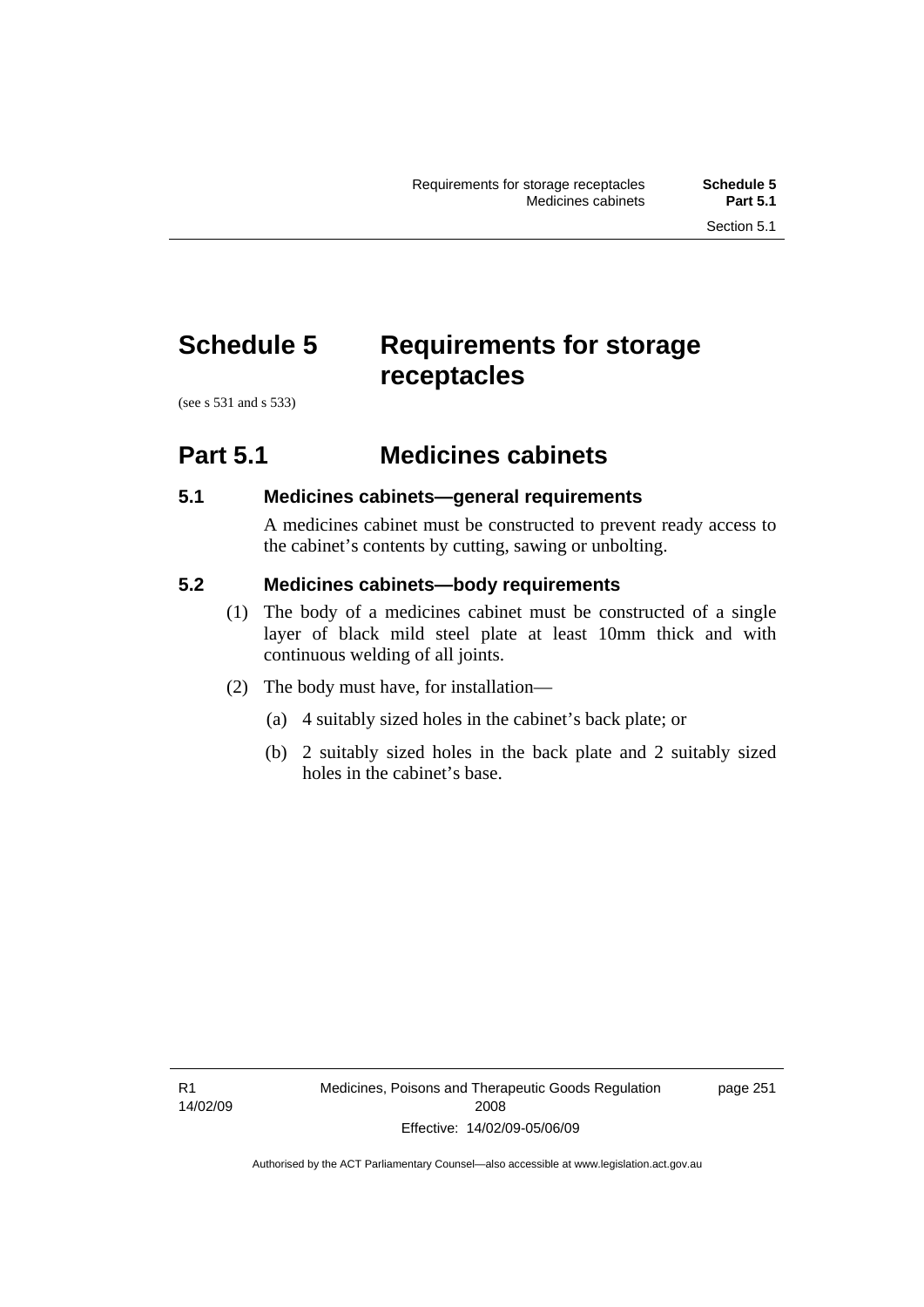### **5.3 Medicines cabinets—door requirements**

- (1) The door of a medicines cabinet must be constructed of black mild steel plate at least 10mm thick.
- (2) When the medicines cabinet door is closed, the door must—
	- (a) fit flush with the cabinet; and
	- (b) have a clearance around the door of not more than 1.5mm.
- (3) The door must be fitted with a fixed locking bar, welded to the inside face of the door near the hinge edge, that engages in a rebate in the cabinet when closed.
- (4) The hinges on the door must be—
	- (a) constructed of heavy duty steel; and
	- (b) continuous welded to the door and body of the cabinet.

### **5.4 Medicines cabinets—lock requirements**

- (1) A medicines cabinet lock must be—
	- (a) a 6-lever pick-proof lock; or
	- (b) a lock mechanism of a level of security equal to, or greater than, a 6-lever pick-proof lock.
- (2) The lock must be securely attached to the inside face of the door.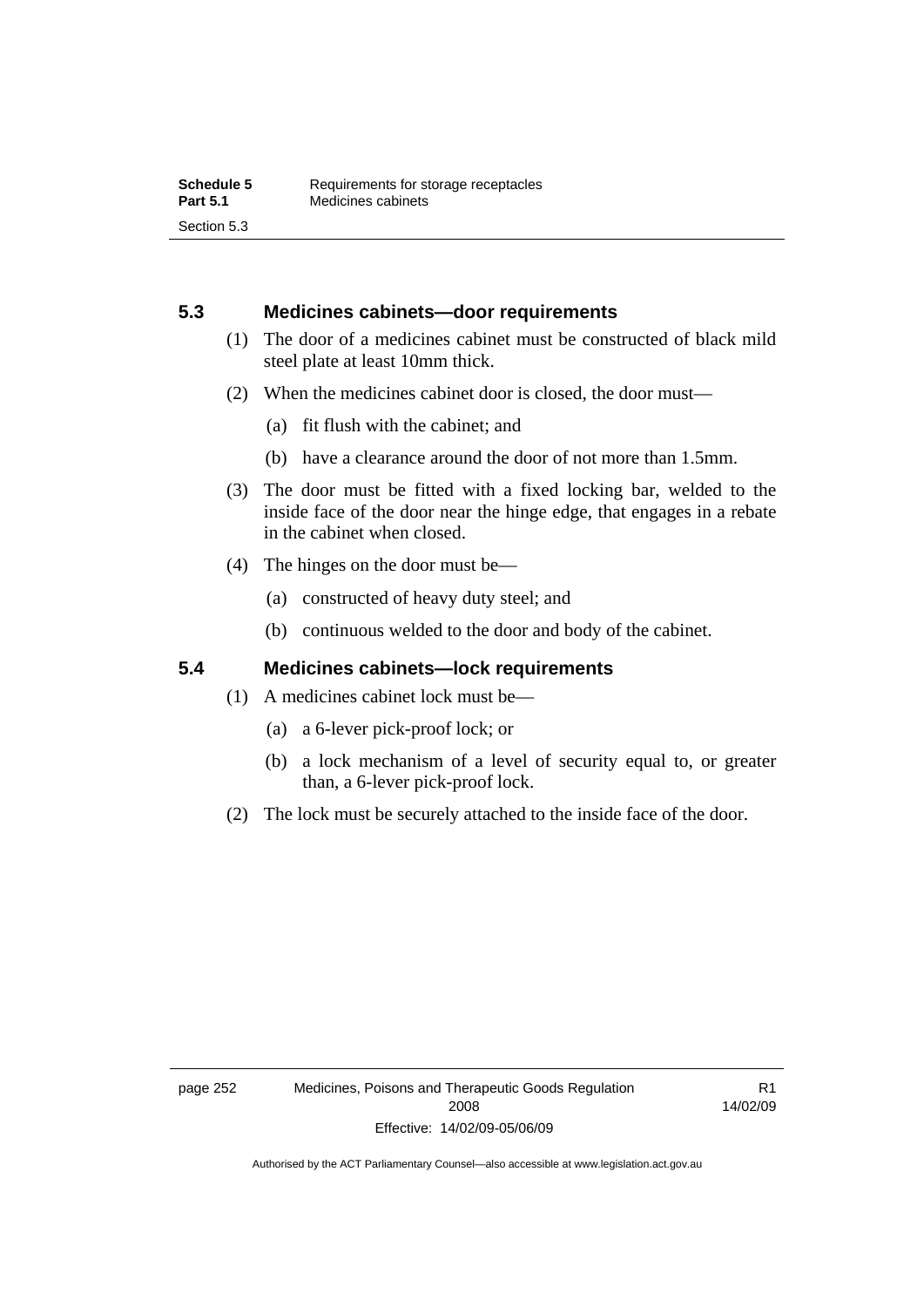### **5.5 Medicines cabinets—mounting requirements**

- (1) A medicines cabinet must be—
	- (a) embedded in a floor of reinforced concrete of at least 10mpa compressive strength; or
	- (b) securely fixed to a wall or floor (or both) in accordance with this section.
- (2) If the wall and floor are brick or concrete, the medicines cabinet must be fixed to the wall or floor (or both) by at least 4 expanding bolts.
- (3) If the wall is timber, but the floor is brick or concrete, the medicines cabinet must be fixed—
	- (a) to the floor by at least 4 expanding bolts; and
	- (b) to the wall by at least 2 coach screws into the studs as close to the top of the wall face as is possible.
- (4) If the wall and floor are timber, the medicines cabinet must be fixed to the timber frame of the wall or floor in a way that will ensure that the cabinet cannot be removed from the floor or wall within 30 minutes.
- (5) The bolts and coach screws must be at least 10mm in diameter.

page 253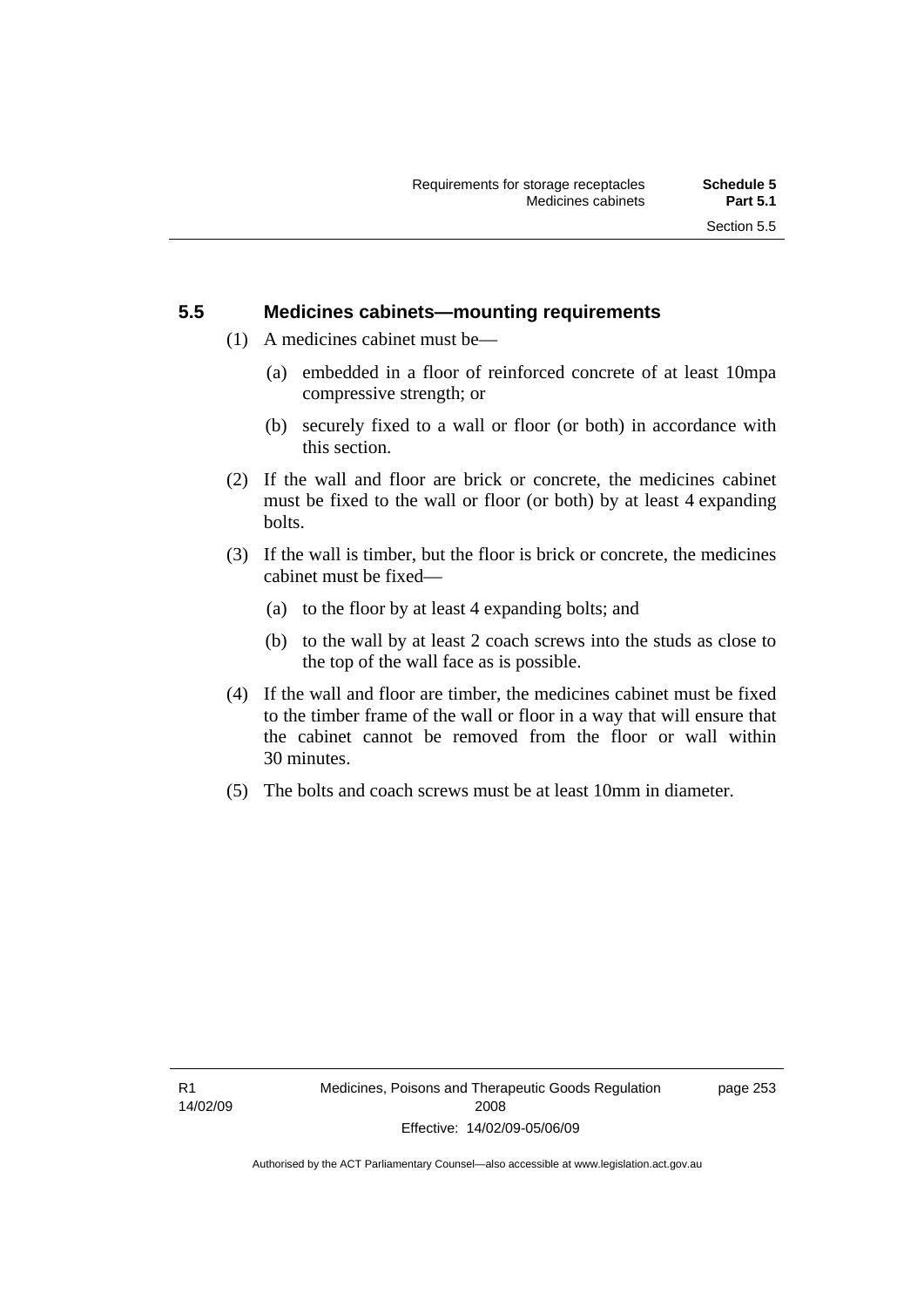## **Part 5.2 Safes, strong rooms and vaults**

#### **5.6 Requirements for safes**

- (1) A safe must be constructed to prevent ready access to the safe's contents by cutting, sawing or unbolting.
- (2) When locked, a safe must reasonably be expected to resist attempts to gain entry by tools, torch or explosives for at least 30 minutes.
- $(3)$  A safe-
	- (a) may be freestanding if it weighs more than 350kg; or
	- (b) must be securely attached to, or embedded in, a concrete floor or a concrete or brick wall in a way that will ensure that the cabinet cannot be removed from the floor or wall within 30 minutes.

### **5.7 Requirements for strong rooms**

- (1) The walls, floor and ceiling of a strong room must be brick or concrete.
- (2) The strong room must be fitted with a door.
- (3) When locked, the strong room must reasonably be expected to resist attempts to gain entry by tools, torch or explosives for at least 1 hour.

### **5.8 Requirements for vaults**

- (1) The walls, floor and ceiling of a vault must be reinforced concrete.
- (2) The vault must be fitted with a door.
- (3) When locked, the vault must reasonably be expected to resist attempts to gain entry by tools, torch or explosives for at least 1 hour.

R1 14/02/09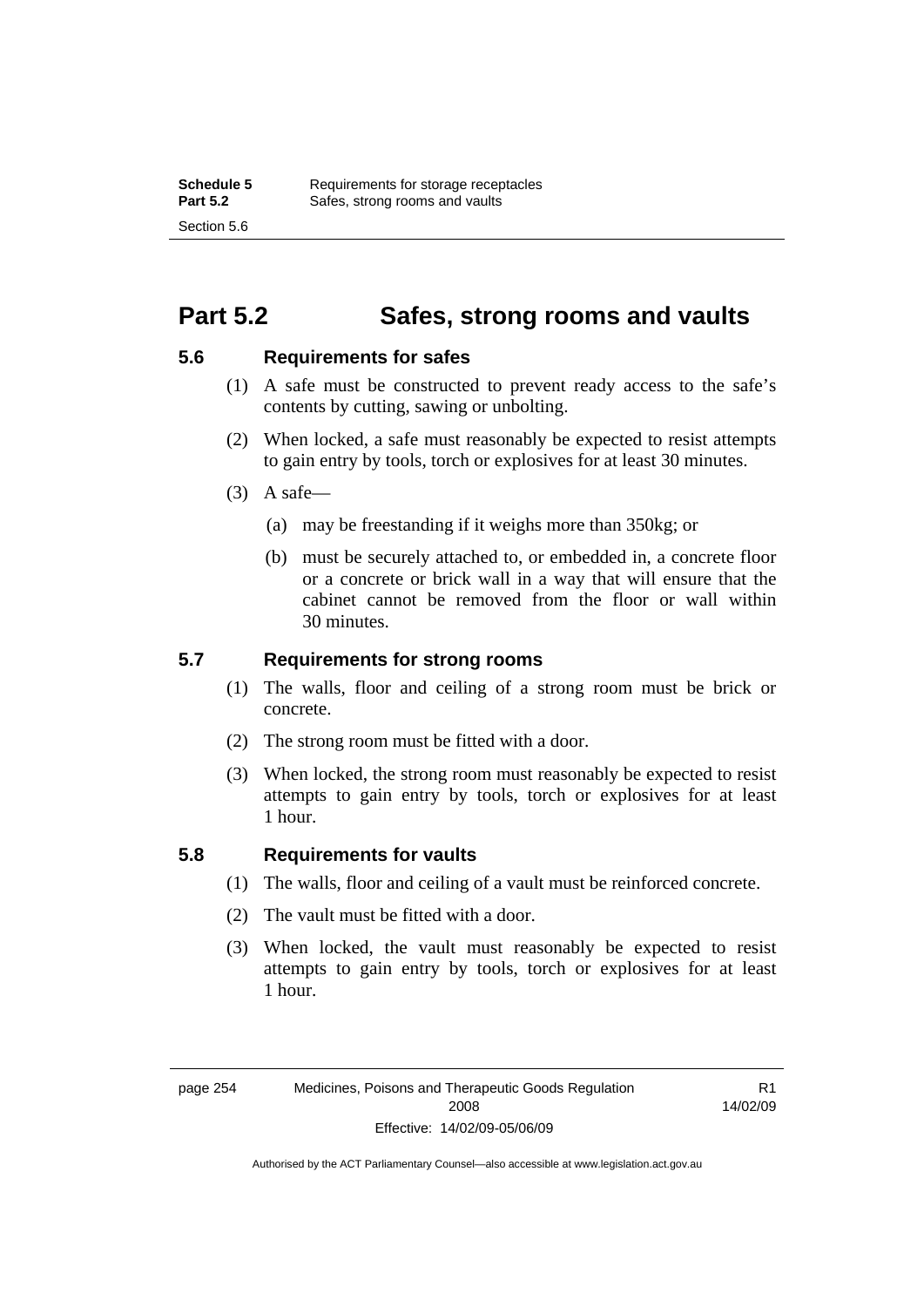# **Dictionary**

(see s 3)

- *Note 1* The Legislation Act contains definitions and other provisions relevant to this regulation.
- *Note 2* For example, the Legislation Act, dict, pt 1, defines the following terms:
	- child
		- correctional centre
	- doctor
	- nurse
	- nurse practitioner
	- optometrist
	- public employee.
- *Note 3* Terms used in this regulation have the same meaning that they have in the *Medicines, Poisons and Therapeutic Goods Act 2008* (see Legislation Act, s 148). For example, the following terms are defined in the *Medicines, Poisons and Therapeutic Goods Act 2008*, dictionary:
	- controlled medicine (see s 11)
	- dangerous poison (see s 12)
	- deals, with a regulated substance (see s 19)
	- deals, with a regulated therapeutic good (see s 21)
	- hospital
	- *institution*
	- medicines and poisons standard (see s 15)
	- prescription only medicine (see s 11)
	- prohibited substance (see s 13)
	- purchase order
	- regulated substance (see s 10)
	- residential aged care facility

Medicines, Poisons and Therapeutic Goods Regulation 2008 Effective: 14/02/09-05/06/09

page 255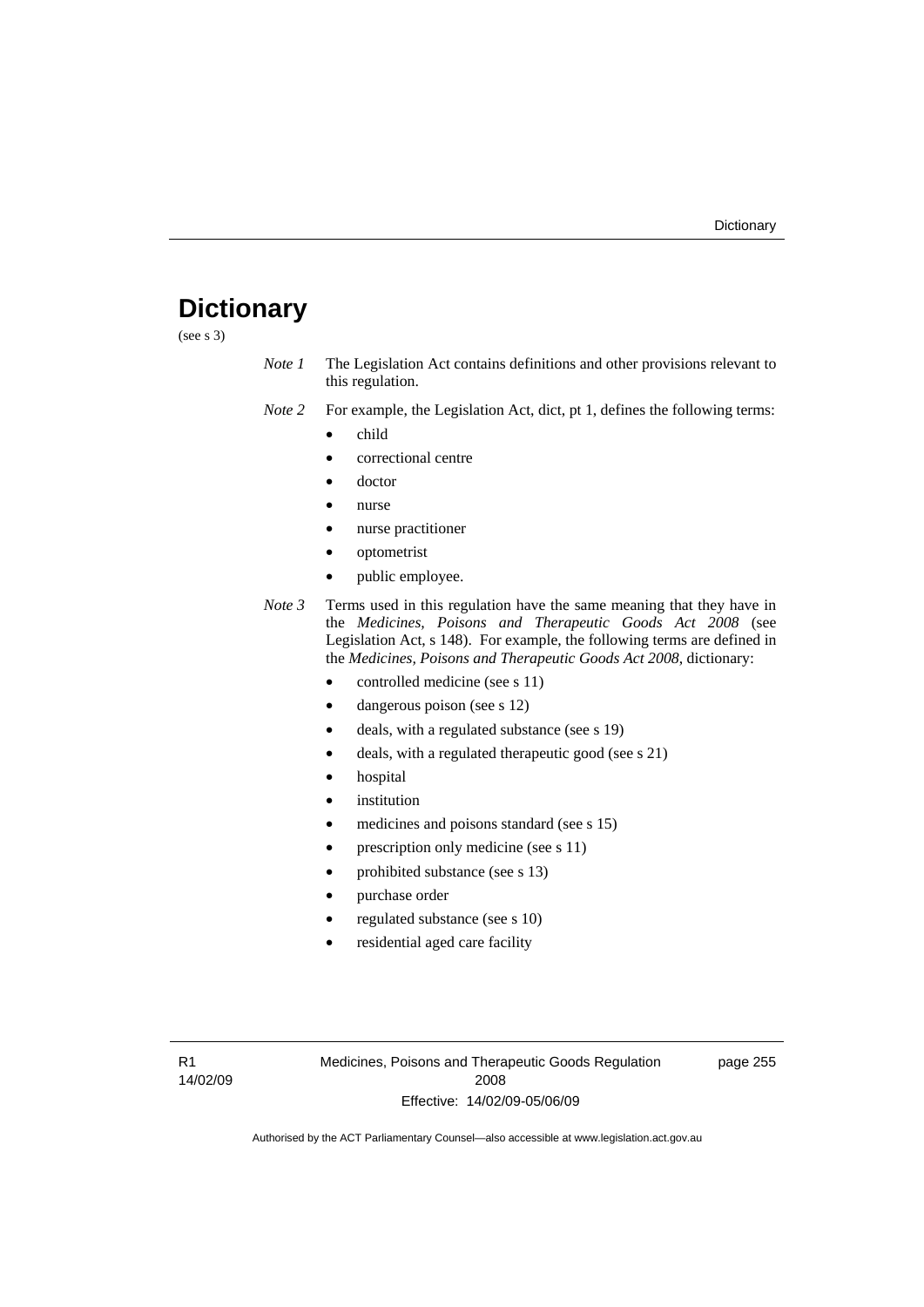- signs
- supply (see s 24)
- supply authority (see s 23)
- ward
- written.

*appendix D medicines approval*—see section 590.

*approved analyst* means—

- (a) an analyst appointed under the *Public Health Act 1997*, section 15 who is authorised under that Act to exercise a function under the Act; or
- (b) an analyst appointed or authorised under another territory law or a law of the Commonwealth, a State or another Territory.

*Australian code of good wholesaling practice for therapeutic goods for human use* means the *Australian Code of Good Wholesaling Practice for Therapeutic Goods for Human Use*  prepared by the National Coordinating Committee on Therapeutic Goods, as in force from time to time.

*Note* The code is accessible at www.tga.gov.au.

*bioequivalent*—a form of a substance is the *bioequivalent* of another form of the substance if the forms are physiologically equivalent in their clinical effect.

*CHO* means chief health officer.

*community pharmacy* means a pharmacy at a place other than an institution.

*complying purchase order* means—

- (a) for a medicine—a purchase order that complies with section 62; or
- (b) for a dangerous poison—a purchase order that complies with section 721; or

R<sub>1</sub> 14/02/09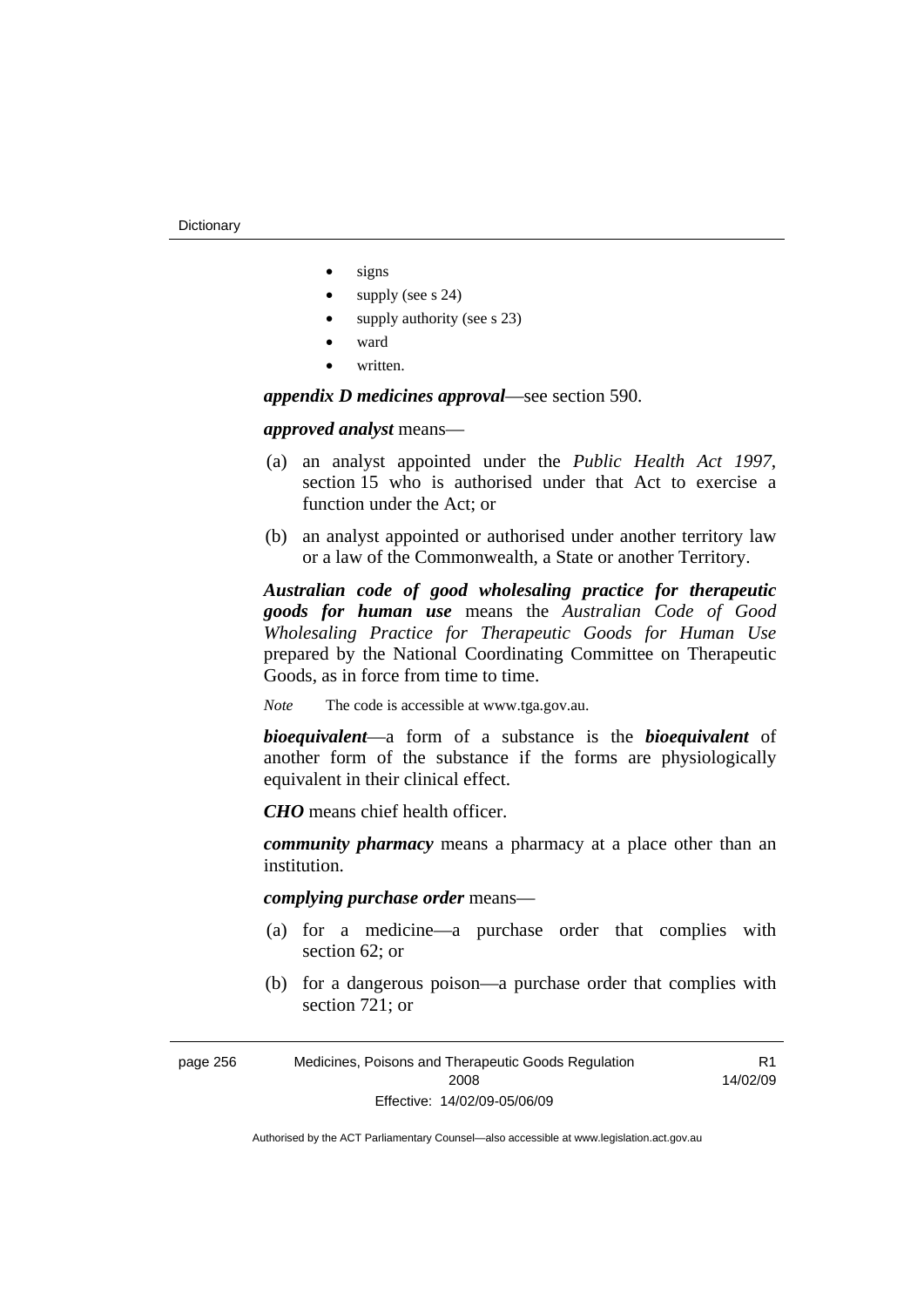(c) for an appendix C substance or prohibited substance—see section 772.

*condition 1*, for a doctor prescribing or supplying a designated appendix D medicine to a woman of child-bearing age, for schedule 3 (Designated appendix D medicines—standing approvals)—see schedule 3, section 3.1.

*condition 2*, for a doctor prescribing or supplying a designated appendix D medicine to a woman of child-bearing age, for schedule 3—see schedule 3, section 3.1.

*condition 3*, for a doctor prescribing or supplying a designated appendix D medicine to a woman of child-bearing age, for schedule 3—see schedule 3, section 3.1.

*condition 4*, for a doctor prescribing or supplying a designated appendix D medicine to a woman of child-bearing age, for schedule 3—see schedule 3, section 3.1.

*controlled medicines approval*—see section 550.

*controlled medicines register* means a register for controlled medicines.

*controlled medicines research and education program licence* see section 600.

*custodian*, of an animal, means—

- (a) an adult who has lawful custody of the animal; or
- (b) if the animal is owned by a child or a person with a guardian a parent or guardian of the child or person.

*CYP authorised person*—see the *Children and Young People Act 2008*, dictionary, definition of *authorised person*.

*CYP detention place* means a detention place under the *Children and Young People Act 2008*.

*dangerous poisons manufacturers licence*—see section 700.

 $R<sub>1</sub>$ 14/02/09 Medicines, Poisons and Therapeutic Goods Regulation 2008 Effective: 14/02/09-05/06/09 page 257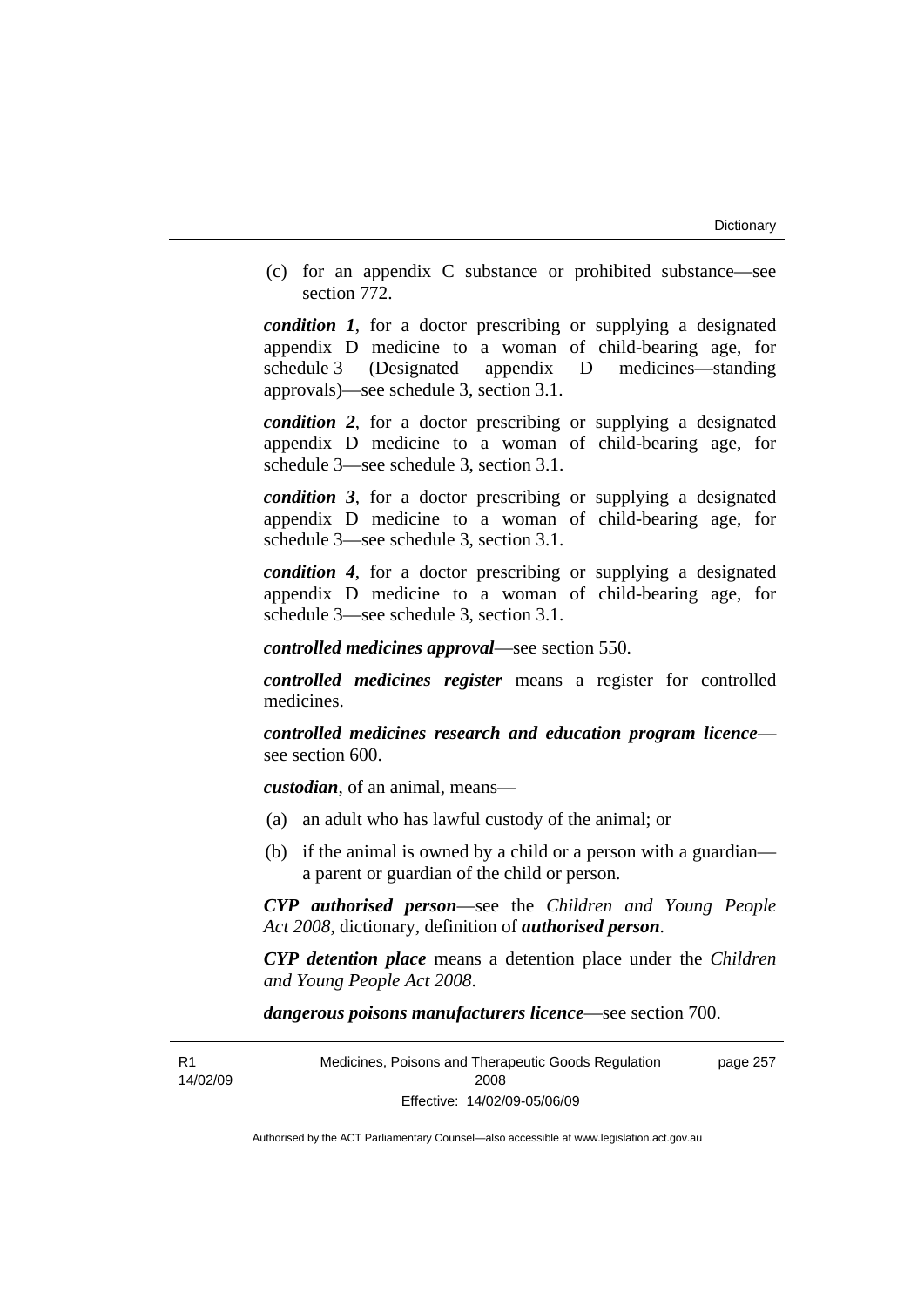*dangerous poisons register* means a register for dangerous poisons.

*dangerous poisons research and education program licence*—see section 700.

*dangerous poisons suppliers licence*—see section 700.

*day hospital* means a facility where a person is admitted for surgical or medical treatment and discharged on the same day.

*dentist* does not include a trainee dentist.

*Note* See the definition of *trainee*.

*designated appendix D medicine* means a medicine listed in schedule 3, (Designated appendix D medicines—standing approvals), part 3.2, column 3.

*Note* The medicines are included in the medicines and poisons standard, appendix D.

*designated prescriber*, for part 13.1 (Controlled medicines approvals)—see section 551.

*designated prescription only medicine*, for part 4.3 (Authorisation to supply without prescription in emergencies)—see section 250.

*detainee*—see the *Corrections Management Act 2007*, section 6.

*disability care* means care that is provided to a person with a disability in a residential facility in which the person is also provided with accommodation that includes—

- (a) appropriate staff to meet the nursing and personal care needs of the person; and
- (b) meals and cleaning services; and
- (c) furnishings, furniture and equipment for the provision of the care and accommodation.

R1

*doctor* does not include an intern doctor.

*Note* See the definition of *intern*.

page 258 Medicines, Poisons and Therapeutic Goods Regulation 2008 Effective: 14/02/09-05/06/09 14/02/09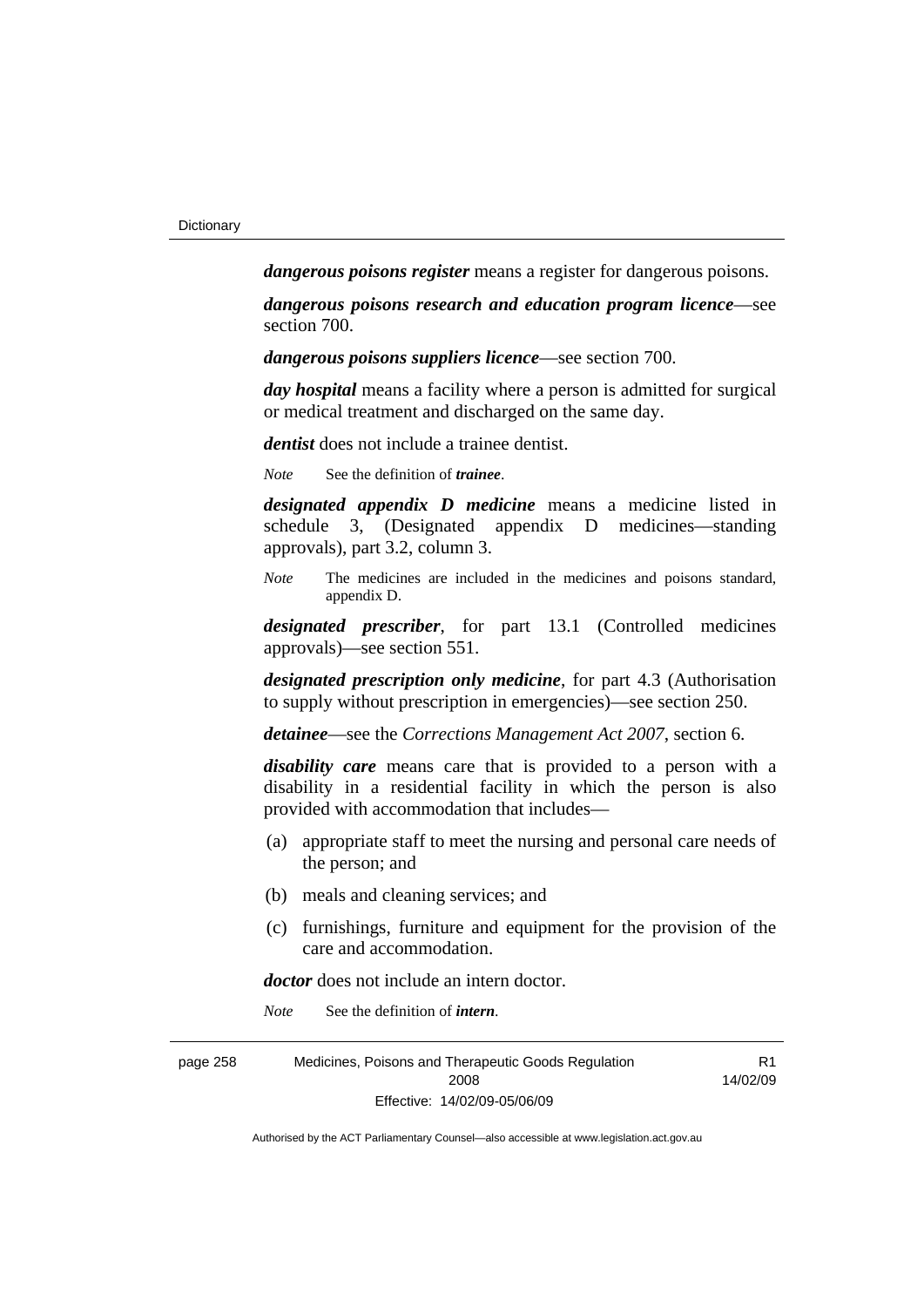*endorsement*, for division 13.1.4 (Endorsements to treat drug-dependency)—see section 580.

*enrolled nurse* includes an enrolled nurse (medications).

*enrolled nurse (medications)* means an enrolled nurse who is registered under the *Health Professionals Act 2004* in the specialist area of enrolled nurse (medications).

*environmental authorisation* means—

- (a) an environmental authorisation under the *Environment Protection Act 1997*; or
- (b) an authorisation (however described) under a Commonwealth or State law that corresponds to the environmental authorisation mentioned in paragraph (a).

*first-aid kit* includes a portable bag or container of medicines and other medical supplies kept by a person for health care or emergency treatment.

*first-aid kit licence*—see section 600.

*health profession*—see the *Health Professionals Act 2004*, dictionary.

*health professional* means a person who is registered under the *Health Professionals Act 2004*.

*in-patient*, at an institution, includes—

- (a) a patient being treated at an emergency department of the institution; and
- (b) for a correctional centre—a detainee; and
- (c) for a CYP detention place—a young detainee.
- *Note* A correctional centre and a CYP detention place is an institution (see s 652).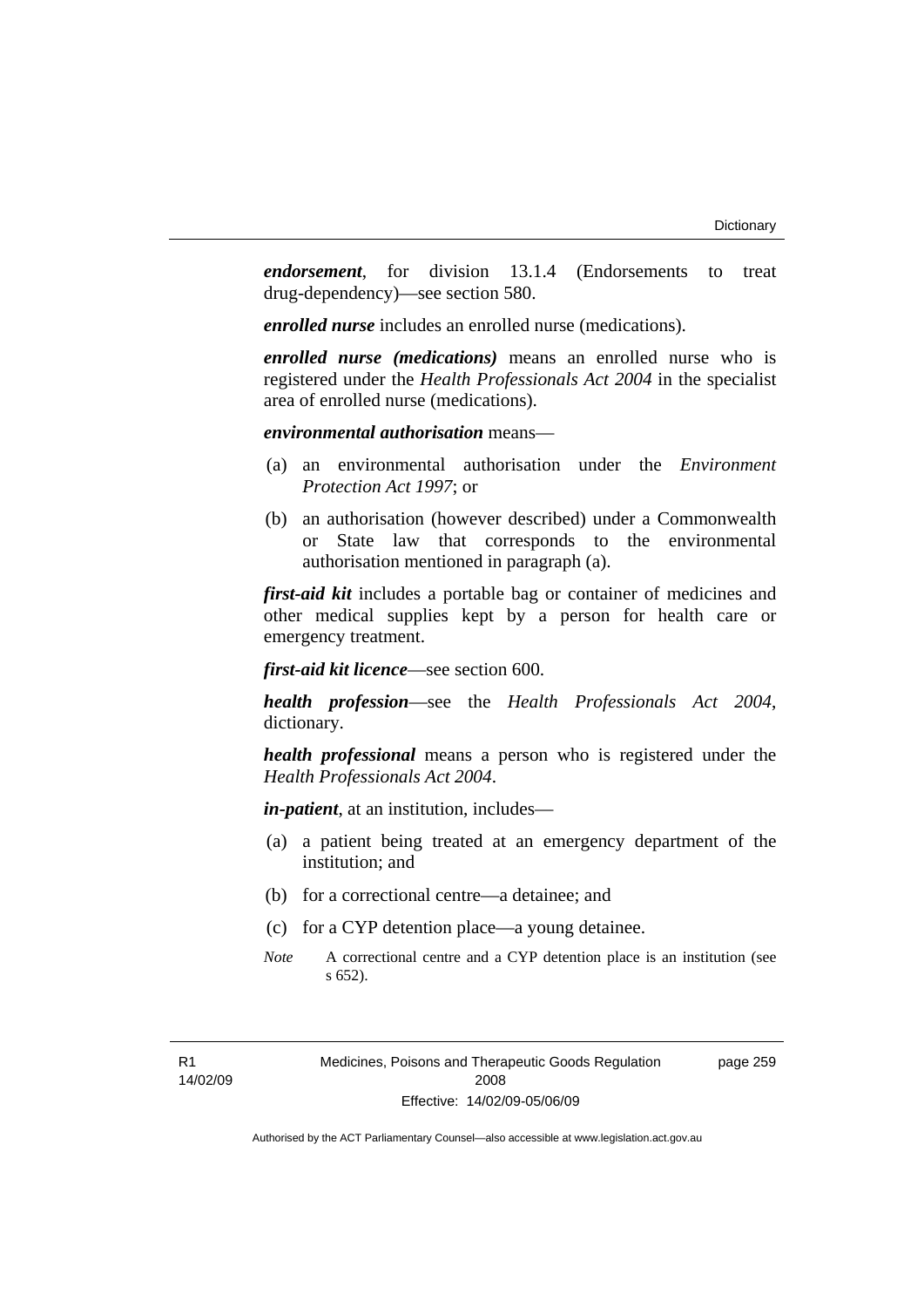*intern*, in relation to a doctor or pharmacist, means—

- (a) for a doctor—a person who is conditionally registered as a medical practitioner under the *Health Professionals Act 2004* because the person would be entitled to apply for unconditional registration if the person had completed a period of supervised training that the person has started; and
- (b) for a pharmacist—a person who is undertaking a period of supervised practice or course of training, or both, to allow the person to be registered to practice without supervision.

*key*, for chapter 11 (Storage of medicines)—see section 511.

*manufacturer's pack* means a primary pack for a medicine that is supplied by a manufacturer.

*Note* See the definition of *primary pack*.

*medical records* includes—

- (a) for a person at an institution—the person's clinical records and a medication chart for the person at the institution; and
- (b) for a person who is not at an institution and is being treated by a prescriber—any record the prescriber keeps about the person.

*medicines Australia code of conduct* means the *Medicines Australia Code of Conduct*, authorised by the Australian Competition and Consumer Commission, as in force from time to time.

*Note* The code is accessible at www.medicinesaustralia.com.au.

*medicines wholesalers licence*—see section 600.

*opioid dependency treatment guidelines* means the guidelines approved under section 630 (Guidelines for treatment of opioid dependency).

*opioid dependency treatment licence*—see section 600.

*optical device*, for chapter 22 (Therapeutic goods)—see section 800.

page 260 Medicines, Poisons and Therapeutic Goods Regulation 2008 Effective: 14/02/09-05/06/09 R1 14/02/09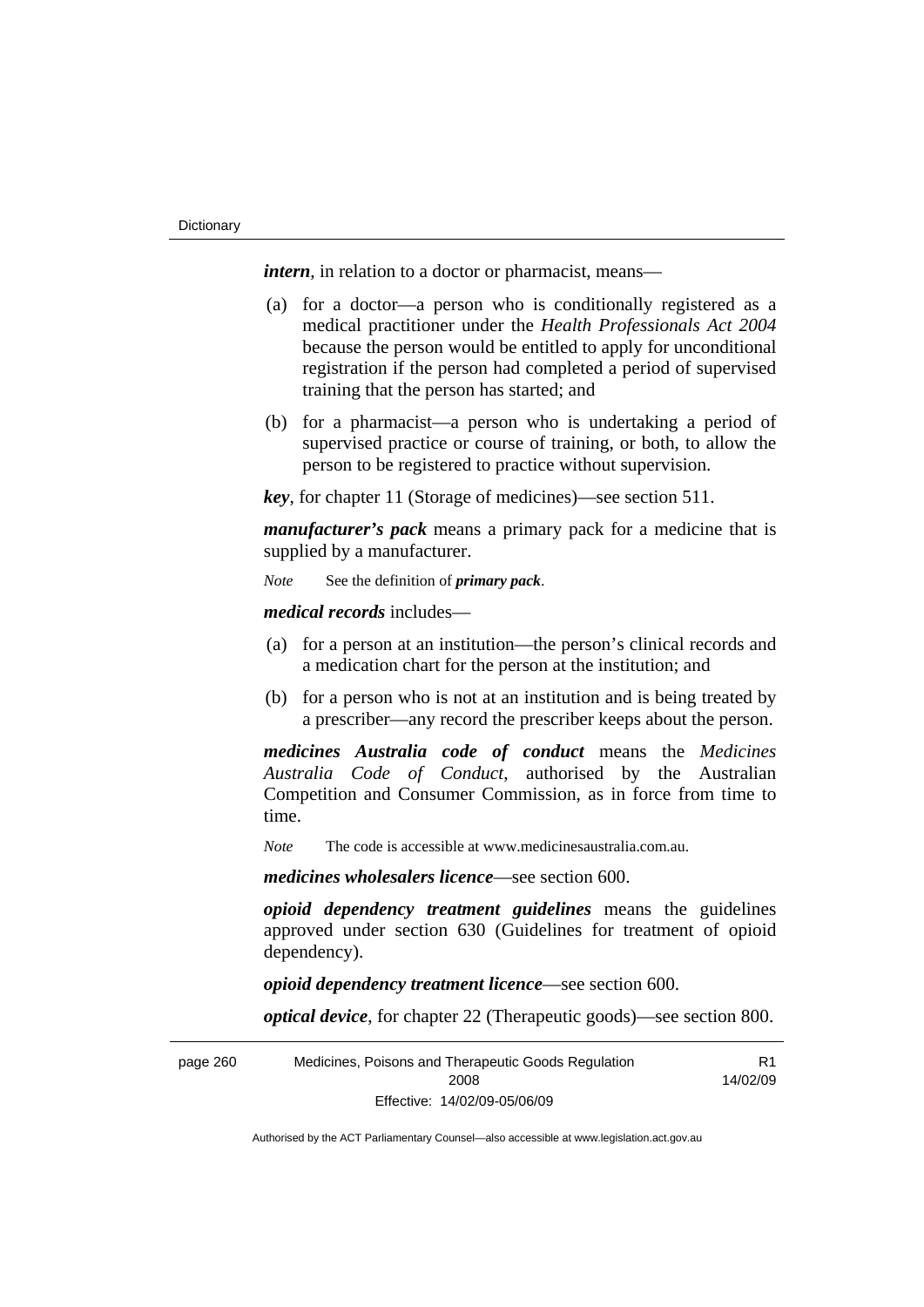*personal custody*, of a key by a person, for part 11.4 (Additional storage requirements for controlled medicines)—see section 530.

*pharmacist* does not include an intern pharmacist.

*Note* See the definition of *intern*.

*pharmacy medicines rural communities licence*—see section 600.

*prescribed person*, for chapter 11 (Storage of medicines)—see section 510.

*prescriber*, in relation to a medicine, means a person in relation to whom prescribing the medicine is included in schedule 1, column 3 in relation to the person.

*prescription*, in relation to an optical device, for chapter 22 (Therapeutic Goods)—see section 800.

*Note Prescription*, in relation to a medicine—see the Act, dictionary.

*primary pack* means the pack in which a regulated substance and its immediate container or immediate wrapper or measure pack are presented for sale or supply.

*Note* This is the same as the definition in the medicines and poisons standard, par 1 (l), and is included because of its relationship to the meaning of *manufacturer's pack*. Other terms defined in the standard have the same meaning in this regulation, see the Act, s 16 (1).

*prohibited substance*, for chapter 21 (Prohibited and appendix C substances)—see section 760.

*prohibited substances register* means a register for prohibited substances.

*prohibited substances research and education program licence* see section 761.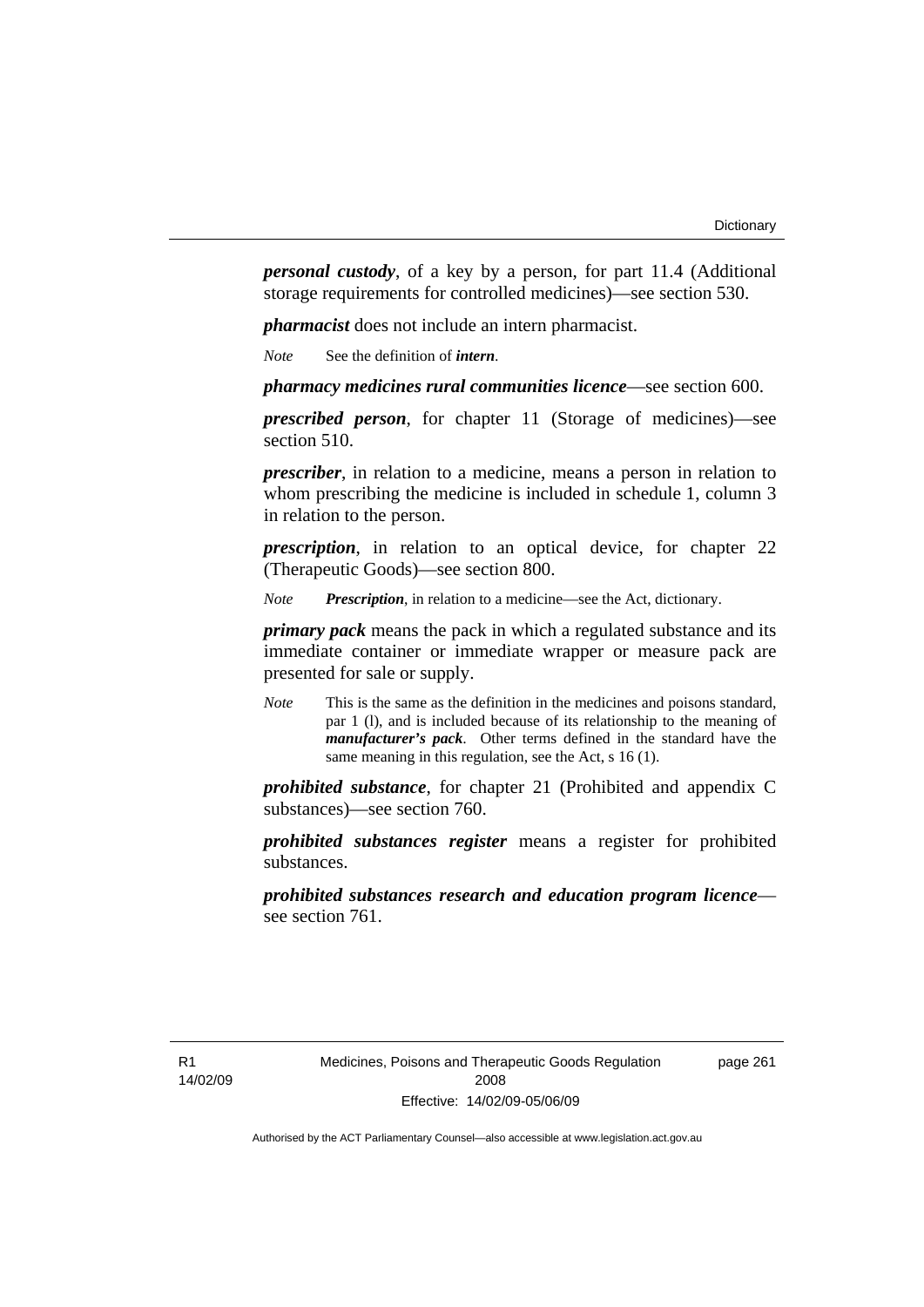*pseudoephedrine record*—see section 171 (c).

*recognised research institution*—see the Act, section 20 (5).

*relevant expiry date*, for a medicine, means—

- (a) if the medicine is from 1 batch—the expiry date for the batch; or
- (b) if the medicine is from more than 1 batch—the expiry date that is closest to the date of dispensing.

#### *relevant law*—

- (a) for chapter 16 (Low and moderate harm poisons)—see section 660; and
- (b) for part 19.3 (Packaging and labelling of dangerous poisons) see section 730.

*requisition* includes issue a requisition.

*reviewable decision*, for chapter 23 (Notification and review of decisions)—see section 850.

*retail sale*, for division 4.2.7 (Selling pseudoephedrine by retail) see section 170.

*schedule 1*—a reference to *schedule 1* includes a reference to a provision of the schedule.

*scientifically qualified person* means—

- (a) a dentist, doctor, pharmacist, or veterinary surgeon; or
- (b) a person who has been awarded a doctorate for scientific studies by the person.
- *Note Dentist*, *doctor*, *pharmacist* and *veterinary surgeon* does not include an intern or trainee (see defs of these terms).

*scope of employment* includes scope of engagement as a contractor.

| page 262 | Medicines, Poisons and Therapeutic Goods Regulation |
|----------|-----------------------------------------------------|
|          | 2008                                                |
|          | Effective: 14/02/09-05/06/09                        |

R<sub>1</sub> 14/02/09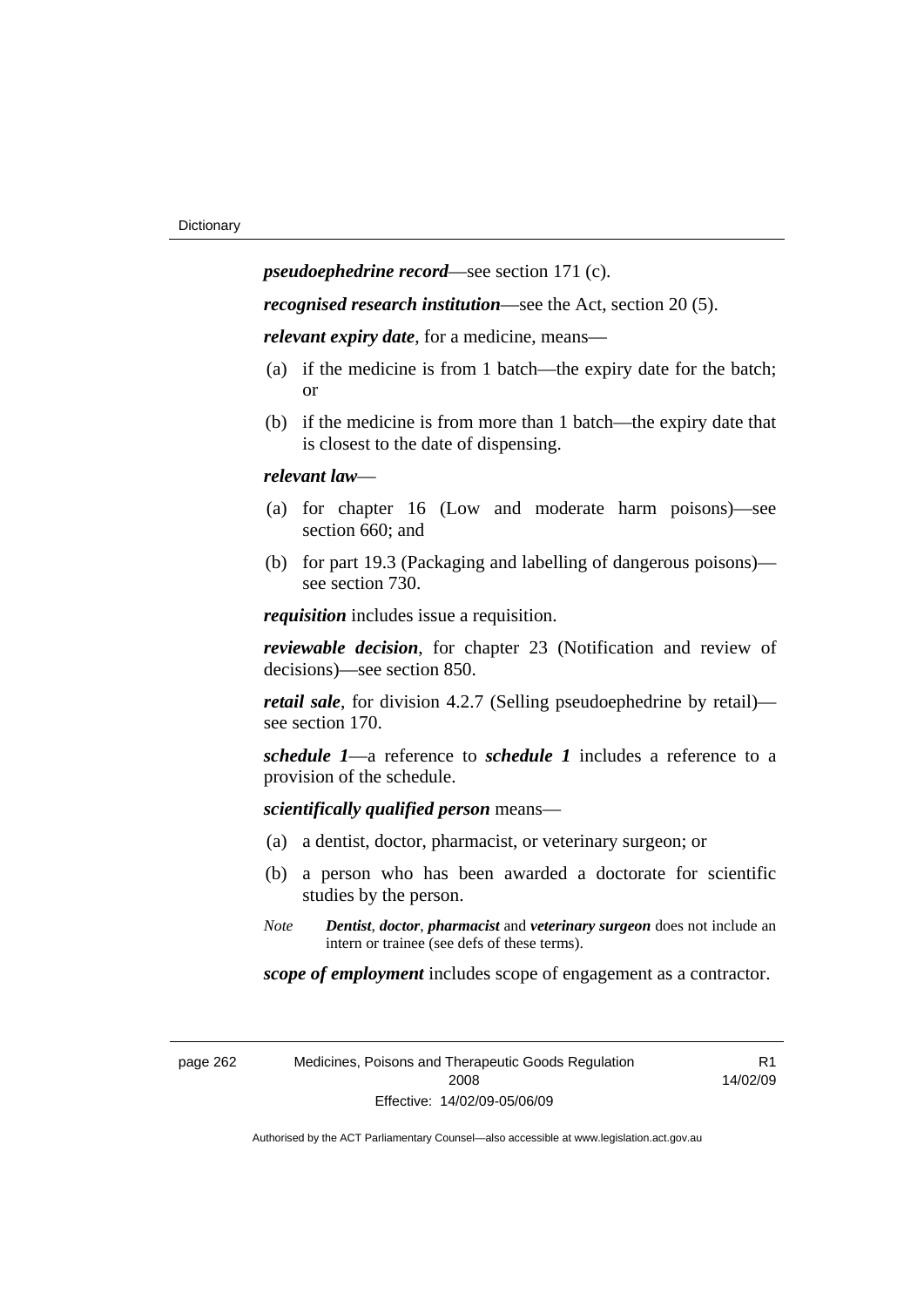*specialist* means—

- (a) a doctor admitted to a specialist area of a health profession; or
- (b) a doctor who is undergoing a course of training under the supervision of a person mentioned in paragraph (a), the successful completion of which will qualify the person to be admitted to a specialist area.

*specialist area*, for a health profession—see the *Health Professionals Regulation 2004*, dictionary.

*terminal illness*—a person has a *terminal illness* if a specialist diagnoses the person as having a terminal illness and estimates the person's life expectancy to be less than 1 year.

*Note Specialist* includes a doctor training in a specialist area (see def *specialist*).

*trainee*, in relation to a health professional (other than a doctor or pharmacist) means a person who is conditionally registered as a health professional to allow the person to undertake a period of supervised practice or course of training or both to allow the person to become registered to practice without supervision.

#### **Examples—references to trainee**

trainee dentist, trainee nurse and trainee veterinary surgeon

- *Note 1* For doctors and pharmacists, see the definition of *intern*.
- *Note 2* An example is part of the regulation, is not exhaustive and may extend, but does not limit, the meaning of the provision in which it appears (see Legislation Act, s 126 and s 132).

*veterinary surgeon* does not include a trainee veterinary surgeon.

*Note* See the definition of *trainee*.

*young detainee*—see the *Children and Young People Act 2008*, section 95.

R1 14/02/09 page 263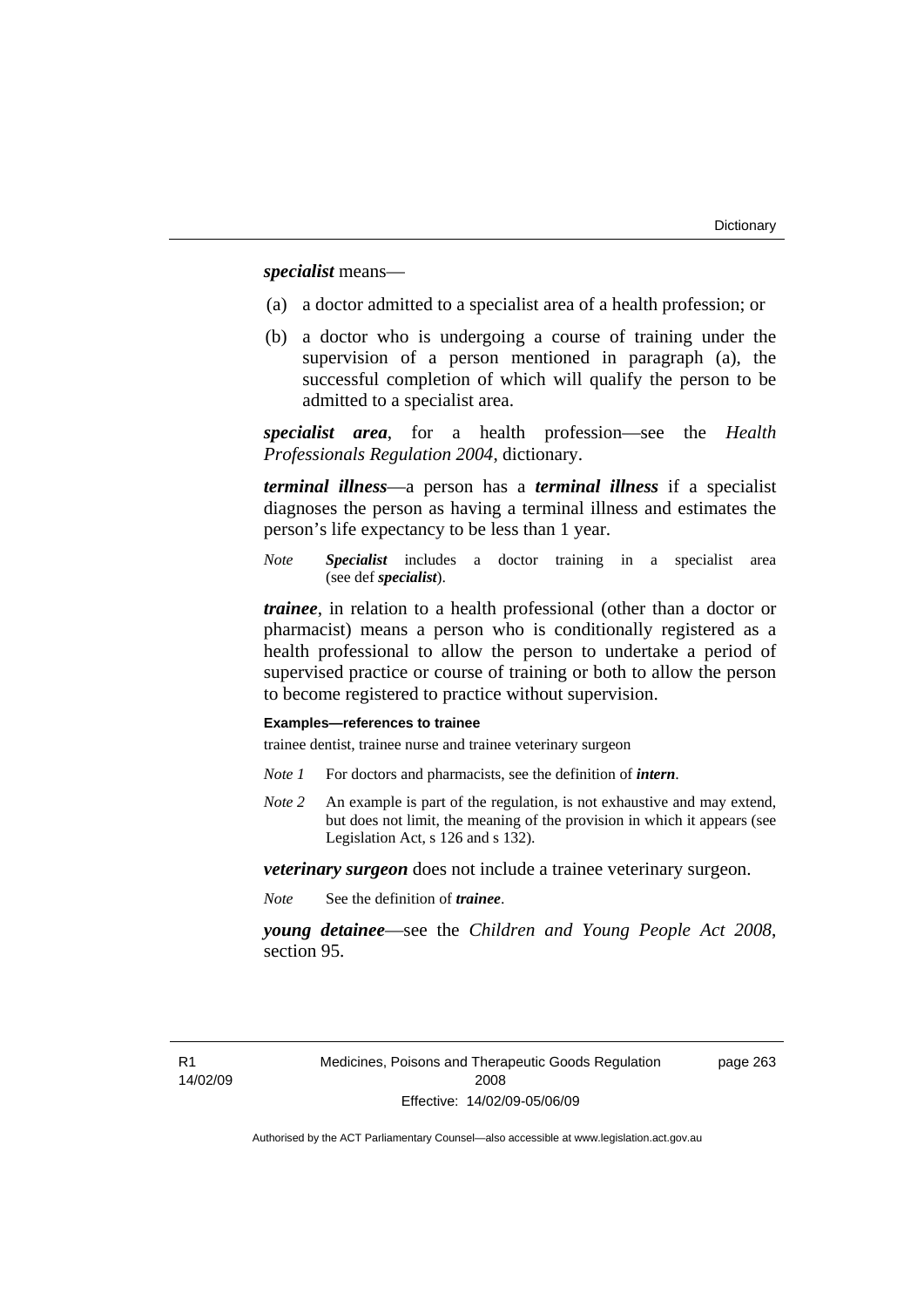#### **Endnotes**

1 About the endnotes

### **Endnotes**

### **1 About the endnotes**

Amending and modifying laws are annotated in the legislation history and the amendment history. Current modifications are not included in the republished law but are set out in the endnotes.

Not all editorial amendments made under the *Legislation Act 2001*, part 11.3 are annotated in the amendment history. Full details of any amendments can be obtained from the Parliamentary Counsel's Office.

Uncommenced amending laws and expiries are listed in the legislation history and the amendment history. These details are underlined. Uncommenced provisions and amendments are not included in the republished law but are set out in the last endnote.

If all the provisions of the law have been renumbered, a table of renumbered provisions gives details of previous and current numbering.

The endnotes also include a table of earlier republications.

| $am = amended$                               | $ord = ordinance$                         |
|----------------------------------------------|-------------------------------------------|
| $amdt = amendment$                           | $orig = original$                         |
| $ch = chapter$                               | $par = paragraph/subparagraph$            |
| $def = definition$                           | $pres = present$                          |
| $dict = dictionary$                          | $prev = previous$                         |
| $disallowed = disallowed by the Legislative$ | $(\text{prev}) = \text{previously}$       |
| Assembly                                     | $pt = part$                               |
| $div = division$                             | $r = rule/subrule$                        |
| $exp = expires/expired$                      | $renum = renumbered$                      |
| $Gaz = gazette$                              | $reloc = relocated$                       |
| $hdg =$ heading                              | $R[X]$ = Republication No                 |
| $IA = Interpretation Act 1967$               | $RI = reissue$                            |
| $ins = inserted/added$                       | $s = section/subsection$                  |
| $LA =$ Legislation Act 2001                  | $sch = schedule$                          |
| $LR =$ legislation register                  | $sdiv = subdivision$                      |
| $LRA =$ Legislation (Republication) Act 1996 | $sub =$ substituted                       |
| $mod = modified/modification$                | $SL = Subordinate$ Law                    |
| $o = order$                                  | underlining = whole or part not commenced |
| $om = omitted/report$                        | or to be expired                          |
|                                              |                                           |

### **2 Abbreviation key**

page 264 Medicines, Poisons and Therapeutic Goods Regulation 2008 Effective: 14/02/09-05/06/09

R1 14/02/09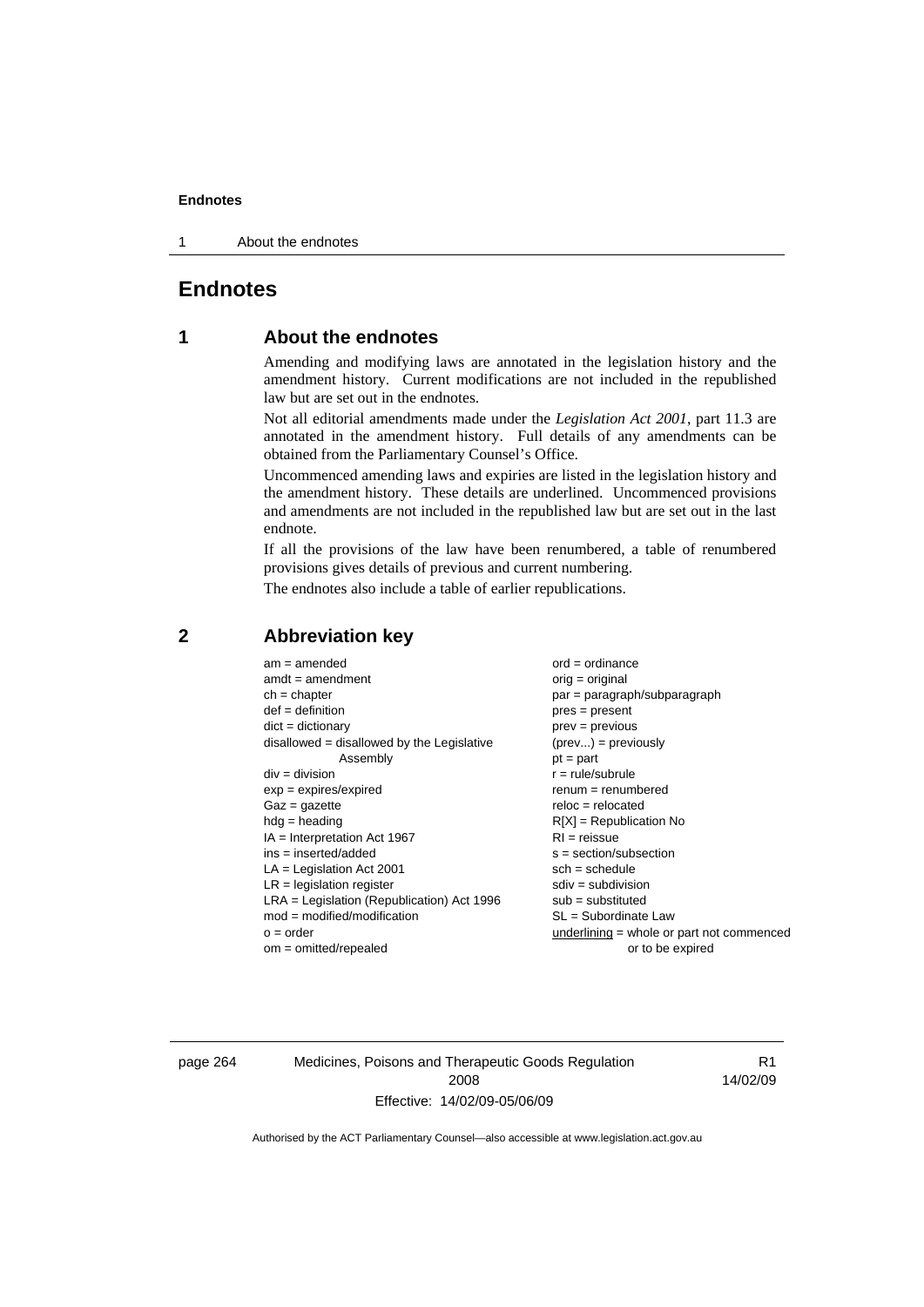#### **Endnotes**

# **3 Legislation history**

### **Medicines, Poisons and Therapeutic Goods Regulation 2008 SL2008-42**

notified LR 15 September 2008 s 1, s 2 commenced 15 September 2008 (LA s 75 (1)) remainder commenced 14 February 2009 (s 2 and see Medicines, Poisons and Therapeutic Goods Act 2008 A2008-26, s 2 and LA s 79)

# **4 Amendment history**

#### **Commencement**

s 2 om LA s 89 (4)

**Legislation amended—sch 6**  s 864 om LA s 89 (3)

**Transitional** 

ch 30 hdg exp 31 March 2010 (s 1008)

**Definitions—ch 30** 

exp 31 March 2010 (s 1008) def *DODA* exp 31 March 2010 (s 1008) def *PADA* exp 31 March 2010 (s 1008)

**DODA wholesaler's licences—Act, s 520 (2)**  s 1001 exp 31 March 2010 (s 1008)

**Poisons Act licences—Act, s 520 (2)**  s 1002 exp 31 March 2010 (s 1008)

**PADA licences—Act, s 520 (2)**  s 1003 exp 31 March 2010 (s 1008)

**DODA authorisations—Act, s 522 (2)**  s 1004 exp 31 March 2010 (s 1008)

**PADA authorisations—Act, s 522 (2)**  s 1005 exp 31 March 2010 (s 1008)

**Public Health (Prohibited Drugs) Act authorisations—Act, s 522 (2)**  s 1006 exp 31 March 2010 (s 1008)

**DODA approvals to prescribe drugs of dependence—Act, s 531 (2)**  exp 31 March 2010 (s 1008)

R1 14/02/09 Medicines, Poisons and Therapeutic Goods Regulation 2008 Effective: 14/02/09-05/06/09

page 265

Authorised by the ACT Parliamentary Counsel—also accessible at www.legislation.act.gov.au